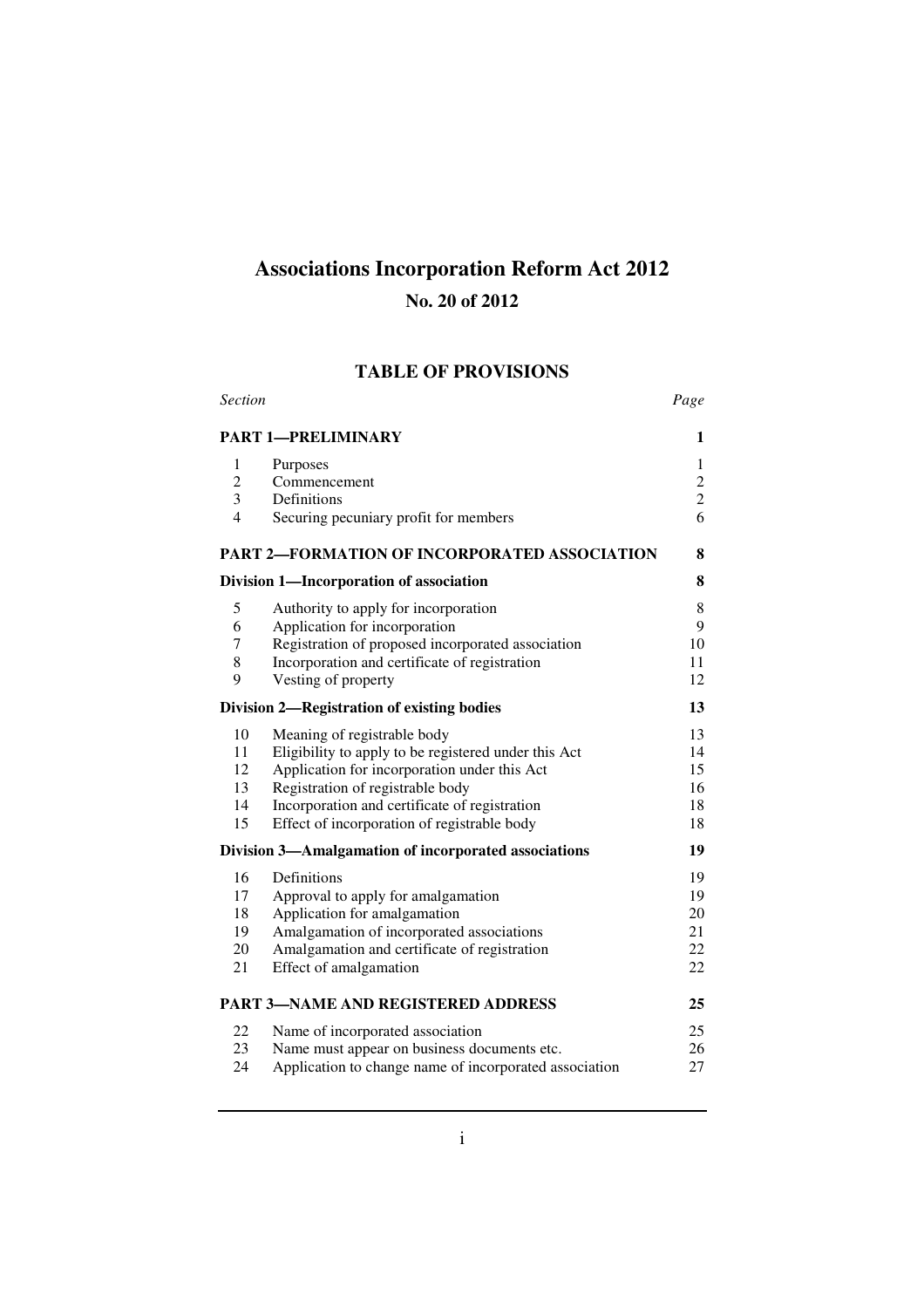| 25 | Registration of new name                                     | 27 |
|----|--------------------------------------------------------------|----|
| 26 | Change of name does not create new legal entity etc.         | 28 |
| 27 | Direction to change name                                     | 28 |
| 28 | Registered address of incorporated association               | 29 |
|    | PART 4-LEGAL CAPACITY AND POWERS OF                          |    |
|    | <b>INCORPORATED ASSOCIATION</b>                              | 30 |
|    | <b>Division 1-General</b>                                    | 30 |
| 29 | Incorporated association is a body corporate                 | 30 |
| 30 | General powers of incorporated association                   | 30 |
| 31 | Trust property                                               | 31 |
| 32 | Disposal of trust property                                   | 32 |
| 33 | Incorporated association not to secure pecuniary profit for  |    |
|    | members                                                      | 33 |
|    | Division 2—Prohibited transactions, unauthorised acts etc.   | 34 |
| 34 | Restriction of exercise of powers                            | 34 |
| 35 | Prohibited transactions                                      | 34 |
| 36 | Unauthorised act, conveyance or transfer performed pursuant  |    |
|    | to contract                                                  | 35 |
|    | Division 3-Authentication and execution of documents and     |    |
|    | confirmation of contracts                                    | 36 |
| 37 | Authentication of document or proceeding                     | 36 |
| 38 | Execution of contract or other document by signature         | 36 |
| 39 | Incorporated association may authorise person to execute     |    |
|    | deed                                                         | 37 |
| 40 | Execution under seal                                         | 37 |
| 41 | Contractual formalities                                      | 38 |
| 42 | Other requirements as to consent or sanction not affected    | 38 |
|    | Division 4-Pre-registration contracts                        | 38 |
| 43 | Contracts before registration                                | 38 |
| 44 | Person may be released from liability but is not entitled to |    |
|    | indemnity                                                    | 40 |
| 45 | This Division replaces other rights and liabilities          | 40 |
|    |                                                              |    |
|    | PART 5-RULES, MEMBERSHIP AND GENERAL MEETINGS                | 41 |
|    | Division 1-Rules of incorporated association                 | 41 |
| 46 | Rules constitute terms of contract                           | 41 |
| 47 | Requirements                                                 | 41 |
| 48 | Rules of an incorporated association                         | 42 |
| 49 | Model rules                                                  | 42 |
| 50 | Alteration of rules                                          | 44 |

#### *Section Page*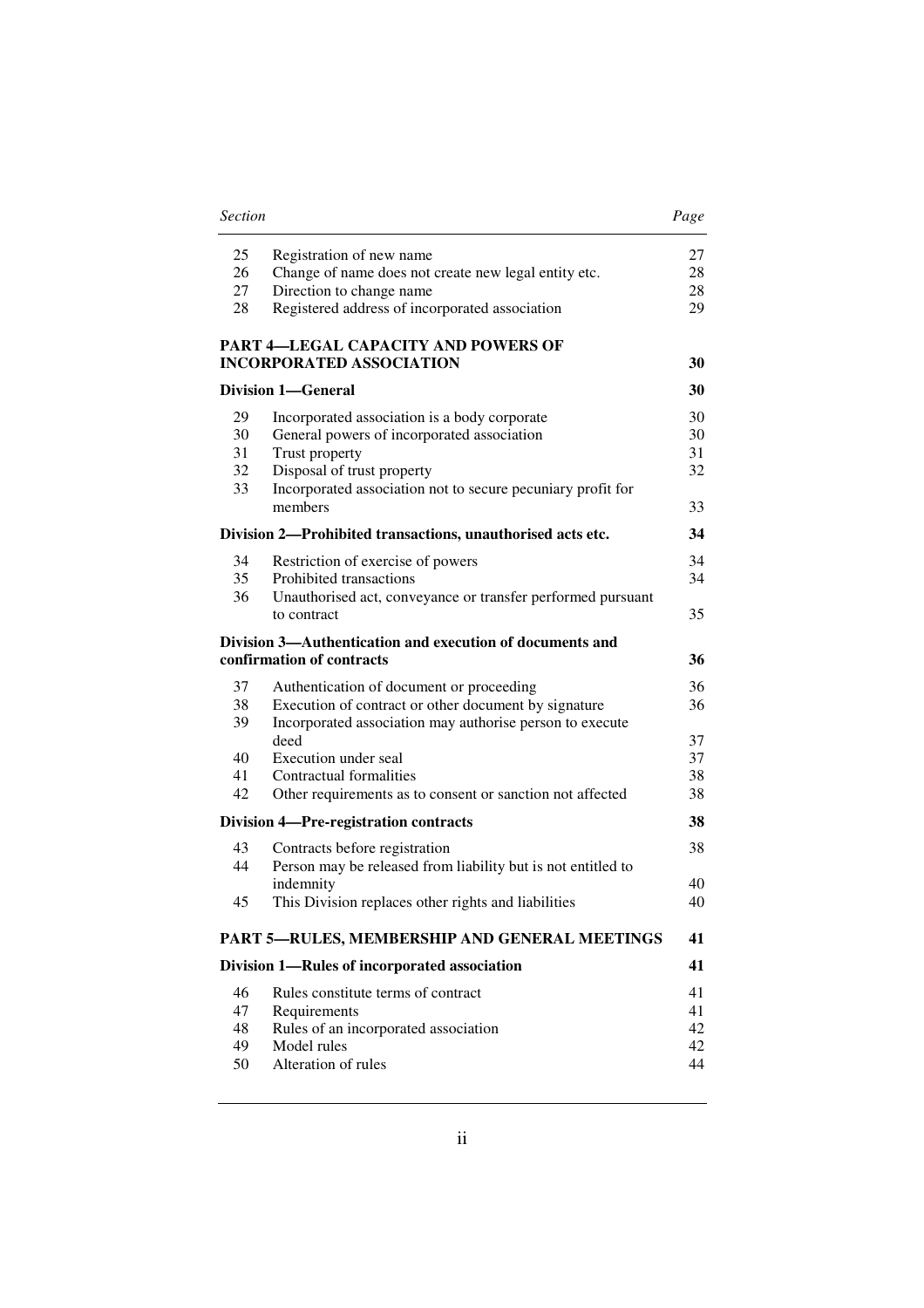| <b>Section</b> | Page |
|----------------|------|
|----------------|------|

| ٠ |
|---|
|---|

|                                        | <b>Division 2-Membership</b>                                                                                                                                                                                                                                                                                   | 45                                     |
|----------------------------------------|----------------------------------------------------------------------------------------------------------------------------------------------------------------------------------------------------------------------------------------------------------------------------------------------------------------|----------------------------------------|
| 51<br>52<br>53<br>54<br>55             | Membership of an incorporated association<br>Limitation of rights and liabilities of members<br>Inspection of rules and minutes<br>Disciplinary action<br>Grievance procedure                                                                                                                                  | 45<br>46<br>46<br>47<br>48             |
|                                        | <b>Division 3-Register of members</b>                                                                                                                                                                                                                                                                          | 48                                     |
| 56<br>57<br>58<br>59                   | Register of members<br>Inspection of register of members<br>Improper use of information recorded on register of members<br>Restriction of access to personal information                                                                                                                                       | 48<br>49<br>49<br>50                   |
|                                        | <b>Division 4—General Meetings</b>                                                                                                                                                                                                                                                                             | 52                                     |
| 60<br>61<br>62<br>63<br>64<br>65<br>66 | Requirement to give notice of general meeting<br>Right of member to attend and vote at general meeting<br>Use of technology at general meetings<br>Annual general meeting<br>Special resolutions<br>Declaration by chairperson of passing of resolution<br>Approval to pass special resolution in other manner | 52<br>52<br>53<br>53<br>54<br>55<br>55 |
|                                        | Division 5—Court orders enforcing rules or rights of members                                                                                                                                                                                                                                                   | 56                                     |
| 67<br>68<br>69<br>70<br>71             | Enforcement of rules<br>Oppressive conduct<br>Oppressive conduct—transfer of proceeding to Supreme Court<br>Order altering rules<br>Lodgement of order with Registrar                                                                                                                                          | 56<br>57<br>59<br>60<br>60             |
|                                        | <b>PART 6-MANAGEMENT</b>                                                                                                                                                                                                                                                                                       | 62                                     |
|                                        | Division 1-Appointment of secretary and committee                                                                                                                                                                                                                                                              | 62                                     |
| 72<br>73<br>74<br>75<br>76<br>77<br>78 | First secretary<br>Filling vacancy<br>Notice of appointment<br>Acts of secretary not invalid<br>Secretary may hold other offices in association<br>First committee<br>Removal from and vacation of office                                                                                                      | 62<br>62<br>63<br>63<br>64<br>64<br>64 |
|                                        | Division 2-Meetings of the committee                                                                                                                                                                                                                                                                           | 65                                     |
| 79<br>80<br>81                         | Use of technology at committee meetings<br>Disclosure of material personal interest<br>Matter on which committee member has material personal                                                                                                                                                                  | 65<br>66                               |
|                                        | interest                                                                                                                                                                                                                                                                                                       | 67                                     |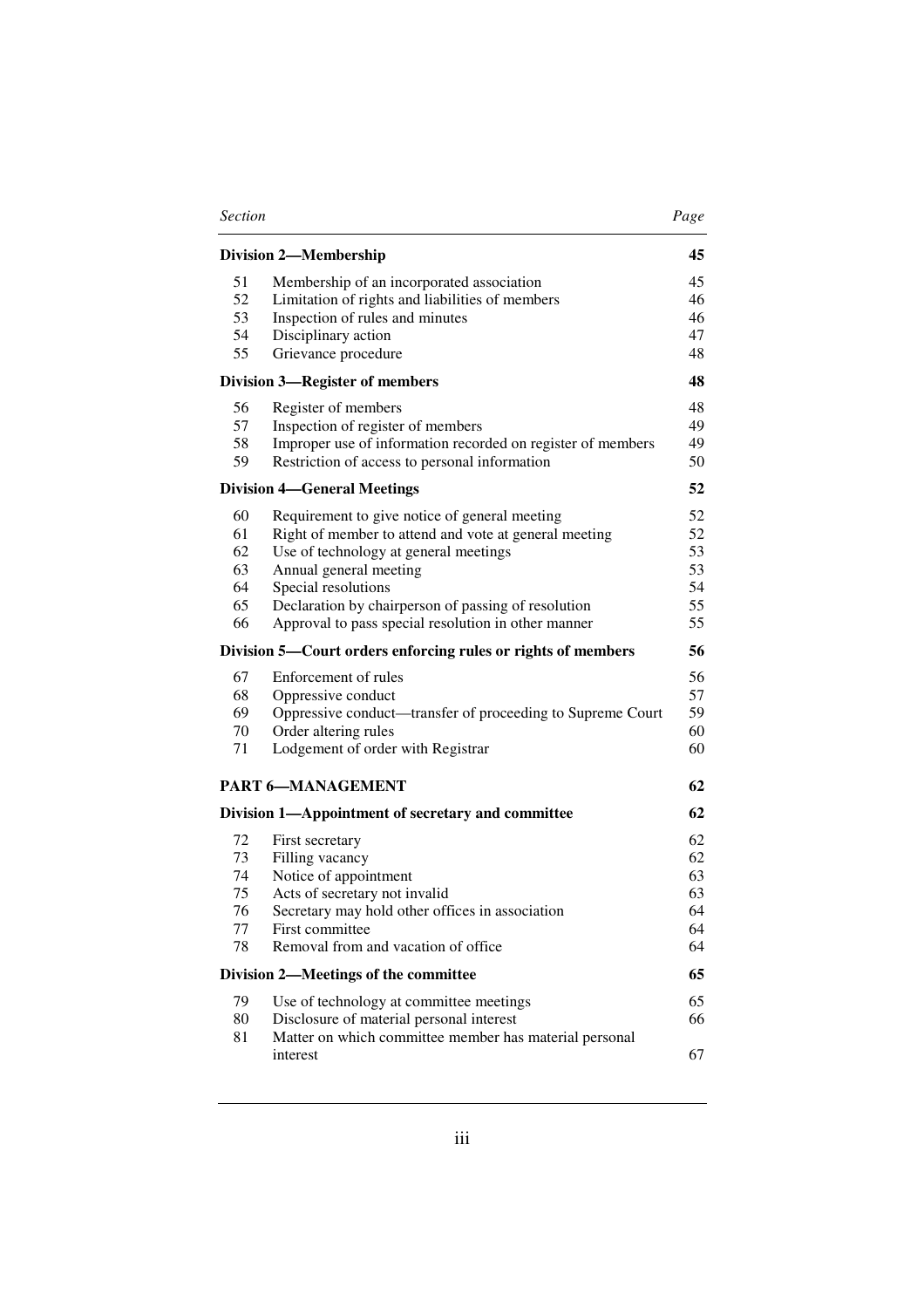| <b>Section</b> |                                                                                             | Page |
|----------------|---------------------------------------------------------------------------------------------|------|
|                | Division 3-Duties of office holders                                                         | 68   |
| 82             | Definition                                                                                  | 68   |
| 83             | Improper use of information or position                                                     | 69   |
| 84             | Duty of care and diligence                                                                  | 71   |
| 85             | Duty of good faith and proper purpose                                                       | 72   |
| 86             | Reliance on information or advice                                                           | 73   |
| 87             | Indemnity of office holders                                                                 | 74   |
|                | <b>Division 4-Miscellaneous</b>                                                             | 75   |
| 88             | Return of documents belonging to incorporated association                                   | 75   |
|                | <b>PART 7-FINANCIAL REPORTING</b>                                                           | 77   |
|                | <b>Division 1—General requirements</b>                                                      | 77   |
| 89             | Obligation to keep financial records                                                        | 77   |
| 90             | Tier one, tier two and tier three associations                                              | 77   |
| 91             | Registrar may declare an incorporated association to be tier one<br>or tier two association | 78   |
|                | <b>Division 2—Tier one associations</b>                                                     | 79   |
| 92             | Obligation to prepare financial statements                                                  | 79   |
| 93             | Review of financial statements                                                              | 79   |
| 94             | Submission of financial statement to annual general meeting                                 | 80   |
|                | Division 3—Tier two associations                                                            | 81   |
| 95             | Obligation to prepare financial statements                                                  | 81   |
| 96             | Review of financial statements                                                              | 81   |
| 97             | Submission of financial statements to annual general meeting                                | 83   |
|                | Division 4—Tier three associations                                                          | 84   |
| 98             | Obligation to prepare financial statements                                                  | 84   |
| 99             | Audit of financial statements                                                               | 84   |
| 100            | Submission of financial statements to annual general meeting                                | 85   |
|                | Division 5—General requirements relating to financial statements                            | 86   |
| 101            | Content of financial statements                                                             | 86   |
| 102            | Lodgement of financial statements with Registrar                                            | 88   |
| 103            | Exemption from requirement to lodge financial statements                                    | 89   |
| 104            | Extension of time to hold annual general meeting or to lodge                                |      |
|                | financial statements                                                                        | 89   |
| 105            | Retention of financial statements and other documents                                       | 90   |
|                | Division 6-Removal of auditor                                                               | 91   |
| 106            | Removal of auditor by resolution                                                            | 91   |
| 107            | Auditor may make representation                                                             | 91   |
| 108            | Exemption from requirements                                                                 | 92   |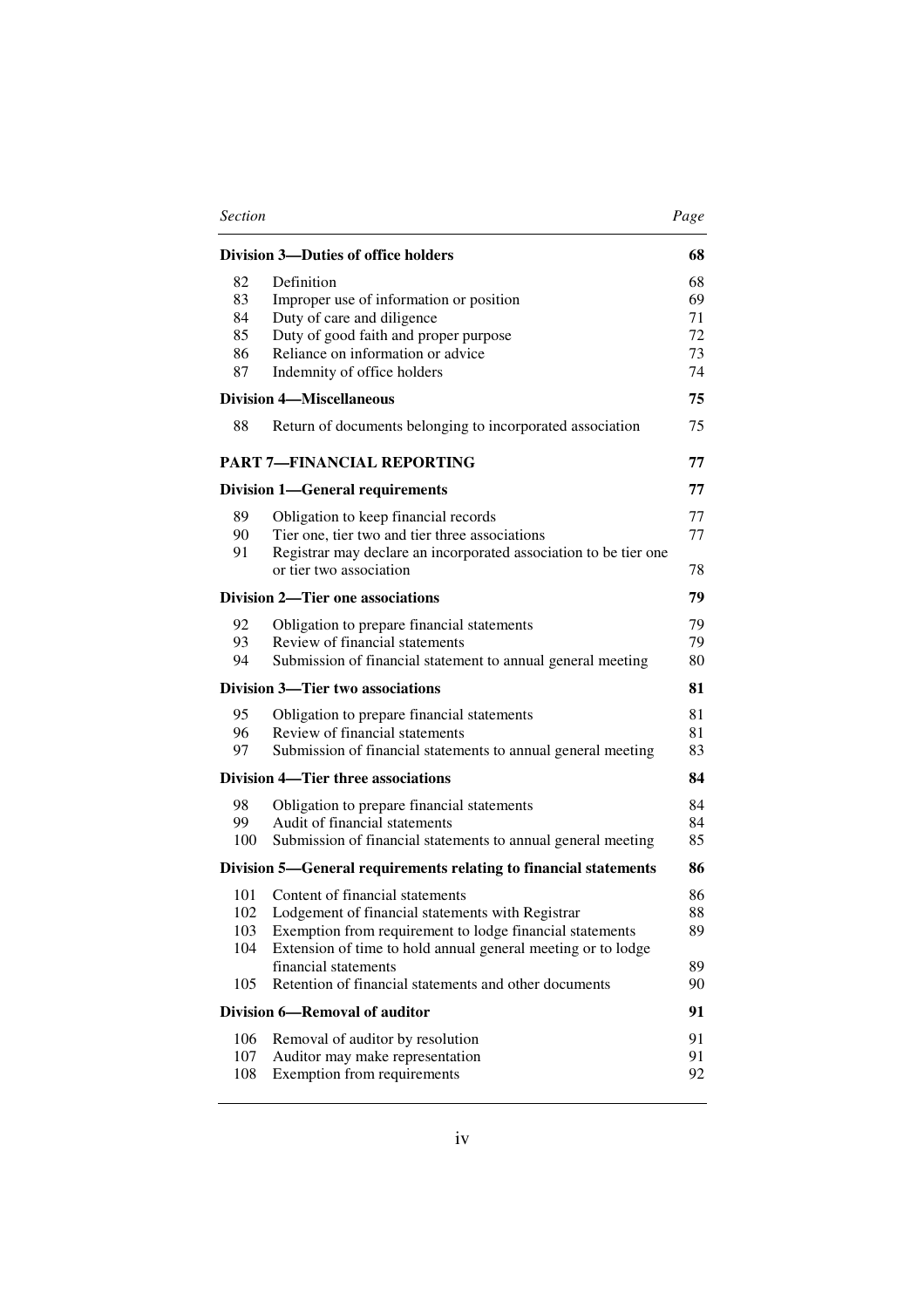| <b>PART 8-TRANSFER OF INCORPORATION</b><br>109<br>Definitions<br>110<br>Application for transfer of incorporation<br>111<br>Direction to transfer incorporation<br>112<br>Notice of transfer to Registrar<br>113<br>Validity of contracts<br>114<br>New body ceases to be incorporated under this Act<br>Effect of transfer of incorporation<br>115<br>PART 9-STATUTORY MANAGEMENT OF INCORPORATED<br><b>ASSOCIATION</b><br>116<br>Appointment of statutory manager<br>117<br>Effect of appointment of statutory manager<br>Powers of statutory manager<br>118<br>Revocation of appointment<br>119<br>120<br>Expenses of statutory management<br>Liabilities arising from statutory management<br>121 |     |
|-------------------------------------------------------------------------------------------------------------------------------------------------------------------------------------------------------------------------------------------------------------------------------------------------------------------------------------------------------------------------------------------------------------------------------------------------------------------------------------------------------------------------------------------------------------------------------------------------------------------------------------------------------------------------------------------------------|-----|
|                                                                                                                                                                                                                                                                                                                                                                                                                                                                                                                                                                                                                                                                                                       | 93  |
|                                                                                                                                                                                                                                                                                                                                                                                                                                                                                                                                                                                                                                                                                                       | 93  |
|                                                                                                                                                                                                                                                                                                                                                                                                                                                                                                                                                                                                                                                                                                       | 93  |
|                                                                                                                                                                                                                                                                                                                                                                                                                                                                                                                                                                                                                                                                                                       | 93  |
|                                                                                                                                                                                                                                                                                                                                                                                                                                                                                                                                                                                                                                                                                                       | 95  |
|                                                                                                                                                                                                                                                                                                                                                                                                                                                                                                                                                                                                                                                                                                       | 95  |
|                                                                                                                                                                                                                                                                                                                                                                                                                                                                                                                                                                                                                                                                                                       | 95  |
|                                                                                                                                                                                                                                                                                                                                                                                                                                                                                                                                                                                                                                                                                                       | 95  |
|                                                                                                                                                                                                                                                                                                                                                                                                                                                                                                                                                                                                                                                                                                       | 97  |
|                                                                                                                                                                                                                                                                                                                                                                                                                                                                                                                                                                                                                                                                                                       |     |
|                                                                                                                                                                                                                                                                                                                                                                                                                                                                                                                                                                                                                                                                                                       | 97  |
|                                                                                                                                                                                                                                                                                                                                                                                                                                                                                                                                                                                                                                                                                                       | 97  |
|                                                                                                                                                                                                                                                                                                                                                                                                                                                                                                                                                                                                                                                                                                       | 98  |
|                                                                                                                                                                                                                                                                                                                                                                                                                                                                                                                                                                                                                                                                                                       | 98  |
|                                                                                                                                                                                                                                                                                                                                                                                                                                                                                                                                                                                                                                                                                                       | 100 |
|                                                                                                                                                                                                                                                                                                                                                                                                                                                                                                                                                                                                                                                                                                       | 101 |
| 122<br>Statutory manager to report to Registrar                                                                                                                                                                                                                                                                                                                                                                                                                                                                                                                                                                                                                                                       | 101 |
| 123<br>Additional powers of Registrar                                                                                                                                                                                                                                                                                                                                                                                                                                                                                                                                                                                                                                                                 | 101 |
| 124<br>Stay of proceedings                                                                                                                                                                                                                                                                                                                                                                                                                                                                                                                                                                                                                                                                            | 102 |
| <b>PART 10-WINDING UP AND CANCELLATION</b>                                                                                                                                                                                                                                                                                                                                                                                                                                                                                                                                                                                                                                                            | 104 |
| Division 1—Winding up                                                                                                                                                                                                                                                                                                                                                                                                                                                                                                                                                                                                                                                                                 | 104 |
| 125<br>Voluntary winding up                                                                                                                                                                                                                                                                                                                                                                                                                                                                                                                                                                                                                                                                           | 104 |
| Winding up by the court<br>126                                                                                                                                                                                                                                                                                                                                                                                                                                                                                                                                                                                                                                                                        | 104 |
| 127<br>Winding up on certificate of Registrar                                                                                                                                                                                                                                                                                                                                                                                                                                                                                                                                                                                                                                                         | 105 |
| Procedure before certification<br>128                                                                                                                                                                                                                                                                                                                                                                                                                                                                                                                                                                                                                                                                 | 107 |
| 129 Review of certificate                                                                                                                                                                                                                                                                                                                                                                                                                                                                                                                                                                                                                                                                             | 108 |
| 130<br>Procedure for winding up on certificate                                                                                                                                                                                                                                                                                                                                                                                                                                                                                                                                                                                                                                                        | 108 |
| Division 2—Distribution of surplus assets on winding up                                                                                                                                                                                                                                                                                                                                                                                                                                                                                                                                                                                                                                               | 109 |
| 131<br>Definition                                                                                                                                                                                                                                                                                                                                                                                                                                                                                                                                                                                                                                                                                     | 109 |
| 132<br>Distribution of surplus assets                                                                                                                                                                                                                                                                                                                                                                                                                                                                                                                                                                                                                                                                 | 109 |
| Court order relating to distribution of surplus assets<br>133                                                                                                                                                                                                                                                                                                                                                                                                                                                                                                                                                                                                                                         | 111 |
| Division 3—Cancellation of incorporation                                                                                                                                                                                                                                                                                                                                                                                                                                                                                                                                                                                                                                                              | 111 |
| 134<br>Cancellation on winding up                                                                                                                                                                                                                                                                                                                                                                                                                                                                                                                                                                                                                                                                     | 111 |
| 135<br>Cancellation on ceasing to operate                                                                                                                                                                                                                                                                                                                                                                                                                                                                                                                                                                                                                                                             | 112 |
| 136<br>Application for cancellation of incorporation                                                                                                                                                                                                                                                                                                                                                                                                                                                                                                                                                                                                                                                  | 112 |
| 137<br>Consideration of application by Registrar                                                                                                                                                                                                                                                                                                                                                                                                                                                                                                                                                                                                                                                      | 114 |
| 138<br>Cancellation of incorporation on application                                                                                                                                                                                                                                                                                                                                                                                                                                                                                                                                                                                                                                                   | 114 |
| 139<br>Liability continues                                                                                                                                                                                                                                                                                                                                                                                                                                                                                                                                                                                                                                                                            | 115 |
| 140<br>Vesting of property after cancellation                                                                                                                                                                                                                                                                                                                                                                                                                                                                                                                                                                                                                                                         | 115 |
| Proceeds from sale or disposal of property<br>141                                                                                                                                                                                                                                                                                                                                                                                                                                                                                                                                                                                                                                                     | 116 |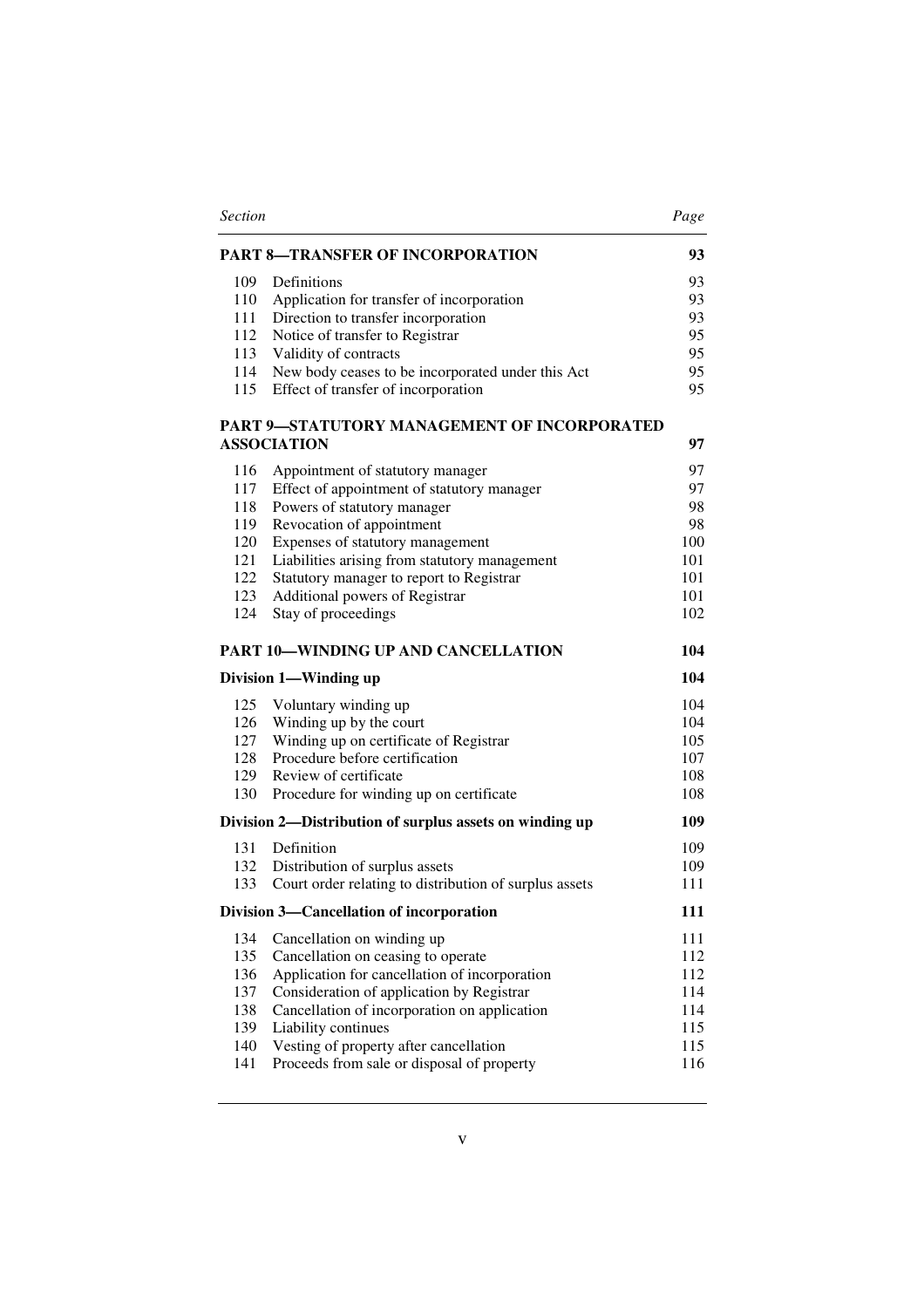| <b>Section</b>           |                                                                                                                                                                      | Page                     |
|--------------------------|----------------------------------------------------------------------------------------------------------------------------------------------------------------------|--------------------------|
| 142<br>143               | Reinstatement of cancelled association by Registrar<br>Reinstatement of cancelled association by Supreme Court                                                       | 117<br>117               |
|                          | <b>PART 11-CORPORATIONS LEGISLATION</b>                                                                                                                              | 119                      |
|                          | Division 1-Exclusion from Corporations legislation                                                                                                                   | 119                      |
| 144                      | Incorporated association excluded from Corporations<br>legislation                                                                                                   | 119                      |
|                          | Division 2—Declaration of applied Corporations Legislation                                                                                                           | <b>120</b>               |
| 145<br>146<br>147        | Common modifications<br>Civil penalties applying to office holders<br>Receivers and other controllers of property of incorporated                                    | 120<br>123               |
| 148<br>149               | association<br>Voluntary administration<br>Voluntary winding up                                                                                                      | 124<br>124<br>125        |
| 150<br>151<br>152        | Winding up by the court<br>Winding up generally<br>Insolvency                                                                                                        | 125<br>126<br>126        |
| 153<br>154<br>155        | General<br>Offences under applied provisions<br>Commonwealth Criminal Code does not apply                                                                            | 128<br>128<br>129        |
|                          | <b>PART 12-POWERS OF ENTRY AND INSPECTION</b>                                                                                                                        | 130                      |
|                          | <b>Division 1-General</b>                                                                                                                                            | 130                      |
| 156<br>157               | Definitions<br>Production of identification                                                                                                                          | 130<br>130               |
|                          | Division 2—Requirements to produce information                                                                                                                       | 130                      |
| 158<br>159<br>160<br>161 | Inspector may seek court order<br>Inspection of documents under court order<br>Notification of execution of court order<br>Publisher required to produce information | 130<br>131<br>132<br>132 |
|                          | Division 3—Entry and search of premises with consent                                                                                                                 | 133                      |
| 162<br>163<br>164        | Entry and search with consent<br>Notice before entry and search<br>Acknowledgement of consent to entry and search                                                    | 133<br>134<br>135        |
|                          | Division 4—Entry and search of premises without consent                                                                                                              | 136                      |
| 165<br>166<br>167        | Entry of premises open to the public<br>Entry without consent or warrant<br>Use or seizure of electronic equipment at premises                                       | 136<br>136<br>139        |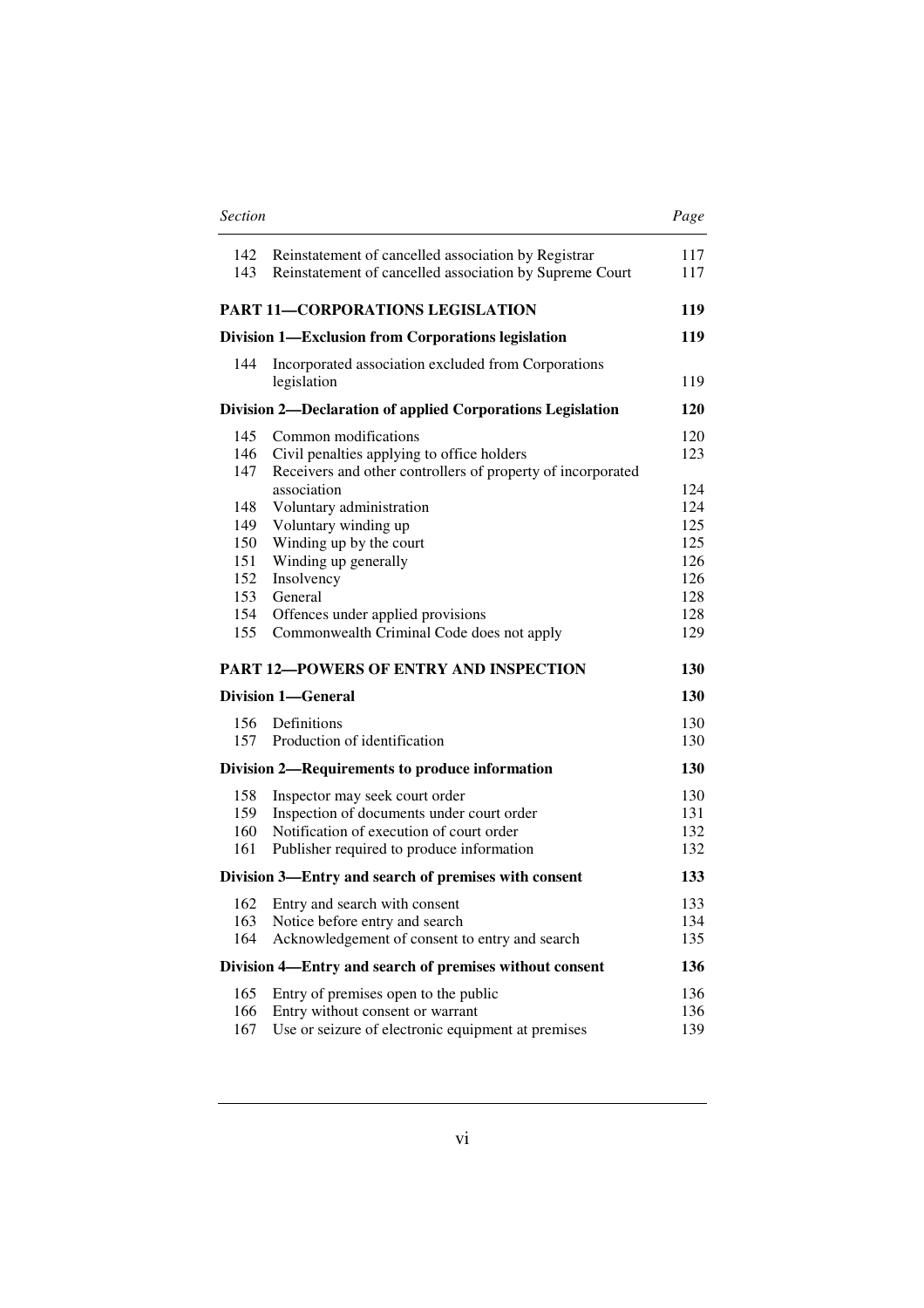| <b>Section</b> |                                                                                                   | Page       |
|----------------|---------------------------------------------------------------------------------------------------|------------|
|                | Division 5—Entry and search of premises with warrant                                              | 140        |
| 168            | Search warrants                                                                                   | 140        |
| 169            | Form and content of search warrants                                                               | 140        |
| 170            | Announcement before entry                                                                         | 142        |
| 171            | Details of warrant to be given to occupier                                                        | 143        |
| 172            | Seizure of things not mentioned in the warrant                                                    | 143        |
|                | <b>Division 6-Documents</b>                                                                       | 144        |
| 173            | Copies of seized documents                                                                        | 144        |
| 174            | Retention and return of seized documents or things                                                | 144        |
| 175            | Magistrates' Court may extend 3 month period                                                      | 145        |
|                | <b>Division 7-Offences</b>                                                                        | 146        |
| 176            | Refusal or failure to comply with requirement                                                     | 146        |
| 177            | Protection against self-incrimination                                                             | 146        |
| 178            | Offence to give false or misleading information                                                   | 146        |
| 179            | Offence to hinder or obstruct inspector                                                           | 147        |
| 180            | Offence to impersonate inspector                                                                  | 147        |
|                | Division 8—Miscellaneous                                                                          | 147        |
| 181            | Entry to be reported to the Registrar                                                             | 147        |
| 182            | Requirement to assist inspector during entry                                                      | 147        |
| 183            | Register of exercise of powers of entry                                                           | 148        |
| 184            | Complaints                                                                                        | 148        |
| 185<br>186     | Service of documents                                                                              | 148<br>149 |
|                | Confidentiality                                                                                   |            |
|                | <b>PART 13-ADMINISTRATION</b>                                                                     | 150        |
|                | <b>Division 1-Registrar</b>                                                                       | 150        |
| 187            | Registrar of Incorporated Associations                                                            | 150        |
| 188            | Official seal                                                                                     | 150        |
| 189            | Registrar may delegate                                                                            | 151        |
| 190            | Agents of the Registrar                                                                           | 151        |
|                | Division 2—Register and documents held by Registrar                                               | 151        |
| 191            | Register                                                                                          | 151        |
| 192            | Corrections of register                                                                           | 153        |
| 193            | Restriction on personal information                                                               | 153        |
| 194            | Release of restricted information                                                                 | 154        |
| 195            | Rights of review                                                                                  | 155        |
| 196<br>197     | Inspection of register and obtaining copies of documents<br>Duplicate certificate of registration | 155<br>156 |
|                |                                                                                                   |            |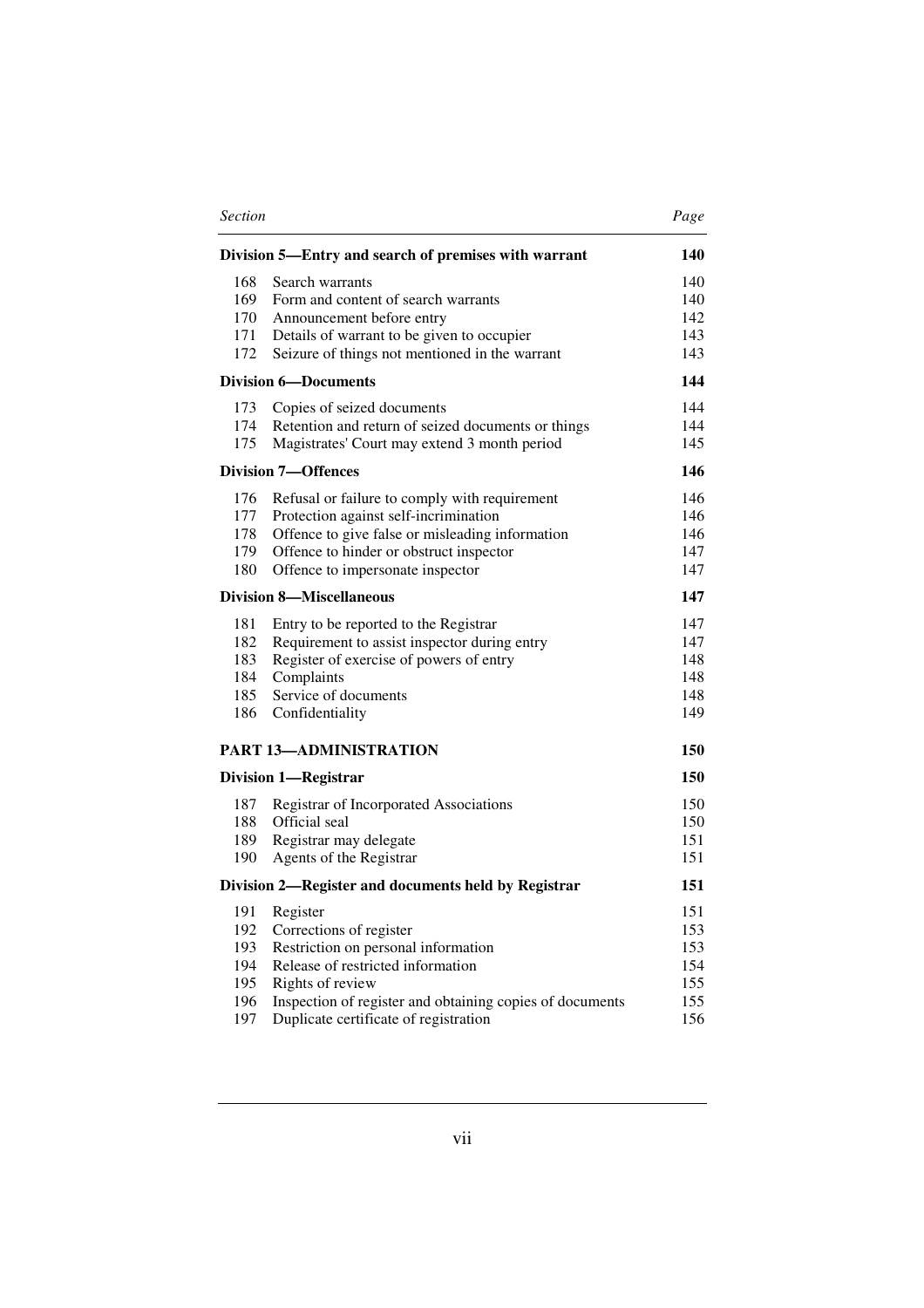| <b>Section</b> |                                                      | Page |
|----------------|------------------------------------------------------|------|
|                | <b>Division 3-Lodgement of documents</b>             | 156  |
| 198            | Payment of fee                                       | 156  |
| 199            | Method of lodgement                                  | 156  |
| 200            | Special arrangements for the lodgement of documents  | 157  |
| 201            | Retention of original documents                      | 157  |
| 202            | Requirement to produce and lodge documents           | 158  |
| 203            | Signatures                                           | 159  |
| 204            | Refusal to register or receive document              | 159  |
| 205            | Refusal to register or receive invalid document      | 160  |
| 206            | Records and documents in language other than English | 161  |
|                | <b>Division 4-Fees</b>                               | 162  |
| 207            | Waiver or refund of fees                             | 162  |
|                | <b>PART 14-OFFENCES AND PROCEEDINGS</b>              | 163  |
|                | <b>Division 1—General enforcement provisions</b>     | 163  |
| 208            | False and misleading statements                      | 163  |
| 209            | Use of the word "Incorporated"                       | 164  |
| 210            | Limitation on proceedings for offence                | 164  |
| 211            | Continuing offences                                  | 164  |
|                | <b>Division 2-Infringement notices</b>               | 165  |
| 212            | Infringement notices                                 | 165  |
| 213            | Additional step for ongoing offence                  | 166  |
|                | <b>PART 15-GENERAL</b>                               | 169  |
| 214            | Notice of register or document held by Registrar     | 169  |
| 215            | Assumptions                                          | 169  |
| 216            | Evidentiary provisions                               | 170  |
| 217            | Service of documents                                 | 171  |
| 218            | Exemption from duty                                  | 171  |
| 219            | Application of Fair Trading Act 1999                 | 172  |
| 220            | Transfer of proceeding to Supreme Court              | 173  |
| 221            | Qualified privilege                                  | 173  |
| 222            | Regulations                                          | 174  |
|                | PART 16-TRANSITIONAL PROVISIONS, CONSEQUENTIAL       |      |
|                | <b>AMENDMENTS AND REPEALS</b>                        | 178  |
|                | <b>Division 1-Transitional provisions</b>            | 178  |
| 223            | <b>Transitional provisions</b>                       | 178  |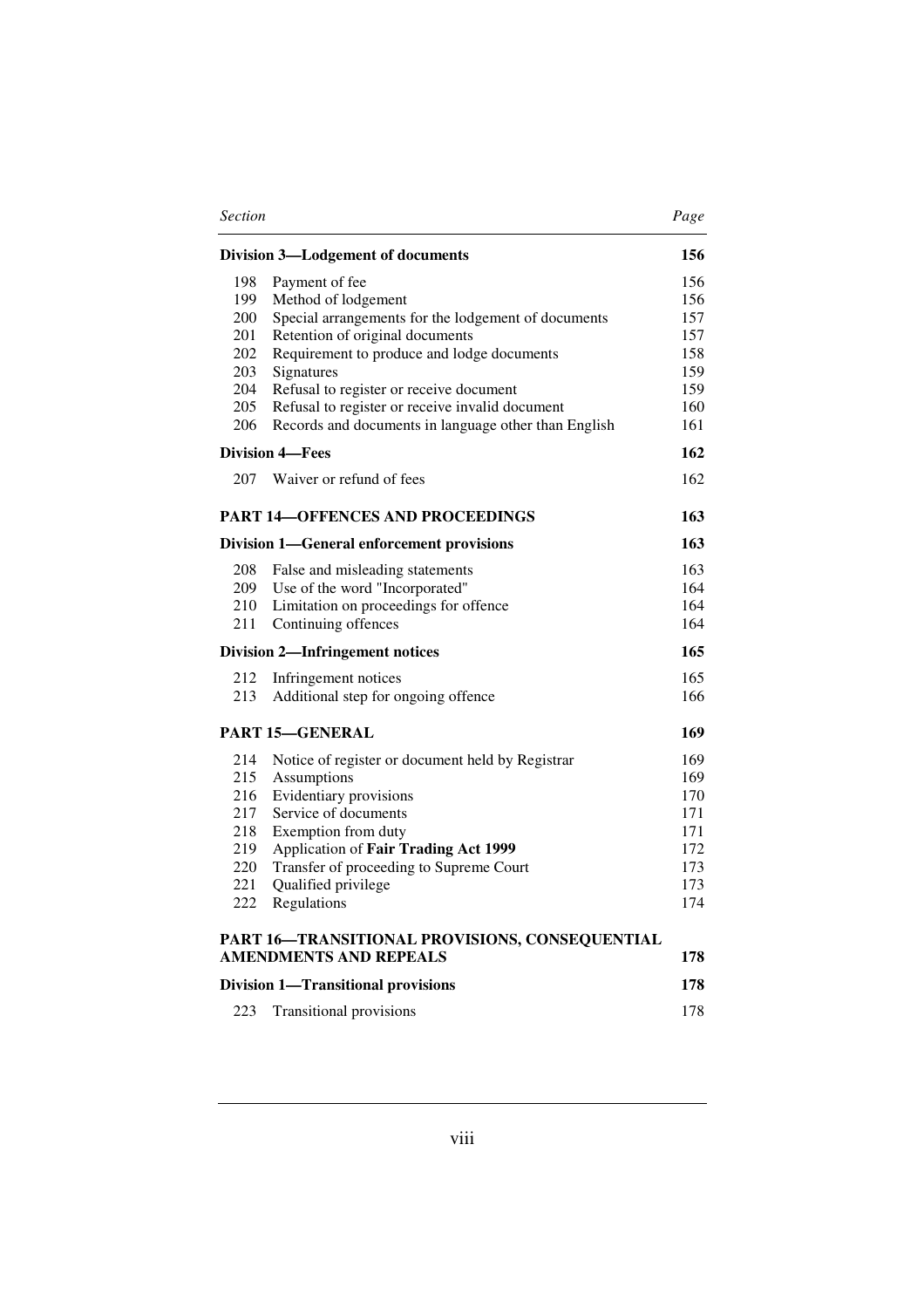| <b>Section</b> |                                                                                                    | Page       |
|----------------|----------------------------------------------------------------------------------------------------|------------|
|                | <b>Division 2—Consequential amendments</b>                                                         | 178        |
| 224            | Amendment of Associations Incorporation Amendment<br><b>Act 2009</b>                               | 178        |
| 225            | Amendment of Associations Incorporation Amendment                                                  |            |
|                | <b>Act 2010</b>                                                                                    | 178        |
| 226            | Consequential amendments of other Acts                                                             | 178        |
|                | <b>Division 3-Repeals</b>                                                                          | 178        |
| 227            | Repeal of Associations Incorporation Act 1981                                                      | 178        |
| 228            | Repeal of other Acts                                                                               | 179        |
|                | <b>SCHEDULES</b>                                                                                   | 180        |
|                | <b>SCHEDULE 1—Matters to be Provided for in the Rules of an</b><br><b>Incorporated Association</b> | 180        |
|                | <b>SCHEDULE 2-Modification of Applied Offence Provisions of</b><br><b>Corporations Act</b>         | 184        |
|                | <b>SCHEDULE 3—Penalties for Offences under Applied Provisions</b><br>of Corporations Act           | 186        |
|                | <b>SCHEDULE 4-Transitional Provisions</b>                                                          | 188        |
| 1              | Definitions                                                                                        | 188        |
| 2              | Re-enactment of Associations Incorporation Act 1981                                                | 188        |
| 3              | General transitional provisions                                                                    | 189        |
| $\overline{4}$ | Incorporated associations                                                                          | 189        |
| 5<br>6         | Registrar of Incorporated Associations                                                             | 189        |
| 7              | Register of incorporated associations<br>Incorporated association may operate under old rules      | 190<br>190 |
| 8              | Alteration of old rules                                                                            | 191        |
| 9              | Public officer of an incorporated association                                                      | 192        |
| 10             | Statement of purposes                                                                              | 193        |
| 11             | Financial reporting                                                                                | 193        |
| 12             | Corresponding provisions                                                                           | 193        |
|                | <b>SCHEDULE 5-Consequential Amendments</b>                                                         | 195        |
| 1              | <b>Aboriginal Land (Northcote Land) Act 1989</b>                                                   | 195        |
| $\overline{c}$ | <b>Bus Safety Act 2009</b>                                                                         | 195        |
| 3              | <b>Children, Youth and Families Act 2005</b>                                                       | 195        |
| $\overline{4}$ | <b>Co-operatives Act 1996</b>                                                                      | 195        |
| 5<br>6         | <b>Confiscation Act 1997</b><br><b>Coptic Orthodox Church (Victoria) Property Trust</b>            | 195        |
|                | <b>Act 2006</b>                                                                                    | 196        |
| 7              | <b>Corporations (Victoria) Act 1990</b>                                                            | 196        |
| 8              | <b>Council of Law Reporting in Victoria Act 1967</b>                                               | 196        |
|                |                                                                                                    |            |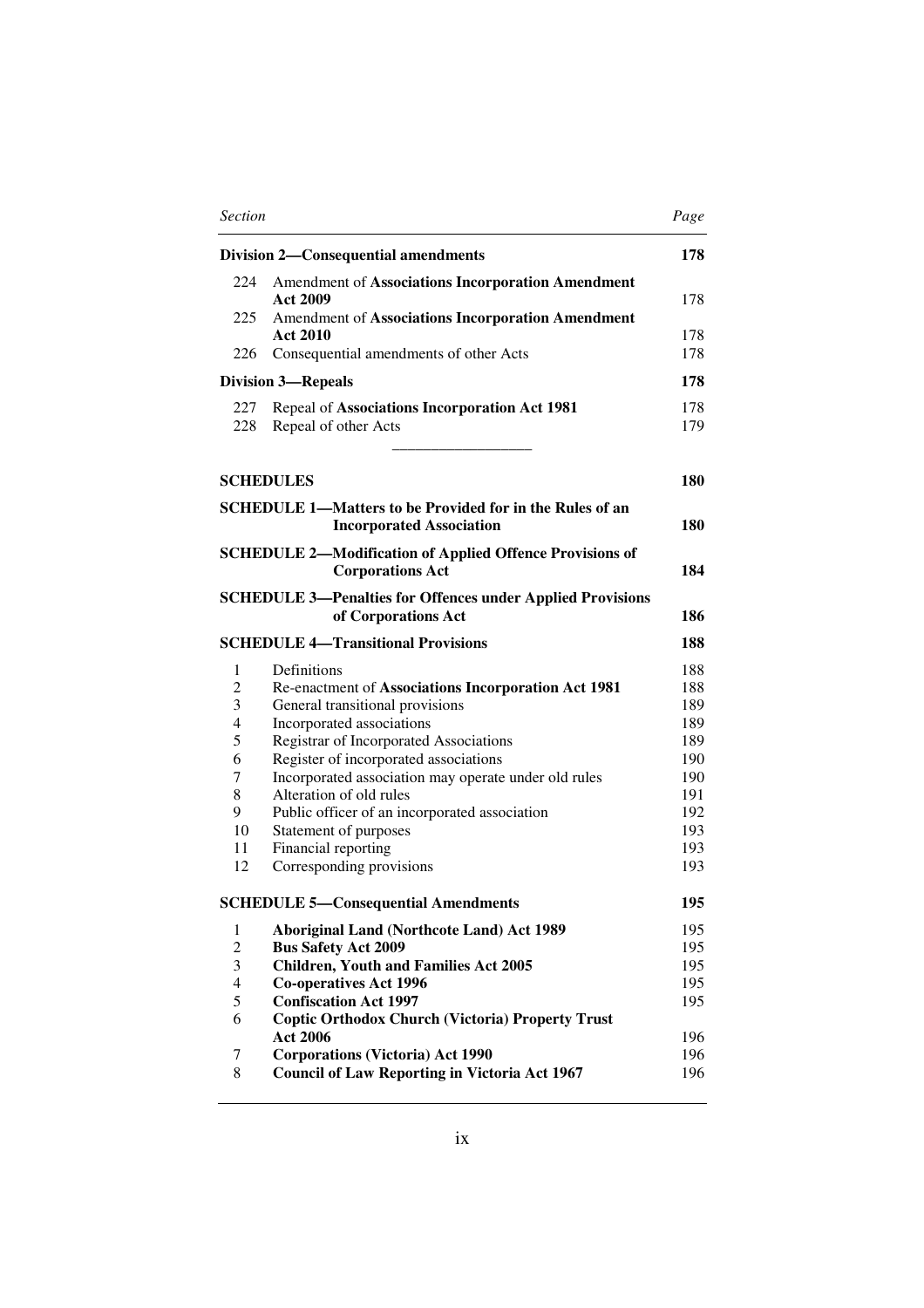| <b>Section</b> | Page |
|----------------|------|
|----------------|------|

| 9  | <b>Country Fire Authority Act 1958</b>                   | 196        |
|----|----------------------------------------------------------|------------|
| 10 | <b>Criminal Procedure Act 2009</b>                       | 196        |
| 11 | <b>Disability Act 2006</b>                               | 196        |
| 12 | <b>Education and Training Reform Act 2006</b>            | 197        |
| 13 | Firearms Act 1996                                        | 197        |
| 14 | <b>Gambling Regulation Act 2003</b>                      | 197        |
| 15 | <b>Health Services Act 1988</b>                          | 197        |
| 16 | <b>Housing Act 1983</b>                                  | 198        |
| 17 | <b>Legal Profession Act 2004</b>                         | 198        |
| 18 | <b>Liquor Control Reform Act 1998</b>                    | 199        |
| 19 | <b>Local Government Act 1989</b>                         | 199        |
| 20 | <b>Parliamentary Administration Act 2005</b>             | 199        |
| 21 | <b>Public Administration Act 2004</b>                    | 199        |
| 22 | <b>Scotch College Common Funds Act 2001</b>              | 199        |
| 23 | <b>Transport (Compliance and Miscellaneous) Act 1983</b> | <b>200</b> |
| 24 | <b>Victoria Law Foundation Act 2009</b>                  | <b>200</b> |
| 25 | Victorian Civil and Administrative Tribunal Act 1998     | 200        |
| 26 | Water Act 1989                                           | 201        |
| 27 | Wrongs Act 1958                                          | 201        |
|    |                                                          |            |

## **ENDNOTES 202**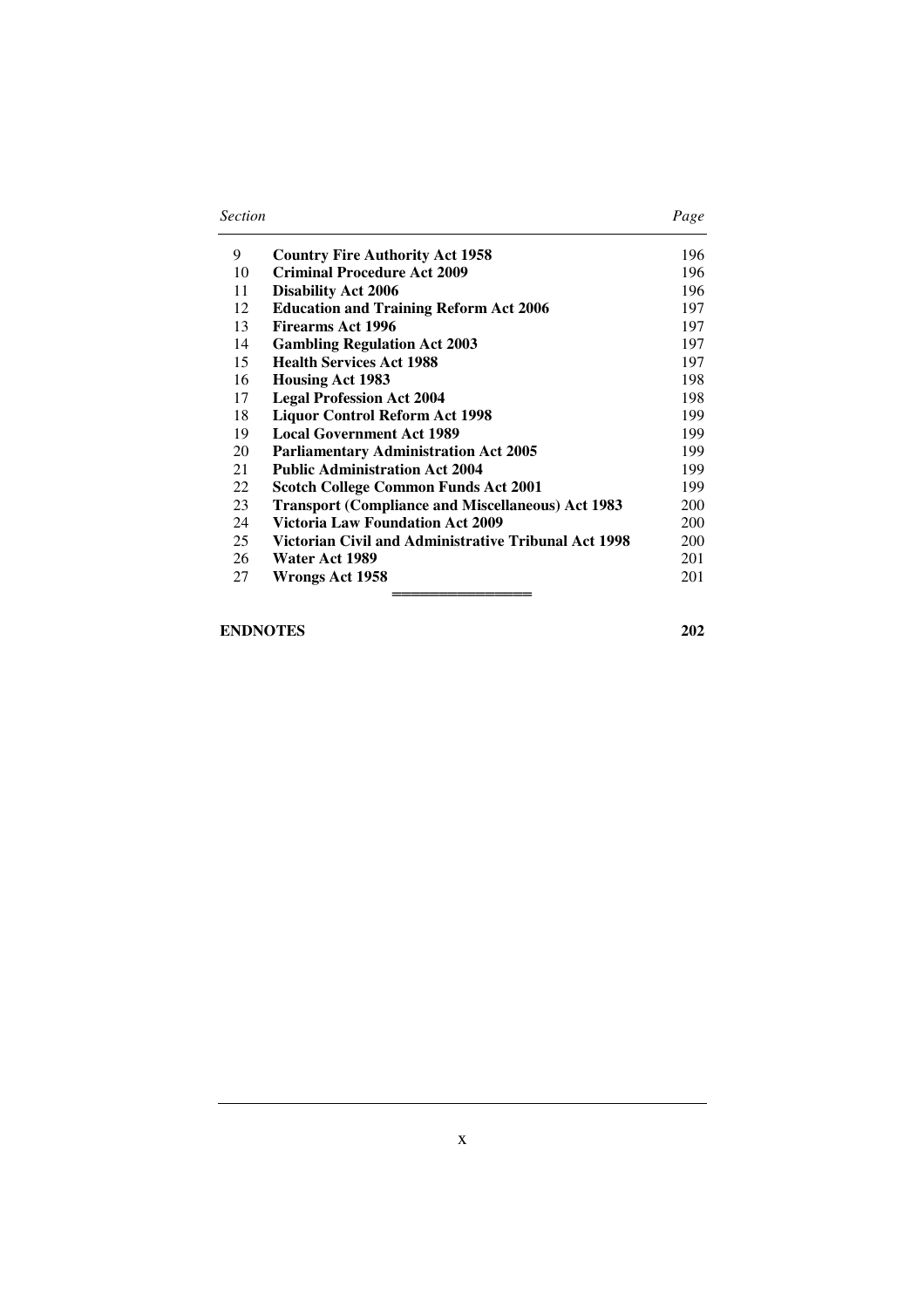

## **Associations Incorporation Reform Act 2012†**

**No. 20 of 2012** 

[Assented to 1 May 2012]

**The Parliament of Victoria enacts:** 

## **PART 1—PRELIMINARY**

## **1 Purposes**

The main purposes of this Act are—

 (a) to establish a scheme for the incorporation and registration of voluntary associations and for the registration of other registrable bodies as incorporated associations; and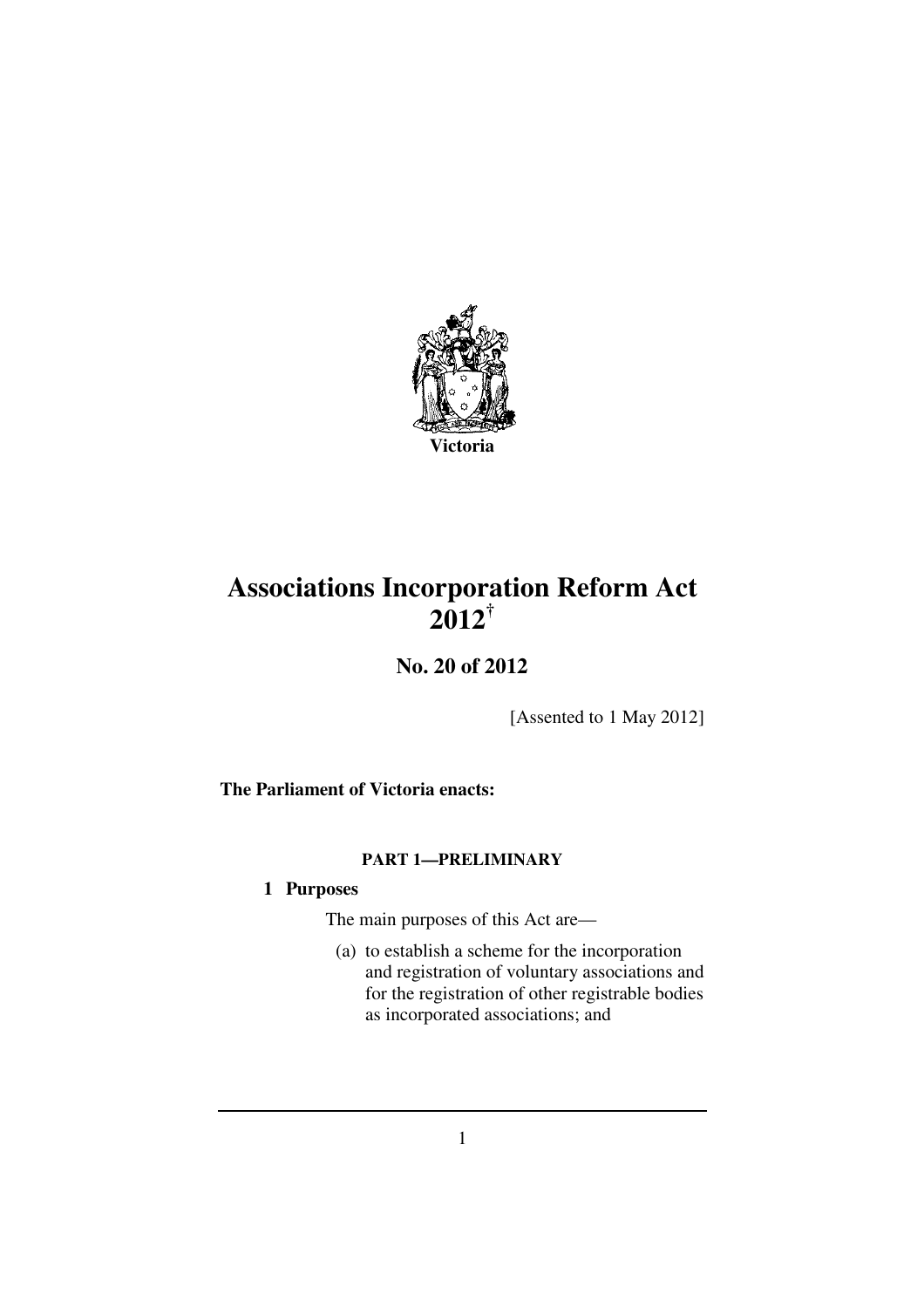#### **s. 2**

- Part 1—Preliminary
- (b) to make provision for the corporate governance, financial accountability and other matters relating to the rules and membership of associations registered under that scheme.

## **2 Commencement**

- (1) Sections 224 and 225 come into operation on the day after the day on which this Act receives Royal Assent.
- (2) Subject to subsection (3), this Act (except sections 224 and 225) comes into operation on a day or days to be proclaimed.
- (3) If a provision of this Act does not come into operation before 1 July 2013, it comes into operation on that day.

## **3 Definitions**

In this Act—

- *approved form* means in the form approved by the Registrar;
- *association* means an association, society, club, institution or body formed or carried on for any lawful purpose and that has not fewer than 5 members;

*Auditing Standards on Review Engagements* means the standards issued by the Auditing and Assurance Standards Board for the purposes of a review of a financial report or complete set of financial statements as in force for the time being and including any modifications prescribed by the regulations;

## *Australian Accounting Standards* means the standards issued by the Australian Accounting Standards Board for the purposes of the preparation of financial reports as in force for the time being and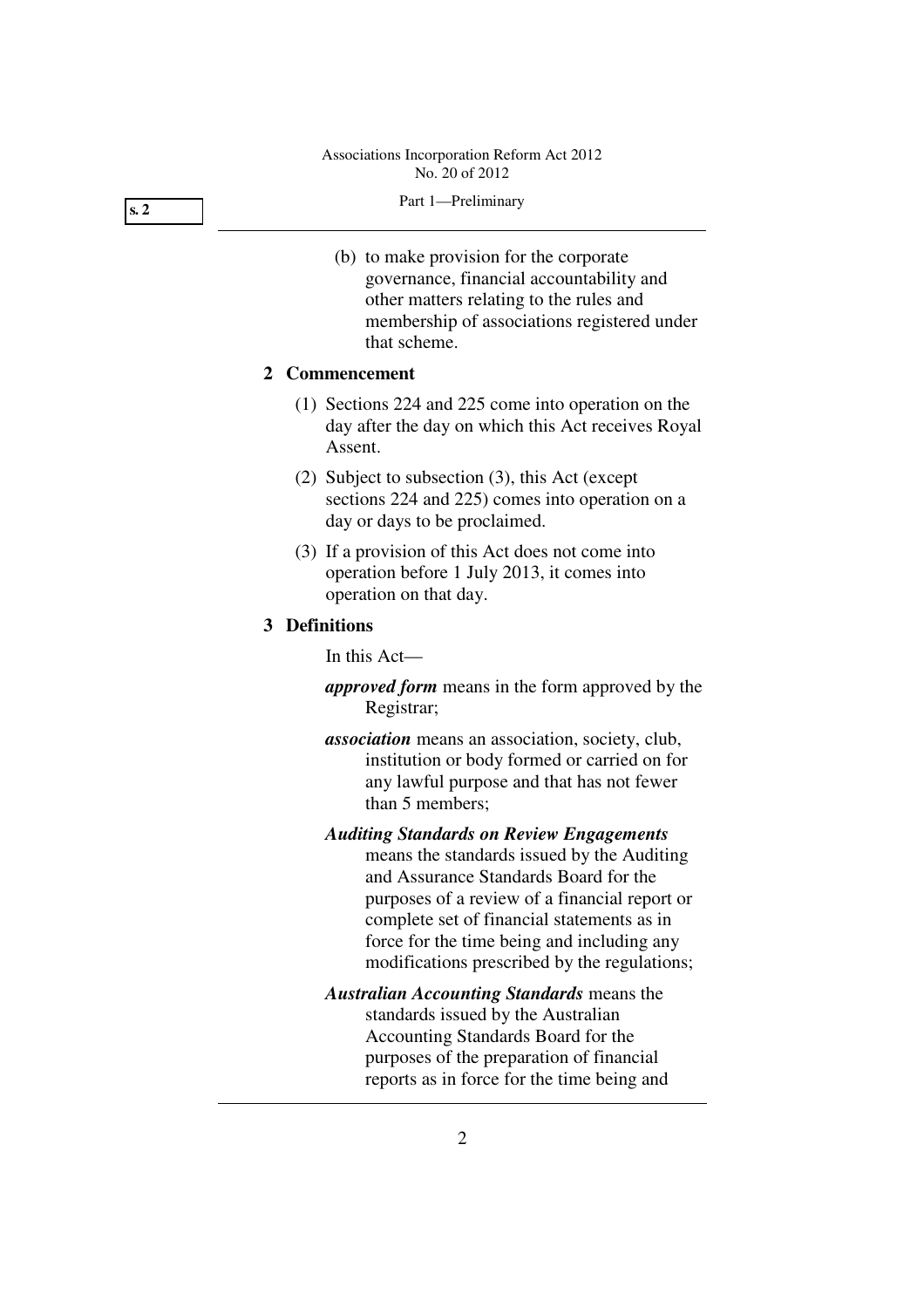#### Part 1—Preliminary

**s. 3** 

including any modifications prescribed by the regulations;

- *Australian Auditing Standards* means the standards issued by the Auditing and Assurance Standards Board for the purposes of the preparation of financial reports as in force for the time being and including any modifications prescribed by the regulations;
- *committee*, of an association, means the committee of, or other body having management of, the association;
- *Council* has the same meaning as it has in section 3(1) of the **Local Government Act 1989**;
- *CPA Australia* means CPA Australia ACN 008 392 452;

## *financial records* include—

- (a) invoices, receipts, orders for the payment of money, bills of exchange, cheques, promissory notes, vouchers and other documents of prime entry;
- (b) documents and records that record the entries referred to in paragraph (a);
- (c) working papers and other documents that are necessary to explain the methods and calculations by which the financial statements are prepared;
- *financial year*, of an incorporated association, means—
	- (a) a period of 12 months, or any other period (whether longer or shorter than 12 months) not exceeding 18 months as the association resolves, commencing on the date of incorporation of the association; and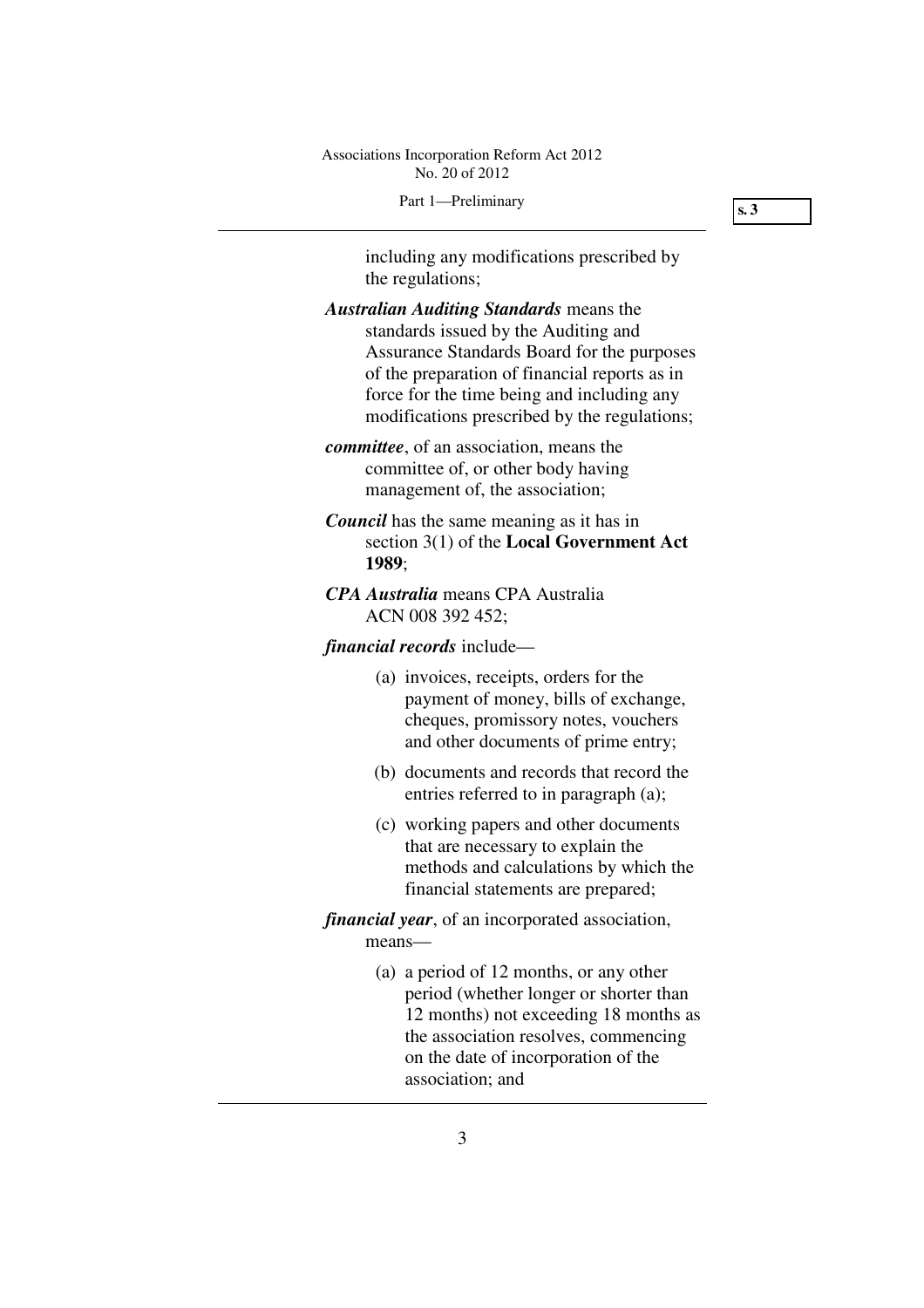#### **s. 3**

#### Part 1—Preliminary

- (b) each period of 12 months, or any other period (whether longer or shorter than 12 months) not exceeding 18 months as the association resolves, commencing at the expiration of the previous financial year of the association;
- *general meeting*, of an incorporated association, means a meeting of the members of the association convened in accordance with its rules and includes a special general meeting and an annual general meeting;
- *incorporated association* means an association incorporated under this Act;

#### **Note**

Under sections  $8(1)$ ,  $14(1)$  and  $20(1)$  an association becomes incorporated under this Act on being registered as an incorporated association.

*independent person*, in relation to an incorporated association, means a person who—

- (a) is not a member of the committee of the association; and
- (b) is not an employer or employee of a member of the committee; and
- (c) is not a member of the same partnership as a member of the committee; and
- (d) is not an employee of the association;
- *insolvent*, in relation to an incorporated association, means that the incorporated association is unable to pay all its debts as when they become due and payable;

#### **Note**

Under section 152, an incorporated association that is insolvent is declared to be an applied Corporations legislation matter in relation to the provisions of Part 5.7B (Recovering property or compensation for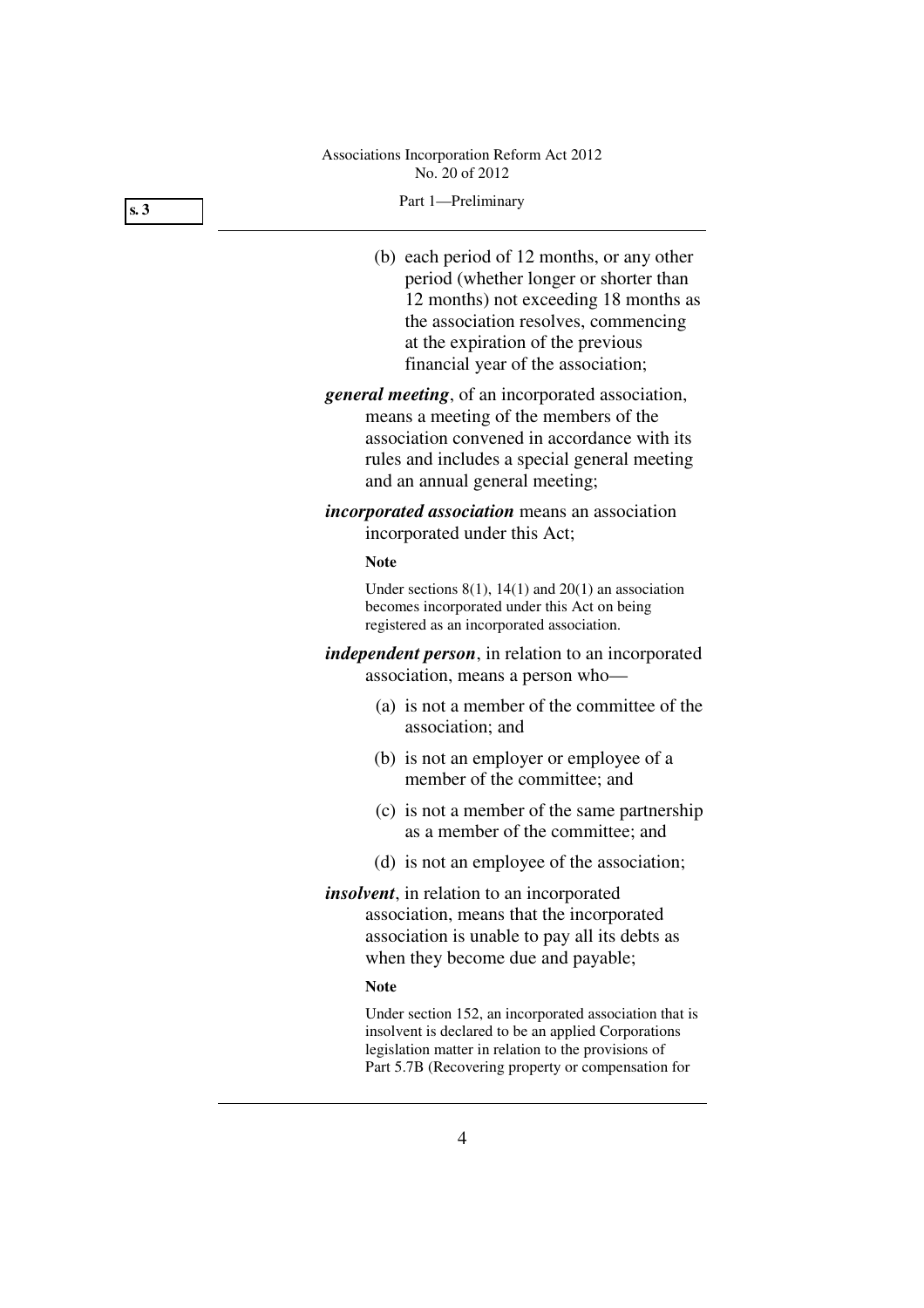#### Part 1—Preliminary

**s. 3** 

the benefit of creditors of insolvent company) of the Corporations Act. Under section 588G(3) of Part 5.7B, the contravention of the duty to avoid insolvent trading is an offence. Also, section 588G(2) is a civil penalty provision for the purposes of Part 9.4B (Civil consequences of contravening civil penalty provisions) of the Corporations Act. As applied, the duty to avoid insolvent trading falls on the committee of an incorporated association.

### *inspector* means an inspector appointed under the **Fair Trading Act 1999**;

- *land* includes an estate or interest in land;
- *model rules* has the meaning given in section 49(1):
- *personal information* has the same meaning as it has in section 3 of the **Information Privacy Act 2000**;
- *property* includes real and personal property and any estate or interest in real or personal property;
- *public officer*, of an incorporated association, means a person who, at a relevant time before the commencement of this Act, was the public officer of the association under Part V of the **Associations Incorporation Act 1981**;
- *purposes*, of an incorporated association, means the purposes provided in the rules of the association;
- *registrable body* has the meaning given in section 10:
- *Registrar* means the body corporate referred to in section 187;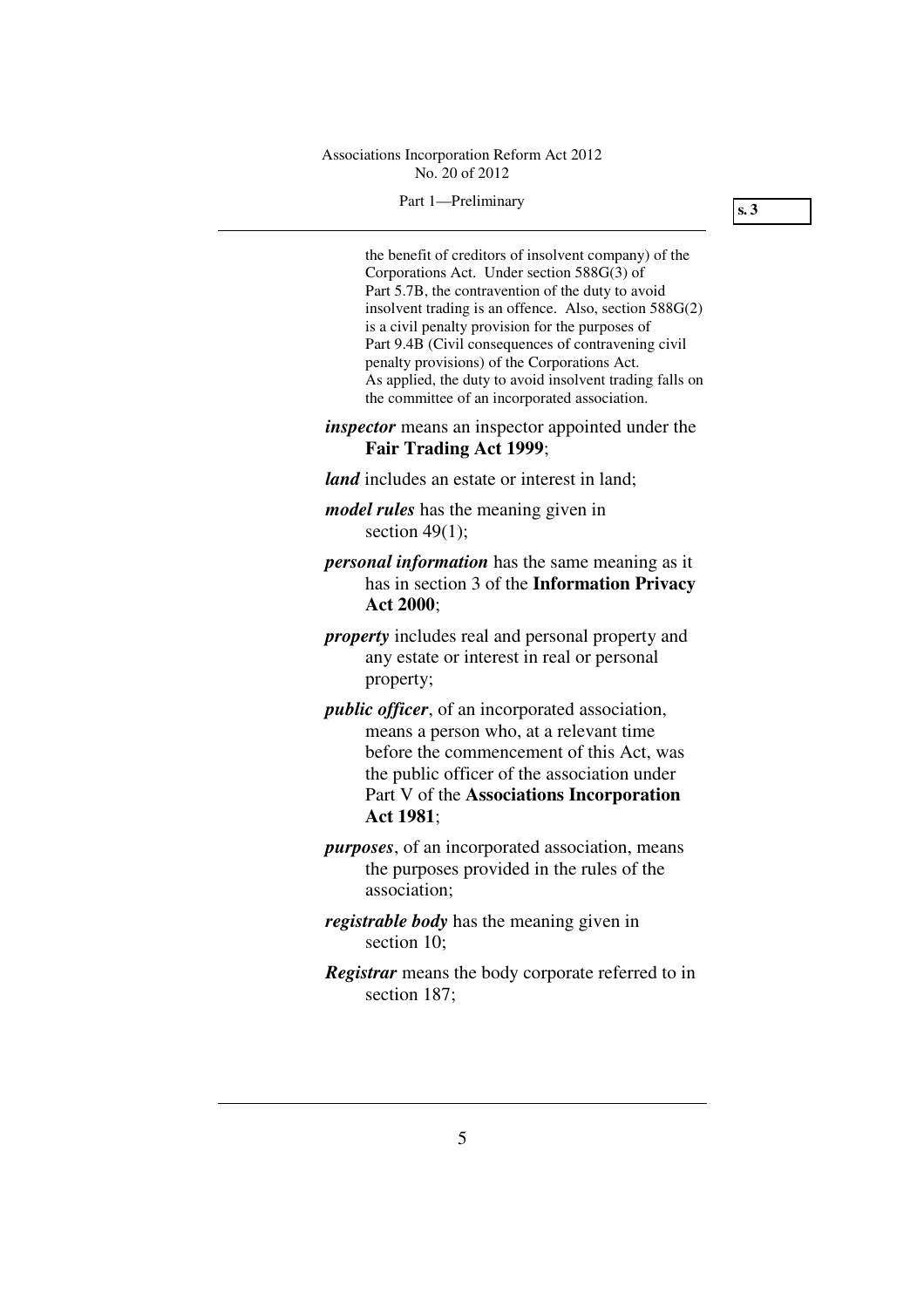## Part 1—Preliminary

*relevant documents*, of an incorporated association, means the records and other documents, however compiled, recorded or stored, that relate to the incorporation and management of the association and includes the following—

- (a) its membership records;
- (b) its financial statements;
- (c) its financial records;
- (d) records and documents relating to transactions, dealings, business or property of the association;
- *secretary*, of an incorporated association, means the person who is for the time being the secretary of the association under Division 1 of Part 6;
- *special resolution* means a resolution of an incorporated association passed in accordance with section 64;
- *tier one association* has the meaning given in section 90(2);
- *tier three association* has the meaning given in section  $90(4)$ ;
- *tier two association* has the meaning given in section 90(3).

## **4 Securing pecuniary profit for members**

 (1) For the purposes of this Act, an association is not taken to secure pecuniary profit for its members or to be formed or carried on for the purposes of securing pecuniary profit for its members merely because one or more of the following apply to the association—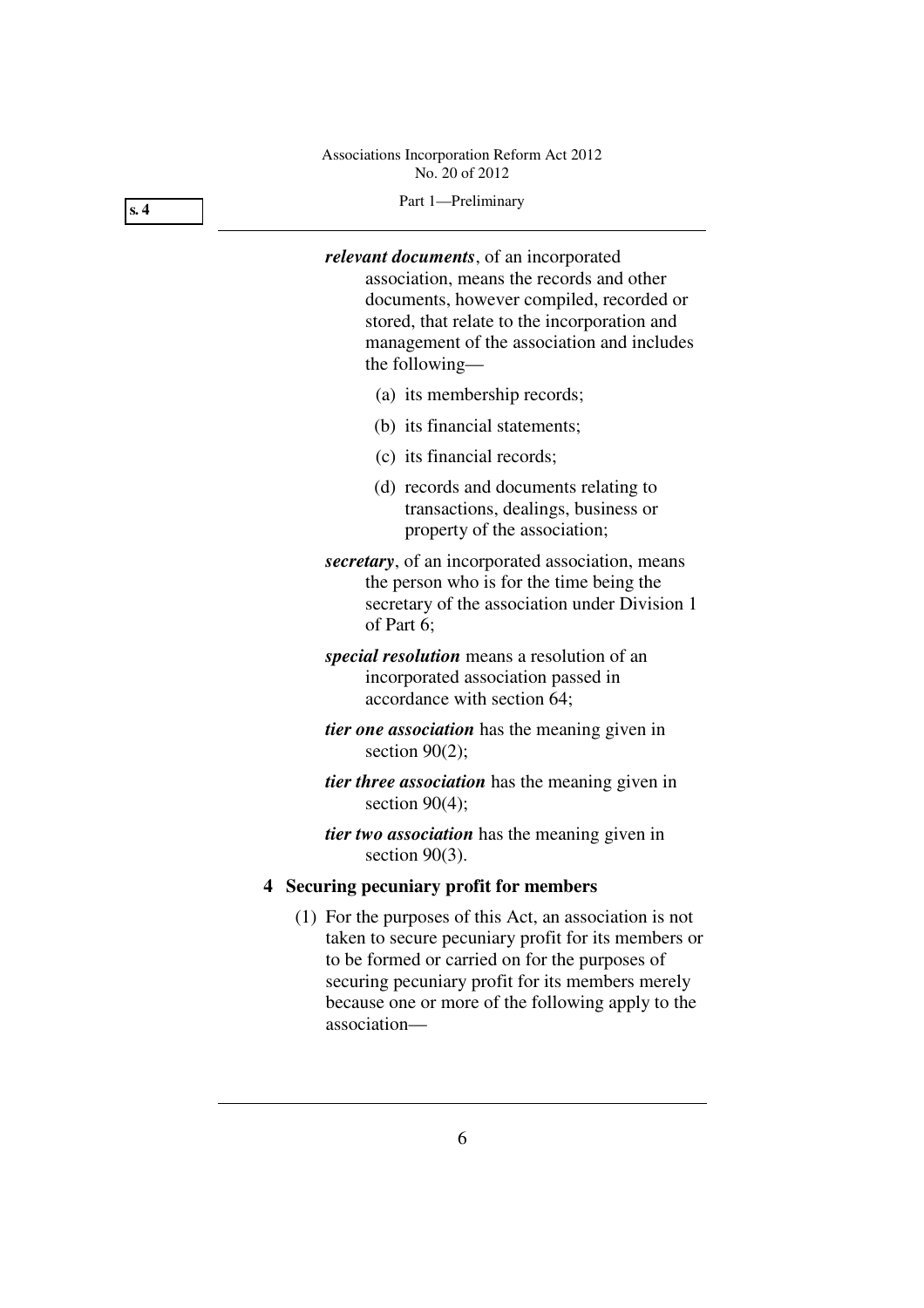#### Part 1—Preliminary

**s. 4** 

| (a) the association itself makes a pecuniary      |
|---------------------------------------------------|
| profit, unless that profit, or any part of it, is |
| divided among or received by its members or       |
| some of them;                                     |
|                                                   |

- (b) the members of the association are entitled under this Act to divide its assets among themselves on its dissolution;
- (c) a member of the association receives—
	- (i) a payment of remuneration in good faith; or
	- (ii) a benefit to which he or she would be entitled if he or she were not a member of the association;
- (d) the members of the association—
	- (i) compete for trophies or prizes in contests directly related to the purposes of the association; or
	- (ii) receive benefits through the enjoyment of facilities or services provided by the association for social, recreational, educational or other similar purposes;
- (e) the association makes payments to a member that is an incorporated association having the same or similar purposes.
- (2) For the purposes of section  $13(2)(a)$ , a reference in subsection (1) to an association is taken to include a reference to a registrable body.

#### **Note**

Under section 33, an incorporated association may not be formed or carried on for the purpose of securing pecuniary profit for its members.

\_\_\_\_\_\_\_\_\_\_\_\_\_\_\_\_\_\_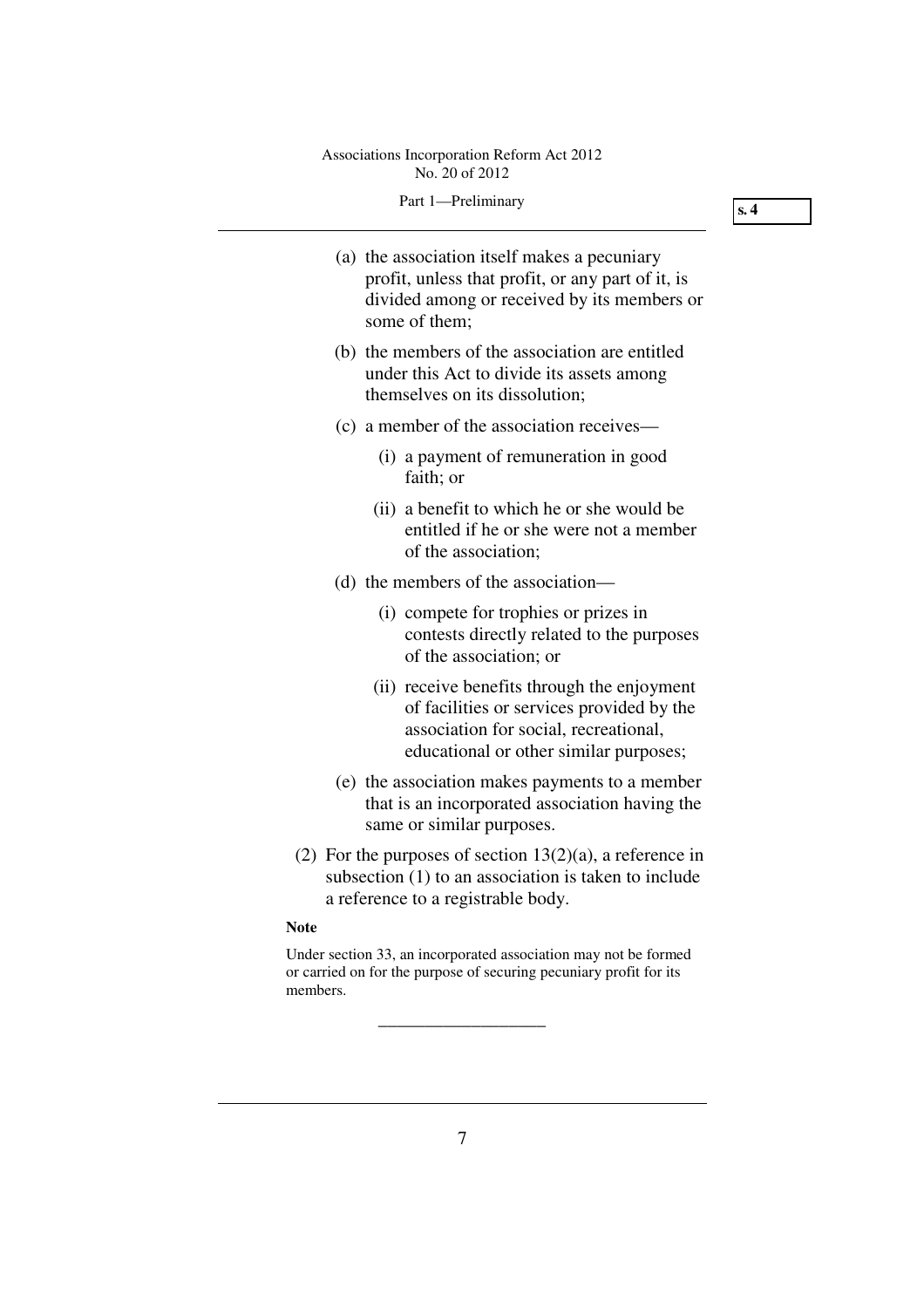**s. 5** 

#### **PART 2—FORMATION OF INCORPORATED ASSOCIATION**

#### **Division 1—Incorporation of association**

#### **5 Authority to apply for incorporation**

- (1) A majority of members of an association that is unincorporated and that is not a registrable body within the meaning of section 10 may—
	- (a) authorise a person who is at least 18 years of age and is resident in Australia to apply to the Registrar for the incorporation of the association; and
	- (b) approve the rules of the proposed incorporated association.
- (2) For the purposes of subsection (1), a majority of members of an association is taken to have given the authorisation and approval under that subsection if—
	- (a) a majority of members of the association voting at a meeting of the association vote in favour of a motion to give that authorisation and approval; and
	- (b) at least 21 days' notice of the meeting and the intention to put the motion to a vote at the meeting has been given to all members of the association.
- (3) For the purposes of subsection  $(2)(a)$ , a member votes at a meeting if—
	- (a) the member votes in person at the meeting; or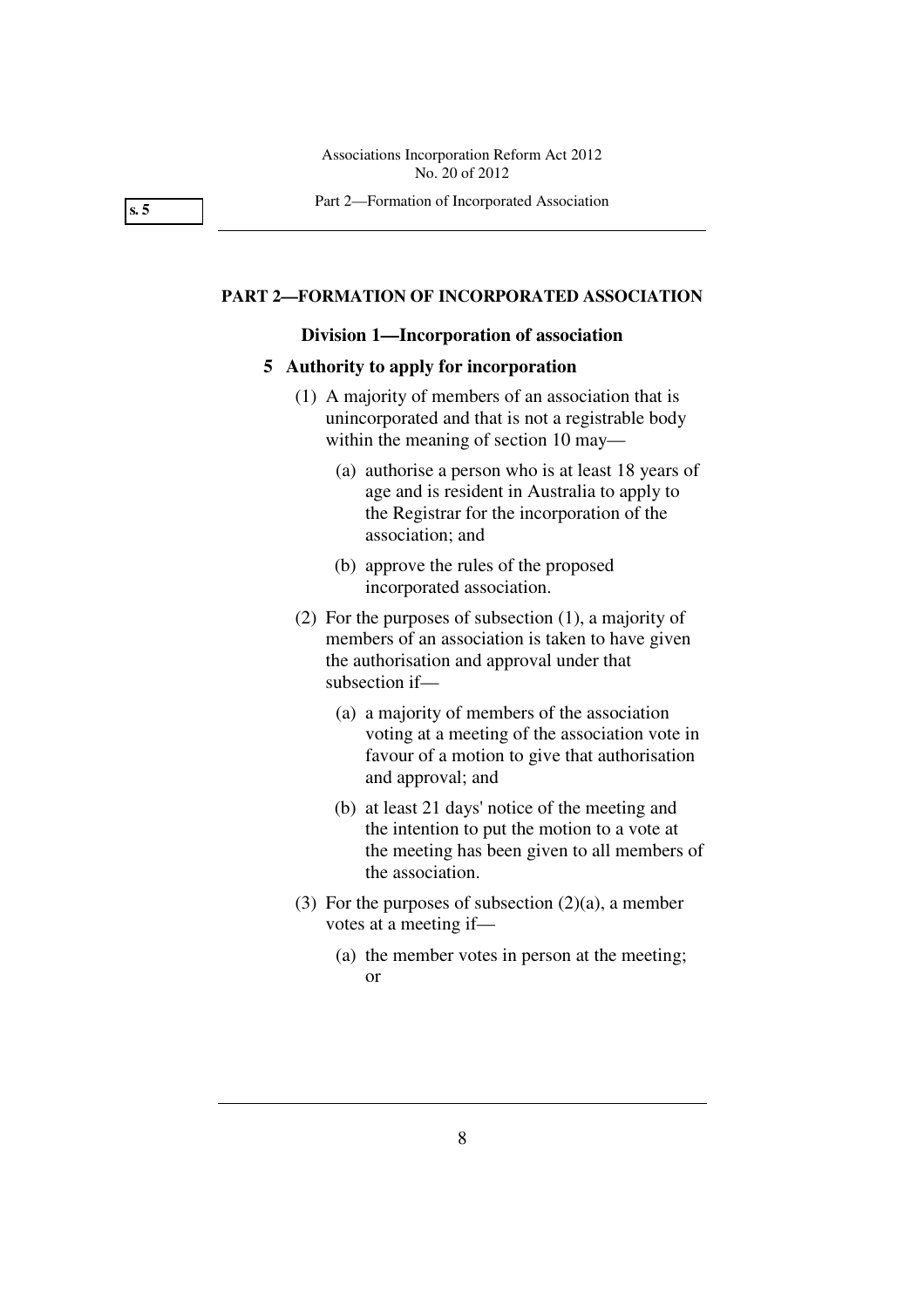#### Part 2—Formation of Incorporated Association

**s. 6** 

- (b) the member, if allowed, votes—
	- (i) by use of technology that allows the member to clearly and simultaneously communicate with other members present at the meeting; or
	- (ii) by proxy.

#### **6 Application for incorporation**

- (1) A person who is authorised under section  $5(1)(a)$ to do so may apply to the Registrar for the incorporation of an association.
- (2) A person who is authorised under section  $5(1)(a)$ to apply to the Registrar for the incorporation of an association may do anything necessary to secure the incorporation of the association under this Act despite anything to the contrary contained in the rules of the association.
- (3) The application must be in the approved form and include—
	- (a) the name of the proposed incorporated association; and
	- (b) the name, address and contact telephone number and email address (if available) of the person nominated to be the first secretary of the proposed incorporated association; and
	- (c) the prescribed particulars.
- (4) The application must be accompanied by—
	- (a) in relation to the rules of the proposed incorporated association—
		- (i) a copy of those rules; or
		- (ii) a statement that the association has approved the adoption of the model rules; and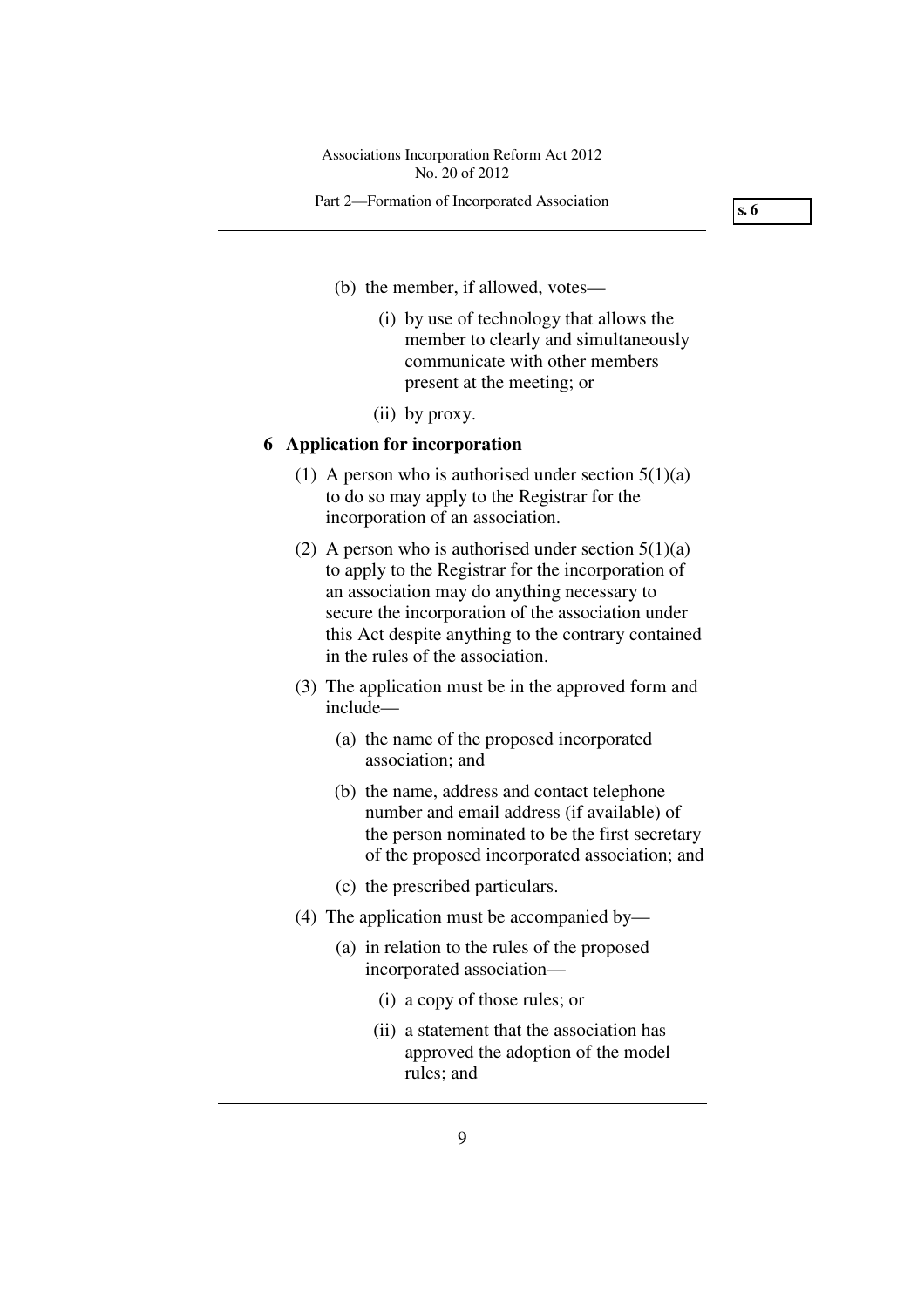**s. 7** 

- Part 2—Formation of Incorporated Association
	- (b) the particulars of any trusts relating to the association and a copy of any deed or other instrument creating or embodying those trusts; and
	- (c) the prescribed fee.

#### **Note**

If the rules approved by an association vary in any manner from the model rules (other than in particulars relating to the name, purpose or financial year of the proposed incorporated association) the rules are taken not to be model rules. Consequently, the application must comply with subsection  $(3)(a)(i)$  and, on incorporation of the association under this Act, sections 49(3) and 49(4) do not apply to those rules.

## **7 Registration of proposed incorporated association**

- (1) Subject to subsections (2) and (3), if an application for the incorporation of an association is made in accordance with section 6, the Registrar must register the association as an incorporated association.
- (2) The Registrar must refuse to register an association if—
	- (a) the association is carried on for the purpose of securing pecuniary profit for its members; or

#### **Note**

For circumstances under which, for the purposes of this Act, an association is taken not to be securing pecuniary profit for its members, see section 4.

- (b) the registration of the name of the proposed incorporated association is prohibited under section 22; or
- (c) the rules of the proposed incorporated association do not comply with the requirements under section 47.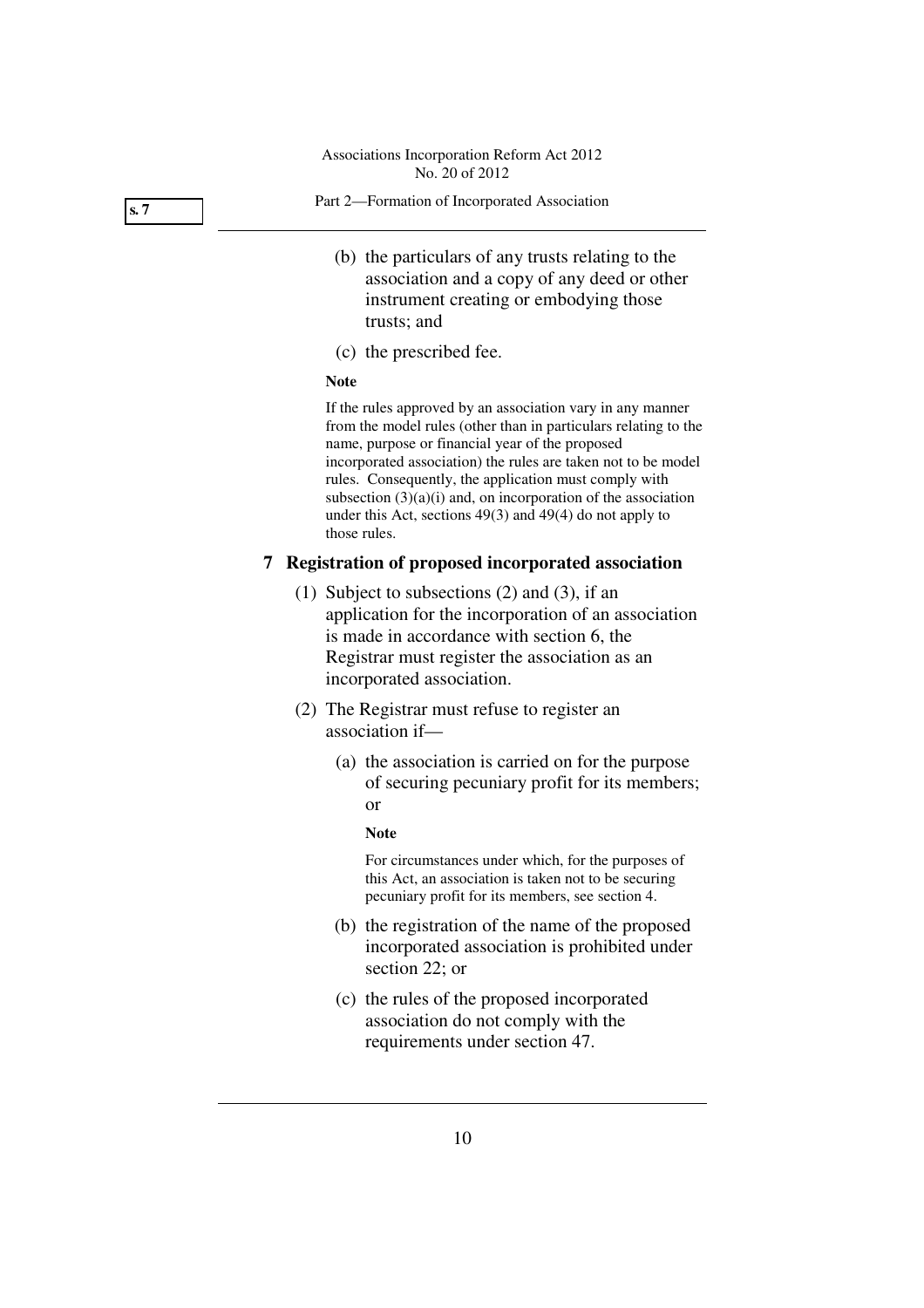Part 2—Formation of Incorporated Association

**s. 8** 

- (3) The Registrar may refuse to register an association if the Registrar is satisfied that the incorporation of the association would be inappropriate—
	- (a) by reason of the Registrar's assessment of—
		- (i) the likely scale or nature of the activities of the association; or
		- (ii) the likely value or nature of the property of the association; or
		- (iii) the extent or nature of the dealings which the association has, or is likely to have, with the public; or
	- (b) for any other prescribed reason.
- (4) If the Registrar refuses to register an association, the Registrar must—
	- (a) give written notification to the applicant of the decision; and
	- (b) include in the notification the reasons for the decision.
- (5) If the applicant is notified by the Registrar under subsection (4) of the Registrar's refusal to register the association, the applicant may within 28 days after the notification apply to VCAT for a review of the decision.

## **8 Incorporation and certificate of registration**

- (1) An association becomes an incorporated association on being registered as an incorporated association under this Act.
- (2) On the registration of the association, the Registrar must issue a certificate of registration and assign to the association a unique registration number.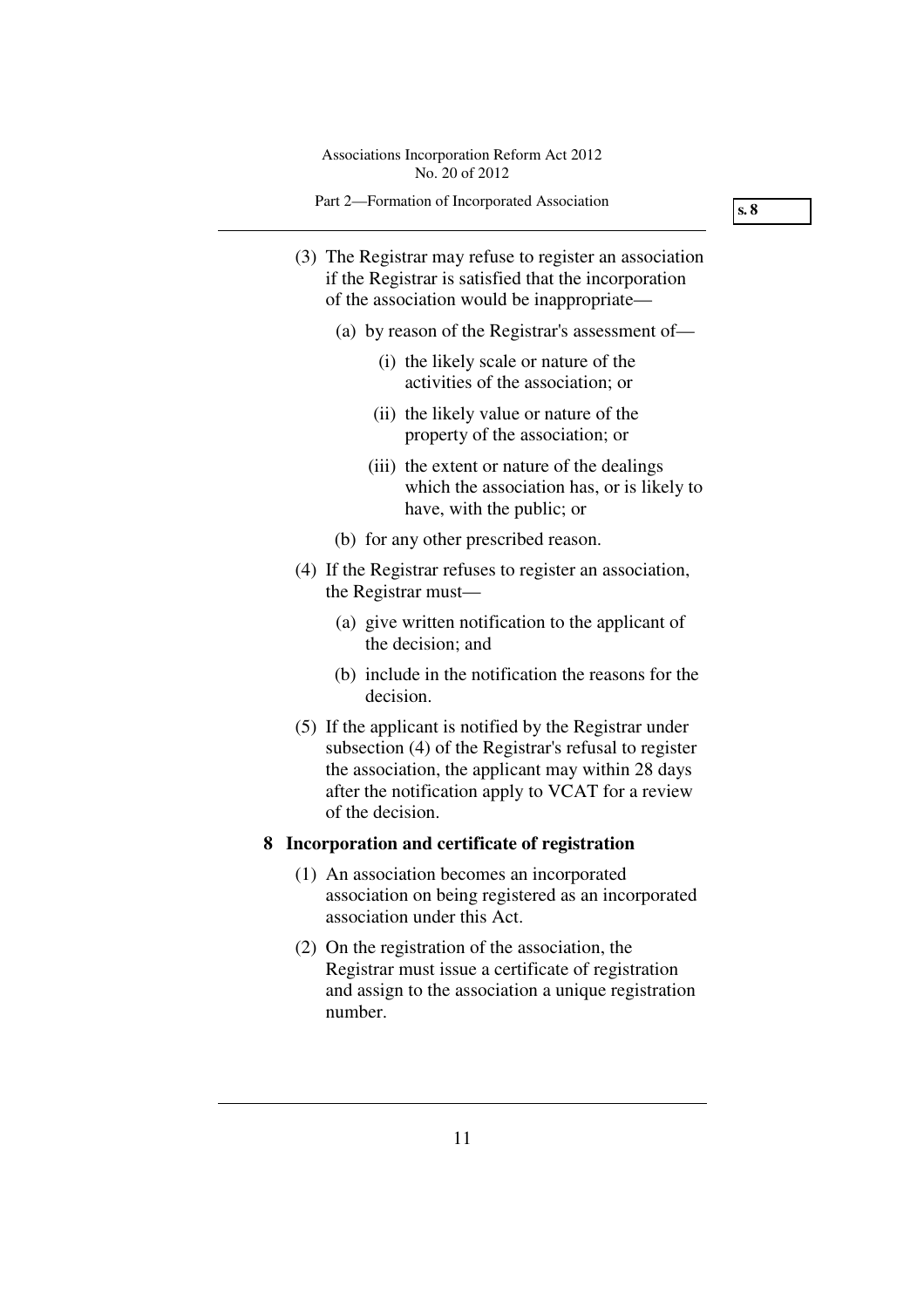**s. 9** 

- Part 2—Formation of Incorporated Association
- (3) The certificate of registration must be in the approved form and contain the prescribed particulars.

## **9 Vesting of property**

- (1) Subject to this section, on the registration of an association as an incorporated association, all property held by a person on trust or otherwise for or on behalf of the association or for any of its purposes is vested in the incorporated association.
- (2) If property vests in an incorporated association under this section—
	- (a) the association must not, except as provided by this Act, deal with the property contrary to the provisions of any trust affecting the property immediately before the incorporation of the association; and
	- (b) after the property is delivered or transferred to the association, the persons who held the property on trust immediately before it was vested are not—
		- (i) liable or accountable for the property; or
		- (ii) bound to see to the application, distribution or appropriation of the property; and
	- (c) the property is vested subject to any restriction, limitation, mortgage, charge, security interest, encumbrance, lien, lease, covenant, contract or liability to which the property was subject immediately before it was vested.
- (3) The receipt of the secretary of an incorporated association is sufficient discharge to a trustee delivering or transferring property to the association under this section as to that property.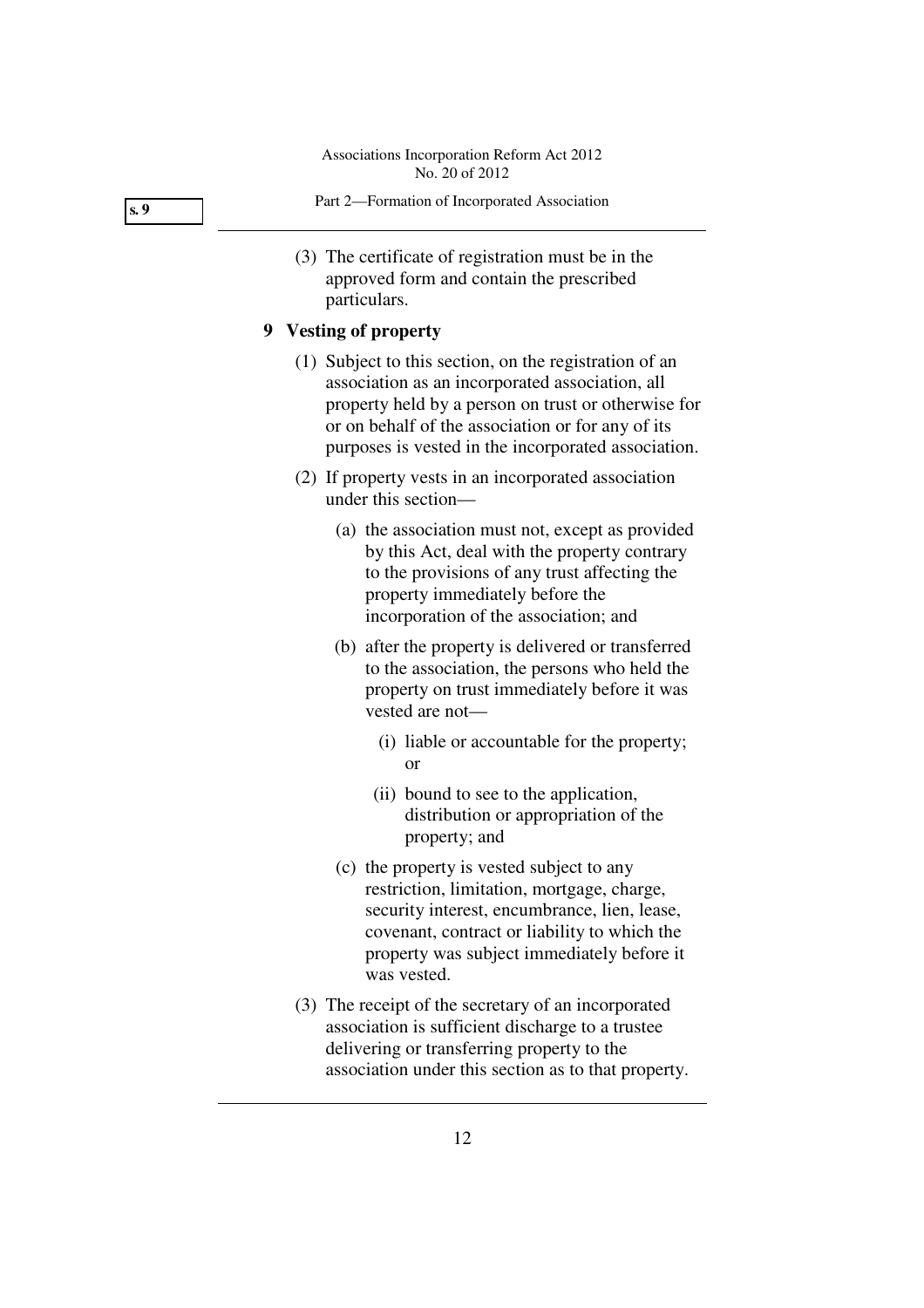Part 2—Formation of Incorporated Association

**s. 10** 

 (4) If land vests in an incorporated association under this section, the secretary of the association may make a written declaration that the land has been held in trust or otherwise for or on behalf of the association or for any of its purposes.

#### **Note**

If land is vested in an incorporated association under this section, an application must be made in accordance with the **Transfer of Land Act 1958**—

- (a) for the making of any recordings in the register maintained under that Act that are necessary or expedient in consequence of the vesting of the land in the association; or
- (b) to bring the land under the operation of that Act.

## **Division 2—Registration of existing bodies**

#### **10 Meaning of registrable body**

- (1) For the purposes of this Division, a *registrable body* includes—
	- (a) a company limited by guarantee, within the meaning of the Corporations Act, that is taken to be registered in Victoria;
	- (b) a co-operative, society, association, institution or body formed, incorporated or registered (whether before or after the commencement of this Act) under the **Co-operatives Act 1996** or any Act relating to the incorporation, formation or registration of co-operatives, societies, associations, institutions or bodies.
- (2) However, for the purposes of this Division, a *registrable body* does not include a trade union registered under the **Trade Unions Act 1958**.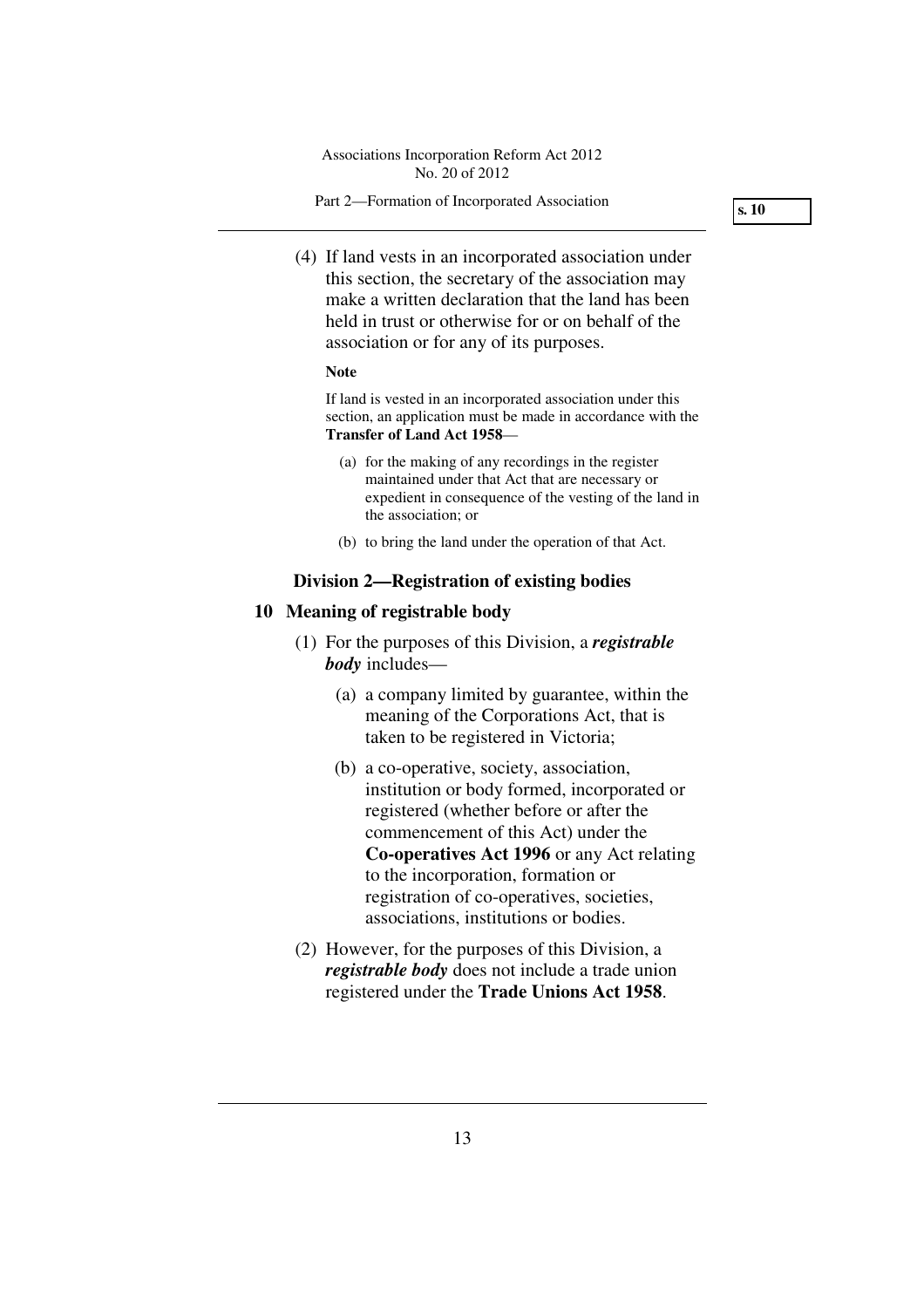**s. 11** 

#### Part 2—Formation of Incorporated Association

#### **11 Eligibility to apply to be registered under this Act**

- (1) A registrable body is eligible to apply for incorporation under this Act if—
	- (a) the body has—
		- (i) in the case of a company—passed a special resolution, within the meaning of the Corporations Act, approving the application; or
		- (ii) in any other case—resolved in accordance with its rules that the application be made; and
	- (b) the purposes of the body (if any) are purposes for which an incorporated association may lawfully be carried on; and

#### **Note**

Under section 33, an incorporated association may not be formed or carried on for the purpose of securing pecuniary profit for its members.

- (c) the body has rules that—
	- (i) comply with; or
	- (ii) will, on the incorporation of the body under this Act, comply with—

the requirements under section 47 applying to the rules of an incorporated association; and

- (d) the body has nominated a person who is at least 18 years of age and is resident in Australia to be the first secretary of the proposed incorporated association.
- (2) Despite anything to the contrary in any other Act (other than the Charter of Human Rights and Responsibilities), a registrable body that intends to apply for incorporation under this Act may—
	- (a) alter its rules; or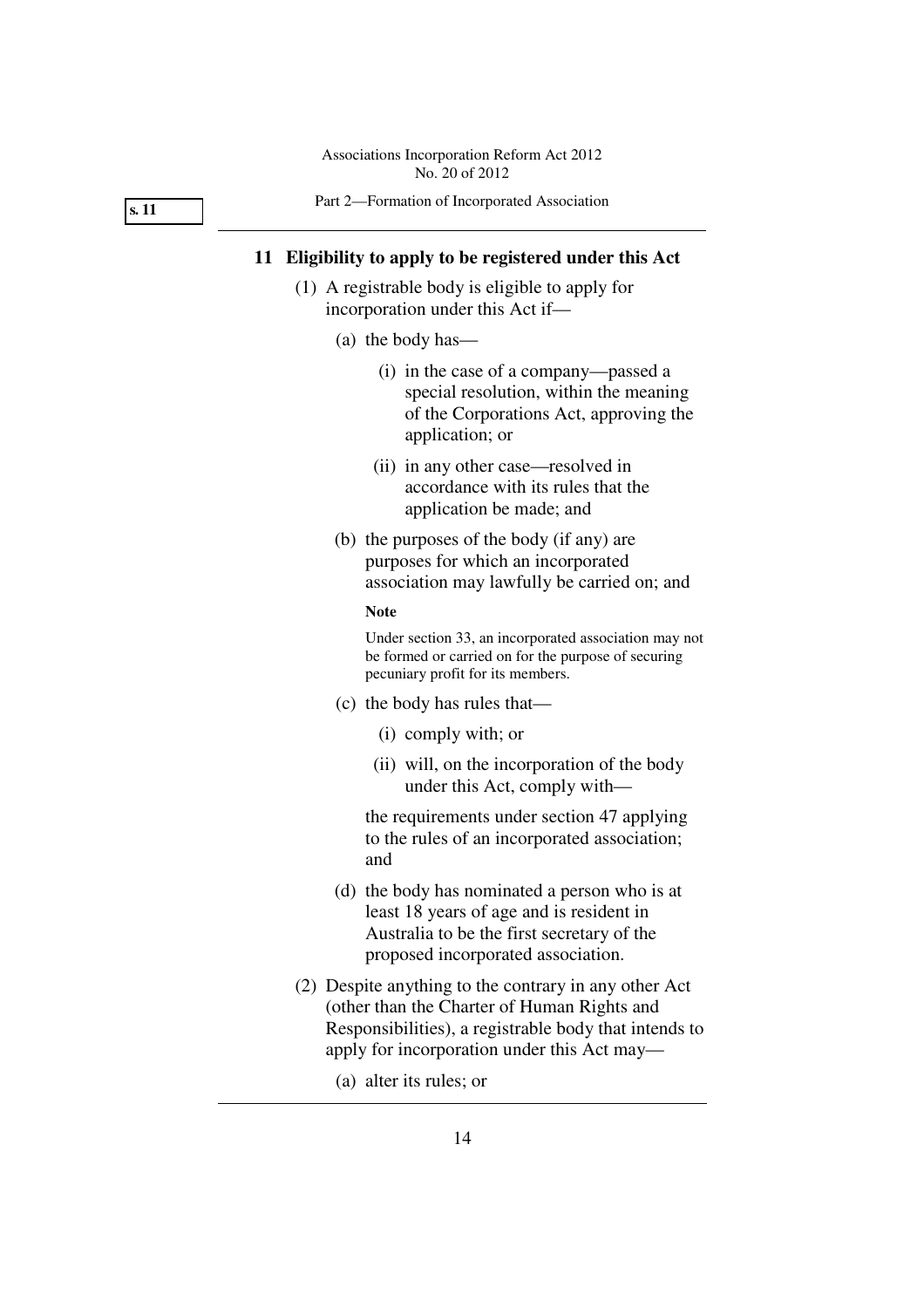(b) adopt new rules or the model rules—

to have effect from the date on which the body is registered as an incorporated association under this Act as if it were an incorporated association and the rules were the rules of an incorporated association.

- (3) The person nominated to be the first secretary of the proposed incorporated association may perform any act or do anything necessary to secure the incorporation of the body under this Act despite anything to the contrary contained in the rules of the body.
- (4) In this section
	- *the rules*, of a registrable body, include, where appropriate, the memorandum and articles of association of the body or its constitution.

## **12 Application for incorporation under this Act**

- (1) A registrable body that is eligible under section 11(1) to do so may apply to the Registrar for the incorporation of the body under this Act.
- (2) The application must be in the approved form and include—
	- (a) the name of the proposed incorporated association; and
	- (b) the name, address and contact telephone number and email address (if available) of the person nominated to be the first secretary of the proposed incorporated association; and
	- (c) the prescribed particulars.
- (3) The application must be accompanied by—
	- (a) a certificate, or other document, evidencing the incorporation, formation or registration of the registrable body; and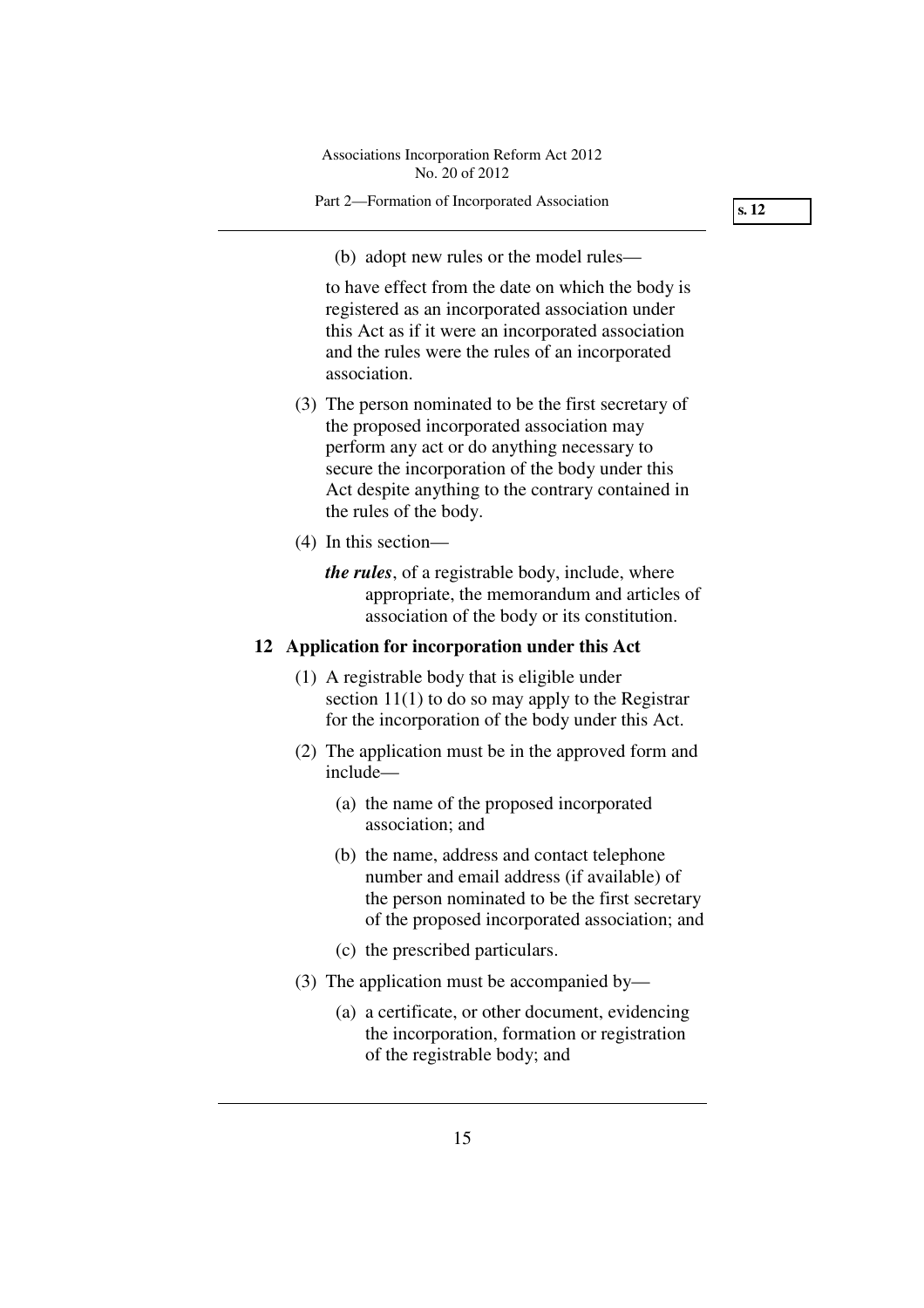**s. 13** 

- Part 2—Formation of Incorporated Association
	- (b) in relation to the rules proposed to be in force on the incorporation of the body under this Act—
		- (i) a copy of those rules; or
		- (ii) a statement that the body has approved the adoption of the model rules; and
	- (c) the particulars of any trusts relating to the body and a copy of any deed or other instrument creating or embodying those trusts; and
	- (d) the prescribed fee.

#### **Note**

If the rules approved by a registrable body vary in any manner from the model rules (other than in particulars relating to the name, purpose or financial year of the proposed incorporated association) the rules are taken not to be model rules. Consequently, the application must comply with subsection  $(3)(a)(i)$  and, on incorporation of the body under this Act, sections  $49(3)$  and  $49(4)$  do not apply to those rules.

## **13 Registration of registrable body**

- (1) Subject to subsections (2) and (3), if an application for the incorporation of a registrable body under this Act is made in accordance with section 12, the Registrar must register the body as an incorporated association.
- (2) The Registrar must refuse to register a registrable body if—
	- (a) the body is carried on for the purpose of securing pecuniary profit for its members; or

#### **Note**

For circumstances under which, for the purposes of this Act, a registrable body is taken not to be securing pecuniary profit for its members, see section 4.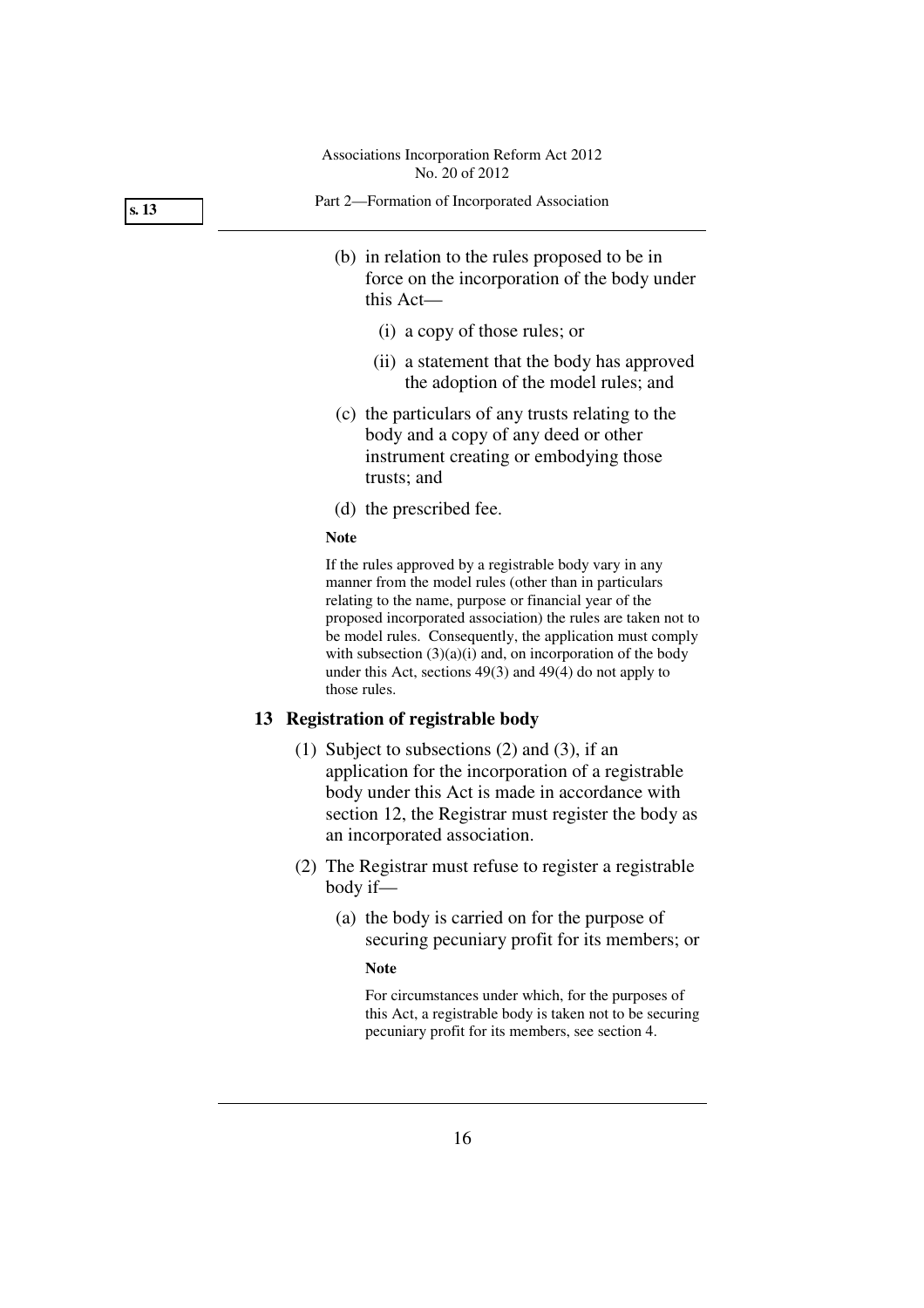| Associations Incorporation Reform Act 2012<br>No. 20 of 2012                                                                                                                                                               |
|----------------------------------------------------------------------------------------------------------------------------------------------------------------------------------------------------------------------------|
| Part 2-Formation of Incorporated Association                                                                                                                                                                               |
| (b) the registration of the name of the proposed<br>incorporated association is prohibited under<br>section 22; or                                                                                                         |
| (c) the rules of the proposed incorporated<br>association do not comply with the<br>requirements under section 47.                                                                                                         |
| (3) The Registrar may refuse to register a registrable<br>body if the Registrar is satisfied that the<br>registration of the body under this Act would be<br>inappropriate-                                                |
| (a) by reason of the Registrar's assessment of—                                                                                                                                                                            |
| (i) the likely scale or nature of the<br>activities of the proposed association;<br>or                                                                                                                                     |
| (ii) the likely value or nature of the<br>property of the proposed association; or                                                                                                                                         |
| (iii) the extent or nature of the dealings<br>which the proposed association has, or<br>is likely to have, with the public; or                                                                                             |
| (b) for any other prescribed reason.                                                                                                                                                                                       |
| (4) If the Registrar refuses to register a registrable<br>body, the Registrar must—                                                                                                                                        |
| (a) give written notification to the applicant of<br>the decision; and                                                                                                                                                     |
| (b) include in the notification the reasons for the<br>decision.                                                                                                                                                           |
| (5) If the applicant is notified by the Registrar under<br>subsection (4) of the Registrar's refusal to register<br>the body, the applicant may within 28 days after<br>the notification apply to VCAT for a review of the |

decision.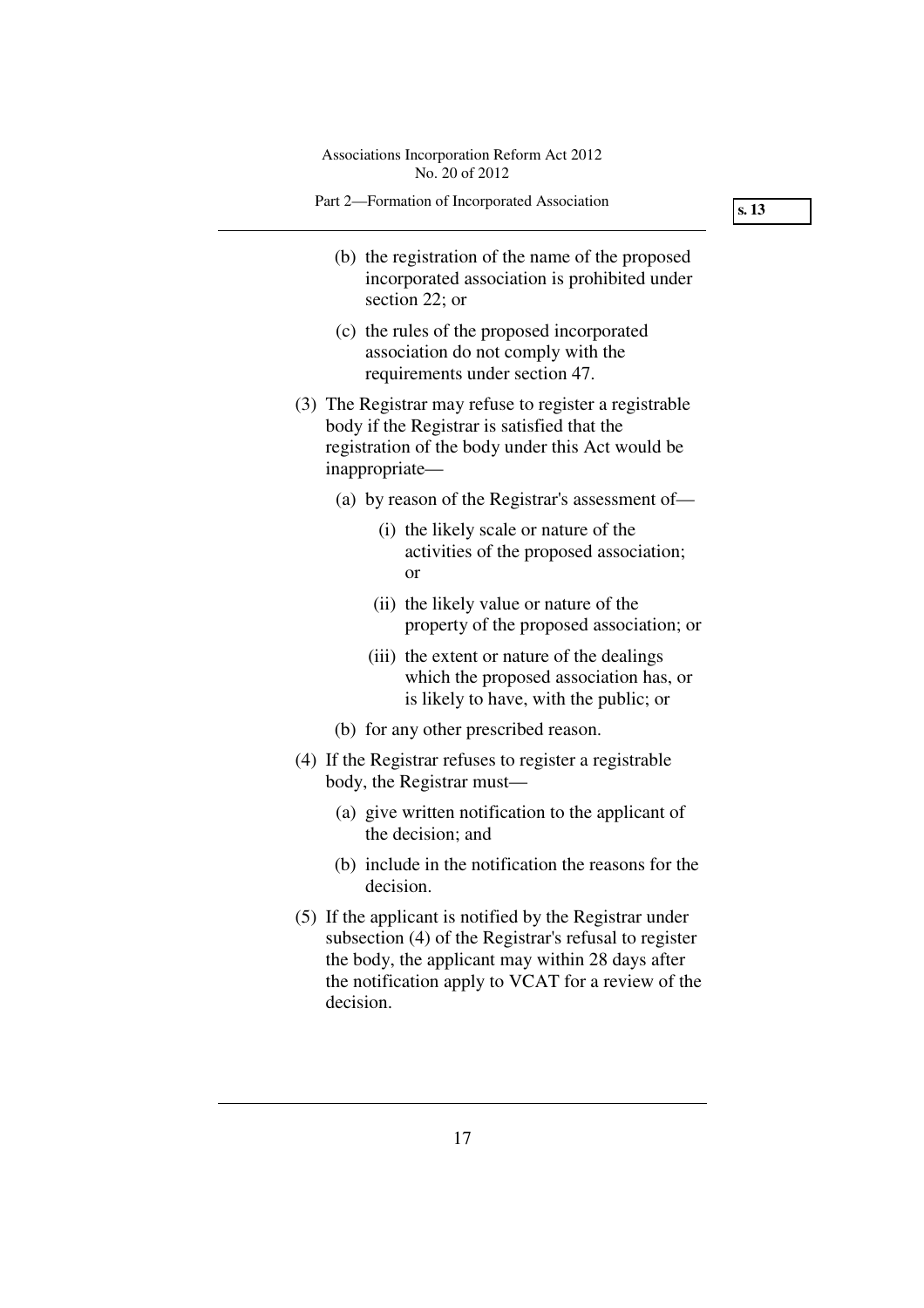Part 2—Formation of Incorporated Association

#### **s. 14**

## **14 Incorporation and certificate of registration**

- (1) A registrable body becomes an incorporated association on being registered as an incorporated association under this Act.
- (2) On the registration of the association, the Registrar must issue a certificate of registration.
- (3) The certificate of registration must be in the approved form and contain the prescribed particulars.

#### **15 Effect of incorporation of registrable body**

- (1) The registration of a registrable body as an incorporated association under this Act does not affect the identity of the body and that body is taken to be the same body before and after the registration.
- (2) Any right or claim by or against a registrable body existing immediately before its incorporation under this Act may be continued by or against the incorporated association in its former name or in the name of the incorporated association.
- (3) On the incorporation of a registrable body under this Act—
	- (a) the registrable body is dissolved and no provision of any other Act relating to the incorporation, formation or registration of the body applies to the incorporated association; and
	- (b) the person responsible for the registration of the body under another Act may cancel that registration.
- (4) On the incorporation of a registrable body under this Act, the property of the body vests in the incorporated association subject to—
	- (a) any trust; and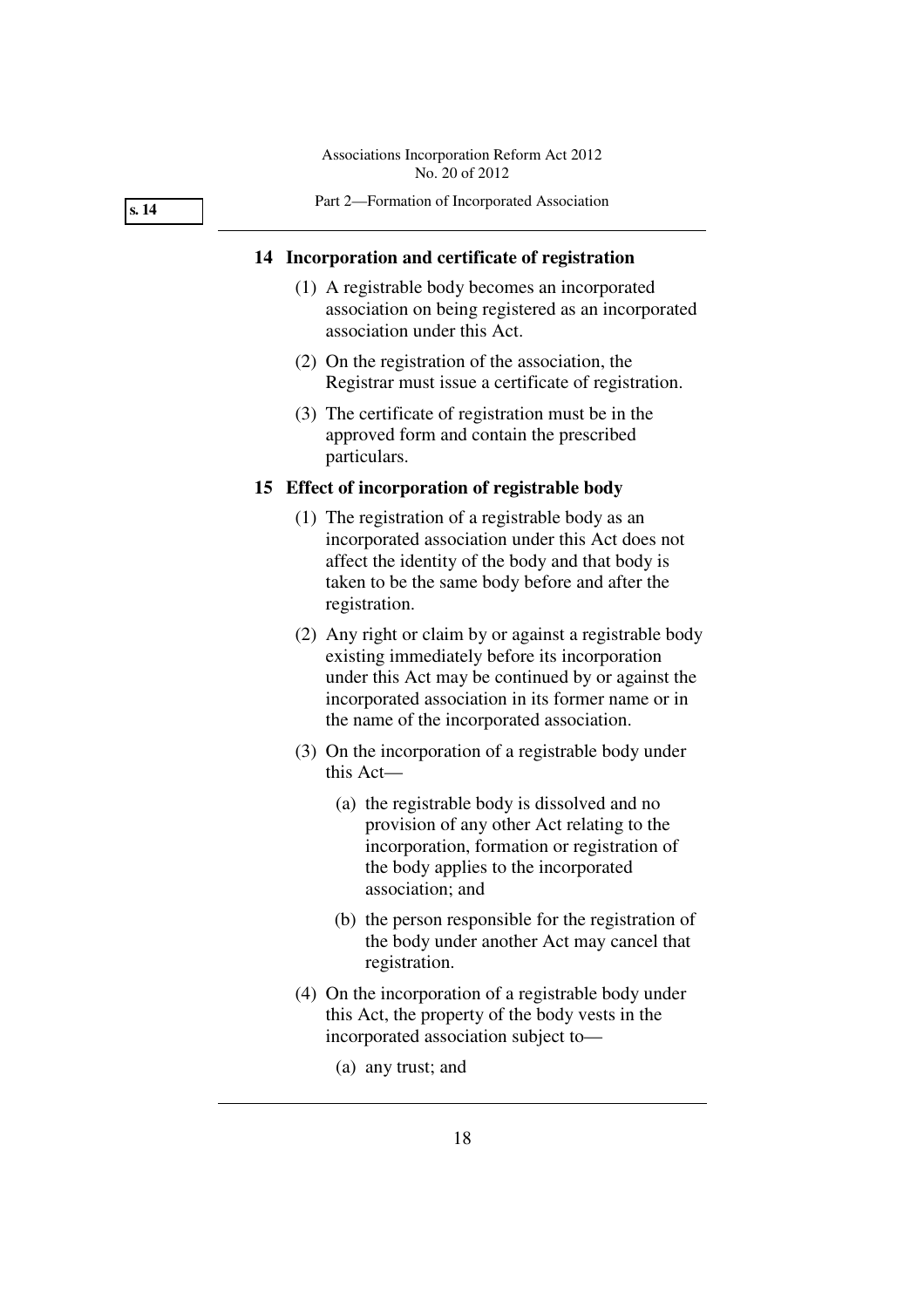Part 2—Formation of Incorporated Association

**s. 16** 

 (b) any restriction, limitation, mortgage, charge, security interest, encumbrance, lien, lease, covenant, contract or liability—

to which the property was subject immediately before it so vested.

 (5) If, immediately before the incorporation of a registrable body under this Act, the registrable body was not a body corporate, section 9 applies on the incorporation of the registrable body as if a reference in that section to an association were a reference to the registrable body.

## **Division 3—Amalgamation of incorporated associations**

#### **16 Definitions**

In this Division—

*amalgamated association* means an incorporated association formed on the registration under section 19(1) of two or more incorporated associations as a single incorporated association.

## **17 Approval to apply for amalgamation**

- (1) Two or more incorporated associations may by special resolution of each association approve—
	- (a) the incorporation of the associations under this Act as an amalgamated association; and
	- (b) the name of the proposed amalgamated association; and
	- (c) the rules of the proposed amalgamated association; and
	- (d) the persons who are to be the members of the first committee of the proposed amalgamated association.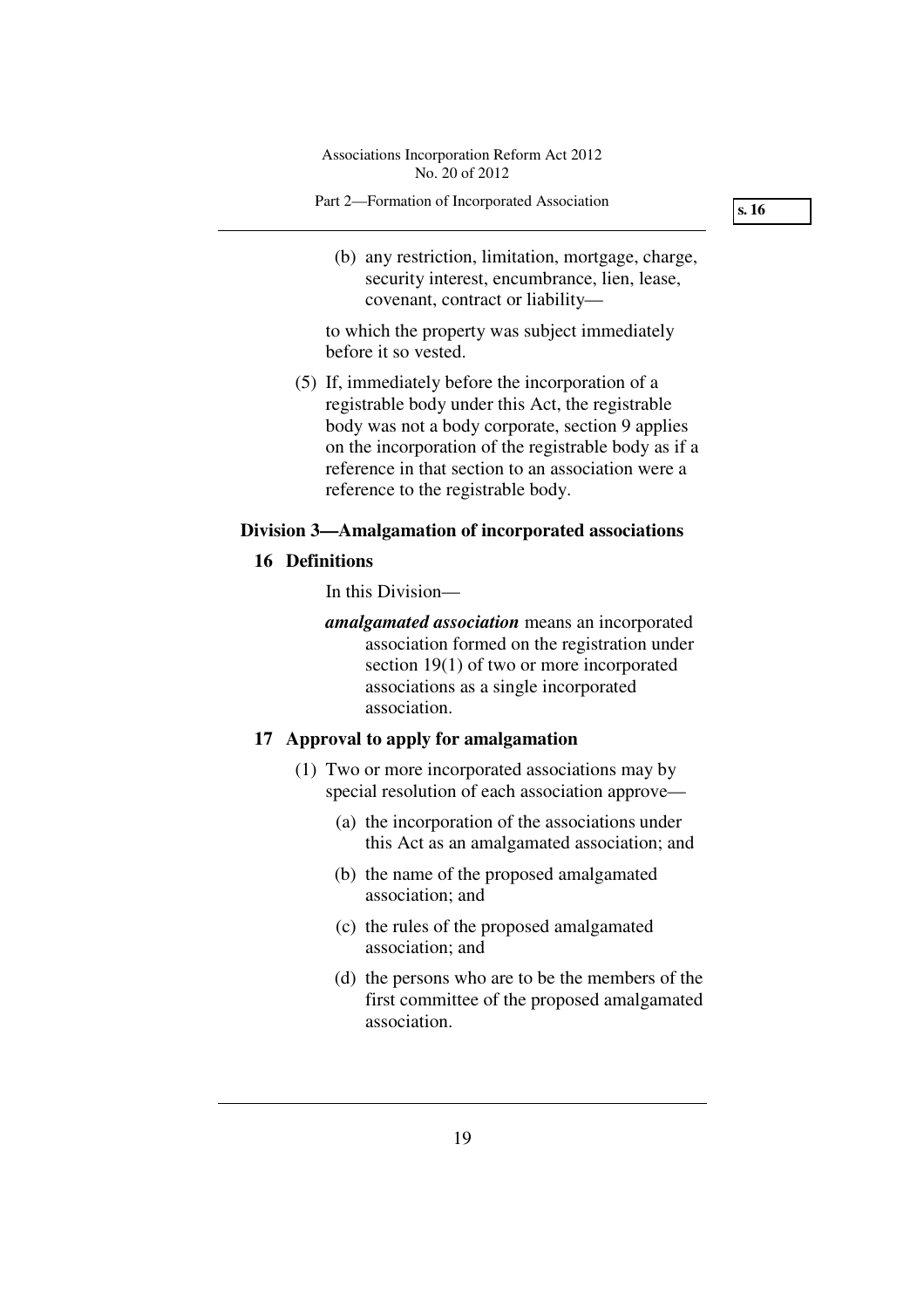#### **s. 18**

#### Part 2—Formation of Incorporated Association

- (2) If two or more incorporated associations approve the incorporation of the associations as an amalgamated association, a person must be nominated as the first secretary of the proposed amalgamated association.
- (3) The person nominated as the first secretary must be at least 18 years of age and resident in Australia.

#### **18 Application for amalgamation**

- (1) The secretaries of each incorporated association that has given approval under section  $17(1)$  to be amalgamated may apply to the Registrar for the incorporation of those associations under this Act as an amalgamated association.
- (2) The application must be in the approved form and include—
	- (a) the name of the proposed amalgamated association; and
	- (b) the name, address and contact telephone number and email address (if available) of the person nominated to be the first secretary of the proposed amalgamated association; and
	- (c) the prescribed particulars.
- (3) The application must be accompanied by—
	- (a) a notice in the approved form containing the prescribed particulars of the passing of the special resolutions referred to in section 17(1); and
	- (b) in relation to the rules proposed to be in force on the incorporation of the proposed amalgamated association—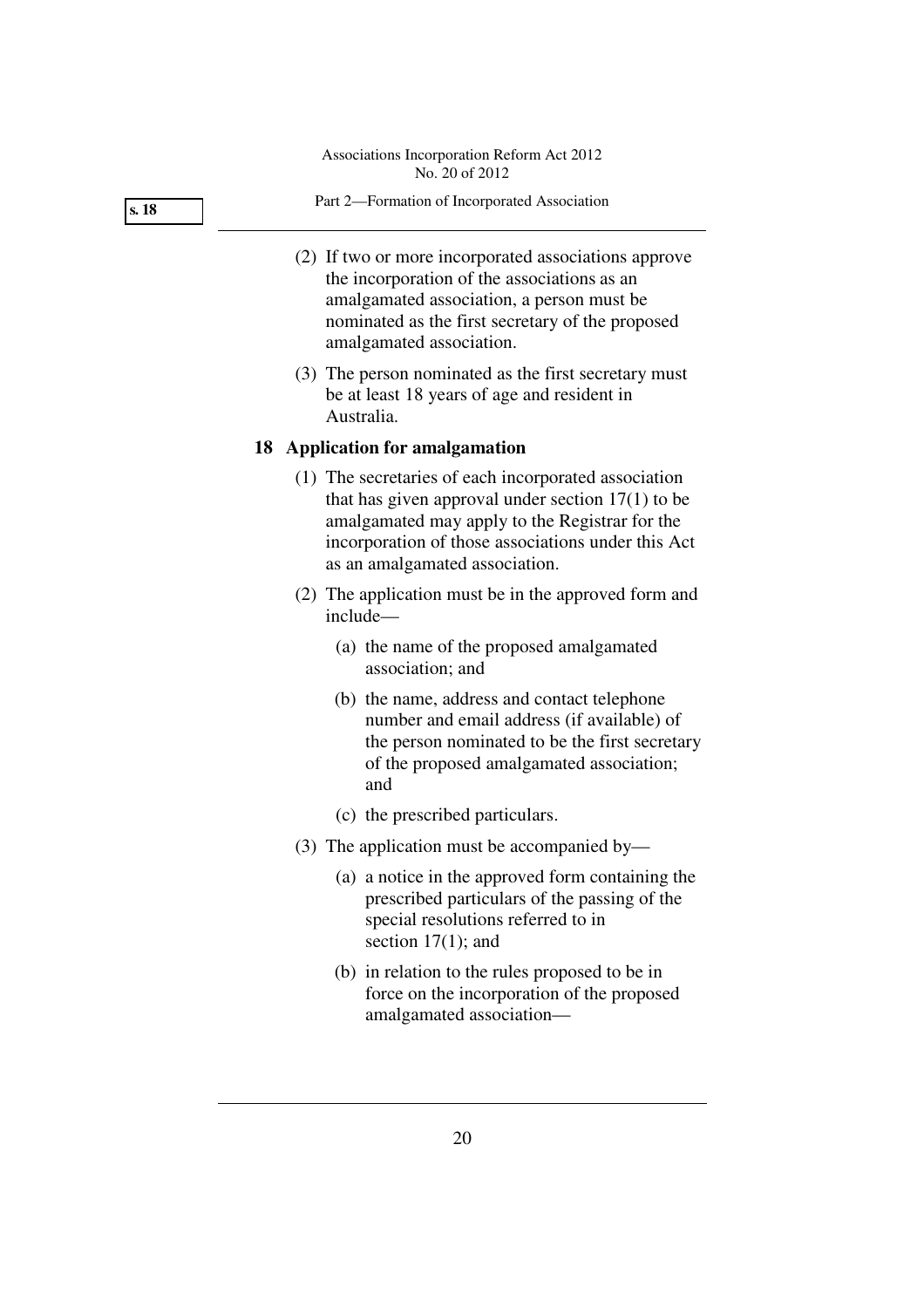#### Part 2—Formation of Incorporated Association

**s. 19** 

- (i) a copy of those rules; or
- (ii) a statement that each association has approved the adoption of the model rules; and
- (c) the particulars of any trusts relating to the incorporated associations applying for amalgamation and a copy of any deed or other instrument creating or embodying those trusts; and
- (d) the prescribed fee.

#### **Note**

If the rules proposed to be in force vary in any manner from the model rules (other than in particulars relating to the name, purpose or financial year of the proposed amalgamated association) the rules are taken not to be model rules. Consequently, the application must comply with subsection  $(3)(a)(i)$  and, on incorporation of the amalgamated association under this Act, sections 49(3) and 49(4) do not apply to those rules.

## **19 Amalgamation of incorporated associations**

- (1) Subject to subsection (2), if an application for the amalgamation of two or more incorporated associations is made in accordance with section 18, the Registrar must register the amalgamated association as a single incorporated association.
- (2) The Registrar must refuse to register the proposed amalgamated association if—
	- (a) the proposed amalgamated association is to be carried on for the purpose of securing pecuniary profit for its members; or

#### **Note**

For circumstances under which, for the purposes of this Act, an association is taken not to be securing pecuniary profit for its members, see section 4.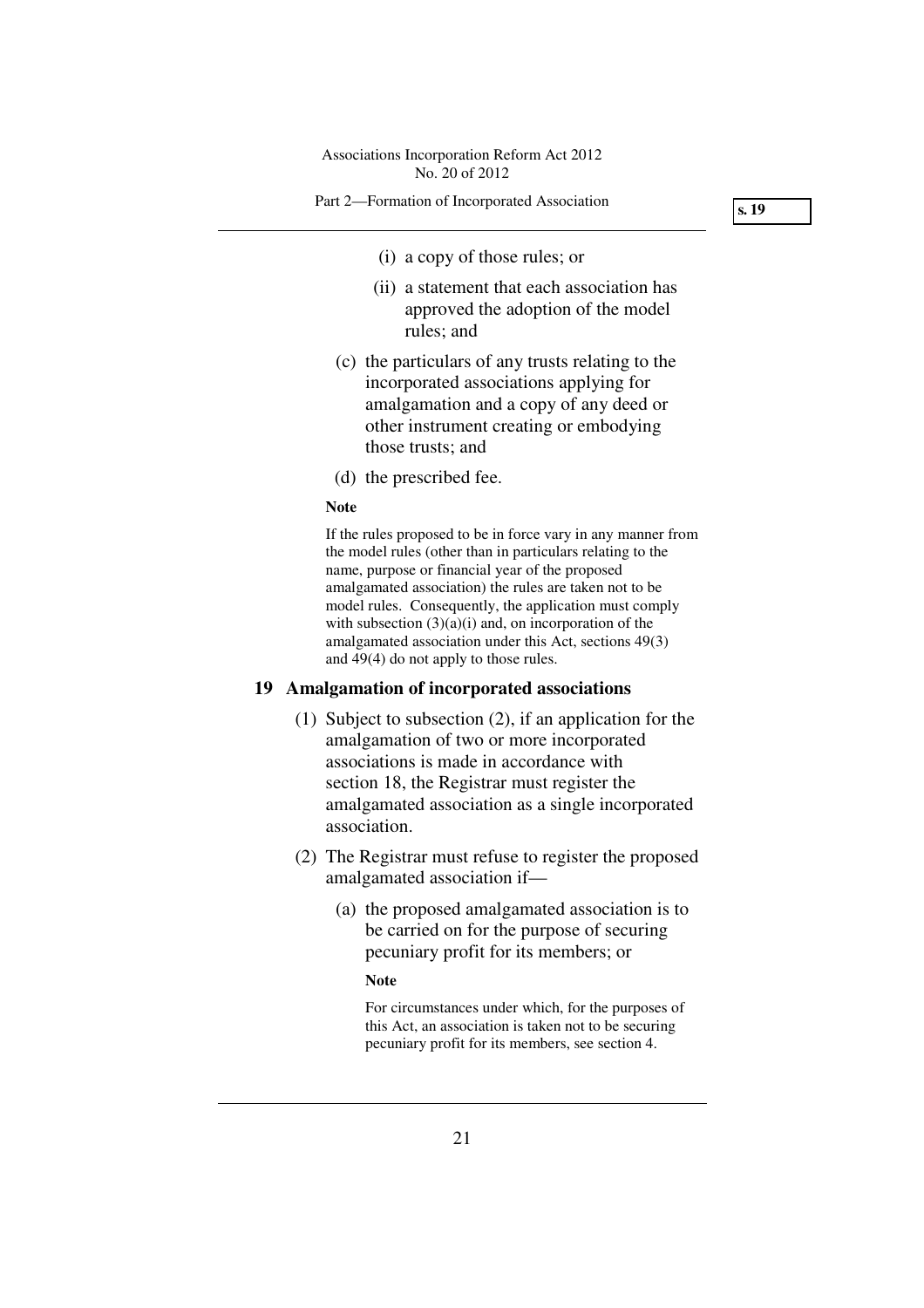| s. 20 | Part 2-Formation of Incorporated Association                                                                      |
|-------|-------------------------------------------------------------------------------------------------------------------|
|       | (b) the registration of the name of the proposed<br>amalgamated association is prohibited under<br>section 22; or |
|       | (c) the rules of the proposed amalgamated<br>association do not comply with the<br>requirements under section 47. |
|       |                                                                                                                   |

## **20 Amalgamation and certificate of registration**

- (1) Two or more incorporated associations become a single incorporated association on the registration of the association formed by their amalgamation as an incorporated association under this Act.
- (2) On the registration of the amalgamated association, the Registrar must—
	- (a) issue a certificate of registration for the association formed by the amalgamation; and
	- (b) cancel the incorporation of each of the associations so amalgamated.
- (3) The certificate of registration must be in the approved form and contain the prescribed particulars.

## **21 Effect of amalgamation**

- (1) On the registration of an amalgamated association under section 19(1)—
	- (a) the bodies corporate previously constituted by the constituent associations are taken to be subsumed in the body corporate constituted by the amalgamated association;
	- (b) the property of each constituent association vests in the amalgamated association and, by force of this provision, without the necessity for any conveyance, transfer or assignment;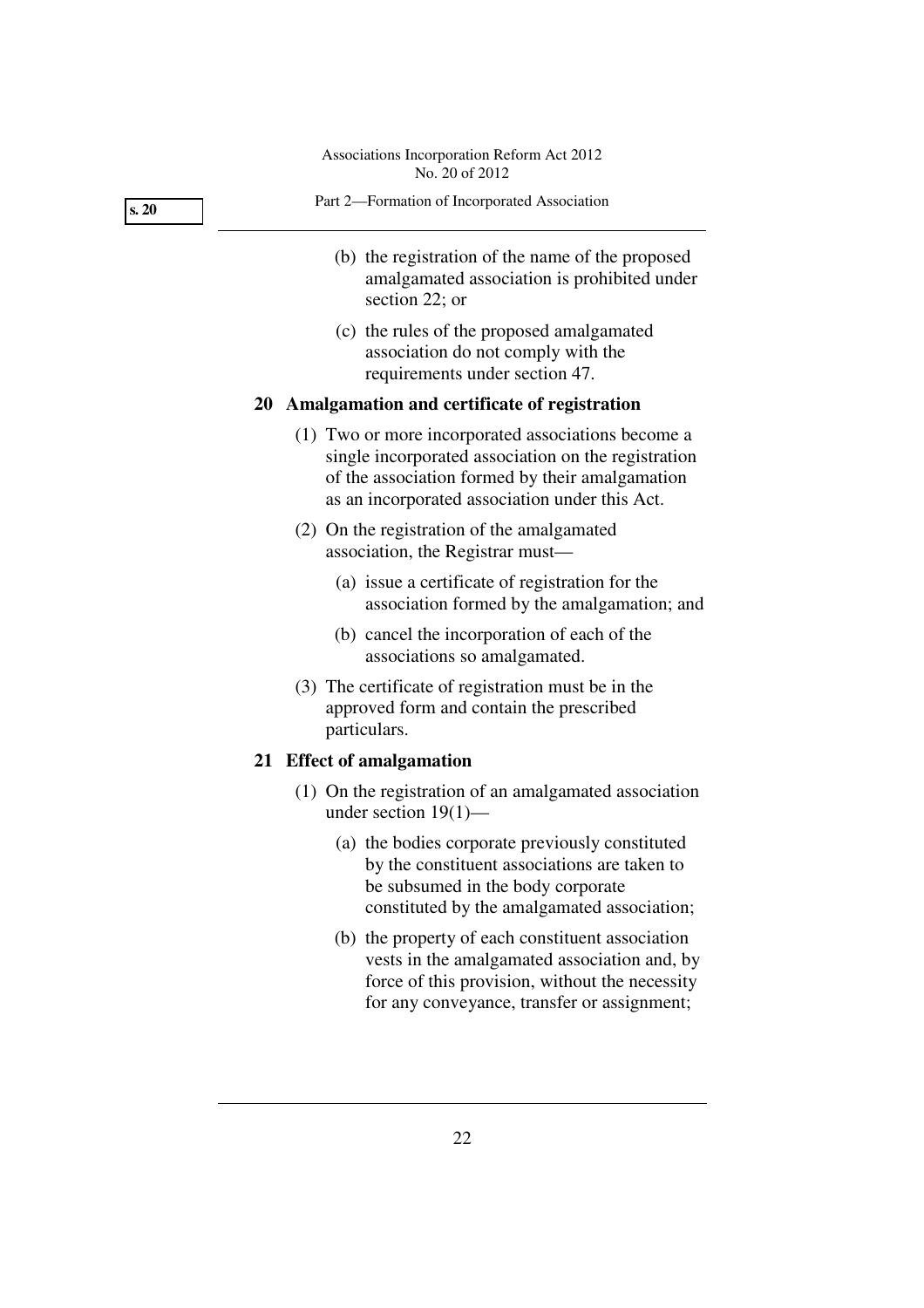Part 2—Formation of Incorporated Association

- (c) the amalgamated association is, by force of this provision, substituted as a party to any arrangement or contract (including a contract of employment)—
	- (i) entered into by, or on behalf of, any of the constituent associations as a party; and
	- (ii) in force immediately before the registration.
- (2) Any property vested in an amalgamated association by reason of subsection (1)(b) vests in the incorporated association subject to—
	- (a) any trust; and
	- (b) any restriction, limitation, mortgage, charge, security interest, encumbrance, lien, lease, covenant, contract or liability—

to which the property was subject immediately before it was vested by reason of subsection  $(1)(b)$ .

- (3) On the registration of an amalgamated association under section 19(1), all debts and liabilities, whether certain or contingent, of a constituent association existing immediately before the registration become the debts and liabilities of the amalgamated association.
- (4) A reference in a will to a constituent association must, unless the will otherwise provides, be construed as a reference to the amalgamated association.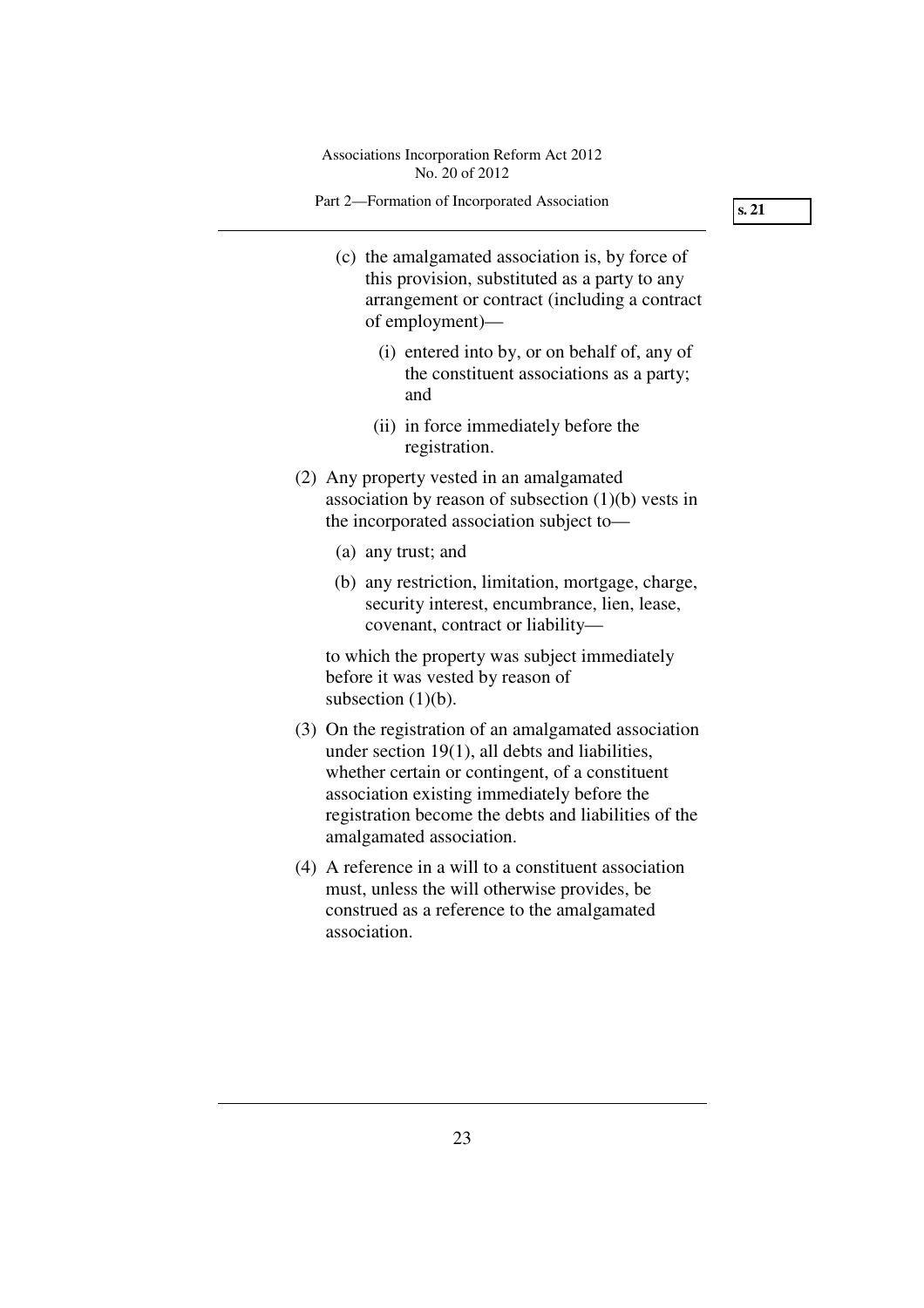## **s. 21**

#### Part 2—Formation of Incorporated Association

\_\_\_\_\_\_\_\_\_\_\_\_\_\_\_\_\_\_

(5) In this section—

*constituent association*, in relation to an amalgamated association, means an incorporated association that is subsumed by the amalgamated association on the registration of the latter under section 19(1).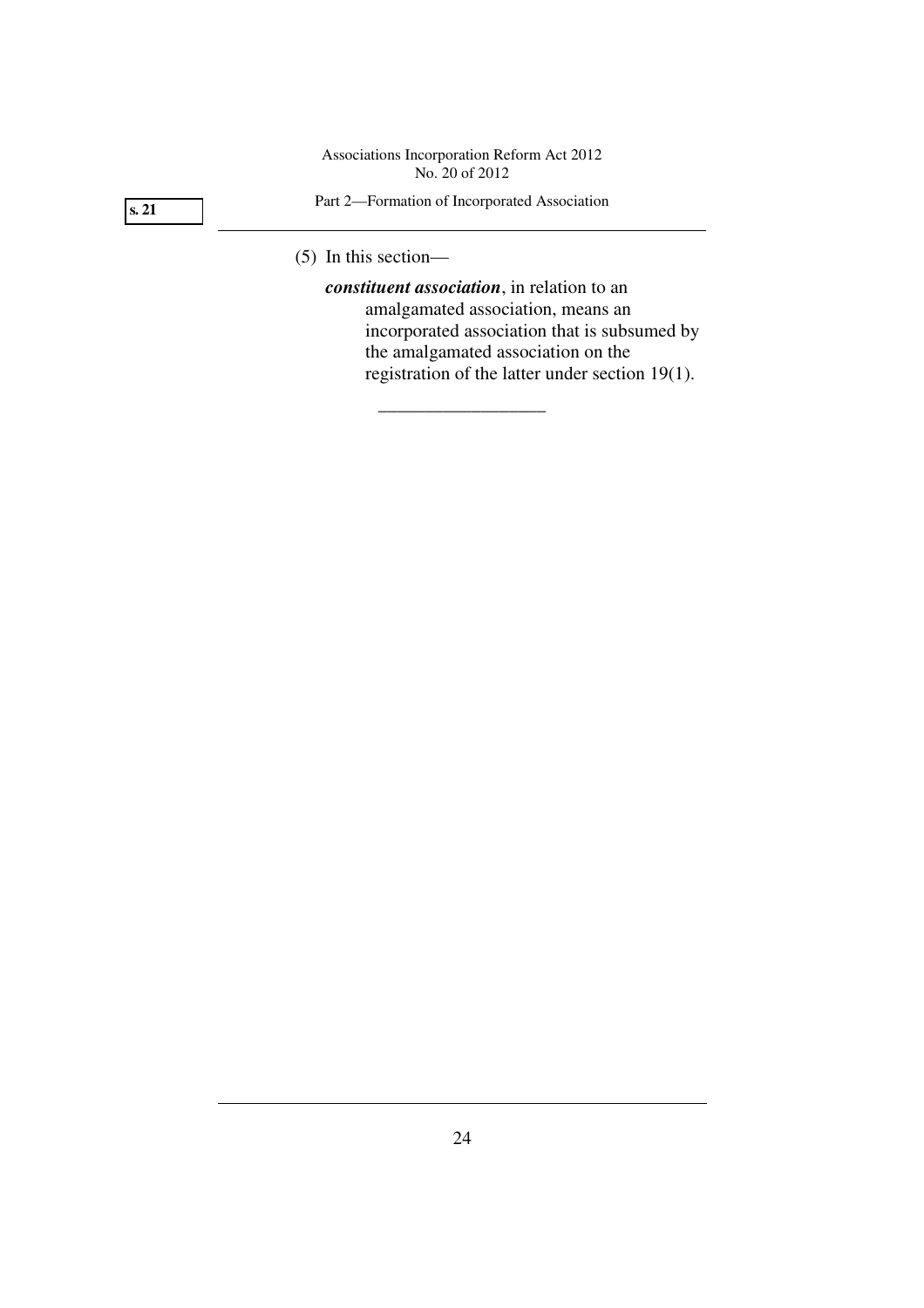Part 3—Name and Registered Address

**s. 22** 

#### **PART 3—NAME AND REGISTERED ADDRESS**

#### **22 Name of incorporated association**

- (1) The name of an incorporated association must have the word "Incorporated" as the last word of its name, whether or not in brackets.
- (2) The description of an incorporated association is not taken to be inadequate or incorrect by reason only of the use of the abbreviation "Inc." or "Inc" in place of the word "Incorporated".
- (3) Except with the consent of the Minister, the Registrar must not register as the name of an incorporated association a name that in the opinion of the Registrar—
	- (a) is undesirable; or
	- (b) is likely to be confused with or mistaken for—
		- (i) a name under which another incorporated association is registered under this Act; or
		- (ii) a business name registered to another body under the Business Names Registration Act 2011 of the Commonwealth; or
		- (iii) the firm-name of another body that is registered as a limited partnership or an incorporated limited partnership under the **Partnership Act 1958**; or
		- (iv) the corporate name of another body that is registered as a co-operative under the **Co-operatives Act 1996**; or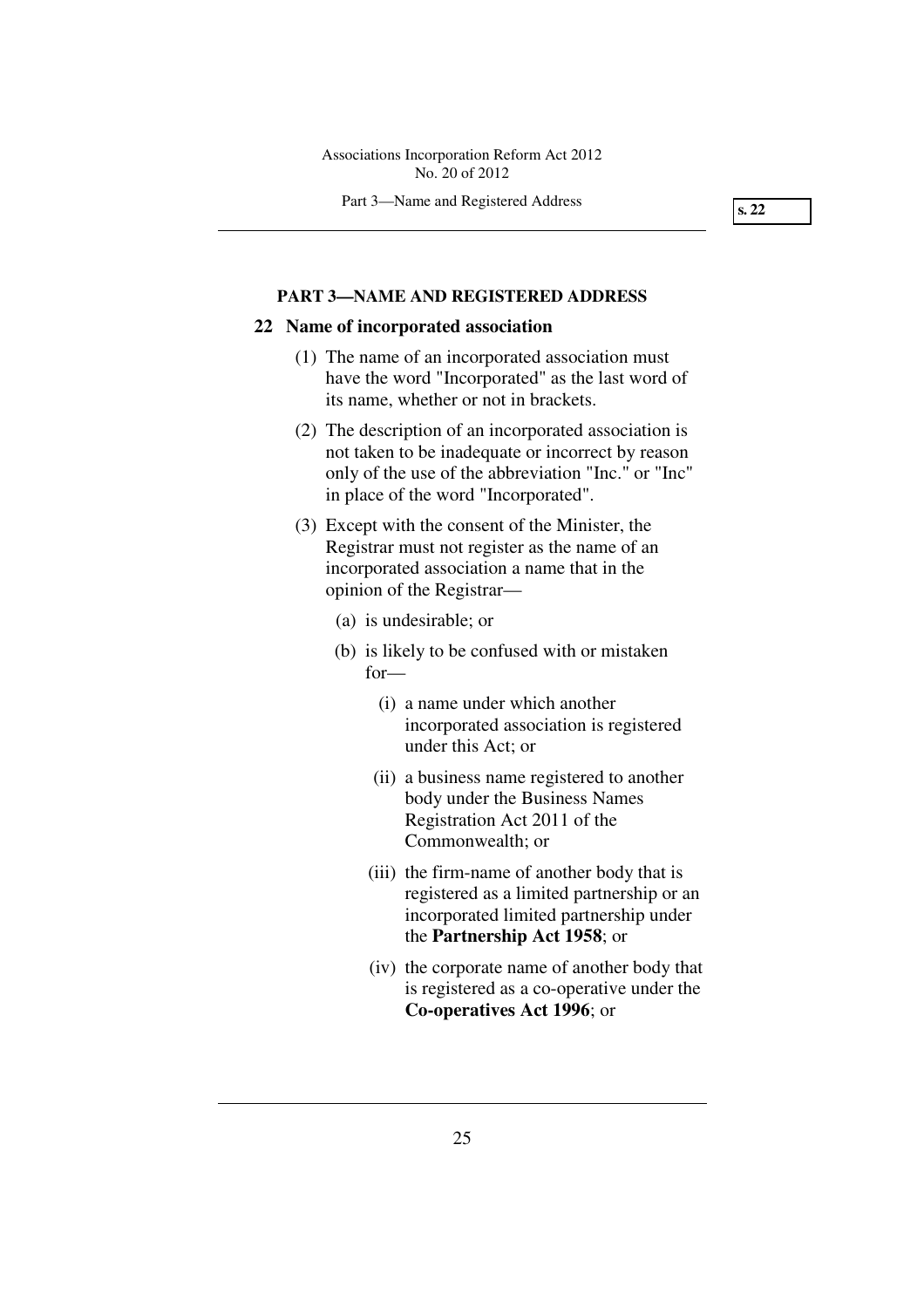#### Part 3—Name and Registered Address

 (v) a name that is reserved or registered for another body under the Corporations Act or the Corporations (Aboriginal and Torres Strait Islander) Act 2006 of the Commonwealth.

#### **23 Name must appear on business documents etc.**

- (1) An incorporated association must ensure that its name appears in legible characters—
	- (a) on its common seal (if any); and
	- (b) in all its notices, advertisements and other official publications; and
	- (c) in all its business documents.

Penalty: 5 penalty units.

- (2) An incorporated association must ensure that the registration number specified in its certificate of registration appears in legible characters—
	- (a) in all its notices, advertisements and other official publications; and
	- (b) in all its business documents.

Penalty: 5 penalty units

(3) In this section—

*business document*, of an incorporated association, means any of the following documents issued, signed or endorsed by or on behalf of the association—

- (a) a business letter, statement of account, invoice or order for goods or services;
- (b) a bill of exchange, promissory note, cheque or other negotiable instrument;
- (c) a receipt or letter of credit;
- (d) a document of a class prescribed as a class of business documents.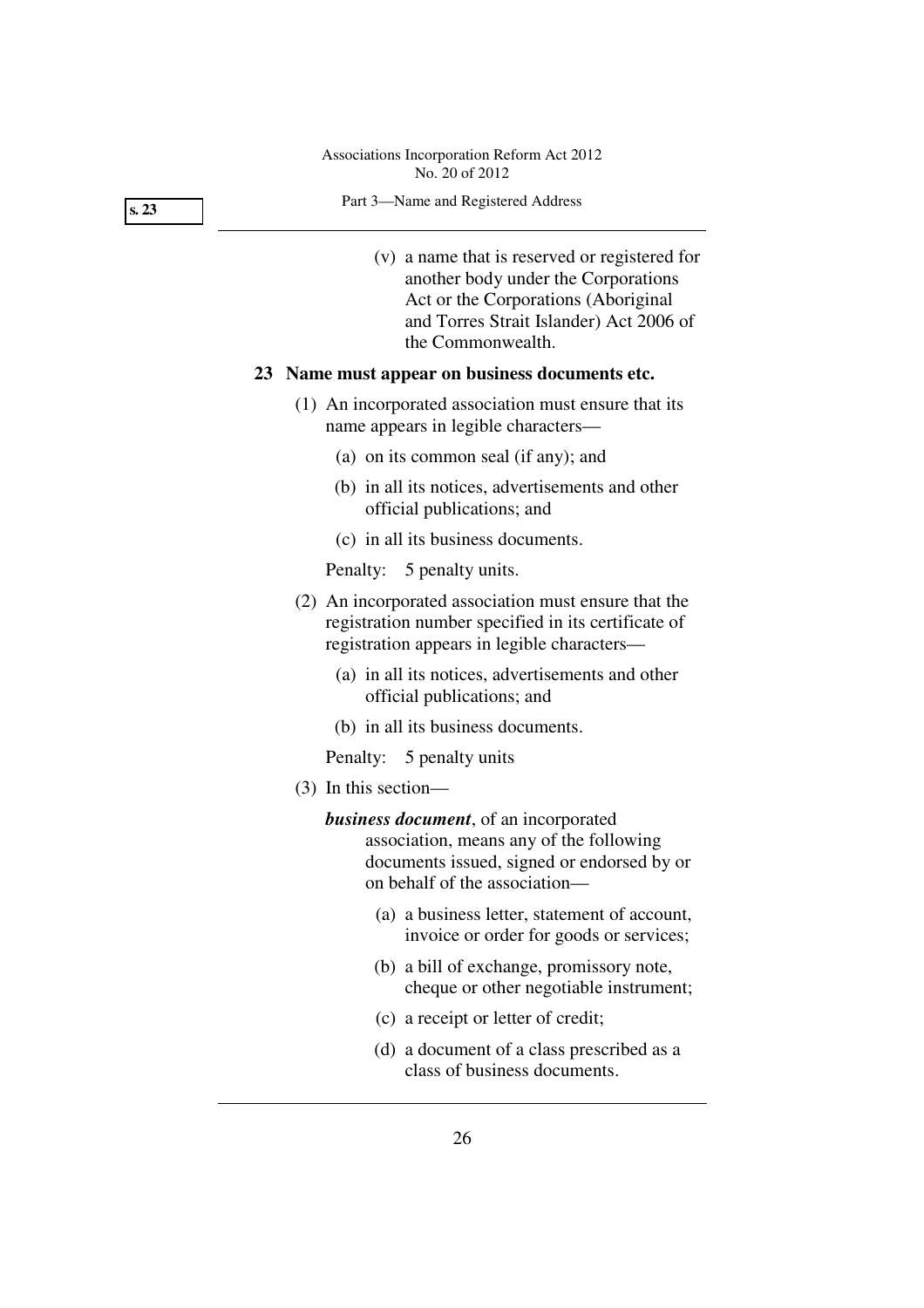**s. 24** 

## **24 Application to change name of incorporated association**

- (1) If an incorporated association has passed a special resolution for the change of its name, the secretary of the association may apply to the Registrar to change the name of the association.
- (2) The application must be made within 28 days after the date of the meeting at which the special resolution is passed.
- (3) The application must—
	- (a) be in the approved form; and
	- (b) include the prescribed particulars; and
	- (c) be accompanied by—
		- (i) a notice in the approved form containing the prescribed particulars of the passing of the special resolution referred to in subsection (1); and
		- (ii) the prescribed fee.

## **25 Registration of new name**

- (1) Subject to subsection (2), if an application for the change of the name of an incorporated association is made in accordance with section 24, the Registrar must amend the registration of the association accordingly.
- (2) The Registrar must refuse to register the new name if the registration of that name is prohibited under section 22.
- (3) The change of name takes effect on the amendment of the registration of the incorporated association.
- (4) On the amendment of the registration of the incorporated association, the Registrar must issue to the association a new certificate of registration.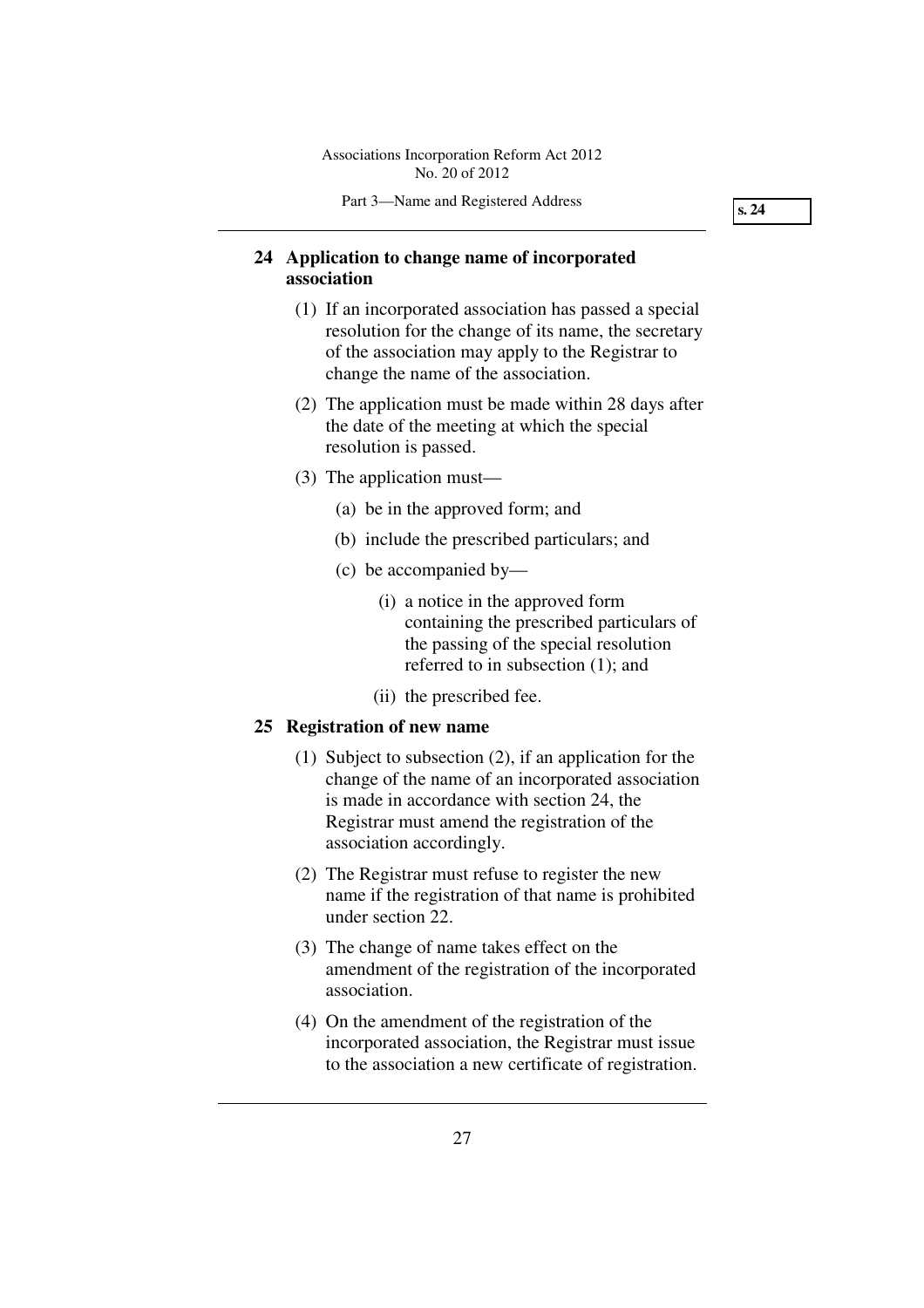**s. 26** 

#### Part 3—Name and Registered Address

### **26 Change of name does not create new legal entity etc.**

- (1) A change of name of an incorporated association made in accordance with this Part does not—
	- (a) create a new legal entity; or
	- (b) prejudice or affect the identity of the body corporate constituted by the association or its continuity as a body corporate; or
	- (c) affect the property, or the rights or obligations, of the association; or
	- (d) render defective any legal proceedings by or against the association.
- (2) Any legal proceedings that may have been continued or commenced by or against an incorporated association by its former name may be continued or commenced by or against it by its new name.

### **27 Direction to change name**

- (1) This section applies if the name of an incorporated association is a name under which it ought not, by reason of section 22, be registered.
- (2) The Registrar may give a written notice to the association—
	- (a) stating that it is his or her intention to cancel the registration of that name on the expiry of the period specified in the notice (being a period of not less than 28 days after the date of the notice); and
	- (b) setting out the reasons for the proposed cancellation; and
	- (c) requesting that the association apply under section 24 to change the name of the association.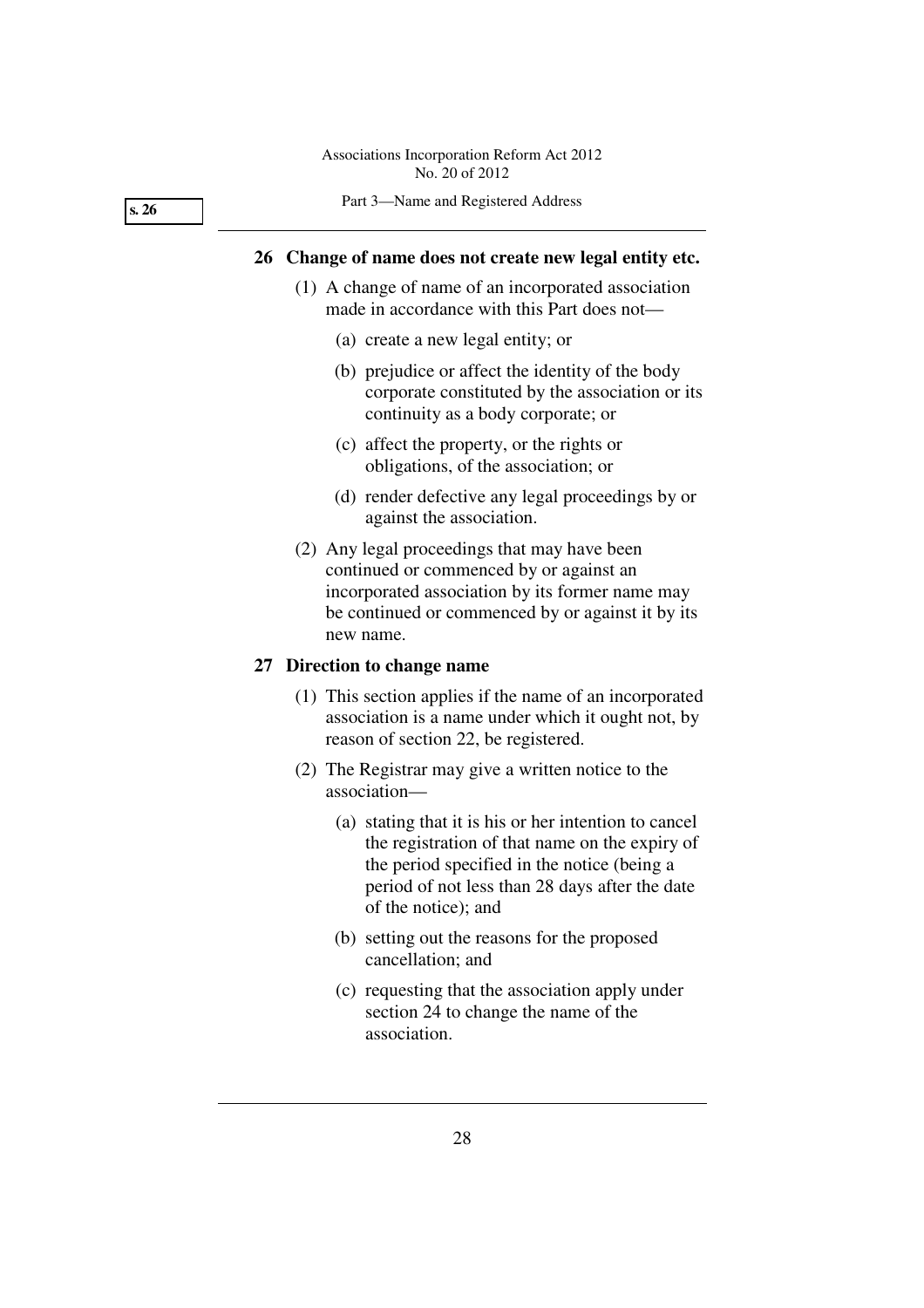- (3) If, on the expiry of the period specified in the notice, the association has not applied to the Registrar to change its name, the Registrar may cancel the registration of the name of the association recorded on the register.
- (4) If the Registrar cancels the registration of the name of an incorporated association under subsection (3), the registration number of the association is taken to be its name until a new name of the association is registered under section 25.

## **28 Registered address of incorporated association**

 (1) An incorporated association must have a registered address.

Penalty: 5 penalty units.

- (2) For the purposes of subsection (1), the registered address of an incorporated association may be the address of its secretary.
- (3) If an incorporated association changes its registered address, it must notify the Registrar in the approved form no later than 14 days after the change.

\_\_\_\_\_\_\_\_\_\_\_\_\_\_\_\_\_\_

Penalty: 5 penalty units.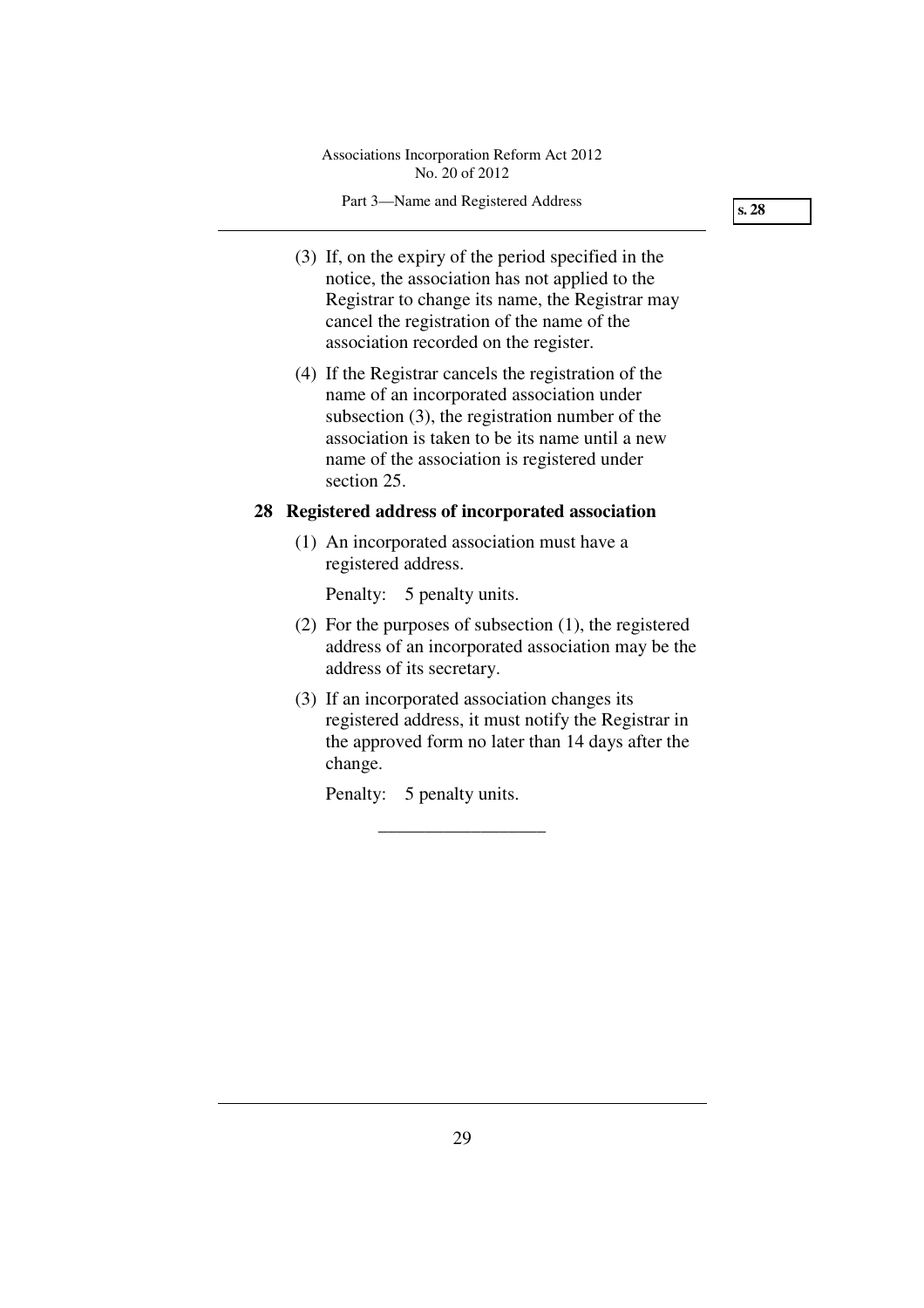**s. 29** 

Part 4—Legal Capacity and Powers of Incorporated Association

## **PART 4—LEGAL CAPACITY AND POWERS OF INCORPORATED ASSOCIATION**

#### **Division 1—General**

## **29 Incorporated association is a body corporate**

 (1) On and from the registration of an incorporated association under this Act, the persons who from time to time are members of the incorporated association are an incorporated association by the name entered in the register.

#### **Note**

Section 51 states who the members of an incorporated association are on its registration under this Act.

- (2) As a body corporate, an incorporated association—
	- (a) has perpetual succession; and
	- (b) may have a common seal; and
	- (c) may sue and be sued in its corporate name; and
	- (d) subject to this Act, may acquire or hold (whether on trust or absolutely) and dispose of real and personal property; and
	- (e) may do and suffer all acts and things that a body corporate may by law do and suffer.

## **30 General powers of incorporated association**

Subject to its rules, an incorporated association may—

- (a) invest and deal with money of the association not immediately required in any manner as it thinks fit; and
- (b) raise and borrow money on any terms and in any manner as it thinks fit; and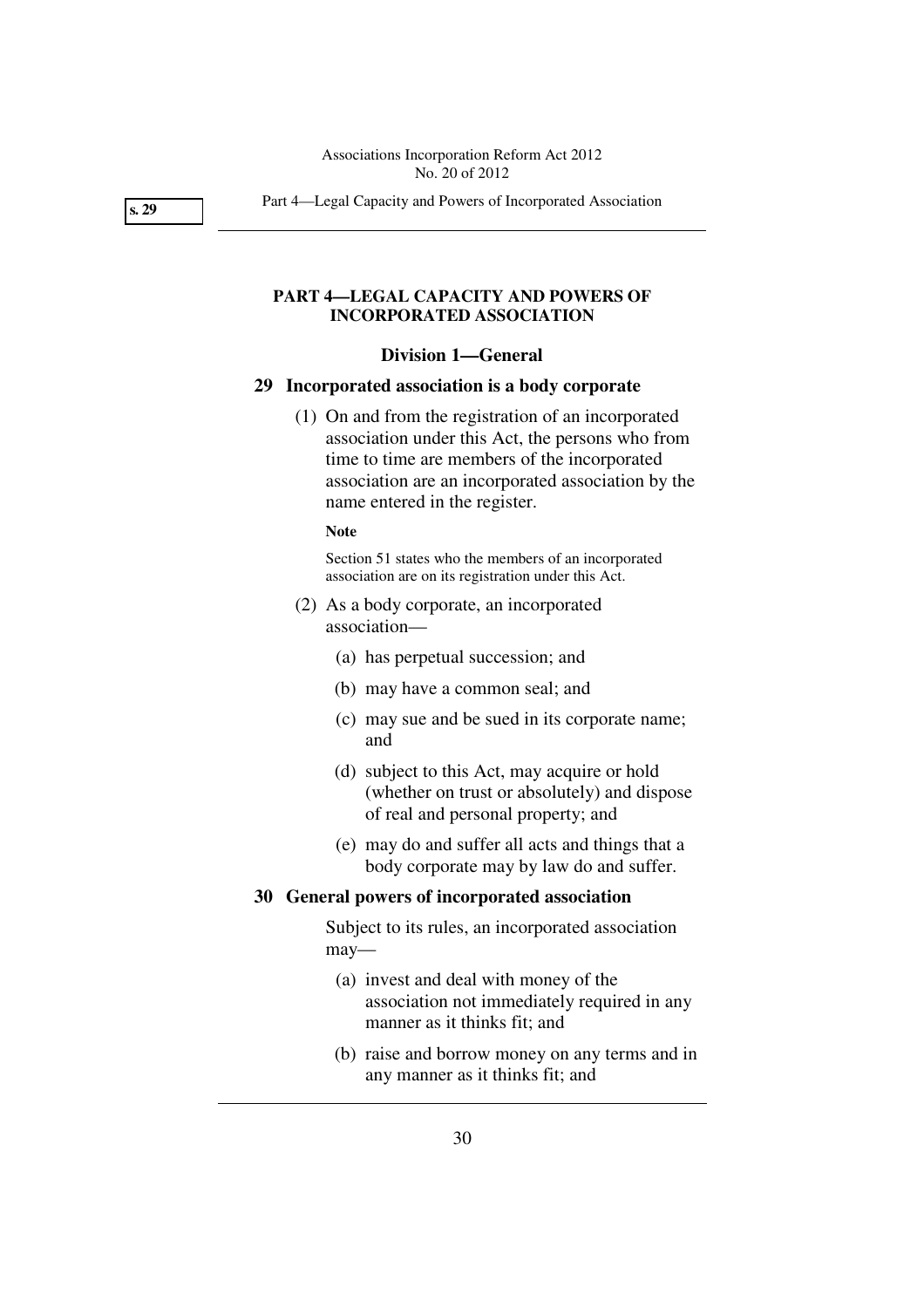Part 4—Legal Capacity and Powers of Incorporated Association

**s. 31** 

- (c) secure the repayment of money raised or borrowed by the association or the payment of a debt or liability of the association by giving mortgages, charges or securities on or over all or any of the property of the association; and
- (d) do anything that is incidental or conducive to the attainment of the purposes and the exercise of the powers of the association.

## **31 Trust property**

- (1) Subject to subsection (2) and its rules, an incorporated association may—
	- (a) act as trustee;
	- (b) accept and hold on trust real and personal property.
- (2) An incorporated association does not have power as trustee of a trust to do an act or thing if by doing that act or thing otherwise than as a trustee, the association would contravene the provisions of this Act or its rules.
- (3) The secretary of an incorporated association must, within 14 days after the association becomes a trustee of a trust, lodge with the Registrar—
	- (a) particulars of the trust; and
	- (b) a copy of any deed or other instrument creating or embodying the trust.

Penalty: 5 penalty units.

 (4) Subsection (4) does not apply in relation to a trust that is created under, or is embodied in, the rules of an incorporated association.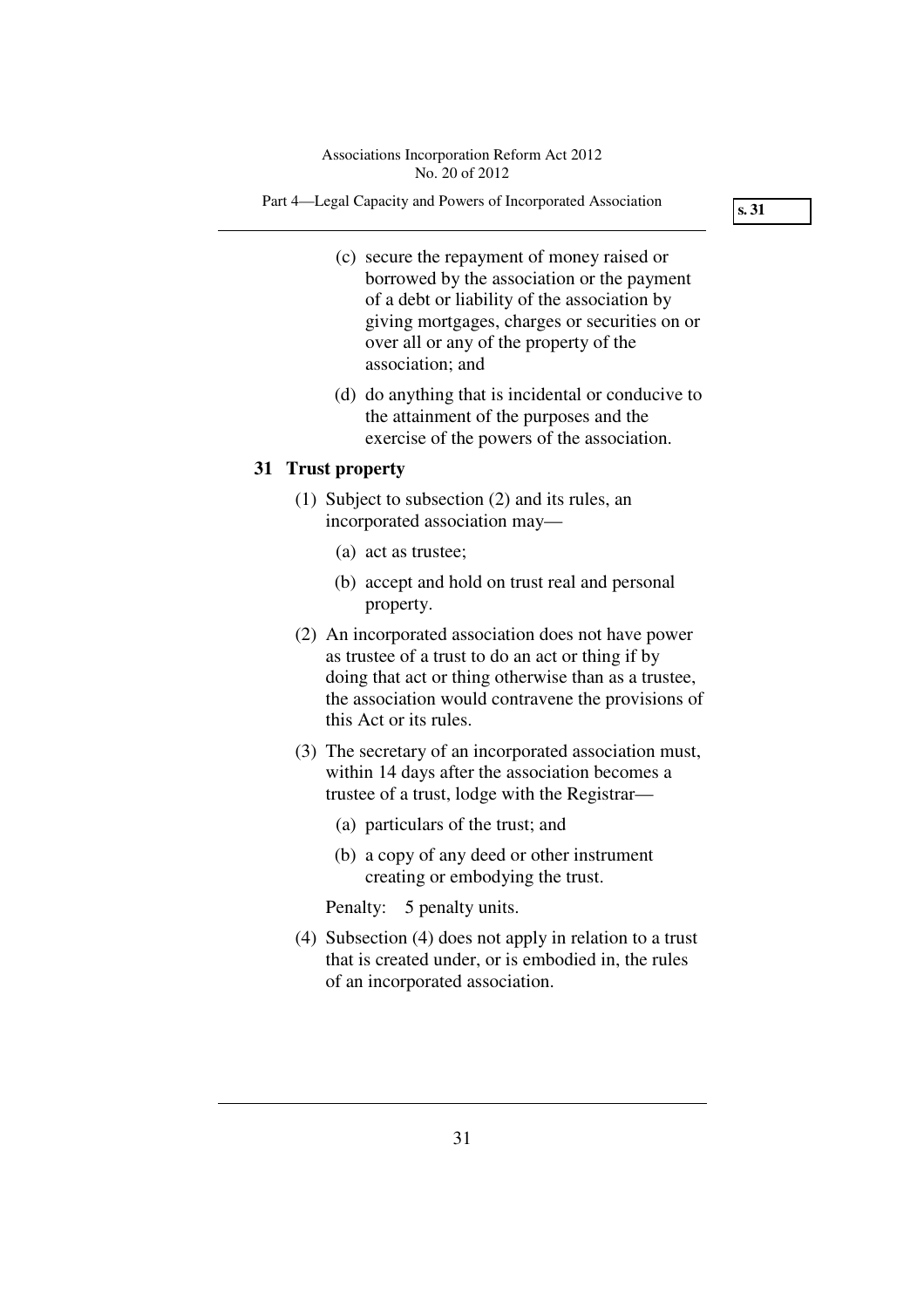**s. 32** 

## Part 4—Legal Capacity and Powers of Incorporated Association

## **32 Disposal of trust property**

- (1) This section applies if—
	- (a) property is held by an incorporated association on trust; and
	- (b) the trust has come wholly or partly to an end; and
	- (c) there is no power to dispose of the property contained in, or the disposal of the property is prohibited by—
		- (i) the deed or other instrument creating or embodying the trust; or
		- (ii) the rules of the association.
- (2) The secretary of the association may, with the authority of the committee, apply to the Minister for authority to dispose of the whole or part of the property.
- (3) If an application is made under subsection (2), the Minister may, in writing—
	- (a) authorise the disposal of the property, or a specified part of the property; and
	- (b) direct the manner in which the proceeds from the disposal of the property must be dealt with.
- (4) On the authority of the Minister under subsection (3), the association may—
	- (a) dispose of the property, or part of the property, specified in the authorisation, free from any trusts; and
	- (b) deal with the proceeds in the manner directed by the Minister.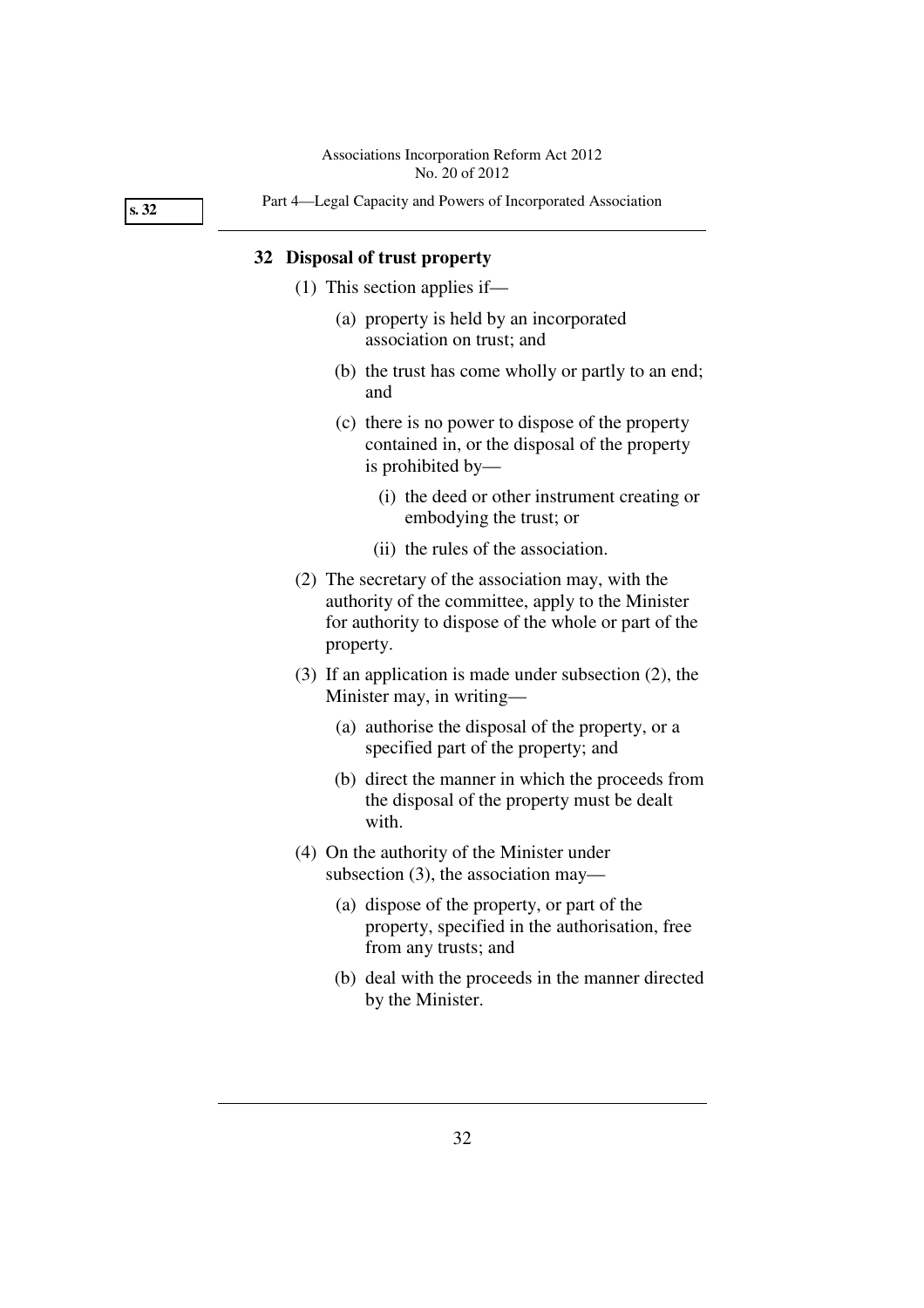Part 4—Legal Capacity and Powers of Incorporated Association

**s. 33** 

# **33 Incorporated association not to secure pecuniary profit for members**

 (1) An incorporated association must not secure pecuniary profit for any of its members.

Penalty: 60 penalty units.

 (2) An incorporated association, as trustee, must not secure pecuniary profit for any of its members.

Penalty: 60 penalty units.

- (3) A member of an incorporated association must not—
	- (a) aid, abet, counsel or procure; or
	- (b) by act or omission, be in any way directly or indirectly knowingly concerned in, or party to—

the commission of an offence by the association against subsection (1) or (2).

Penalty: 30 penalty units.

 (4) Any members of an incorporated association who commit an offence against subsection (3) are jointly and severally liable to any creditor of the association for all debts and liabilities incurred by the association in, or in consequence of, securing pecuniary profit for its members.

#### **Note**

For circumstances under which, for the purposes of this Act, an incorporated association is taken not to have secured pecuniary profit for its members, see section 4.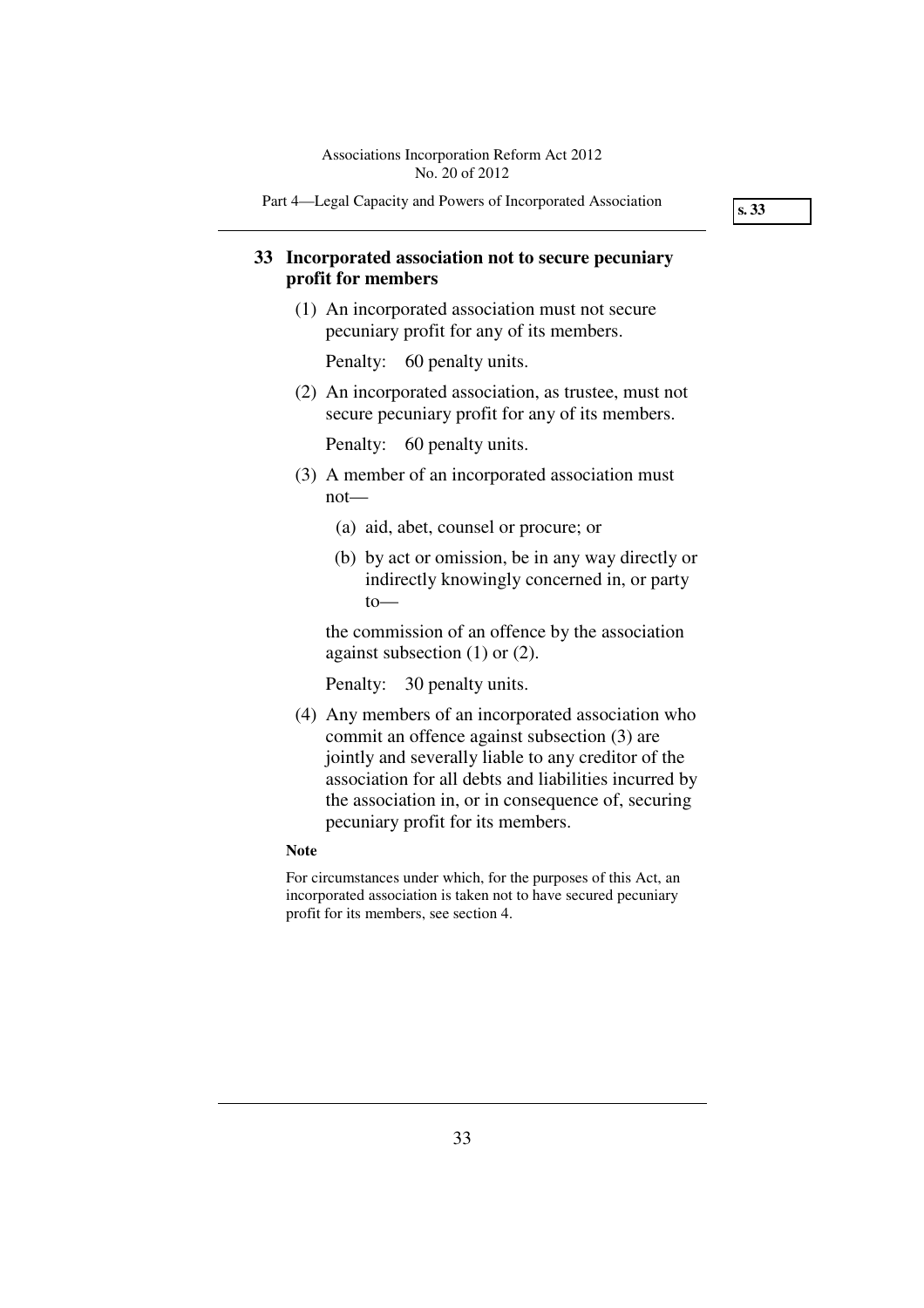**s. 34** 

Part 4—Legal Capacity and Powers of Incorporated Association

### **Division 2—Prohibited transactions, unauthorised acts etc.**

## **34 Restriction of exercise of powers**

An incorporated association must not, otherwise than as provided by this Act—

- (a) exercise any power that its rules prohibit the association from exercising; or
- (b) exercise any power contrary to any restriction on the exercise of that power contained in its rules; or
- (c) do any act that is outside the scope of the purposes of the association.

#### **35 Prohibited transactions**

- (1) No act of an incorporated association (including the entering into of an agreement by the association) and no conveyance or transfer of property to or by an incorporated association is invalid by reason only of the fact that—
	- (a) the association was without the capacity or power to do the act or execute or take the conveyance or transfer; or
	- (b) doing the act, or executing or taking the conveyance or transfer, was prohibited under section 34.
- (2) No act performed by a person for or on behalf of an incorporated association (including the entering into of an agreement on behalf of the association) is invalid by reason only of the fact that the act was prohibited under section 34.
- (3) Any lack of capacity or power or any prohibition referred to in subsection (1) or (2) may be asserted or relied on only in—
	- (a) proceedings against an incorporated association by a member of the association or the Registrar to restrain the association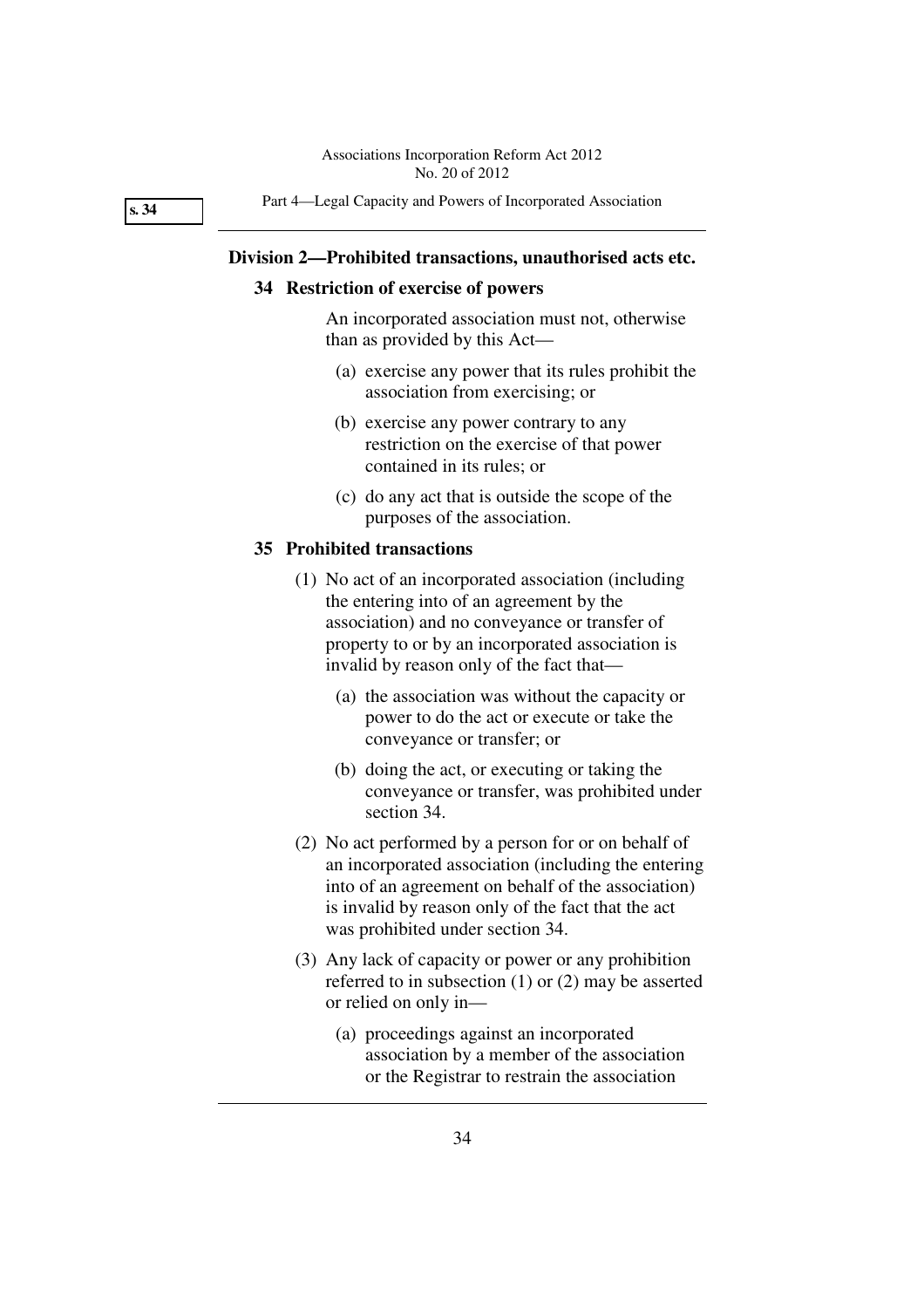**s. 36** 

Part 4—Legal Capacity and Powers of Incorporated Association

from doing any act or executing or taking a conveyance or transfer of property; or

- (b) proceedings by an incorporated association or by a member of the association against the present or former secretary or former public officer of the association; or
- (c) an application by a member of an incorporated association or the Registrar to wind up the association; or
- (d) an application by the Registrar to appoint a person as the statutory manager of an incorporated association.

## **36 Unauthorised act, conveyance or transfer performed pursuant to contract**

- (1) This section applies if an unauthorised act, conveyance or transfer by an incorporated association—
	- (a) is sought to be restrained in proceedings referred to in section 35(3)(a); and
	- (b) is being, or is to be, performed or made pursuant to a contract to which the association is a party.
- (2) The court in which the proceedings are brought may take action referred to in subsection (3) if—
	- (a) all parties to the contract are parties to the proceedings; and
	- (b) the court considers it just and equitable to take the action.
- (3) If subsection (2) applies, the court may—
	- (a) set aside and restrain the performance of the contract; and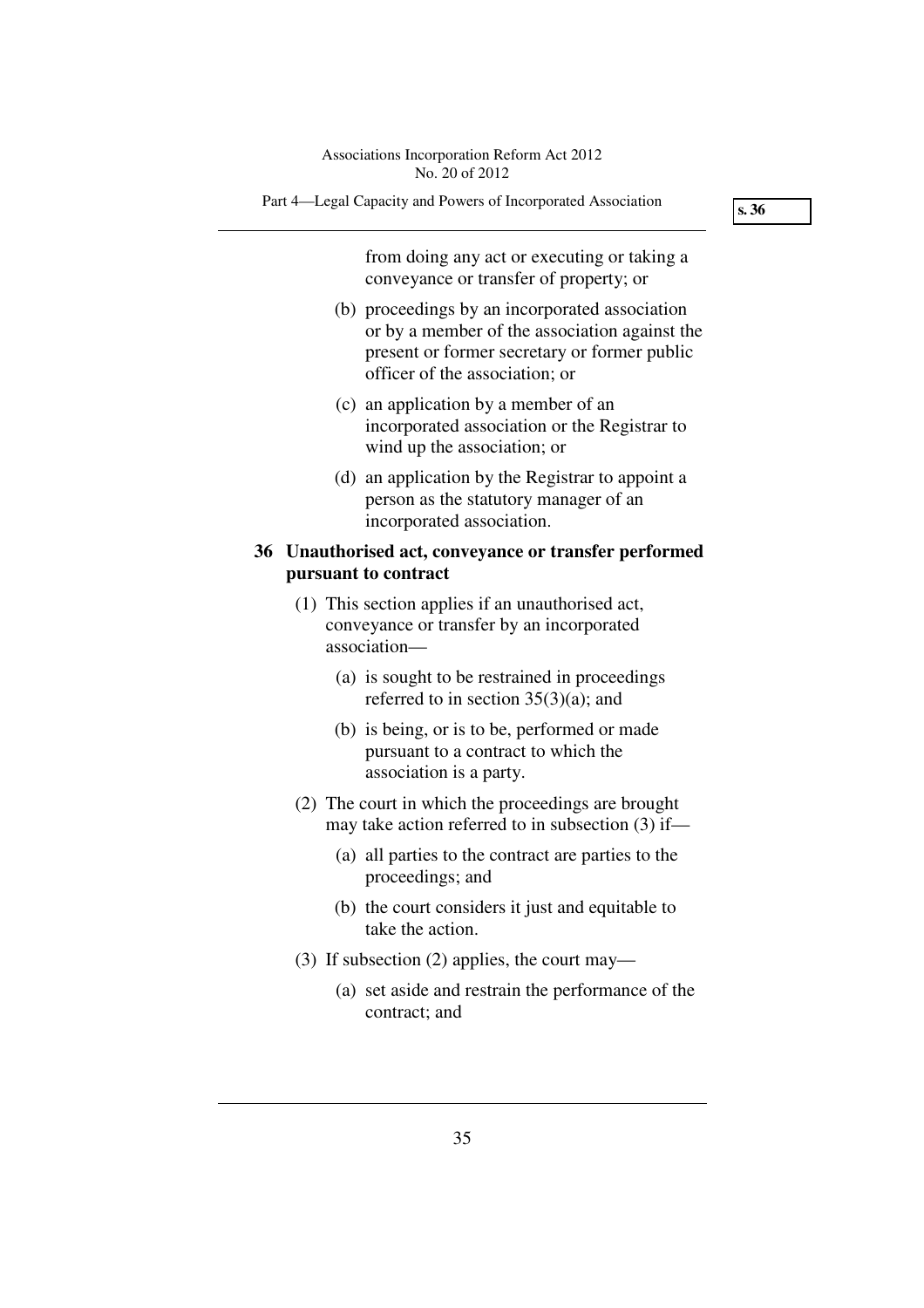|      | Associations Incorporation Reform Act 2012<br>No. 20 of 2012                                                                                                                                                                            |
|------|-----------------------------------------------------------------------------------------------------------------------------------------------------------------------------------------------------------------------------------------|
| s.37 | Part 4-Legal Capacity and Powers of Incorporated Association                                                                                                                                                                            |
|      | (b) allow to the association or to the other<br>parties to the contract (as the case requires)<br>compensation for the loss or damage<br>sustained by either that may result from the<br>setting aside and restraining of the contract. |
|      | (4) For the purposes of subsection $(3)(b)$ , any<br>anticipated profits to be derived from the<br>performance of the contract must not be awarded<br>by the court as a loss or damage sustained.                                       |
|      | Division 3—Authentication and execution of documents and<br>confirmation of contracts                                                                                                                                                   |
|      | 37 Authentication of document or proceeding                                                                                                                                                                                             |
|      | A document or proceeding requiring<br>authentication by an incorporated association may<br>be authenticated-                                                                                                                            |
|      | (a) if the association has a common seal—under<br>the common seal of the association; or                                                                                                                                                |
|      | (b) in any case—by the signature of the<br>secretary of the association.                                                                                                                                                                |
|      | 38 Execution of contract or other document by<br>signature                                                                                                                                                                              |
|      | (1) An incorporated association may, subject to any<br>greater restriction provided in its rules, execute a<br>contract or other document if the contract or<br>document is signed by—                                                  |
|      | (a) 2 members of the committee; or                                                                                                                                                                                                      |
|      | (b) if the secretary of the association is not a<br>member of the committee—by a member of<br>the committee and the secretary.                                                                                                          |
|      | $(2)$ To avoid doubt, subsection $(1)$ applies whether or                                                                                                                                                                               |

not the association has a common seal.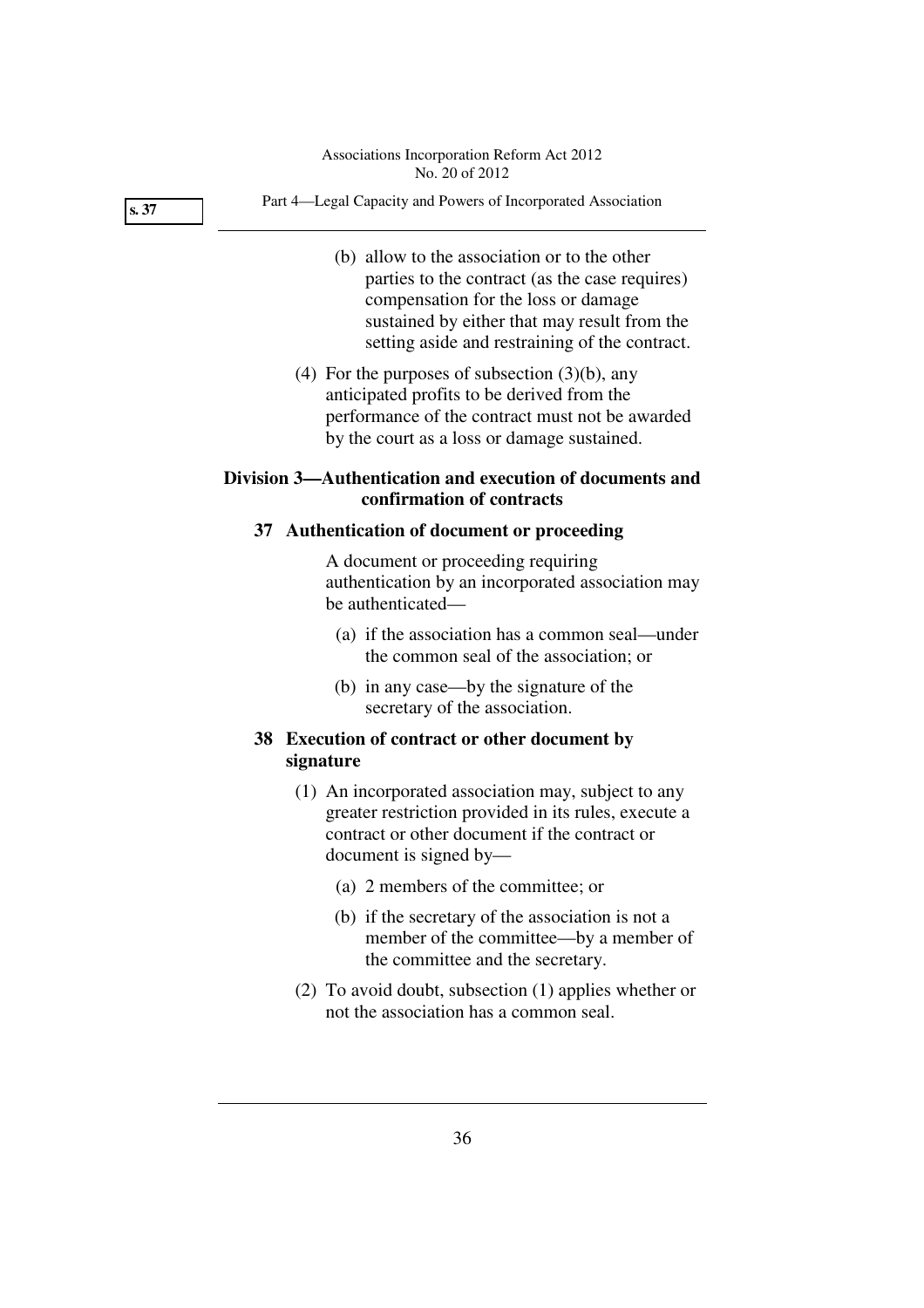Part 4—Legal Capacity and Powers of Incorporated Association

**s. 39** 

## **39 Incorporated association may authorise person to execute deed**

- (1) An incorporated association may, by writing under its common seal or as provided in section 38, empower a person, either generally or in respect of a specified matter or specified matters, as its agent or attorney to execute deeds on its behalf.
- (2) A deed signed by such an agent or attorney on behalf of the association binds the association and has effect as if it were executed as provided under section 38 or under the common seal of the association.
- (3) The authority of such an agent or attorney, as between the association and a person dealing with the agent or attorney, continues—
	- (a) during the period specified in the instrument conferring the authority; or
	- (b) if no period is specified—until written notice of the revocation or termination of the authority of the agent or attorney has been given to the person dealing with the agent or attorney.

## **40 Execution under seal**

A contract or other document executed, or purporting to have been executed, under the seal of an incorporated association is not invalid merely because a person attesting the affixing of the seal was in any way, whether directly or indirectly, interested in the contract or other document or in the matter to which the contract or other document relates.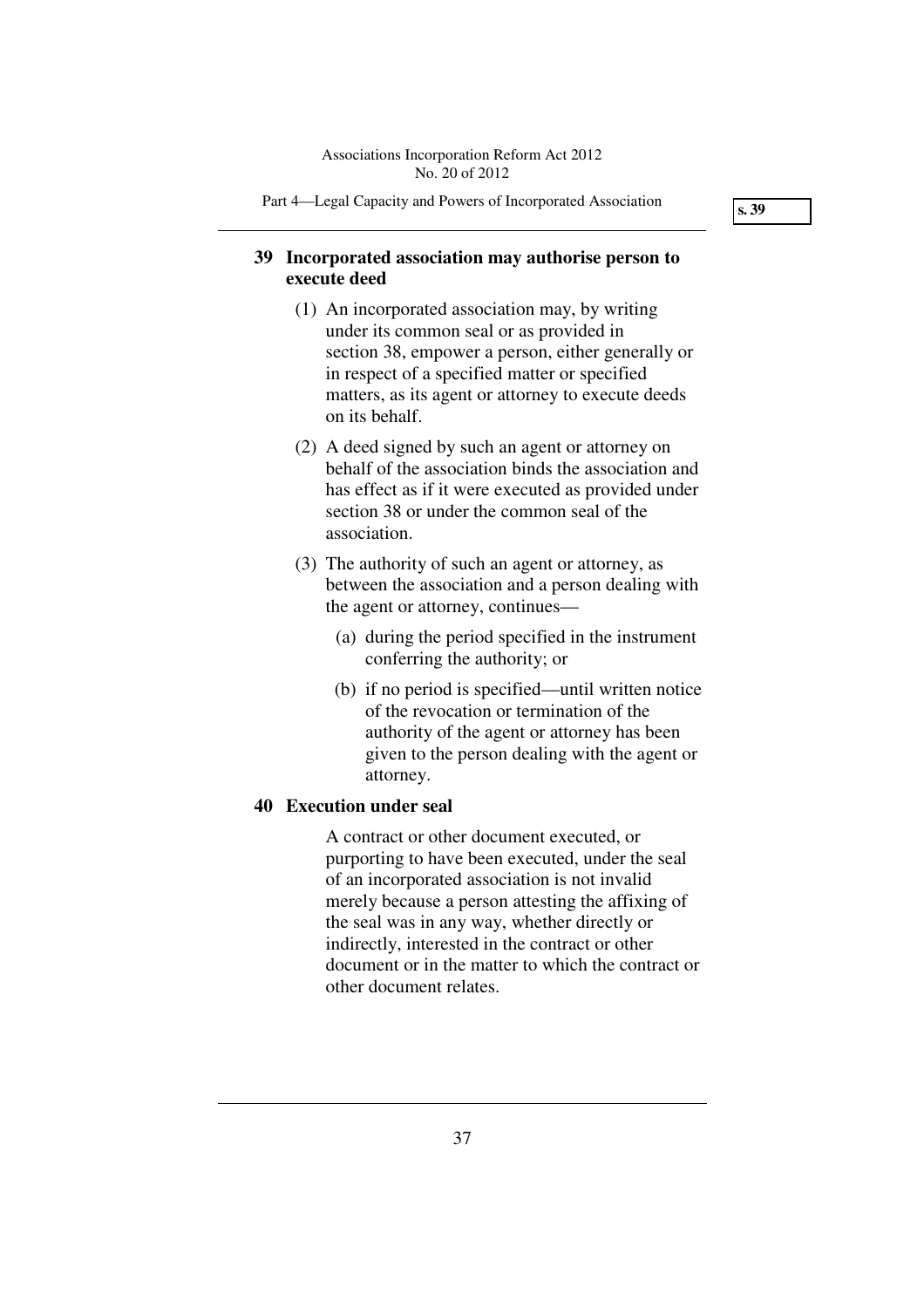**s. 41** 

#### Part 4—Legal Capacity and Powers of Incorporated Association

## **41 Contractual formalities**

- (1) So far as concerns the formalities of making, varying or discharging a contract, a person acting under the express or implied authority of an incorporated association may make, vary or discharge a contract in the name of, or on behalf of, the association as if that contract were made, varied or discharged by a natural person.
- (2) The making, varying or discharging of a contract in accordance with subsection (1) is effectual in law and binds the association and other parties to the contract.
- (3) This section does not prevent an incorporated association from making, varying or discharging a contract under its common seal.

## **42 Other requirements as to consent or sanction not affected**

This Division does not affect the operation of a law that requires some consent or sanction to be obtained, or some procedure to be complied with, in relation to the making, varying or discharging of a contract.

## **Division 4—Pre-registration contracts**

## **43 Contracts before registration**

- (1) This Division applies if a person enters into, or purports to enter into, a contract (a *pre-registration contract*) on behalf of, or for the benefit of, an association before it is registered under this Act as an incorporated association.
- (2) The association becomes bound by the contract and entitled to its benefits if the association, or an association that is reasonably identifiable with it, is registered and ratifies the contract—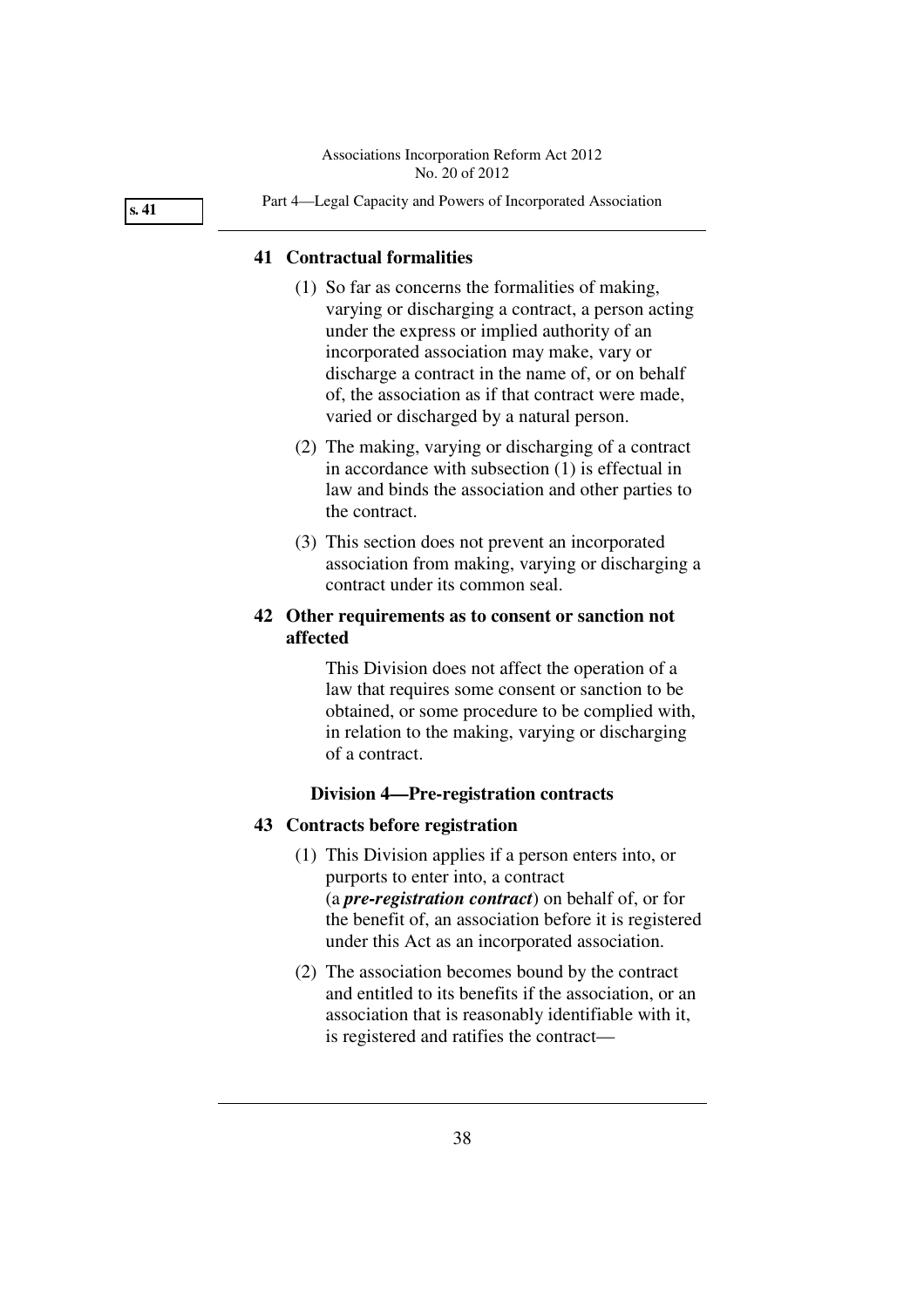- Part 4—Legal Capacity and Powers of Incorporated Association
	- (a) within the period agreed to by the parties to the contract; or
	- (b) if there is no agreed period—within a reasonable period after the contract is entered into.
	- (3) The person is liable to pay damages to each other party to the pre-registration contract if the association is not registered, or the association is registered but does not ratify the contract or enter into a substitute for it—
		- (a) within the period agreed to by the parties to the contract; or
		- (b) if there is no agreed period—within a reasonable period after the contract is entered into.
	- (4) The maximum amount of damages the person is liable to pay to a party is the amount the association would be liable to pay to the party if the association had been registered and had ratified the contract and then completely failed to perform it.
	- (5) If proceedings are brought to recover damages under subsection (4) because the association is registered but does not ratify the pre-registration contract or enter into a substitute for it, the court may do anything it considers appropriate in the circumstances, including ordering the association to do one or more of the following—
		- (a) pay all or part of the damages that the person is liable to pay;
		- (b) transfer property that the association received because of the contract to a party to the contract;
		- (c) pay an amount to a party to the contract.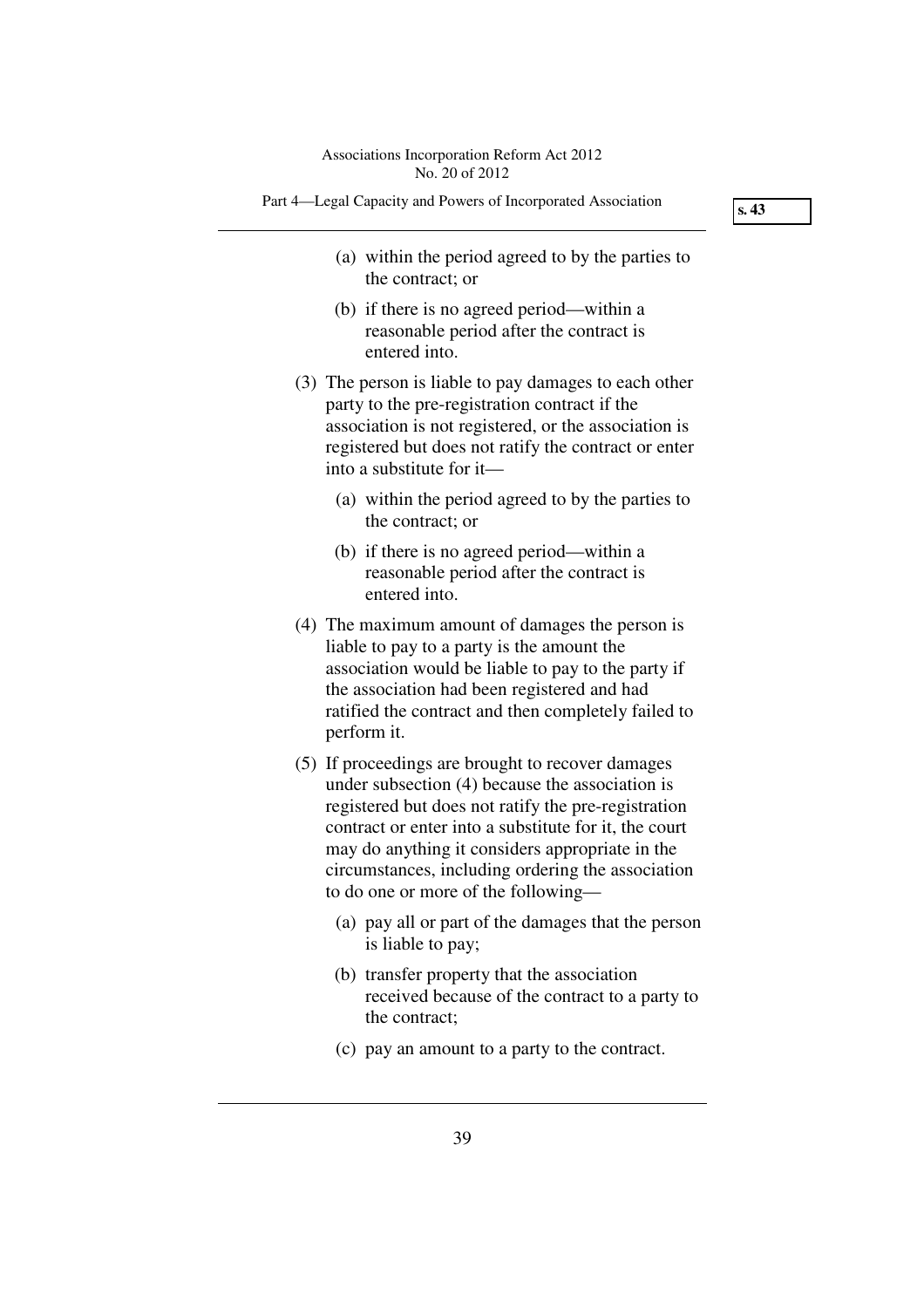| s.44 | Part 4—Legal Capacity and Powers of Incorporated Association                                                                                                                                                            |
|------|-------------------------------------------------------------------------------------------------------------------------------------------------------------------------------------------------------------------------|
|      | (6) If the association ratifies the pre-registration<br>contract but fails to perform all or part of it, the<br>court may order the person to pay all or part of the<br>damages that the association is ordered to pay. |
|      | 44 Person may be released from liability but is not<br>entitled to indemnity                                                                                                                                            |
|      | (1) A party to the pre-registration contract may                                                                                                                                                                        |

- release the person who entered into, or purported to enter into, the contract from all or part of the person's liability to the party under section 43.
- (2) The release must be in writing and signed by the party.
- (3) The party giving the release is not entitled to recover damages under section 43 from the person.
- (4) Despite any rule of law or equity, the person does not have any right of indemnity against the association in respect of the person's liability under this Division.
- (5) Subsection (4) applies even if the person was acting, or purporting to act, as trustee for the association.

# **45 This Division replaces other rights and liabilities**

\_\_\_\_\_\_\_\_\_\_\_\_\_\_\_\_\_\_

This Division replaces any rights or liabilities anyone would otherwise have in relation to the pre-registration contract.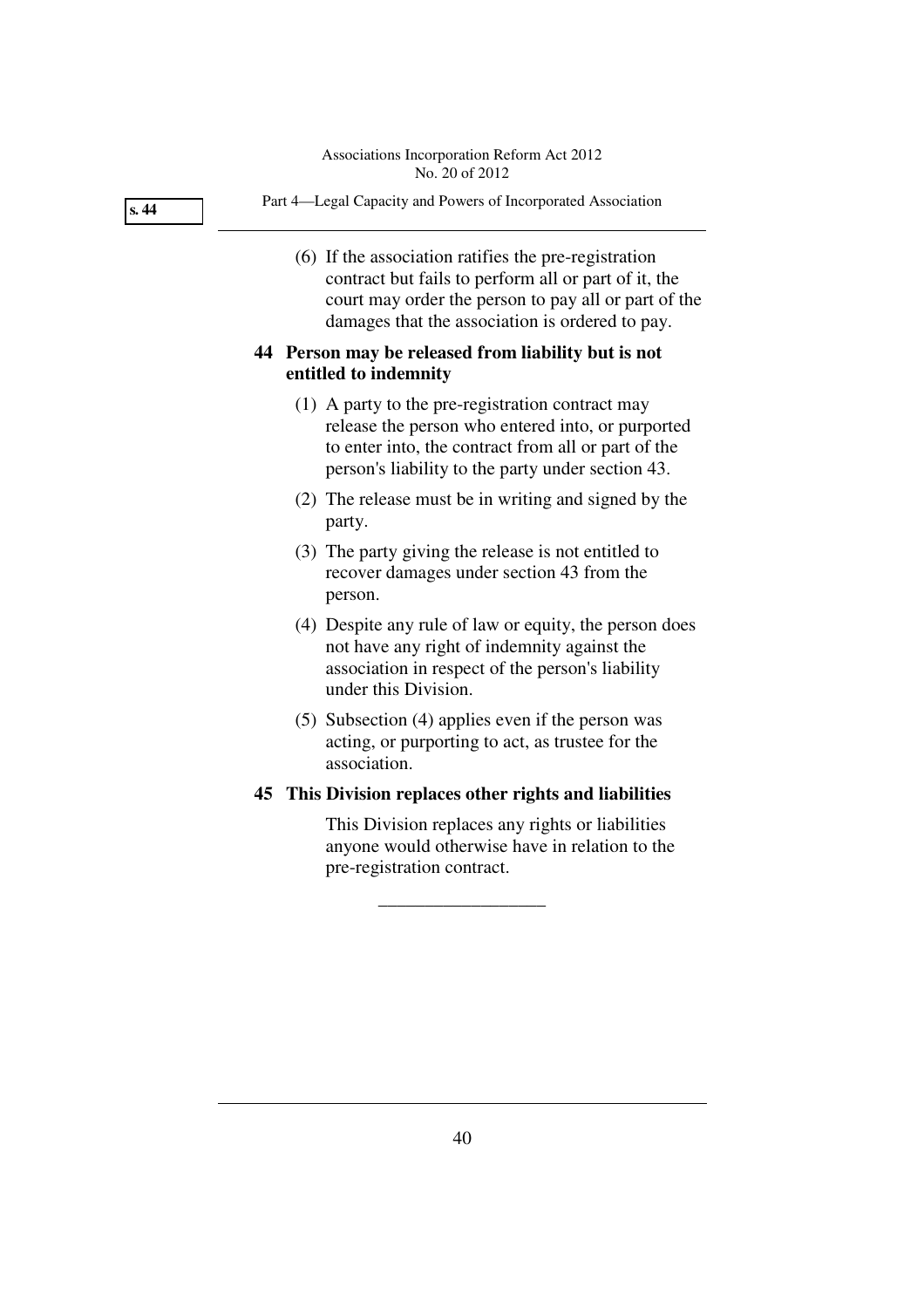Part 5—Rules, Membership and General Meetings

**s. 46** 

## **PART 5—RULES, MEMBERSHIP AND GENERAL MEETINGS**

#### **Division 1—Rules of incorporated association**

### **46 Rules constitute terms of contract**

The rules of an incorporated association are taken to constitute the terms of a contract between the association and its members.

### **Note**

Under section 67, an application may be made to the Magistrates' Court for an order enforcing the rules of an incorporated association.

#### **47 Requirements**

- (1) The rules of an incorporated association must specify—
	- (a) the name of the association; and
	- (b) the purposes of the association.
- (2) The rules of an incorporated association must make provision for—
	- (a) each of the matters specified in Schedule 1 to the extent the matter is applicable to the association; and

#### **Note**

Schedule 1 specifies a number of matters which apply only in certain circumstances. See items 3, 4, 7, 12 and 16 of Schedule 1.

- (b) any other prescribed matters.
- (3) An incorporated association that adopts the model rules without modification as its rules is taken to have met the requirements of subsection (2).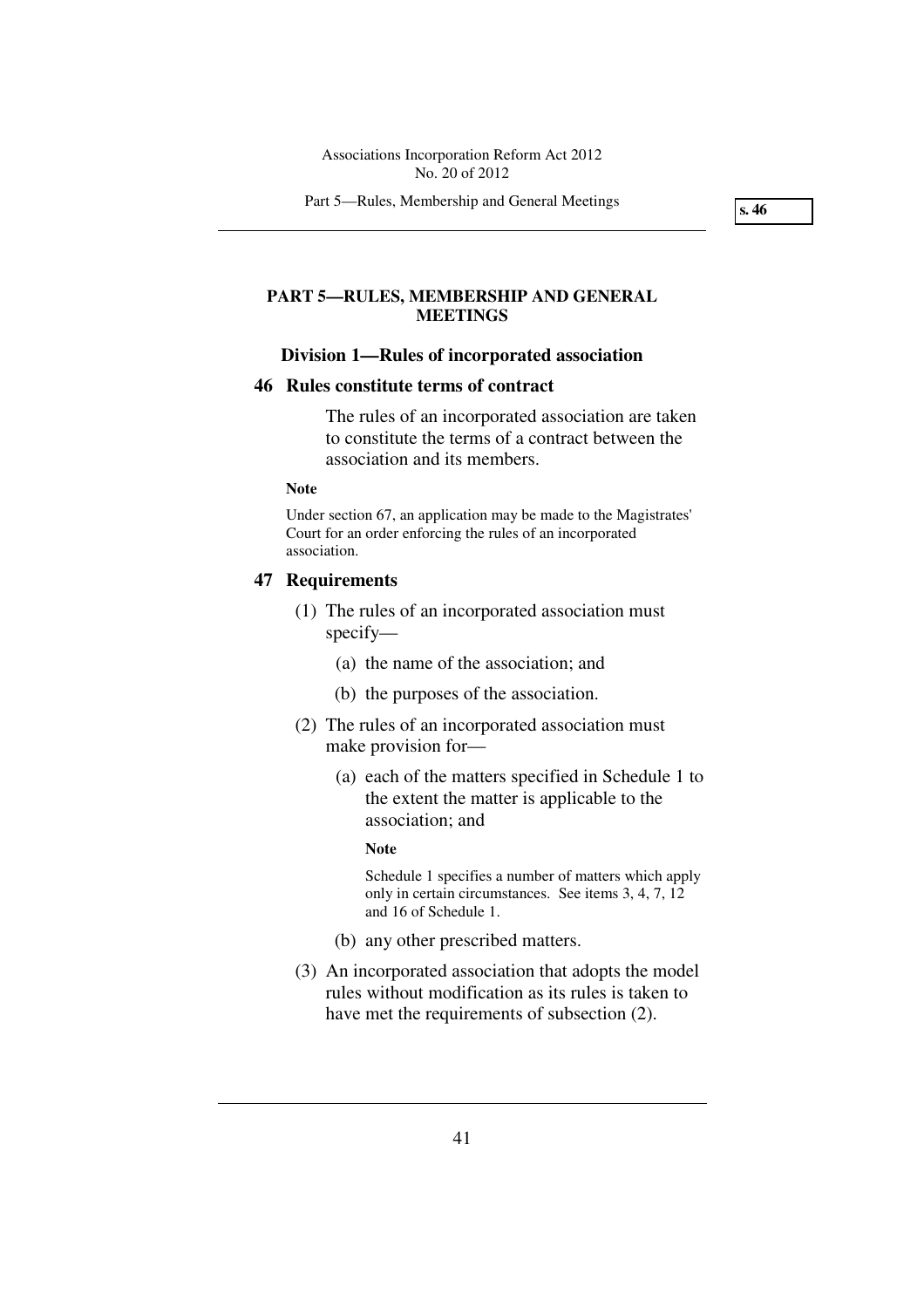Part 5—Rules, Membership and General Meetings

## **48 Rules of an incorporated association**

- (1) On the registration of an incorporated association under this Act, the rules of the association are—
	- (a) the rules that accompanied the application for the registration of the association; or
	- (b) if the application was accompanied by a statement that the model rules have been approved as the rules of the proposed incorporated association—the model rules.
- (2) After an incorporated association is registered under this Act, the rules of the association are the rules referred to in subsection (1) as altered from time to time in accordance with this Part.
- (3) If the rules of an incorporated association do not make provision for a matter as required by section 47(2), the model rules, to the extent that they make provision for that matter, are taken to be included in the rules of the association.
- (4) A rule or purpose of an incorporated association that is inconsistent with this Act or contrary to law is of no effect.

## **49 Model rules**

- (1) The model rules are the rules prescribed to be model rules by the regulations.
- (2) The model rules so prescribed must make provision for each matter specified in Schedule 1 and any other prescribed matter other than specifying—
	- (a) the name of the incorporated association;
	- (b) the purposes of the incorporated association;
	- (c) the financial year of the incorporated association.

**s. 48**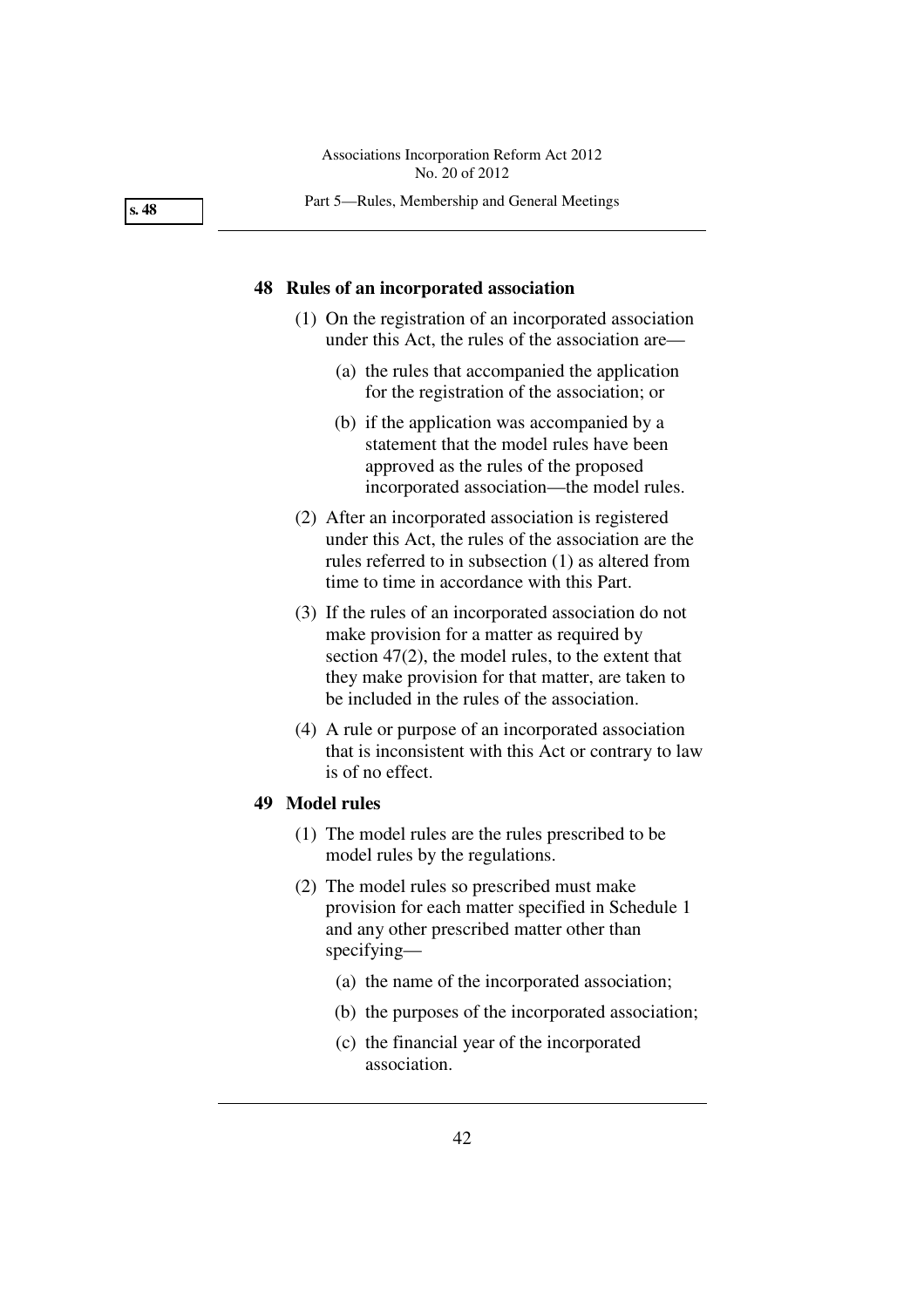Part 5—Rules, Membership and General Meetings

- (3) If an incorporated association approves the adoption of the model rules as its rules, it is taken to have adopted any subsequent amendment to the model rules as an alteration of its rules.
- (4) An alteration to the rules of an incorporated association referred to in subsection (3)—
	- (a) takes effect on the day the relevant amendment to the model rules comes into operation; and
	- (b) takes effect without the requirement of a special resolution of the association; and
	- (c) does not require the approval of the Registrar.
- (5) If an incorporated association that has approved the adoption of the model rules as its own rules alters those rules under section 50, other than an alteration to its name, purposes or financial year, the association is taken to have adopted its own rules and subsections (3) and (4) do not apply to those rules.
- (6) An incorporated association may, by special resolution, approve the adoption of the model rules as the rules of the association at any time after its incorporation under this Act.
- (7) An incorporated association that approves the adoption of the model rules as its own rules under subsection (6), must notify the Registrar and include in the notification—
	- (a) the name of the association;
	- (b) the purposes of the association;
	- (c) the financial year of the association.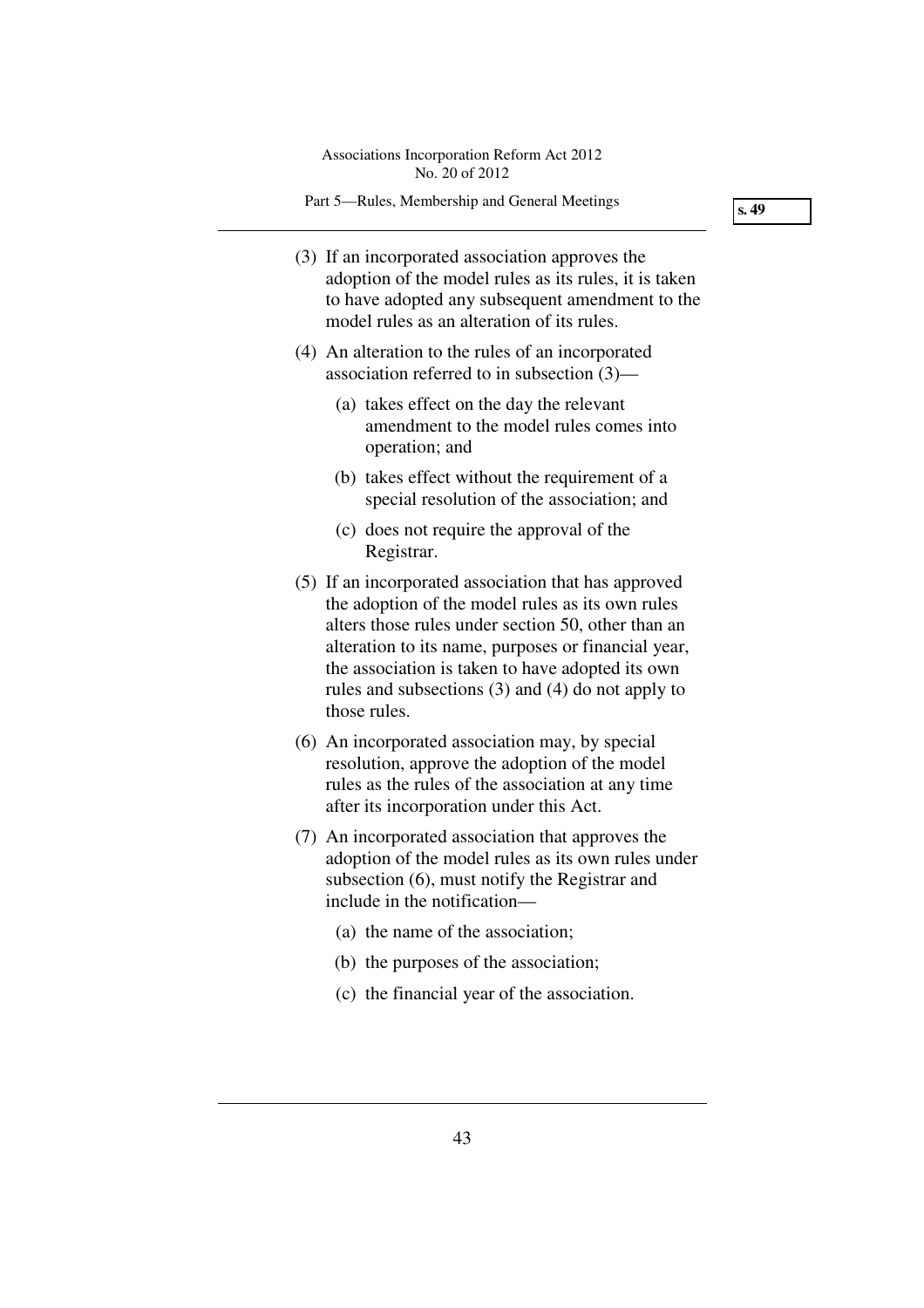**s. 50** 

#### Part 5—Rules, Membership and General Meetings

#### **50 Alteration of rules**

- (1) Subject to this Act, an incorporated association may, by special resolution, alter its rules.
- (2) An alteration of the rules of an incorporated association does not take effect unless and until the alteration is approved by the Registrar.
- (3) An application for the approval of an alteration to the rules of an incorporated association must be made by the secretary of the association in the approved form—
	- (a) within 28 days after the alteration was passed by special resolution; or
	- (b) if a longer time has been allowed by the Registrar—within the time allowed.
- (4) The application must be accompanied by—
	- (a) a copy of the notice of the special resolution setting out the particulars of the alteration; and
	- (b) a declaration signed by at least 2 members of the committee to the effect that the special resolution was passed in accordance with the Act and the rules of the association; and
	- (c) a consolidated copy of the rules that clearly shows the alteration; and
	- (d) the prescribed fee.
- (5) Subject to subsection (6), if an application for the approval of an alteration to the rules of an incorporated association is made in accordance with subsections (3) and (4), the Registrar must approve the alteration.
- (6) The Registrar must refuse an alteration to the rules of an incorporated association if the Registrar is satisfied that the alteration is contrary to this Act or the regulations.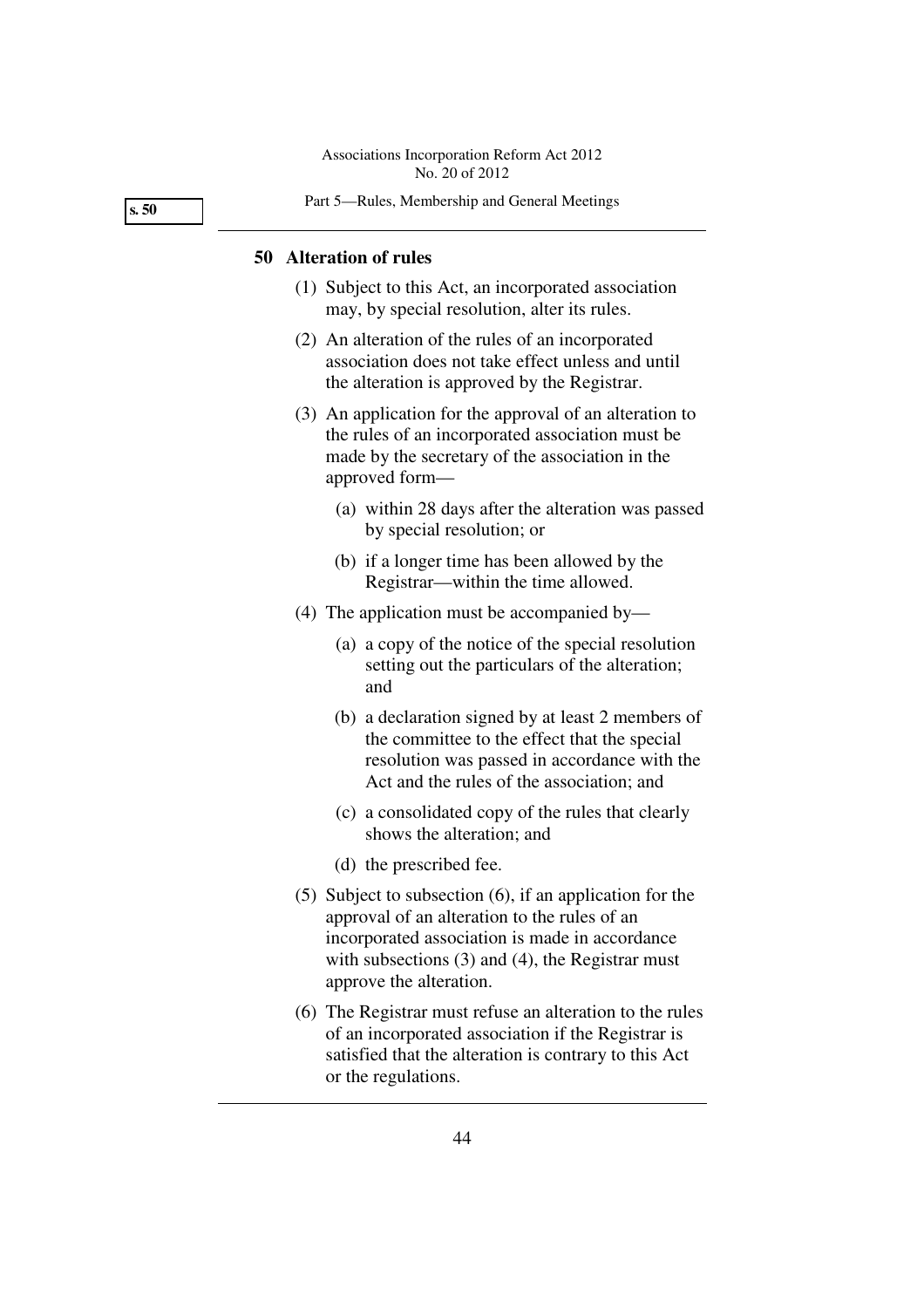**s. 51** 

- (7) If the Registrar approves the alteration of the rules of an incorporated association, the Registrar must give written notice of approval to the association.
- (8) If a special resolution provides for more than one alteration of the rules of an incorporated association, nothing in this section prevents the Registrar from approving one or more but not all of those alterations.

## **Division 2—Membership**

### **51 Membership of an incorporated association**

- (1) On the registration of an incorporated association under this Act, the members of the incorporated association are—
	- (a) in the case of an association incorporated under Division 1 of Part 2—the persons who were members of the association immediately before its incorporation;
	- (b) in the case of a registrable body registered as an incorporated association under Division 2 of Part 2—the persons who were members of the registrable body immediately before its registration under this Act;
	- (c) in the case of the amalgamation of two or more incorporated associations into a single incorporated association under Division 3 of Part 2—the persons who were members of any of the incorporated associations so amalgamated immediately before the amalgamation.
- (2) Other persons may be admitted as members of an incorporated association in accordance with its rules.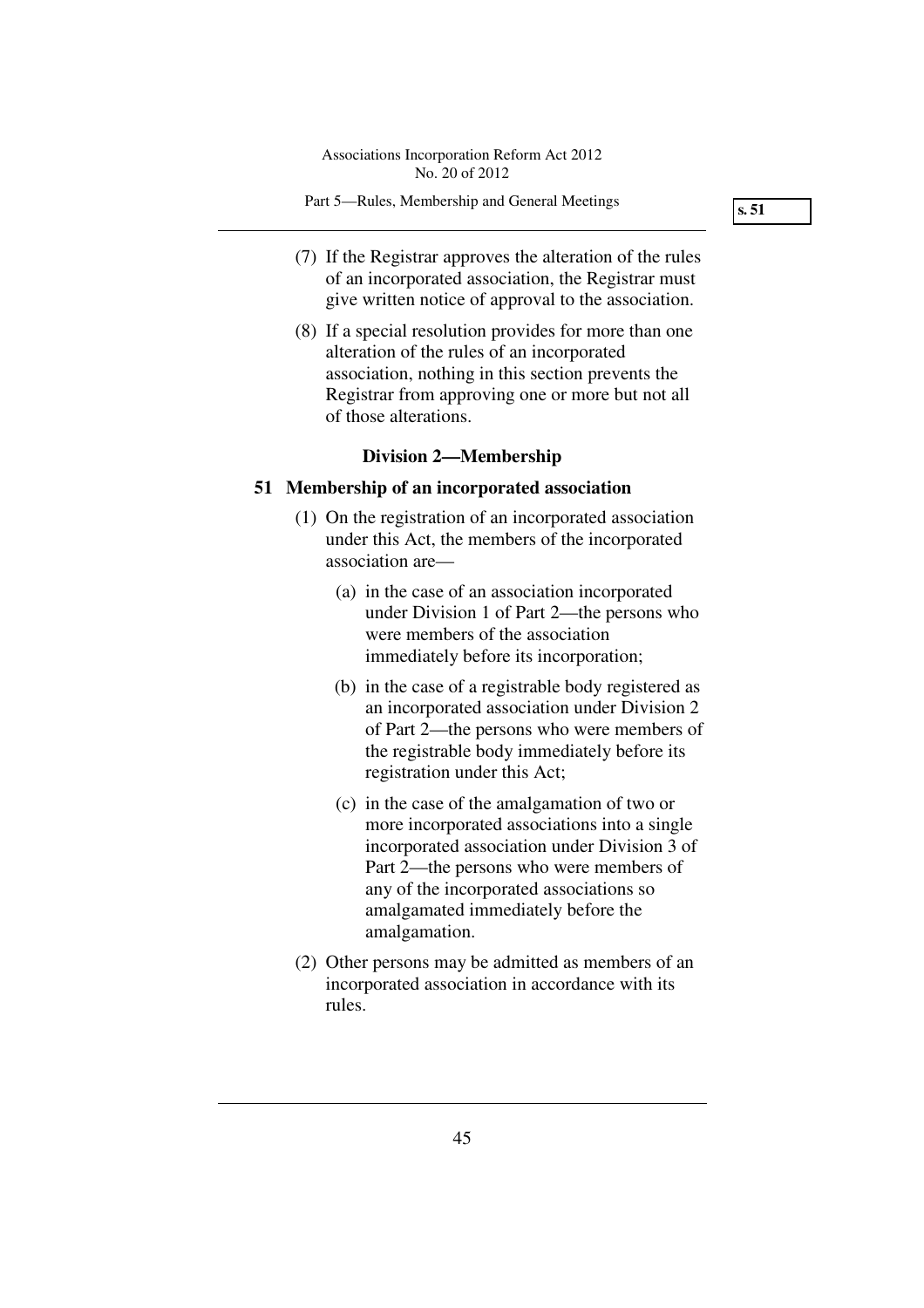**s. 52** 

#### Part 5—Rules, Membership and General Meetings

### **52 Limitation of rights and liabilities of members**

- (1) Except as otherwise provided by this Act or the rules of an incorporated association, a member of the committee, the secretary or a member of the association is not, merely because of being such a member or the secretary, liable to contribute towards the payment of—
	- (a) the debts and liabilities of the association; or
	- (b) the costs, charges and expenses of the winding up of the association.
- (2) Unless expressly provided by this Act or the rules of an incorporated association, membership of the association must not be taken to confer on a person any right, title or interest (whether legal or equitable) in the property of the association.

## **53 Inspection of rules and minutes**

- (1) If requested to do so by one of its members, an incorporated association must permit the member at a reasonable time to inspect—
	- (a) the rules of the association;
	- (b) minutes of general meetings of the association.

Penalty: 5 penalty units.

#### **Note**

A member of an incorporated association is also entitled to inspect the register of members of the association. See section 57.

- (2) An incorporated association must give a member of the association a copy of anything referred to in subsection (1) within 14 days if the member—
	- (a) makes a written request for the copy; and
	- (b) pays the prescribed fee (if any).

Penalty: 5 penalty units.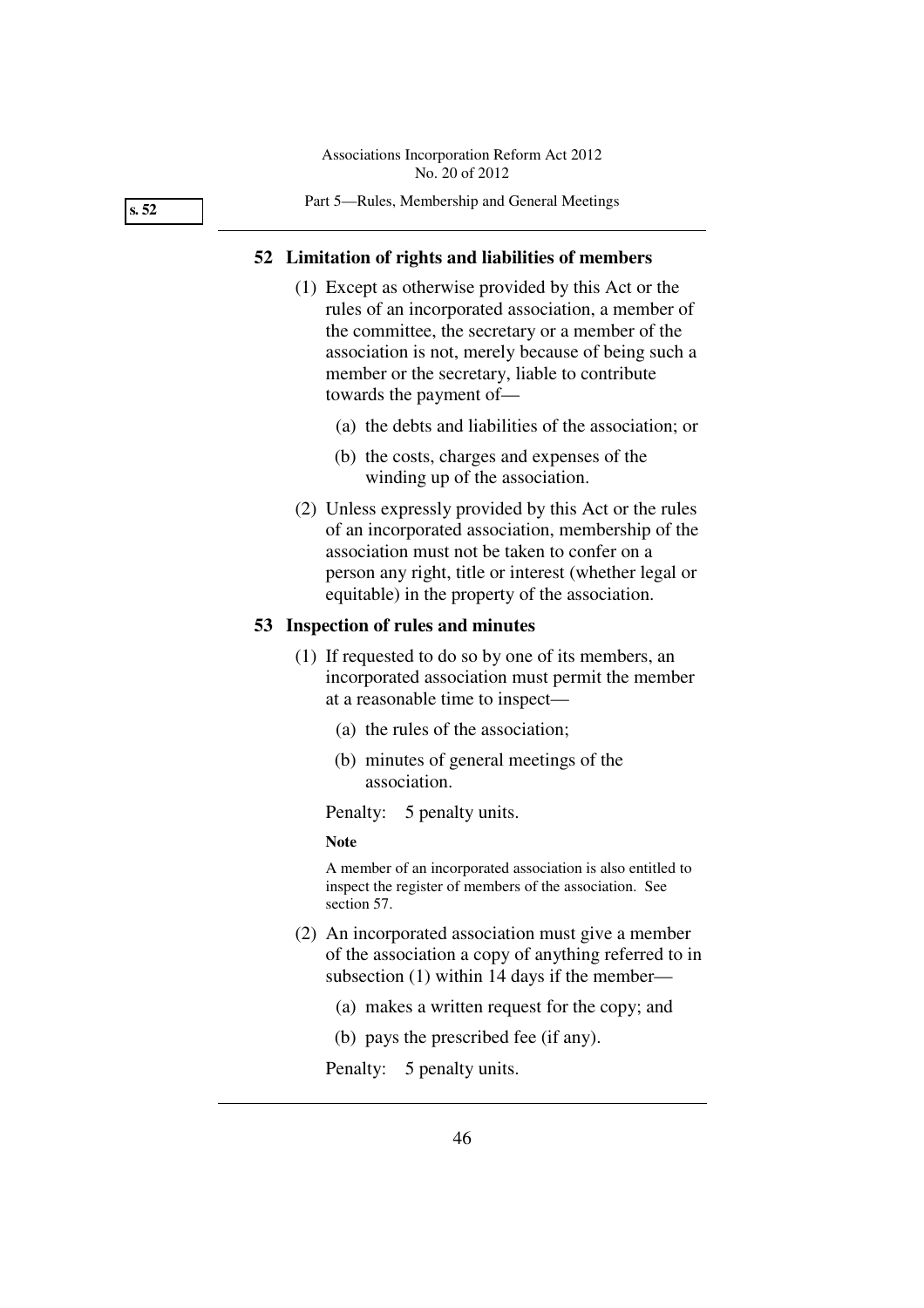Part 5—Rules, Membership and General Meetings

**s. 54** 

### **54 Disciplinary action**

- (1) This section applies if an incorporated association proposes to take disciplinary action against a member in respect of that member's status as a member of the association.
- (2) Subject to subsections (3) and (4), the procedure (*disciplinary procedure*) under which disciplinary action is taken must be in accordance with the procedure (if any) provided by the rules of the association.
- (3) In applying the disciplinary procedure, the association must ensure that—
	- (a) the member who is the subject of the disciplinary procedure—
		- (i) is informed of the grounds upon which the disciplinary action against the member is proposed to be taken; and
		- (ii) has been given an opportunity to be heard in relation to the matter; and
	- (b) the outcome of the disciplinary procedure is determined by an unbiased decision-maker; and
	- (c) to the extent that doing so is compatible with paragraphs (a) and (b), the disciplinary procedure is completed as soon as is reasonably practicable.
- (4) A member of an incorporated association who is the subject of a disciplinary procedure must not initiate a grievance procedure in relation to the matter which is the subject of the disciplinary procedure until the disciplinary procedure has been completed.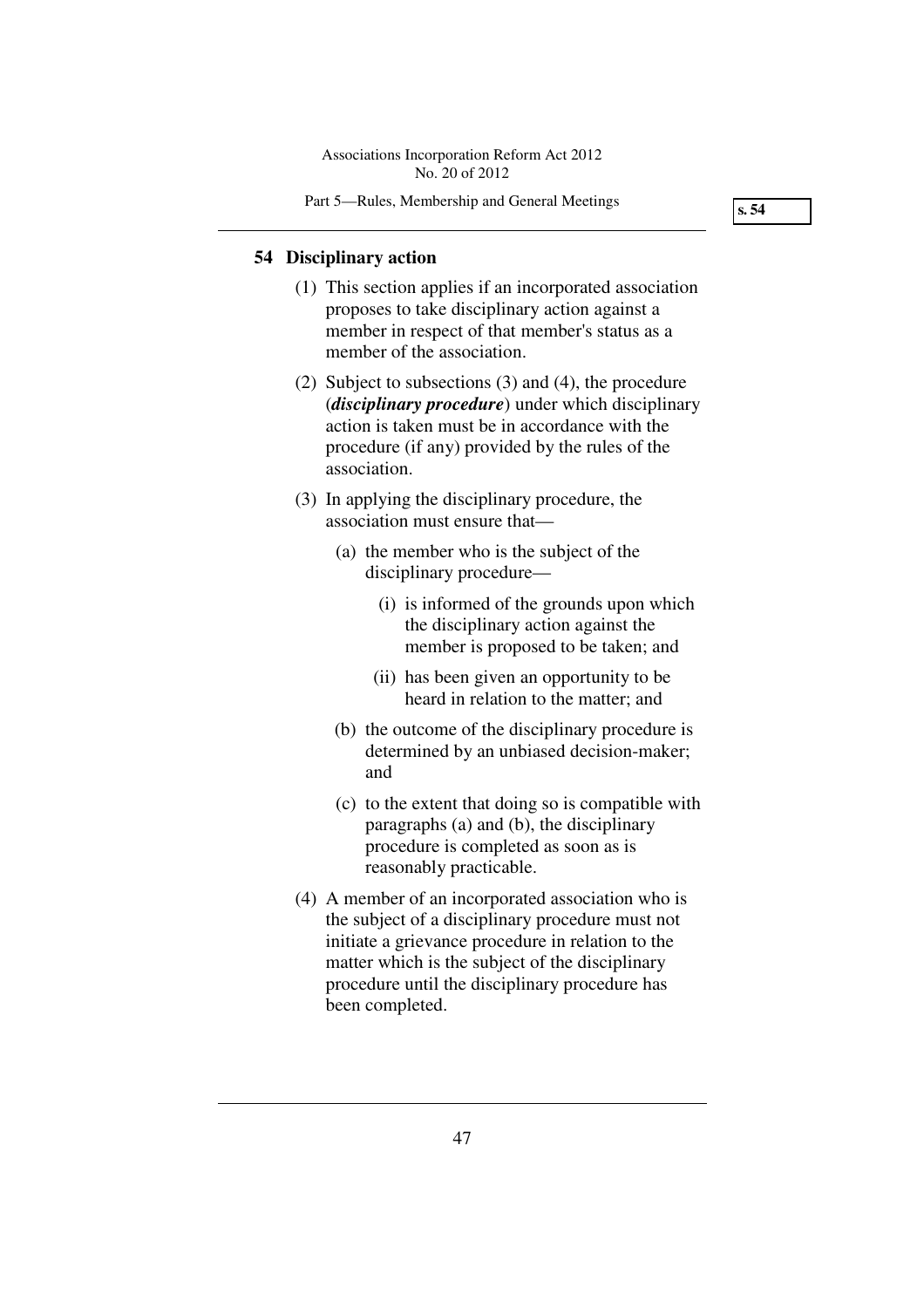**s. 55** 

#### Part 5—Rules, Membership and General Meetings

#### **55 Grievance procedure**

- (1) The rules of an incorporated association must set out a grievance procedure for dealing with any dispute under the rules between—
	- (a) a member and another member; or
	- (b) a member and the association.
- (2) A member may appoint any person to act on behalf of the member in the grievance procedure.
- (3) In applying the grievance procedure, the association must ensure that—
	- (a) each party to the dispute has been given an opportunity to be heard on the matter which is the subject of the dispute; and
	- (b) the outcome of the dispute is determined by an unbiased decision-maker.

### **Division 3—Register of members**

## **56 Register of members**

 (1) An incorporated association must keep and maintain a register of members in accordance with this section.

Penalty: 10 penalty units.

- (2) The register of members must contain the following information about each person who is a member of the association—
	- (a) the person's name and address;
	- (b) if applicable—the class of membership of the person;
	- (c) the date on which the person became a member of the association.
- (3) The date on which a person ceases to be a member of the association must be entered in the register of members within 14 days after that date.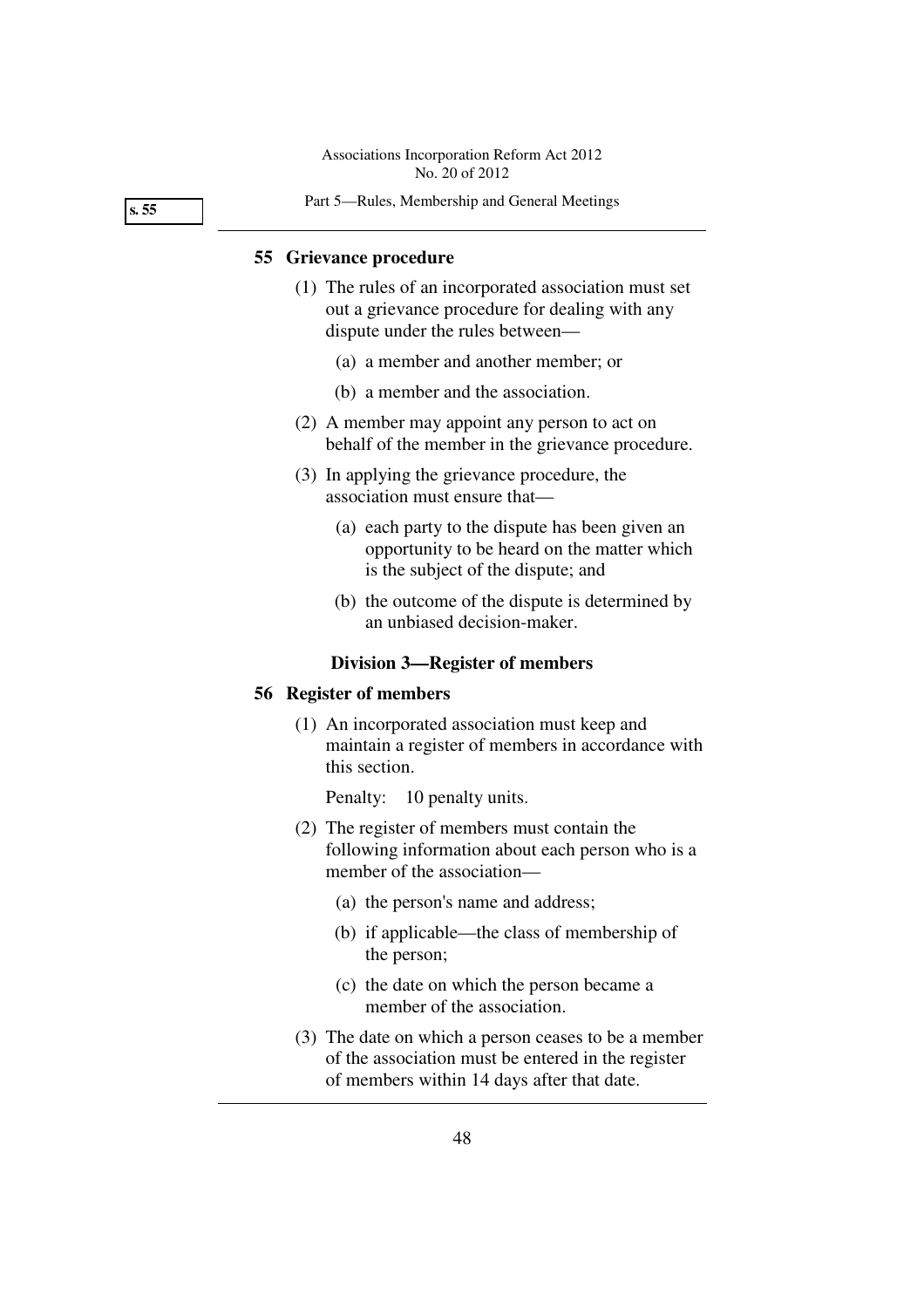Part 5—Rules, Membership and General Meetings

**s. 57** 

 (4) Information about a person who is no longer a member of the association, other than the name of the person and the date on which the person ceased to be a member of the association, must be removed from the register of members within 14 days after the person ceases to be a member of the association.

## **57 Inspection of register of members**

If requested to do so by one of its members and subject to section 59, an incorporated association must permit the member at a reasonable time to inspect the register of members.

Penalty: 5 penalty units.

**Note** 

The rules of an incorporated association may allow a member to obtain a copy of the register of members. However, the provision of a copy of the register of members to a member of the association is subject to section 59.

## **58 Improper use of information recorded on register of members**

 (1) A person must not use information about another person obtained from the register of members of an incorporated association to contact or send materials to the other person.

Penalty: 20 penalty units.

 (2) A person must not disclose information about another person obtained from the register of members of an incorporated association knowing that the information is likely to be used to contact or send materials to the other person.

Penalty: 20 penalty units.

- (3) Subsections (1) and (2) do not apply if the use or disclosure of the information—
	- (a) is directly related to the management or the purposes of the association; and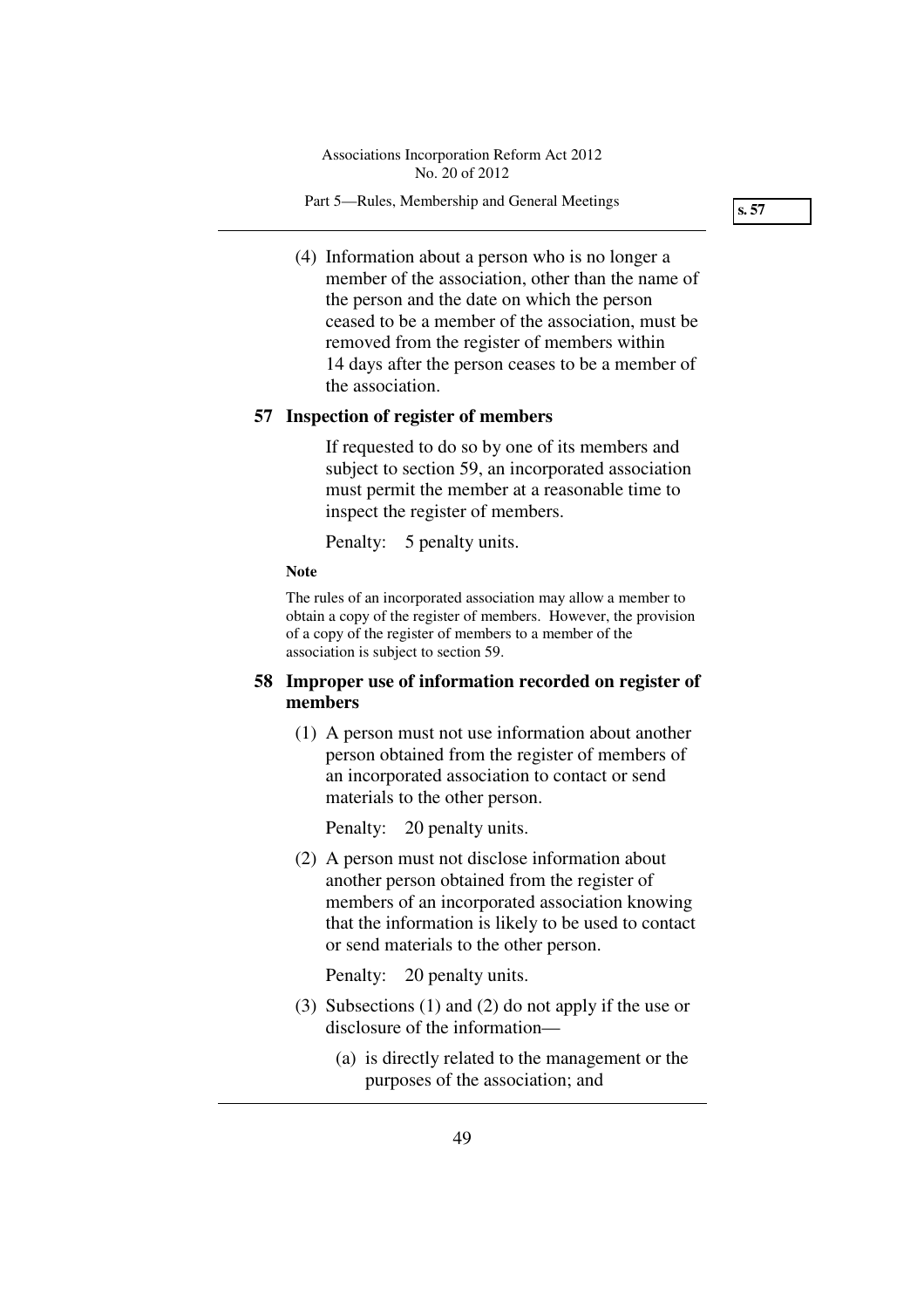**s. 59** 

- Part 5—Rules, Membership and General Meetings
	- (b) is not prohibited by the rules of the association.

#### **Example**

Information from the register of members may be used to give notice to members of general meetings of the association or to distribute newsletters of the association.

## **59 Restriction of access to personal information**

- (1) A request may be made to the secretary of an incorporated association to restrict access to the personal information of a person recorded in the register of members of the association.
- (2) A request under subsection (1) may seek to restrict access so that the personal information is available only to—
	- (a) the secretary and members of the committee; or
	- (b) the secretary and members of the committee other than a specified member or specified members of the committee.
- (3) The request may be made by—
	- (a) the person; or
	- (b) if the person is a child—by a parent or guardian of the person.
- (4) If the secretary is satisfied that there are special circumstances which justify doing so, the secretary must agree to the request.
- (5) If the secretary refuses the request, the secretary must notify the person who made the request of the decision.
- (6) The notice must—
	- (a) be in writing; and
	- (b) include the reasons for the decision.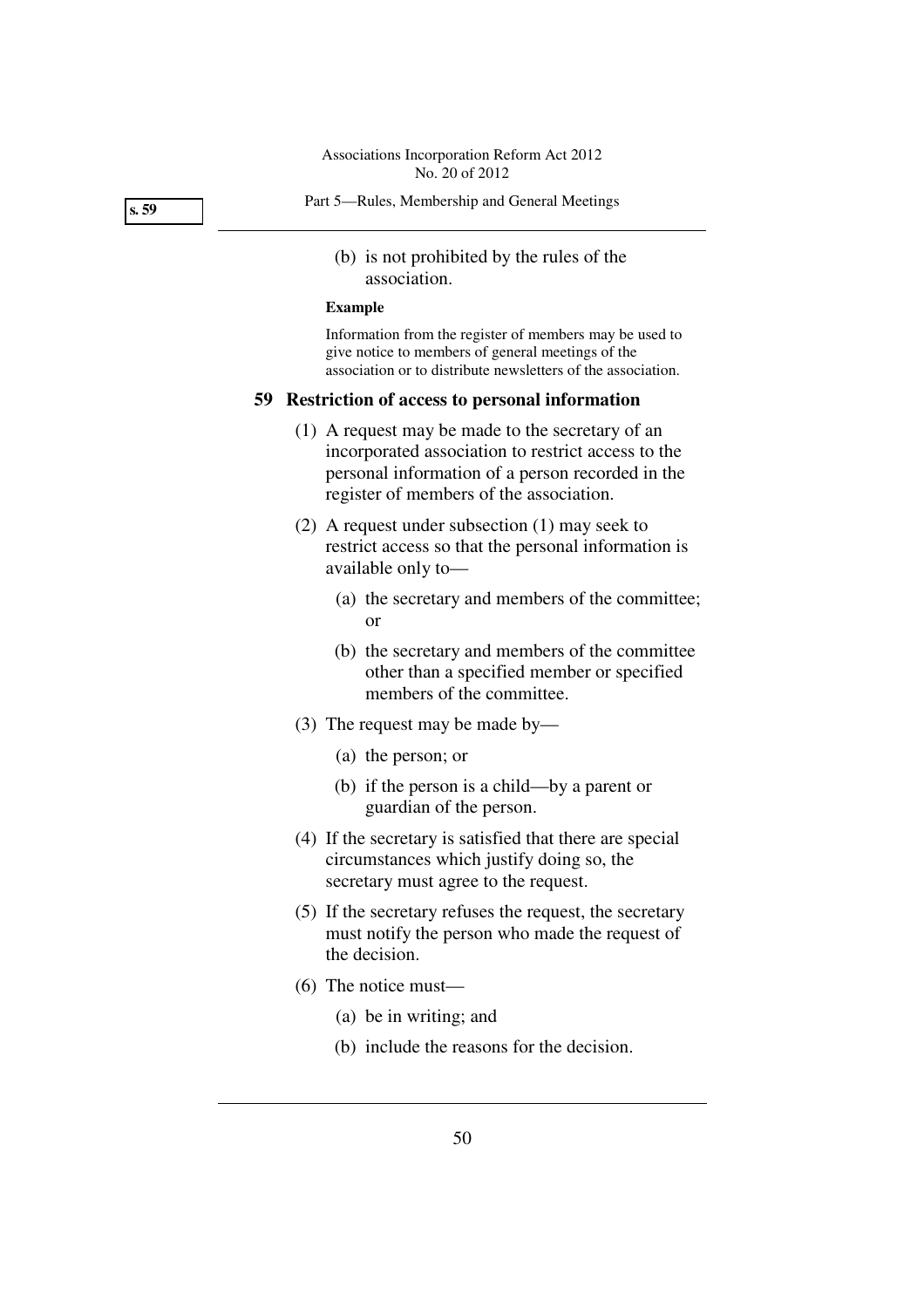Part 5—Rules, Membership and General Meetings

**s. 59** 

- (7) If the secretary refuses the request, the secretary must not release the personal information without the consent of the person unless—
	- (a) at least 28 days have elapsed since the secretary gave notice to the person under subsection  $(5)$ ; and
	- (b) either—
		- (i) the person has not sought a review of the decision; or
		- (ii) VCAT has upheld the secretary's decision to release the information.
- (8) If a person is notified by the secretary that his or her request to restrict access to personal information has been refused, the person may, within 28 days after the notification, apply to VCAT for a review of the decision.
- $(9)$  If—
	- (a) a member of an incorporated association informs the secretary of the association that he or she wishes to circulate material to all members of the association relating to its management, activities or purposes; and
	- (b) access to the personal information of another member recorded on the register of members of the association is restricted under this section—

the secretary must forward that material to that other member.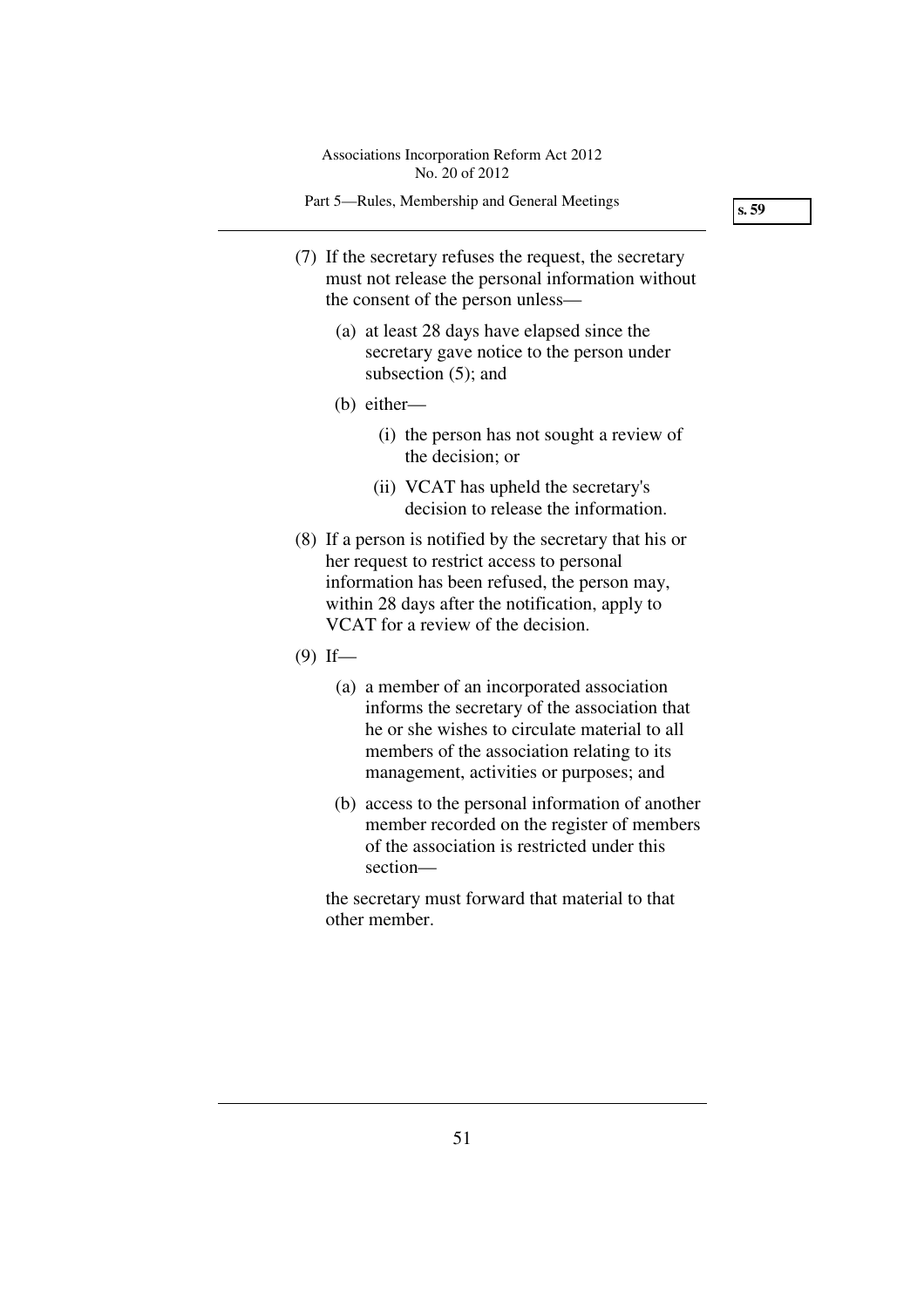**s. 60** 

#### Part 5—Rules, Membership and General Meetings

#### **Division 4—General Meetings**

## **60 Requirement to give notice of general meeting**

An incorporated association must not hold a general meeting of the association unless each member of the association who is entitled to vote at general meetings—

- (a) has been given notice of the date, time and place of the general meeting in the manner provided by the rules of the association; and
- (b) if the rules of the association require that voting by proxy must be done using a standard form—has been given that form with the notice.

Penalty: 5 penalty units.

## **61 Right of member to attend and vote at general meeting**

- (1) At any general meeting of an incorporated association, the association must not do anything with the intention of preventing—
	- (a) any member of the association from attending the meeting; or
	- (b) any member who is entitled to do so from voting at the meeting.

Penalty: 20 penalty units.

 (2) Subsection (1) does not apply in relation to a member of the association whose rights as a member have been suspended under the rules of the association.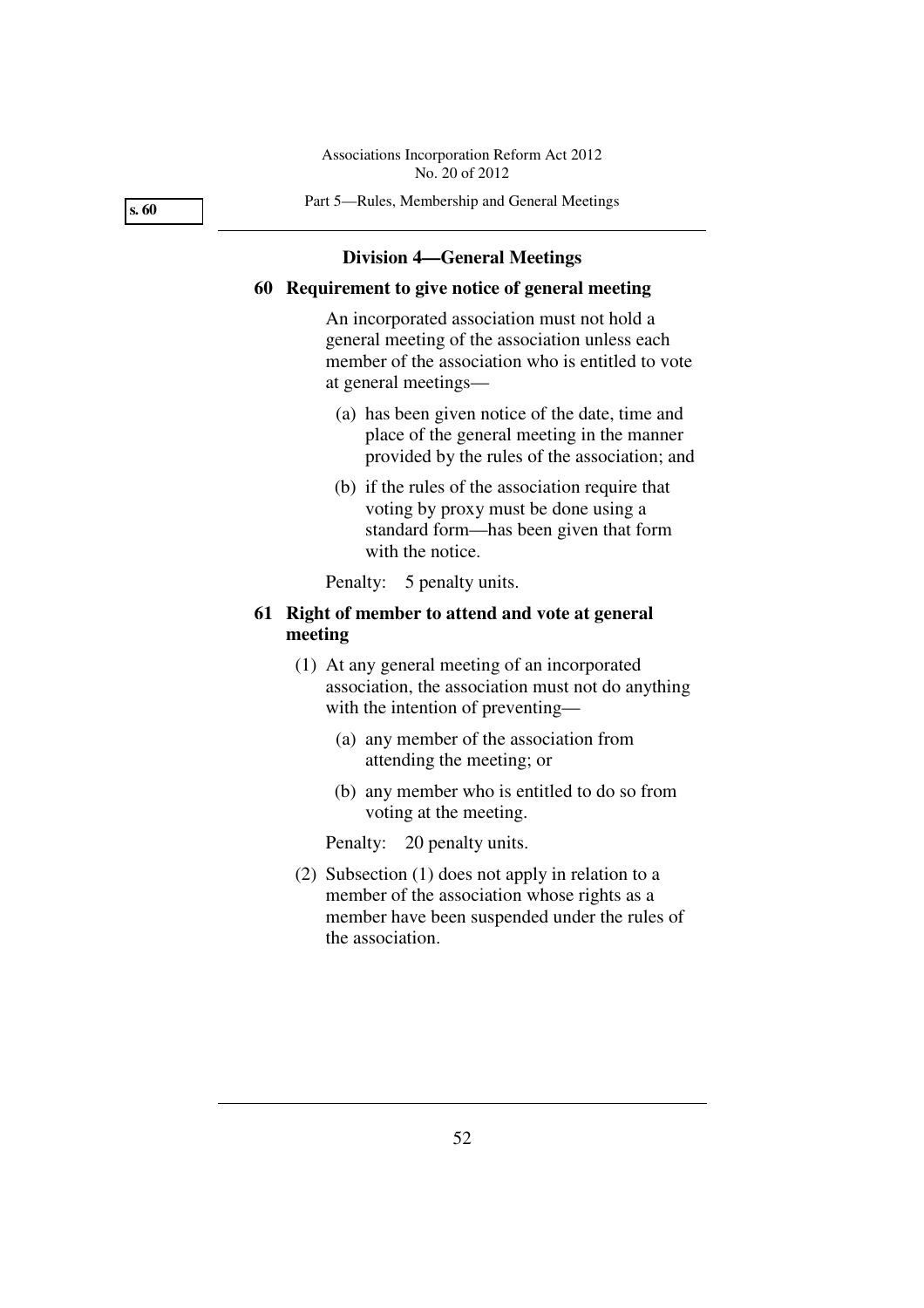**s. 62** 

 (3) A contravention of subsection (1) by an incorporated association constitutes oppressive conduct by the association for the purposes of section 68.

#### **Note**

Under section 68, a member of an incorporated association who believes that the association has engaged, or proposes to engage, in oppressive conduct may apply to the Magistrates' Court for an order seeking relief from the conduct.

## **62 Use of technology at general meetings**

- (1) An incorporated association may hold its general meetings, or permit members to take part in its general meetings, by using any technology that allows members to clearly and simultaneously communicate with each other participating member.
- (2) A member of an incorporated association who participates in a general meeting in a manner permitted under subsection (1) is taken to be present at the meeting and, if the member votes at the meeting, is taken to have voted in person.

## **63 Annual general meeting**

 (1) An incorporated association must hold a general meeting of its members, to be called an annual general meeting, at least once in each calendar year.

Penalty: 10 penalty units.

- (2) Subsection (1) does not apply to an incorporated association that holds its annual general meeting—
	- (a) in accordance with subsection (3) or (4); or
	- (b) within the period allowed under an extension granted by the Registrar under section 104.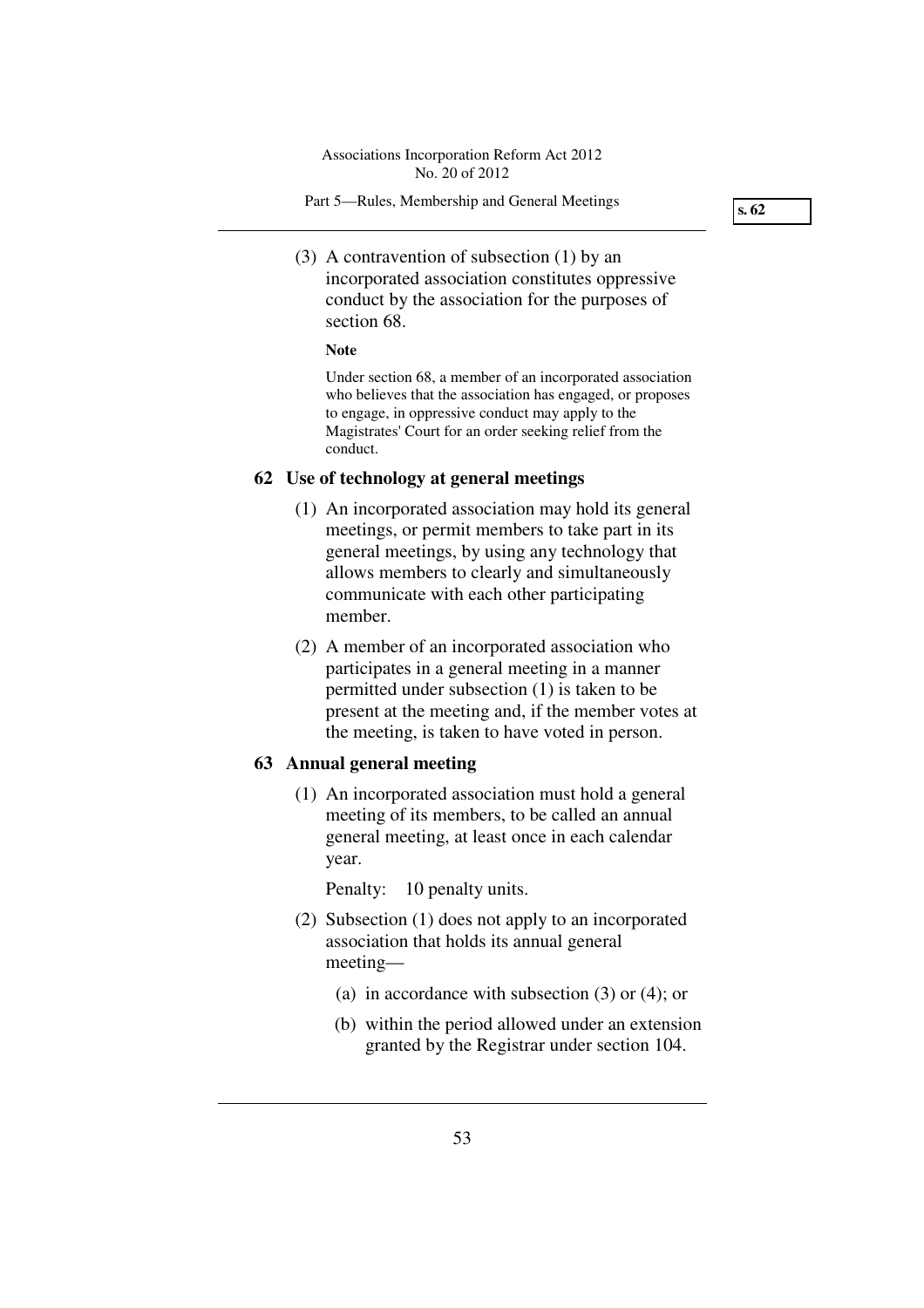**s. 64** 

- Part 5—Rules, Membership and General Meetings
- (3) An incorporated association may hold its first annual general meeting at any time within the period of eighteen months after its incorporation.
- (4) The second and any subsequent annual general meeting must be held within 5 months after the end of the financial year of the incorporated association.

#### **64 Special resolutions**

- (1) An incorporated association may pass a special resolution at a general meeting of the association in accordance with this section.
- (2) Each member of the association who is entitled to vote at general meetings must be given at least 21 days' notice of the proposed resolution, in the manner provided by the rules of the association.
- (3) The notice must—
	- (a) specify the date, time and place of the general meeting at which the resolution is intended to be proposed; and
	- (b) state in full the proposed resolution; and
	- (c) state the intention to propose the resolution as a special resolution.
- (4) The special resolution is passed if—
	- (a) at the general meeting—
		- (i) not less than three quarters of the members of the association voting at the meeting, whether in person or (if permitted by the rules of the association) by proxy, vote in favour of the resolution; and
		- (ii) any additional requirements of the rules of the association relating to the passing of special resolutions have been met; or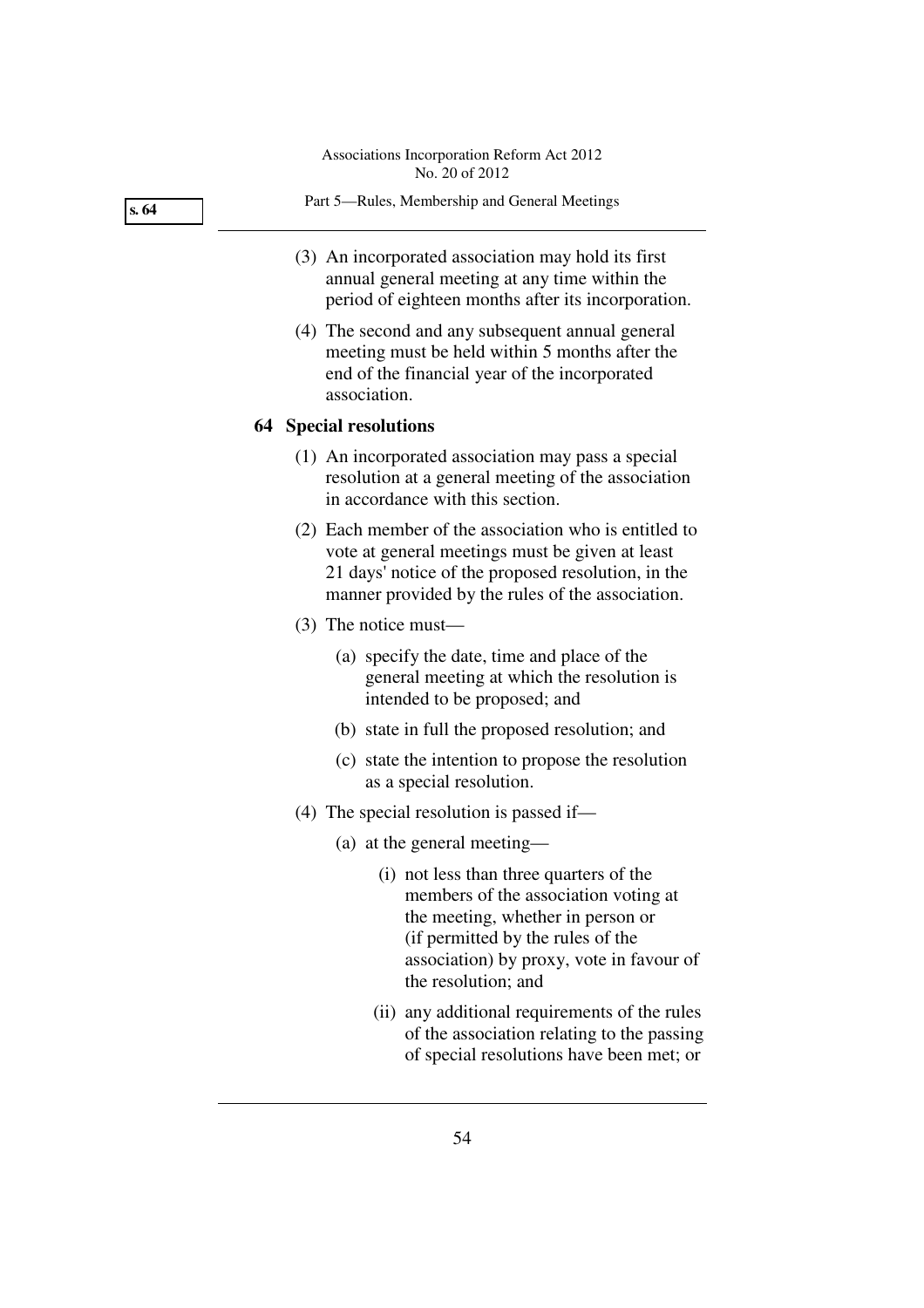(b) the resolution is passed in a manner approved by the Registrar under section 66(2).

## **65 Declaration by chairperson of passing of resolution**

- (1) At any general meeting of an incorporated association at which a special resolution is proposed, a declaration by the chairperson that the resolution has been passed is conclusive proof of the fact.
- (2) Subject to subsection (3), the chairperson may declare that the resolution has been passed on the show of hands or on the voices of those present.
- (3) If any member of the association present at the meeting demands that the vote of each member entitled to vote at the meeting (including any vote permitted to be made by proxy) be counted, the chairperson may not make a declaration under subsection (1) unless those votes are counted.

## **66 Approval to pass special resolution in other manner**

- (1) An incorporated association may apply to the Registrar for approval to pass a special resolution in a manner other than specified in section  $64(4)(a)$ .
- (2) If the Registrar is satisfied that it is not practicable for a special resolution to be passed in the manner specified in section  $64(4)(a)$ , the Registrar may approve the resolution to be passed in a manner specified by the Registrar.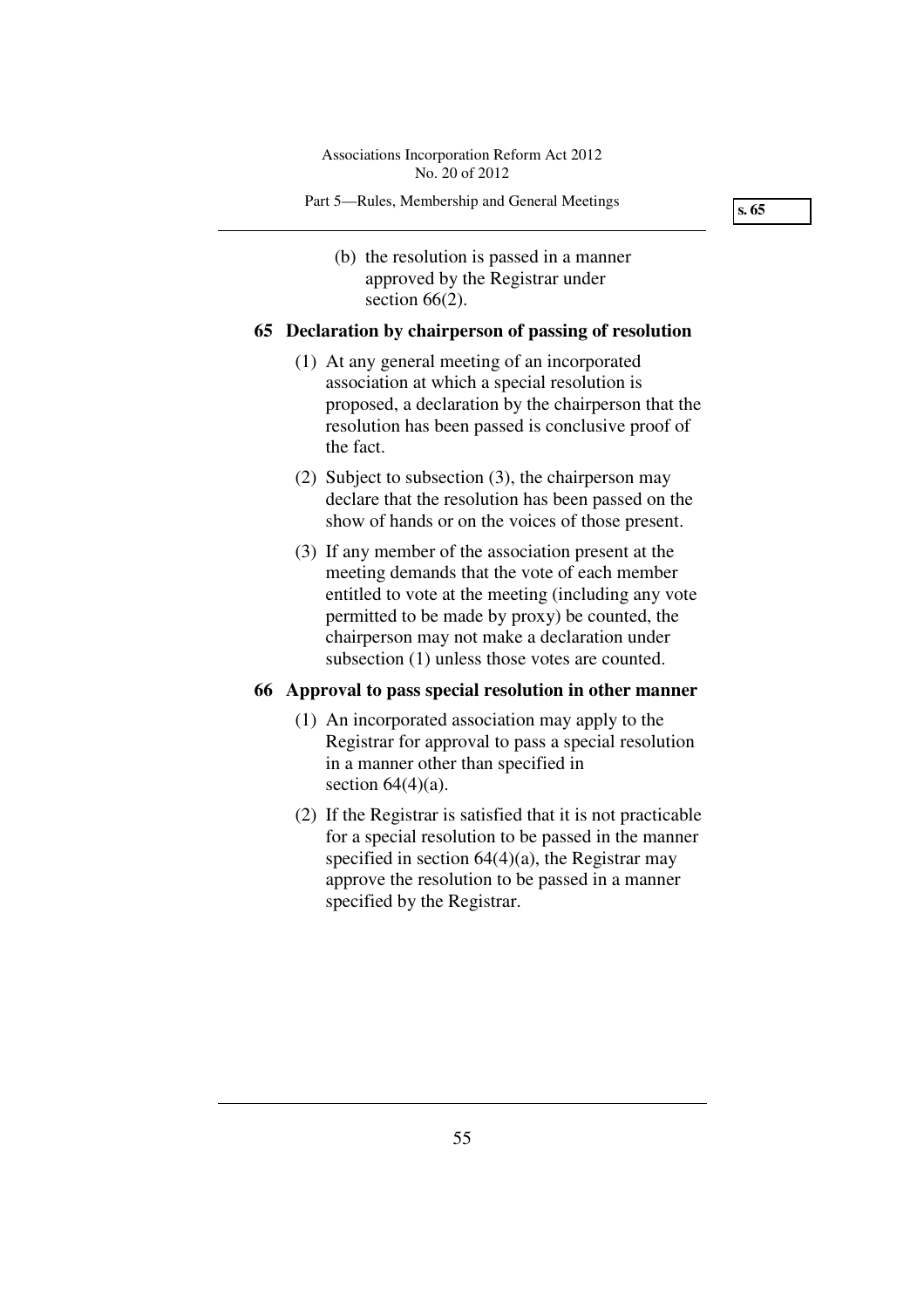**s. 67** 

#### Part 5—Rules, Membership and General Meetings

## **Division 5—Court orders enforcing rules or rights of members**

#### **67 Enforcement of rules**

- (1) An incorporated association, a member of an incorporated association or the Registrar may apply to the Magistrates' Court for an order under subsection (2).
- (2) The Magistrates' Court may make an order—
	- (a) giving directions for the performance and observance of the rules of an incorporated association by a person who is under an obligation to perform or observe those rules; or
	- (b) restraining an incorporated association from doing an act that is outside the scope of its purposes; or
	- (c) declaring and enforcing the rights or obligations of—
		- (i) members of an incorporated association between themselves; or
		- (ii) an incorporated association and any of its members between themselves.
- (3) An order may be made under subsection (2) whether or not a right of a proprietary nature is involved and whether or not the applicant has an interest in the property of the incorporated association.
- (4) The Magistrates' Court may refuse to make an order on the application or may make an order for costs against a party, whether successful or not, if it is of opinion that—
	- (a) the issue raised in the application is trivial; or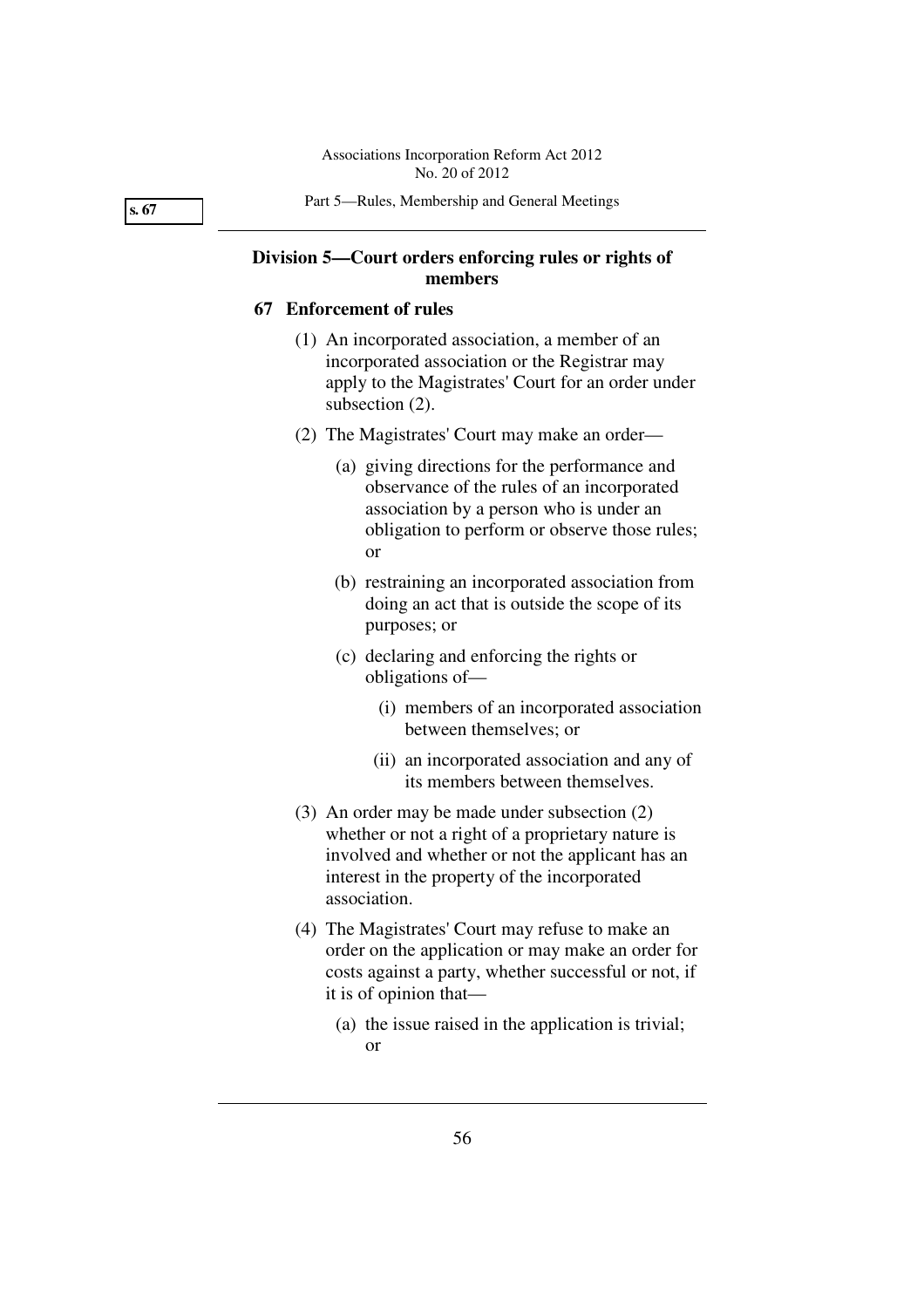Part 5—Rules, Membership and General Meetings

**s. 68** 

- (b) it was unreasonable to make the application having regard to any one or more of the following—
	- (i) the importance of the issue;
	- (ii) the nature of the incorporated association;
	- (iii) the availability of any other method of resolving the issue;
	- (iv) the costs involved;
	- (v) the lapse of time;
	- (vi) acquiescence;
	- (vii) any other relevant circumstance; or
- (c) the unreasonable or improper conduct of a party has been responsible for the making of the application, or has added to the cost of the proceedings.
- (4) The Registrar may make an application to the Magistrates' Court under subsection (1) only if the Registrar is satisfied that it is in the public interest to do so.

## **68 Oppressive conduct**

- (1) A member or former member of an incorporated association may apply to the Magistrates' Court for an order under this section on the ground that the association has engaged, or proposes to engage, in oppressive conduct.
- (2) Unless the Magistrates' Court grants leave to apply at a later date, an application under subsection (1) by a former member must be made within 6 months after the person ceases to be a member of the association.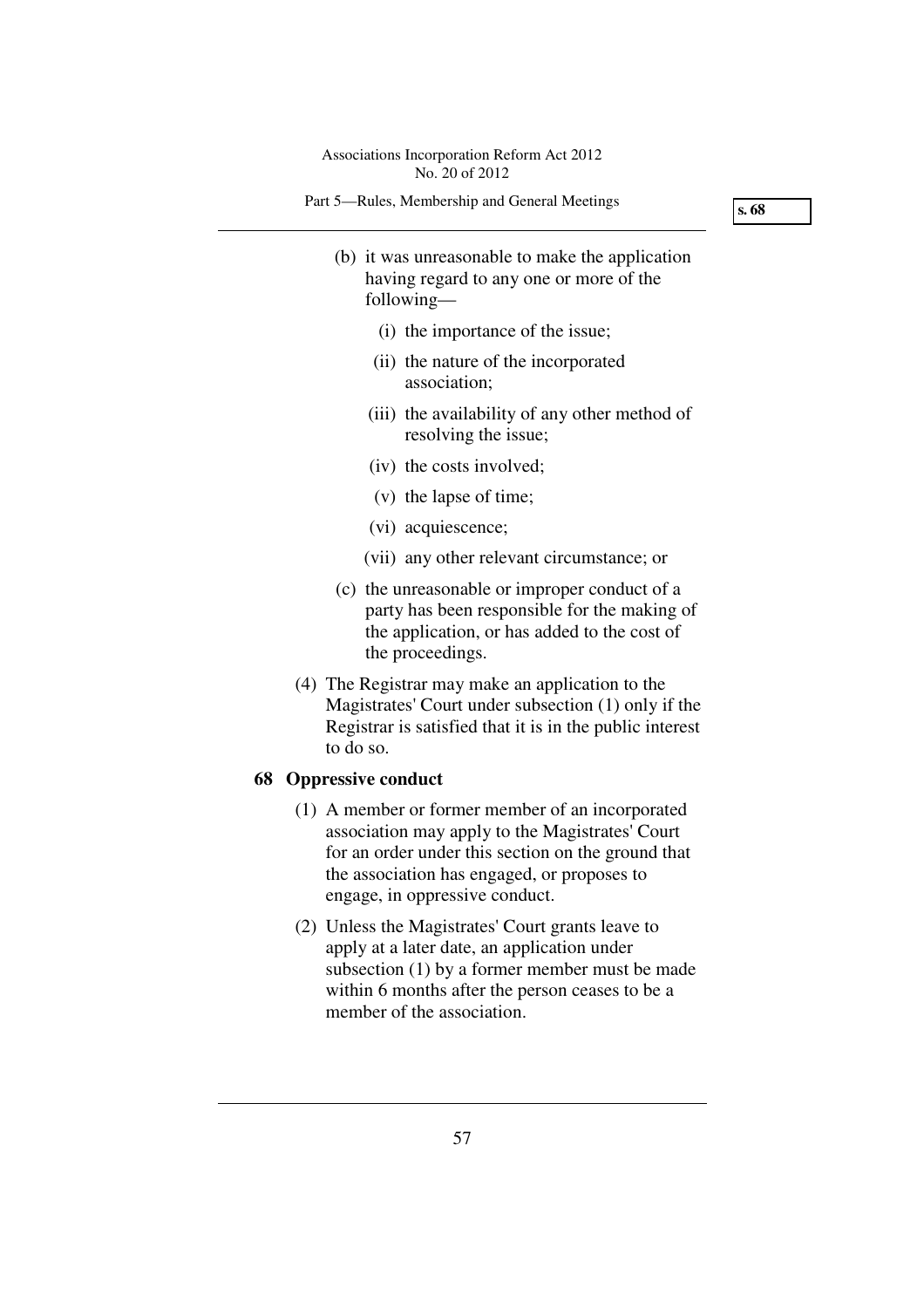| s. 68 | Part 5—Rules, Membership and General Meetings                                                                                                                                                                               |
|-------|-----------------------------------------------------------------------------------------------------------------------------------------------------------------------------------------------------------------------------|
|       | (3) The Magistrates' Court may only grant leave<br>under subsection $(2)$ if the Magistrates' Court is<br>satisfied that there is sufficient public interest to<br>do so.                                                   |
|       | (4) On hearing the application, the Magistrates' Court<br>may, if satisfied that the incorporated association<br>has engaged, or proposes to engage, in oppressive<br>conduct, make one or more of the following<br>orders- |
|       | (a) an order for regulating the conduct of the<br>association's affairs in the future;                                                                                                                                      |
|       | (b) an order directing the association to institute,<br>prosecute, defend or discontinue specified<br>proceedings, or authorising a member of the<br>association to do so on behalf of the<br>association;                  |
|       | (c) an order restraining a person from engaging<br>in specified conduct or from doing a<br>specified act or thing;                                                                                                          |
|       | (d) an order requiring a person to do a specified<br>act or thing;                                                                                                                                                          |
|       | (e) an order for the alteration of the rules of the<br>association;                                                                                                                                                         |
|       | (f) an order that a former member be reinstated<br>as a member of the association;                                                                                                                                          |

- (g) an order terminating a person's membership of the association;
- (h) subject to subsection (5), any other order that is, in the opinion of the Court, necessary to remedy any default or resolve any dispute.
- (5) The Magistrates' Court must not make an order that an incorporated association be wound up.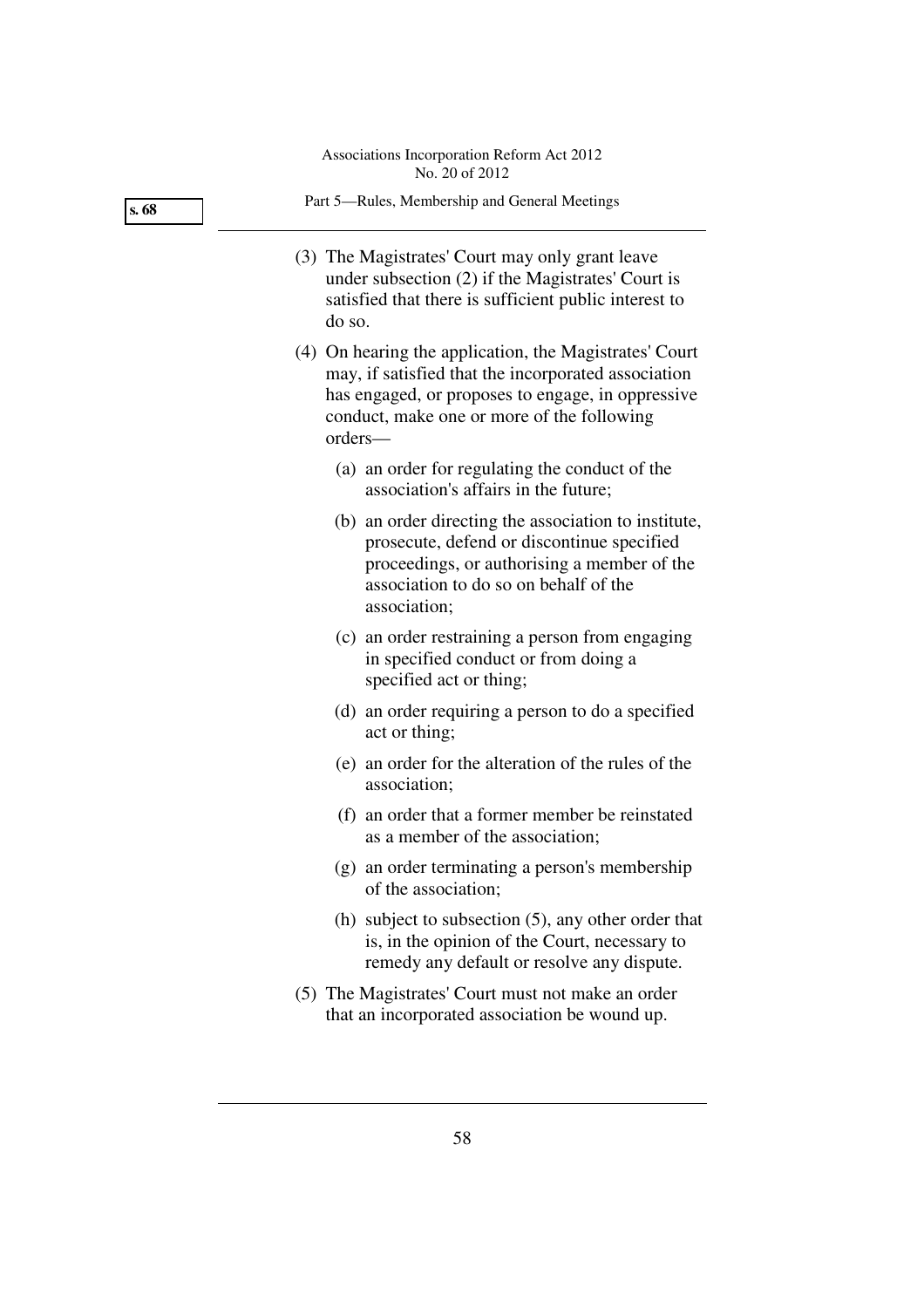Part 5—Rules, Membership and General Meetings

**s. 69** 

- (6) For the purposes of this section—
	- (a) *oppressive conduct*, in relation to an incorporated association, includes conduct that is—
		- (i) unfairly prejudicial to, or unfairly discriminatory against, a member of the incorporated association (including in the member's capacity as a member of the committee); or
		- (ii) contrary to the interests of the members of the incorporated association as a whole; and
	- (b) a reference to engaging in conduct includes a reference to refusing or failing to take action.

# **69 Oppressive conduct—transfer of proceeding to Supreme Court**

- (1) The Magistrates' Court must transfer a proceeding under section 68 to the Supreme Court if—
	- (a) the Magistrates' Court has explored all possible avenues of achieving a negotiated settlement and a negotiated settlement has not occurred; and
	- (b) it appears to the Magistrates' Court that an order that the incorporated association be wound up may be an appropriate order in the proceeding.
- (2) If a proceeding has been transferred to the Supreme Court under subsection (1), it may be continued and completed as if steps taken in the proceeding prior to the transfer had been taken in the Supreme Court.

#### **Note**

The same applies to a proceeding transferred to the Supreme Court under section 220.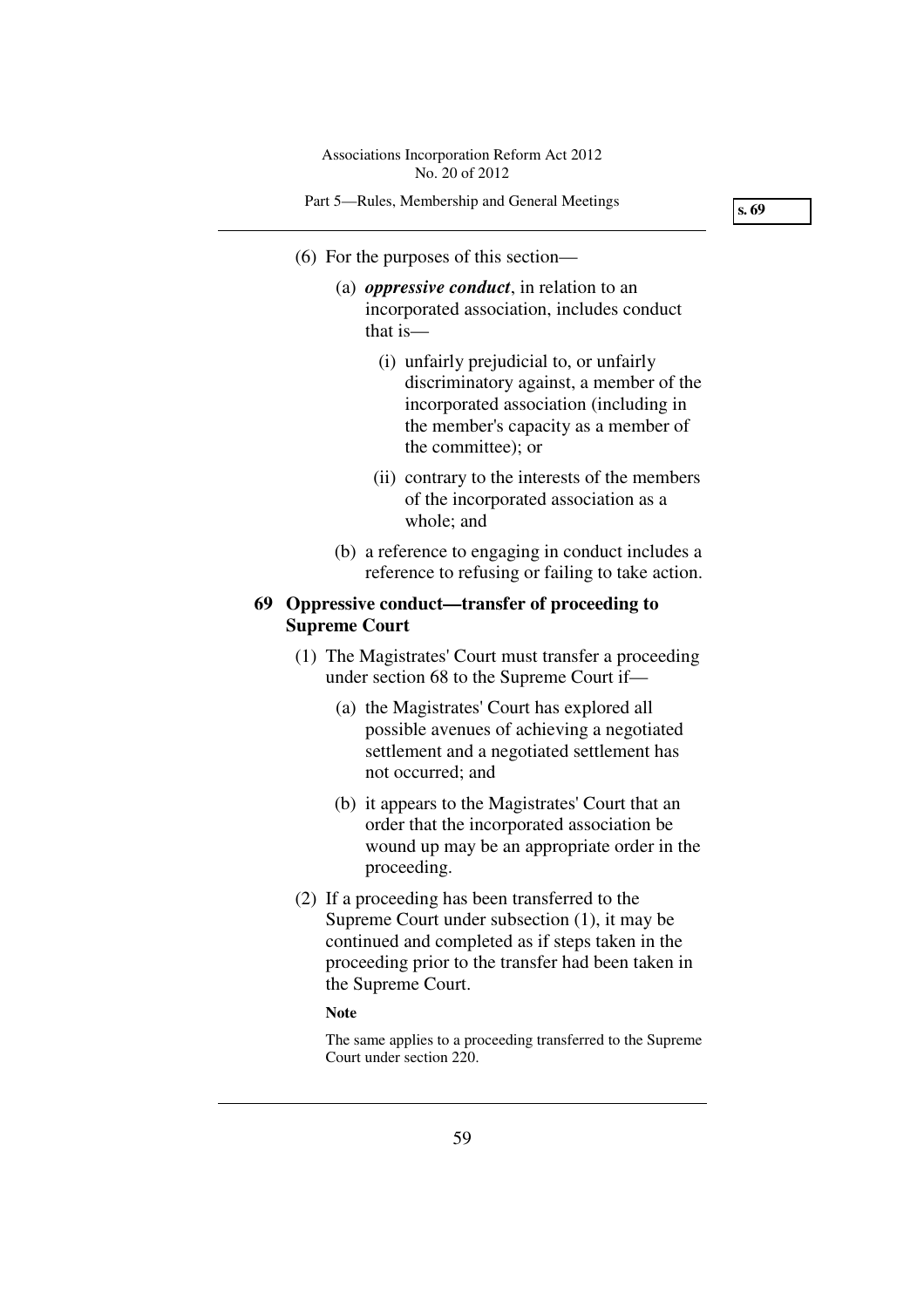| Part 5—Rules, Membership and General Meetings                          |
|------------------------------------------------------------------------|
| (3) In a proceeding under this section, the Supreme<br>Court may make— |
|                                                                        |

- (a) an order that the incorporated association be wound up; or
- (b) any order the Magistrates' Court may make under section 68(4).
- (4) The Supreme Court must not make an order under this section that an incorporated association be wound up if it is of the opinion that the winding up of the association would unfairly prejudice members affected by the conduct of the association.
- (5) If an order is made under this section that an incorporated association be wound up, Division 1 of Part 10 applies as if the order had been made under section 126.

## **70 Order altering rules**

If an order under section 68 or 69 makes any alteration to the rules of an incorporated association—

- (a) the alteration has effect as if it had been duly made by a special resolution of the association; and
- (b) the association does not have power to make further alterations to the rules inconsistent with the provisions of the order, except with the permission of the Court that made the order.

# **71 Lodgement of order with Registrar**

 (1) Within 14 days after the making of an order under section 68 or 69, the person who applied for the order must lodge a copy of the order with the Registrar.

Penalty: 10 penalty units.

**s. 70**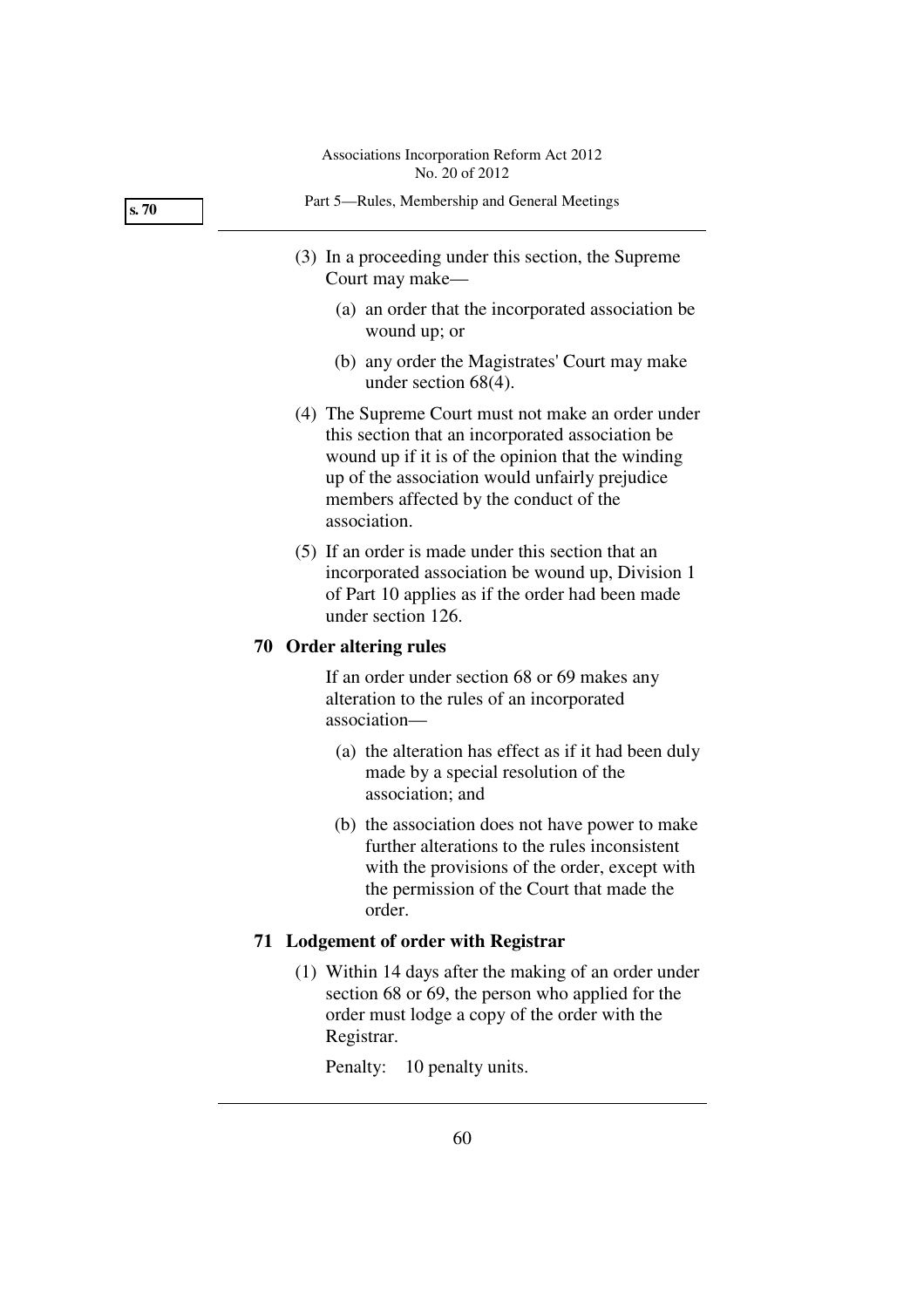Part 5—Rules, Membership and General Meetings

\_\_\_\_\_\_\_\_\_\_\_\_\_\_\_\_\_\_

**s. 71** 

 (2) If the order makes any alteration to the rules of an incorporated association, the Registrar must amend the copy of the rules kept on the register accordingly.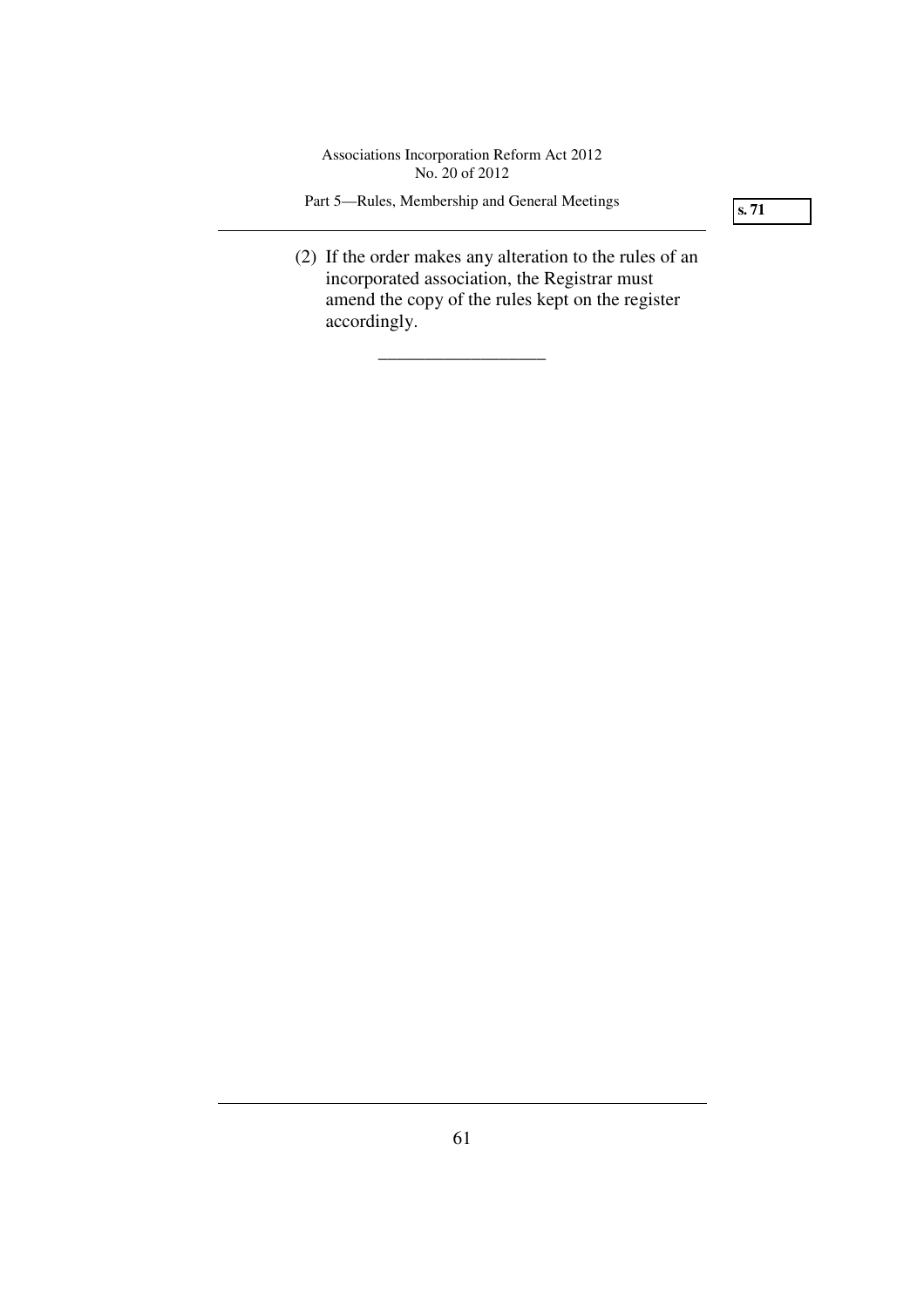Part 6—Management

# **PART 6—MANAGEMENT**

#### **Division 1—Appointment of secretary and committee**

## **72 First secretary**

- (1) Subject to subsection (2), the first secretary of an incorporated association is—
	- (a) the person on whose application the association was registered as an incorporated association; or
	- (b) if the application provides for a different person—that person.
- (2) A person cannot be first secretary of an incorporated association unless the person—
	- (a) consents to being named as the first secretary; and
	- (b) is at least 18 years of age; and
	- (c) is resident in Australia.

## **73 Filling vacancy**

 (1) Subject to subsection (2), if the office of the secretary of an incorporated association becomes vacant, the association must, within 14 days after the vacancy arises, fill the vacancy in accordance with the procedure provided in its rules.

#### **Note**

The period of 14 days referred to in subsection (1) applies despite any longer period provided in the rules of an incorporated association. See section 48(4).

- $(2)$  If—
	- (a) under the rules of an incorporated association, the secretary is elected or appointed otherwise than by the committee of the association; and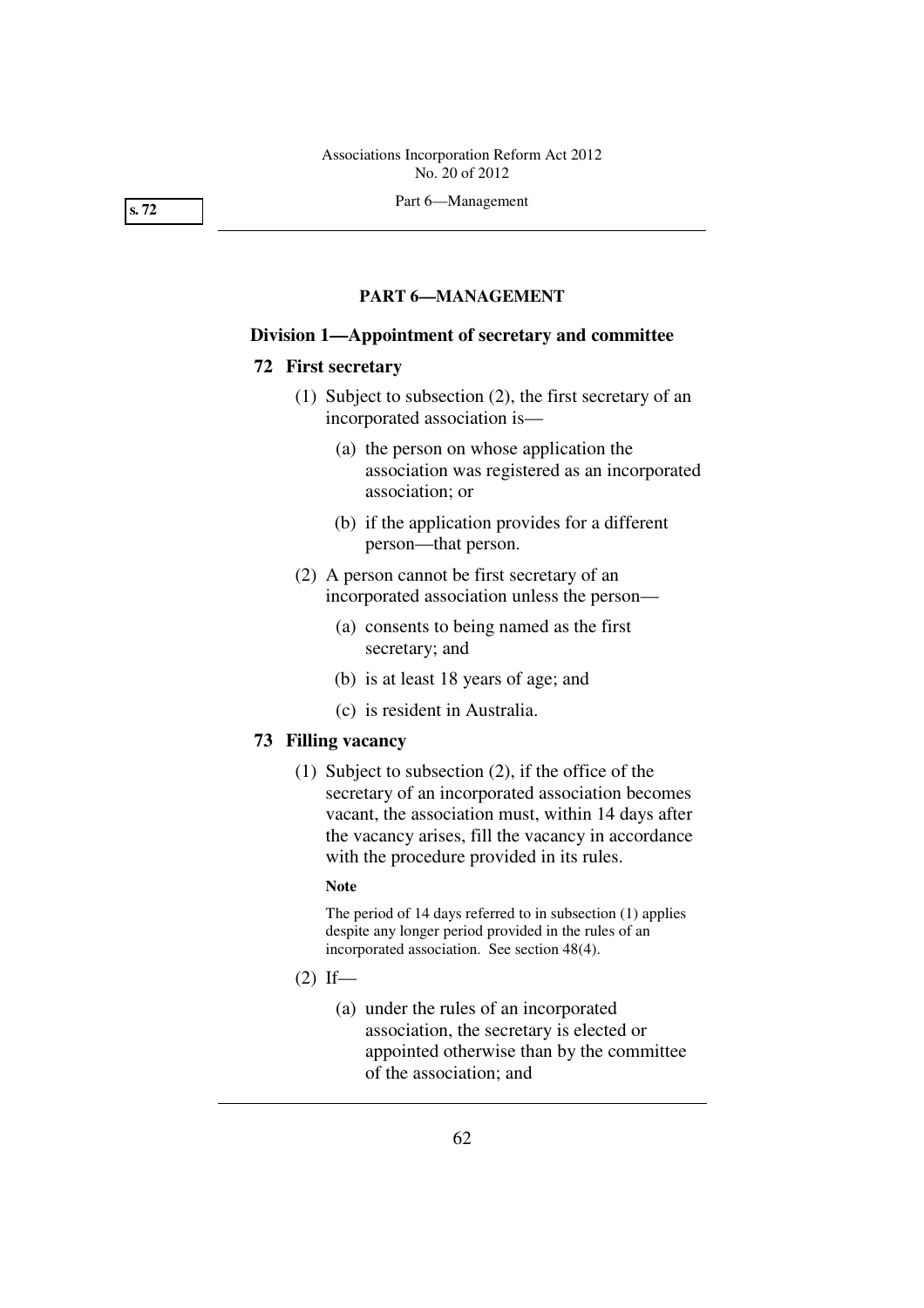(b) it is impractical for that election or appointment to occur within 14 days after the office of the secretary becomes vacant—

the committee of the association must, within 14 days after the vacancy arises, appoint a person to fill the vacancy until a person is elected or appointed in accordance with the rules of the association.

- (3) A person must not be appointed as the secretary of an incorporated association unless the person—
	- (a) consents to being appointed as secretary; and
	- (b) is at least 18 years of age; and
	- (c) is resident in Australia.

### **74 Notice of appointment**

 (1) The secretary of an incorporated association must, within 14 days after being appointed, give written notice to the Registrar of his or her appointment.

Penalty: 5 penalty units.

- (2) The notice must be in the approved form and include the following—
	- (a) the secretary's full name and address;
	- (b) the prescribed particulars.
- (3) The notice must be accompanied by the prescribed fee (if any).
- (4) This section does not apply to the first secretary of an incorporated association referred to in section 72.

# **75 Acts of secretary not invalid**

The acts of the secretary of an incorporated association are not invalid merely because of any defect that may be discovered in the appointment or qualification of the secretary.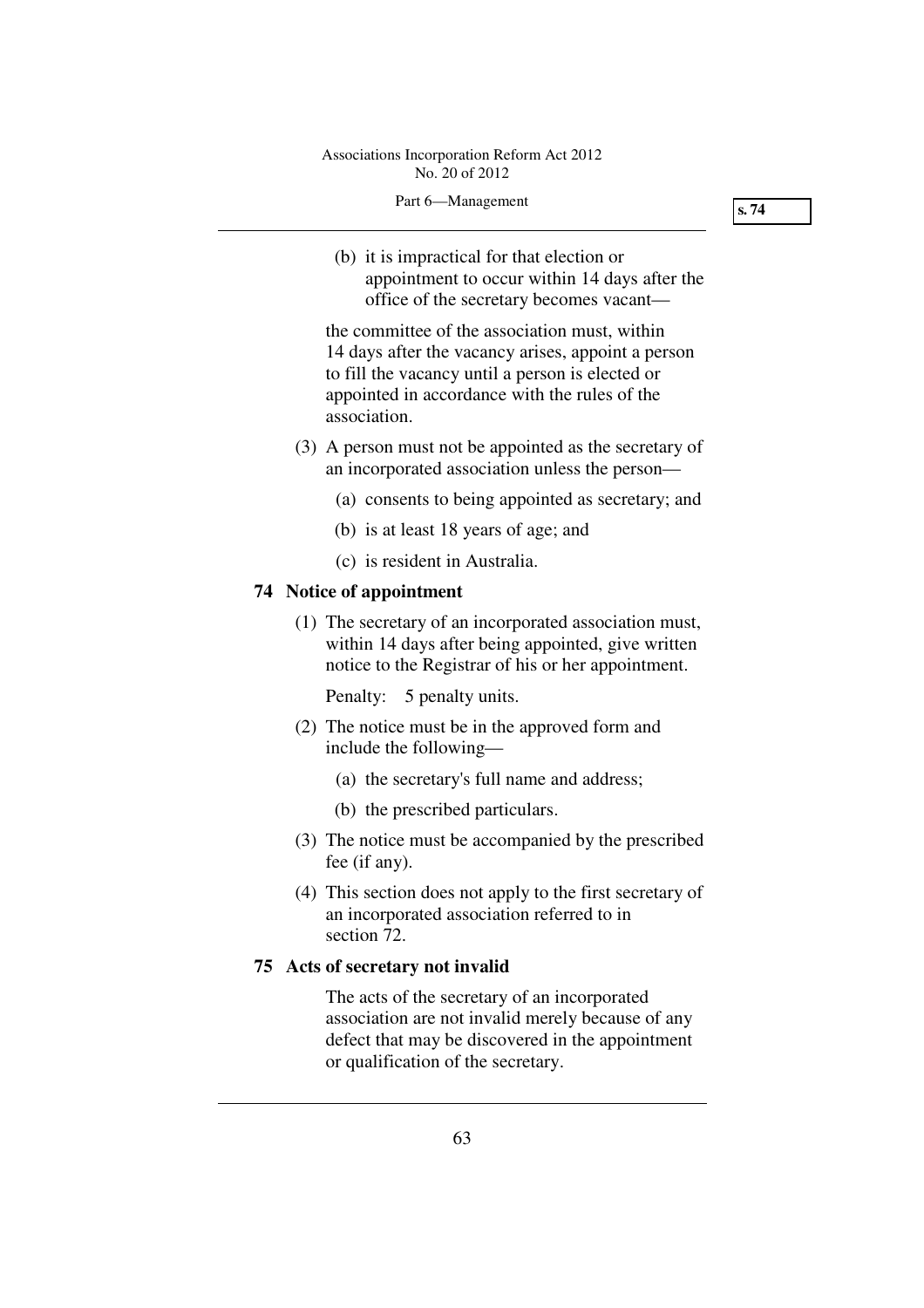### **76 Secretary may hold other offices in association**

The secretary of an incorporated association may, unless the rules of the association provide otherwise, hold any other office in the association.

### **77 First committee**

Unless the rules of an incorporated association provide otherwise, the first members of the committee of the association are—

- (a) in the case of an association incorporated under Division 1 of Part 2—the persons who were members of the committee of the association immediately before its incorporation;
- (b) in the case of a registrable body registered as an incorporated association under Division 2 of Part 2—the persons who were members of the governing body (however described) of the registrable body immediately before its registration under this Act;
- (c) in the case of the amalgamation of two or more incorporated associations into a single incorporated association under Division 3 of Part 2—the persons approved under section  $17(1)(d)$  to be the members of the first committee of the new association.

## **78 Removal from and vacation of office**

- (1) A member of the committee of an incorporated association must retire, and may be removed from office, as provided in the rules of the association.
- (2) A member of the committee of an incorporated association vacates office in the circumstances (if any) provided in the rules of the association and in any of the following circumstances—
	- (a) the member resigns his or her office by written notice addressed to the committee;

**s. 76**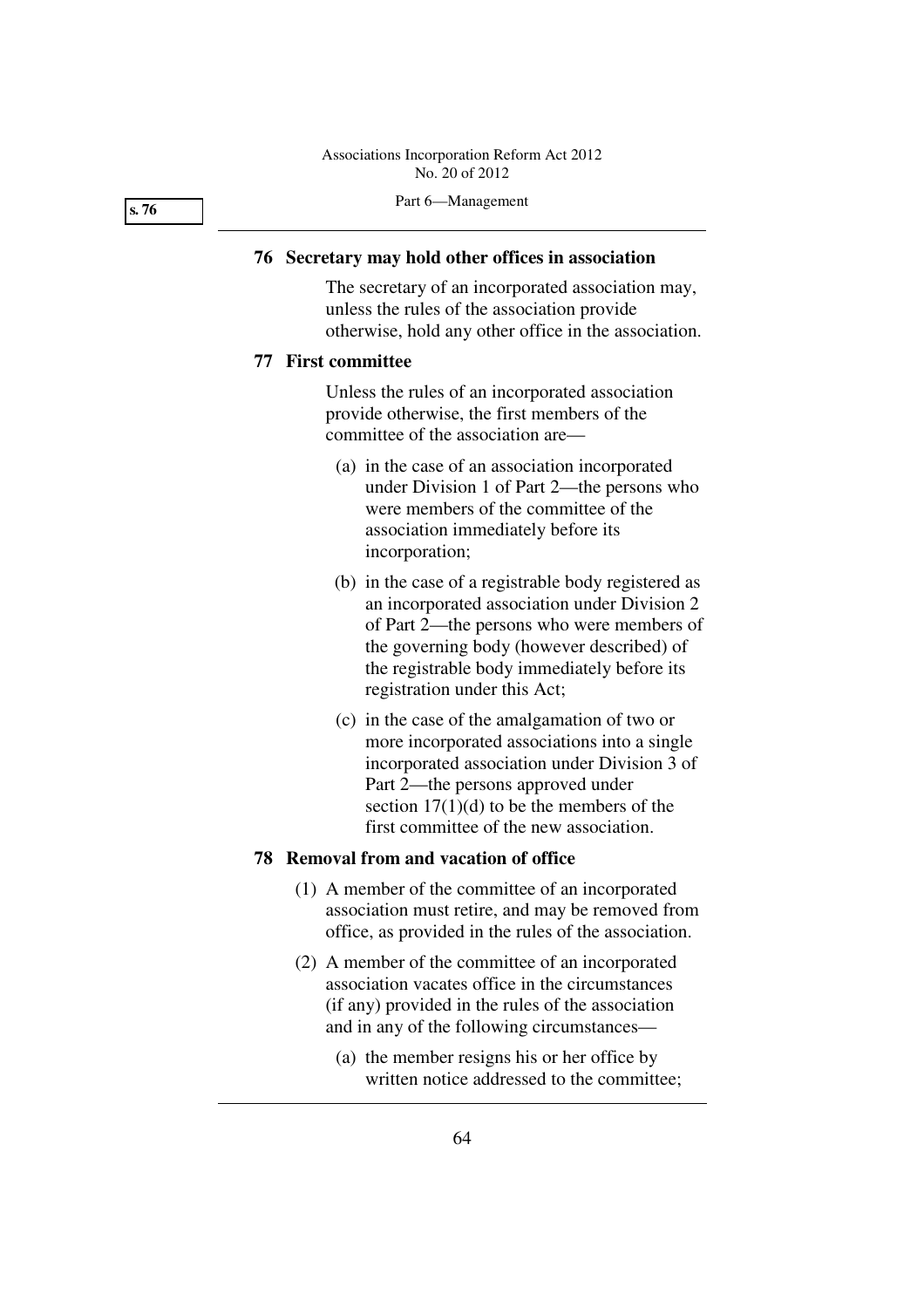**s. 79** 

- (b) the member of the committee is removed from office by special resolution;
- (c) the member—
	- (i) dies; or
	- (ii) becomes insolvent under administration; or

**Note** 

The term *insolvent under administration* is defined in section 38 of the **Interpretation of Legislation Act 1984**.

- (iii) becomes a represented person within the meaning of the **Guardianship and Administration Act 1986**;
- (d) in the case of the secretary of the association—the secretary ceases to reside in Australia;
- (e) a statutory manager is appointed under section 116 to conduct the affairs of the association.
- (3) In this section
	- *member of the committee* of an incorporated association includes the secretary of the association.

### **Division 2—Meetings of the committee**

### **79 Use of technology at committee meetings**

 (1) The committee of an incorporated association may hold meetings, or permit members of the committee to participate in meetings, by using any technology that allows members to clearly and simultaneously communicate with each other participating member.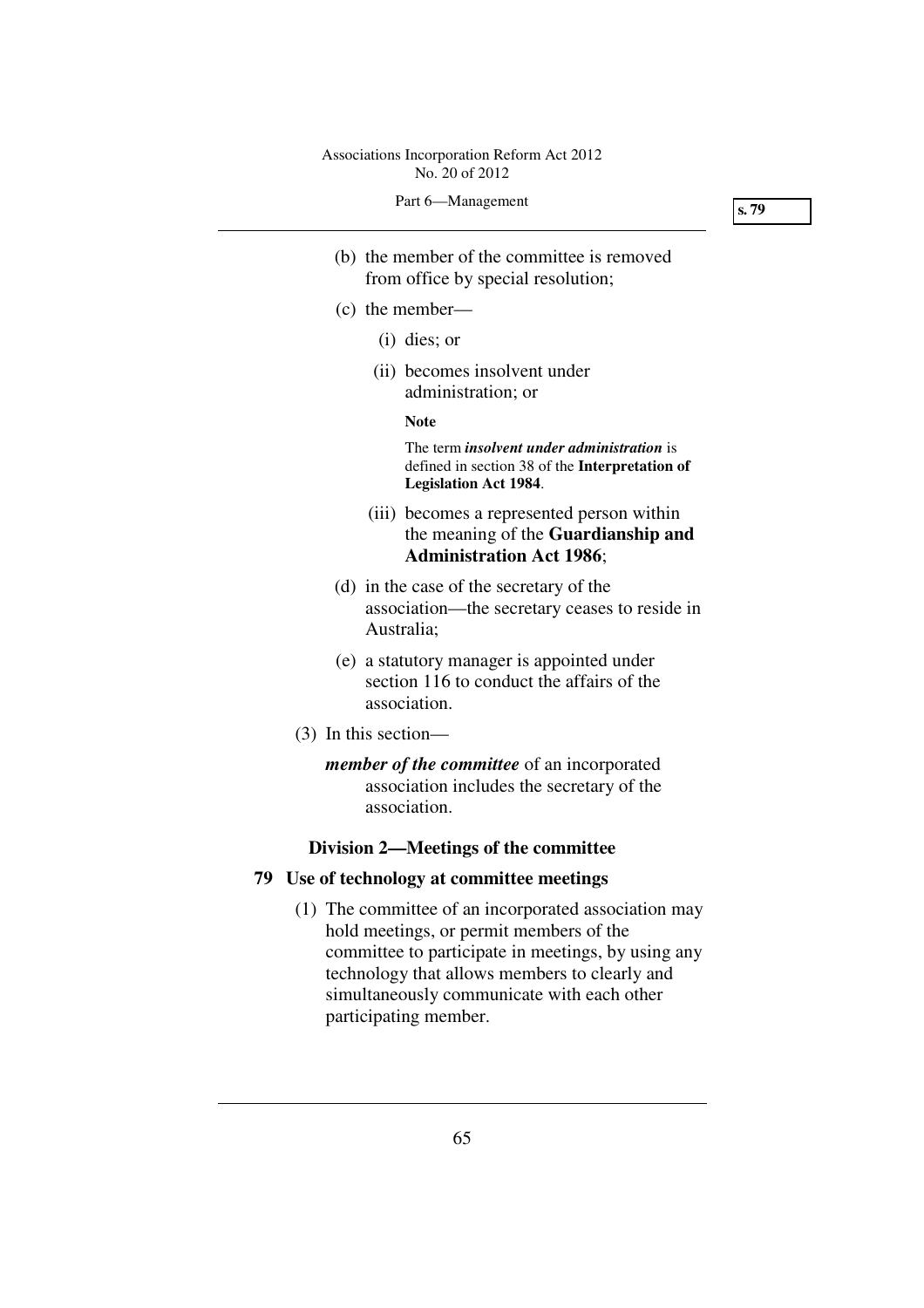#### Part 6—Management

 (2) A member of the committee who participates in a meeting in a manner permitted under subsection (1) is taken to be present at the meeting.

### **80 Disclosure of material personal interest**

 (1) A member of the committee of an incorporated association who has a material personal interest in a matter being considered at a committee meeting must, as soon as the member becomes aware of his or her interest in the matter, disclose the nature and extent of that interest to the committee.

Penalty: 10 penalty units.

 (2) A member of the committee of an incorporated association who has a material personal interest in a matter being considered at a committee meeting must disclose the nature and extent of his or her interest in the matter at the next general meeting of the association.

Penalty: 10 penalty units.

- (3) Subsections (1) and (2) do not apply in respect of a material personal interest—
	- (a) that exists only because the member—
		- (i) is an employee of the association; or
		- (ii) belongs to a class of persons for whose benefit the association is established; or
	- (b) that the member has in common with all, or a substantial proportion of, the members of the association.
- (4) If a member of the committee of an incorporated association discloses a material personal interest in a contract or proposed contract, in accordance with this section and the member has complied with section 81(1) or the member's interest is not required to be disclosed because of subsection (3)—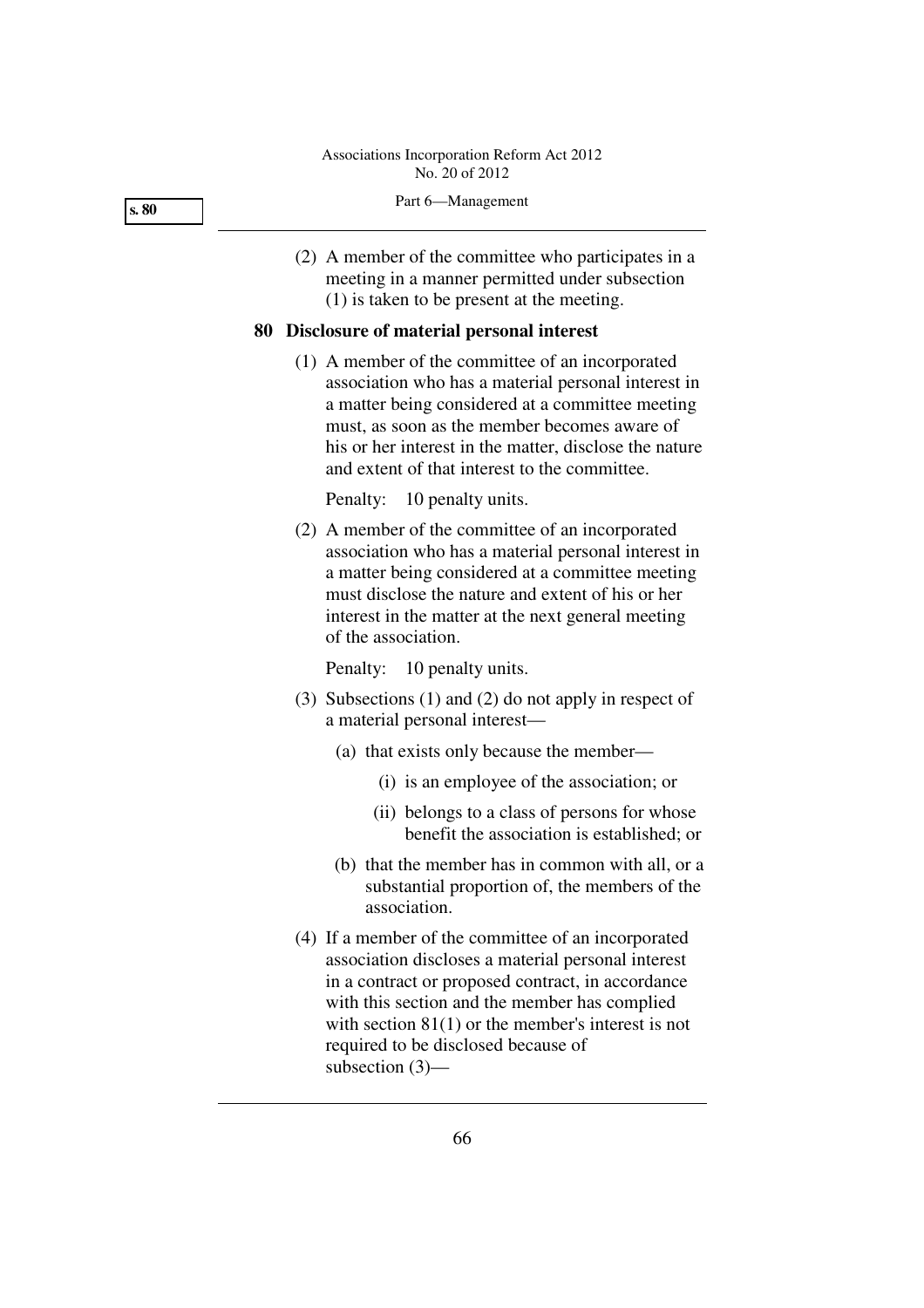- (a) the contract is not liable to be avoided by the association on any ground arising from the fiduciary relationship between the member and the association; and
- (b) the member is not liable to account for profits derived from the contract.
- (5) A disclosure of a material personal interest required by subsection (1) or (2) must give details of—
	- (a) the nature and extent of the interest; and
	- (b) the relation of the interest to the activities of the incorporated association.
- (6) The details referred to in subsection (5) must be recorded in the minutes of the committee meeting at which the material personal interest is disclosed.

# **81 Matter on which committee member has material personal interest**

- (1) A member of the committee of an incorporated association who has a material personal interest in a matter being considered at a committee meeting must not—
	- (a) be present while the matter is being considered at the meeting; or
	- (b) vote on the matter.

Penalty: 10 penalty units.

- (2) Subsection (1) does not apply in respect of a material personal interest—
	- (a) that exists only because the member belongs to a class of person for whose benefit the association is established; or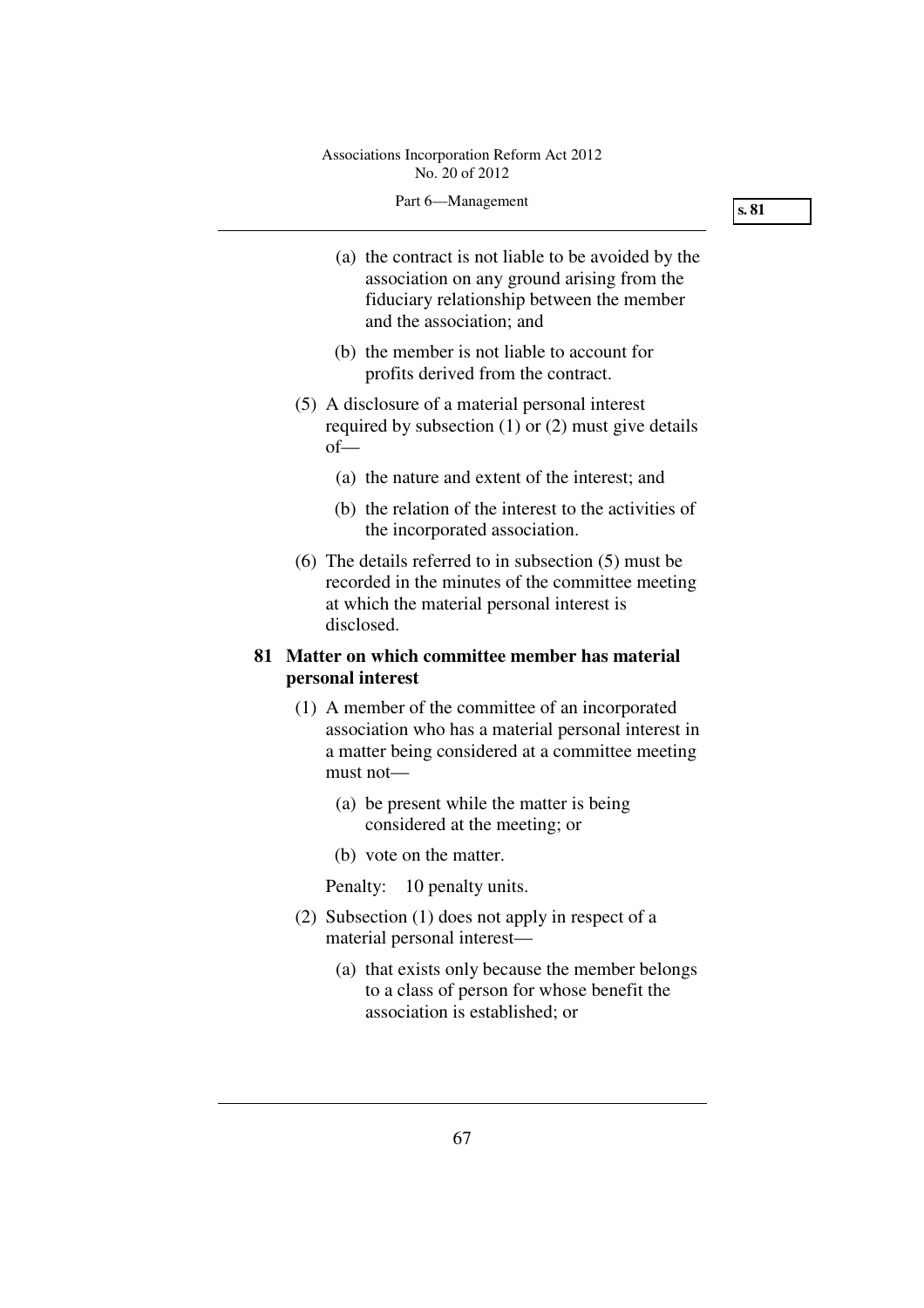| s.82 | Part 6-Management                                                                                                                                |
|------|--------------------------------------------------------------------------------------------------------------------------------------------------|
|      | (b) that the member has in common with all, or a<br>substantial proportion of, the members of the<br>association.                                |
|      | (3) If there are not enough committee members to<br>form a quorum to consider a matter because of<br>subsection $(1)$ —                          |
|      | (a) one or more committee members (including<br>those who have a material personal interest<br>in the matter) may call a general meeting;<br>and |
|      | (b) the general meeting may pass a resolution to<br>deal with the matter.                                                                        |
|      | <b>Division 3-Duties of office holders</b>                                                                                                       |
|      | 82 Definition                                                                                                                                    |
|      | In this Division—                                                                                                                                |
|      | <i>office holder</i> , of an incorporated association,<br>means any of the following-                                                            |
|      | (a) a member of the committee;                                                                                                                   |
|      | (b) the secretary;                                                                                                                               |
|      | (c) a person, including an employee of the<br>association, who makes, or participates                                                            |

- in making, decisions that affect the whole, or a substantial part, of the operations of the association;
- (d) a person who has the capacity to significantly affect the association's financial standing;
	- (e) a person in accordance with whose instructions or wishes the committee of the association are accustomed to act (but excluding a person who gives advice to the association in the proper performance of functions attaching to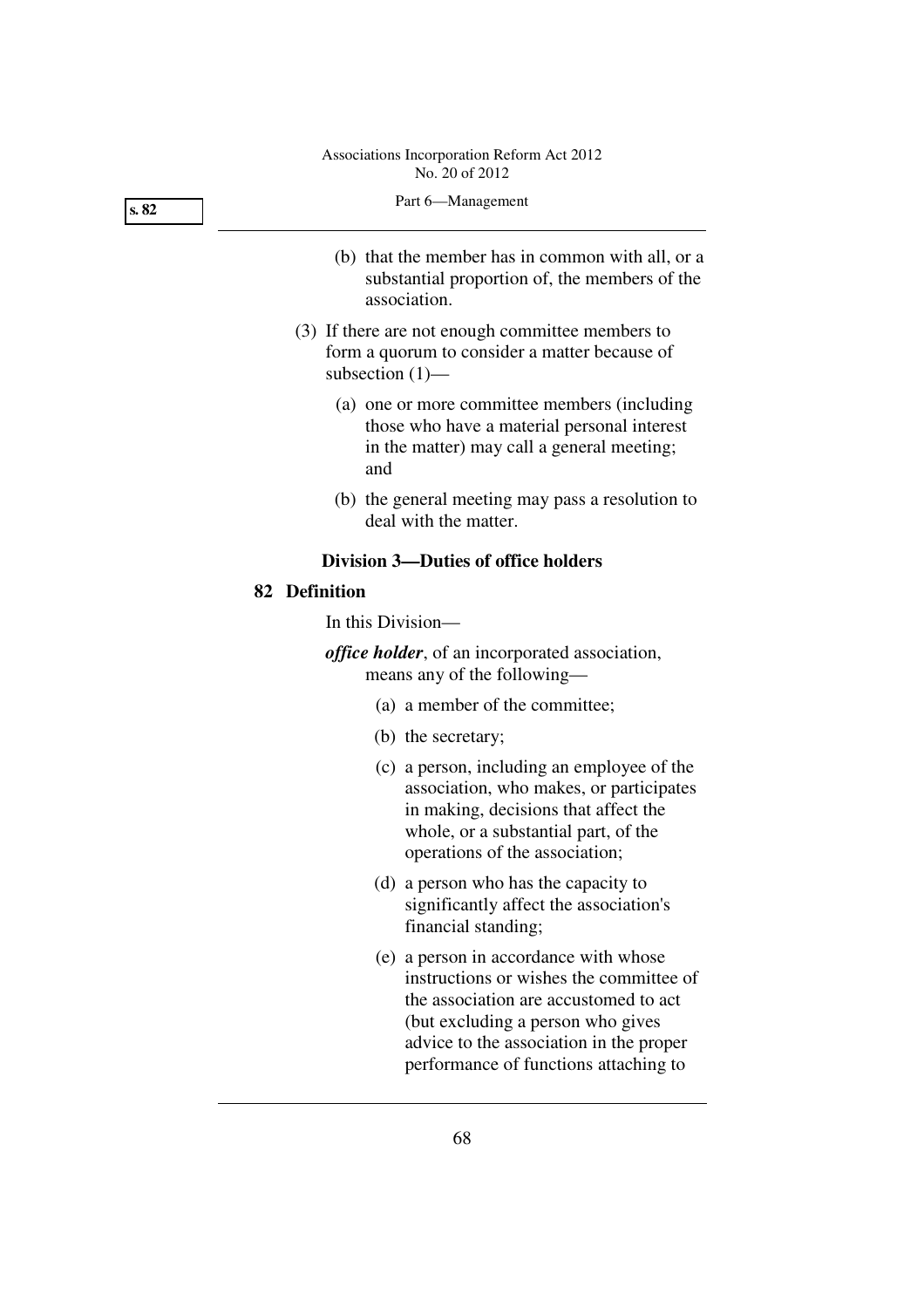the person's professional capacity or to the person's business relationship with members of the committee or with the association).

# **83 Improper use of information or position**

- (1) An office holder or former office holder of an incorporated association must not make improper use of information acquired by virtue of holding that office—
	- (a) to gain an advantage for himself or herself or any other person; or
	- (b) to cause detriment to the association.

#### **Note**

Under section 146, subsection (1) is declared to be an applied Corporations legislation matter in relation to the provisions of Part 9.4B (Civil consequences of contravening civil penalty provisions) of the Corporations Act. The effect of that application is that subsection (1) is a civil penalty provision and a person who contravenes this provision may be ordered to pay a pecuniary penalty of up to \$20 000.

- (2) An office holder of an incorporated association must not make improper use of that office—
	- (a) to gain an advantage for himself or herself or any other person; or
	- (b) to cause detriment to the association.

#### **Note**

Under section 146, subsection (2) is declared to be an applied Corporations legislation matter in relation to the provisions of Part 9.4B (Civil consequences of contravening civil penalty provisions) of the Corporations Act. The effect of that application is that subsection (2) is a civil penalty provision and a person who contravenes this provision may be ordered to pay a pecuniary penalty of up to \$20 000.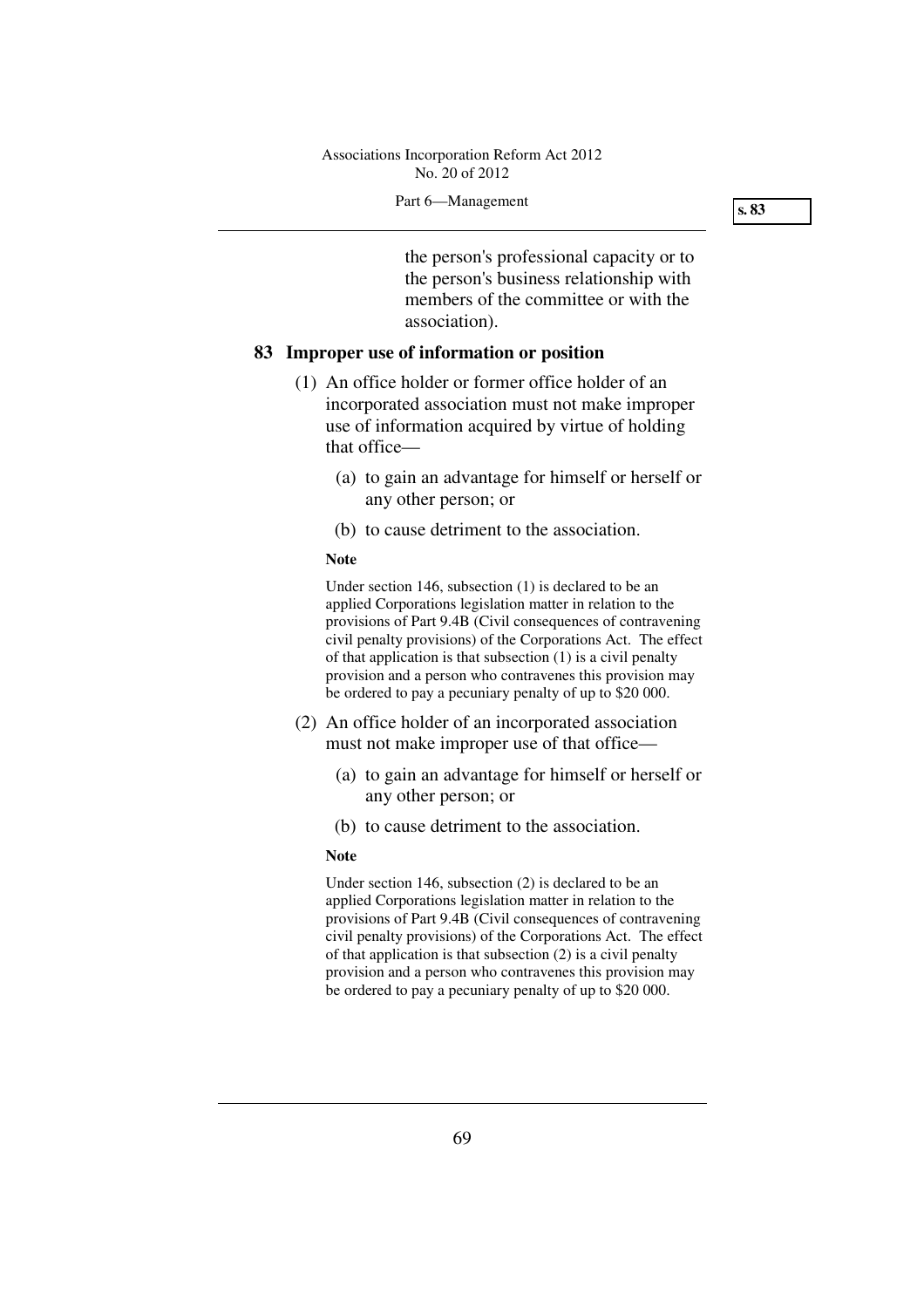# Part 6—Management (3) An office holder or former office holder of an incorporated association must not knowingly or recklessly make improper use of information in the manner described in subsection (1). Penalty: 60 penalty units. (4) An office holder of an incorporated association must not knowingly or recklessly make improper use of that office in the manner described in **s. 83**

Penalty: 60 penalty units.

subsection (2).

- (5) If a person is found guilty of an offence against subsection  $(3)$  or  $(4)$ , the court, in addition to imposing any penalty, may order the person to pay a sum specified by the court to the incorporated association as compensation.
- (6) This section—
	- (a) has effect in addition to, and not in derogation of, any rule of law relating to the duty or liability of a person because of their office or employment in relation to an incorporated association; and
	- (b) does not prevent the commencement of civil proceedings for a contravention of a duty or in respect of a liability referred to in paragraph (a).

### **Note**

Under section 1317M of the Corporations Act which is applied by section 146, civil proceedings under Part 9.4B (Civil consequences of contravening civil penalty provisions) of the Corporations Act may not be instituted against a person in respect of conduct for which the person has been convicted of an offence.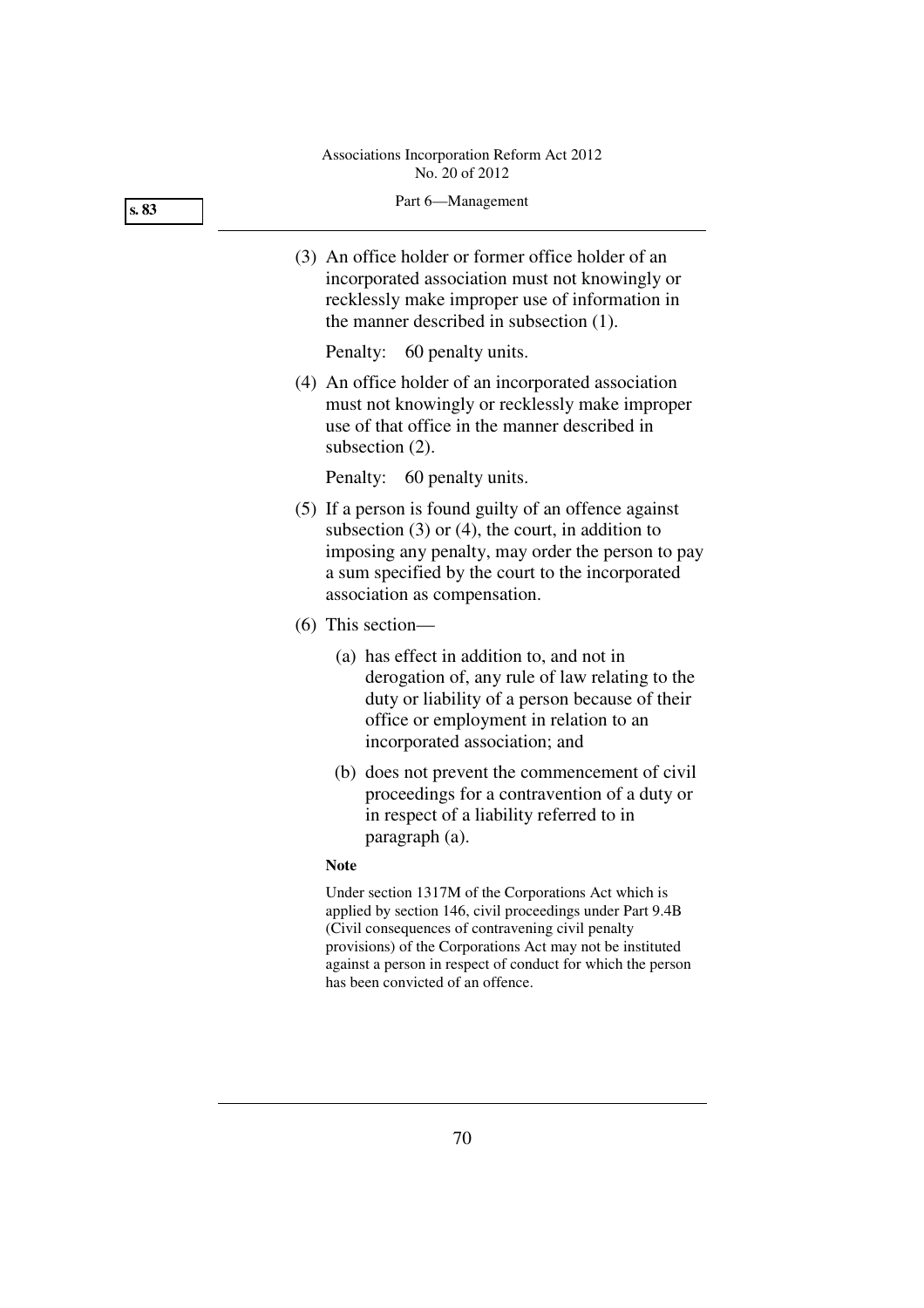**s. 84** 

### **84 Duty of care and diligence**

- (1) An office holder of an incorporated association must exercise his or her powers and discharge his or her duties with the degree of care and diligence that a reasonable person would if that person—
	- (a) were an office holder of the association in the circumstances applying at the time of the exercise of the power or the discharge of the duty; and
	- (b) occupied the office held by, and had the same responsibilities within the association as, the office holder.

#### **Note**

Under section 146, subsection (1) is declared to be an applied Corporations legislation matter in relation to the provisions of Part 9.4B (Civil consequences of contravening civil penalty provisions) of the Corporations Act. The effect of that application is that subsection (1) is a civil penalty provision and a person who contravenes this provision may be ordered to pay a pecuniary penalty of up to \$20 000.

- (2) An office holder of an incorporated association who makes a business judgment is taken to meet the requirements of subsection (1), and his or her equivalent duties at common law and in equity, in respect of the business judgment if the office holder—
	- (a) makes the judgment in good faith for a proper purpose; and
	- (b) does not have a material personal interest in the subject matter of the judgment; and
	- (c) informs himself or herself about the subject matter of the judgment to the extent that he or she reasonably believes to be appropriate; and
	- (d) rationally believes that the judgment is in the best interests of the association.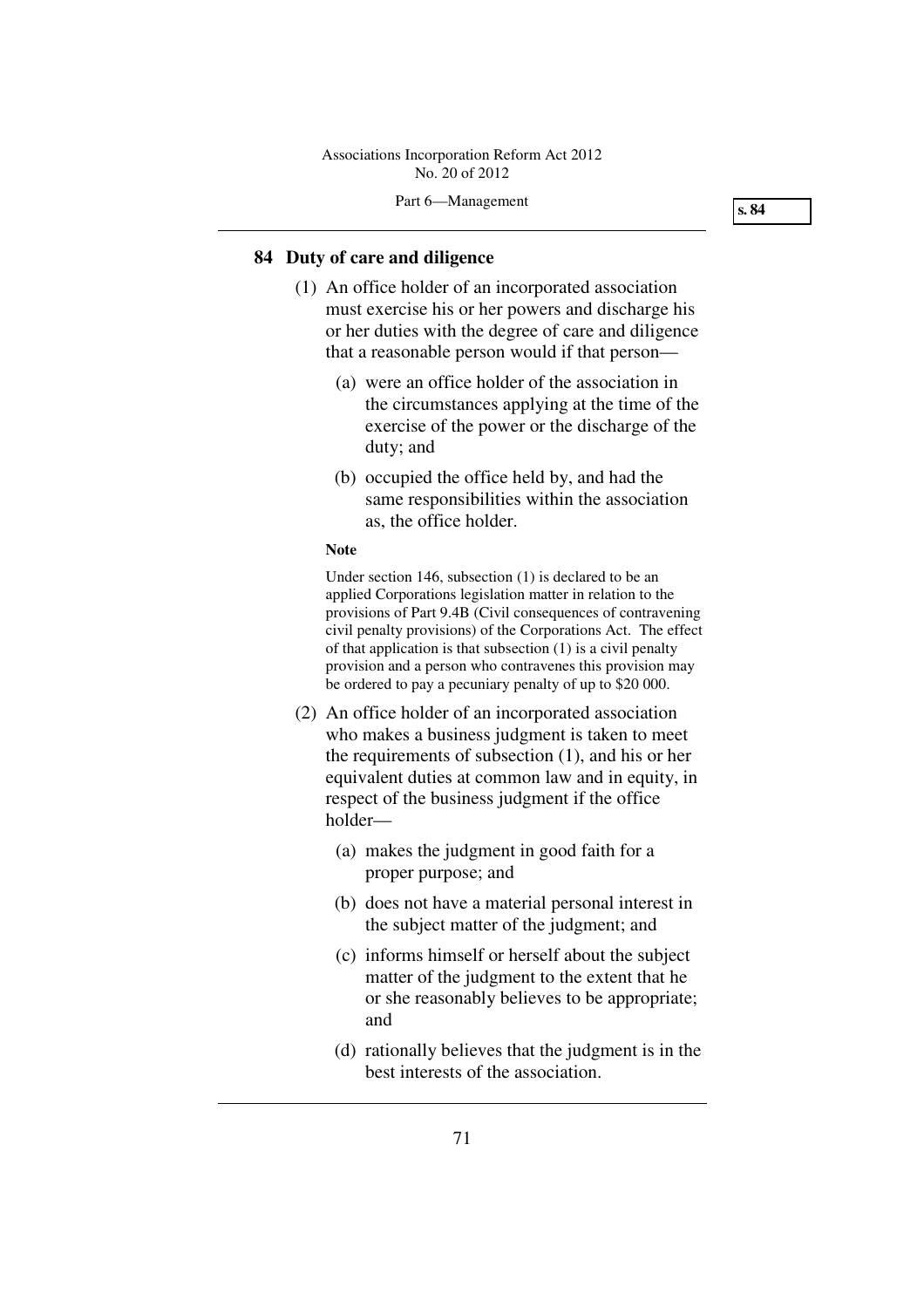# Part 6—Management (3) For the purposes of subsection (2)— (a) a *business judgment* means any decision to take or not take action in respect of a matter relevant to the operations of the incorporated association; **s. 85**

- (b) an office holder's belief that a business judgment is in the best interests of the incorporated association is a rational belief unless the belief is one that no reasonable person in the position of the office holder would hold.
- (4) This section—
	- (a) has effect in addition to, and not in derogation of, any rule of law relating to the duty or liability of a person because of their office or employment in relation to an incorporated association; and
	- (b) does not prevent the commencement of civil proceedings for a contravention of a duty or in respect of a liability referred to in paragraph (a).
- (5) Subsection (4) does not apply to subsections (2) and (3) to the extent to which they operate on the duties at common law and in equity that are equivalent to the requirements under subsection  $(1)$ .

# **85 Duty of good faith and proper purpose**

- (1) An office holder of an incorporated association must exercise his or her powers and discharge his or her duties—
	- (a) in good faith in the best interests of the association; and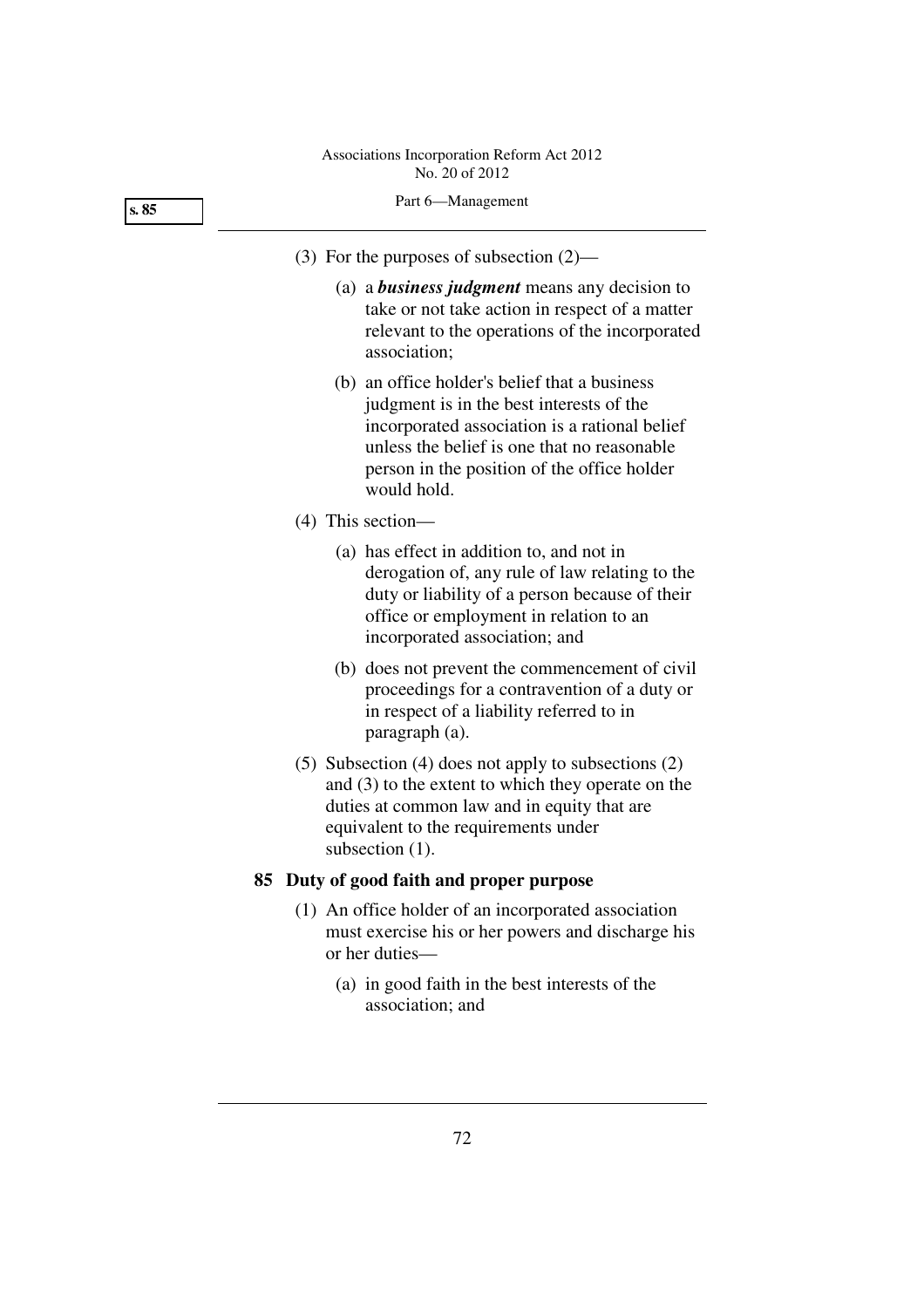**s. 86** 

(b) for a proper purpose.

#### **Note**

Under section 146, subsection (1) is declared to be an applied Corporations legislation matter in relation to the provisions of Part 9.4B (Civil consequences of contravening civil penalty provisions) of the Corporations Act. The effect of that application is that subsection (1) is a civil penalty provision and a person who contravenes this provision may be ordered to pay a pecuniary penalty of up to \$20 000.

- (2) This section—
	- (a) has effect in addition to, and not in derogation of, any rule of law relating to the duty or liability of a person because of their office or employment in relation to an incorporated association; and
	- (b) does not prevent the commencement of civil proceedings for a contravention of a duty or in respect of a liability referred to in paragraph (a).

### **86 Reliance on information or advice**

- (1) This section applies if the reasonableness of an office holder's reliance on information or advice given to the office holder arises in a proceeding brought to determine whether the office holder has performed a duty under this Act or an equivalent common law duty.
- (2) Unless the contrary is proved, the office holder's reliance on the information or advice is taken to be reasonable if—
	- (a) the information or advice was given or prepared by—
		- (i) an employee of the incorporated association whom the office holder reasonably believed to be reliable and competent in relation to the matters concerned; or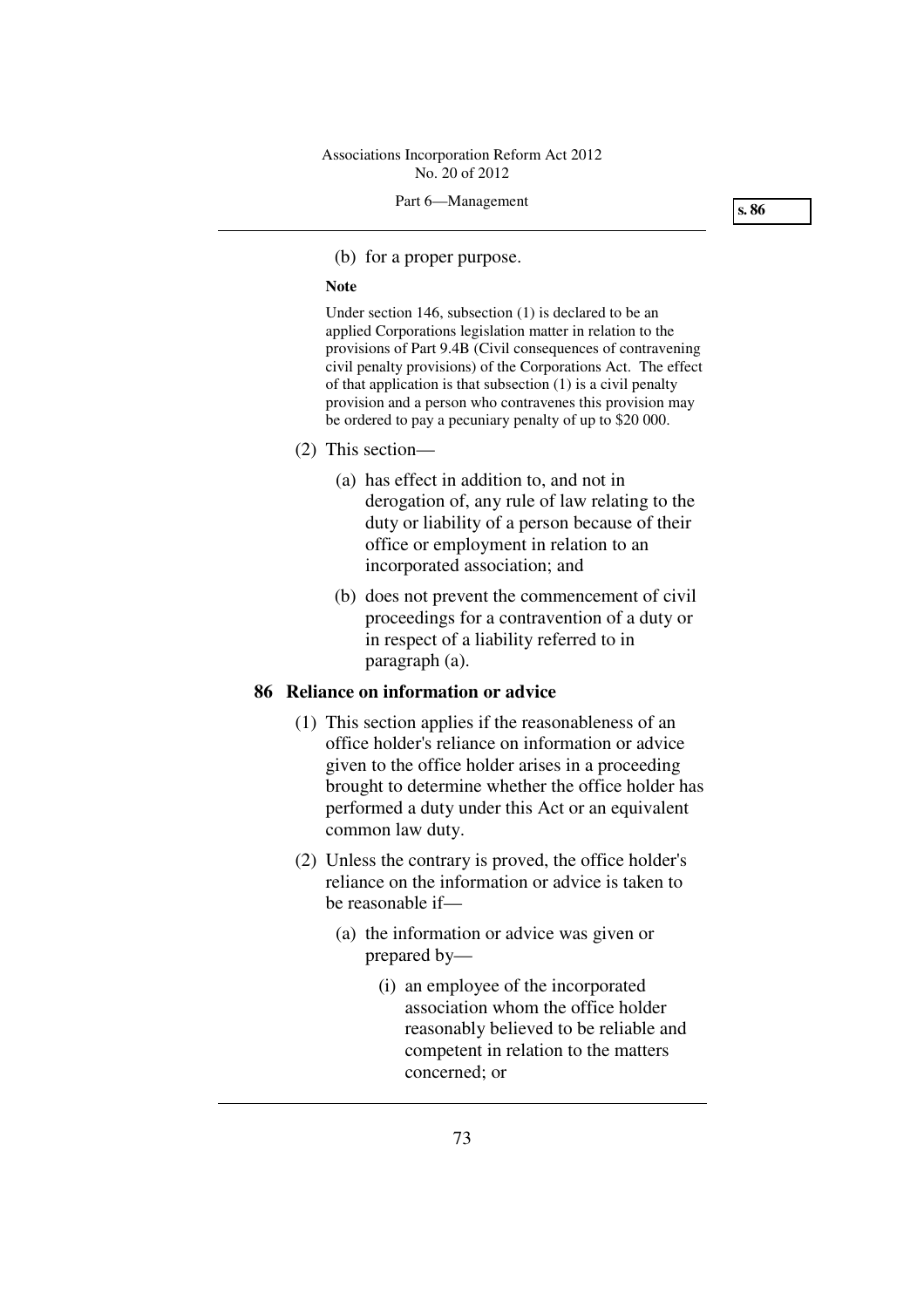| s. 87 | Part 6-Management                                                                                                                                                                                                                             |  |  |  |  |
|-------|-----------------------------------------------------------------------------------------------------------------------------------------------------------------------------------------------------------------------------------------------|--|--|--|--|
|       | (ii) a professional advisor or expert in<br>relation to the matters that the office<br>holder reasonably believed to be within<br>that person's professional or expert<br>competence; or                                                      |  |  |  |  |
|       | (iii) another office holder in relation to<br>matters within the other office holder's<br>authority; or                                                                                                                                       |  |  |  |  |
|       | (iv) a sub-committee of the incorporated<br>association of which the office holder<br>was not a member in relation to matters<br>within the sub-committee's authority;<br>and                                                                 |  |  |  |  |
|       | (b) the reliance was made—                                                                                                                                                                                                                    |  |  |  |  |
|       | (i) in good faith; and                                                                                                                                                                                                                        |  |  |  |  |
|       | (ii) after making an independent<br>assessment of the information and<br>advice, having regard to the office<br>holder's knowledge of the incorporated<br>association and the complexity and<br>structure of the incorporated<br>association. |  |  |  |  |
|       | 87 Indemnity of office holders                                                                                                                                                                                                                |  |  |  |  |
|       | An incorporated association must indemnify each<br>of its office holders against any liability incurred                                                                                                                                       |  |  |  |  |

in good faith by the office holder in the course of performing his or her duties as an office holder.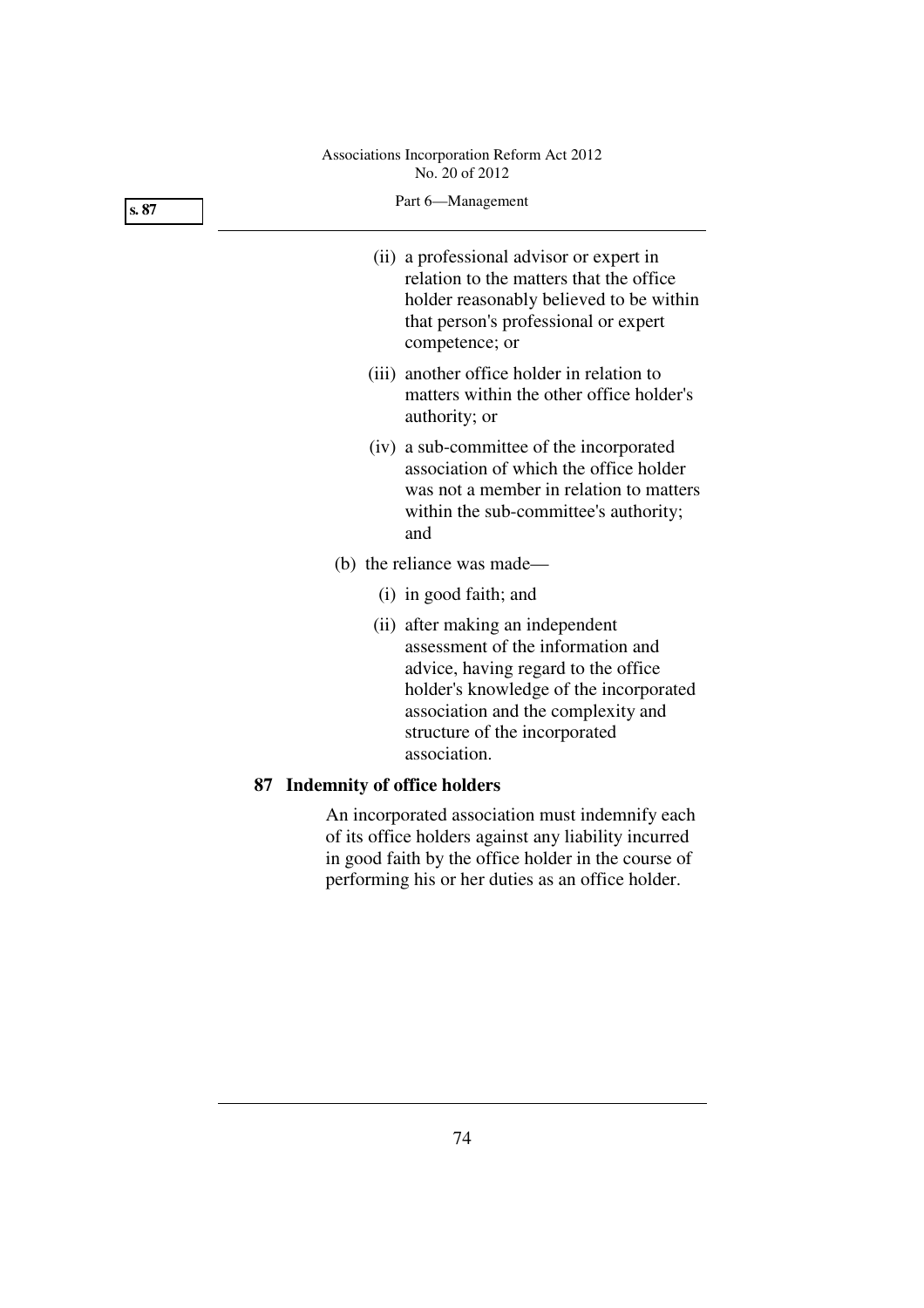### **Division 4—Miscellaneous**

# **88 Return of documents belonging to incorporated association**

- (1) This section applies if—
	- (a) a person, by virtue of the person's office or role in or membership of an incorporated association, has in the person's custody relevant documents of the association; and
	- (b) the person ceases to hold that office or have that role or ceases to be a member of the association.
- (2) Within 28 days after the person ceasing to hold that office or have that role or ceasing to be a member, the person, or the estate of the person, must return the original copies of any relevant documents to the committee of the association.

Penalty: 5 penalty units.

- $(3)$  If—
	- (a) a person, or a person's estate, has failed to comply with subsection (2); and
	- (b) a written request from the secretary or the statutory manager of the association for the return of the documents has been sent by registered mail to the person, or the person's estate; and
	- (c) the documents have not been returned within 28 days after receipt of the request—

the association may apply to the Magistrates' Court for an order directing the person, or the executor or administrator of the estate of the person, to return the documents to the association.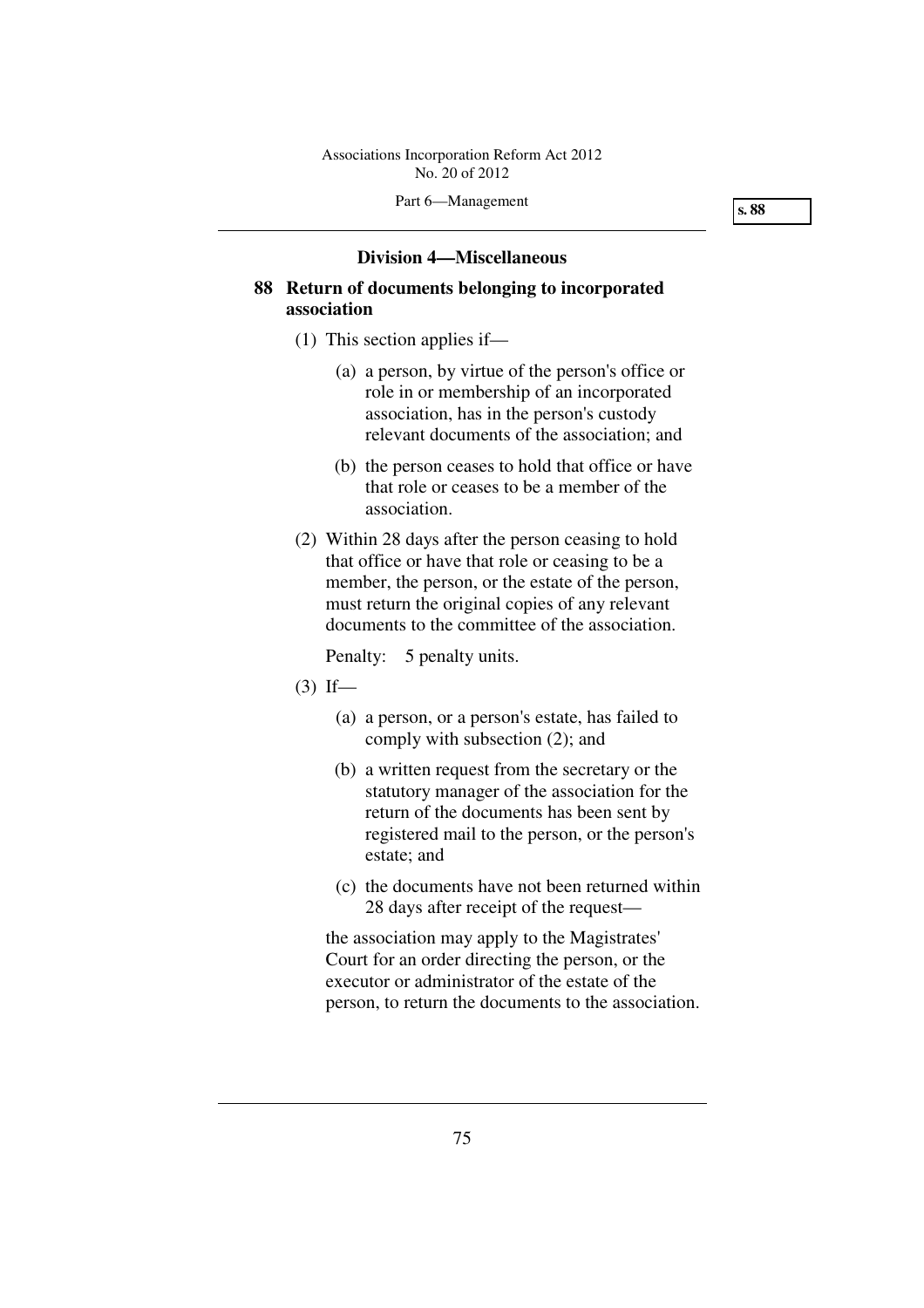**s. 88** 

Part 6—Management

 (4) The Magistrates' Court may make the order applied for under subsection (3).

\_\_\_\_\_\_\_\_\_\_\_\_\_\_\_\_\_\_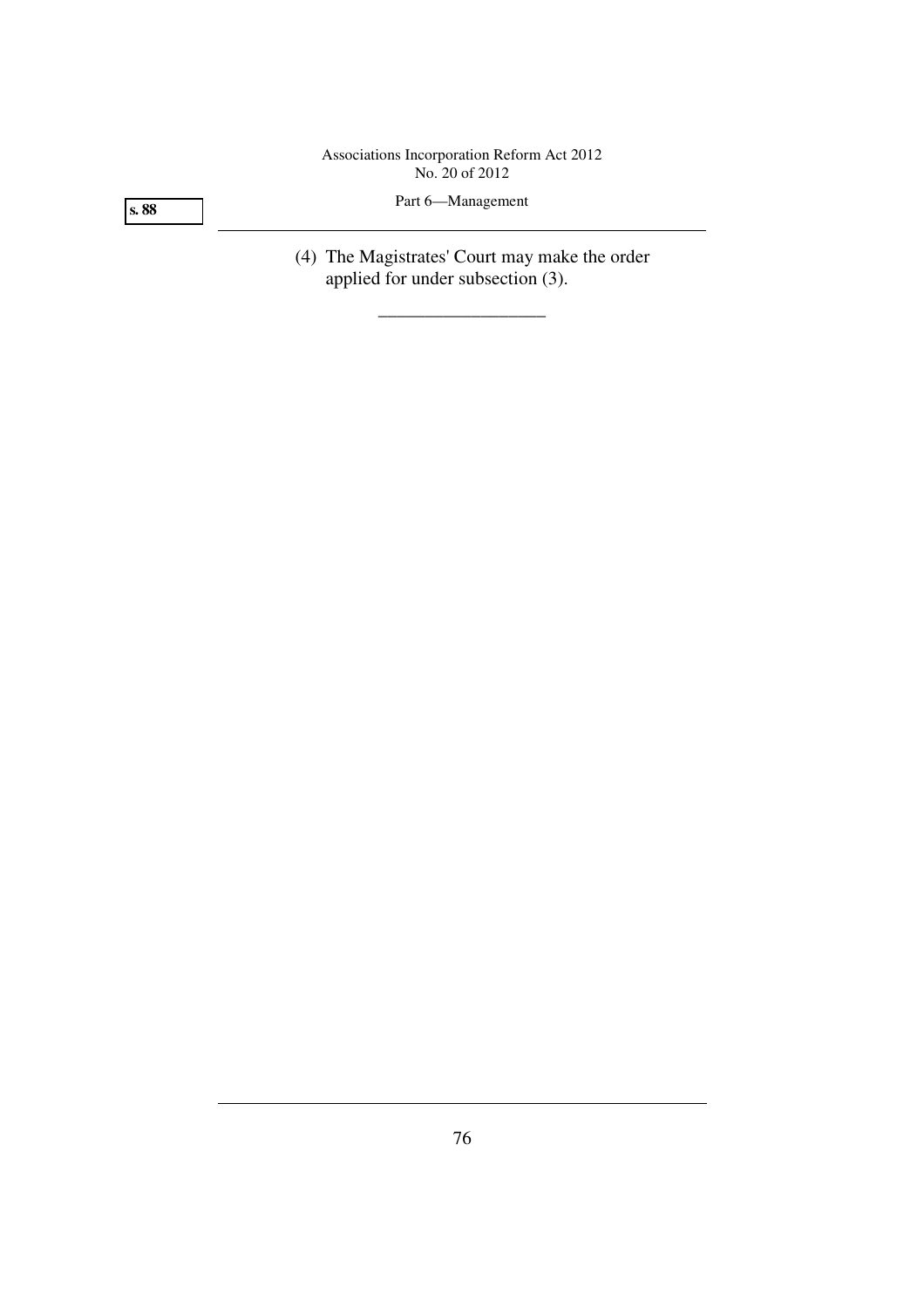#### Part 7—Financial Reporting

**s. 89** 

### **PART 7—FINANCIAL REPORTING**

### **Division 1—General requirements**

### **89 Obligation to keep financial records**

- (1) An incorporated association must keep financial records that—
	- (a) correctly record and explain its transactions and financial position and performance; and
	- (b) would enable true and fair financial statements to be prepared in accordance with this Part.

Penalty: 10 penalty units.

 (2) The incorporated association must retain the financial records for 7 years after the transactions covered by the records are completed.

Penalty: 10 penalty units.

### **90 Tier one, tier two and tier three associations**

- (1) For the purposes of the requirements under this Part relating to the financial statements for a financial year, an incorporated association falls within one of three tiers as specified in subsections  $(2)$ ,  $(3)$  and  $(4)$ .
- (2) A tier one association is an incorporated association—
	- (a) that has a total revenue of less than the prescribed amount or, if no amount is prescribed, less than \$250 000; or
	- (b) that the Registrar has declared under section  $91(1)(a)$  to be a tier one association.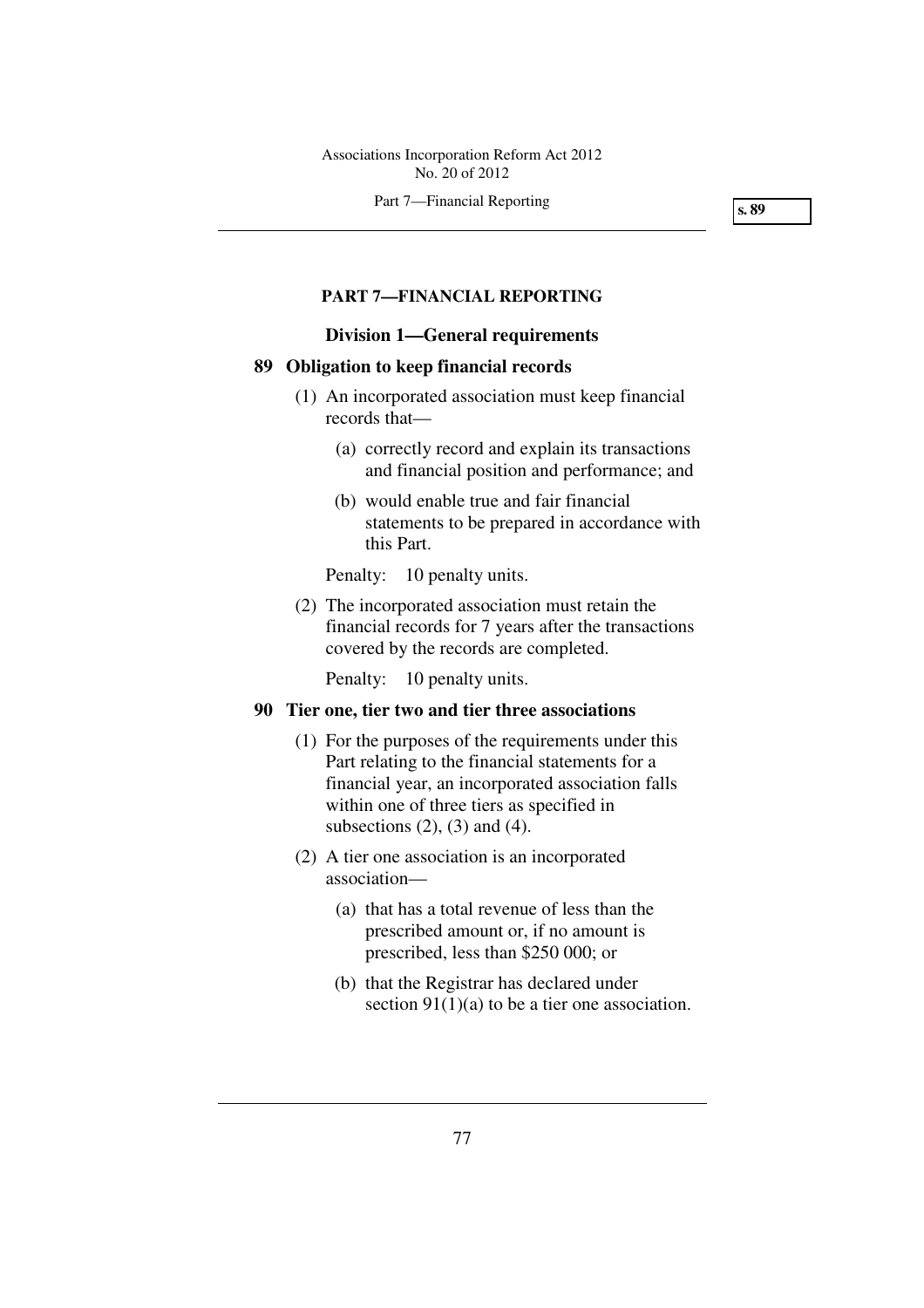#### Part 7—Financial Reporting

- (3) A tier two association is an incorporated association—
	- (a) to which neither subsection (2) or (4) applies; or
	- (b) that the Registrar has declared under section 91(1)(b) to be a tier two association.
- (4) A tier three association is an incorporated association that has a total revenue of more than the prescribed amount or, if no amount is prescribed, more than \$1 000 000.
- (5) In this section, the *total revenue* of an incorporated association means the total income of the association during the last financial year of the association from all the activities of the association.
- (6) For the purposes of subsection (5), the total income of an incorporated association is the income calculated before any expenses, including the cost to the association of goods sold by it, are deducted.

# **91 Registrar may declare an incorporated association to be tier one or tier two association**

- (1) On application by an incorporated association, the Registrar may, for the purposes of a financial year, declare the association to be—
	- (a) a tier one association; or
	- (b) a tier two association.
- (2) The Registrar may make a declaration under subsection (1) only if the Registrar is satisfied that unusual and non-recurring circumstances have occurred that warrant doing so.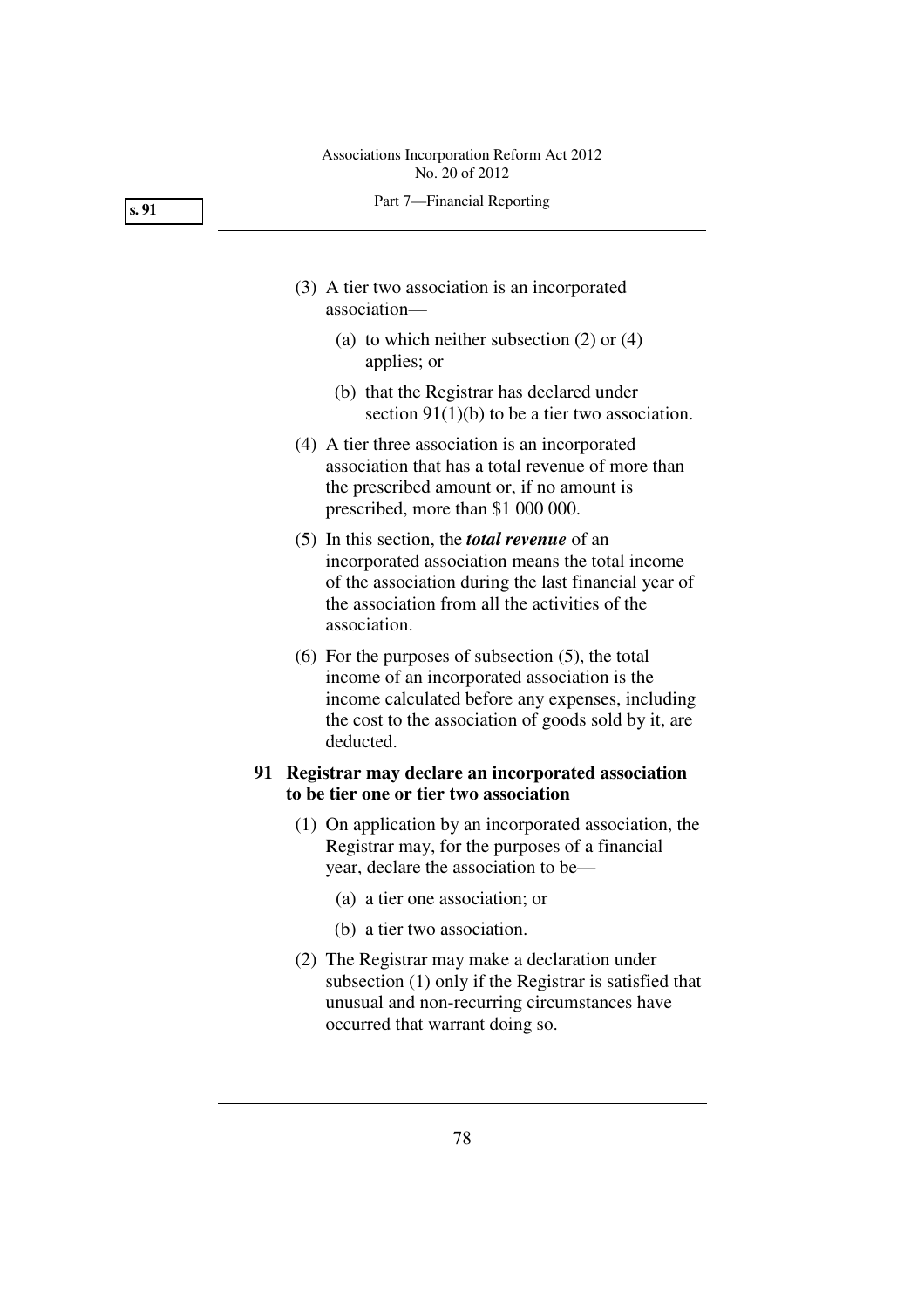### Part 7—Financial Reporting

**s. 92** 

 (3) An application by an incorporated association to the Registrar for a declaration under subsection (1) must be made within 3 months after the end of the financial year.

### **Division 2—Tier one associations**

### **92 Obligation to prepare financial statements**

 (1) As soon as practicable after the end of each financial year of the association, the committee of a tier one association must cause financial statements for that year to be prepared in accordance with subsection (2).

Penalty: 5 penalty units.

- (2) The financial statements must—
	- (a) give a true and fair view of the financial position and performance of the association during and at the end of its last financial year; and
	- (b) deal with any matters prescribed by the regulations.

### **93 Review of financial statements**

- (1) A tier one association must have its financial statements reviewed before being submitted to the annual general meeting of the association if—
	- (a) at a general meeting of the association, a majority of the members present at the meeting vote to do so; or
	- (b) the association is directed by the Registrar in writing to do so.

Penalty: 10 penalty units.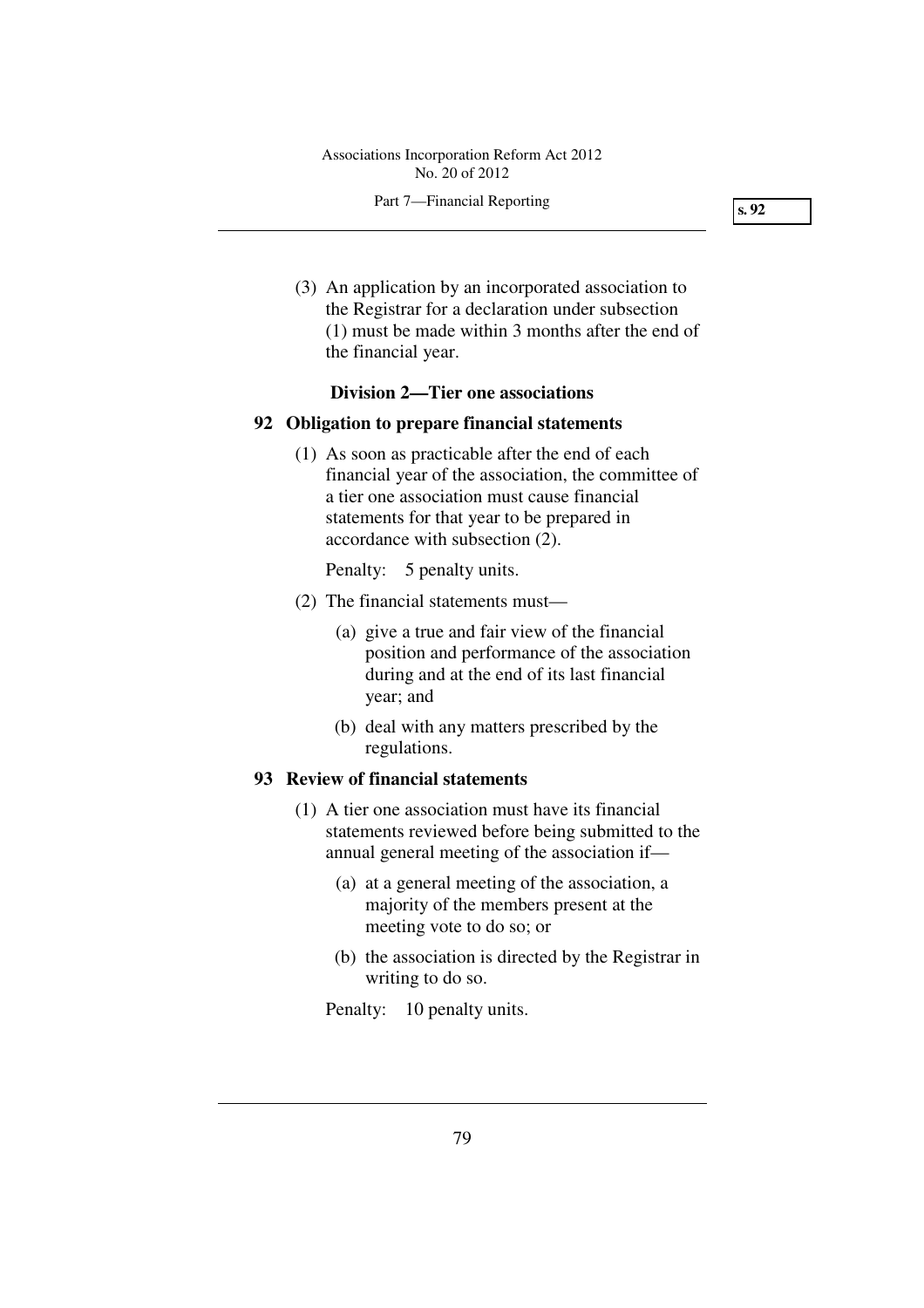#### Part 7—Financial Reporting

 (2) If a review is required under subsection (1), the review must be conducted in accordance with section 96 except that any reference in that section to a tier two association is to be read as a reference to a tier one association.

# **94 Submission of financial statement to annual general meeting**

- (1) At the first annual general meeting of a tier one association following a financial year of the association, the committee must submit to the members the financial statements for that financial year.
- (2) The financial statements must—
	- (a) give a true and fair view of the financial position and performance of the association during and at the end of its last financial year; and
	- (b) have attached a certificate in the prescribed form signed by two members of the committee certifying that that is the case; and
	- (c) if the association has been required under section 93(1) to have its financial statements reviewed—be accompanied by the report of that review.
- (3) At, or as soon as practicable after, the conclusion of the annual general meeting of the association, a committee member must certify, in the approved form, that—
	- (a) the committee member attended the annual general meeting of the association; and
	- (b) the financial statements were submitted to the members of the association at the annual general meeting.

#### **s. 94**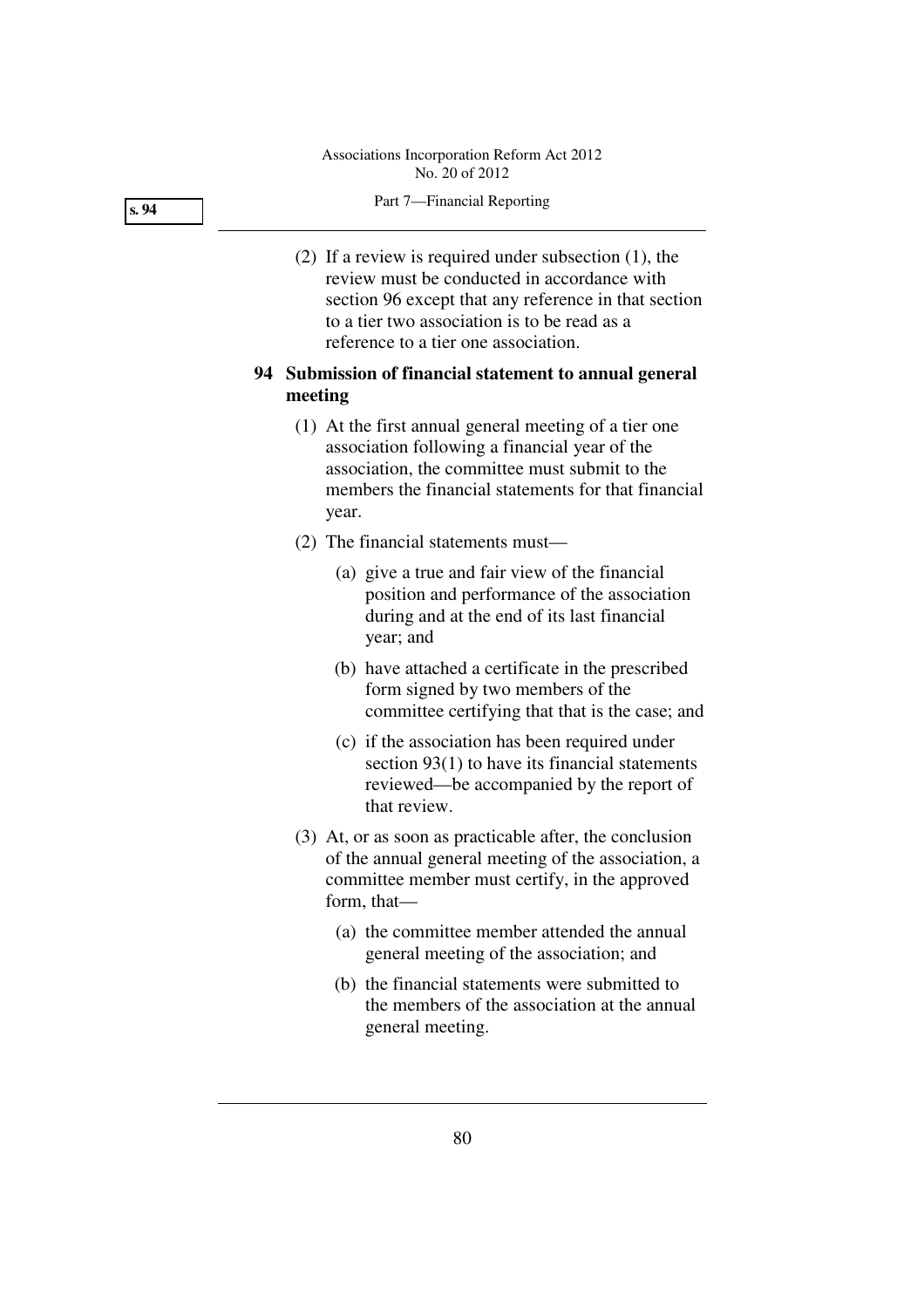- (4) The committee must ensure that the minutes of the annual general meeting include a copy of—
	- (a) the financial statements submitted under subsection (1); and
	- (b) the certificate referred to in subsection (2)(b); and
	- (c) if applicable—the report of the review of the financial statements referred to in subsection  $(2)(c)$ .

#### **Division 3—Tier two associations**

### **95 Obligation to prepare financial statements**

 (1) As soon as practicable after the end of each financial year of the association, the committee of a tier two association must cause financial statements for that year to be prepared in accordance with subsection (2).

Penalty: 5 penalty units.

- (2) The financial statements must—
	- (a) be prepared in accordance with the Australian Accounting Standards; and
	- (b) deal with any matters prescribed by the regulations.

# **96 Review of financial statements**

 (1) Before the financial statements of a tier two association are submitted to the annual general meeting of the association, the committee must have the financial statements reviewed by an independent person who is—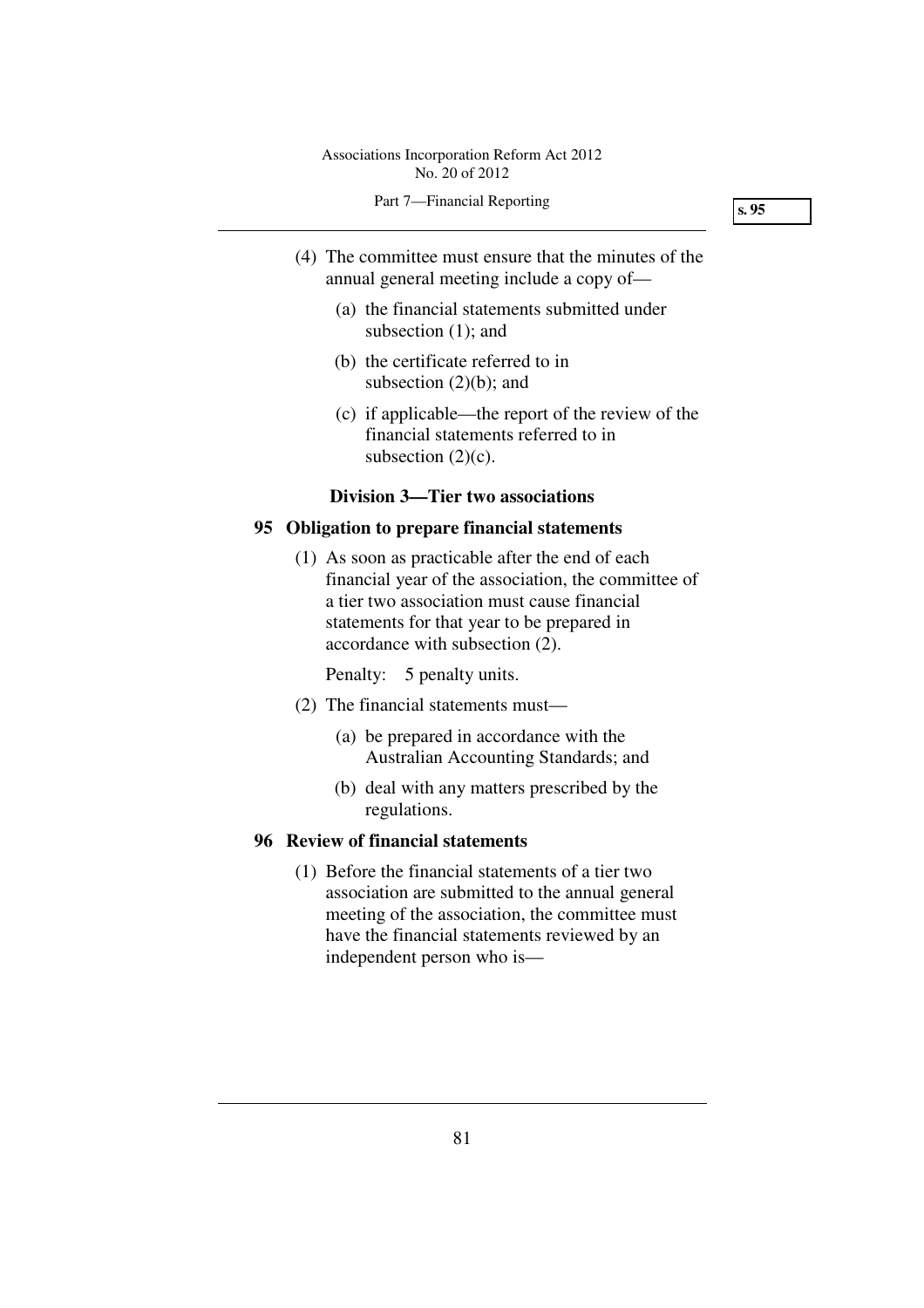Part 7—Financial Reporting

- (a) a member of, and holds a current practising certificate from—
	- (i) CPA Australia; or
	- (ii) the Institute of Chartered Accountants in Australia; or
	- (iii) the Institute of Public Accountants; or
- (b) approved by the Registrar under subsection (4) to review the financial statements.

Penalty: 10 penalty units.

- (2) A person who conducts a review of the financial statements of the association for the purposes of subsection (1) must—
	- (a) conduct the review in accordance with the Auditing Standards on Review Engagements; and
	- (b) provide the association with a written report of the review.
- (3) The report provided under subsection (2)(b) must—
	- (a) be prepared in accordance with Auditing Standards on Review Engagements; and
	- (b) state whether the financial records kept by the association are such as to enable financial statements to be prepared in accordance with Australian Accounting Standards.
- (4) For the purposes of this section, the Registrar may approve a suitably qualified person or class of suitably qualified persons (other than a person who is not an independent person) to review the statements of a tier two association or a class of tier two associations.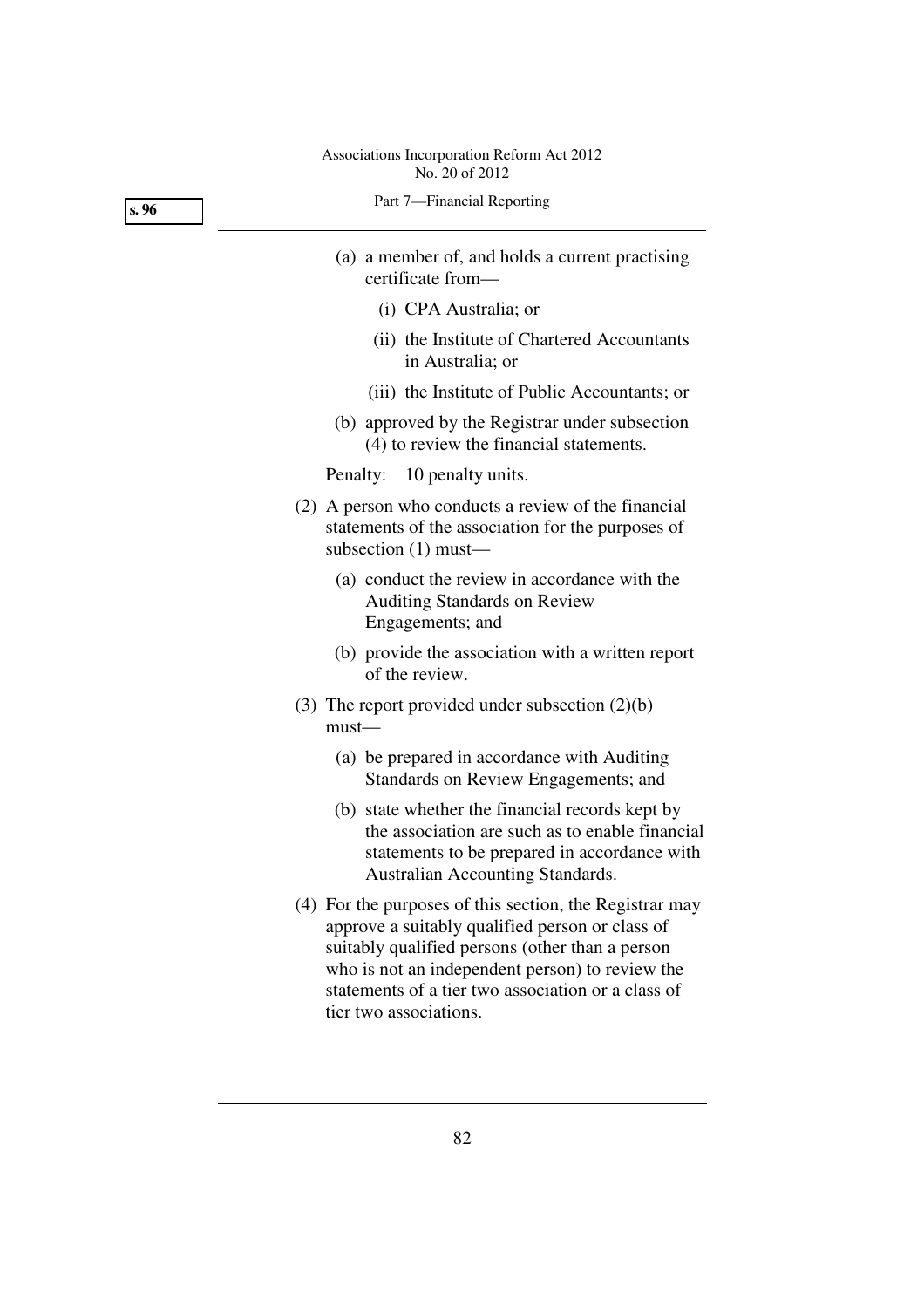# **97 Submission of financial statements to annual general meeting**

- (1) At the first annual general meeting of a tier two association following a financial year of the association, the committee must submit to the members the financial statements for that financial year.
- (2) The financial statements must—
	- (a) give a true and fair view of the financial position and performance of the association during and at the end of its last financial year; and
	- (b) have attached a certificate in the prescribed form signed by two members of the committee certifying that that is the case; and
	- (c) be accompanied by the report of the review of its financial statements provided under section  $96(2)(b)$ .
- (3) At, or as soon as practicable after, the conclusion of the annual general meeting a committee member must certify, in the approved form, that—
	- (a) the committee member attended the annual general meeting; and
	- (b) the financial statements were submitted to the members of the association at the annual general meeting.
- (4) The committee must ensure that the minutes of the annual general meeting include a copy of—
	- (a) the financial statements submitted under subsection (1); and
	- (b) the certificate referred to in subsection (2)(b); and
	- (c) the report of the review of the financial statements referred to in subsection (2)(c).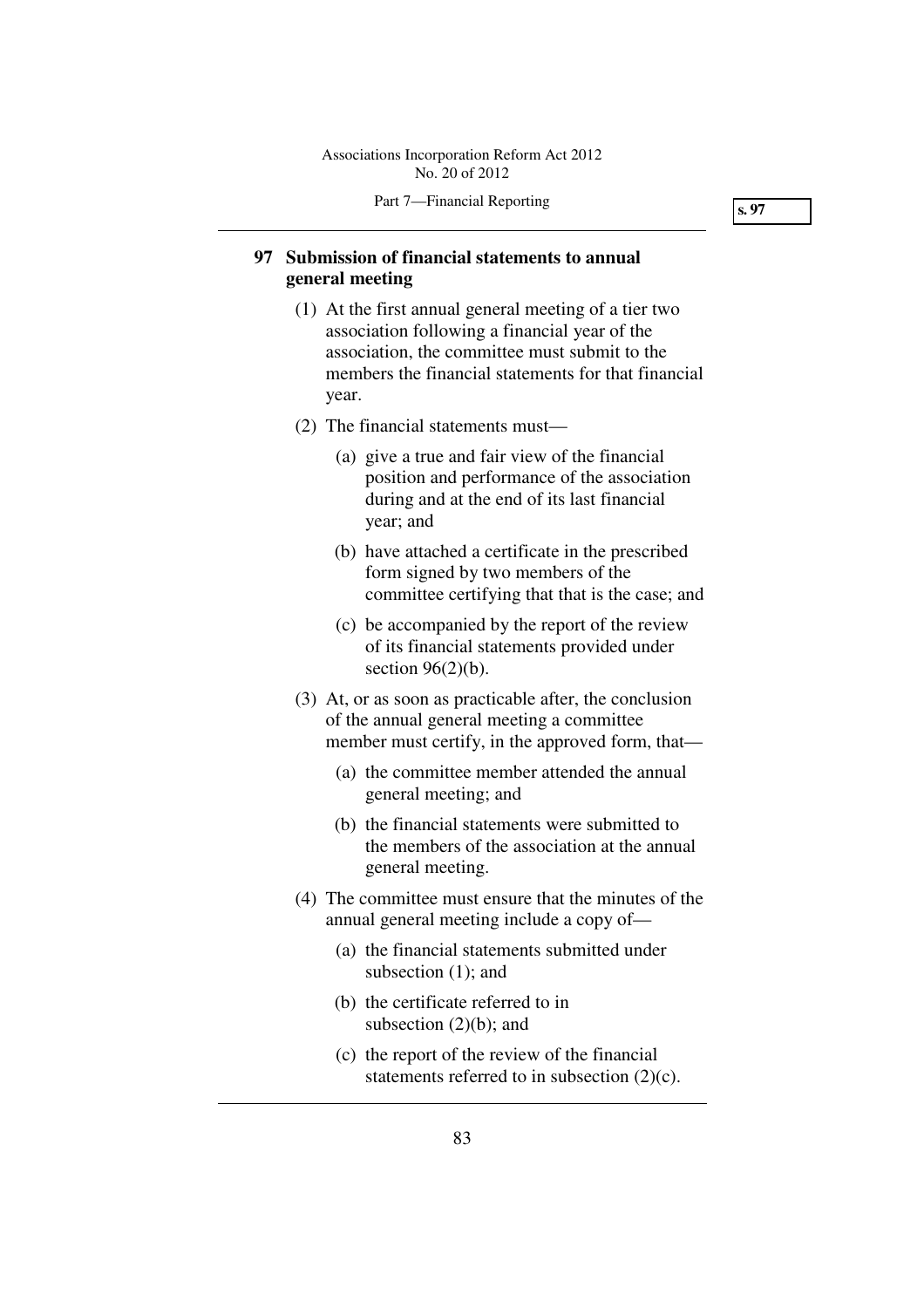Part 7—Financial Reporting

### **Division 4—Tier three associations**

### **98 Obligation to prepare financial statements**

 (1) As soon as practicable after the end of each financial year of the association, the committee of a tier three association must cause financial statements for that year to be prepared in accordance with subsection (2).

Penalty: 5 penalty units.

- (2) The financial statements must—
	- (a) be prepared in accordance with the Australian Accounting Standards; and
	- (b) deal with any matters prescribed by the regulations.

### **99 Audit of financial statements**

 (1) Before the financial statements of a tier three association are submitted to the annual general meeting of the association, the committee must have the financial statements audited in accordance with this section.

Penalty: 10 penalty units.

- (2) The audit must be conducted by an independent person who is—
	- (a) a registered company auditor; or
	- (b) a firm of registered company auditors; or
	- (c) a member of, and holds a current practising certificate from—
		- (i) CPA Australia; or
		- (ii) the Institute of Chartered Accountants in Australia; or
		- (iii) the Institute of Public Accountants; or
	- (d) approved by the Registrar under subsection (5) to audit the financial statements.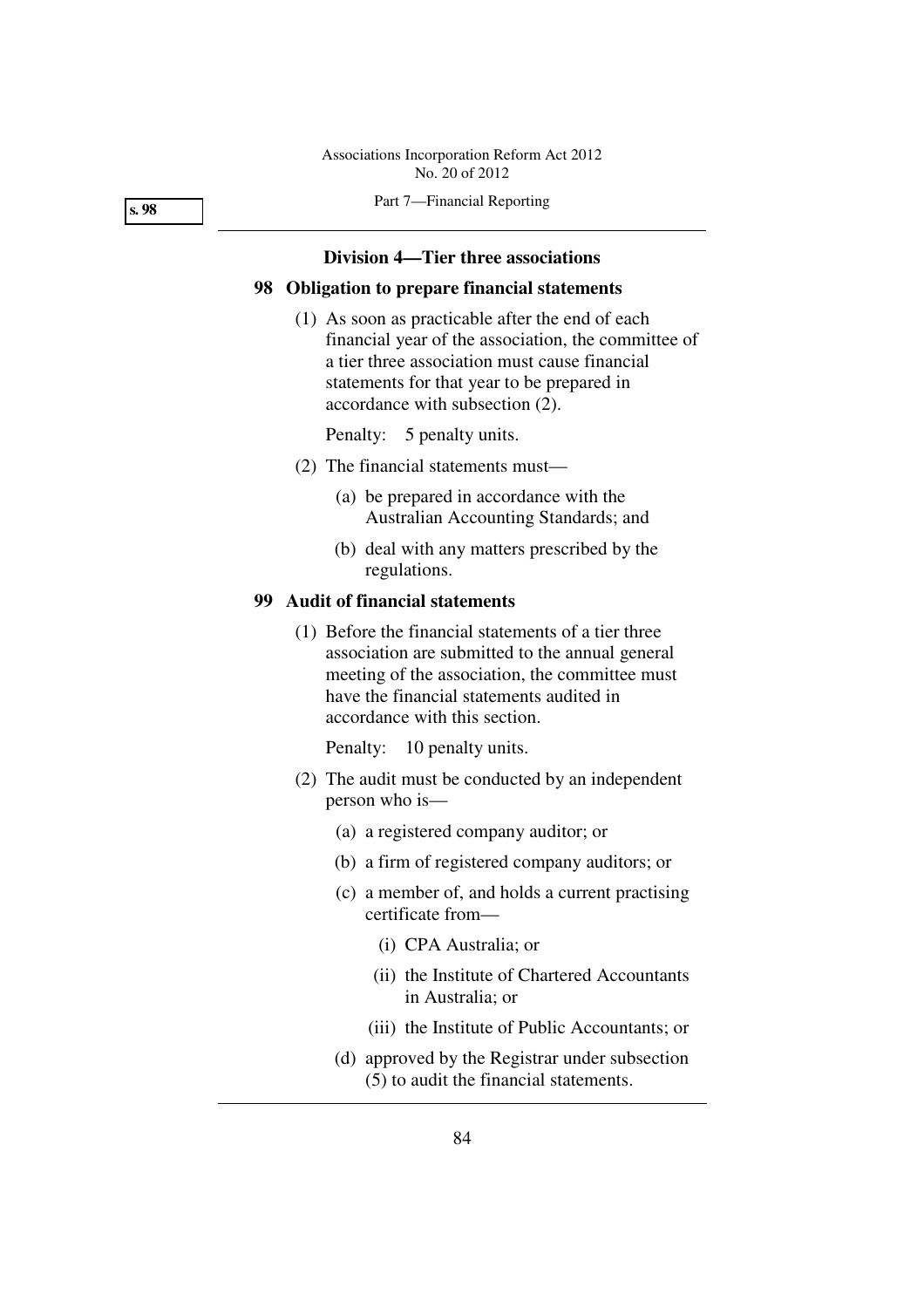- (3) A person who audits the financial statements of a tier three association must—
	- (a) conduct the audit in accordance with the Australian Auditing Standards; and
	- (b) provide the association with a written report of the audit.
- (4) The report provided under subsection (3)(b) must—
	- (a) be prepared in accordance with Australian Auditing Standards; and
	- (b) state whether the financial records kept by the association are such as to enable financial statements to be prepared in accordance with Australian Accounting Standards.
- (5) For the purposes of this section, the Registrar may approve a suitably qualified person or class of suitably qualified persons (other than a person who is not an independent person) to audit the statements of a tier three association or a class of tier three associations.

# **100 Submission of financial statements to annual general meeting**

- (1) At the first annual general meeting of a tier three association following a financial year of the association, the committee must submit to the members the financial statements for that financial year.
- (2) The financial statements must—
	- (a) give a true and fair view of the financial position and performance of the association during and at the end of its last financial year; and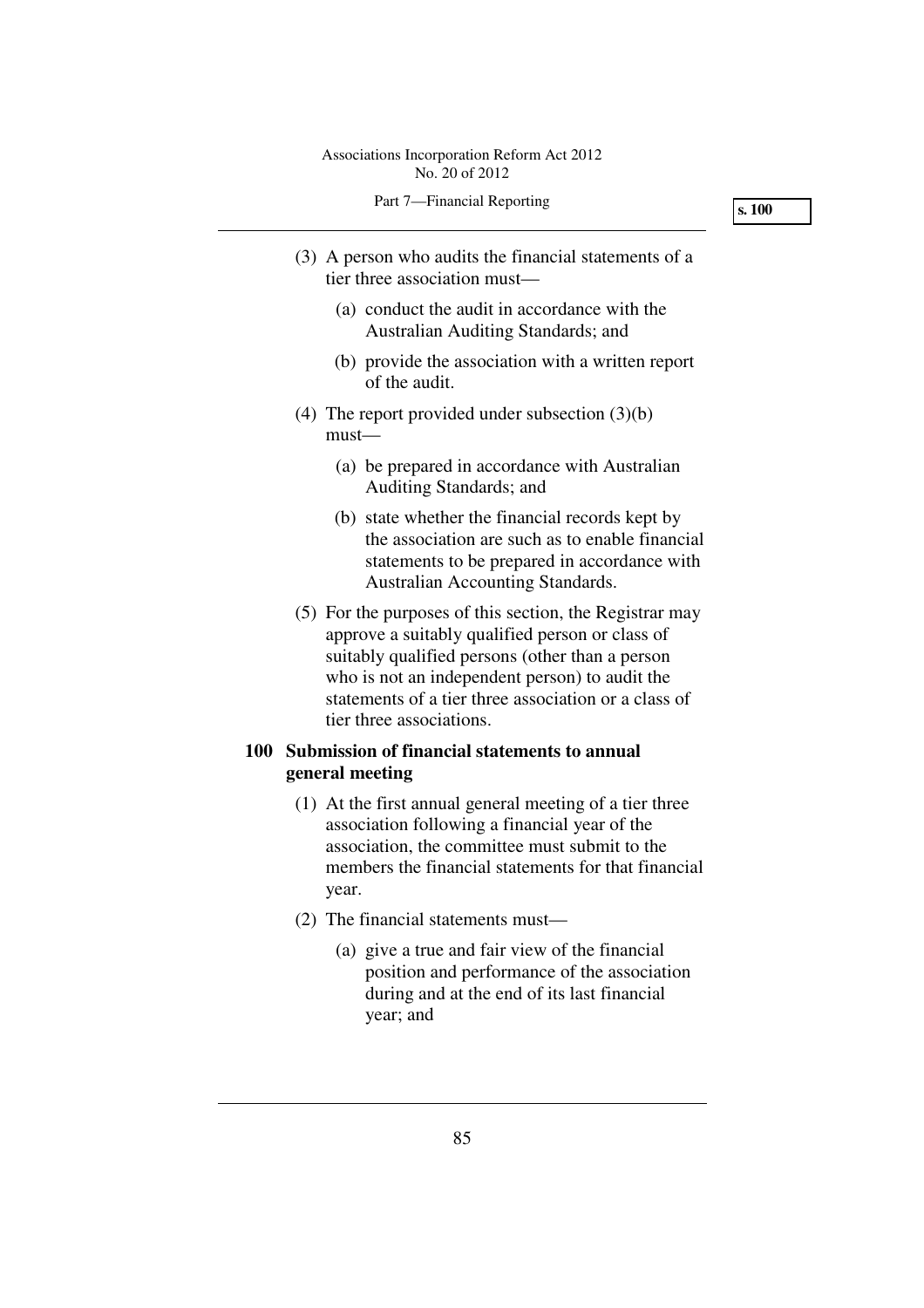| Part 7-Financial Reporting                                                                                                                                                                                                          |  |  |  |  |
|-------------------------------------------------------------------------------------------------------------------------------------------------------------------------------------------------------------------------------------|--|--|--|--|
| (b) have attached a certificate in the prescribed<br>form signed by two members of the<br>committee certifying that that is the case; and                                                                                           |  |  |  |  |
| (c) be accompanied by the report of the audit of<br>its financial statements provided under<br>section $99(3)(b)$ .                                                                                                                 |  |  |  |  |
| (3) At, or as soon as practicable after, the conclusion<br>of the annual general meeting a committee<br>member must certify, in the approved form, that—                                                                            |  |  |  |  |
| (a) the committee member attended the annual<br>general meeting; and                                                                                                                                                                |  |  |  |  |
| (b) the financial statements were submitted to<br>the members of the association at the annual<br>general meeting.                                                                                                                  |  |  |  |  |
| (4) The committee must ensure that the minutes of the<br>annual general meeting include a copy of—                                                                                                                                  |  |  |  |  |
| (a) the financial statements submitted under<br>subsection $(1)$ ; and                                                                                                                                                              |  |  |  |  |
| (b) the certificate referred to in<br>subsection $(2)(b)$ ; and                                                                                                                                                                     |  |  |  |  |
| (c) the report of the audit of the financial<br>statements referred to in subsection $(2)(c)$ .                                                                                                                                     |  |  |  |  |
| Division 5—General requirements relating to financial<br>statements                                                                                                                                                                 |  |  |  |  |
| 101 Content of financial statements                                                                                                                                                                                                 |  |  |  |  |
| (1) In addition to any other requirements under this<br>Part, the financial statements of an incorporated<br>association submitted at an annual general<br>meeting of the association must contain<br>particulars of the following- |  |  |  |  |
|                                                                                                                                                                                                                                     |  |  |  |  |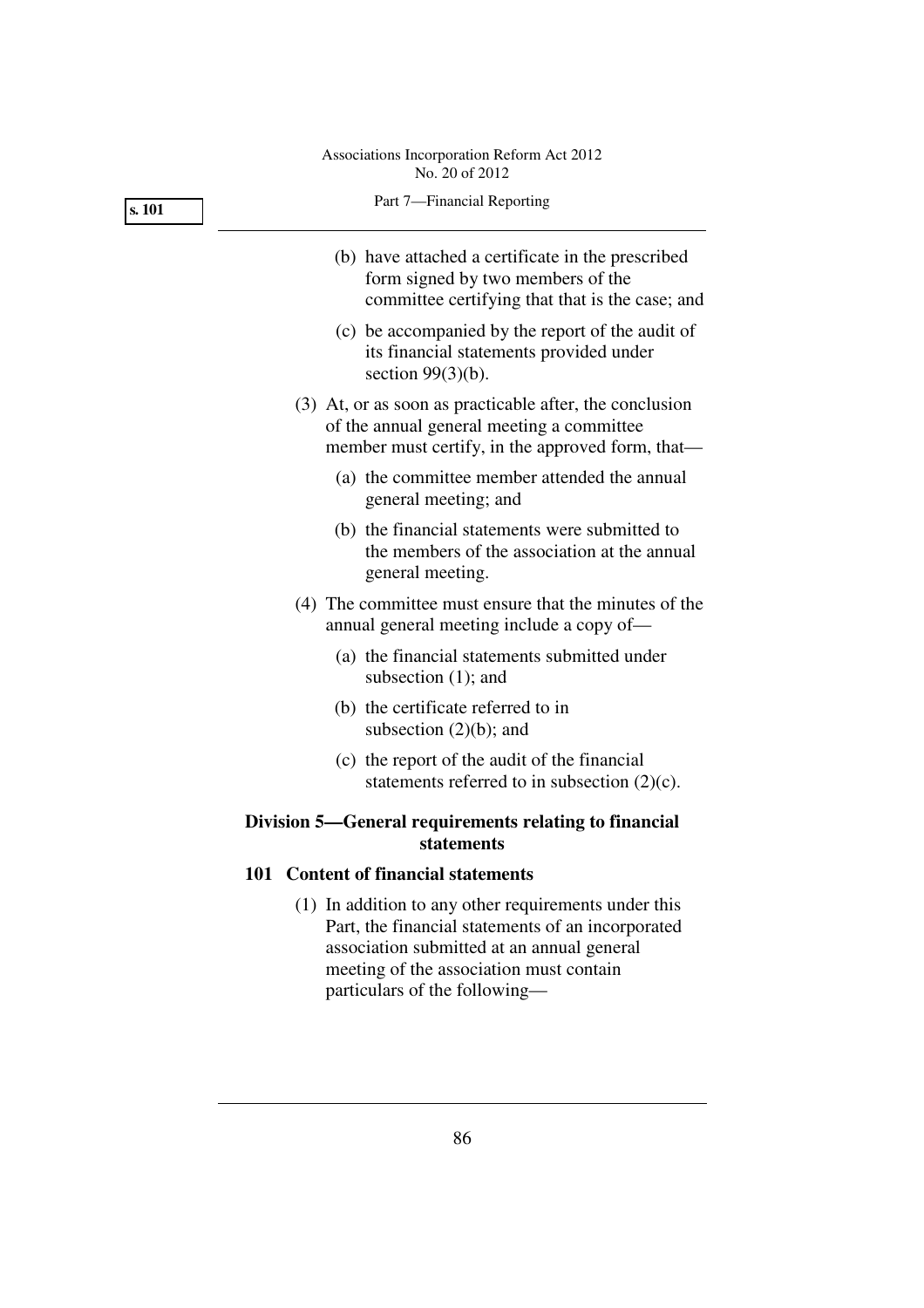| Associations Incorporation Reform Act 2012<br>No. 20 of 2012                                                                                                                                                                          |        |
|---------------------------------------------------------------------------------------------------------------------------------------------------------------------------------------------------------------------------------------|--------|
| Part 7-Financial Reporting                                                                                                                                                                                                            | s. 101 |
| (a) the income and expenditure of the<br>association during and at the end of its last<br>financial year;                                                                                                                             |        |
| (b) the assets and liabilities of the association at<br>the end of its last financial year;                                                                                                                                           |        |
| (c) the mortgages, charges and securities of any<br>description affecting any property of the<br>association at the end of its last financial<br>year;                                                                                |        |
| (d) for each trust of which the association was<br>trustee during a period, being the whole or<br>any part of its last financial year—                                                                                                |        |
| (i) the income and expenditure of the trust<br>during that period; and                                                                                                                                                                |        |
| (ii) the assets and liabilities of the trust<br>during that period; and                                                                                                                                                               |        |
| (iii) the mortgages, charges and securities of<br>any description affecting any of the<br>property of the trust at the end of that<br>period;                                                                                         |        |
| (e) any trust, held on behalf of the association by<br>a person or body other than the association,<br>in which funds or assets of the association<br>are placed.                                                                     |        |
| (2) If requested in writing to do so by one of its<br>members, an incorporated association must permit<br>the member at a reasonable time to inspect a copy<br>of the trust deed of any trust referred to in<br>subsection $(1)(e)$ . |        |

Penalty: 5 penalty units.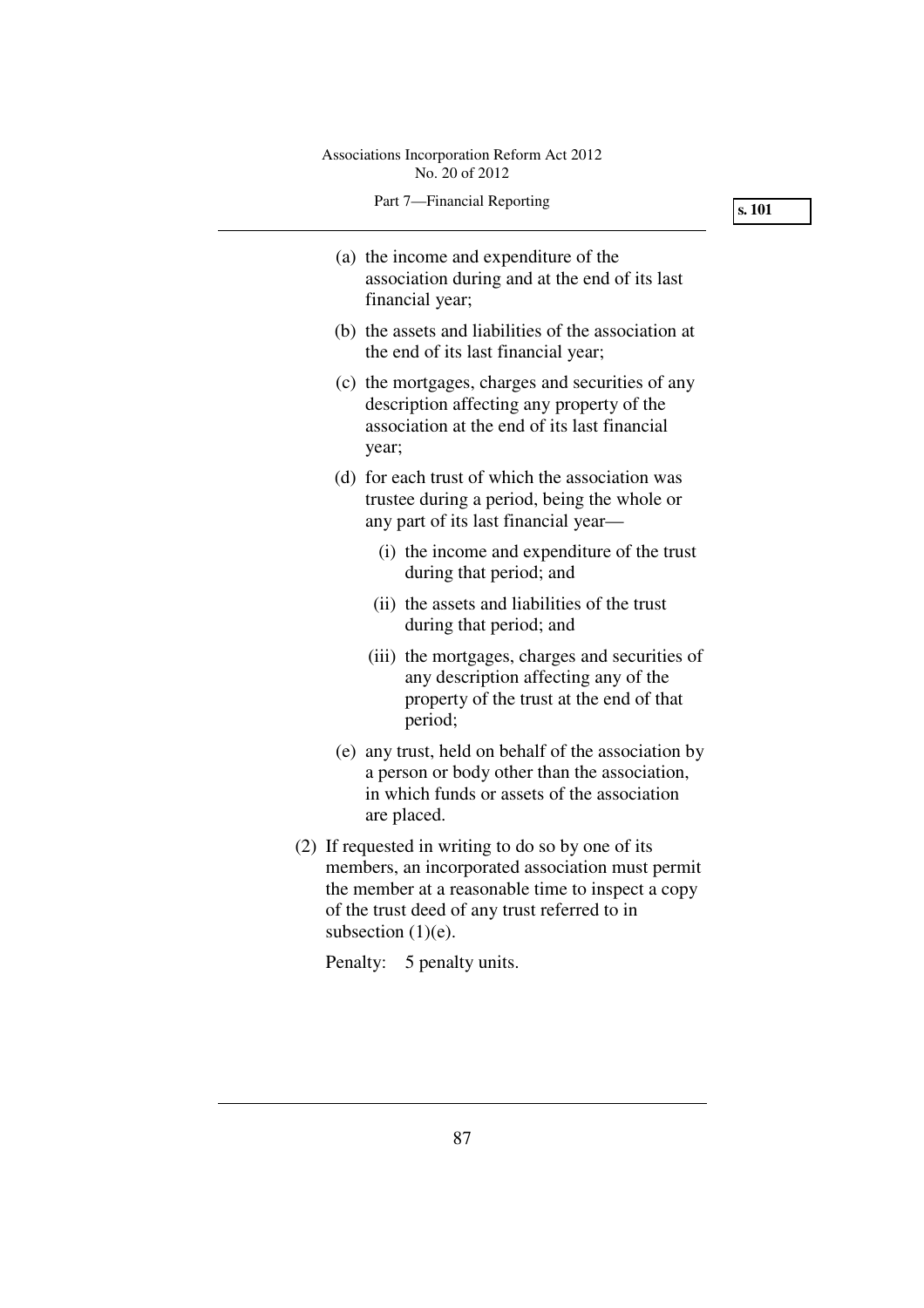#### Part 7—Financial Reporting

### **102 Lodgement of financial statements with Registrar**

 (1) Subject to section 103, after each financial year of the association, the secretary of an incorporated association must lodge with the Registrar in accordance with this section a copy of the financial statements of the association prepared for that year.

Penalty: 5 penalty units.

- (2) The financial statements must be lodged with the Registrar—
	- (a) within one month after the date of the annual general meeting of the association in which the financial statements were submitted to the members of the association; or
	- (b) if the annual general meeting is not held within the period within which it is required under this Act to be held—within one month after the last day of that period.

#### **Note**

Under section 63(4), an annual general meeting of an incorporated association (other than the first annual general meeting) must be held within 5 months after the end of the previous financial year.

- (3) The financial statements must be attached to an annual statement in the approved form and be accompanied by—
	- (a) in the case of a tier two association or a tier one association to which section 93(1) applies—a copy of the report of the review of the financial statements provided in accordance with section 96(2)(b); and
	- (b) in the case of a tier three association—a copy of the auditor's report referred to in section  $99(3)(b)$ ; and
	- (c) the prescribed fee (if any).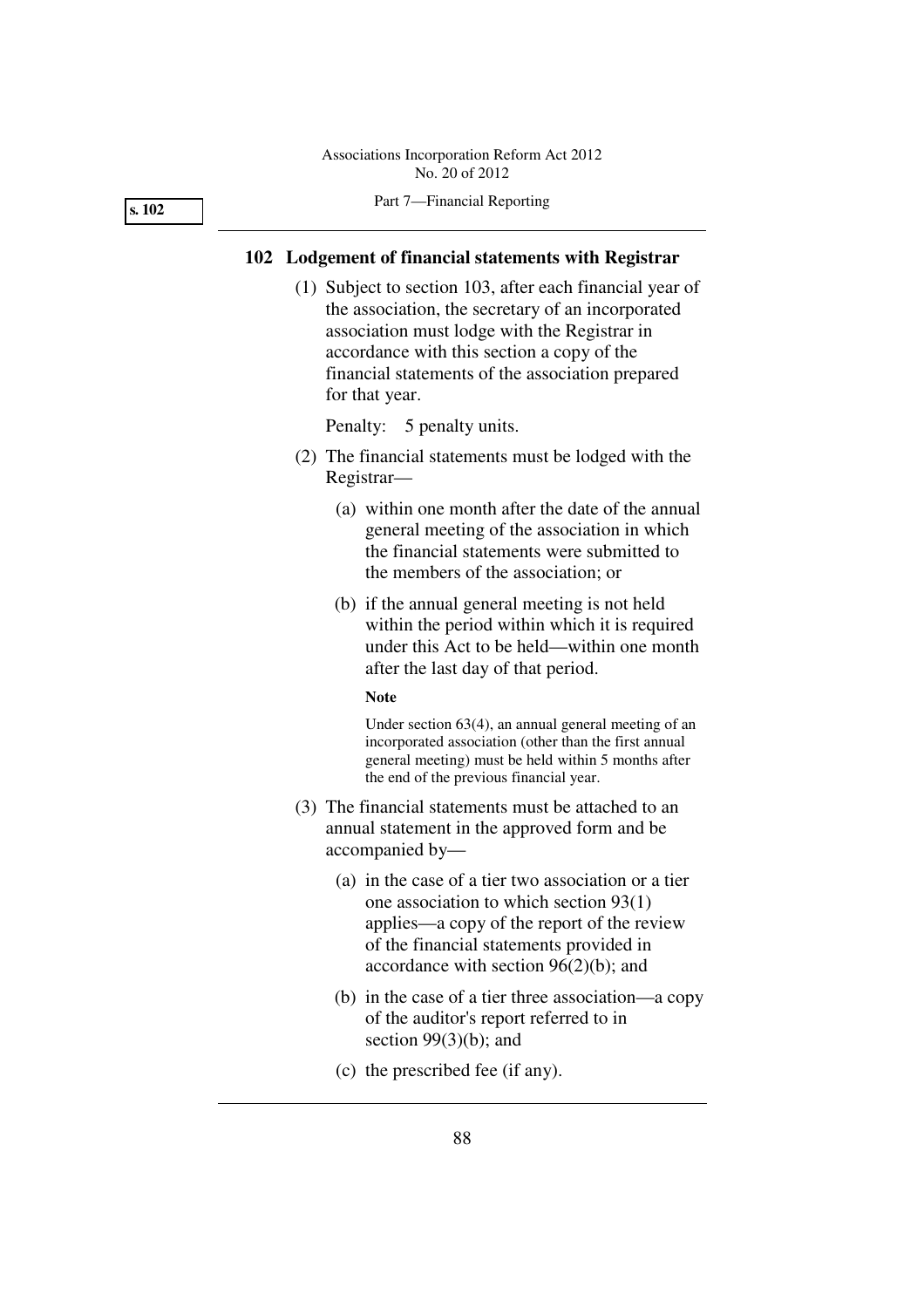- (4) In addition, the financial statements must be accompanied by—
	- (a) a copy of the certificate referred to in section 94(3), 97(3) or 100(3) (as the case may be); and
	- (b) a statement of the terms of any resolution passed at the annual general meeting concerning the financial statements.
- (5) Subsection (4) does not apply if the financial statements are lodged within the period specified in subsection  $(2)(b)$  and before the association has held its annual general meeting.

# **103 Exemption from requirement to lodge financial statements**

- (1) The secretary of an incorporated association may apply to the Registrar to be exempt from one or more of the requirements under section 102 either generally or in relation to a specified year.
- (2) The application must—
	- (a) be in writing; and
	- (b) state the reasons for the exemption; and
	- (c) be accompanied by the prescribed fee.
- (3) On receipt of the application, the Registrar may approve or refuse the exemption and must give written notification of the decision to the secretary.

# **104 Extension of time to hold annual general meeting or to lodge financial statements**

- (1) The secretary of an incorporated association may apply to the Registrar to extend, or further extend, the period—
	- (a) for holding an annual general meeting of the association; or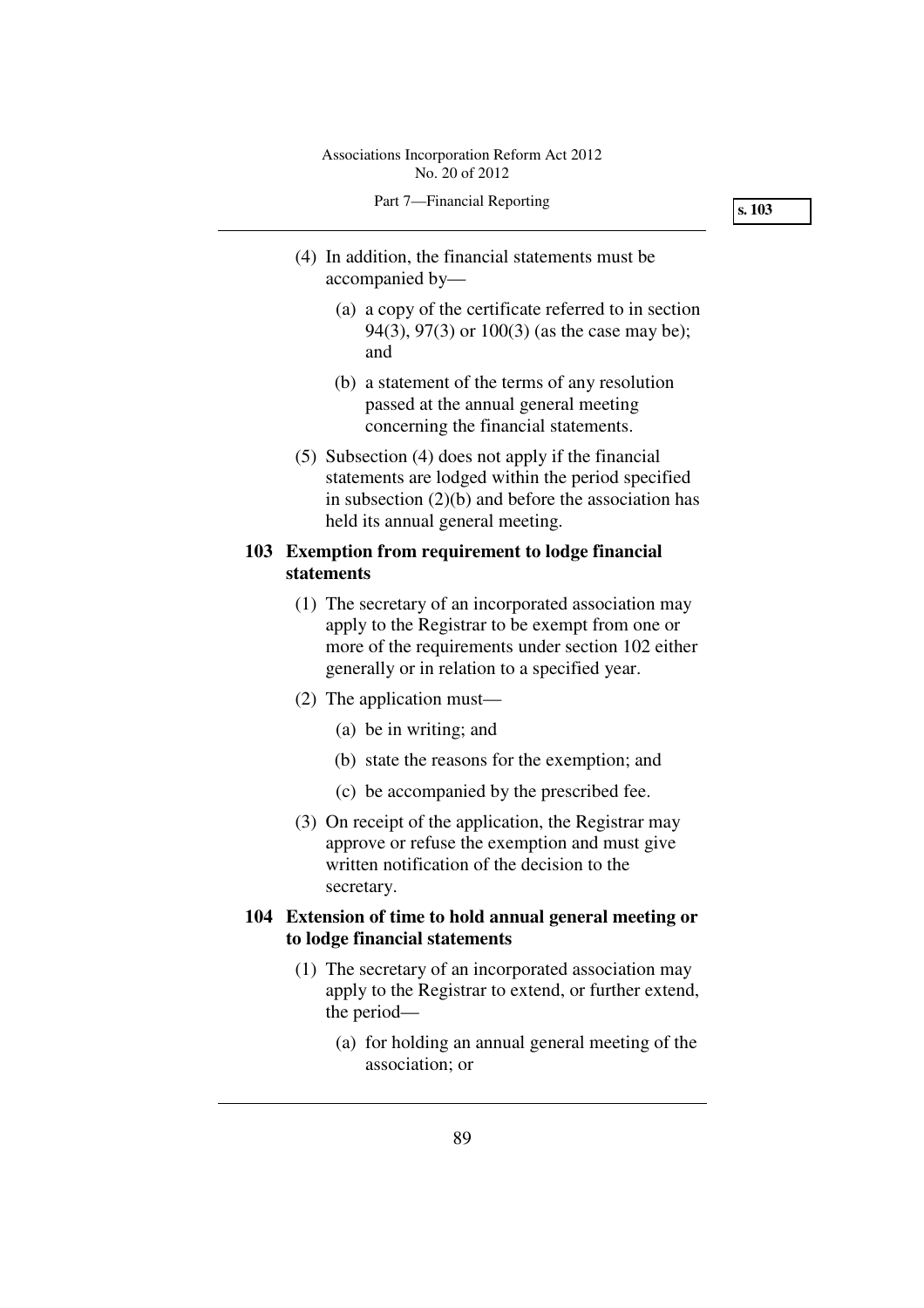|  |  | Part 7-Financial Reporting |  |  |
|--|--|----------------------------|--|--|
|--|--|----------------------------|--|--|

- (b) for lodging the financial statements of the association under section 102.
- (2) The application must—
	- (a) be in writing; and
	- (b) state the reasons for the extension; and
	- (c) be accompanied by the prescribed fee.
- (3) On receipt of the application, the Registrar may approve or refuse the extension and must give written notification of the decision to the secretary.
- (4) An application for an extension under subsection (1) may be made, and the power of the Registrar under subsection (3) may be exercised, even if the period sought to be extended has expired.

# **105 Retention of financial statements and other documents**

 (1) An incorporated association must keep the financial statements submitted to an annual general meeting of the association for at least 7 years after the date of the annual general meeting.

Penalty: 20 penalty units.

 (2) An incorporated association must keep the certificate referred to in section 94(3), 97(3) or 100(3) (as the case may be) for at least 7 years after the date the certificate is signed.

Penalty: 10 penalty units.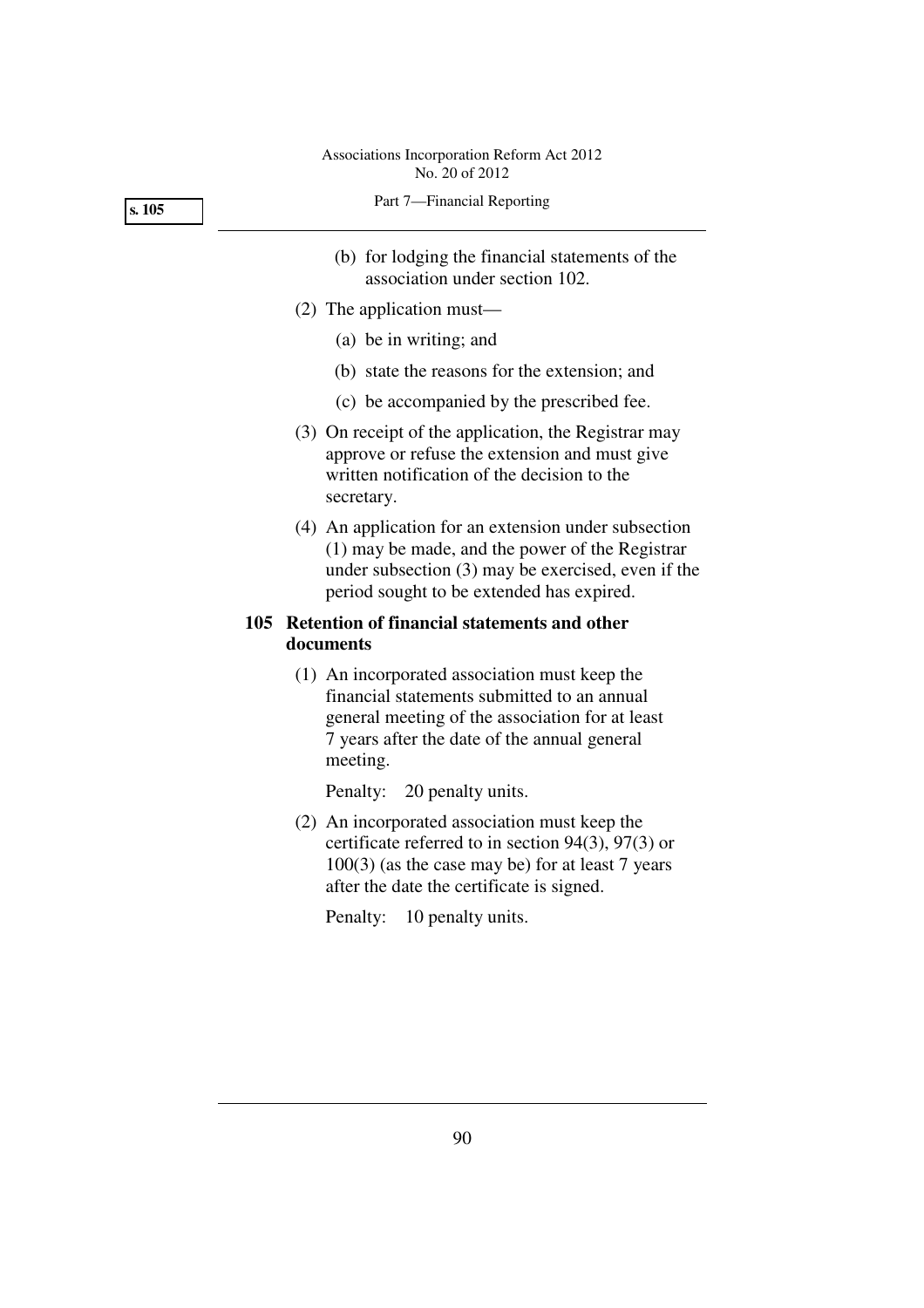# **Division 6—Removal of auditor**

## **106 Removal of auditor by resolution**

- (1) An auditor of an incorporated association may be removed from office by resolution at a general meeting of the association in accordance with this Division but not otherwise.
- (2) Written notice of an intention to move a resolution referred to in subsection (1) must be given to every member of the association at least 2 months before the general meeting is to be held.
- (3) The notice must state in full the proposed resolution.
- (4) As soon as possible after being given the notice of the resolution, the secretary of the association must—
	- (a) give a copy of the notice to the auditor; and
	- (b) lodge a copy of the notice with the Registrar.

Penalty: 5 penalty units.

### **107 Auditor may make representation**

- (1) An auditor of an incorporated association who receives a notice from the association under section 106(4)(a) may, within 7 days after receiving the notice, make a written representation, not exceeding a reasonable length, to the secretary of the association.
- (2) Subject to section 108, if the auditor makes a representation under subsection (1), a resolution proposing the auditor's removal is of no effect unless—
	- (a) the secretary gives a copy of the representation to all members of the association prior to the meeting at which the resolution is to be considered; and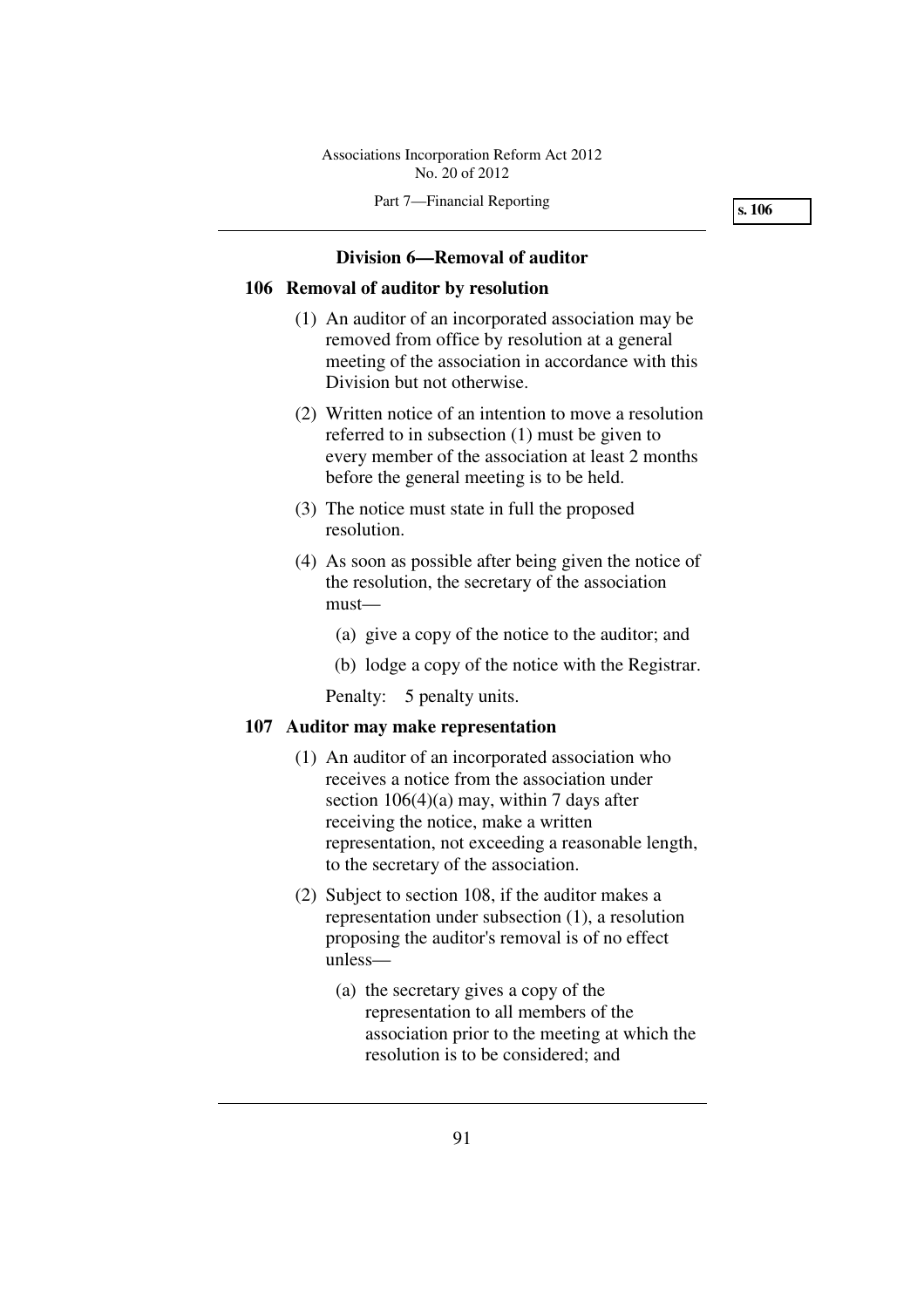| s. 108 | Part 7-Financial Reporting                                                                                                                                 |
|--------|------------------------------------------------------------------------------------------------------------------------------------------------------------|
|        | (b) the auditor is allowed to attend the meeting<br>and address the members present prior to the<br>vote on the resolution.                                |
|        | (3) A document required to be given to a member of<br>an incorporated association under this section may<br>be given—                                      |
|        | (a) personally; or                                                                                                                                         |
|        | (b) by post; or                                                                                                                                            |
|        | (c) by any other means authorised under the<br>rules of the association.                                                                                   |
|        | (4) All costs associated with giving a document to the<br>members of an incorporated association under this<br>section are to be borne by the association. |
|        | 108 Exemption from requirements                                                                                                                            |
|        | (1) An incorporated association may apply to the<br>Registrar for an order exempting the association<br>from the requirements of section $107(2)$ .        |
|        | $(2)$ The application must—                                                                                                                                |
|        | (a) be in writing; and                                                                                                                                     |
|        | (b) state the reasons for the exemption; and                                                                                                               |
|        | (c) be accompanied by the prescribed fee.                                                                                                                  |
|        | (3) The Registrar may make the order subject to any<br>conditions the Registrar considers appropriate.                                                     |
|        |                                                                                                                                                            |
|        |                                                                                                                                                            |
|        |                                                                                                                                                            |
|        |                                                                                                                                                            |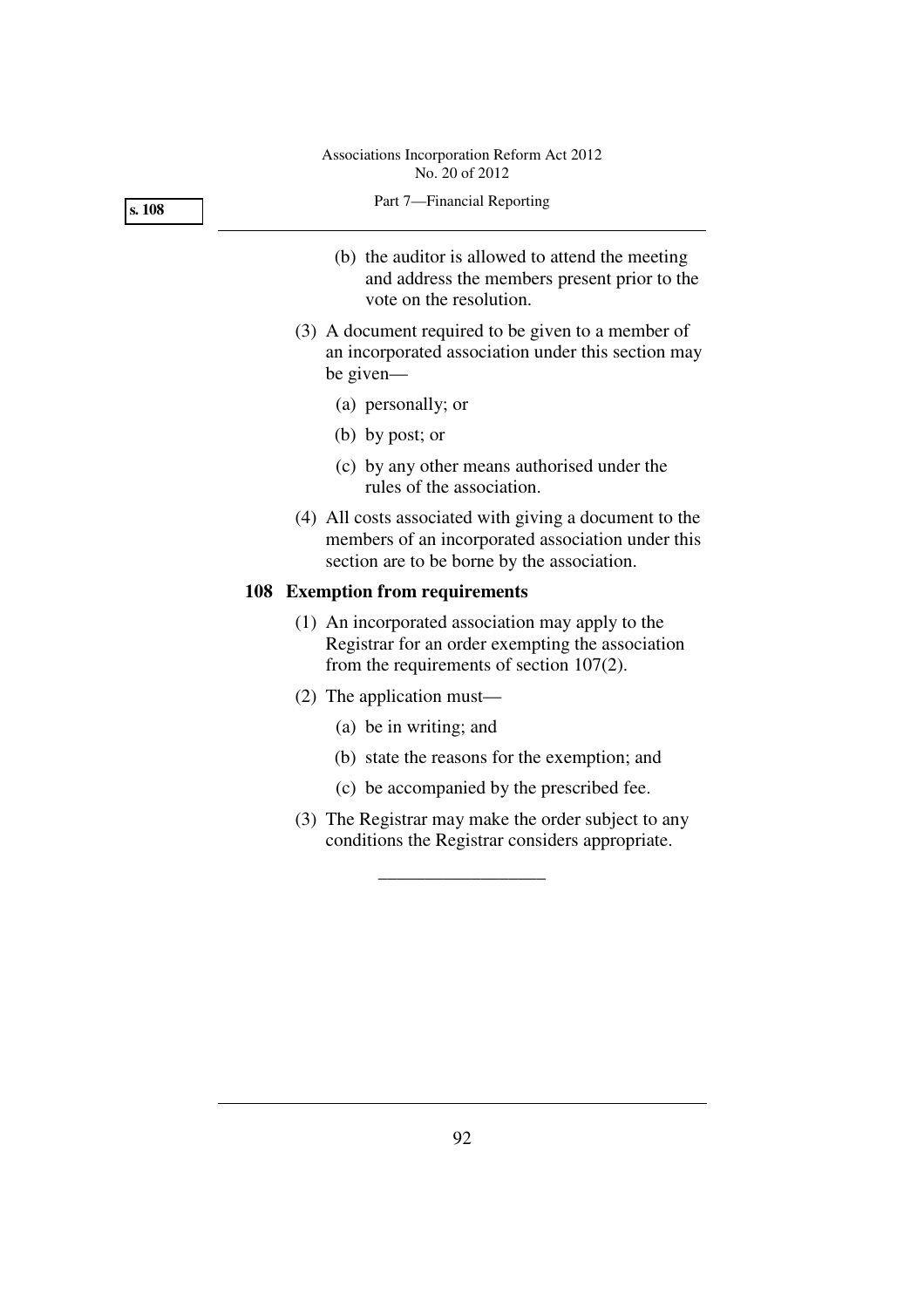Part 8—Transfer of Incorporation

**s. 109** 

### **PART 8—TRANSFER OF INCORPORATION**

### **109 Definitions**

In this Part—

#### *prescribed body corporate* means—

- (a) a company within the meaning of the Corporations Act; or
- (b) a co-operative under the **Co-operatives Act 1996**; or
- (c) a body corporate that—
	- (i) is incorporated, registered or otherwise established under a law applying in Victoria or in any place outside Victoria; and
	- (ii) is prescribed for the purposes of this section;
- *transfer of incorporation*, by an incorporated association, means the registration or incorporation of the association as a prescribed body corporate under the law applicable to the prescribed body corporate.

## **110 Application for transfer of incorporation**

- (1) An incorporated association may apply to be registered or incorporated as a prescribed body corporate if a special resolution of the association is passed approving the application.
- (2) An incorporated association must apply to be registered or incorporated as a prescribed body corporate if the association is directed to do so by the Registrar.

# **111 Direction to transfer incorporation**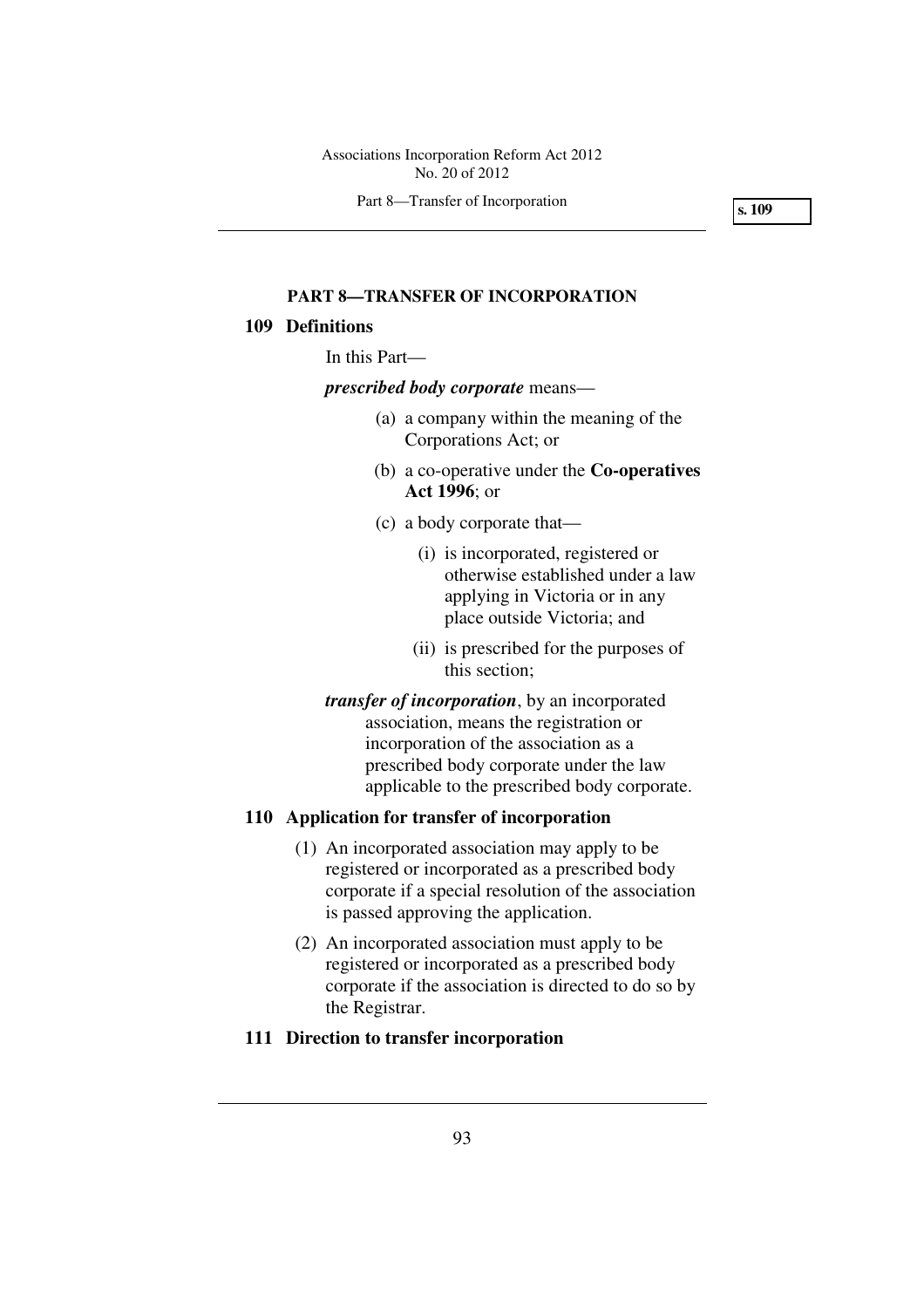|        | No. 20 of 2012                                                                                                                                                                                       |
|--------|------------------------------------------------------------------------------------------------------------------------------------------------------------------------------------------------------|
| s. 111 | Part 8-Transfer of Incorporation                                                                                                                                                                     |
|        | (1) The Registrar may direct an incorporated<br>association to apply to be registered or<br>incorporated as a prescribed body corporate.                                                             |
|        | (2) The direction must be in writing and specify the<br>period (being not less than 6 months after the date<br>of the direction) within which the application must<br>be made.                       |
|        | (3) The direction may be made subject to any<br>conditions specified in the direction.                                                                                                               |
|        | (4) The Registrar may only give a direction under<br>subsection $(1)$ if the Registrar is satisfied that the<br>continued incorporation of the association under<br>this Act would be inappropriate— |
|        | (a) by reason of the Registrar's assessment of—                                                                                                                                                      |
|        | (i) the scale and nature of the activities of<br>the association; or                                                                                                                                 |
|        | (ii) the value and nature of the property of<br>the association; or                                                                                                                                  |
|        | (iii) the extent or nature of the dealings<br>which the association has with the<br>public; or                                                                                                       |
|        | (b) for any other prescribed reason.                                                                                                                                                                 |
|        | $(5)$ Before giving a direction under subsection $(1)$ , the<br>Registrar must give written notice to the<br>association stating-                                                                    |
|        | (a) the Registrar's intention to direct the<br>association to apply to be incorporated or<br>registered as a prescribed body corporate;<br>and                                                       |

- (b) the reasons for the proposed direction; and
- (c) that the direction will be made unless an answer showing cause to the contrary is received within 2 months after the date of the notice.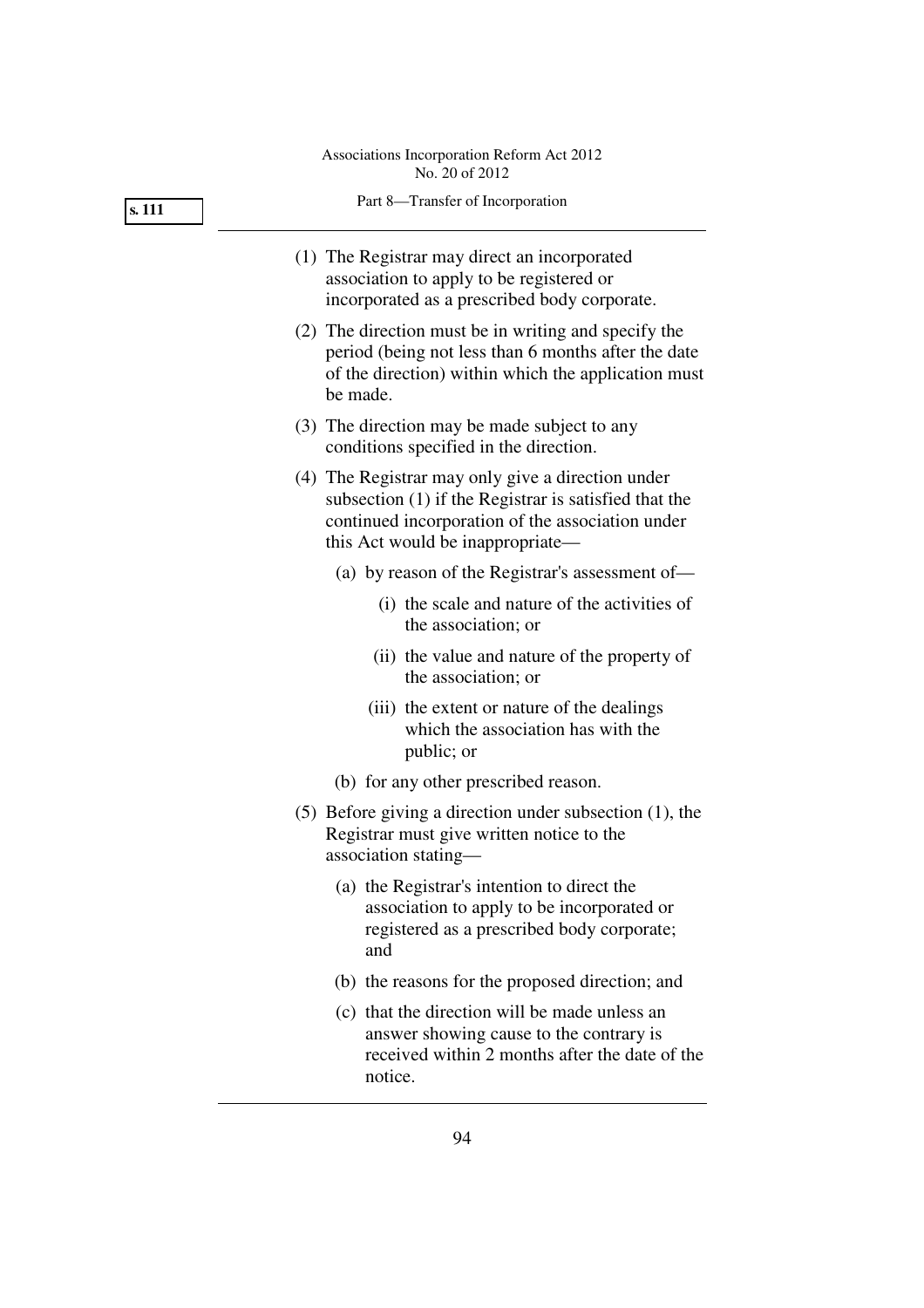- (6) An incorporated association may apply to VCAT for review of a decision by the Registrar to give a direction under subsection (1).
- (7) An application for review must be lodged with VCAT within 28 days after notice of the direction given under subsection (5) is received by the association.

#### **Note**

Under section 127, an incorporated association that has failed to comply with a direction of the Registrar under this section within the period specified in the notice may be wound up on the certificate of the Registrar.

### **112 Notice of transfer to Registrar**

Within 14 days after an incorporated association is registered or incorporated as a prescribed body corporate, it must notify the Registrar in writing of its transfer of incorporation.

Penalty: 10 penalty units.

# **113 Validity of contracts**

A contract to which an incorporated association is a party is not illegal, void or unenforceable merely because the association fails to comply with a direction of the Registrar under this Part.

### **114 New body ceases to be incorporated under this Act**

- (1) On the transfer of incorporation by an incorporated association, the association ceases to be incorporated under this Act.
- (2) On being notified under section 112 of the transfer of incorporation, the Registrar must remove the association from the register.

### **115 Effect of transfer of incorporation**

 (1) This section applies subject to the law applicable to the prescribed body corporate formed by the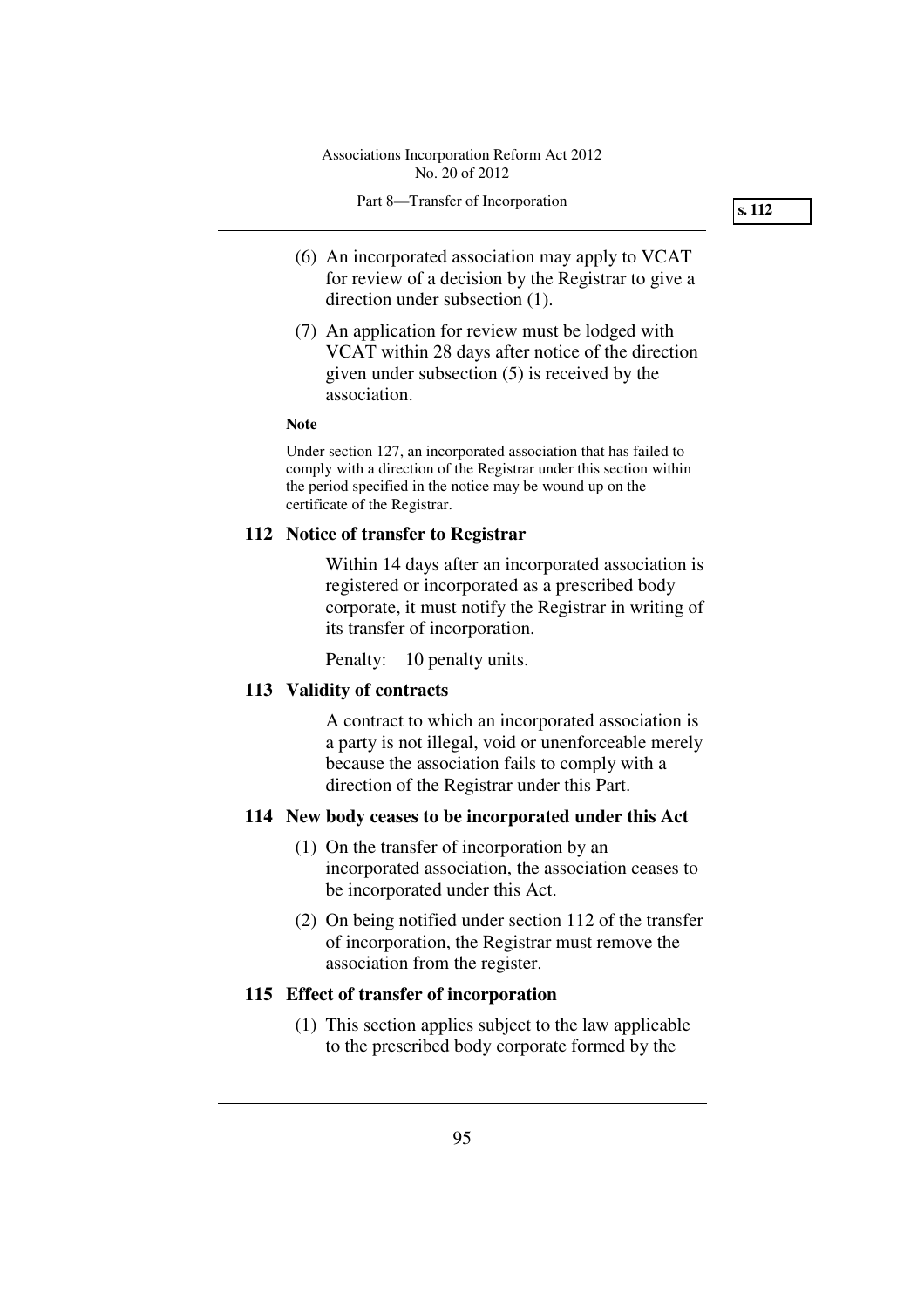| s. 115 | Part 8-Transfer of Incorporation                                                                                                                                                                                                                                                                                              |
|--------|-------------------------------------------------------------------------------------------------------------------------------------------------------------------------------------------------------------------------------------------------------------------------------------------------------------------------------|
|        | transfer of incorporation of an incorporated<br>association.                                                                                                                                                                                                                                                                  |
|        | (2) The transfer of incorporation by an incorporated<br>association does not affect the identity of the<br>association which is taken to be the same body<br>before and after the transfer.                                                                                                                                   |
|        | (3) Any right or claim by or against an incorporated<br>association existing immediately before its<br>transfer of incorporation may be continued by or<br>against the prescribed body corporate formed by<br>the transfer in the name of the incorporated<br>association or in the name of the prescribed body<br>corporate. |
|        | (4) Without limiting the generality of subsections (2)<br>and $(3)$ , nothing in section 114 $(1)$ affects—                                                                                                                                                                                                                   |
|        | (a) any right, privilege, obligation or liability<br>acquired or incurred under this Act; or                                                                                                                                                                                                                                  |
|        | (b) any penalty, forfeiture or punishment<br>incurred in respect of any offence committed<br>against this Act; or                                                                                                                                                                                                             |
|        | (c) any investigation, legal proceeding or<br>remedy in respect of any such right,<br>privilege, obligation, liability, penalty,<br>forfeiture or punishment.                                                                                                                                                                 |
|        | (5) Any investigation, legal proceeding or remedy<br>referred to in subsection $(4)(c)$ may be instituted,<br>continued or enforced and any penalty, forfeiture<br>or punishment may be imposed as if the<br>incorporated association had not ceased to be<br>incorporated under this Act.                                    |

\_\_\_\_\_\_\_\_\_\_\_\_\_\_\_\_\_\_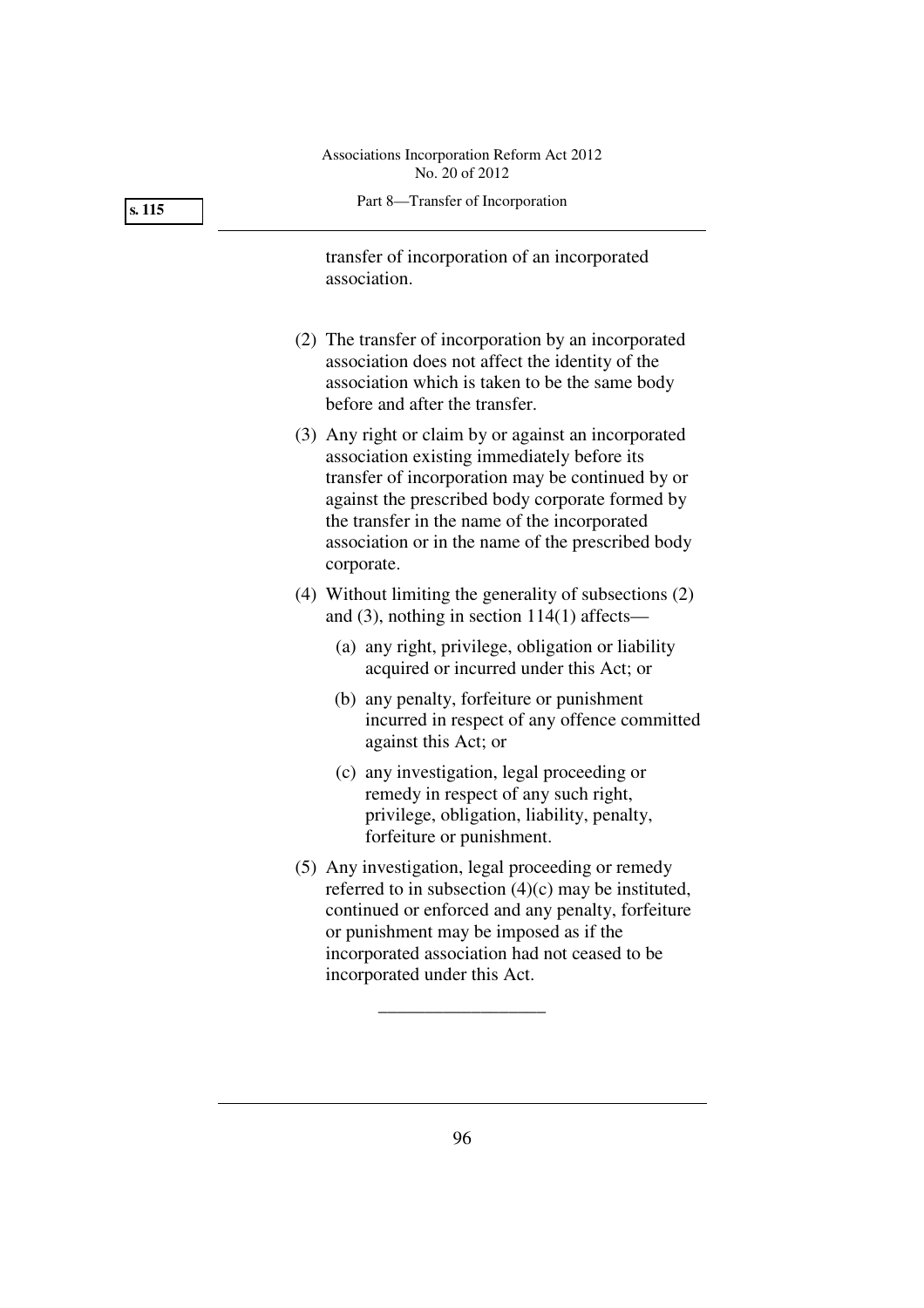Part 9—Statutory Management of Incorporated Association

**s. 116** 

# **PART 9—STATUTORY MANAGEMENT OF INCORPORATED ASSOCIATION**

#### **116 Appointment of statutory manager**

- (1) The Registrar may apply to the Magistrates' Court for the appointment of a statutory manager to conduct the affairs of an incorporated association.
- (2) On an application under subsection (1), the Magistrates' Court may, by order, appoint a person as statutory manager of the association subject to the terms and conditions the Court determines.
- (3) The order must specify—
	- (a) the date of appointment; and
	- (b) the appointee's name; and
	- (c) the appointee's business address.
- (4) If the appointee's name or business address changes, the appointee must immediately give written notice of the change to the Registrar.
- (5) The Magistrates' Court must not appoint a statutory manager unless the Registrar certifies that following an investigation pursuant to the provisions of this Act into the affairs of the association or the working and financial condition of the association, the appointment is in the interests of its members, its creditors or the public.

### **117 Effect of appointment of statutory manager**

- (1) On the appointment of a statutory manager of an incorporated association the committee members and the secretary of the association cease to hold office.
- (2) A committee member or the secretary of the association cannot be appointed or elected while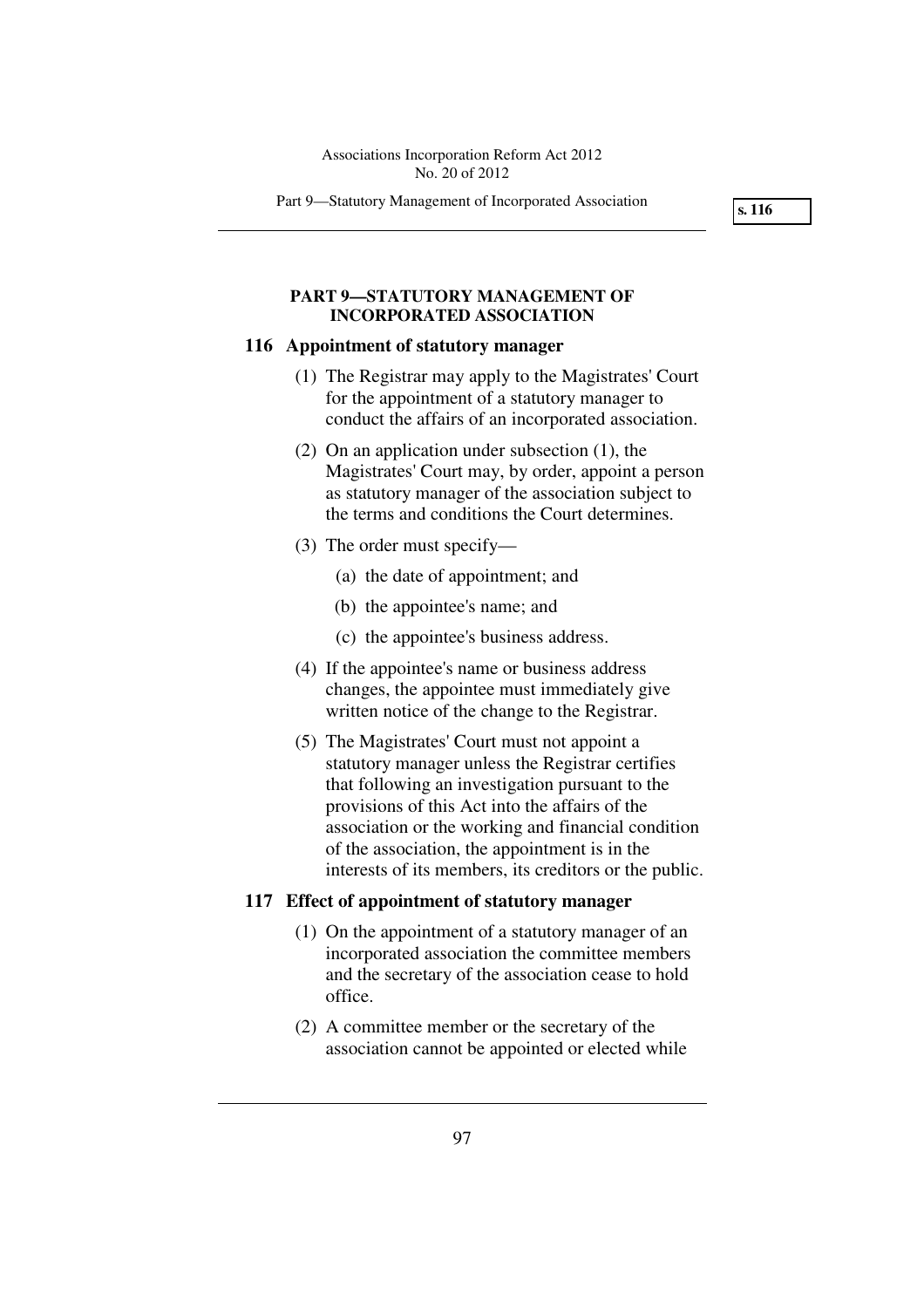#### **s. 118**

the statutory manager is in office except as provided by this Part.

### **118 Powers of statutory manager**

- (1) A statutory manager of an incorporated association—
	- (a) has control of, and may manage, the property and affairs of the association; and
	- (b) may dispose of all or part of the property of the association; and
	- (c) may engage or discharge employees on behalf of the association; and
	- (d) may perform any function and exercise any power that could, were the association not under statutory management, be performed or exercised by—
		- (i) the association; or
		- (ii) the committee of the association; or
		- (iii) a member of the committee or the secretary of the association; or
		- (iv) the members of the association.
- (2) To avoid doubt and without limiting subsection (1)(d), the statutory manager may perform any function and exercise any power the association has as trustee.

# **119 Revocation of appointment**

- (1) A statutory manager of an incorporated association holds office until the statutory manager's appointment is revoked.
- (2) A statutory manager's appointment is revoked if any of the following occurs—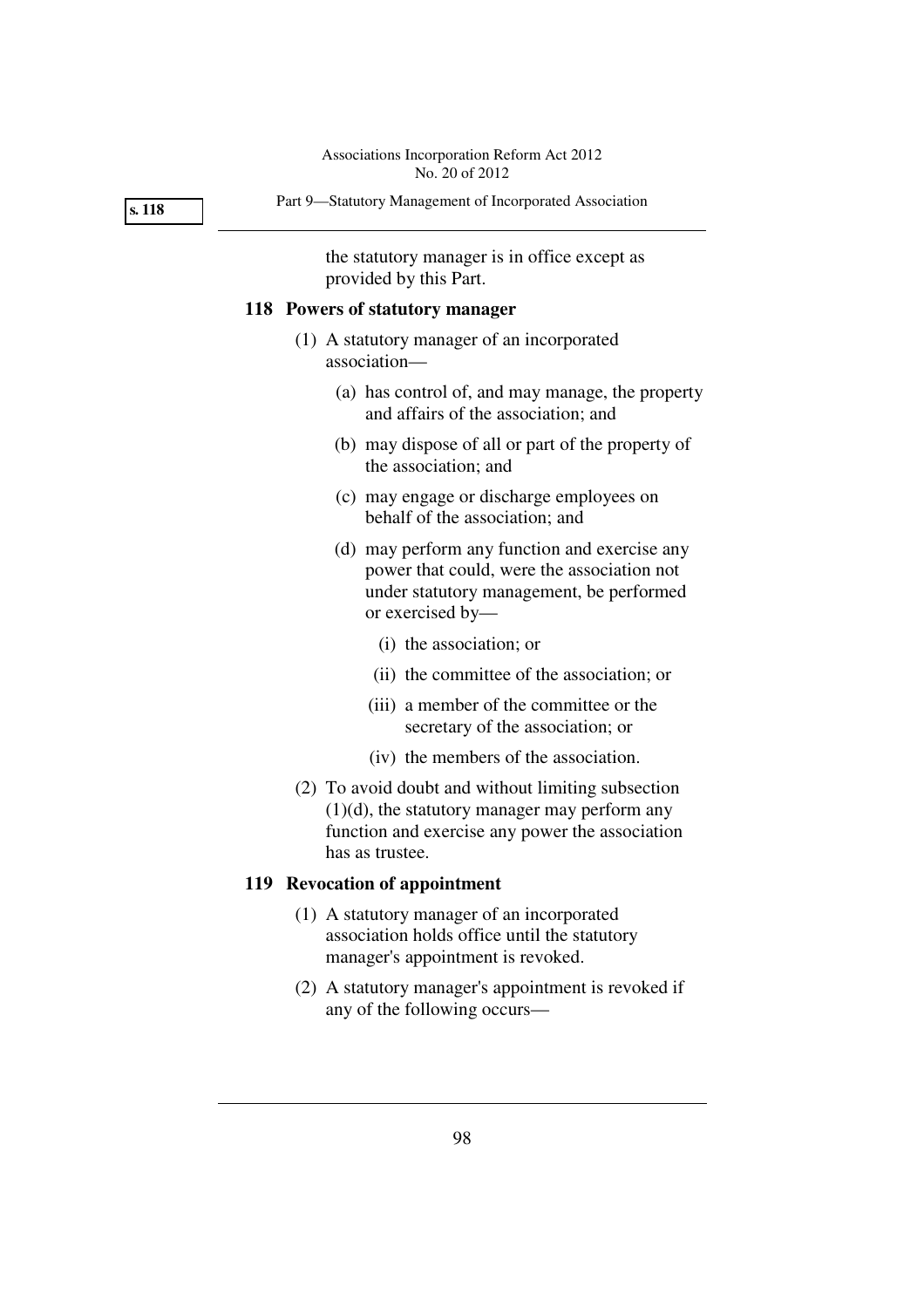Part 9—Statutory Management of Incorporated Association

**s. 119** 

- (a) on application by the Registrar, the Magistrates' Court orders the revocation of the appointment of a statutory manager;
- (b) a liquidator of the association is appointed by the Supreme Court;
- (c) the association is registered or incorporated as a prescribed body corporate, within the meaning of Part 8;
- (d) the Registrar cancels the incorporation of the association under section 138(1).
- (3) Immediately on the revocation of a statutory manager's appointment, the statutory manager must submit to the Registrar a report showing how the statutory management was carried out.
- (4) For the purposes of preparing the report the statutory manager has access to the records and documents of the association.
- (5) The Registrar may provide a copy of the report to the association.
- (6) On submitting the report under subsection (3) and accounting fully in relation to the statutory management of the association to the satisfaction of the Registrar, the statutory manager is released from any further duty to account in relation to the statutory management of the association other than on account of fraud, dishonesty, negligence or wilful failure to comply with this Act or the regulations.
- (7) Before revoking the appointment of a statutory manager of an incorporated association, the Magistrates' Court must—
	- (a) appoint another statutory manager; or
	- (b) be satisfied that the committee members of the association have been elected in accordance with its rules at a meeting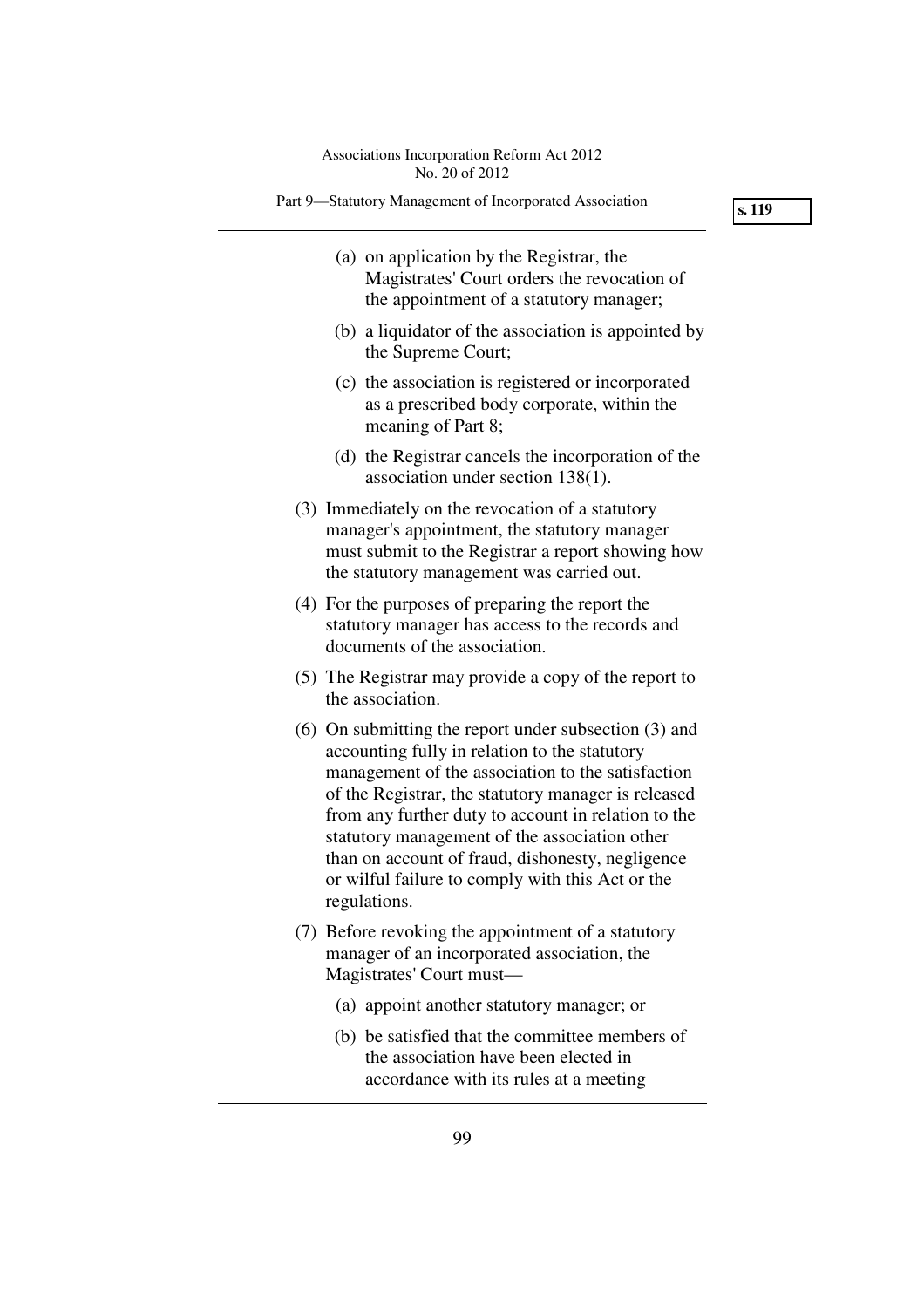|        | Associations Incorporation Reform Act 2012<br>No. 20 of 2012                                                                                                                                                     |
|--------|------------------------------------------------------------------------------------------------------------------------------------------------------------------------------------------------------------------|
| s. 120 | Part 9-Statutory Management of Incorporated Association                                                                                                                                                          |
|        | convened by the statutory manager in<br>accordance with those rules; or                                                                                                                                          |
|        | (c) be satisfied that the Registrar has appointed<br>committee members of the association under<br>subsection (8).                                                                                               |
|        | (8) The Registrar may appoint the committee<br>members of an incorporated association for which<br>a statutory manager is appointed.                                                                             |
|        | (9) Committee members elected or appointed in<br>accordance with this section-                                                                                                                                   |
|        | (a) take office on revocation of the statutory<br>manager's appointment; and                                                                                                                                     |
|        | (b) in the case of committee members appointed<br>by the Registrar—hold office, subject to<br>section 123, until the next annual general<br>meeting of the association after that<br>revocation.                 |
|        | 120 Expenses of statutory management                                                                                                                                                                             |
|        | (1) The expenses of and incidental to the conduct of<br>an incorporated association's affairs by a statutory<br>manager are payable from the association's funds.                                                |
|        | (2) The expenses of conducting an incorporated<br>association's affairs include—                                                                                                                                 |
|        | (a) if the statutory manager is not an employee<br>of the public service—remuneration of the<br>statutory manager at a rate approved by the<br>Magistrates' Court; or                                            |
|        | (b) if the statutory manager is an employee of<br>the public service—the amount that the<br>Magistrates' Court certifies should be paid to<br>the Crown as repayment of the statutory<br>manager's remuneration. |
|        |                                                                                                                                                                                                                  |
|        |                                                                                                                                                                                                                  |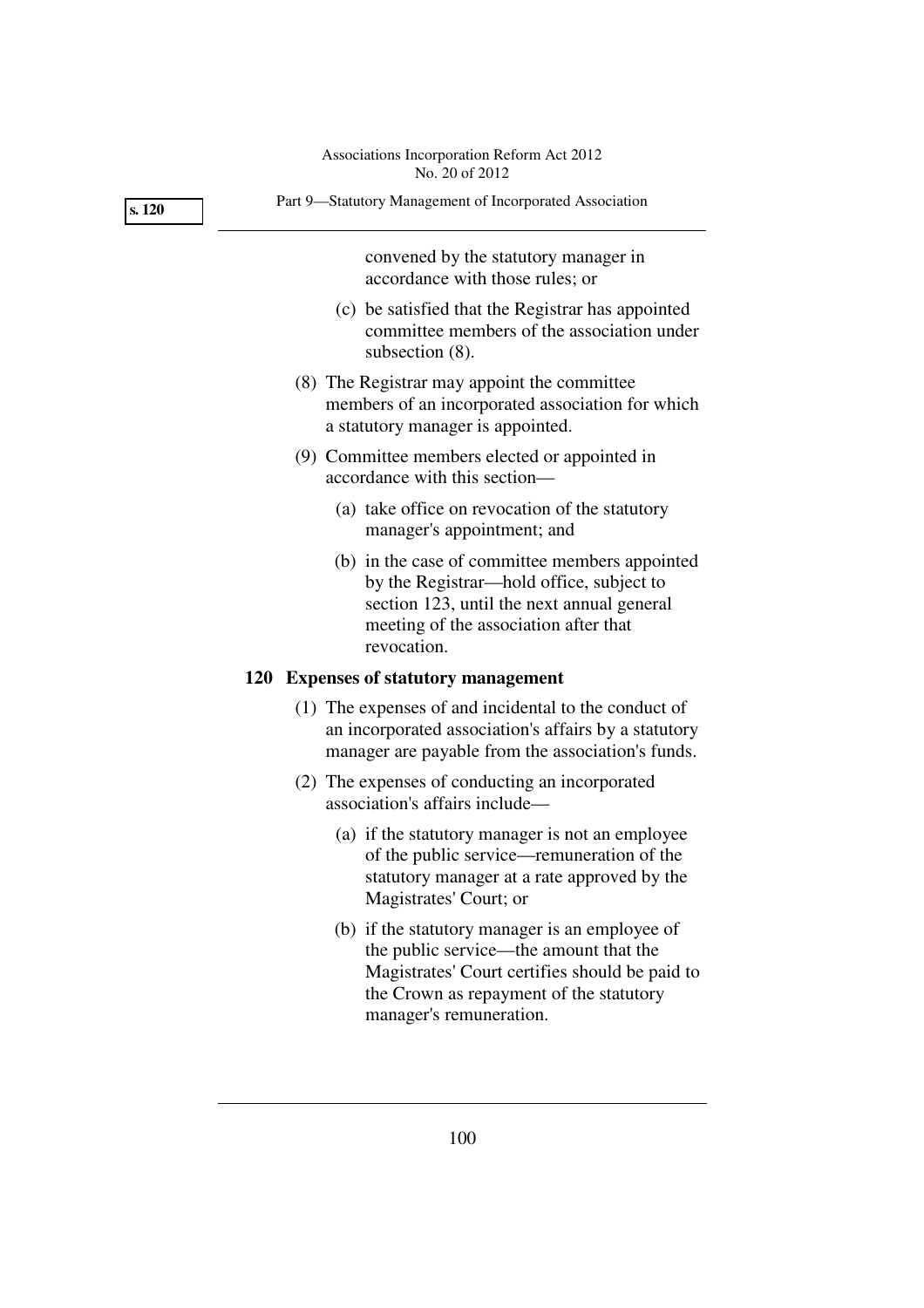Part 9—Statutory Management of Incorporated Association

**s. 121** 

- (3) An amount certified under subsection (2)(b) may be recovered in a court of competent jurisdiction as a debt due to the Crown.
- (4) A statutory manager has, in relation to the expenses specified in subsection (1), the same priority on the winding up of an incorporated association as the liquidator of the association has.

## **121 Liabilities arising from statutory management**

- (1) If an incorporated association incurs any loss because of any fraud, dishonesty, negligence or wilful failure to comply with this Act or the regulations or the rules of the association by a statutory manager, the statutory manager is liable for the loss.
- (2) A statutory manager is not liable for any loss that is not a loss to which subsection (1) applies but must account for the loss in a report given under section 119(3) or 122.

## **122 Statutory manager to report to Registrar**

- (1) On the receipt of a request from the Registrar, a statutory manager must, without delay, prepare and give to the Registrar a report showing how the statutory management is being carried out.
- (2) The Registrar may give a copy of the report to the incorporated association.

## **123 Additional powers of Registrar**

- (1) If the Registrar appoints committee members of an incorporated association under section 119(8), the Registrar may, by written notice given to the association, specify—
	- (a) a time during which this section is to apply in relation to the association; and
	- (b) the terms and conditions on which all or any of the committee members hold office; and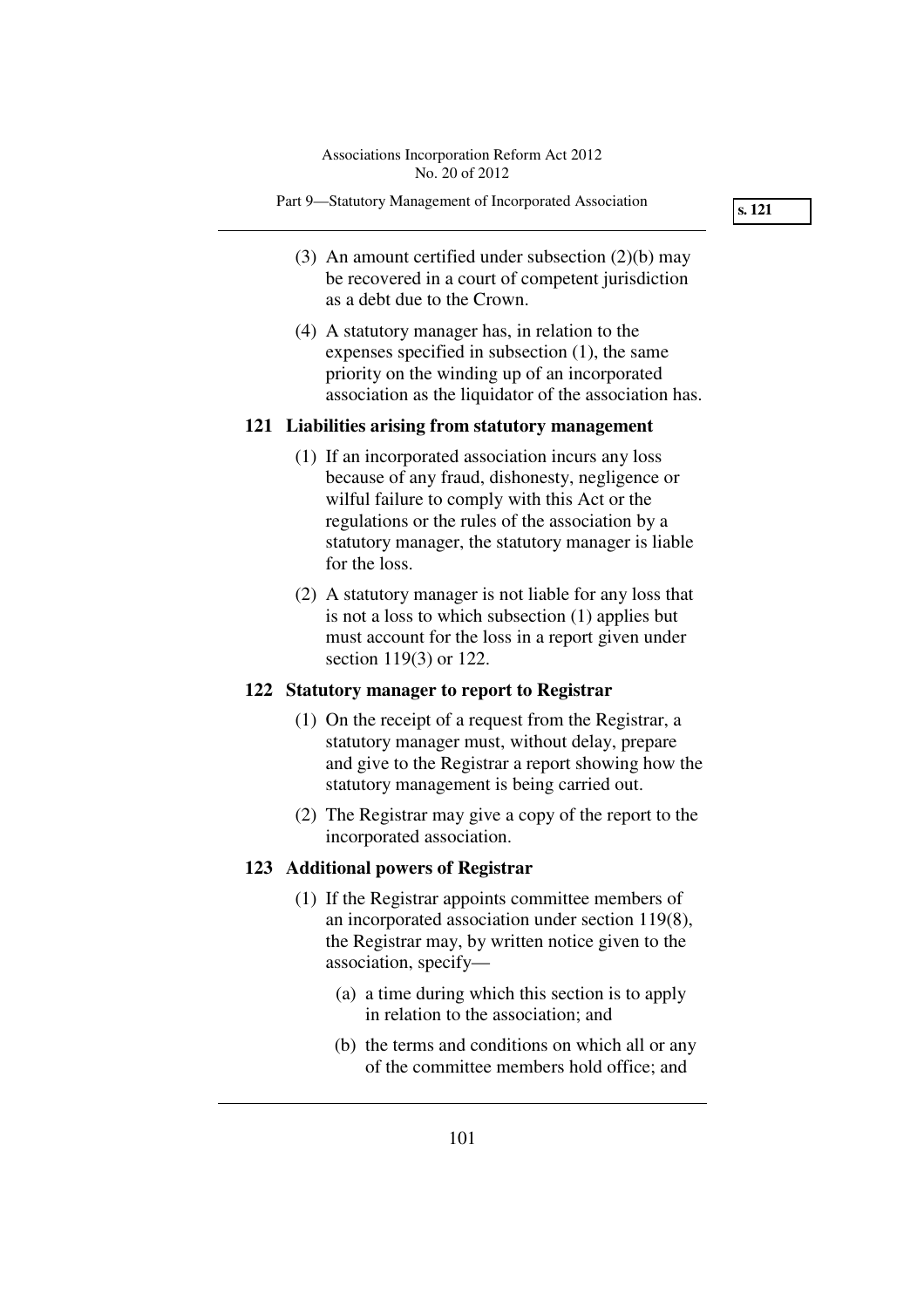| Associations Incorporation Reform Act 2012 |
|--------------------------------------------|
| No. 20 of 2012                             |

| s. 124 | Part 9-Statutory Management of Incorporated Association                                                                                                                                                                                                                                                                                                                   |
|--------|---------------------------------------------------------------------------------------------------------------------------------------------------------------------------------------------------------------------------------------------------------------------------------------------------------------------------------------------------------------------------|
|        | (c) with the consent of the Magistrates' Court,<br>the rules that are to be the association's rules.                                                                                                                                                                                                                                                                      |
|        | (2) While this section applies to an incorporated<br>association, the Registrar may—                                                                                                                                                                                                                                                                                      |
|        | (a) from time to time remove and appoint<br>committee members; and                                                                                                                                                                                                                                                                                                        |
|        | (b) from time to time, vary, revoke or specify<br>new terms and conditions in place of all or<br>any of the terms and conditions specified<br>under subsection $(1)(b)$ ; and                                                                                                                                                                                             |
|        | (c) with the consent of the Magistrates' Court,<br>amend all or any of the rules specified under<br>subsection $(1)(c)$ .                                                                                                                                                                                                                                                 |
|        | (3) The Registrar may, by written notice given to the<br>association, extend the time for which this section<br>is to apply in relation to the association.                                                                                                                                                                                                               |
|        | (4) A rule specified by the Registrar under this<br>section as a rule of an incorporated association—                                                                                                                                                                                                                                                                     |
|        | (a) is not to be altered except in the way set out<br>in this section; and                                                                                                                                                                                                                                                                                                |
|        | (b) if it is inconsistent with any other rule of the<br>association, prevails over the other rule, and<br>the other rule is to the extent of the<br>inconsistency invalid; and                                                                                                                                                                                            |
|        | (c) is a rule of the association for the purposes of<br>this Act.                                                                                                                                                                                                                                                                                                         |
|        | 124 Stay of proceedings                                                                                                                                                                                                                                                                                                                                                   |
|        | (1) If the Magistrates' Court appoints a statutory<br>manager to conduct an incorporated association's<br>affairs, a person must not begin or continue any<br>proceeding in a court against the association until<br>the statutory manager's appointment is revoked<br>except with the leave of the Magistrates' Court<br>and, if the Magistrates' Court grants leave, in |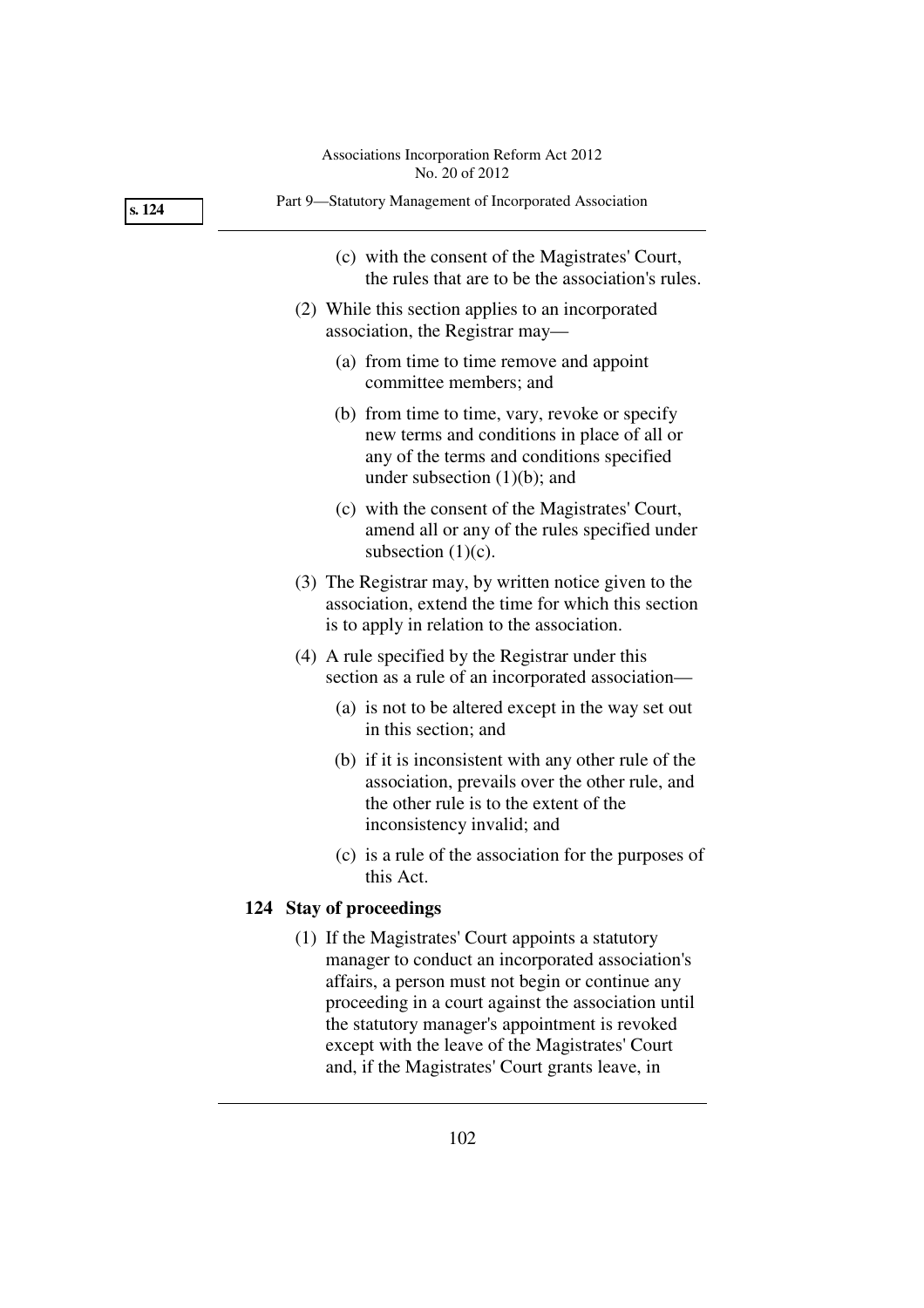Part 9—Statutory Management of Incorporated Association

**s. 124** 

accordance with any terms and conditions that the Magistrates' Court imposes.

- (2) A person intending to apply for leave of the Magistrates' Court under subsection (1) must give the Registrar not less than 10 days' notice of intention to apply.
- (3) On the hearing of an application under subsection (1), the Registrar may be represented and may oppose the granting of the application.

\_\_\_\_\_\_\_\_\_\_\_\_\_\_\_\_\_\_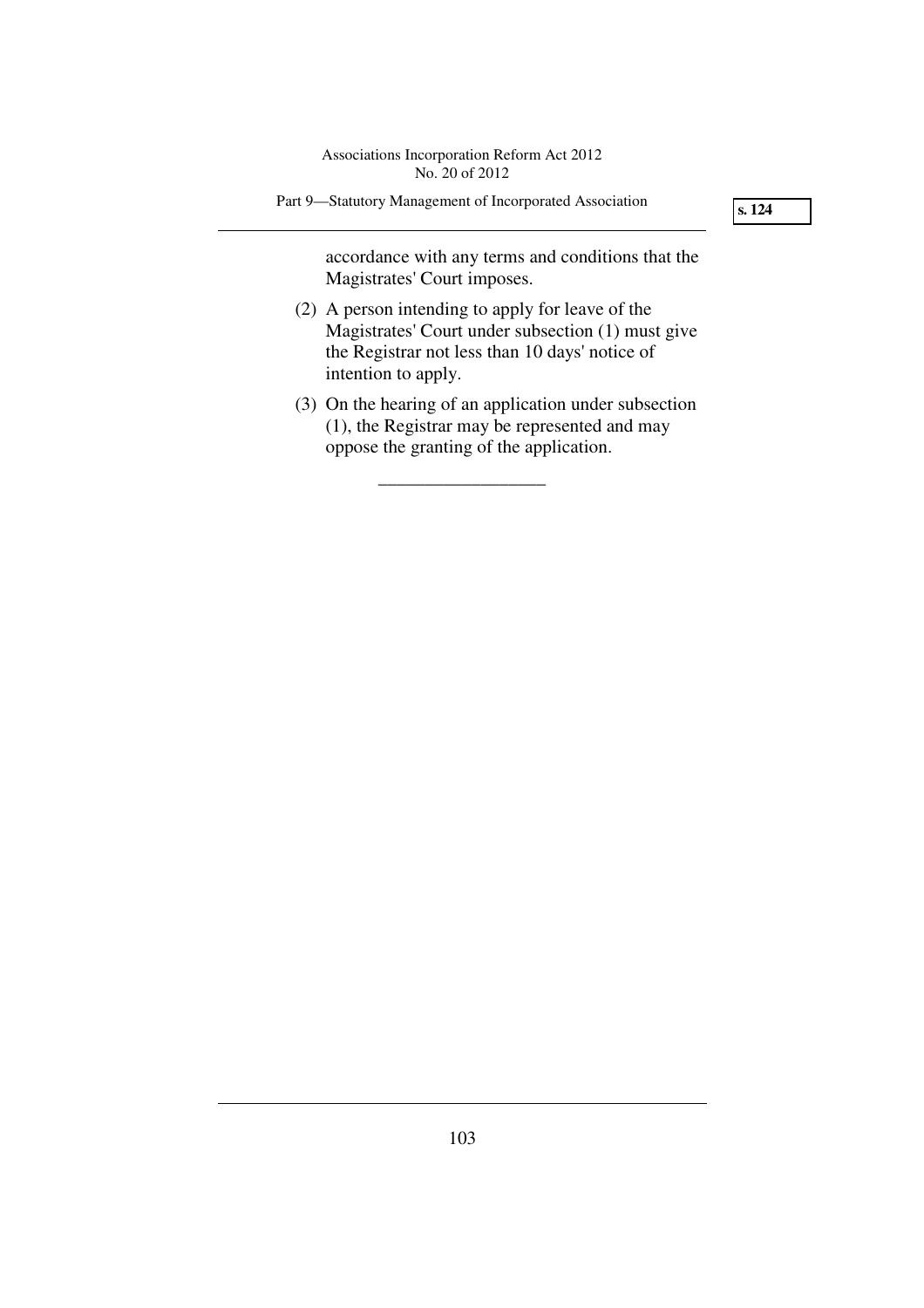Part 10—Winding Up and Cancellation

**s. 125** 

### **PART 10—WINDING UP AND CANCELLATION**

# **Division 1—Winding up**

## **125 Voluntary winding up**

An incorporated association may be wound up voluntarily if the association by special resolution resolves that it be wound up voluntarily.

### **Note**

Under sections 149 and 151, the voluntary winding up of an incorporated association is declared to be an applied Corporations legislation matter in relation to, respectively, the provisions of Part 5.5 (Voluntary winding up) and Part 5.6 (Winding up generally) of the Corporations Act. As such, the voluntary winding up of an incorporated association is subject to any requirements under those provisions.

## **126 Winding up by the court**

- (1) The Supreme Court may order the winding up of an incorporated association if—
	- (a) the association has by special resolution resolved that it be wound up by the court; or
	- (b) the association suspends its operations for a whole year; or
	- (c) the association is unable to pay its debts; or
	- (d) the association has secured pecuniary profit for its members; or
	- (e) the association has, as trustee, secured pecuniary profit for its members; or

### **Note**

For circumstances under which, for the purposes of this Act, an incorporated association is taken not to have secured pecuniary profit for its members, see section 4.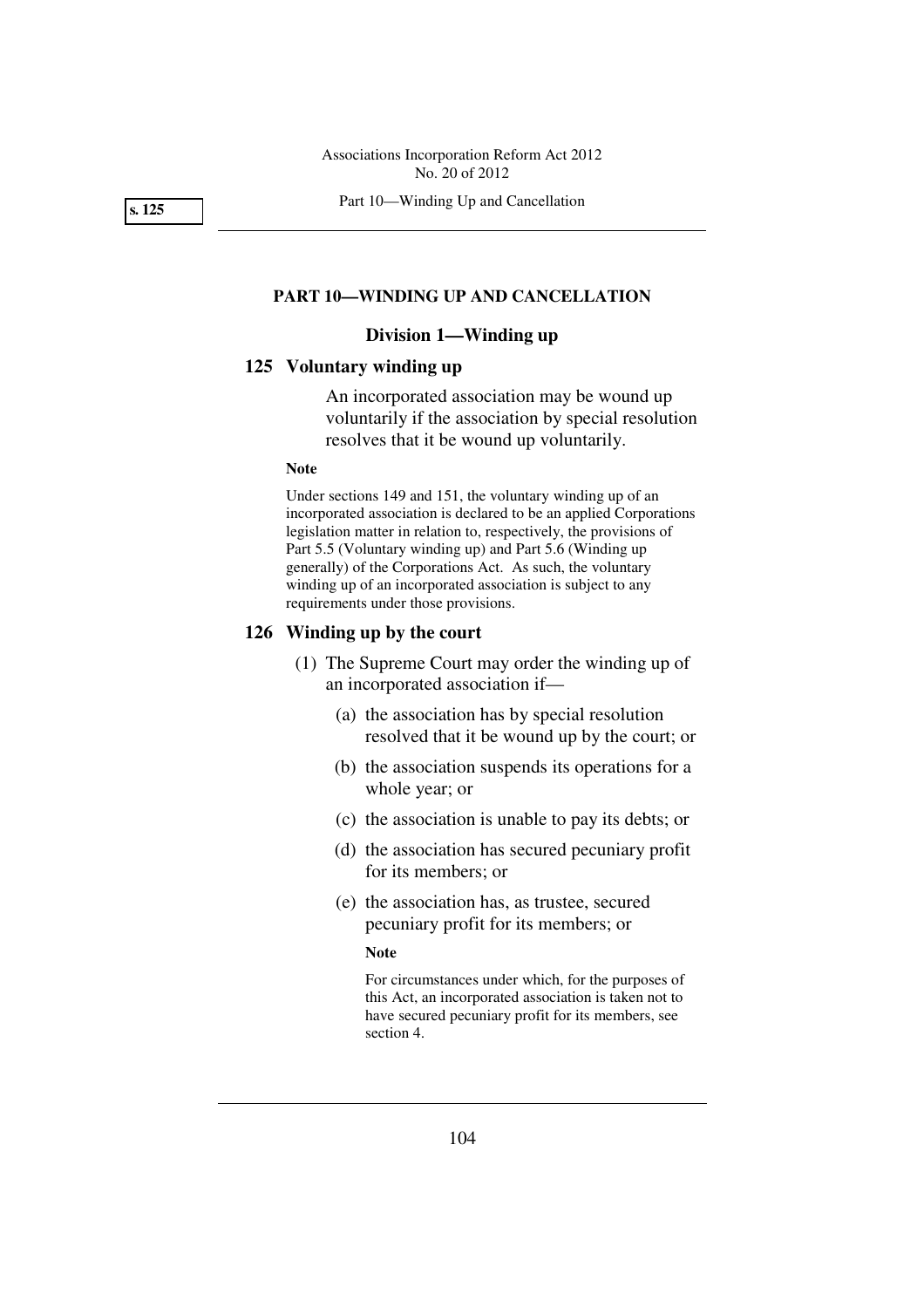**s. 127** 

- (f) the association has engaged in activities outside the scope of its purposes; or
- (g) the court is of the opinion that it is just and equitable that the association be wound up.
- (2) An application for the winding up of an incorporated association must be made by—
	- (a) the association; or
	- (b) a member of the association; or
	- (c) a creditor of the association; or
	- (d) the Registrar; or
	- (e) the statutory manager of the association.

## **Note**

Under sections 150 and 151, the winding up of an incorporated association by the court is declared to be an applied Corporations legislation matter in relation to the provisions of Part 5.4 (Winding up in insolvency); Part 5.4B (Winding up in insolvency or by the court) and Part 5.6 (Winding up generally) of the Corporations Act. As such, the winding up of an incorporated association by the court is subject to any requirements under those provisions.

### **127 Winding up on certificate of Registrar**

- (1) An incorporated association may be wound up on the certificate of the Registrar if the Registrar certifies that the necessary grounds for taking that action exist.
- (2) For the purposes of subsection (1), the necessary grounds exist if—
	- (a) there are fewer than 5 members of the association; or
	- (b) the association is not in operation; or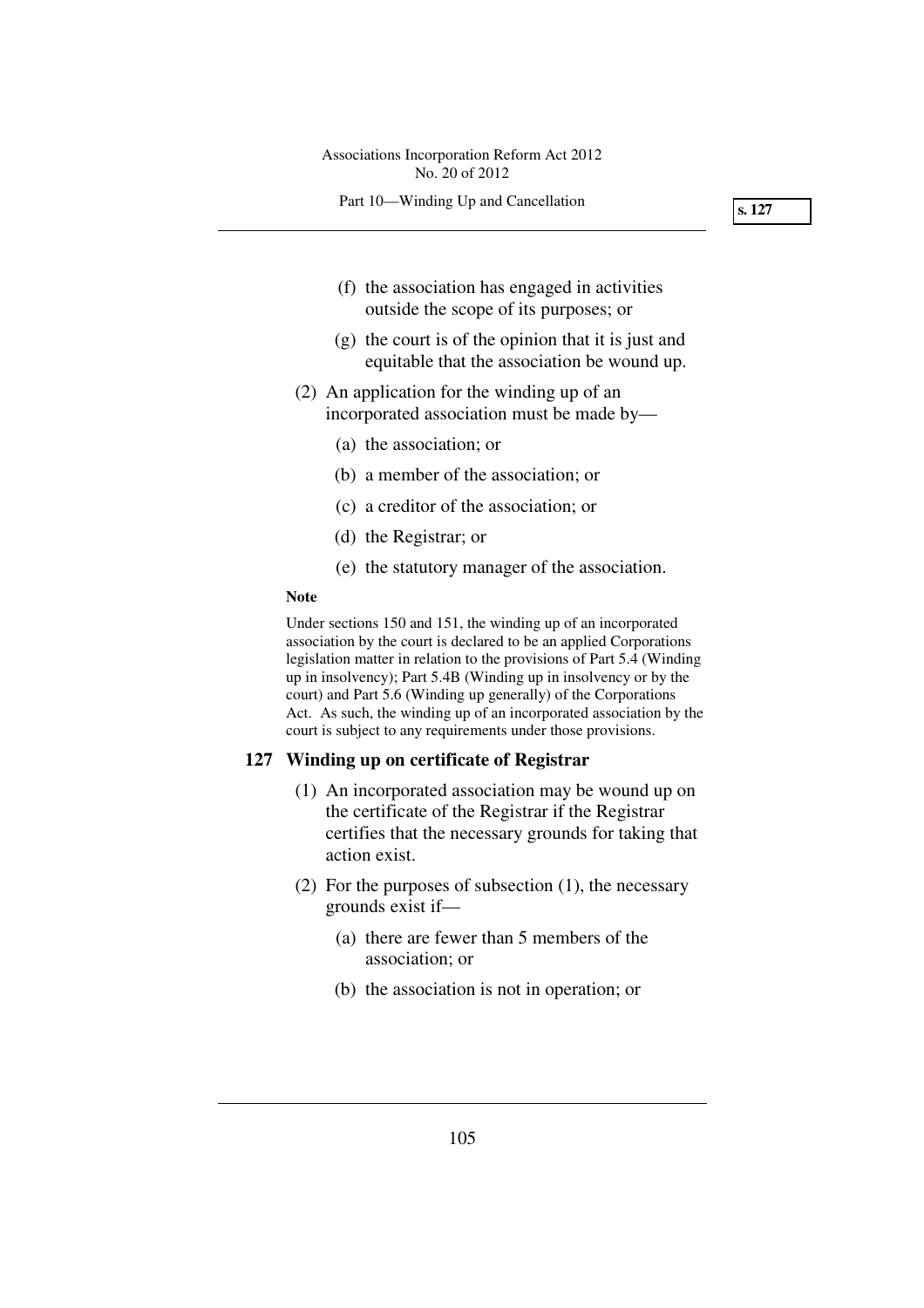Part 10—Winding Up and Cancellation

- (c) the association has secured pecuniary profit for its members; or
- (d) the association has, as trustee, secured pecuniary profit for its members; or

#### **Note**

For circumstances under which, for the purposes of this Act, an incorporated association is taken not to have secured pecuniary profit for its members, see section 4.

- (e) the association has not lodged with the Registrar copies of the financial statements of the association in accordance with section 102 for each of the preceding 2 years; or
- (f) the incorporation of the association has been obtained by fraud or mistake; or
- (g) the association exists for an illegal purpose; or
- (h) the association has—
	- (i) been given notice by the Registrar of a breach of this Act or the regulations or the rules of the association; and
	- (ii) failed to remedy the breach within the time specified in the notice; or
- (i) the association has failed to comply with a direction by the Registrar under section 111(1) within the period specified in the notice; or
- (j) in the opinion of the Registrar, circumstances exist which, in the public interest, justify the winding up of the association.

**s. 127**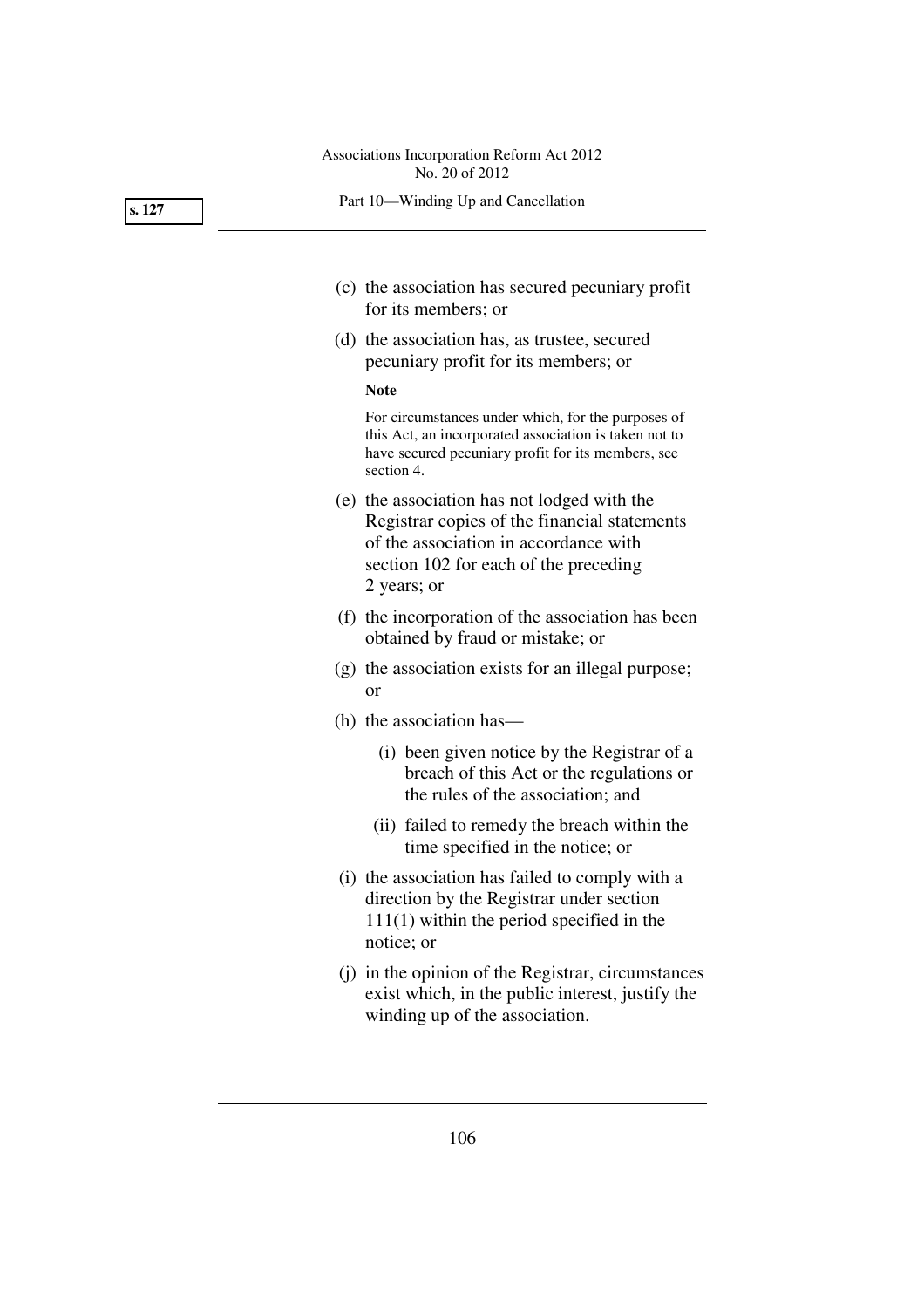(3) The Registrar must not certify any matter referred to in subsection (2) unless the matter has been proved to the satisfaction of the Registrar.

#### **Note**

Under section 151, the winding up of an incorporated association is declared to be an applied Corporations legislation matter in relation to the provisions of Part 5.6 (Winding up generally) of the Corporations Act. As such, the winding up of an incorporated association is subject to any requirements under those provisions.

## **128 Procedure before certification**

- (1) Before issuing a certificate under section 127 in respect of an incorporated association, the Registrar must—
	- (a) give notice to the association stating—
		- (i) the Registrar's intention to issue the certificate; and
		- (ii) the grounds for issuing the certificate; and
		- (iii) that the certificate will be issued unless an answer showing cause to the contrary is received within 2 months after the date on which the notice is sent or published, whichever is the later; and
	- (b) give the association a reasonable opportunity to show cause why the certificate should not be issued.
- (2) A notice under subsection (1) must be given by—
	- (a) sending it by prepaid letter addressed to the registered address of the association; and
	- (b) publishing it in a newspaper circulating generally in the State.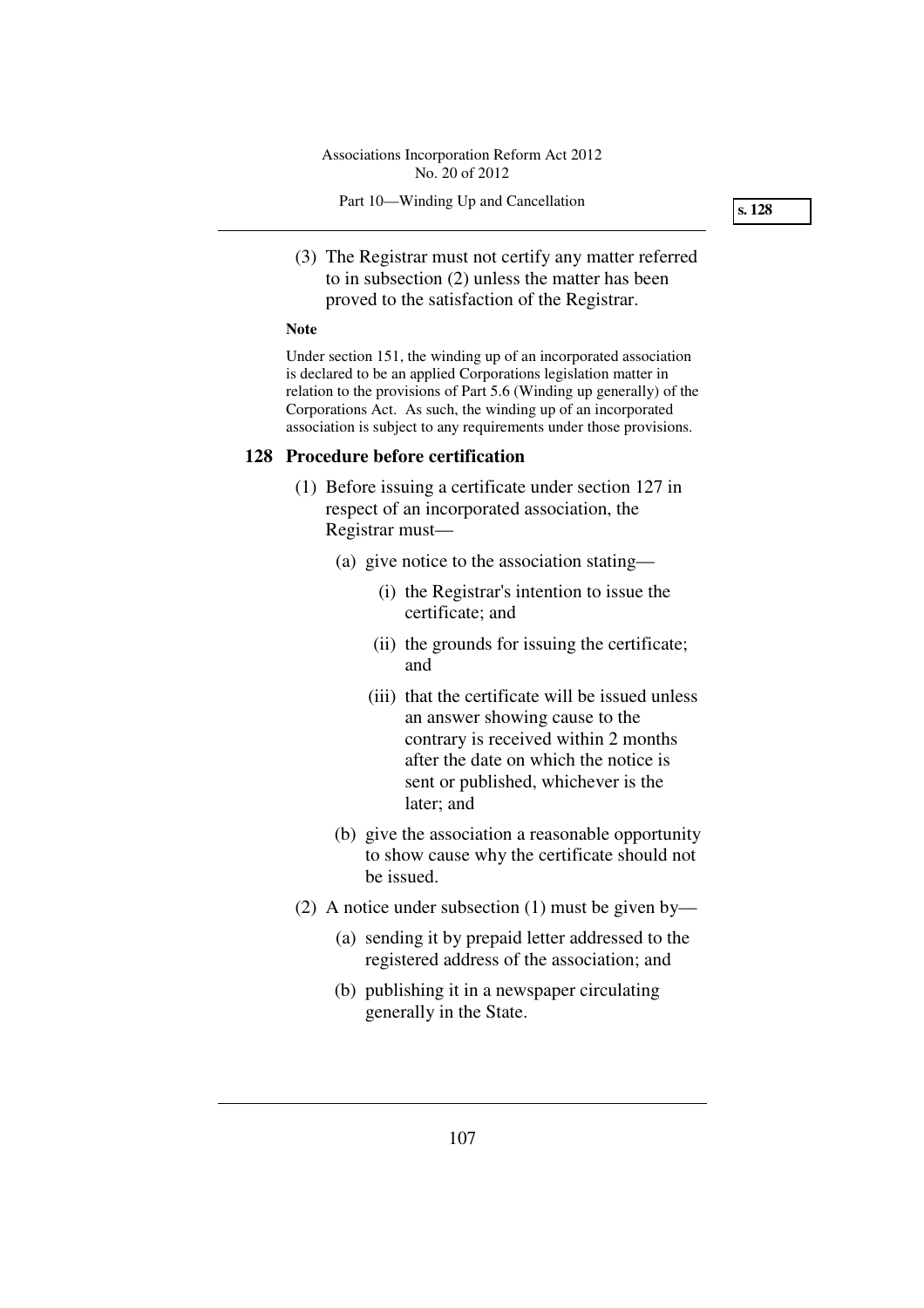Part 10—Winding Up and Cancellation

## **129 Review of certificate**

- (1) An incorporated association may apply to the Supreme Court for review of a decision of the Registrar to issue a certificate under section 127.
- (2) An application for review must be made within 28 days after the certificate is issued.

### **130 Procedure for winding up on certificate**

- (1) The winding up of an incorporated association on the certificate of the Registrar commences—
	- (a) at the end of 28 days after the certificate is issued, unless an application is made under section 129; or
	- (b) if an application is made under section 129 and the Supreme Court upholds the decision to issue the certificate—on the determination of the application.
- (2) On the commencement of the winding up, the Registrar may appoint a person to be the liquidator of the association.
- (3) A liquidator appointed under this section need not be a registered liquidator under the Corporations Act.
- (4) A liquidator must within 10 days after being appointed under this section publish notice of the appointment in the Government Gazette.

Penalty: 10 penalty units.

- (5) The liquidator must—
	- (a) have adequate and appropriate professional indemnity insurance and fidelity insurance; or
	- (b) give to the Registrar the prescribed security.
- (6) The liquidator is entitled to receive the fees determined by the Registrar.

**s. 129**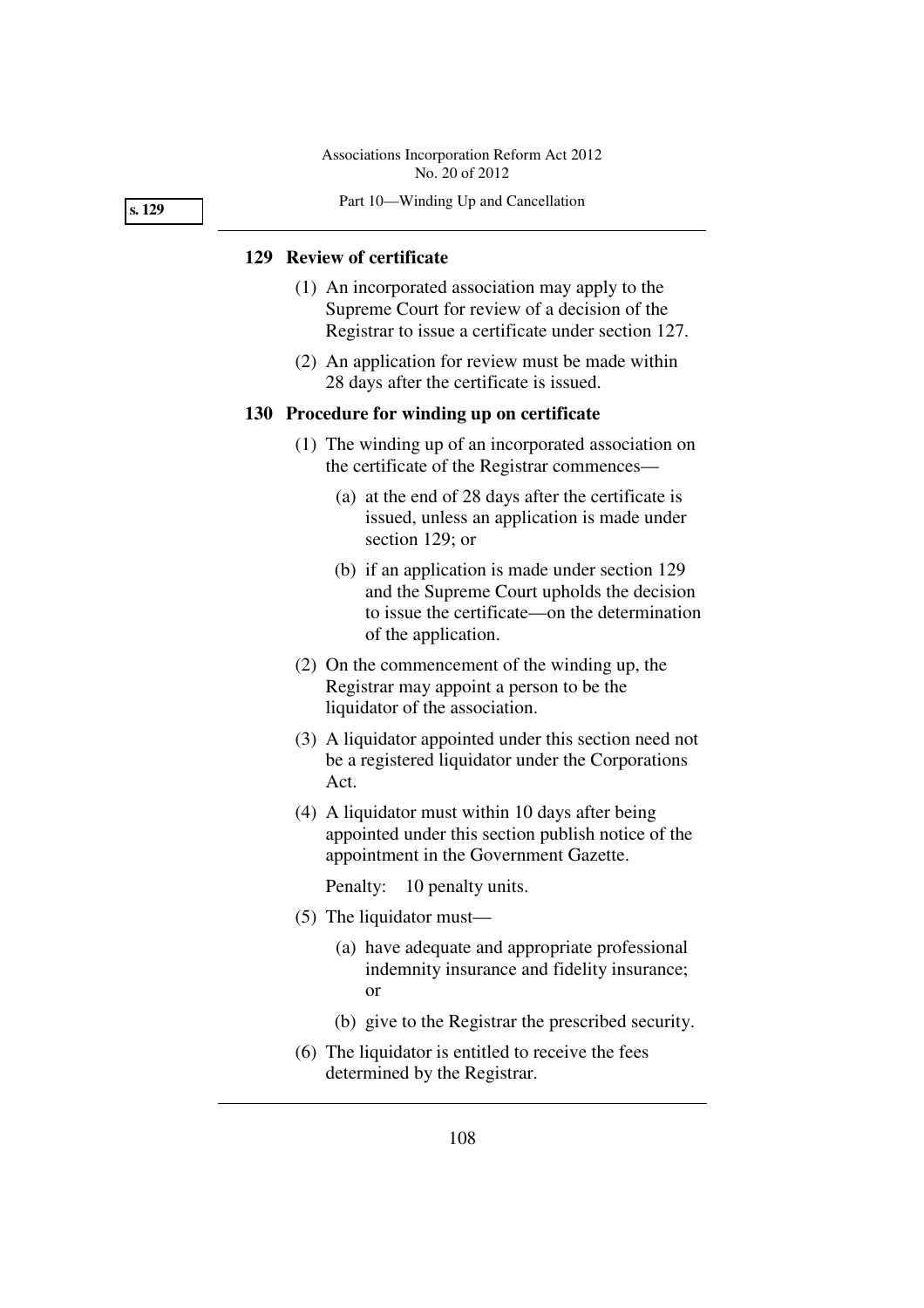Part 10—Winding Up and Cancellation

**s. 131** 

 (7) If the office of liquidator becomes vacant, the Registrar must appoint a person to fill the vacancy.

# **Division 2—Distribution of surplus assets on winding up**

### **131 Definition**

In this Division—

*surplus assets*, in relation to the winding up of an incorporated association, means the assets of the association remaining after satisfaction of the debts and liabilities of the association and the costs, charges and expenses of the winding up.

# **132 Distribution of surplus assets**

- (1) This section applies if an incorporated association has been wound up under this Act.
- (2) Subject to this section and any court order, the surplus assets of the association must be distributed in accordance with—
	- (a) the rules of the association; or
	- (b) if there are no valid rules governing the distribution of its surplus assets—a special resolution of the association.
- (3) An asset or part of an asset of the association consisting of property supplied by a government department, public authority or Council, including the unexpended portion of a grant, must be returned to—
	- (a) the department, authority or Council that supplied the property; or
	- (b) a body nominated by that department, authority or Council.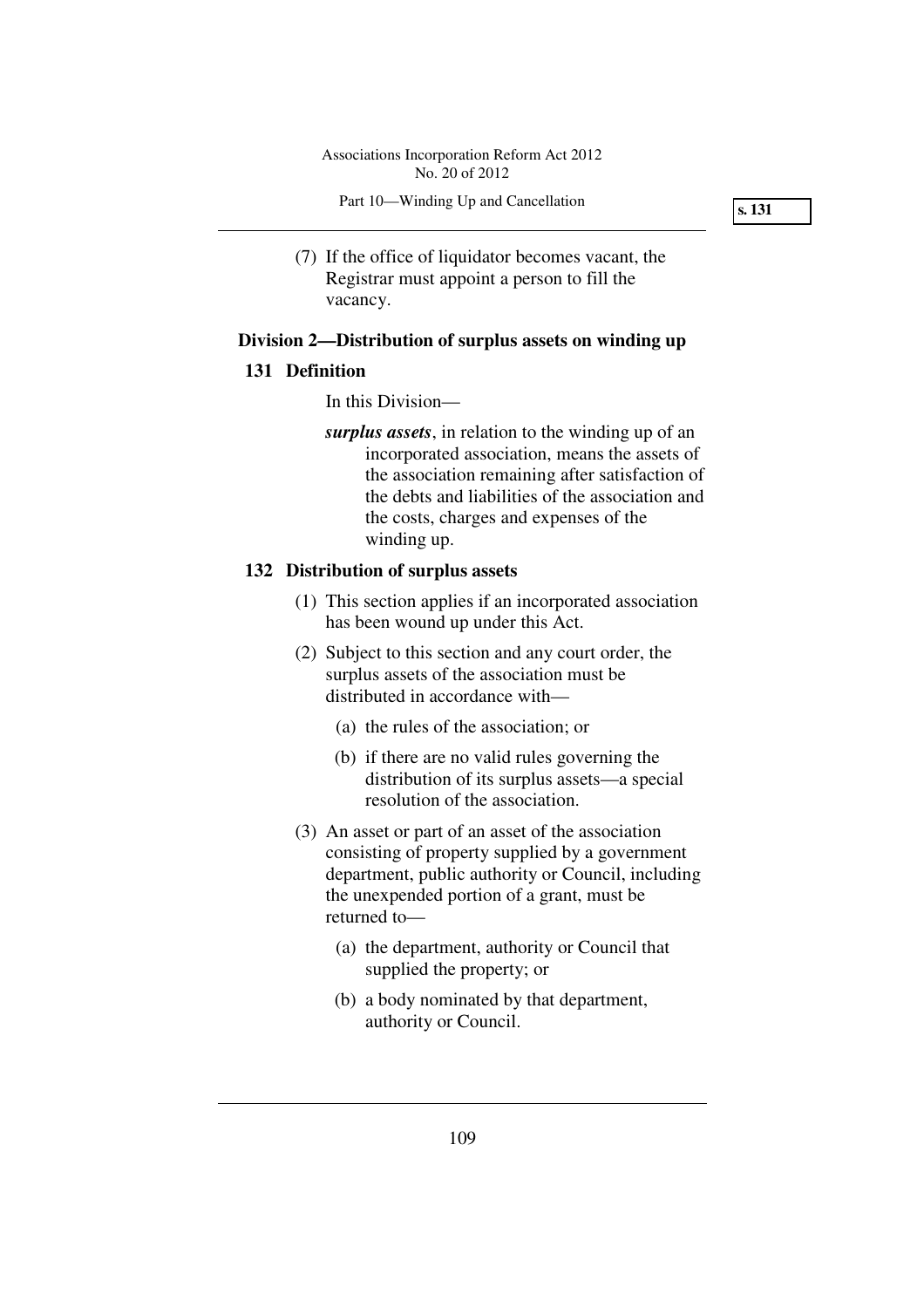**s. 132** 

Part 10—Winding Up and Cancellation

- (4) Subject to subsection (5), the association must not distribute a surplus asset to—
	- (a) any member or former member of the association; or
	- (b) any person to be held on trust for any member or former member of the association.

Penalty: 20 penalty units.

- (5) The surplus assets of the association may be distributed to a member or former member if—
	- (a) the member or former member is a body corporate or an association (whether incorporated or not) and the Registrar is satisfied that—
		- (i) at the time of the distribution, the body corporate or association referred to in paragraph (a) is prevented by its rules or otherwise from distributing the surplus assets to its members; and
		- (ii) the distribution is not contrary to this Act or the regulations; or
	- (b) the member or former member is a trustee who holds, or held, membership of the association on behalf of a trust and the Registrar is satisfied that—
		- (i) at the time of the distribution, the trustee is prevented by the terms of the trust or otherwise from distributing the surplus assets to the beneficiaries of the trust; and
		- (ii) the distribution is not contrary to this Act or the regulations.
- (6) This section applies subject to any trust affecting all or any of the assets of the association.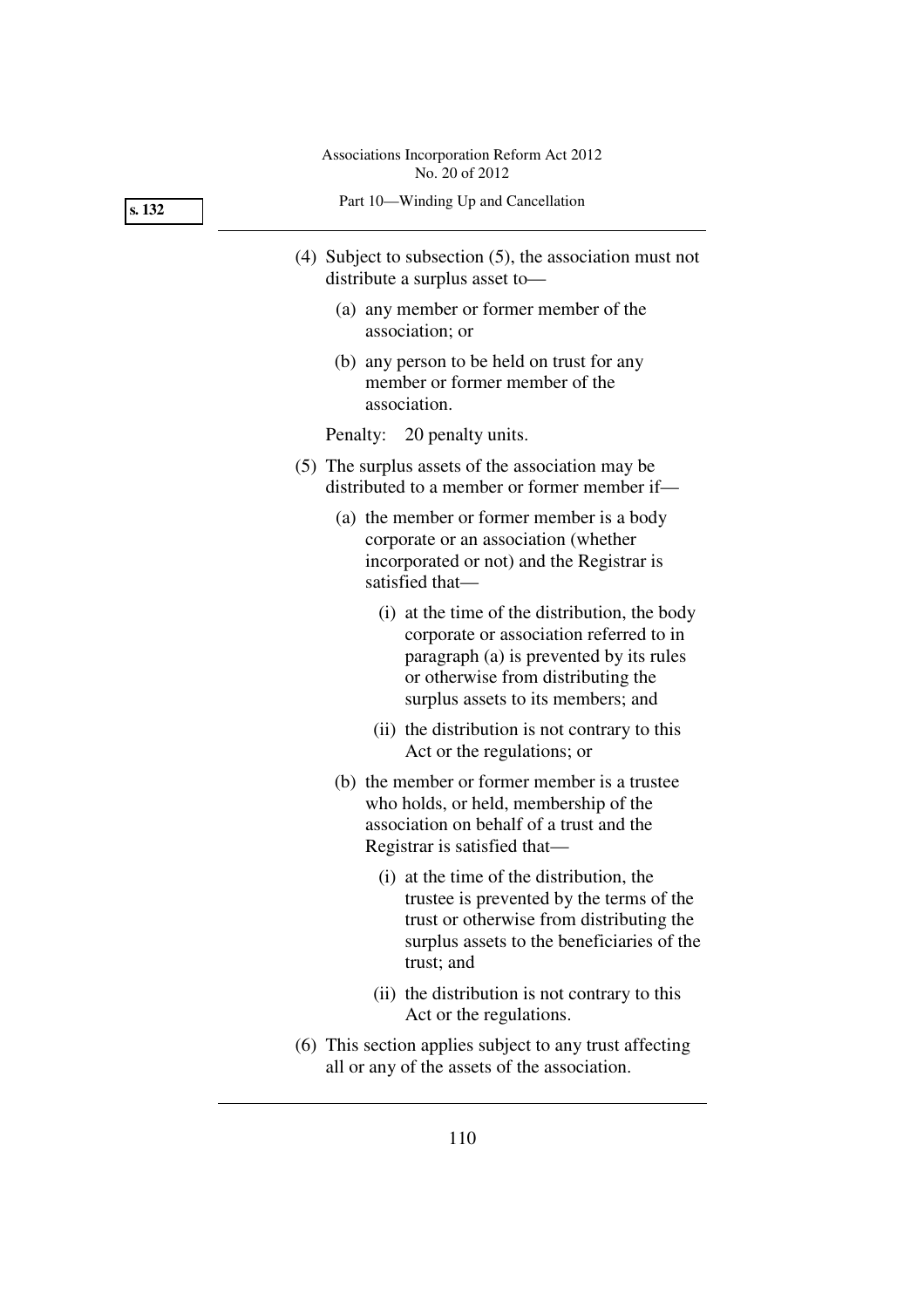Part 10—Winding Up and Cancellation

**s. 133** 

## **133 Court order relating to distribution of surplus assets**

- (1) The Supreme Court may make an order relating to the distribution of the surplus assets of an incorporated association that is being wound up on the application of—
	- (a) the Registrar; or
	- (b) a liquidator of the association; or
	- (c) a member or former member of the association; or
	- (d) any person aggrieved by the operation of section 132 in relation to the surplus assets of the association.
- (2) The Supreme Court may make an order under subsection (1) permitting the distribution of surplus assets to the members of the association.
- (3) The Supreme Court, in making an order under subsection (1), must have regard to—
	- (a) the terms of any trust affecting all or any of the assets of the association; and
	- (b) the purposes and any relevant rules of the association.

# **Division 3—Cancellation of incorporation**

## **134 Cancellation on winding up**

- (1) The Registrar may, by notice published in the Government Gazette, cancel the incorporation of an incorporated association that has been wound up or has commenced to be wound up.
- (2) The cancellation of incorporation does not affect the winding up of the association.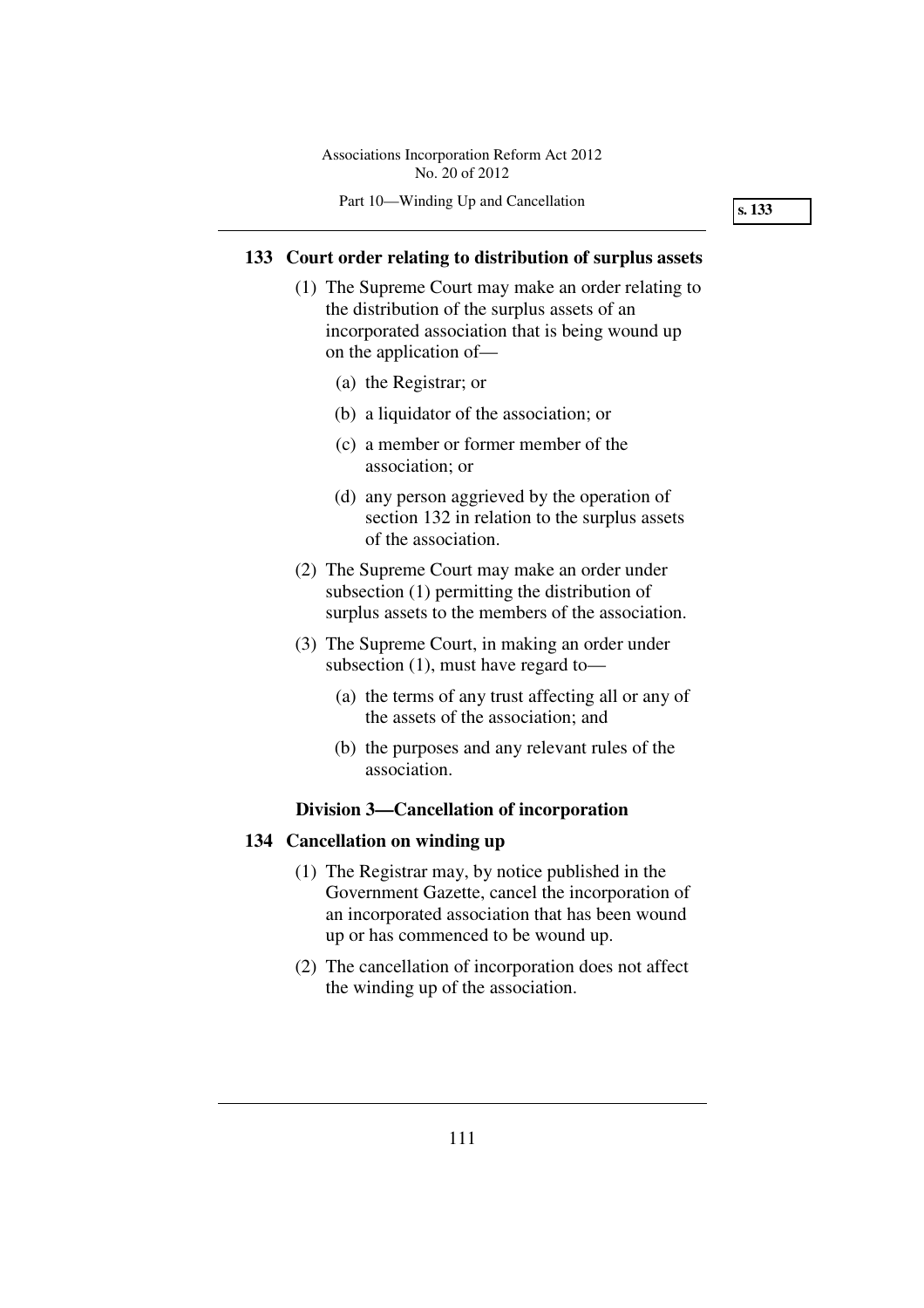Part 10—Winding Up and Cancellation

## **135 Cancellation on ceasing to operate**

- (1) If the Registrar is of the opinion that an incorporated association is not in operation, the Registrar may, by written notice, require the association to show cause why its incorporation should not be cancelled.
- (2) The notice must be—
	- (a) served on the association at its registered address; or
	- (b) if service cannot reasonably be effected published in a newspaper circulating generally in the State.
- (3) The Registrar may, by notice published in the Government Gazette, cancel the incorporation of the association if—
	- (a) 28 days have expired since the notice under subsection (2) was given; and
	- (b) the Registrar is satisfied that the incorporation of the association should be cancelled.
- (4) If the incorporation of an association is cancelled, the Registrar must send notice of the cancellation to the registered address of the association.

### **136 Application for cancellation of incorporation**

- (1) An application may be made to the Registrar to cancel the incorporation of an incorporated association if the association—
	- (a) has gross assets of less than \$10 000 or such other amount as is prescribed by regulation; and
	- (b) has no outstanding debts or liabilities; and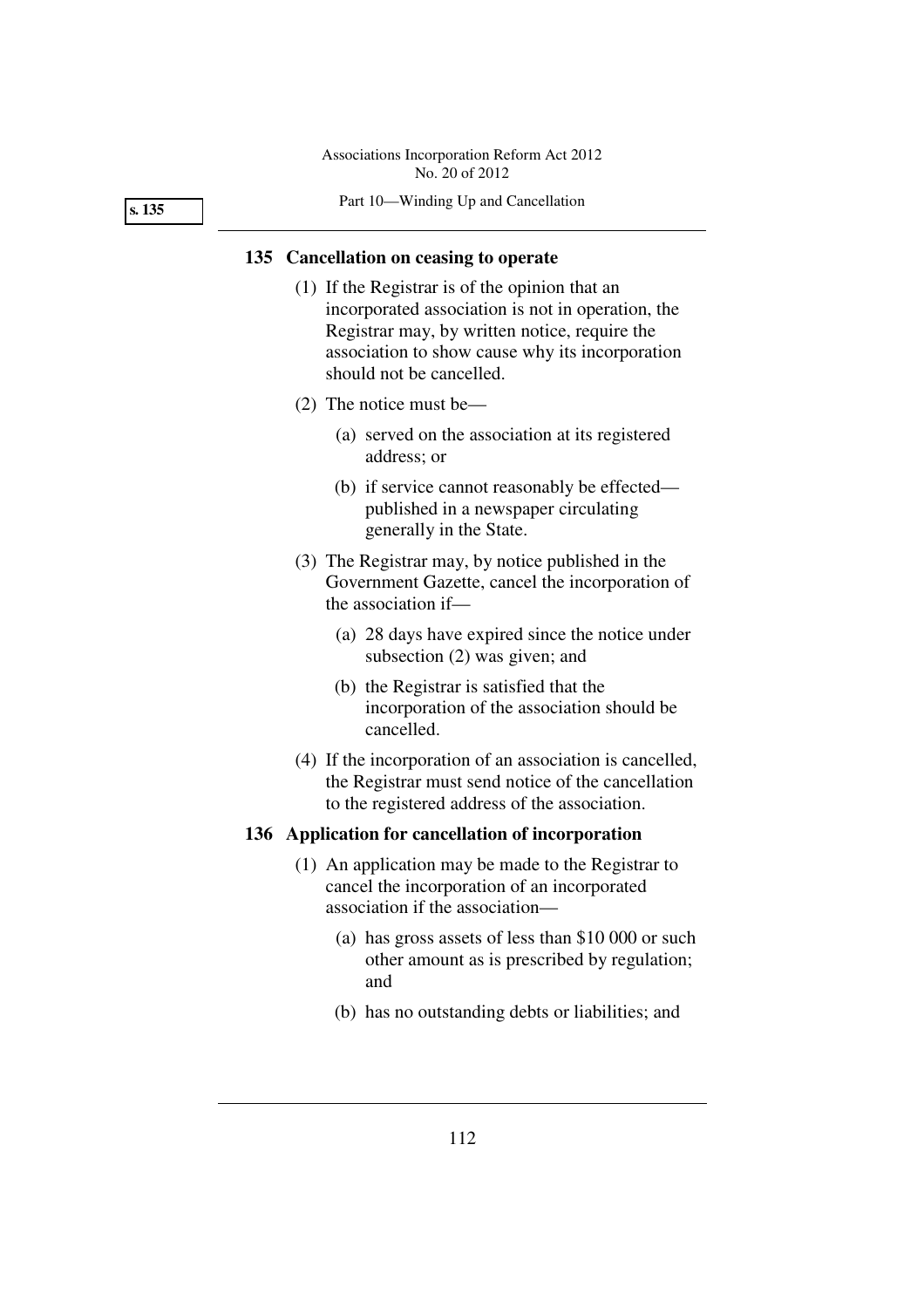| Associations Incorporation Reform Act 2012<br>No. 20 of 2012                                                                           |        |
|----------------------------------------------------------------------------------------------------------------------------------------|--------|
| Part 10-Winding Up and Cancellation                                                                                                    | s. 136 |
| (c) has paid all fees and penalties applying to it<br>under this Act; and                                                              |        |
| (d) is not a party to any legal proceedings.                                                                                           |        |
| (2) The application may only be made by—                                                                                               |        |
| (a) the association, if the association has passed<br>a special resolution approving the making of<br>the application; or              |        |
| (b) if the association is not in operation—a<br>member or former member of the<br>association; or                                      |        |
| (c) a statutory manager of the association<br>appointed under section 116; or                                                          |        |
| (d) if the association is under voluntary<br>administration—the administrator of the<br>association.                                   |        |
| $(3)$ The application must be—                                                                                                         |        |
| (a) in the approved form; and                                                                                                          |        |
| (b) accompanied by the prescribed fee (if any).                                                                                        |        |
| (4) The application must include a declaration from<br>the applicant—                                                                  |        |
| (a) that all of the matters specified in subsection<br>$(1)$ exist in relation to the association; and                                 |        |
| (b) that the applicant is qualified under<br>subsection (2) to make the application; and                                               |        |
| (c) in the case of an application by a member or<br>former member of the association—that the<br>association is not in operation; and  |        |
| (d) setting out the reasons why the applicant has<br>formed the view that the incorporation of the<br>association should be cancelled. |        |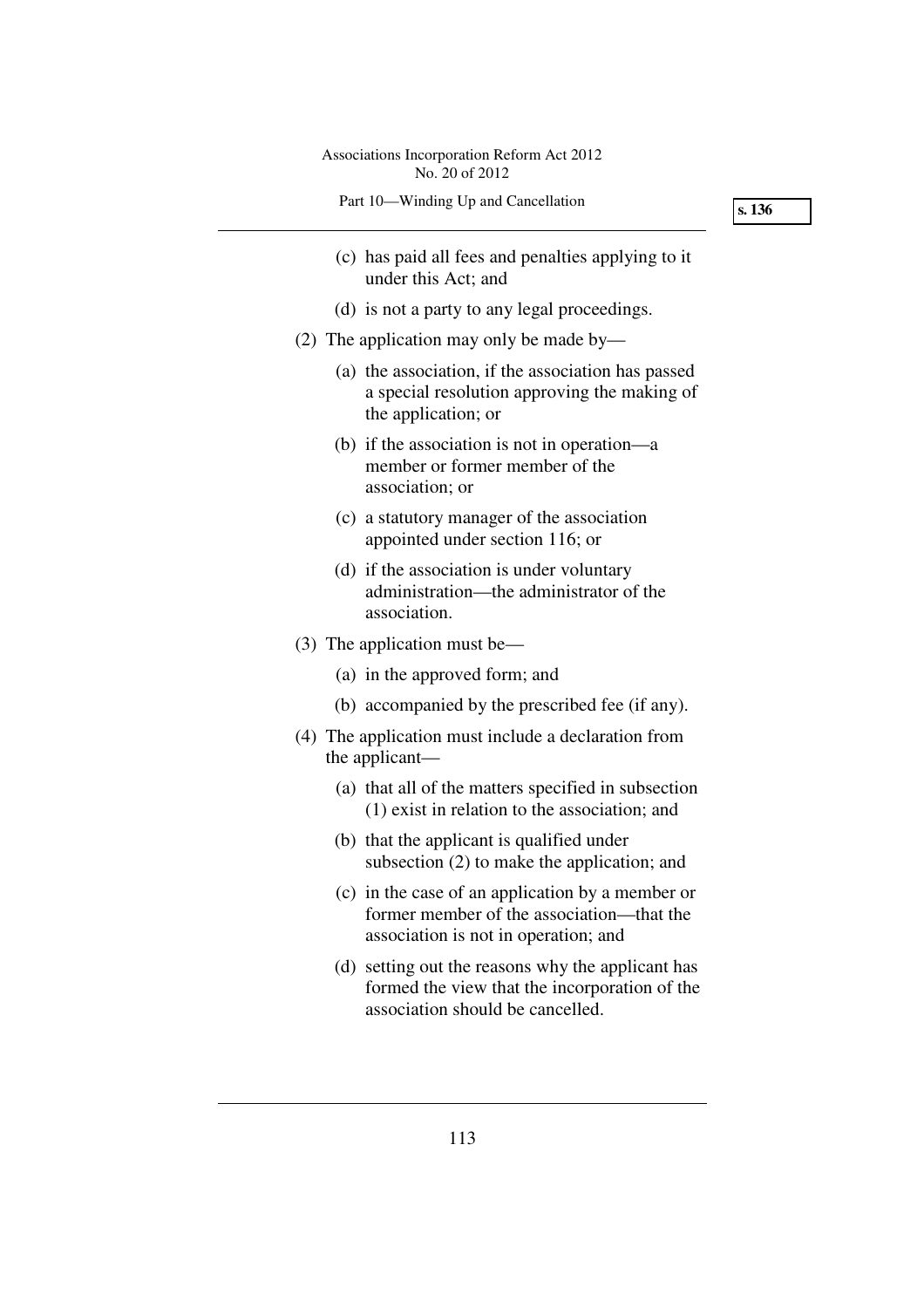#### **s. 137**

#### Part 10—Winding Up and Cancellation

### **137 Consideration of application by Registrar**

- (1) The Registrar must not accept an application under section 136 by a member or former member of an incorporated association unless the Registrar is satisfied that the association is not in operation.
- (2) The Registrar may make any inquiries necessary to establish the validity of any information provided in a declaration under section 136(4).
- (3) The Registrar may require the applicant to provide further information or copies of documents to enable the Registrar to determine the application.
- (4) The Registrar may make any further inquiries necessary to establish that a special resolution approving the application for cancellation was validly passed.

## **138 Cancellation of incorporation on application**

- (1) If the Registrar receives an application under section 136, the Registrar must cancel the incorporation of the incorporated association if—
	- (a) the Registrar is satisfied that the circumstances set out in section 136 exist in relation to the association; and
	- (b) the Registrar has complied with subsections  $(2)$ ,  $(3)$  and  $(4)$ .
- (2) Before cancelling the incorporation of an incorporated association under subsection (1), the Registrar must give notice stating—
	- (a) that an application for the voluntary cancellation of incorporation of the association has been received by the Registrar; and
	- (b) unless a person makes a written objection to the cancellation to the Registrar within 28 days after the publication of the notice,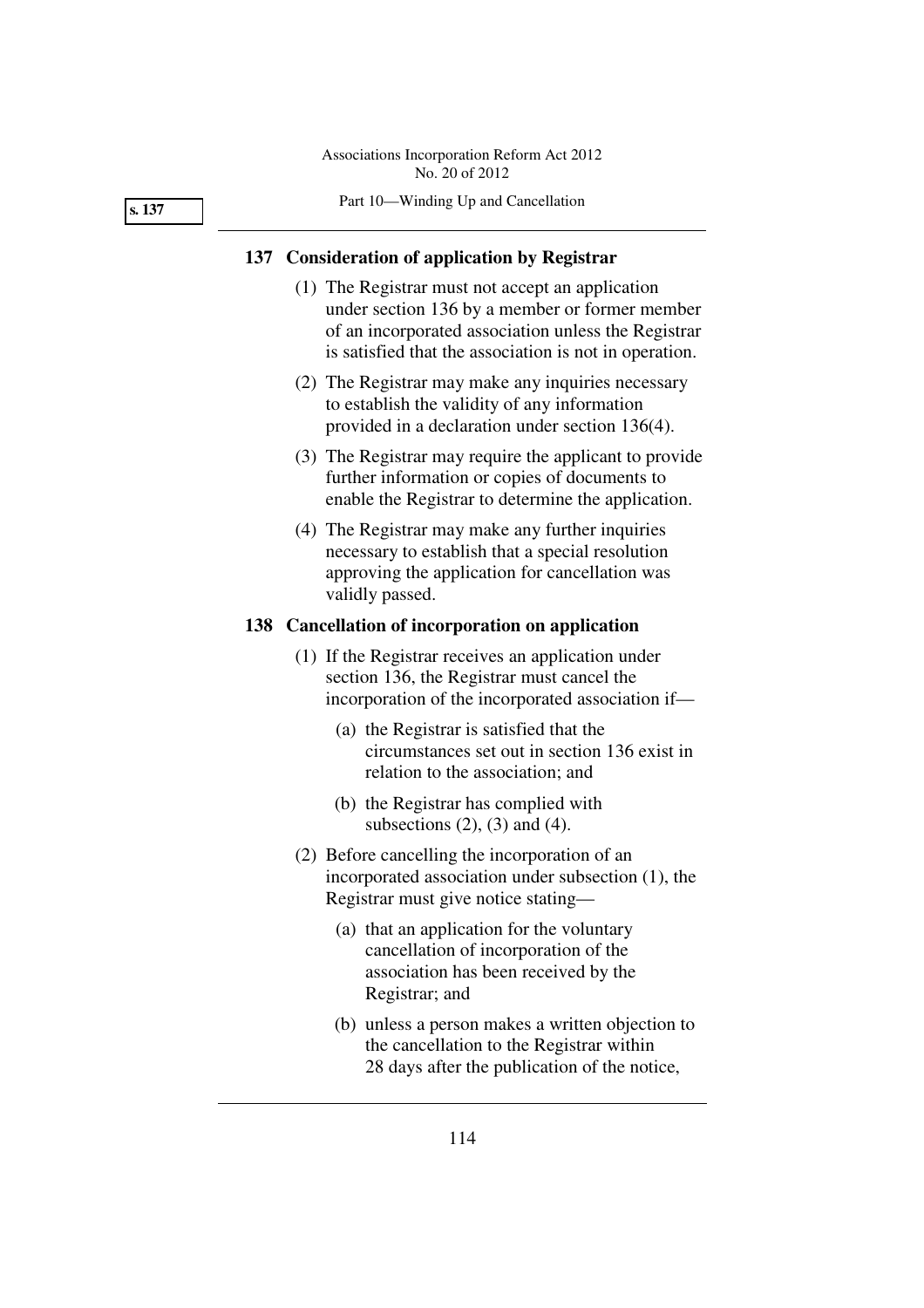Part 10—Winding Up and Cancellation

the Registrar intends to cancel the incorporation of the association.

- (3) The notice must be published in the Government Gazette and in a newspaper circulating generally in the State.
- (4) If, within 28 days after the publication of the notice, the Registrar receives a written objection to the cancellation of incorporation, the Registrar must not cancel the incorporation unless the Registrar is satisfied, after making further inquiries, that the circumstances set out in section 136 exist in relation to the association.
- (5) If the incorporation of an association is cancelled under subsection (1), the Registrar must—
	- (a) notify the applicant in writing that the incorporation of the association has been cancelled; and
	- (b) include in the notification the date on which the cancellation took effect.

# **139 Liability continues**

- (1) This section applies if, immediately before the cancellation of the incorporation of an association under this Division, a person has incurred a liability by virtue of the person's role in or membership of the association.
- (2) Despite the cancellation of incorporation, that liability continues and may be enforced as if the incorporation had not been cancelled.

# **140 Vesting of property after cancellation**

- (1) This section applies if the incorporation of an association is cancelled under section 135.
- (2) On the cancellation of the incorporation, the property of the association vests in the Registrar.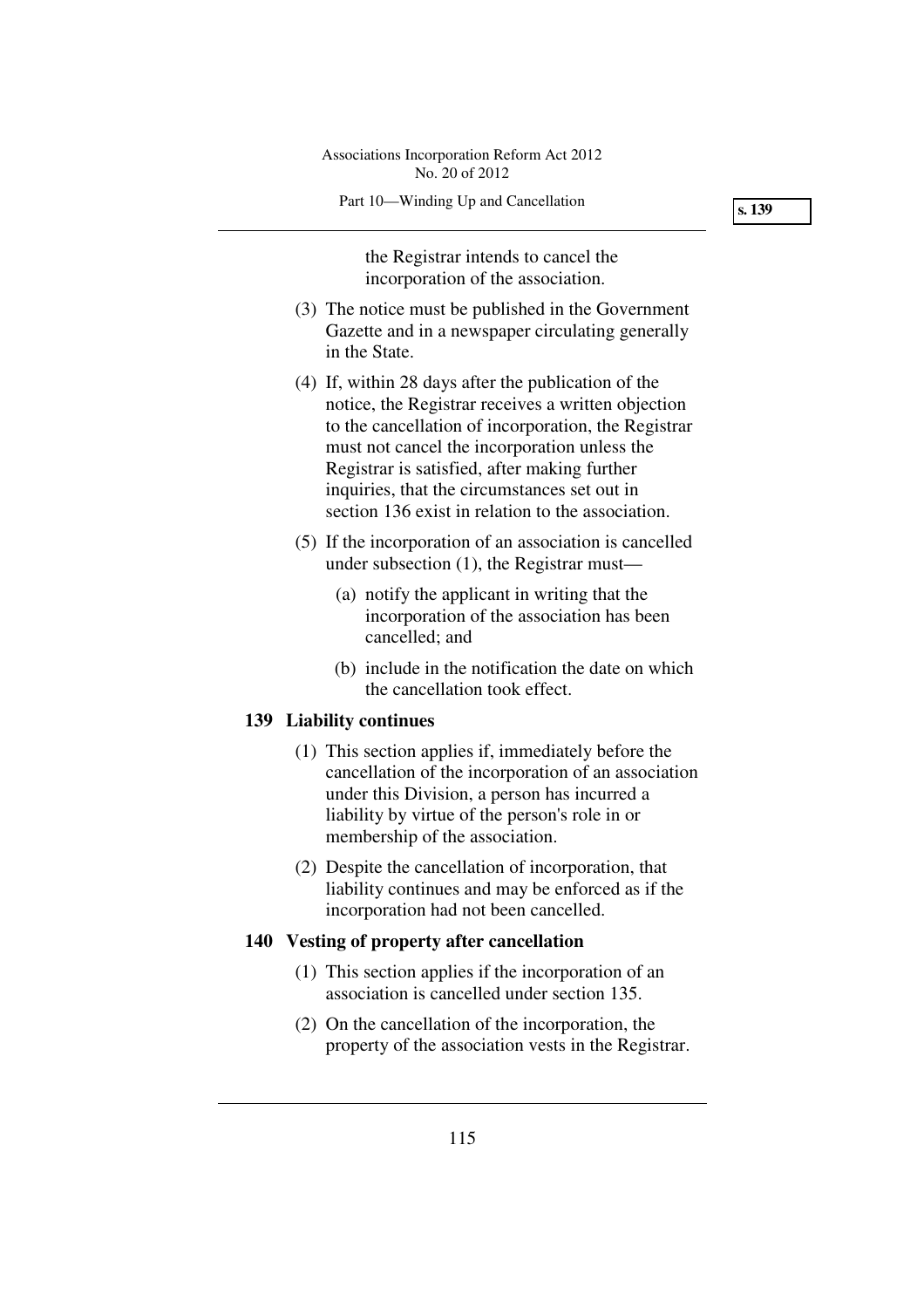**s. 141** 

|  |  |  | Part 10—Winding Up and Cancellation |
|--|--|--|-------------------------------------|
|--|--|--|-------------------------------------|

- (3) The Registrar may do one or more of the following—
	- (a) give any directions the Registrar thinks just for or with respect to—
		- (i) the discharge of the debts and liabilities of the association;
		- (ii) the distribution of its assets;
		- (iii) the winding up of its affairs;
	- (b) appoint a person to investigate the affairs of the association with a view to the realisation of its assets, discharge of its debts and liabilities, distribution of its assets and winding up of its affairs;
	- (c) if the Registrar is not able to arrange for the distribution of any property vested in the Registrar under this section—sell, or otherwise dispose of, or deal with that property;
	- (d) deduct any costs incurred by the Registrar under paragraph (c) from the sale or disposal of the property;
	- (e) do any act or thing reasonably necessary to be done in the exercise of the Registrar's powers under this section.

### **141 Proceeds from sale or disposal of property**

- (1) The Registrar must pay into the Consolidated Fund any amount received from the sale or disposal of property under section 140(3)(c) after deduction of costs.
- (2) A person who claims an entitlement to any money paid into the Consolidated Fund under subsection (1) may, at any time within 15 years after the cancellation of the association, apply to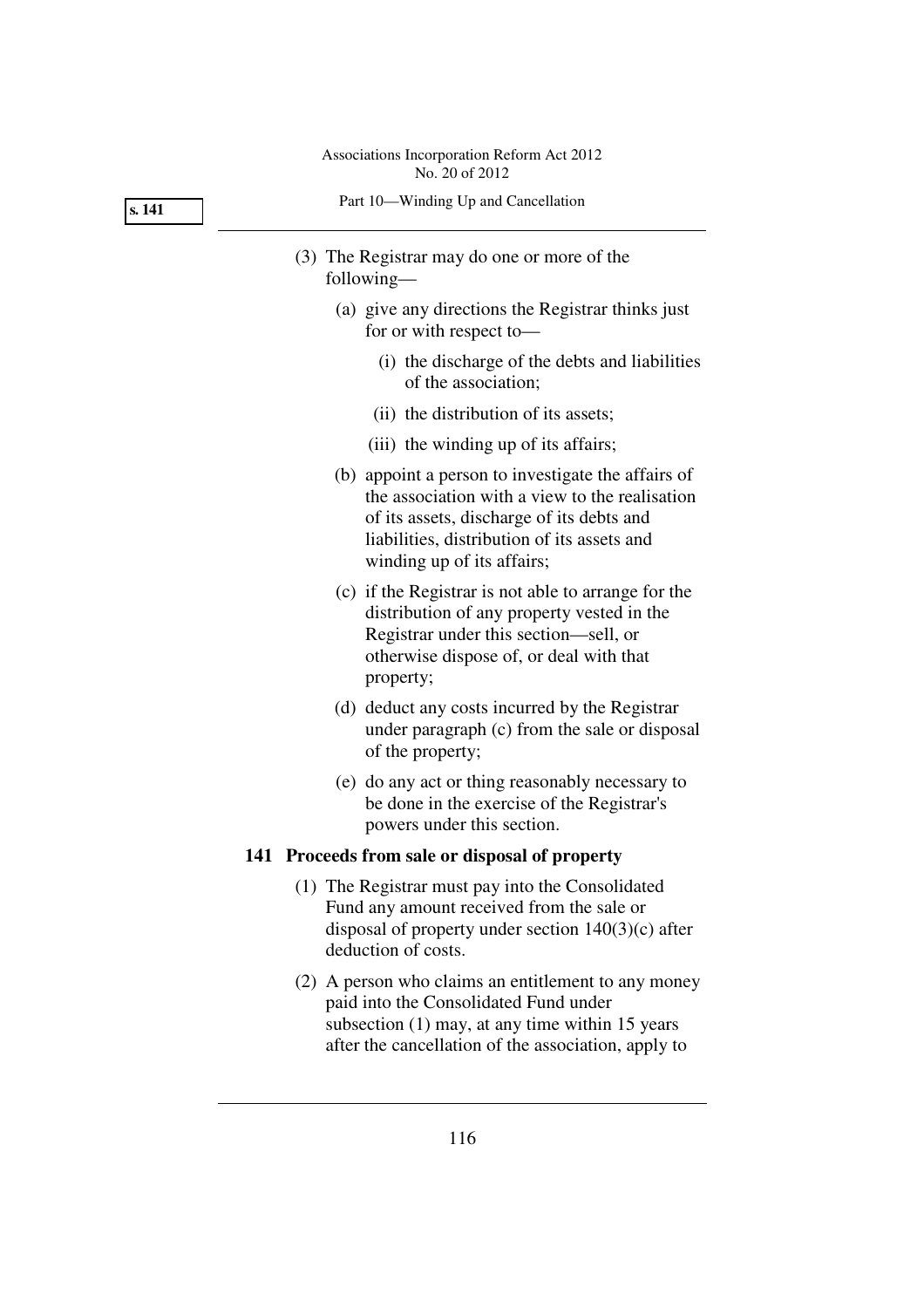Part 10—Winding Up and Cancellation

**s. 142** 

the Supreme Court for an order for payment to the person of the amount claimed.

 (3) Any amount ordered to be paid to a person under subsection (2) must be paid out of the Consolidated Fund (which is hereby appropriated to the necessary extent).

# **142 Reinstatement of cancelled association by Registrar**

- (1) If the Registrar is satisfied that the incorporation of an association should not have been cancelled, the Registrar may reinstate the association as an incorporated association.
- (2) On the reinstatement of the incorporation of the association—
	- (a) the incorporated association is taken to have continued in existence as if its incorporation had not been cancelled; and
	- (b) any property vested in the Registrar under section 140 that has not been distributed, sold or disposed of under that section is revested in the incorporated association.

# **143 Reinstatement of cancelled association by Supreme Court**

- (1) A person who is aggrieved by the cancellation of the incorporation of an association may, at any time within 15 years after the cancellation, apply to the Supreme Court for an order to reinstate the incorporation of the association.
- (2) On the application made by a person under subsection (1), the Supreme Court may, if satisfied that it is just that the incorporation of the association be reinstated, order the Registrar to reinstate the incorporation of the association.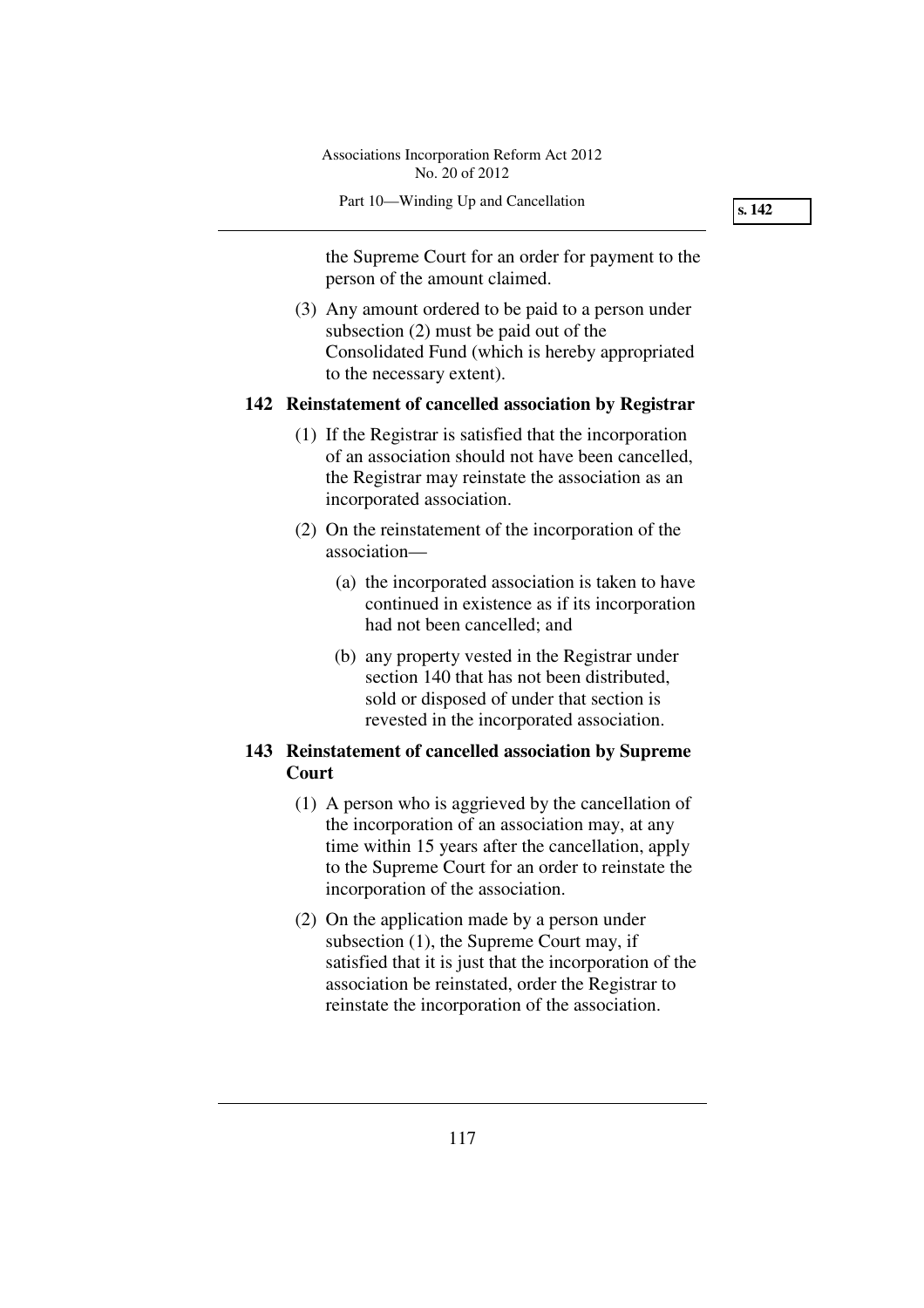**s. 143** 

### Part 10—Winding Up and Cancellation

- (3) The order may be subject to any directions and conditions the Supreme Court thinks fit including directions in relation to the transfer back to the association of property vested in the Registrar under section 140.
- (4) On the reinstatement of the incorporation of the association the incorporated association is taken to have continued in existence as if its incorporation had not been cancelled.

\_\_\_\_\_\_\_\_\_\_\_\_\_\_\_\_\_\_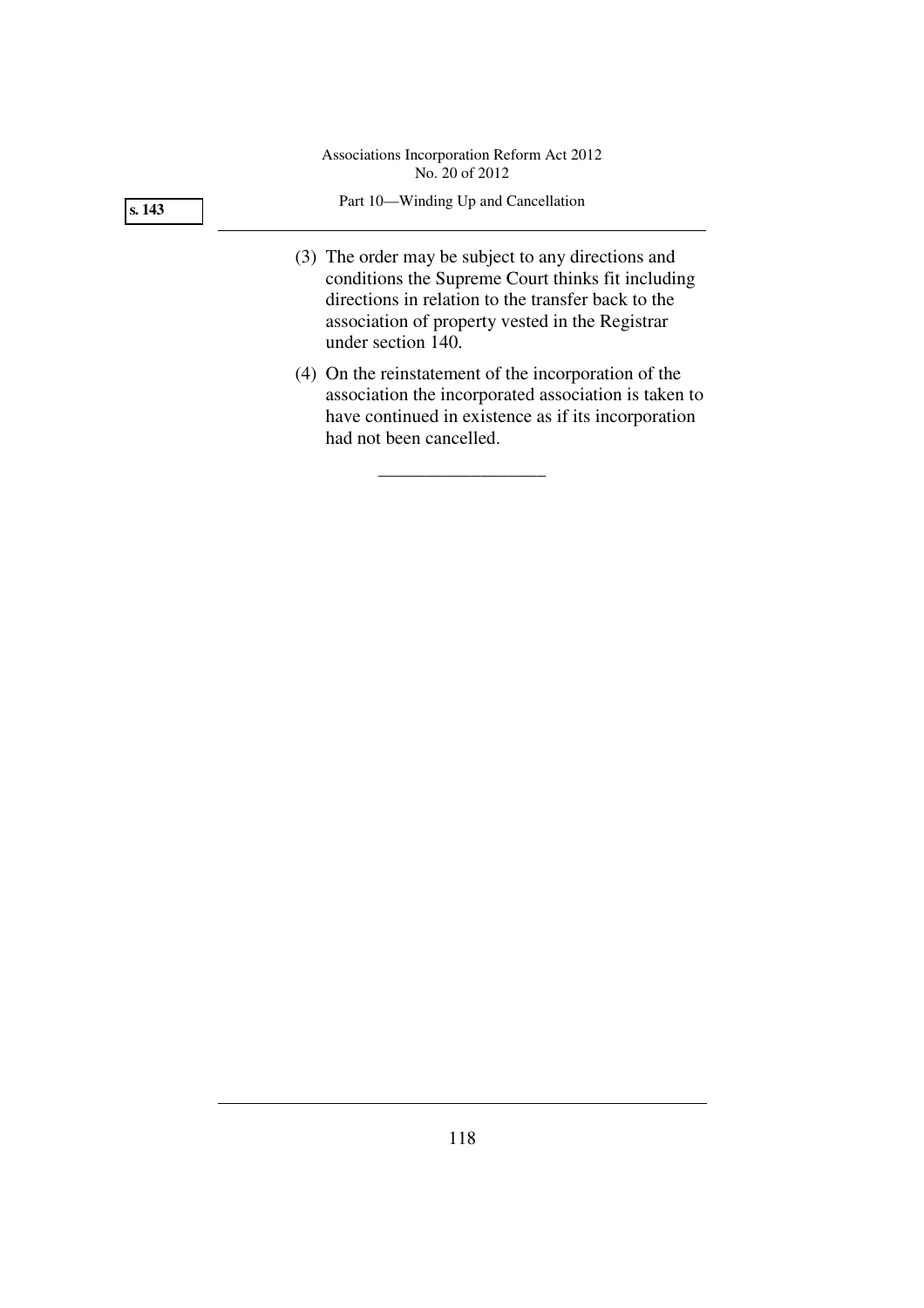Part 11—Corporations Legislation

**s. 144** 

### **PART 11—CORPORATIONS LEGISLATION**

### **Division 1—Exclusion from Corporations legislation**

# **144 Incorporated association excluded from Corporations legislation**

- (1) An incorporated association is declared to be an excluded matter for the purposes of section 5F of the Corporations Act in relation to the whole of the Corporations legislation other than to the extent referred to in subsection (2).
- (2) Subsection (1) does not apply—
	- (a) if the incorporated association is a company under the Corporations Act—to the extent necessary for an association to be deregistered as a company under that Act;
	- (b) if the incorporated association is authorised or directed under Part 8 to become registered as a company under that Act—to the extent necessary for an association to be registered as a company under Chapter 5B of that Act;
	- (c) for the purposes of Division 5 of Part 5.7B of the Corporations Act and in respect of the definition of *corporation* applying for the purposes of that Division.

#### **Note**

This section ensures that neither the Corporations Act nor Part 3 of the ASIC Act will apply in relation to an incorporated association, other than as provided in subsection (2). Section 5F of the Corporations Act provides that if a State law declares a matter to be an excluded matter in relation to the whole of the Corporations legislation other than to a specified extent, then that legislation will not apply, except to the specified extent, in relation to that matter in the State concerned. However, other provisions of this Part apply certain provisions of the Corporations legislation to incorporated associations as laws of this State.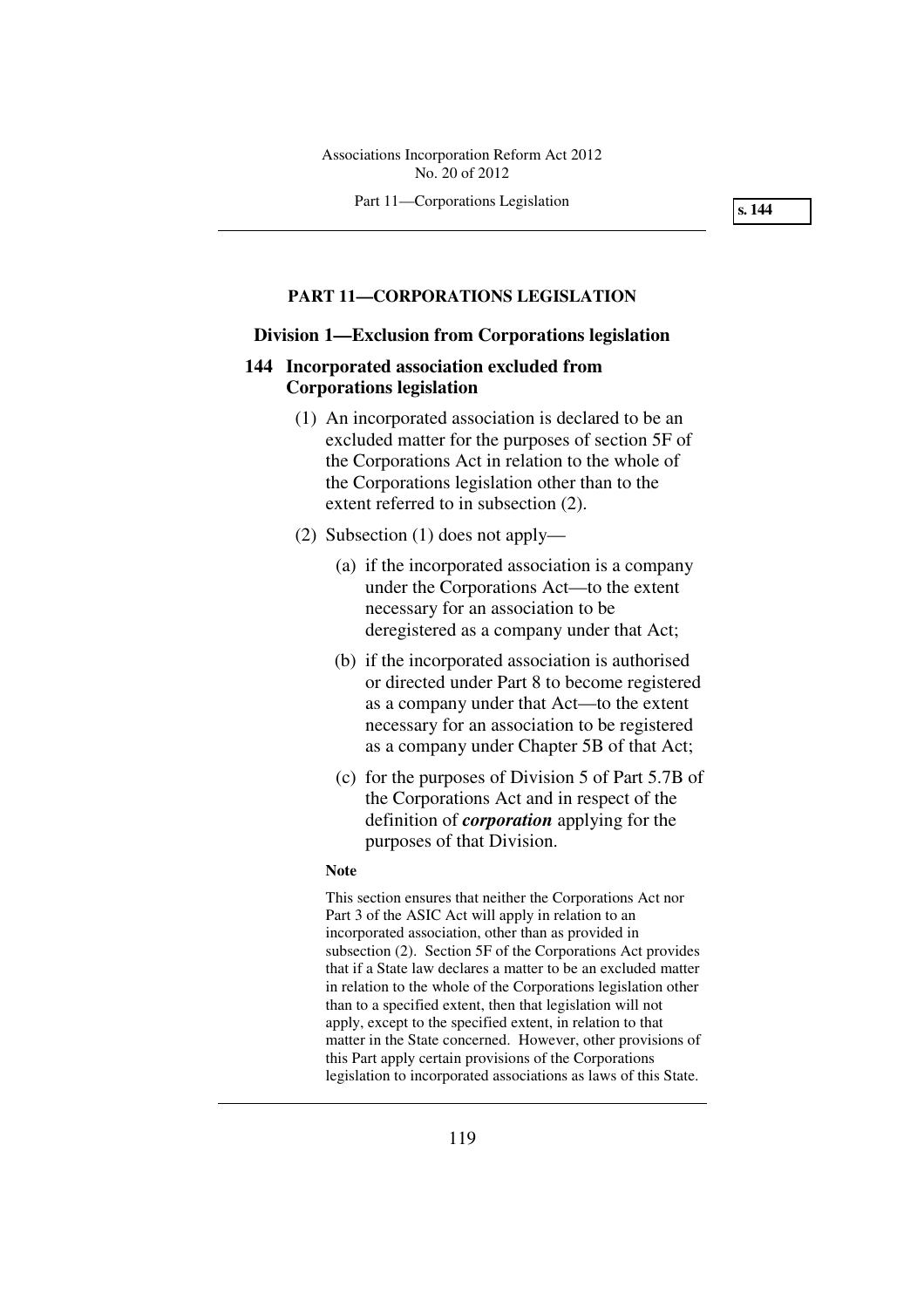#### **s. 145**

#### Part 11—Corporations Legislation

- (3) Subsection (1) extends to a company within the meaning of the Corporations Act as soon as it becomes an incorporated association under this Act.
- (4) Subsection (1) has effect only for so long as a body is an incorporated association under this Act.

### **Division 2—Declaration of applied Corporations Legislation**

#### **Note**

Part 3 of the **Corporations (Ancillary Provisions) Act 2001** provides for the application of provisions of the Corporations Act and Part 3 of the ASIC Act as laws of the State in respect of any matter declared by a law of the State (whether with or without modification) to be an applied Corporations legislation matter for the purposes of that Part in relation to those Commonwealth provisions.

# **145 Common modifications**

- (1) For the purposes of any matter declared under this Division to be an applied Corporations legislation matter, the following modifications to the text of the Corporations Act apply—
	- (a) a reference to a company or body is to be read as a reference to an incorporated association;
	- (b) a reference to the incorporation of a body is to be read as the incorporation of an association under this Act;
	- (c) a reference to the deregistration of a company is to be read as a reference to the cancellation of incorporation of an association under Division 3 of Part 10 of this Act;
	- (d) a reference to the directors of a company is to be read as a reference to the members of the committee of an incorporated association;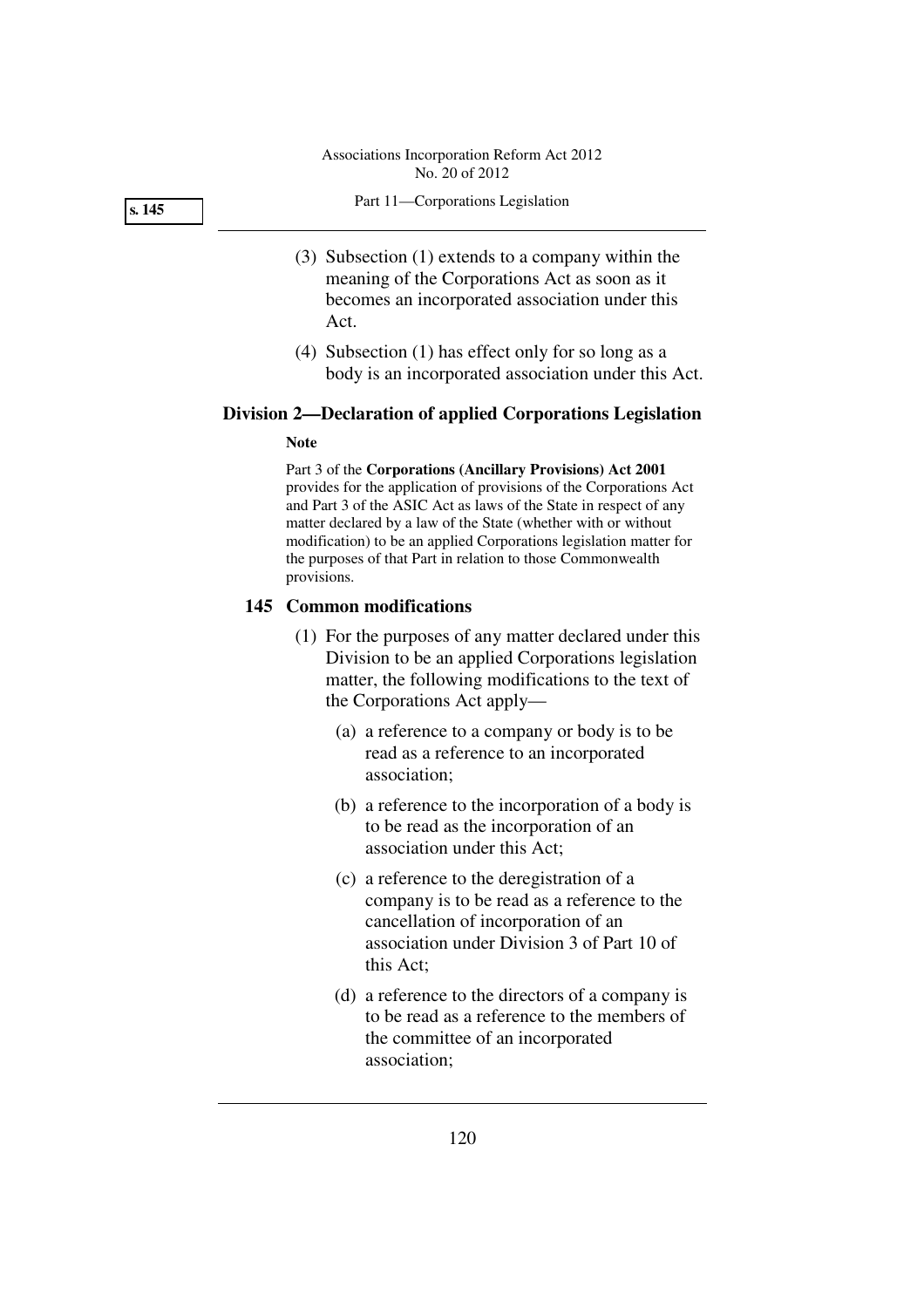| Associations Incorporation Reform Act 2012<br>No. 20 of 2012                                                                                                                                                  |        |
|---------------------------------------------------------------------------------------------------------------------------------------------------------------------------------------------------------------|--------|
| Part 11-Corporations Legislation                                                                                                                                                                              | s. 145 |
| (e) a reference to the board of a body corporate<br>is to be read as a reference to the committee<br>of an incorporated association;                                                                          |        |
| (f) a reference to the secretary of a company is<br>to be read as a reference to the secretary of<br>an incorporated association;                                                                             |        |
| (g) a reference to the principal place of business<br>of a company is to be read as a reference to<br>the registered address of an incorporated<br>association;                                               |        |
| (h) a reference to a company carrying on<br>business or having a place of business is to<br>be read as a reference to an incorporated<br>association pursuing its purposes;                                   |        |
| (i) a reference to ASIC is to be read as a<br>reference to the Registrar;                                                                                                                                     |        |
| (j) a reference to a document in the prescribed<br>form is to be read as a reference to a<br>document in the corresponding form<br>prescribed under the Corporations Act with<br>all necessary modifications; |        |
| (k) a reference to the Court is to be read as a<br>reference to the Supreme Court;                                                                                                                            |        |
| (1) a reference to the lodgment of a document is<br>to be read as a reference to lodgement of a<br>document with the Registrar;                                                                               |        |
| (m) a reference to a company's constitution is to<br>be read as a reference to an incorporated<br>association's rules;                                                                                        |        |
| (n) a reference to a special resolution is to be<br>read as a reference to a special resolution<br>within the meaning of this Act;                                                                            |        |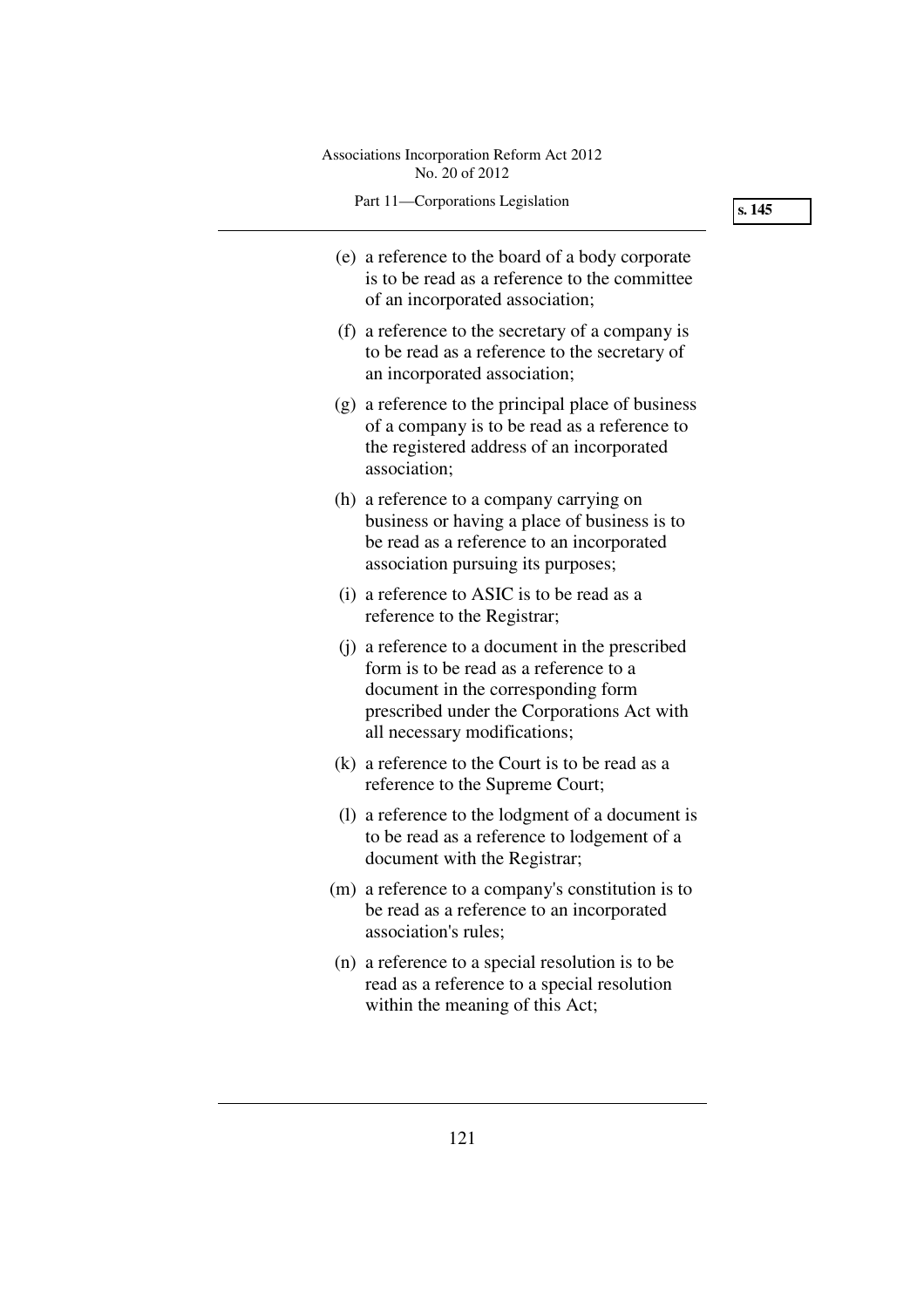| s. 145 | Part 11-Corporations Legislation                                                                                                                                                                                                                                                         |
|--------|------------------------------------------------------------------------------------------------------------------------------------------------------------------------------------------------------------------------------------------------------------------------------------------|
|        | (o) a reference to an officer of a company is to<br>be read as a reference to an office holder of<br>an incorporated association and, where<br>applicable, a reference to a former officer is<br>a reference to a past office holder of the<br>committee of an incorporated association; |
|        | (p) a reference to a contributory of a company is<br>to be read as a reference to a member of an<br>incorporated association;                                                                                                                                                            |
|        | (q) a reference to a registered liquidator is to be<br>read as a reference to a person registered as a<br>liquidator under section $1282(2)$ of the<br>Corporations Act;                                                                                                                 |
|        | (r) a reference to a registered company auditor<br>is to be read as a reference to a person<br>permitted to audit the accounts of an<br>incorporated association under this Act;                                                                                                         |
|        | (s) a reference to the Commonwealth is to be<br>read as a reference to the State.                                                                                                                                                                                                        |
|        | (2) For the purposes of any matter declared under this<br>Division to be an applied Corporations legislation<br>matter, a reference in a provision of the<br>Corporations Act to "this Act" is to be read as a<br>reference to-                                                          |
|        | (a) the provisions of the Corporations Act<br>declared to apply to the matter, with the<br>modifications to which the declaration is<br>made subject; and                                                                                                                                |
|        | (b) the provisions of the Corporations Act that<br>are taken to apply to the matter by virtue of<br>section $19(1)$ of the <b>Corporations</b><br>(Ancillary Provisions) Act 2001.                                                                                                       |
|        |                                                                                                                                                                                                                                                                                          |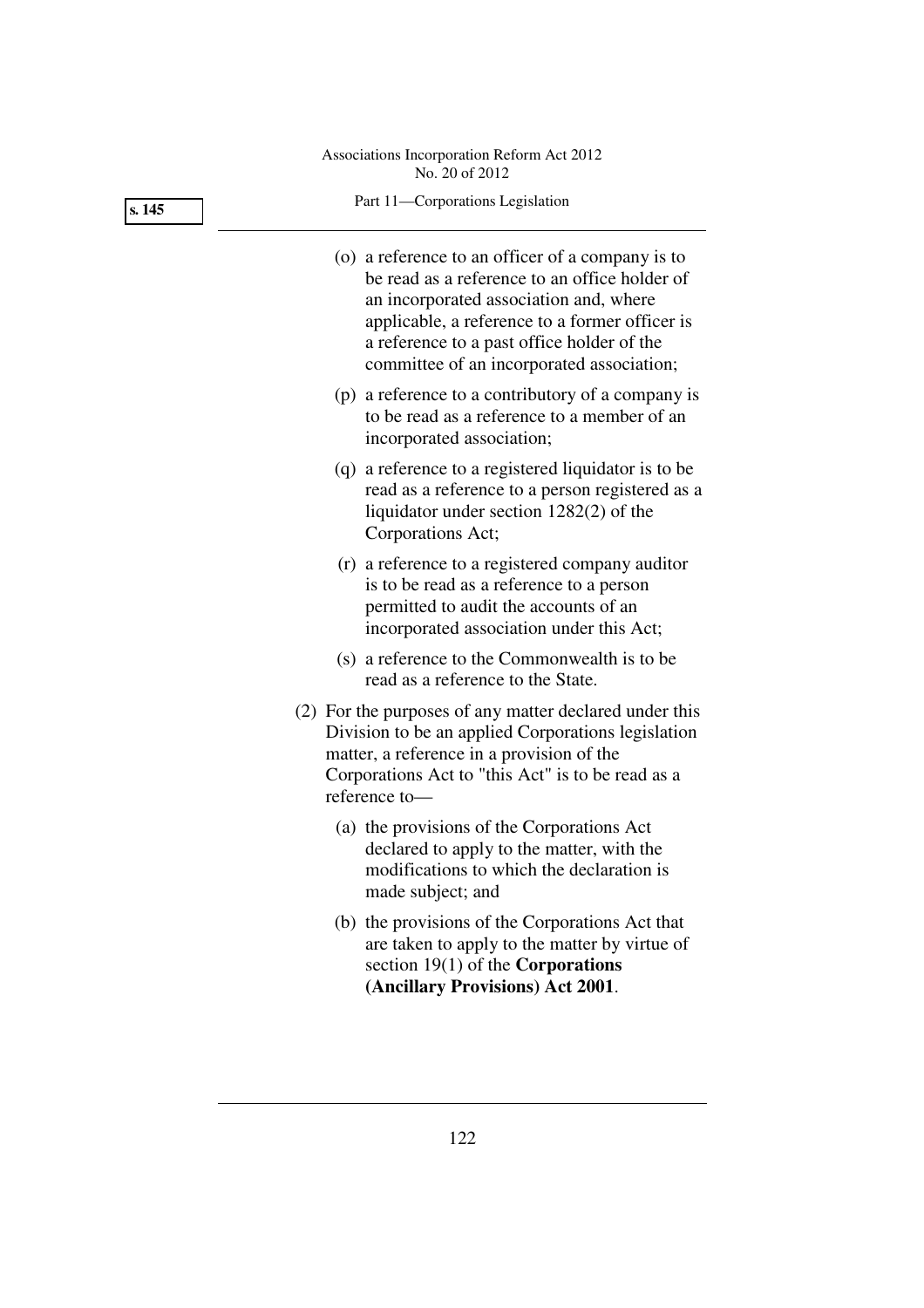**s. 146** 

# **146 Civil penalties applying to office holders**

- (1) This section applies to the following provisions—
	- (a) section 83(1) (improper use of information);
	- (b) section 83(2) (improper use of position);
	- (c) section 84(1) (breach of duty of care and diligence);
	- (d) section 85(1) (breach of duty of good faith and proper purpose).
- (2) The provisions referred to in subsection (1) are declared to be an applied Corporations legislation matter for the purposes of Part 3 of the **Corporations (Ancillary Provisions) Act 2001** in relation to the provisions of Part 9.4B (Civil consequences of contravening civil penalty provisions) of the Corporations Act subject to the following modifications—
	- (a) the modifications referred to in section 145, other than section  $145(1)(i)$ ;
	- (b) a reference to the provisions specified in section 1317E(1) of the Corporations Act is to be read as a reference to the provisions referred to in subsection (1);
	- (c) a reference to  $$200,000$  in section  $1317G(1)$ of the Corporations Act is to be read as a reference to \$20 000;
	- (d) a reference to ASIC is to be read as a reference to the Director of Consumer Affairs Victoria;
	- (e) any other modifications (within the meaning of Part 3 of the **Corporations (Ancillary Provisions) Act 2001**) that are prescribed by the regulations.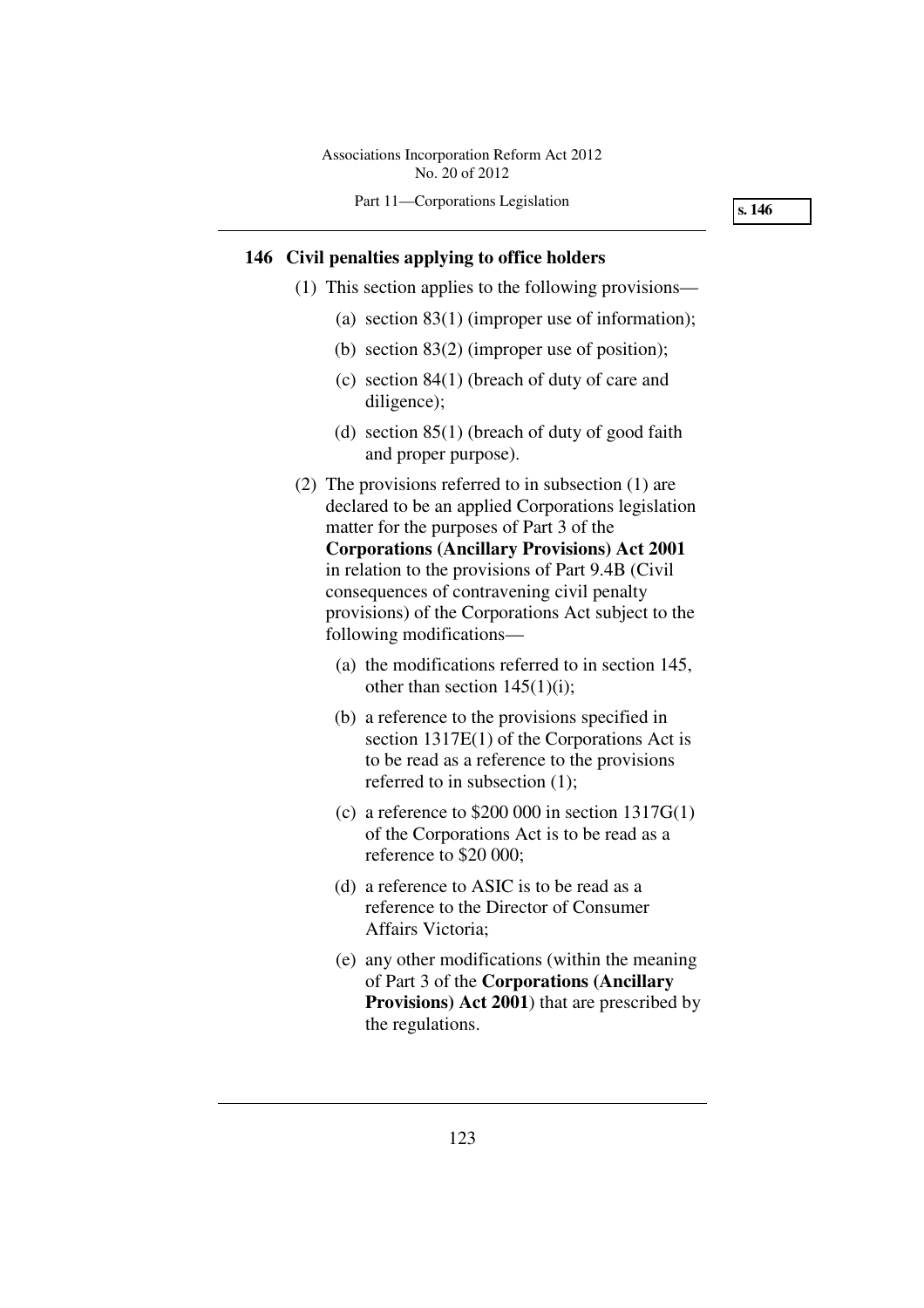Part 11—Corporations Legislation

# **147 Receivers and other controllers of property of incorporated association**

The entering into possession or assumption of control of any property of an incorporated association by a receiver or any other controller is declared to be an applied Corporations legislation matter for the purposes of Part 3 of the **Corporations (Ancillary Provisions) Act 2001** in relation to the provisions of Part 5.2 (Receivers, and other controllers, of property of corporations) of the Corporations Act subject to the following modifications—

- (a) the modifications referred to in section 145;
- (b) any applicable modifications referred to in section 154;
- (c) any other modifications (within the meaning of Part 3 of the **Corporations (Ancillary Provisions) Act 2001**) prescribed by the regulations.

# **148 Voluntary administration**

The voluntary administration of an incorporated association is declared to be an applied Corporations legislation matter for the purposes of Part 3 of the **Corporations (Ancillary Provisions) Act 2001** in relation to Part 5.3A (Administration of a company's affairs with a view to executing a deed of company arrangement) of the Corporations Act, subject to the following modifications—

- (a) the modifications referred to in section 145;
- (b) any applicable modifications referred to in section 154:

**s. 147**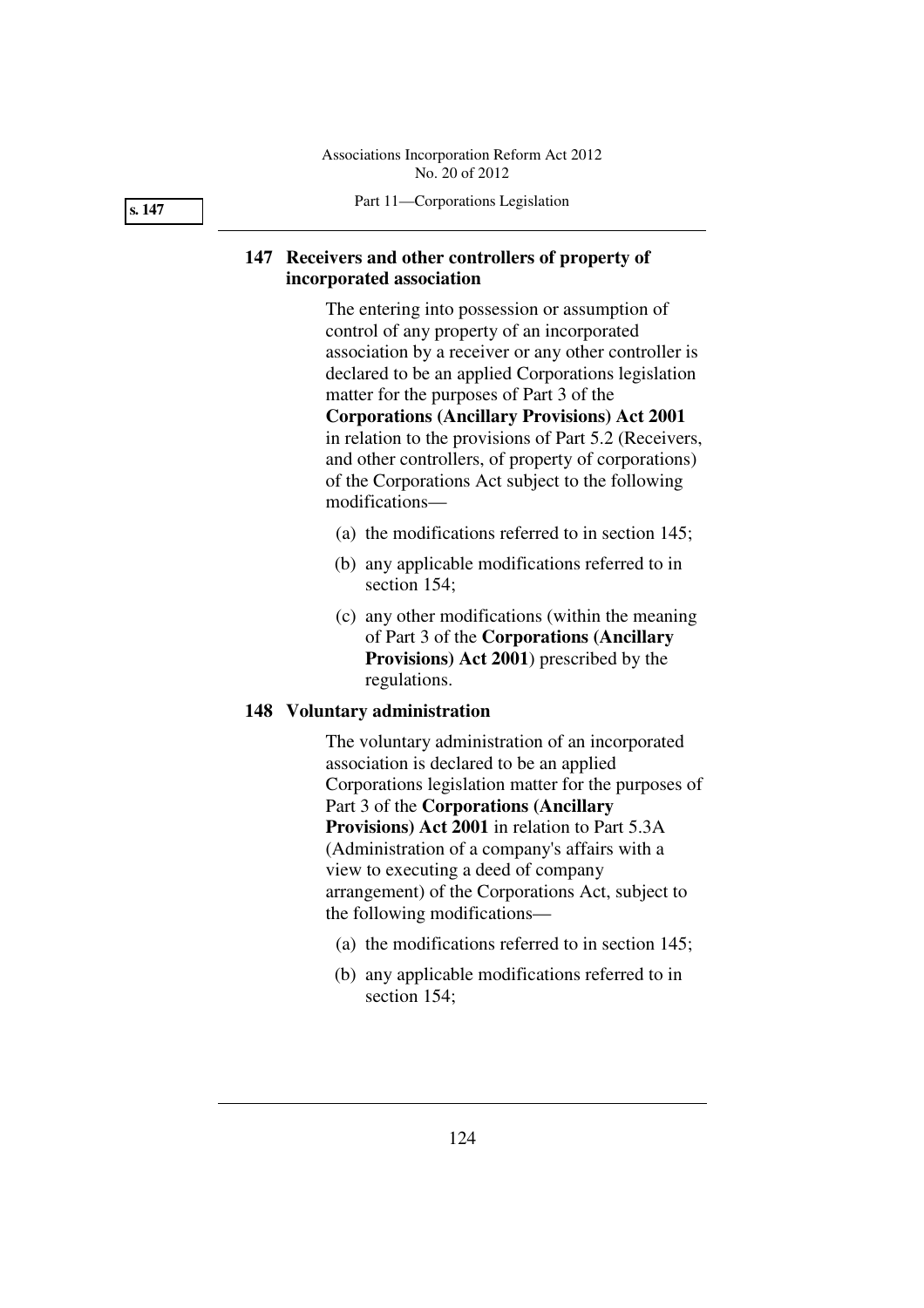Part 11—Corporations Legislation

**s. 149** 

 (c) any other modifications (within the meaning of Part 3 of the **Corporations (Ancillary Provisions) Act 2001**) prescribed by the regulations.

# **149 Voluntary winding up**

The winding up of an incorporated association under section 125 is declared to be an applied Corporations legislation matter for the purposes of Part 3 of the **Corporations (Ancillary Provisions) Act 2001** in relation to the provisions of Part 5.5 (Voluntary winding up) of the Corporations Act, subject to the following modifications—

- (a) the modifications referred to in section 145;
- (b) any applicable modifications referred to in section 154;
- (c) any other modifications (within the meaning of Part 3 of the **Corporations (Ancillary Provisions) Act 2001**) prescribed by the regulations.

# **150 Winding up by the court**

The winding up of an incorporated association by the court under section 126 is declared to be an applied Corporations legislation matter for the purposes of Part 3 of the **Corporations (Ancillary Provisions) Act 2001** in relation to the provisions of Parts 5.4 (Winding up in insolvency) and 5.4B (Winding up in insolvency or by the court) of the Corporations Act, subject to the following modifications—

- (a) the modifications referred to in section 145;
- (b) any applicable modifications referred to in section 154;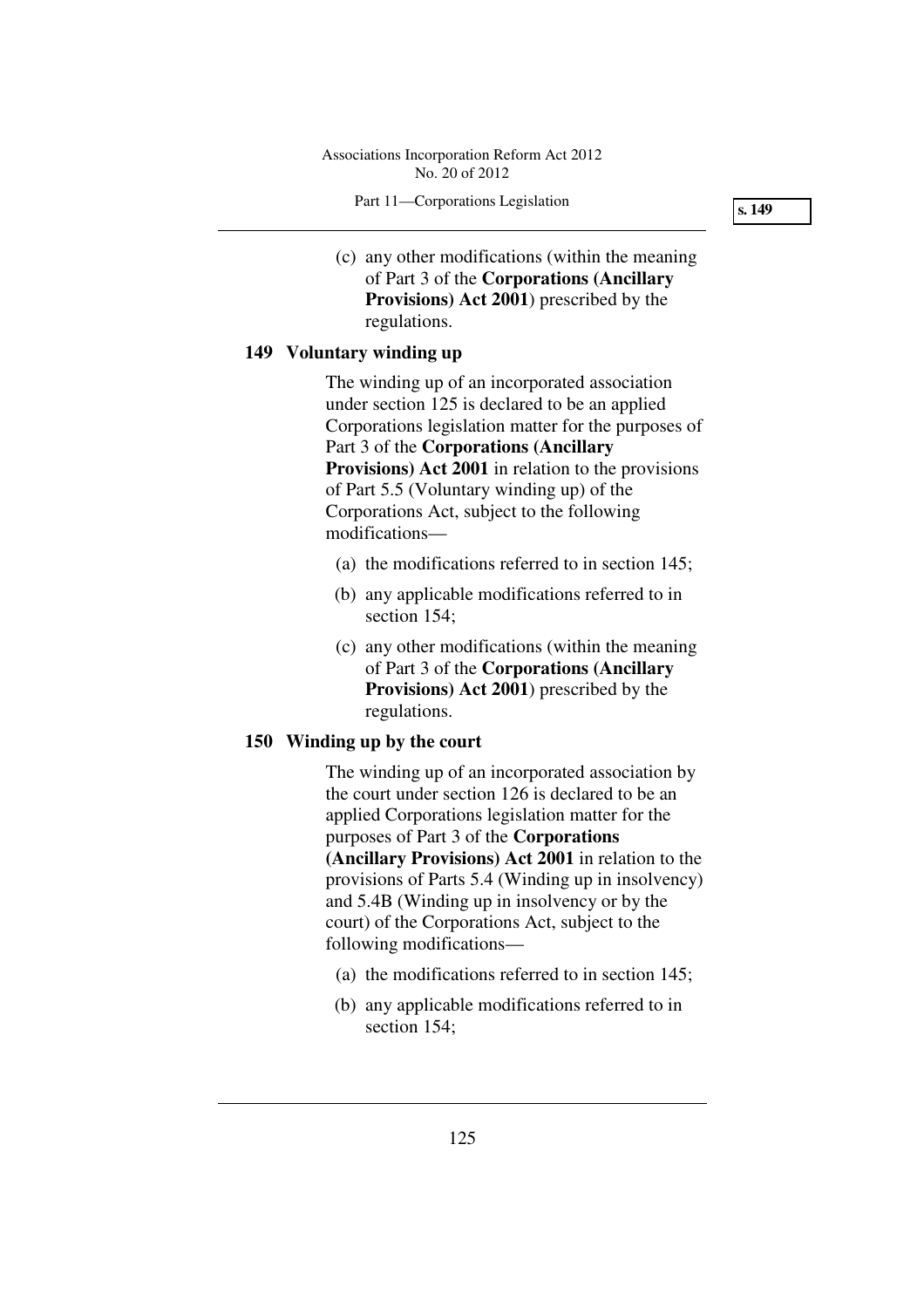Part 11—Corporations Legislation

 (c) any other modifications (within the meaning of Part 3 of the **Corporations (Ancillary Provisions) Act 2001**) prescribed by the regulations.

# **151 Winding up generally**

The winding up of an incorporated association under Division 1 of Part 10 is declared to be an applied Corporations legislation matter for the purposes of Part 3 of the **Corporations (Ancillary Provisions) Act 2001** in relation to the provisions of Part 5.6 (Winding up generally) of the Corporations Act, subject to the following modifications—

- (a) the modifications referred to in section 145;
- (b) any applicable modifications referred to in section 154;
- (c) any other modifications (within the meaning of Part 3 of the **Corporations (Ancillary Provisions) Act 2001**) prescribed by the regulations.

# **152 Insolvency**

- (1) An incorporated association that is insolvent is declared to be an applied Corporations legislation matter for the purposes of Part 3 of the **Corporations (Ancillary Provisions) Act 2001** in relation to the provisions of Part 5.7B (Recovering property or compensation for the benefit of creditors of insolvent company) of the Corporations Act subject to the following modifications—
	- (a) the modifications referred to in section 145;
	- (b) the text of section 588E of the Corporations Act is modified as follows—
		- (i) a reference to keep is to be read as reference to maintain;

**s. 151**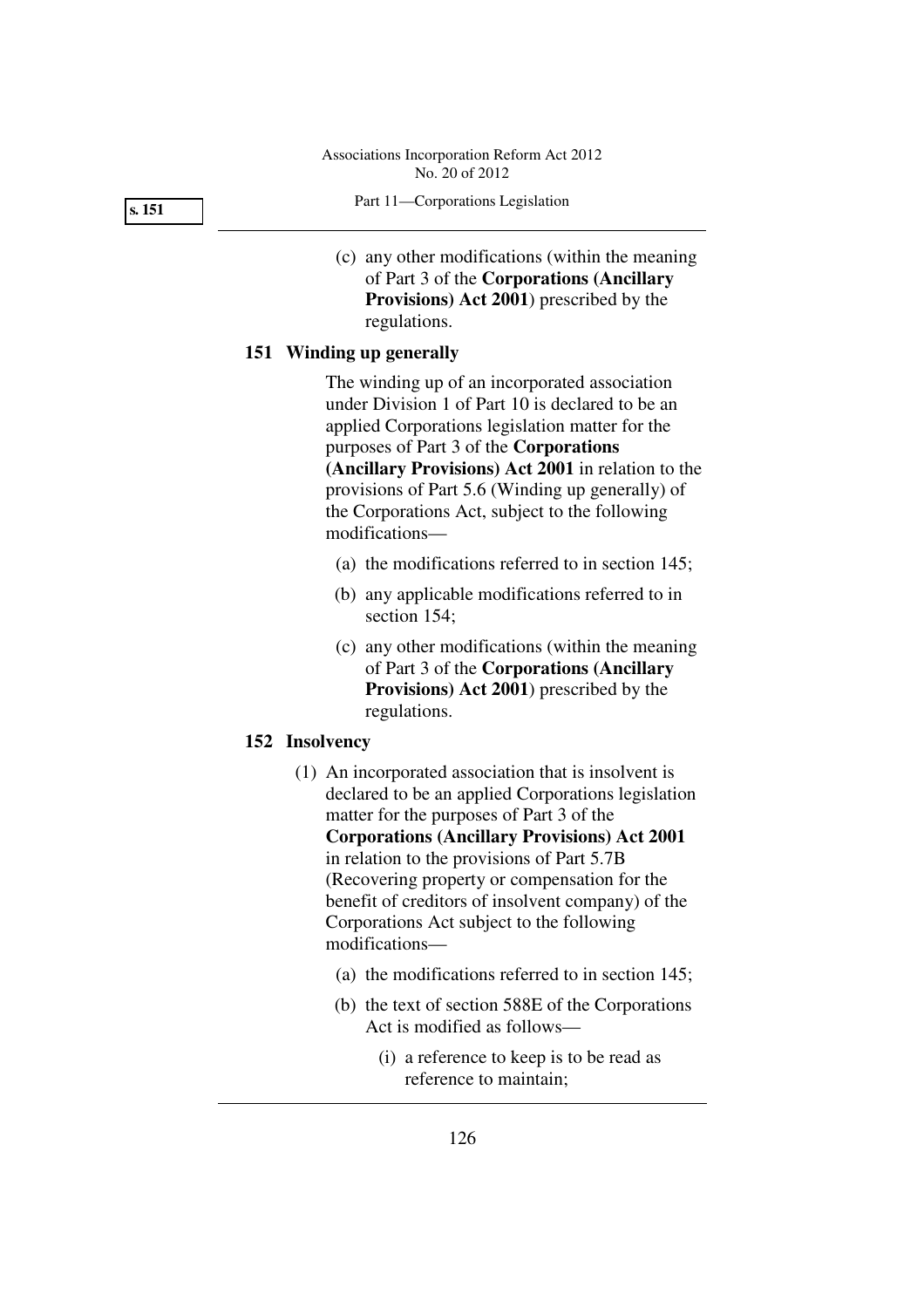| Associations Incorporation Reform Act 2012<br>No. 20 of 2012                                                                                                                                                                                                                                                                                                                      |        |
|-----------------------------------------------------------------------------------------------------------------------------------------------------------------------------------------------------------------------------------------------------------------------------------------------------------------------------------------------------------------------------------|--------|
| Part 11-Corporations Legislation                                                                                                                                                                                                                                                                                                                                                  | s. 152 |
| (ii) a reference to subsection $286(1)$ is to be<br>read as a reference to section $89(1)$ of<br>this Act:                                                                                                                                                                                                                                                                        |        |
| (iii) a reference to subsection $286(2)$ is to be<br>read as a reference to section $89(2)$ of<br>this Act;                                                                                                                                                                                                                                                                       |        |
| (c) a reference in section $588FI(1)$ of the<br>Corporations Act to a company being wound<br>up in insolvency is to be read as an<br>incorporated association being wound up<br>under sections 459A and 459P of the<br>Corporations Act as applied by section 150<br>of this Act;                                                                                                 |        |
| (d) section 588Z of the Corporations Act is<br>omitted;                                                                                                                                                                                                                                                                                                                           |        |
| (e) any applicable modifications referred to in<br>section 154;                                                                                                                                                                                                                                                                                                                   |        |
| (f) any other modifications (within the meaning<br>of Part 3 of the <b>Corporations</b> (Ancillary<br><b>Provisions)</b> Act 2001) that are prescribed by<br>the regulations.                                                                                                                                                                                                     |        |
| (2) To the extent Part 9.4B (Civil consequences of<br>contravening civil penalty provisions) of the<br>Corporations Act applies to a contravention of<br>section $588G(2)$ of the Corporations Act by virtue<br>of section $19(1)(c)$ of the <b>Corporations</b><br>(Ancillary Provisions) Act 2001 the application<br>of that Part is subject to the following<br>modifications- |        |
| (a) the modifications referred to in section 145,<br>other than section $145(1)(i)$ ;                                                                                                                                                                                                                                                                                             |        |
| (b) a reference to $$200 000$ in section $1317G(1)$<br>of the Corporations Act is to be read as a<br>reference to \$20 000;                                                                                                                                                                                                                                                       |        |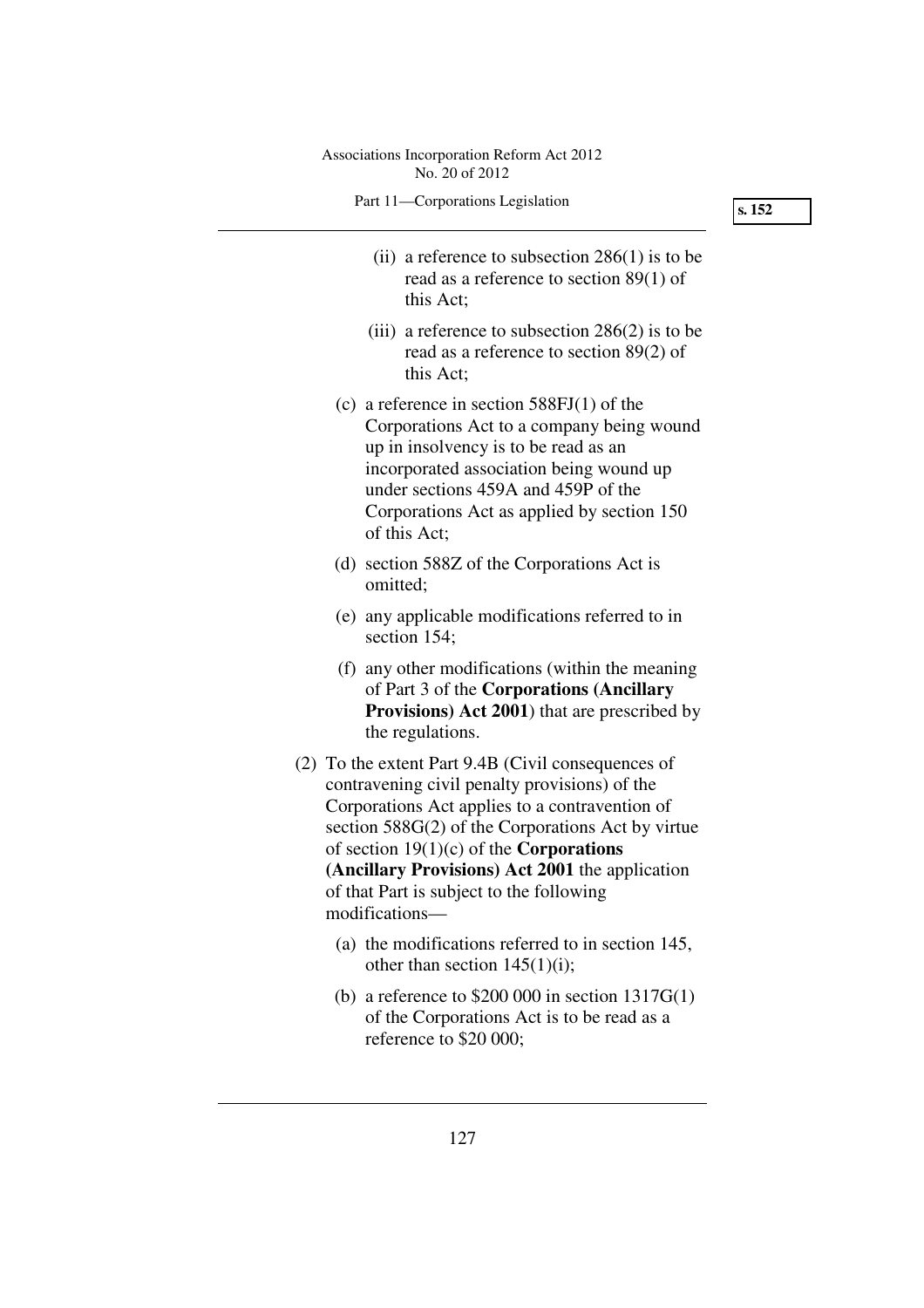**s. 153** 

- Part 11—Corporations Legislation
- (c) a reference to ASIC is to be read as a reference to the Director of Consumer Affairs Victoria;
- (d) any other modifications (within the meaning of Part 3 of the **Corporations (Ancillary Provisions) Act 2001**) that are prescribed by the regulations.

# **153 General**

Any matter declared under this Division to be an applied Corporations legislation matter is, in addition, an applied Corporations legislation matter for the purposes of Part 3 of the **Corporations (Ancillary Provisions) Act 2001** in relation to Part 5.8 (Offences), Part 5.8A (Employee entitlements) and Part 5.9 (Miscellaneous) of the Corporations Act subject to the following modifications—

- (a) the modifications referred to in section 145;
- (b) any applicable modifications referred to in section 154;
- (c) any other modifications (within the meaning of Part 3 of the **Corporations (Ancillary Provisions) Act 2001**) that are prescribed by the regulations.

### **154 Offences under applied provisions**

- (1) A provision of the Corporations Act as applied under this Division that is specified in Column 2 of Schedule 2 is subject to any modifications specified opposite in Column 3.
- (2) A contravention of a provision of the Corporations Act specified in Column 2 of Schedule 3, is taken to be an offence against this Act and subject to the penalty specified opposite in Column 3.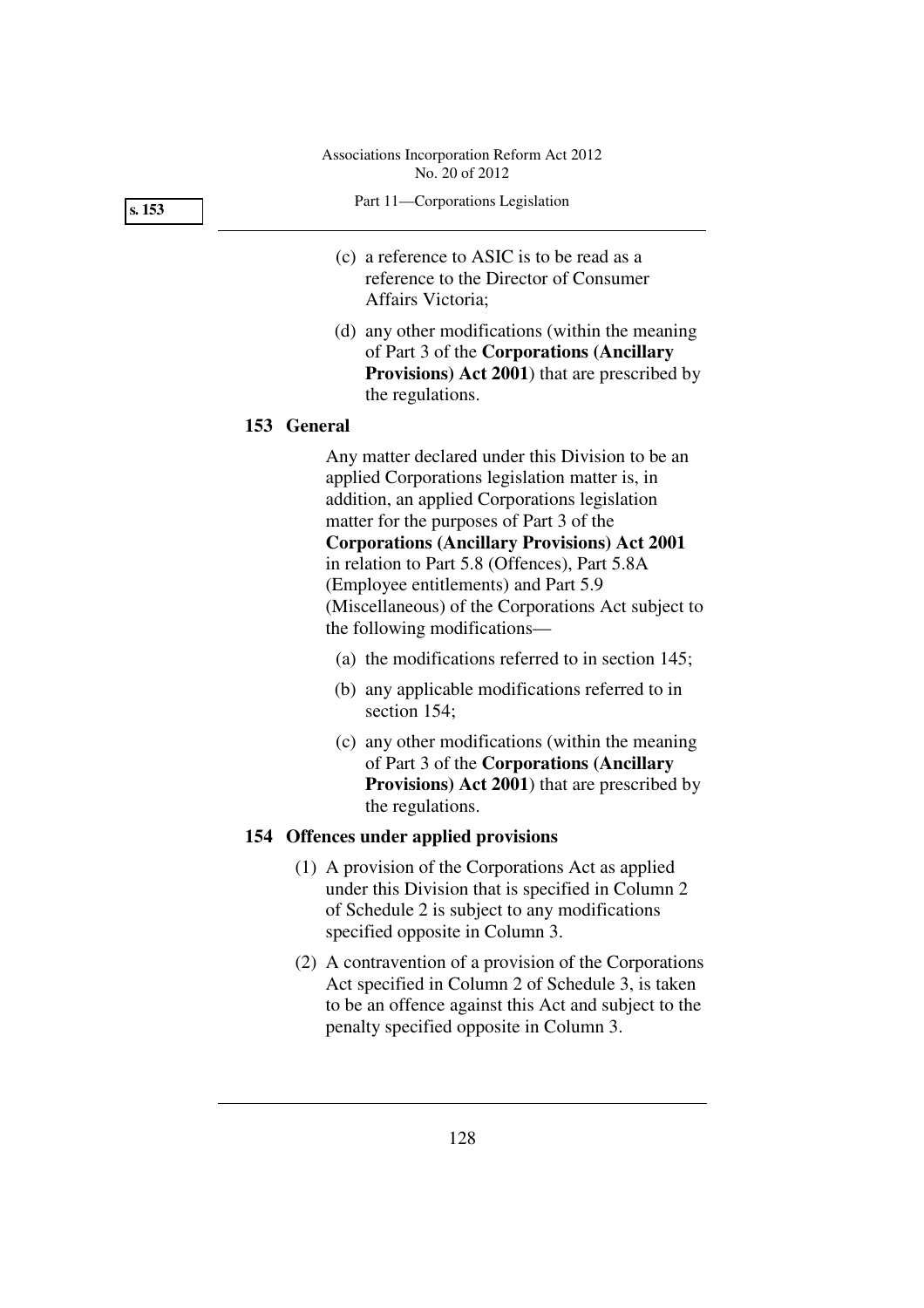# Part 11—Corporations Legislation

**s. 155** 

# (3) To avoid doubt—

- (a) section 1311 of, and Schedule 3 to, the Corporations Act do not apply to a provision referred to in subsection (2); and
- (b) the penalty referred to in subsection (2) applies despite section 20(2)(a) of the **Corporations (Ancillary Provisions) Act 2001**.

# **155 Commonwealth Criminal Code does not apply**

- (1) For the purposes of any proceedings for a contravention of a provision referred to in section 154(2), the Criminal Code of the Commonwealth does not apply.
- (2) As a consequence of subsection (1), a note to an applied provision that refers to a provision of the Criminal Code of the Commonwealth must be disregarded.

\_\_\_\_\_\_\_\_\_\_\_\_\_\_\_\_\_\_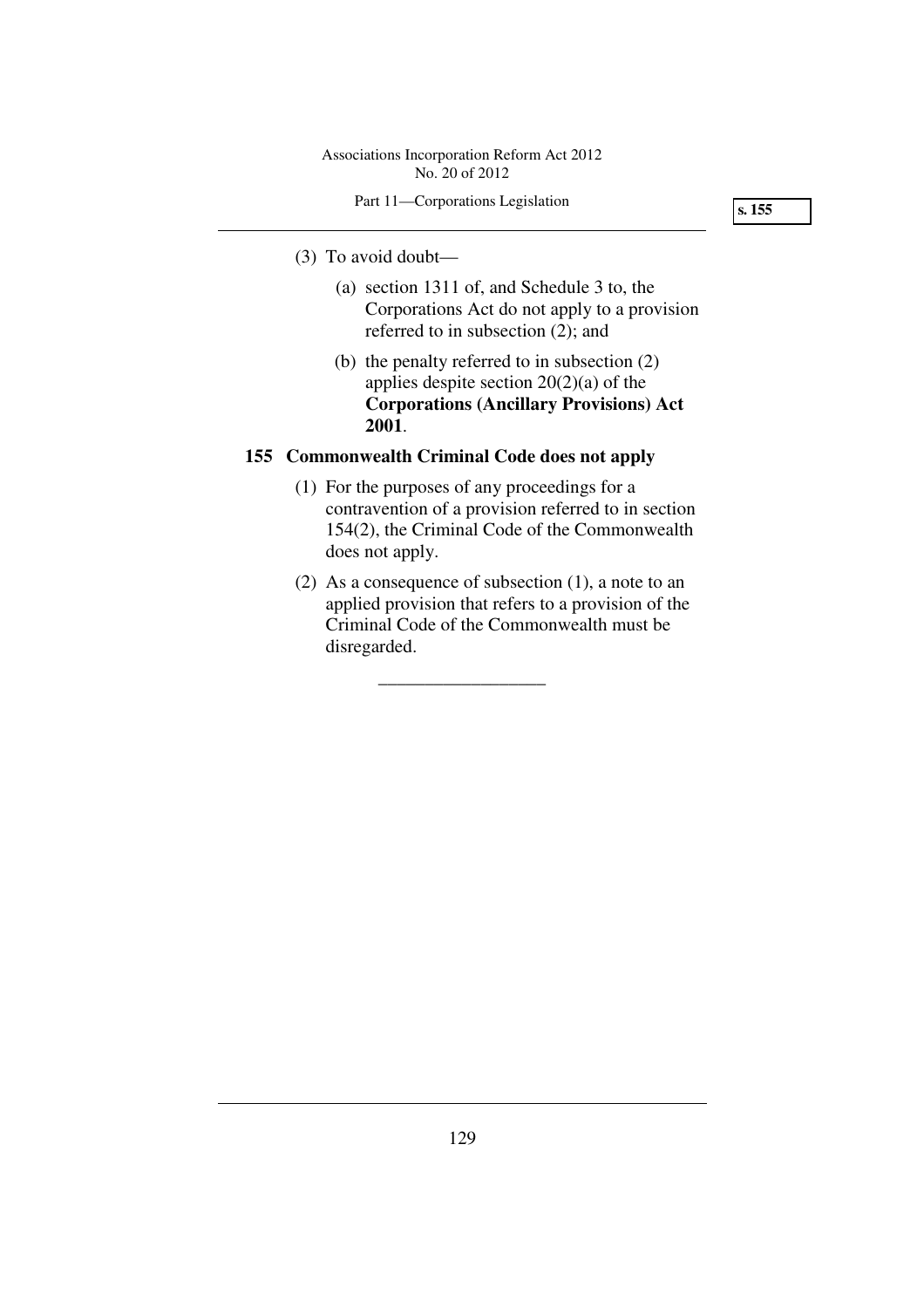Part 12—Powers of Entry and Inspection

**s. 156** 

# **PART 12—POWERS OF ENTRY AND INSPECTION**

# **Division 1—General**

# **156 Definitions**

In this Part—

*legal practitioner* means an Australian legal practitioner within the meaning of the **Legal Profession Act 2004**.

# **157 Production of identification**

- (1) An inspector must produce his or her identification for inspection—
	- (a) before exercising a power under this Part; and
	- (b) at any time during the exercise of a power under this Part, if asked to do so.

Penalty: 10 penalty units.

- (2) Subsection (1) does not apply to—
	- (a) a requirement made by post; or
	- (b) the exercise of a power under section 165.

# **Division 2—Requirements to produce information**

## **158 Inspector may seek court order**

- (1) If an inspector believes on reasonable grounds that a person may have contravened this Act or the regulations, the inspector may apply to the Magistrates' Court for an order requiring any person at a time and place specified by the inspector—
	- (a) to answer orally or in writing any questions put by an inspector in relation to the alleged contravention;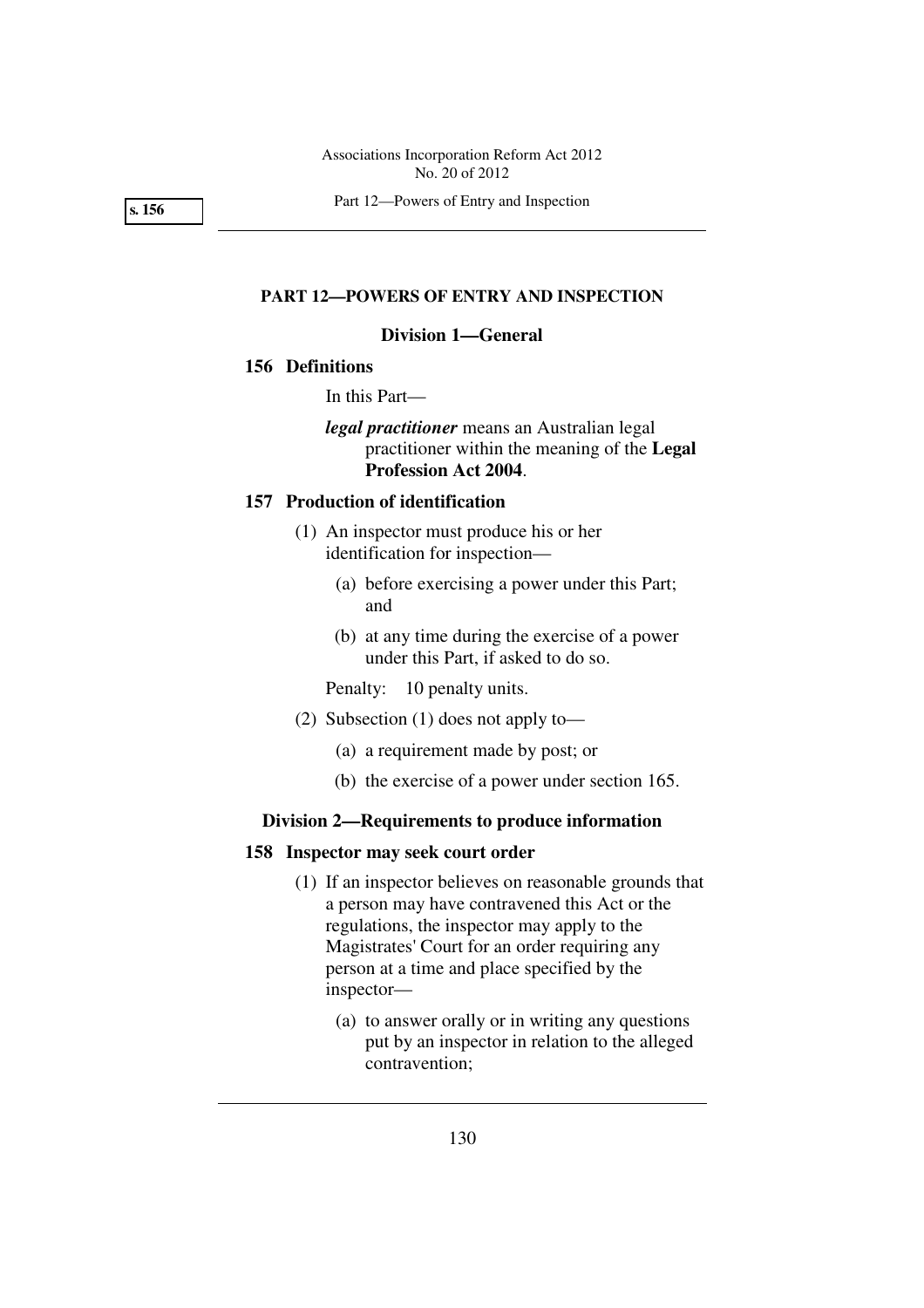- (b) to supply orally or in writing information required by an inspector in relation to the alleged contravention;
- (c) to produce to an inspector specified documents or documents of a specified class relating to the alleged contravention.
- (2) An application under subsection (1) must be made with the written approval of the Registrar.
- (3) The Magistrates' Court may make the order if the court is satisfied that there are reasonable grounds to believe that a person may have contravened this Act or the regulations.
- (4) An order must state a day, not later than 28 days after the making of the order, on which the order ceases to have effect.

# **159 Inspection of documents under court order**

- (1) If any documents are produced to an inspector under an order made under section 158, the inspector may—
	- (a) inspect the documents or authorise a person to inspect the documents;
	- (b) make copies of or take extracts of the documents;
	- (c) seize the documents;
	- (d) secure any seized documents against interference;
	- (e) retain possession of the documents in accordance with this Part.
- (2) An inspector may only seize documents under subsection  $(1)(c)$  if the inspector considers the documents necessary for the purpose of obtaining evidence for the purpose of any proceedings against any person under this Act or the regulations.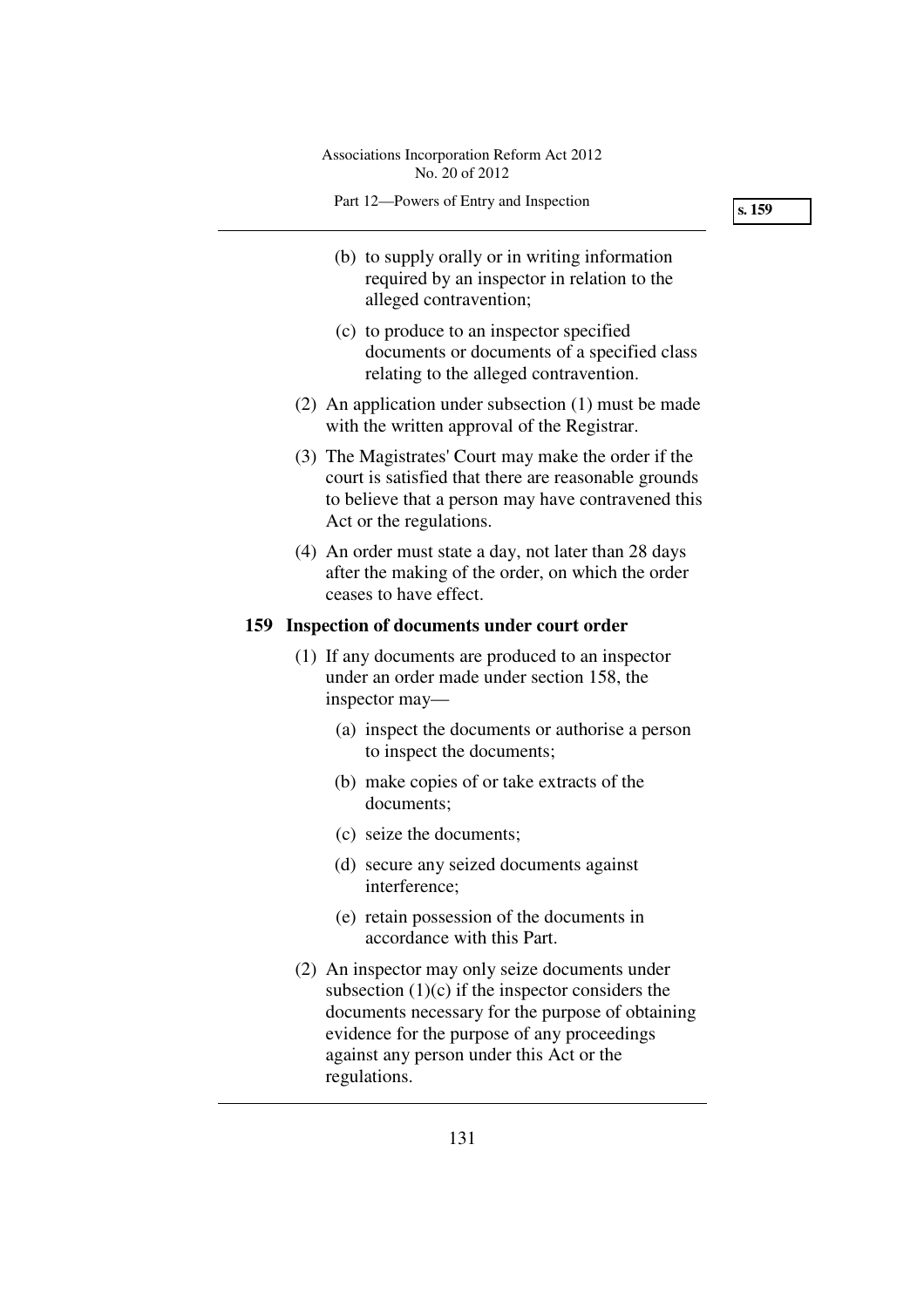**s. 160** 

#### Part 12—Powers of Entry and Inspection

# **160 Notification of execution of court order**

- (1) An inspector who executes an order under this Division must, as soon as practicable after the execution of the order, notify the Magistrates' Court in writing of—
	- (a) the time and place of execution; and
	- (b) the documents or classes of documents seized; and
	- (c) if documents were seized under section 159(1)(c) in respect of an alleged contravention other than a contravention for which the order was made, the alleged contravention in respect of which the documents were seized.
- (2) The Magistrates' Court may direct the inspector to bring before the court a document to which subsection  $(1)(c)$  applies so that the matter may be dealt with according to law.
- (3) The Magistrates' Court may direct that a document brought before it under subsection (2) be returned to its owner, if in the opinion of the court the document can be returned consistently with the interests of justice.
- (4) A direction under subsection (3) may be subject to any condition the court thinks fit.

## **161 Publisher required to produce information**

- (1) For the purpose of monitoring compliance with this Act or the regulations, the Registrar or an inspector may in writing require a publisher to produce specified information which has been published by the publisher.
- (2) A publisher must produce information in the form in which it is retained by the publisher.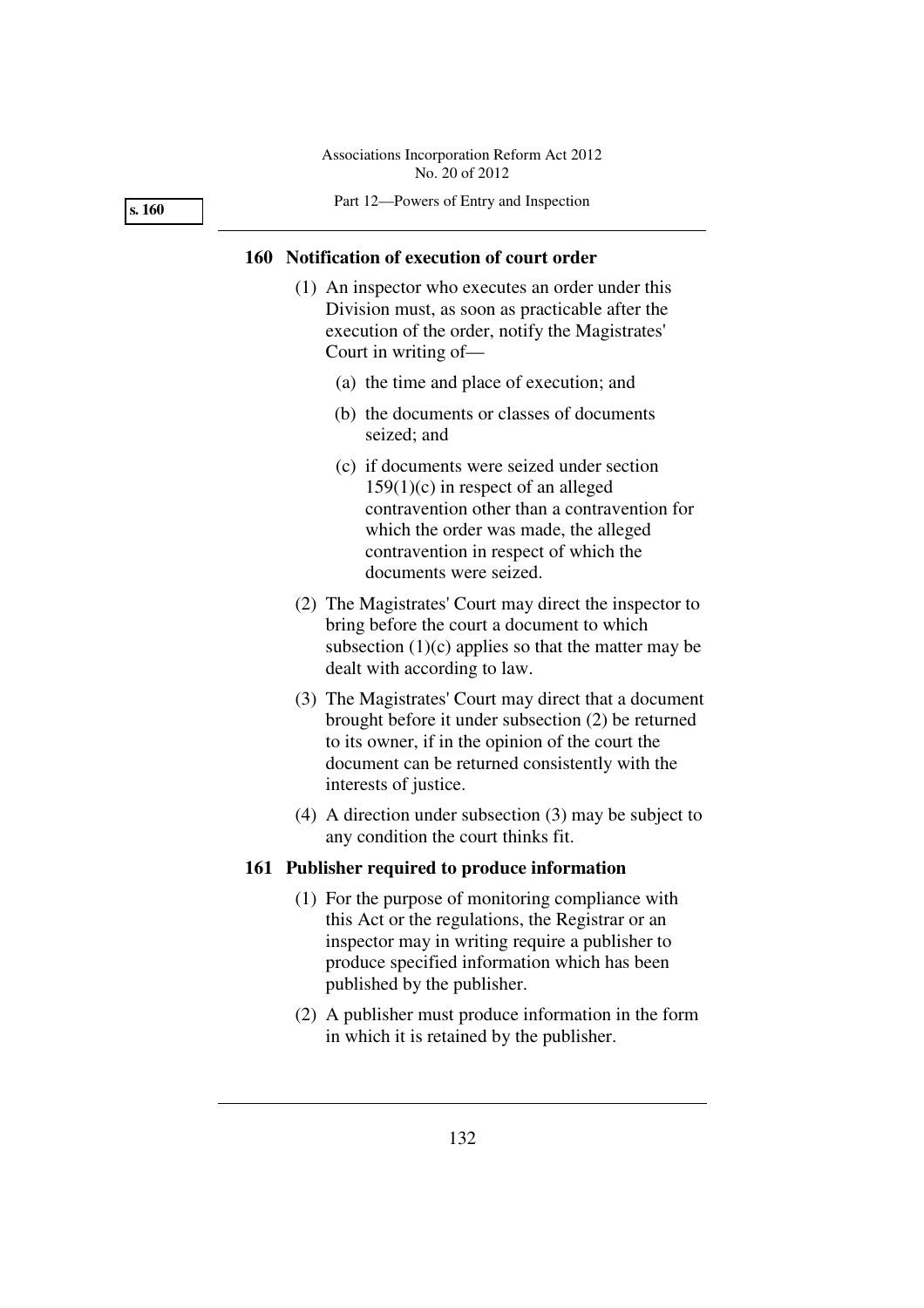- (3) A requirement of an inspector under subsection (1) must be made with the written approval of the Registrar.
- (4) In this section—

*publisher* means a person who publishes a publication intended for sale or public distribution (whether to the public generally or to a restricted class or number of persons) or for public display (including in an electronic form).

# **Division 3—Entry and search of premises with consent**

# **162 Entry and search with consent**

- (1) If an inspector believes on reasonable grounds that a person has contravened this Act or the regulations, the inspector, with the consent of the occupier of premises, may—
	- (a) enter and search the premises; and
	- (b) exercise a power referred to in subsection (2) and (3) at the premises.
- (2) An inspector may—
	- (a) seize any thing the inspector finds on the premises if the inspector believes on reasonable grounds the thing is connected with the alleged contravention;
	- (b) examine, take and keep samples of any goods the inspector finds on the premises if the inspector believes on reasonable grounds the goods are connected with the alleged contravention;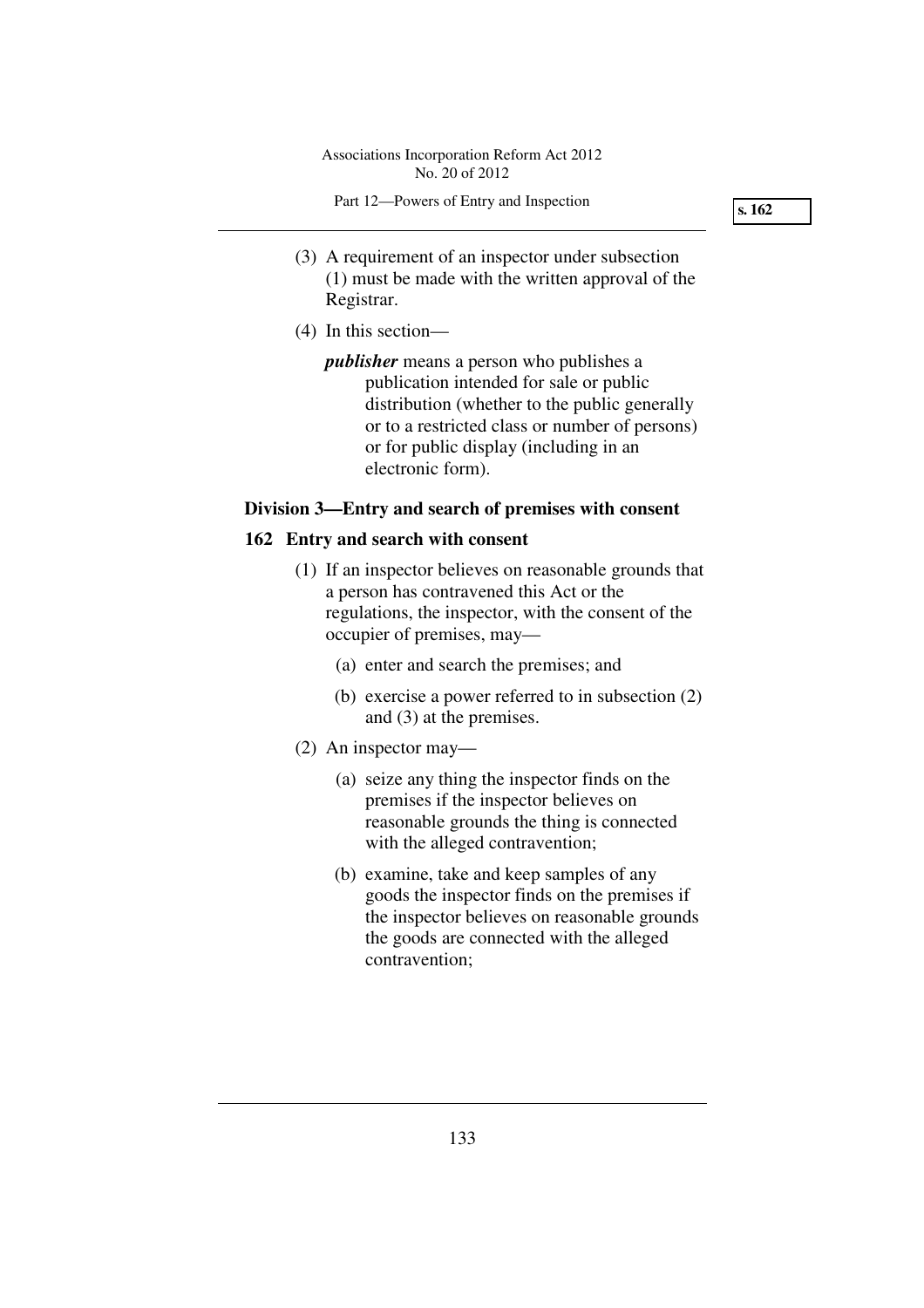**s. 163** 

- (c) in the case of any document on the premises, do any of the following in relation to the document, if the inspector believes on reasonable grounds the document is connected with the alleged contravention—
	- (i) require the document to be produced for examination;
	- (ii) examine, make copies or take extracts from the document, or arrange for the making of copies or the taking of extracts;
	- (iii) remove the document for so long as is reasonably necessary to make copies or take extracts from the document.
- (3) An inspector may make any still or moving image or audio-visual recording if the inspector believes on reasonable grounds it is necessary to do so for the purpose of establishing the alleged contravention.

# **163 Notice before entry and search**

An inspector must not enter and search any premises under section 162 unless, before the occupier consents to the entry and search, the inspector has—

- (a) produced his or her identification for inspection; and
- (b) informed the occupier—
	- (i) of the purpose of the search; and
	- (ii) that the occupier may refuse to give consent to the entry and search or to the seizure of any thing found during the search; and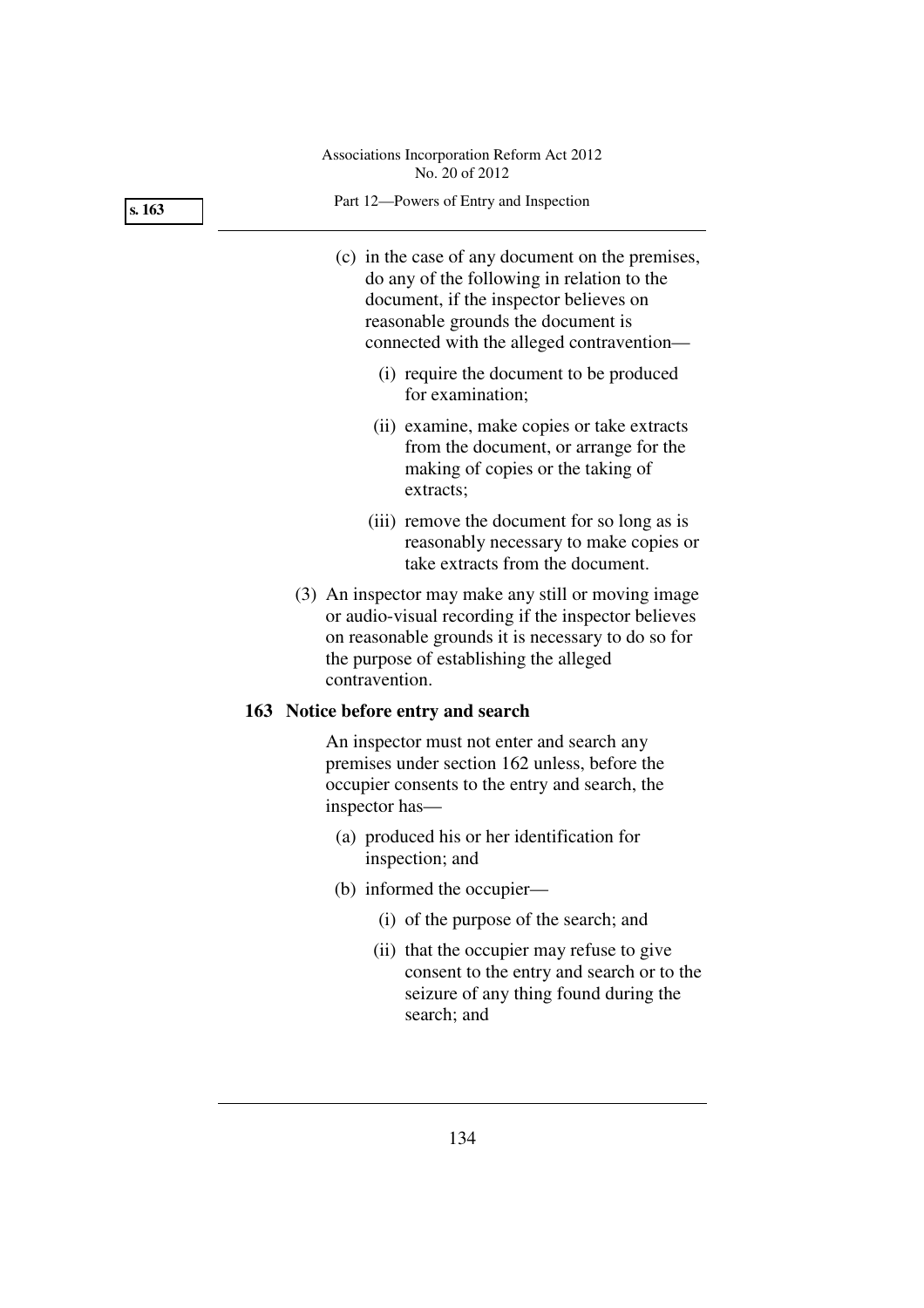#### Part 12—Powers of Entry and Inspection

**s. 164** 

- (iii) that the occupier may refuse to give consent to the taking of any sample of goods or any copy or extract from a document found on the premises during the search; and
- (iv) that any thing seized or taken during the search with the consent of the occupier may be used in evidence in proceedings.

# **164 Acknowledgement of consent to entry and search**

- (1) If an occupier of premises consents to the entry and search of the premises by an inspector under section 162, the inspector must, before entering the premises, ask the occupier to sign an acknowledgment.
- (2) For the purpose of subsection (1), the acknowledgment must state—
	- (a) that the occupier has been informed—
		- (i) of the purpose of the search; and
		- (ii) that the occupier may refuse to give consent to the entry and search or to the seizure of any thing found during the search; and
		- (iii) that the occupier may refuse to give consent to the taking of any sample of goods or any copy or extract from a document found on the premises during the search; and
		- (iv) that any thing seized or taken during the search with the consent of the occupier may be used in evidence in proceedings; and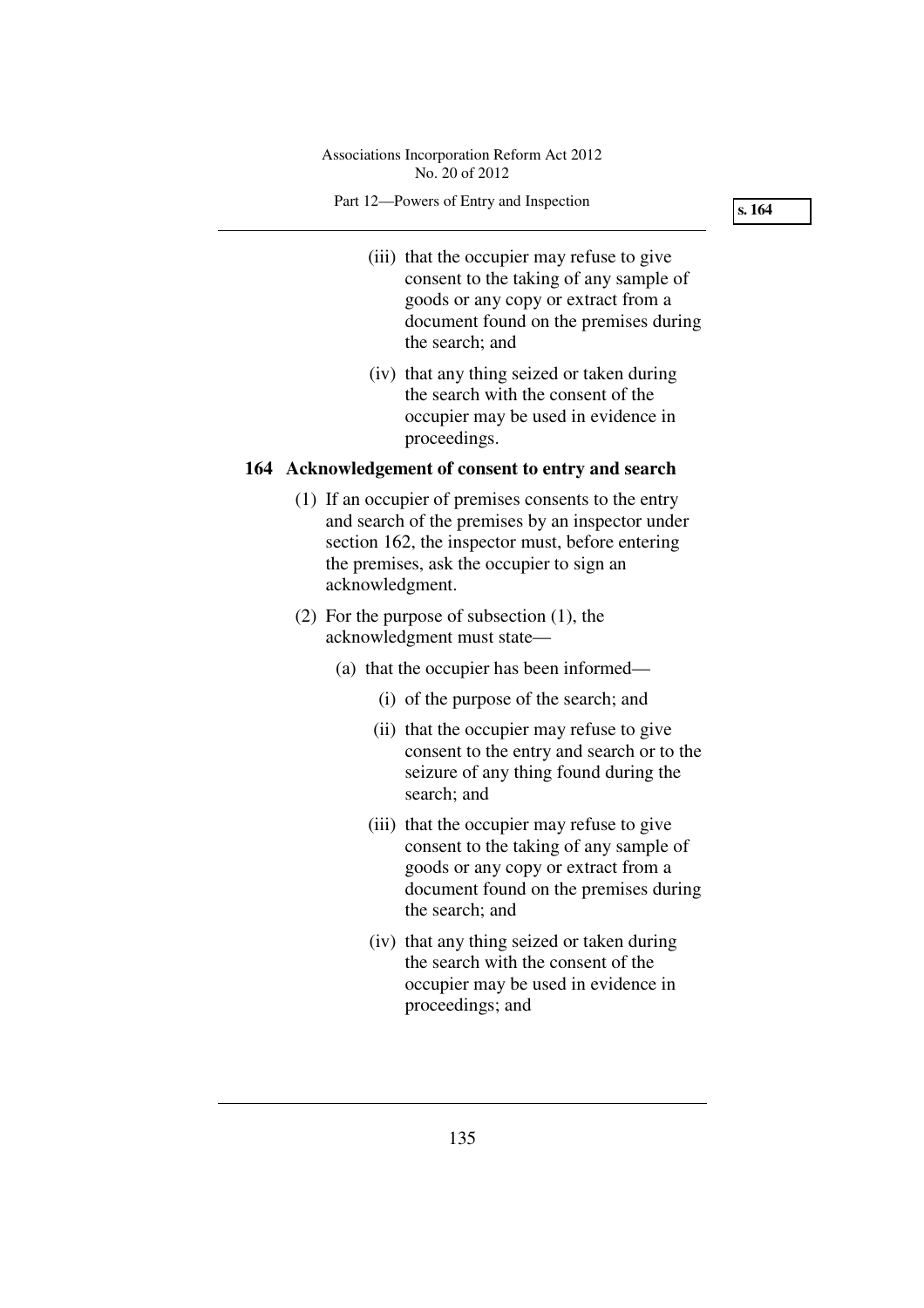| s. 165 | Part 12-Powers of Entry and Inspection                                                                                                                                                                                                                                |
|--------|-----------------------------------------------------------------------------------------------------------------------------------------------------------------------------------------------------------------------------------------------------------------------|
|        | (b) that the occupier has consented to the entry<br>and search; and                                                                                                                                                                                                   |
|        | (c) the date and time that the occupier<br>consented.                                                                                                                                                                                                                 |
|        | (3) If an occupier of premises consents to the seizure<br>or taking of any thing during a search of the<br>premises by the inspector, the inspector must,<br>before seizing or taking the thing, ask the occupier<br>to sign an acknowledgement.                      |
|        | $(4)$ For the purpose of subsection $(3)$ , the<br>acknowledgment must state-                                                                                                                                                                                         |
|        | (a) that the occupier has consented to the seizure<br>or taking of the thing; and                                                                                                                                                                                     |
|        | (b) the date and time that the occupier<br>consented.                                                                                                                                                                                                                 |
|        | (5) An inspector must give a copy of a signed<br>acknowledgement to the occupier before leaving<br>the premises.                                                                                                                                                      |
|        | (6) If, in any proceeding, a signed acknowledgment is<br>not produced to the court or a tribunal, it must be<br>presumed, until the contrary is proved, that the<br>occupier did not consent to the entry and search or<br>to the seizure or the taking of the thing. |
|        | Division 4—Entry and search of premises without consent                                                                                                                                                                                                               |
|        | 165 Entry of premises open to the public                                                                                                                                                                                                                              |
|        | An inspector may enter and inspect any part of a<br>premises that is, at the time of the entry and<br>inspection, open to the public.                                                                                                                                 |
|        | 166 Entry without consent or warrant                                                                                                                                                                                                                                  |
|        | (1) For the purpose of monitoring compliance with<br>this Act or the regulations, or an order made by a<br>court or tribunal under this Act or the regulations,                                                                                                       |

an inspector may enter and search any premises at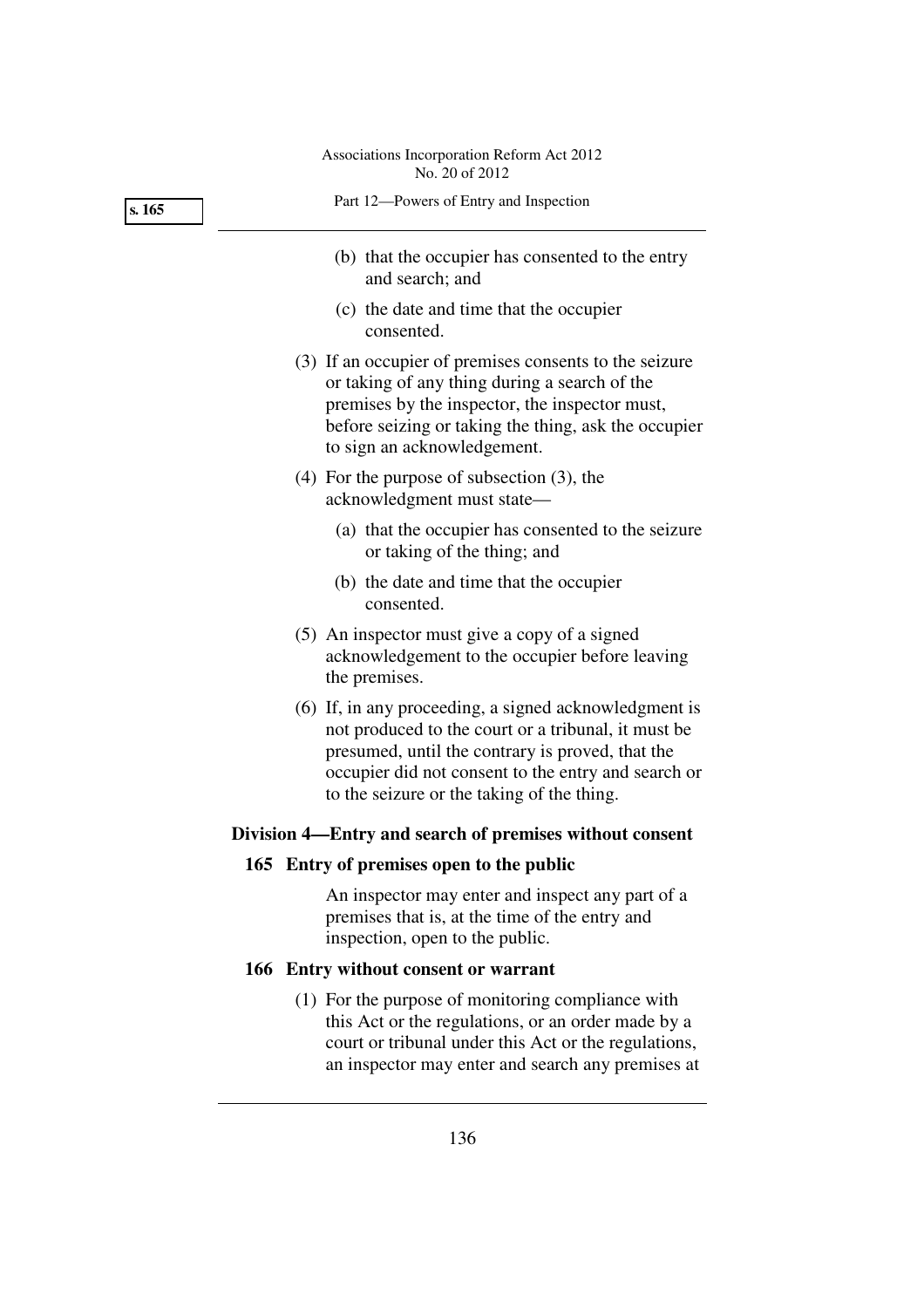which the inspector believes on reasonable grounds—

- (a) the affairs of an incorporated association are being conducted; or
- (b) a person is keeping a record or document that—
	- (i) is required to be kept by this Act or the regulations; or
	- (ii) may show whether or not this Act or the regulations are being complied with.
- (2) An inspector who enters and searches premises under subsection (1) may—
	- (a) examine any thing found on the premises;
	- (b) seize any thing found on the premises or secure any thing found on the premises against interference, if the inspector believes on reasonable grounds that the thing is connected with a contravention of this Act or the regulations;
	- (c) take and keep samples of any thing found on the premises if the inspector believes on reasonable grounds that the thing is connected with a contravention of this Act or the regulations;
	- (d) examine and test any equipment found on the premises that is of a kind used in connection with the supply of goods or services;
	- (e) in the case of any document on the premises, do any of the following—
		- (i) require the document to be produced for examination;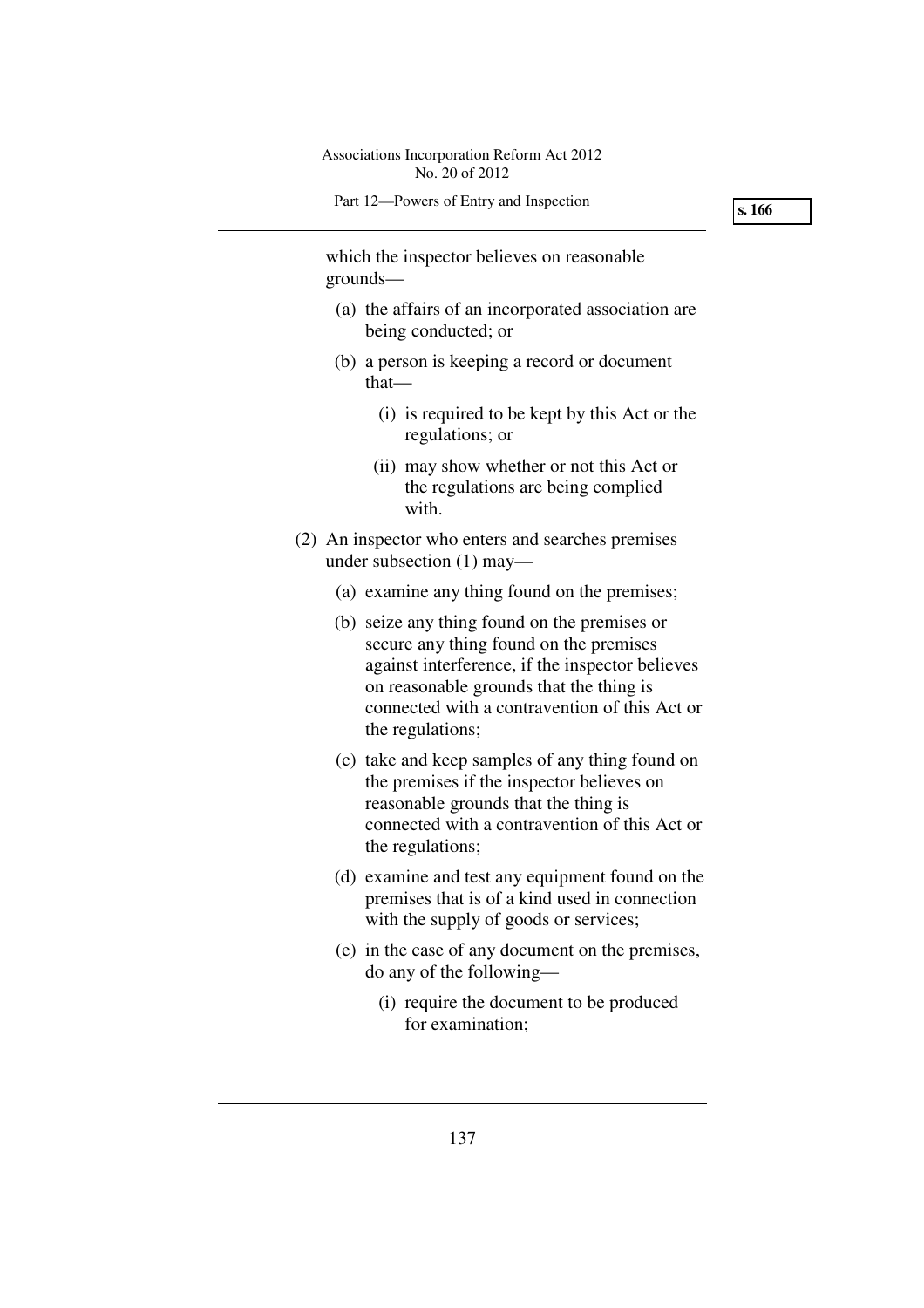| s. 166 | Part 12-Powers of Entry and Inspection                                                                                                                                                                                                                                                                  |
|--------|---------------------------------------------------------------------------------------------------------------------------------------------------------------------------------------------------------------------------------------------------------------------------------------------------------|
|        | (ii) examine, make copies or take extracts<br>from the document, or arrange for the<br>making of copies or the taking of<br>extracts;                                                                                                                                                                   |
|        | (iii) remove the document for so long as is<br>reasonably necessary to make copies or<br>take extracts from the document;                                                                                                                                                                               |
|        | (f) make any still or moving image or audio-<br>visual recording;                                                                                                                                                                                                                                       |
|        | (g) bring any equipment onto the premises that<br>the inspector believes on reasonable grounds<br>is necessary for the examination or<br>processing of things (including documents)<br>found at the premises in order to determine<br>whether they are things that may be seized<br>under this section. |
|        | (3) A power under subsection $(1)$ —                                                                                                                                                                                                                                                                    |
|        | (a) must not be exercised in any part of the<br>premises that is used for residential<br>purposes; and                                                                                                                                                                                                  |
|        | (b) must be exercised between the hours of<br>9 a.m. to 5 p.m., or when the premises are<br>open for business.                                                                                                                                                                                          |
|        | (4) If an inspector exercises a power of entry under<br>this section without the owner or occupier being<br>present the inspector must, on leaving the<br>premises, leave a notice setting out-                                                                                                         |
|        | (a) the time of entry; and                                                                                                                                                                                                                                                                              |
|        | (b) the purpose of entry; and                                                                                                                                                                                                                                                                           |
|        | (c) a description of things done while on the<br>premises; and                                                                                                                                                                                                                                          |
|        | (d) the time of departure; and                                                                                                                                                                                                                                                                          |
|        | (e) the procedure for contacting the Registrar for<br>further details of the entry.                                                                                                                                                                                                                     |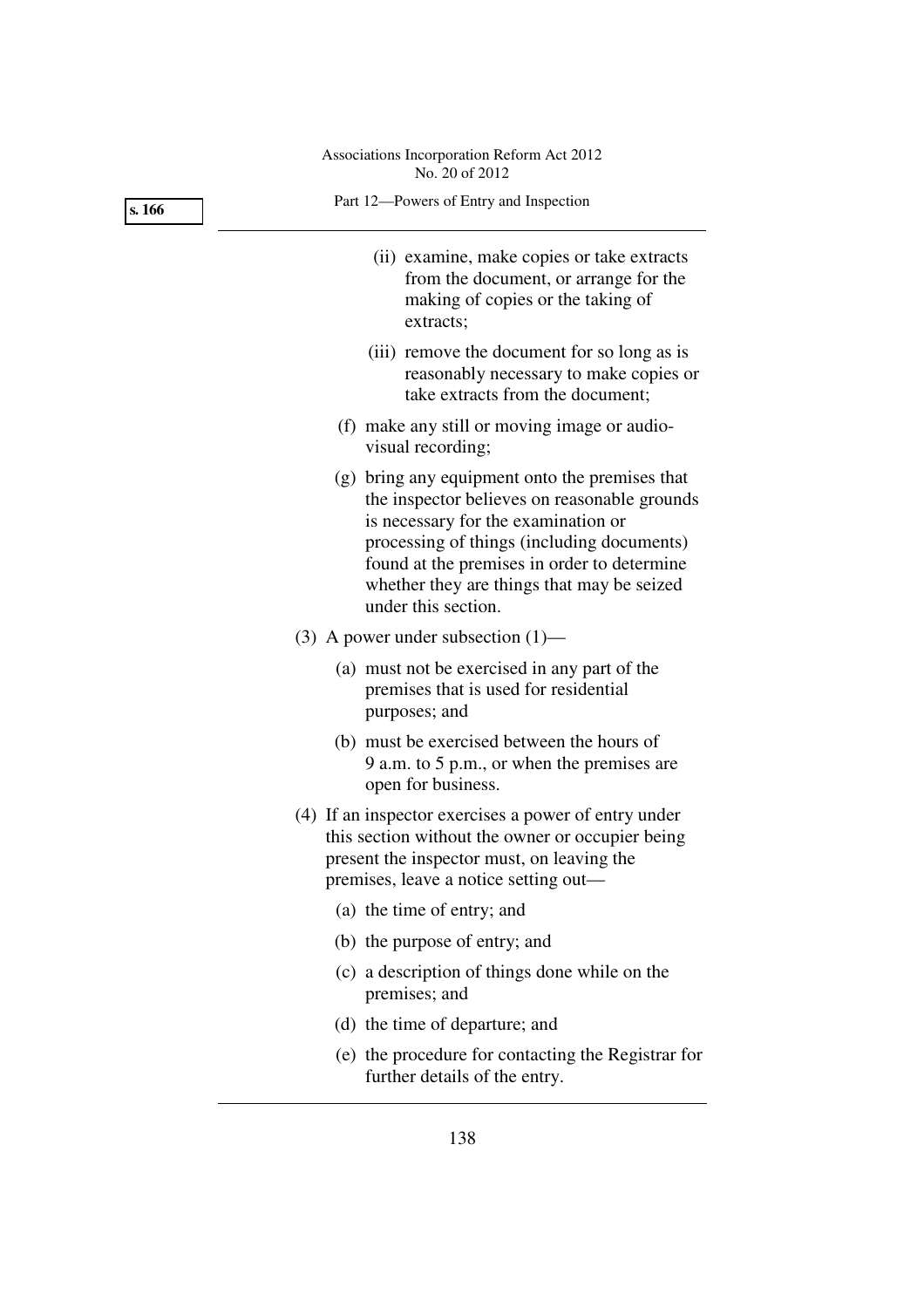# **167 Use or seizure of electronic equipment at premises**

- (1) If an inspector, during a search under section 166—
	- (a) finds a thing at the premises that is or includes a disc, tape or other device for the storage of information; and
	- (b) there is at the premises equipment that may be used with the disc, tape or other storage device; and
	- (c) the inspector believes on reasonable grounds that information stored in the disc, tape or other storage device may be relevant to determine whether this Act or the regulations have been complied with—

the inspector may operate, or may require the occupier of the premises or an employee of the occupier to operate, the equipment to access the information.

- (2) If the inspector believes on reasonable grounds that a disc, tape or other storage device at the premises contains, stores or is otherwise used in the transmission of information that is relevant to determine whether this Act or the regulations have been complied with, the inspector may—
	- (a) put the information in a documentary form and seize the documents so produced; or
	- (b) copy the information to another disc, tape or other storage device and remove that disc, tape or storage device from the premises; or
	- (c) if it is not practicable to put the information in a documentary form or to copy the information—seize the disc, tape or other storage device and the equipment that enables the information to be accessed.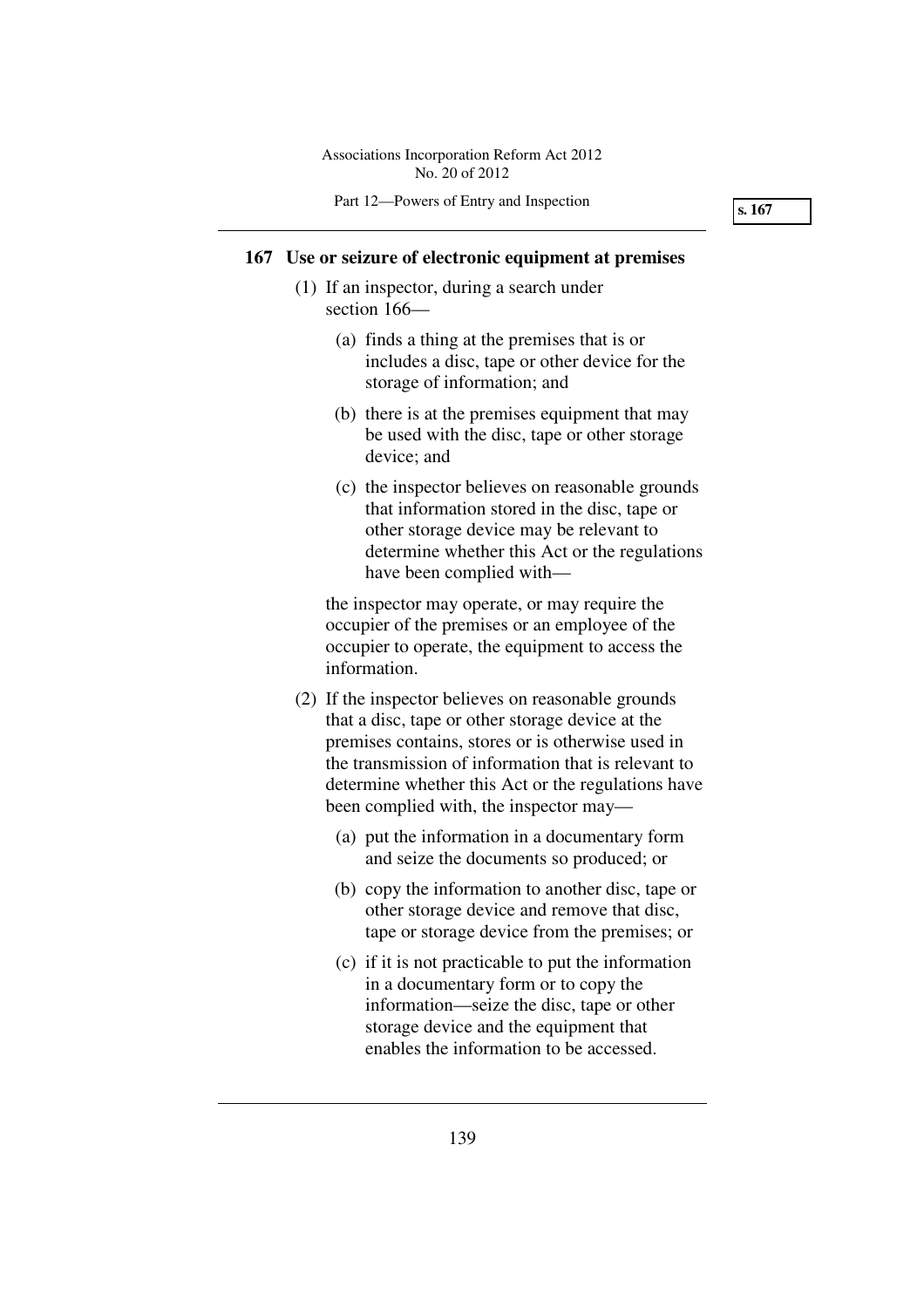Part 12—Powers of Entry and Inspection

 (3) An inspector must not operate or seize equipment for a purpose set out in this section unless the inspector believes on reasonable grounds that the operation can be carried out without damage to the equipment.

# **Division 5—Entry and search of premises with warrant**

#### **168 Search warrants**

- (1) An inspector may apply to a magistrate for the issue of a search warrant in relation to particular premises, if the inspector believes on reasonable grounds that there is on the premises evidence that a person may have contravened this Act or the regulations.
- (2) An application under subsection (1) must be made with the written approval of the Registrar.
- (3) If a magistrate is satisfied by the evidence, on oath or by affidavit, that there are reasonable grounds to believe that there is a thing, or things of a particular kind, connected with a contravention of this Act or the regulations on the premises, the magistrate may issue the search warrant in accordance with the **Magistrates' Court Act 1989**.

# **169 Form and content of search warrants**

- (1) A search warrant issued under section 168(3) may authorise the inspector named in the warrant to enter premises specified in the warrant, if necessary by force, and do any of the following—
	- (a) if the inspector believes on reasonable grounds that a thing, or a thing of a particular kind, named or described in the warrant is connected with the alleged contravention—
		- (i) search for the thing;
		- (ii) seize the thing;

**s. 168**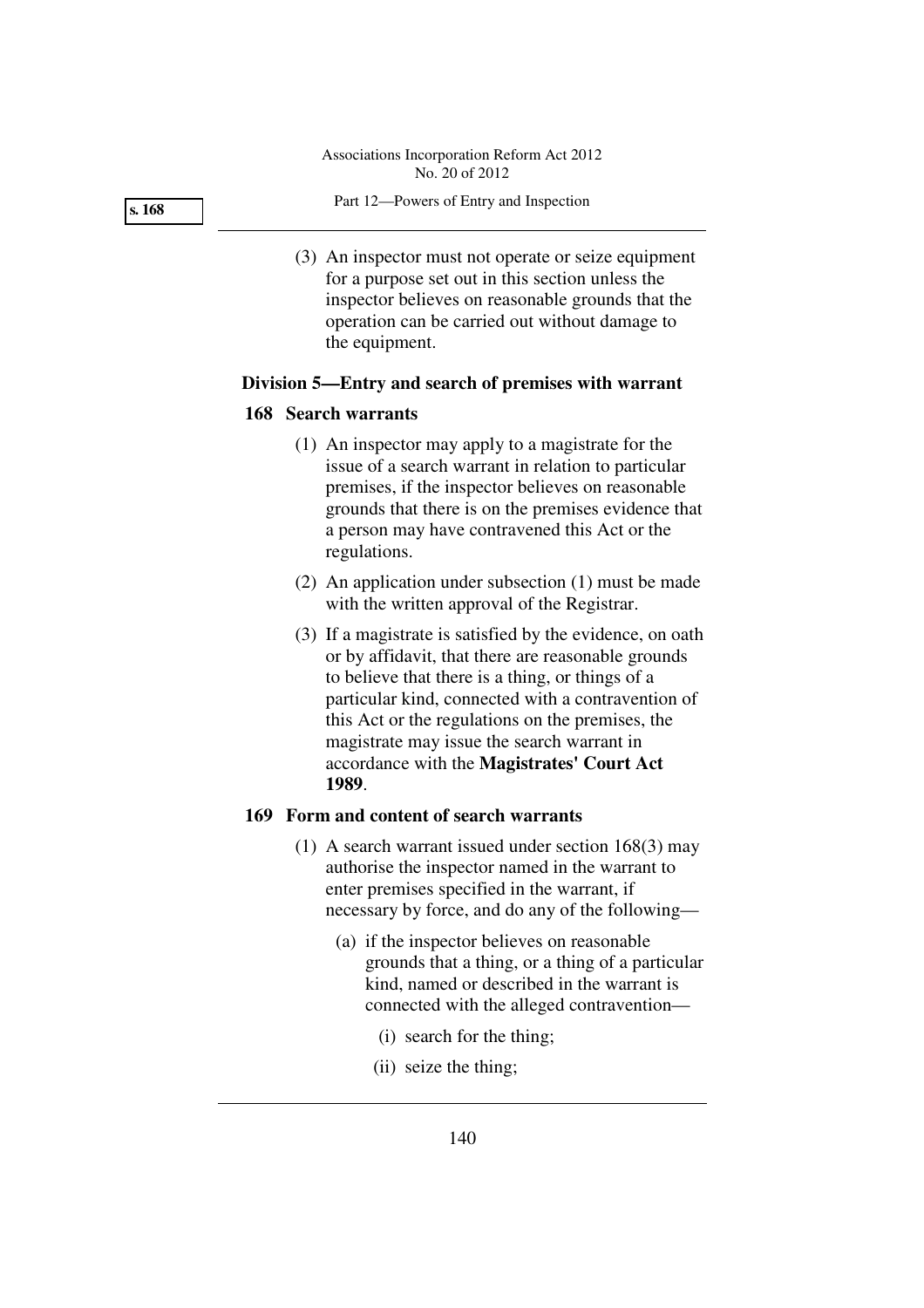- (iii) secure the thing against interference;
- (iv) examine, inspect, take or keep samples of the thing;
- (b) in the case of a document, or a document of a particular kind, named or described in the warrant, if the inspector believes on reasonable grounds that the document is connected with the alleged contravention—
	- (i) require the document to be produced for inspection;
	- (ii) examine, make copies or take extracts from the document, or arrange for the making of copies or the taking of extracts;
	- (iii) remove the document for so long as is reasonably necessary to make copies or take extracts from the document;
- (c) make any still or moving image or audiovisual recording of any thing of a particular kind, named or described in the warrant, if the inspector believes on reasonable grounds it is connected with the alleged contravention.
- (2) A search warrant issued under section 168(3) may authorise, in addition to an inspector, any other person named or otherwise identified in the warrant to execute the warrant.
- (3) A search warrant issued under section 168(3) must state—
	- (a) the purpose for which the search is required and the nature of the alleged contravention; and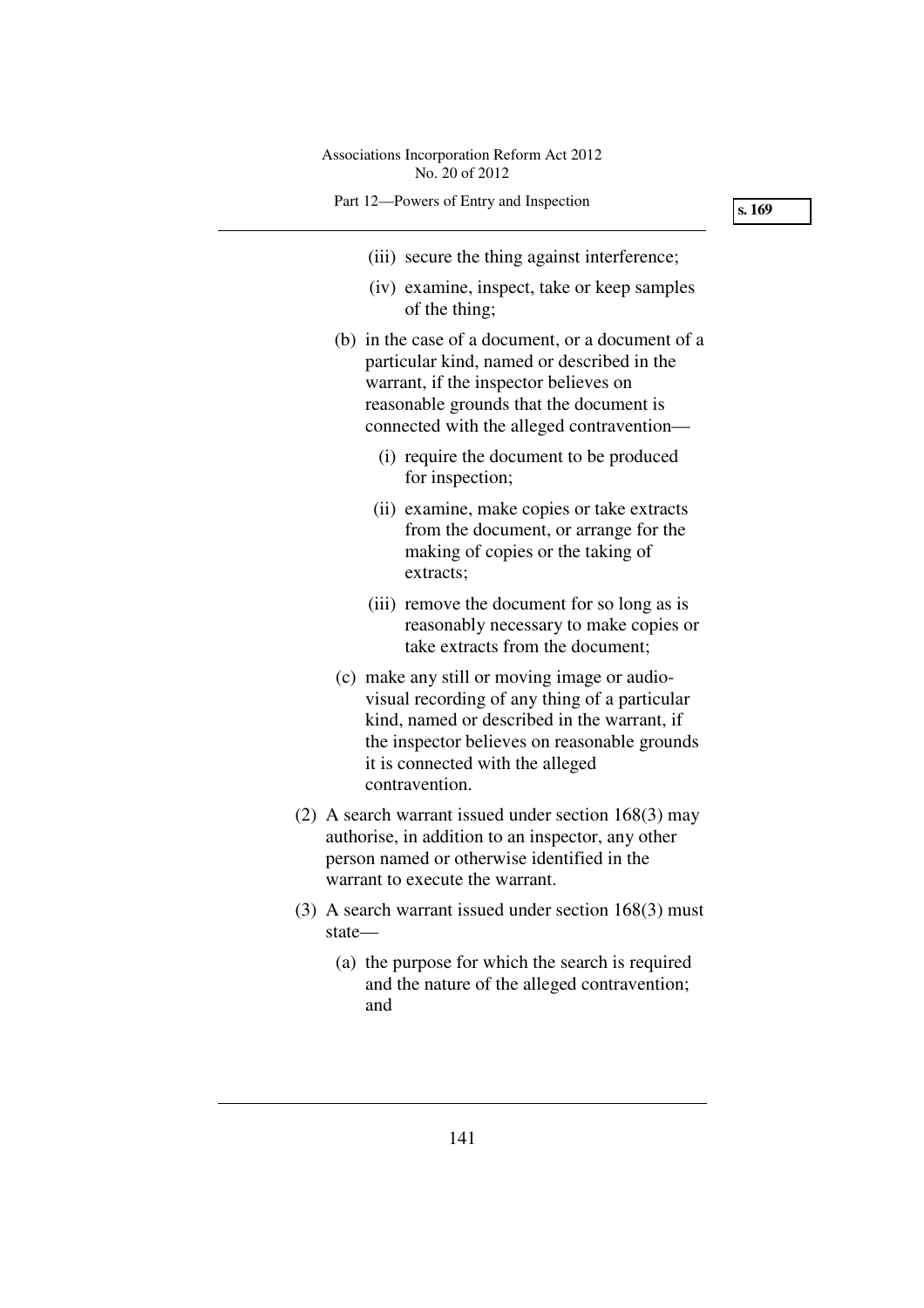| s. 170 | Part 12-Powers of Entry and Inspection                                                                                                                                                                   |
|--------|----------------------------------------------------------------------------------------------------------------------------------------------------------------------------------------------------------|
|        | (b) any conditions to which the warrant is<br>subject; and                                                                                                                                               |
|        | (c) whether entry is authorised to be made at any<br>time of the day or night or during specified<br>hours of the day or night; and                                                                      |
|        | (d) a day, not later than 28 days after the issue of<br>the warrant, on which the warrant ceases to<br>have effect.                                                                                      |
|        | (4) Except as provided by this Act, the rules to be<br>observed with respect to search warrants under the<br>Magistrates' Court Act 1989 extend and apply to<br>warrants issued under section $168(3)$ . |
|        | 170 Announcement before entry                                                                                                                                                                            |
|        | (1) On executing a search warrant issued under<br>section $168(3)$ , the inspector named in the<br>warrant-                                                                                              |
|        | (a) must announce that he or she is authorised<br>by the warrant to enter the premises; and                                                                                                              |
|        | (b) if the inspector has been unable to obtain                                                                                                                                                           |
|        | unforced entry, must give any person at the<br>premises an opportunity to allow entry to the<br>premises.                                                                                                |

- (a) the safety of any person; or
- (b) that the effective execution of the search warrant is not frustrated.

142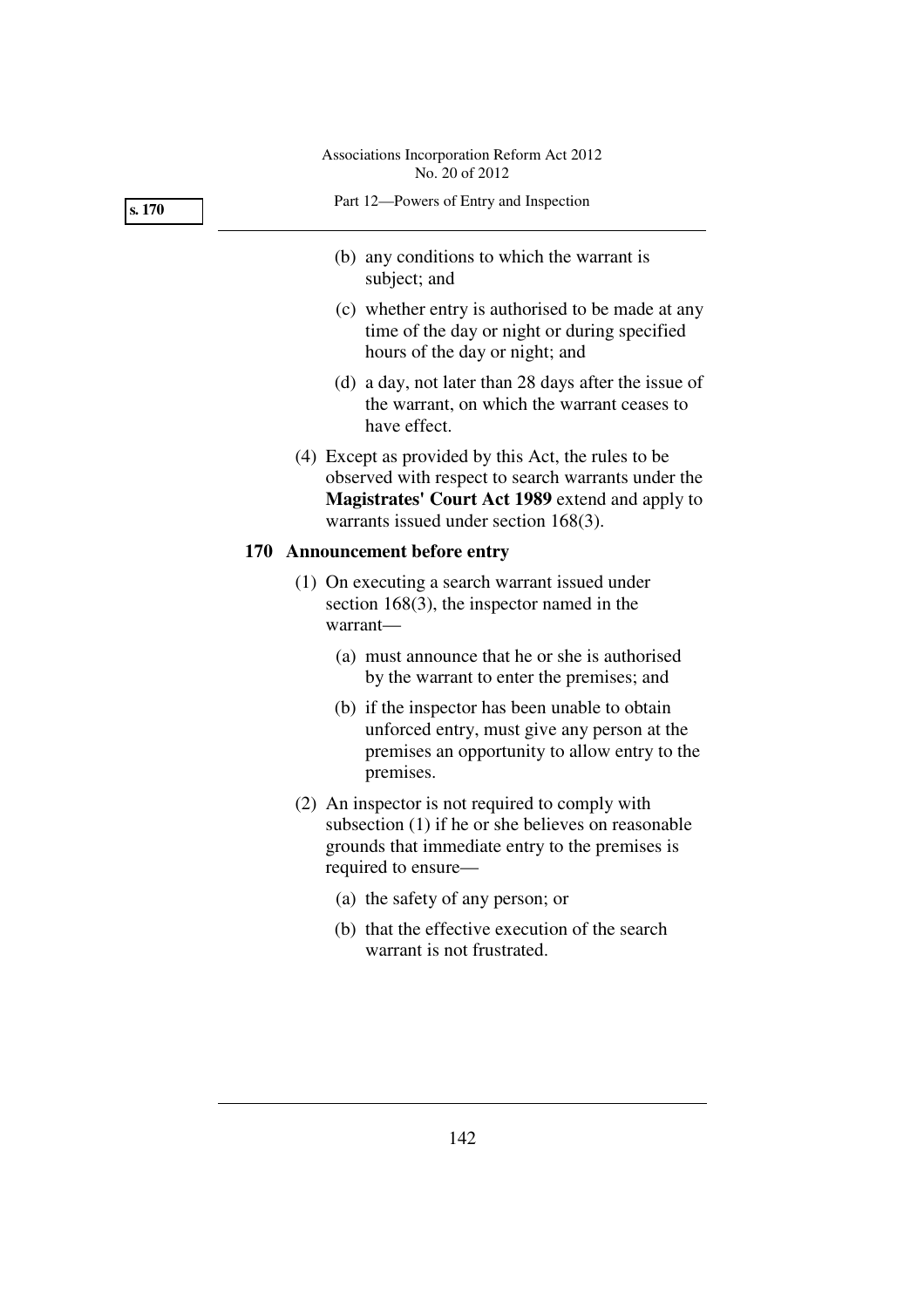# **171 Details of warrant to be given to occupier**

- (1) If the occupier is present at premises where a search warrant is being executed, the inspector must—
	- (a) identify himself or herself to the occupier; and
	- (b) give to the occupier a copy of the warrant.
- (2) If the occupier is not present at premises where a search warrant is being executed, the inspector must—
	- (a) identify himself or herself to a person at the premises; and
	- (b) give to the person a copy of the warrant.

#### **172 Seizure of things not mentioned in the warrant**

A search warrant issued under section 168(3) authorises an inspector named in the warrant, in addition to the seizure of any thing of the kind described in the warrant, to seize or take a sample of any thing which is not of the kind described in the warrant if—

- (a) the inspector believes on reasonable grounds that the thing—
	- (i) is of a kind which could have been included in a search warrant issued under this Part; or
	- (ii) will afford evidence about the contravention of this Act or the regulations; and
- (b) in the case of the seizure of a thing, the inspector believes on reasonable grounds that it is necessary to seize that thing in order to prevent its concealment, loss or destruction or its use in the contravention of this Act.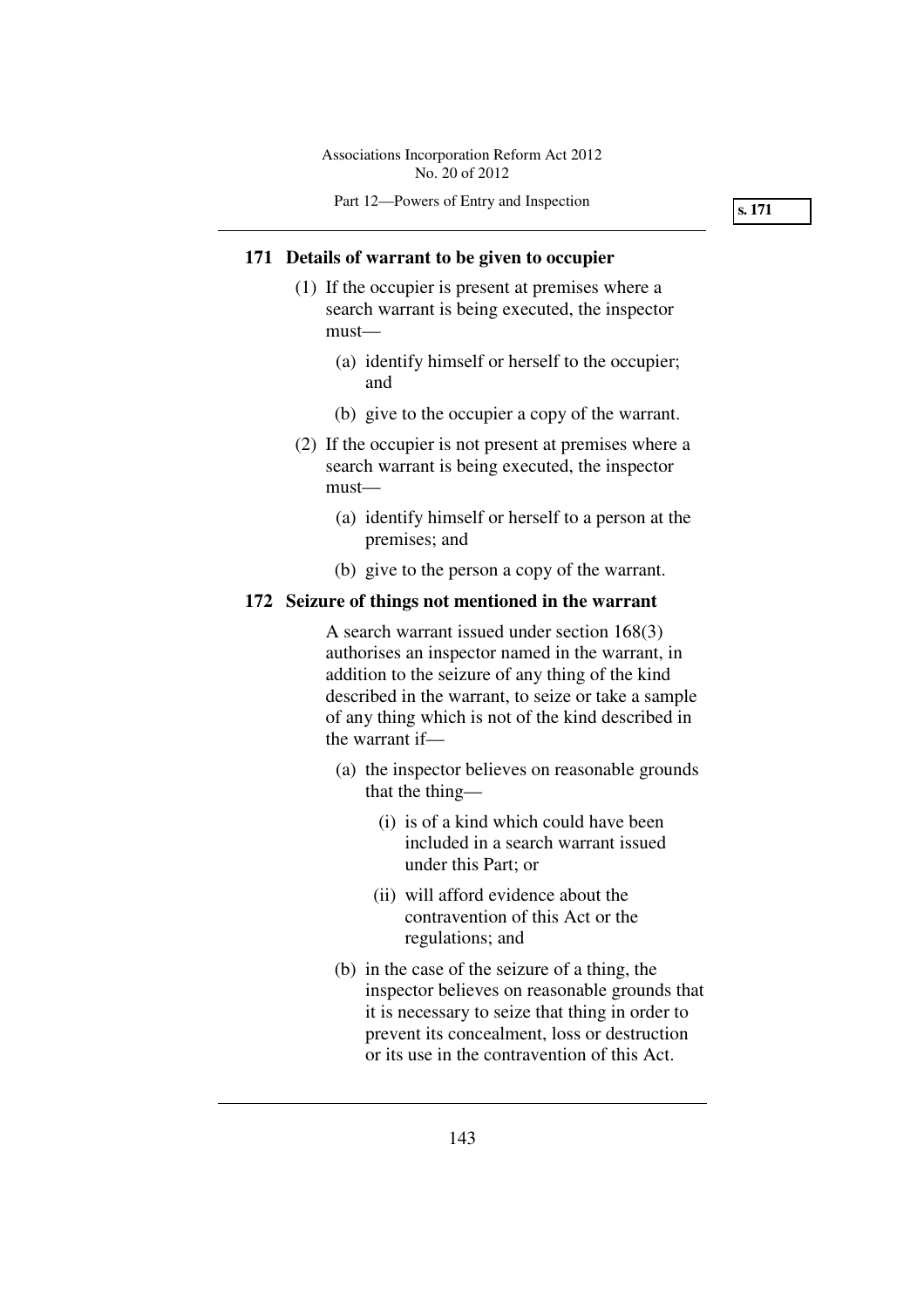Part 12—Powers of Entry and Inspection

#### **s. 173**

#### **Division 6—Documents**

# **173 Copies of seized documents**

- (1) If an inspector retains possession of a document seized from a person under this Part, the inspector must give the person, within 21 days after the seizure, a copy of the document certified as correct by the inspector.
- (2) A copy of a document certified under subsection (1) is to be received in all courts and tribunals to be evidence of equal validity to the original.

# **174 Retention and return of seized documents or things**

- (1) If an inspector seizes a document or other thing under this Part, the inspector must take reasonable steps to return the document or thing to the person from whom it was seized if the reason for its seizure no longer exists.
- (2) If the document or thing seized has not been returned within 3 months after it was seized, the inspector must take reasonable steps to return it unless—
	- (a) proceedings for the purpose for which the document or thing was retained have commenced within that 3 month period and those proceedings (including any appeal) have not been completed; or
	- (b) the Magistrates' Court makes an order under section 175 extending the period during which the document or thing may be retained.
- (3) This section does not apply to a sample taken by an inspector in the exercise of a power under this Part.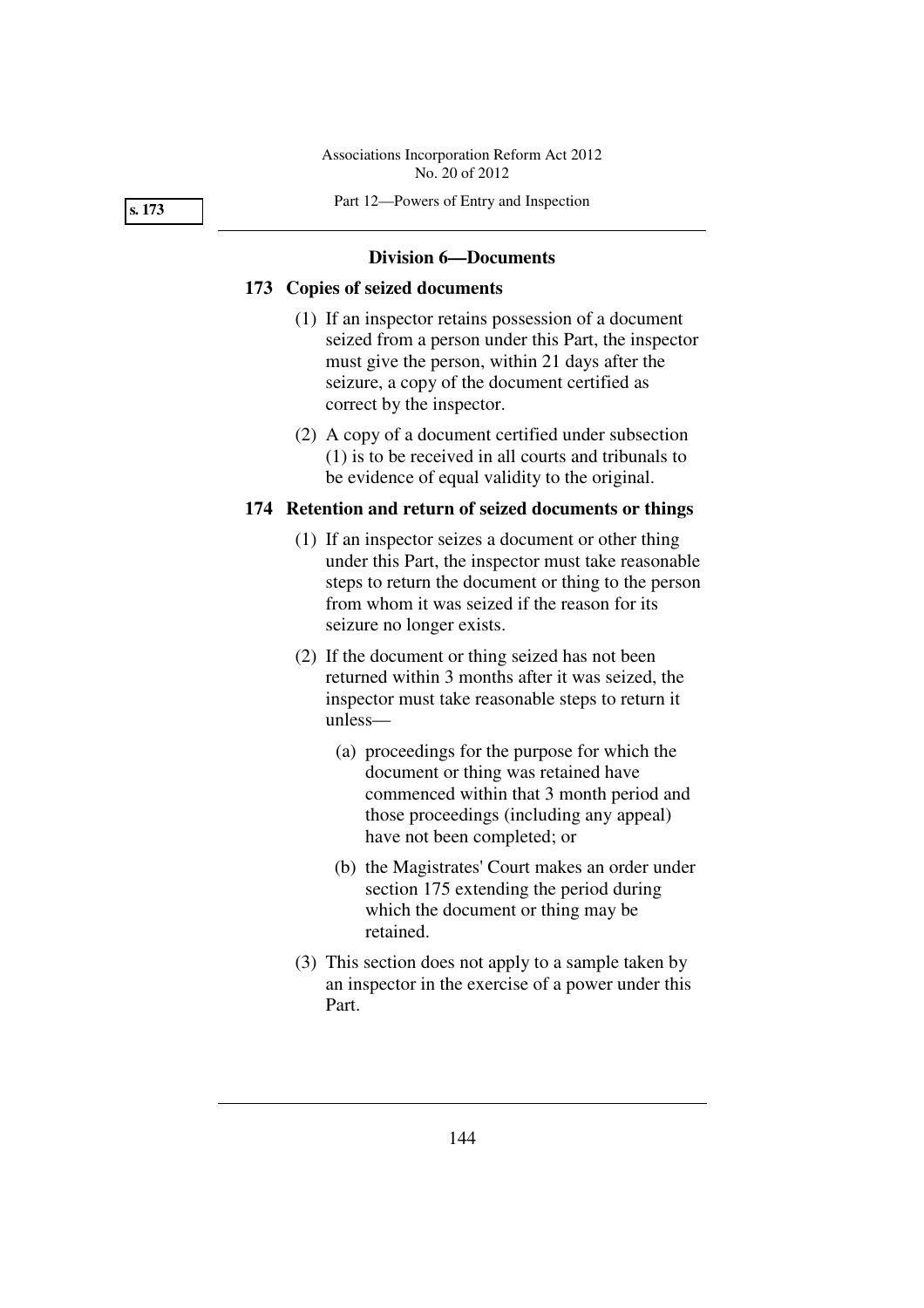# **175 Magistrates' Court may extend 3 month period**

- (1) If an inspector seizes a document or other thing under this Part, the inspector may apply to the Magistrates' Court for an order for an extension, not exceeding 3 months, of the period for which the inspector may retain the document or thing.
- (2) An application under subsection (1) must be made—
	- (a) within 3 months after seizing a document or other thing under this Part; or
	- (b) if an extension has been granted under this section, before the end of the period of the extension.
- (3) The Magistrates' Court may make the order if it is satisfied that—
	- (a) it is in the interests of justice; and
	- (b) the total period of retention does not exceed 12 months; and
	- (c) retention of the document or other thing is necessary—
		- (i) for the purposes of an investigation into whether a contravention of this Act or the regulations has occurred; or
		- (ii) to enable evidence of a contravention of this Act or the regulations to be obtained for the purposes of a proceeding under this Act.
- (4) At least 7 days prior to the hearing of an application under this section, notice of the application must be sent to the owner of the document or thing described in the application.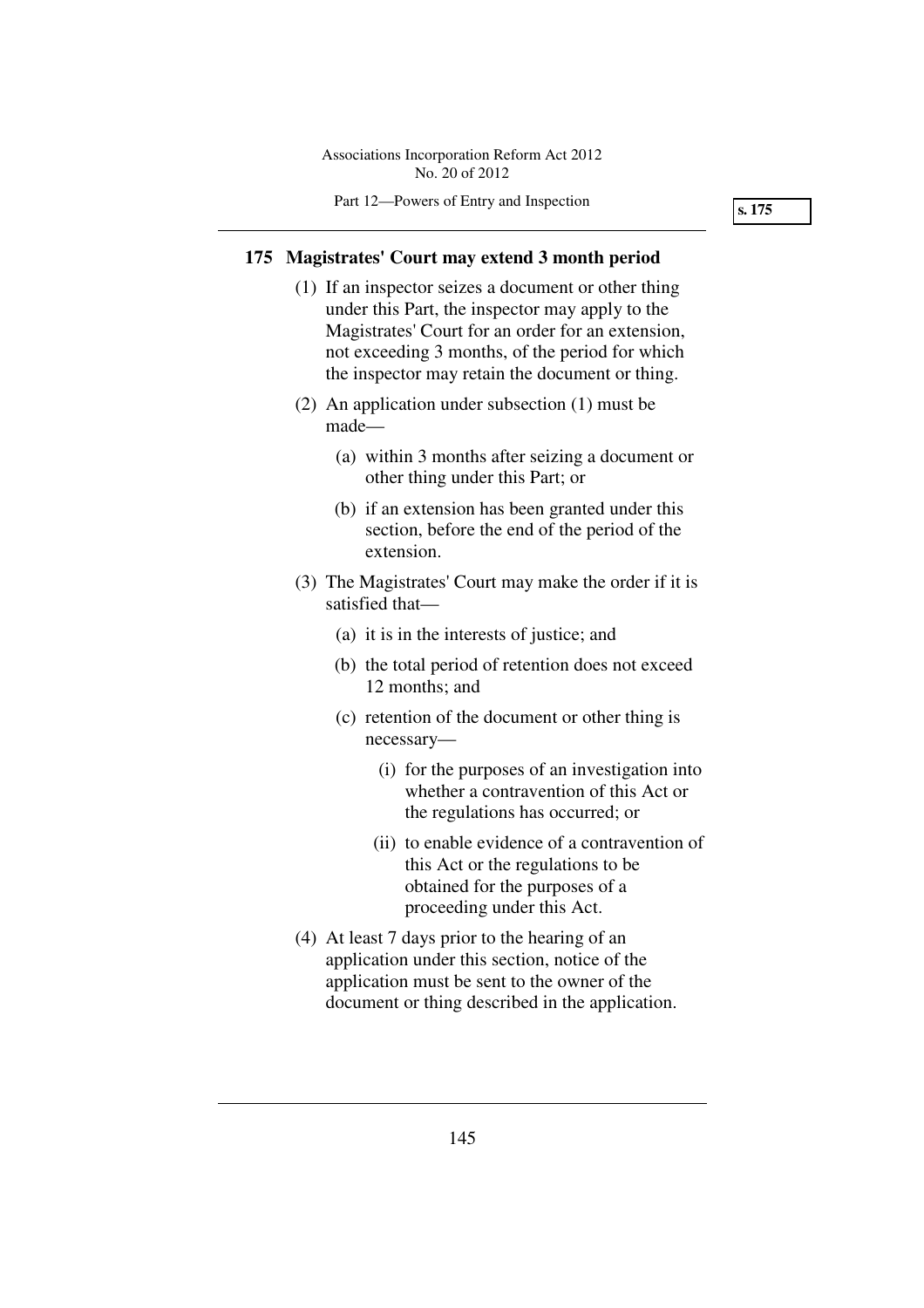Part 12—Powers of Entry and Inspection

#### **s. 176**

# **Division 7—Offences**

# **176 Refusal or failure to comply with requirement**

A person must not, without reasonable excuse, refuse or fail to comply with a requirement of the Registrar or an inspector under this Part.

Penalty: 60 penalty units.

#### **177 Protection against self-incrimination**

- (1) It is a reasonable excuse for a natural person to refuse or fail to give information or do any other thing that the person is required to do by or under this Part, if the giving of the information or the doing of that other thing would tend to incriminate the person.
- (2) Despite subsection (1), it is not a reasonable excuse for a natural person to refuse or fail to produce a document that the person is required to produce by or under this Part, if the production of the document would tend to incriminate the person.

# **178 Offence to give false or misleading information**

 (1) A person must not give information to an inspector under this Part that the person believes to be false or misleading in any material particular.

Penalty: 60 penalty units.

 (2) A person must not produce a document to an inspector under this Part that the person knows to be false or misleading in a material particular without indicating the respect in which it is false or misleading and, if practicable, providing correct information.

Penalty: 60 penalty units.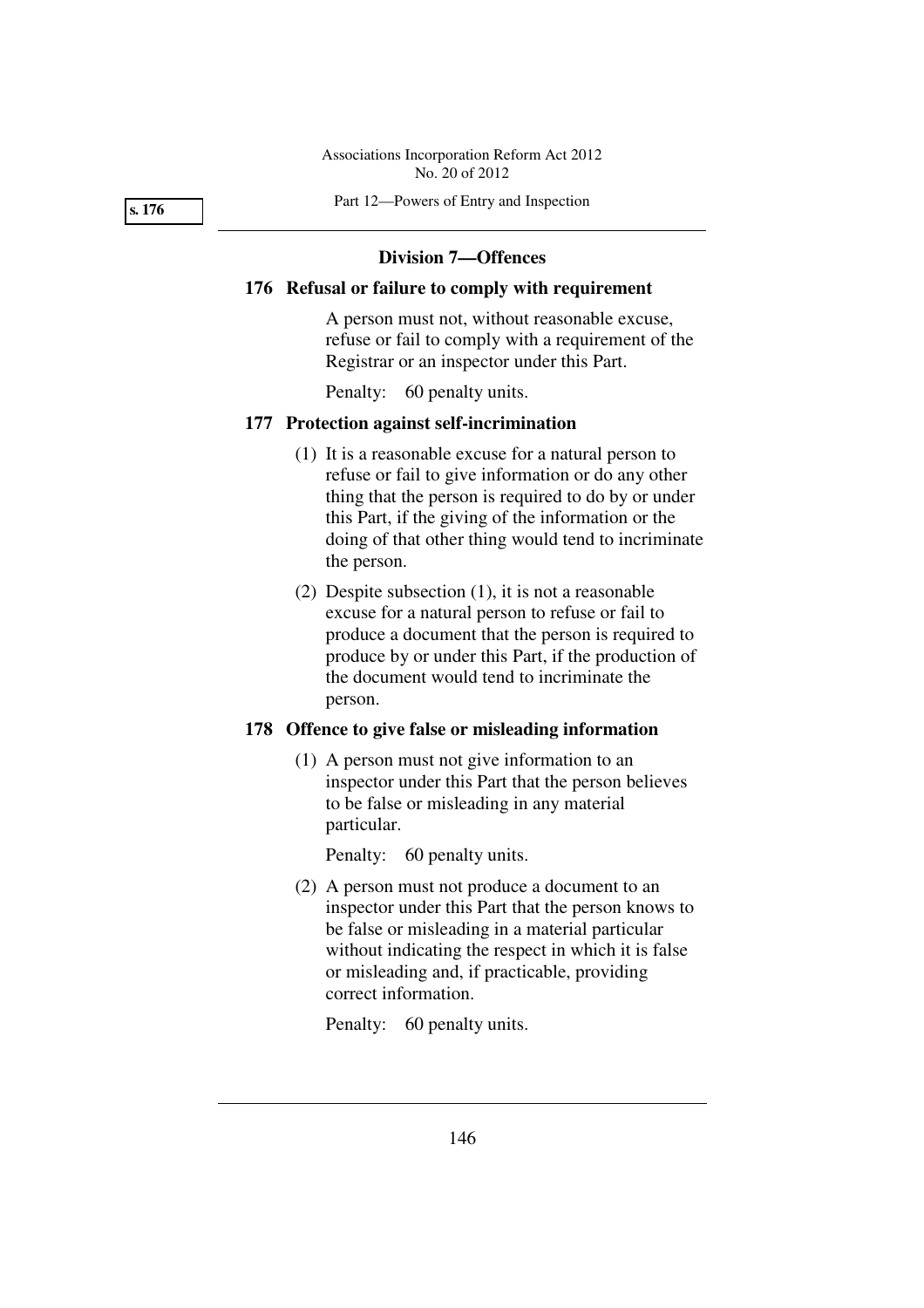Part 12—Powers of Entry and Inspection

**s. 179** 

# **179 Offence to hinder or obstruct inspector**

A person must not, without reasonable excuse, hinder or obstruct an inspector who is exercising a power under this Part.

Penalty: 60 penalty units.

# **180 Offence to impersonate inspector**

A person who is not an inspector must not, in any way, hold himself or herself out to be an inspector.

Penalty: 60 penalty units.

# **Division 8—Miscellaneous**

# **181 Entry to be reported to the Registrar**

- (1) If an inspector exercises a power of entry under this Part, the inspector must report the exercise of the power to the Registrar within 7 days after the entry.
- (2) The report must include all relevant details of the entry including—
	- (a) the time and place of the entry; and
	- (b) the purpose of the entry; and
	- (c) a description of things done while on the premises, including details of things seized, samples taken, copies made and extracts taken; and
	- (d) the time of departure.

# **182 Requirement to assist inspector during entry**

To the extent that it is reasonably necessary to determine compliance with this Act or the regulations, an inspector exercising a power of entry under this Part who produces his or her identification for inspection by the occupier of the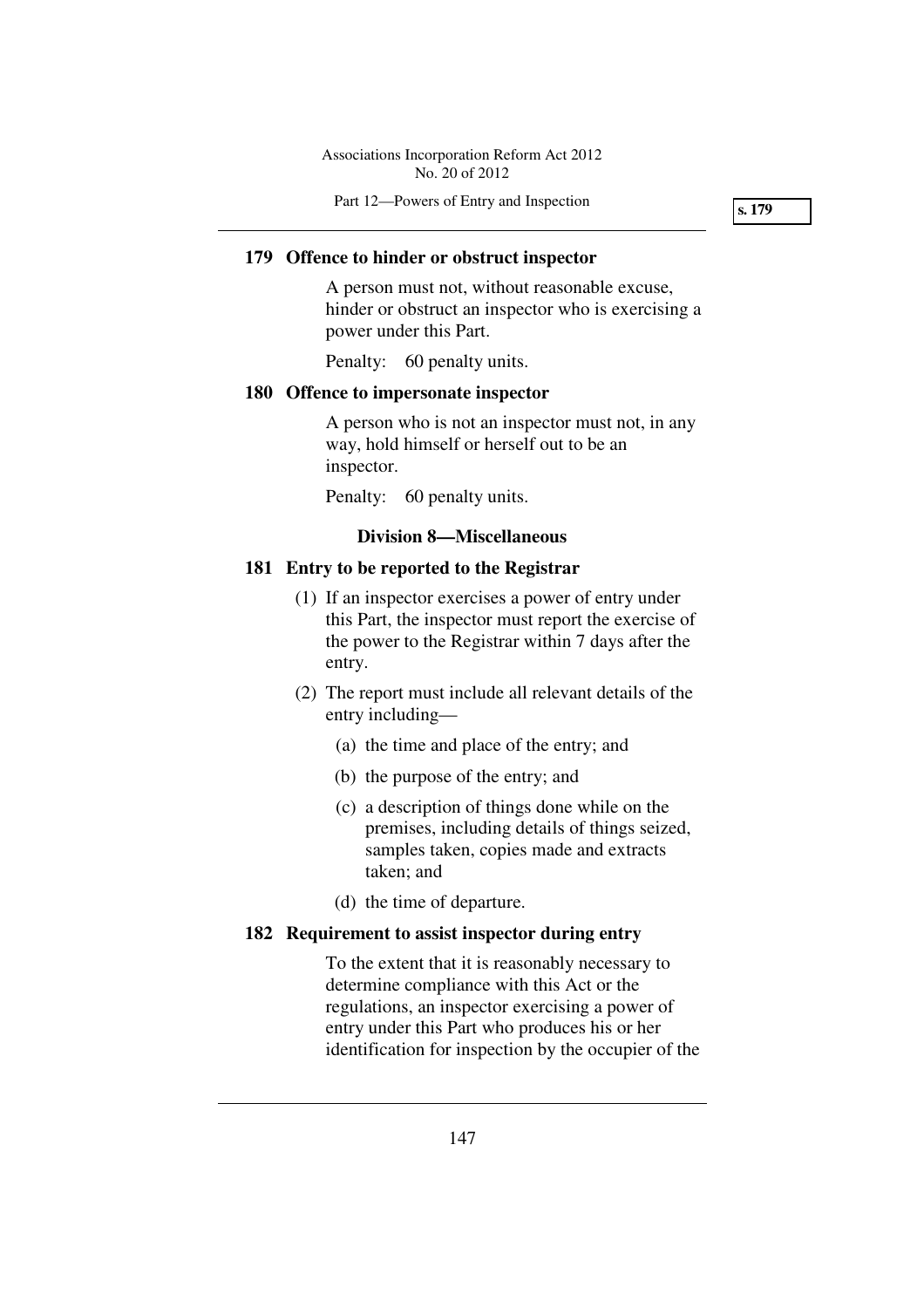Part 12—Powers of Entry and Inspection

premises or an agent or employee of the occupier may require that person—

- (a) to give information to the inspector, orally or in writing; and
- (b) to produce documents to the inspector; and
- (c) to give reasonable assistance to the inspector.

#### **183 Register of exercise of powers of entry**

The Registrar must keep a register containing the particulars of all matters reported to the Registrar under section 181.

#### **184 Complaints**

- (1) Any person may complain to the Registrar about the exercise of a power by an inspector under this Part.
- (2) The Registrar must—
	- (a) investigate any complaint made to the Registrar; and
	- (b) provide a written report to the complainant on the results of the investigation.

#### **185 Service of documents**

- (1) A written requirement by an inspector under this Part may be—
	- (a) given personally or sent by registered post to a person at the last known place of business, employment or residence of the person; or
	- (b) in the case of a body corporate, given personally or sent by post at the registered office of the body corporate.
- (2) A person who provides a document or information in response to a requirement of an inspector under this Part may send that document or information to the Registrar by registered post.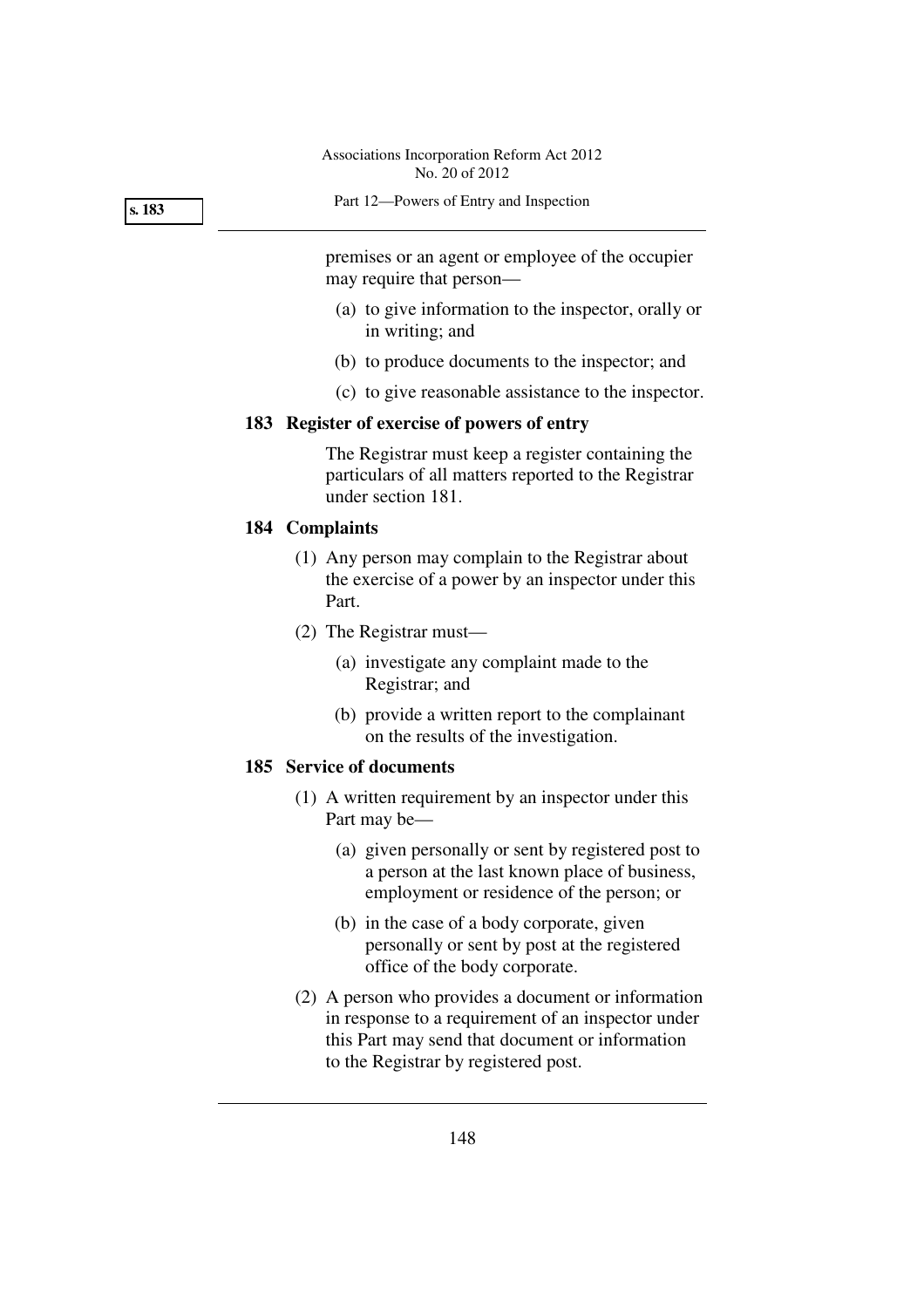Part 12—Powers of Entry and Inspection

**s. 186** 

# **186 Confidentiality**

 (1) An inspector must not disclose to any other person, whether directly or indirectly, any information obtained by the inspector in carrying out his or her functions under this Part.

Penalty: 60 penalty units.

- (2) Subsection (1) does not apply to the disclosure of information—
	- (a) to the extent necessary to carry out the inspector's functions under this Part; or
	- (b) to a court or tribunal in the course of legal proceedings; or
	- (c) pursuant to an order of a court or tribunal; or
	- (d) to the extent reasonably required to enable the investigation or the enforcement of a law of this State or of any other State or Territory or of the Commonwealth; or
	- (e) to the Business Licensing Authority established under the **Business Licensing Authority Act 1998**; or
	- (f) with the written authority of the Registrar; or
	- (g) with the written authority of the person to whom the information relates.

\_\_\_\_\_\_\_\_\_\_\_\_\_\_\_\_\_\_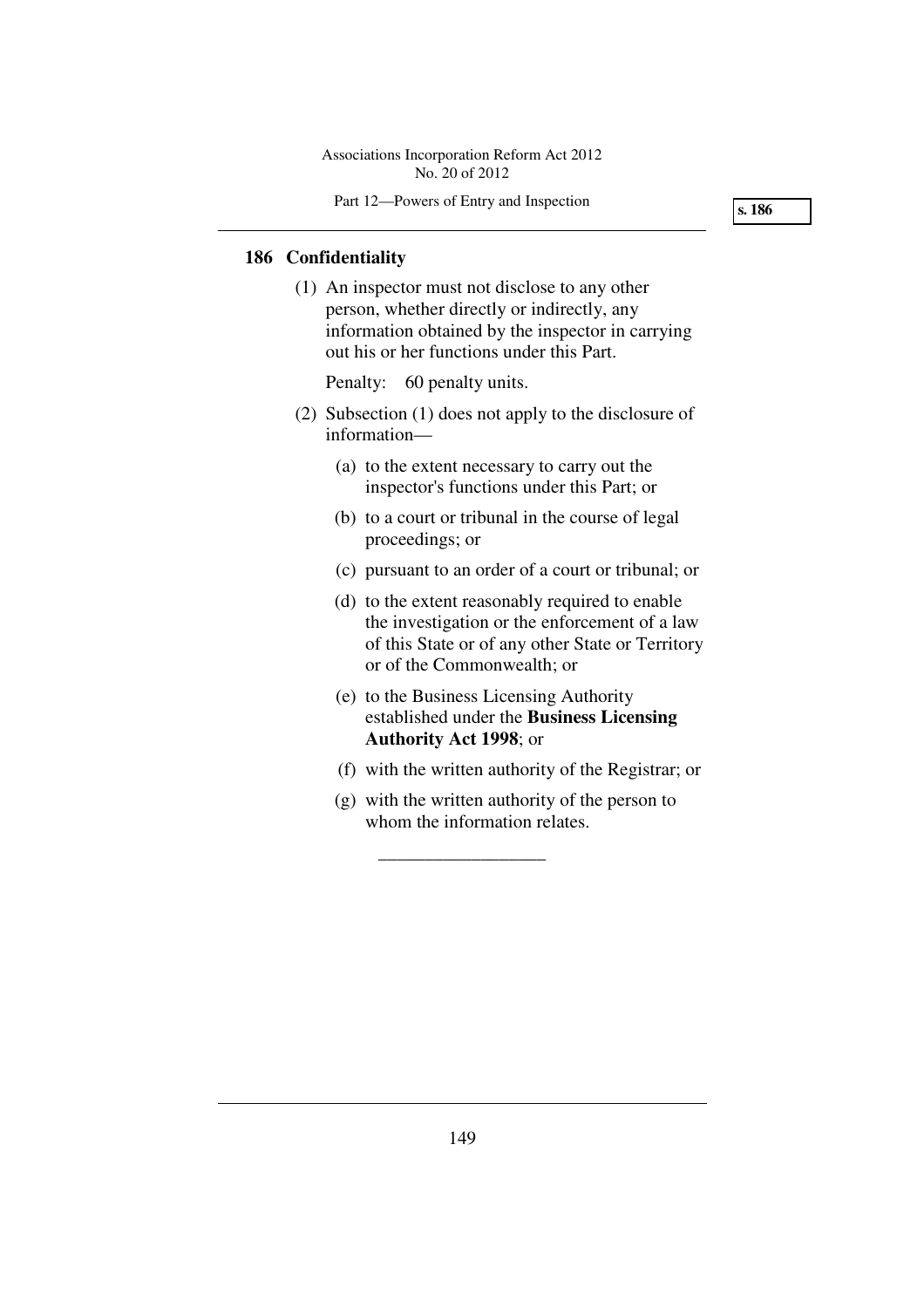Part 13—Administration

#### **s. 187**

#### **PART 13—ADMINISTRATION**

# **Division 1—Registrar**

# **187 Registrar of Incorporated Associations**

- (1) Subject to the **Public Administration Act 2004** there is to be a Registrar of Incorporated Associations.
- (2) The person employed as the Registrar of Incorporated Associations under the **Public Administration Act 2004** is a body corporate under the name "Registrar of Incorporated Associations".
- (3) By that name, the Registrar of Incorporated Associations—
	- (a) has perpetual succession; and
	- (b) has an official seal; and
	- (c) may sue and be sued; and
	- (d) may acquire, hold and dispose of real and personal property; and
	- (e) may do and suffer all things that a body corporate may by law do and suffer.

# **188 Official seal**

- (1) The official seal of the Registrar—
	- (a) must be kept as directed by the Registrar; and
	- (b) must not be used except as authorised by the Registrar.
- (2) All courts, tribunals and other persons acting judicially—
	- (a) must take judicial notice of the official seal of the Registrar on a document; and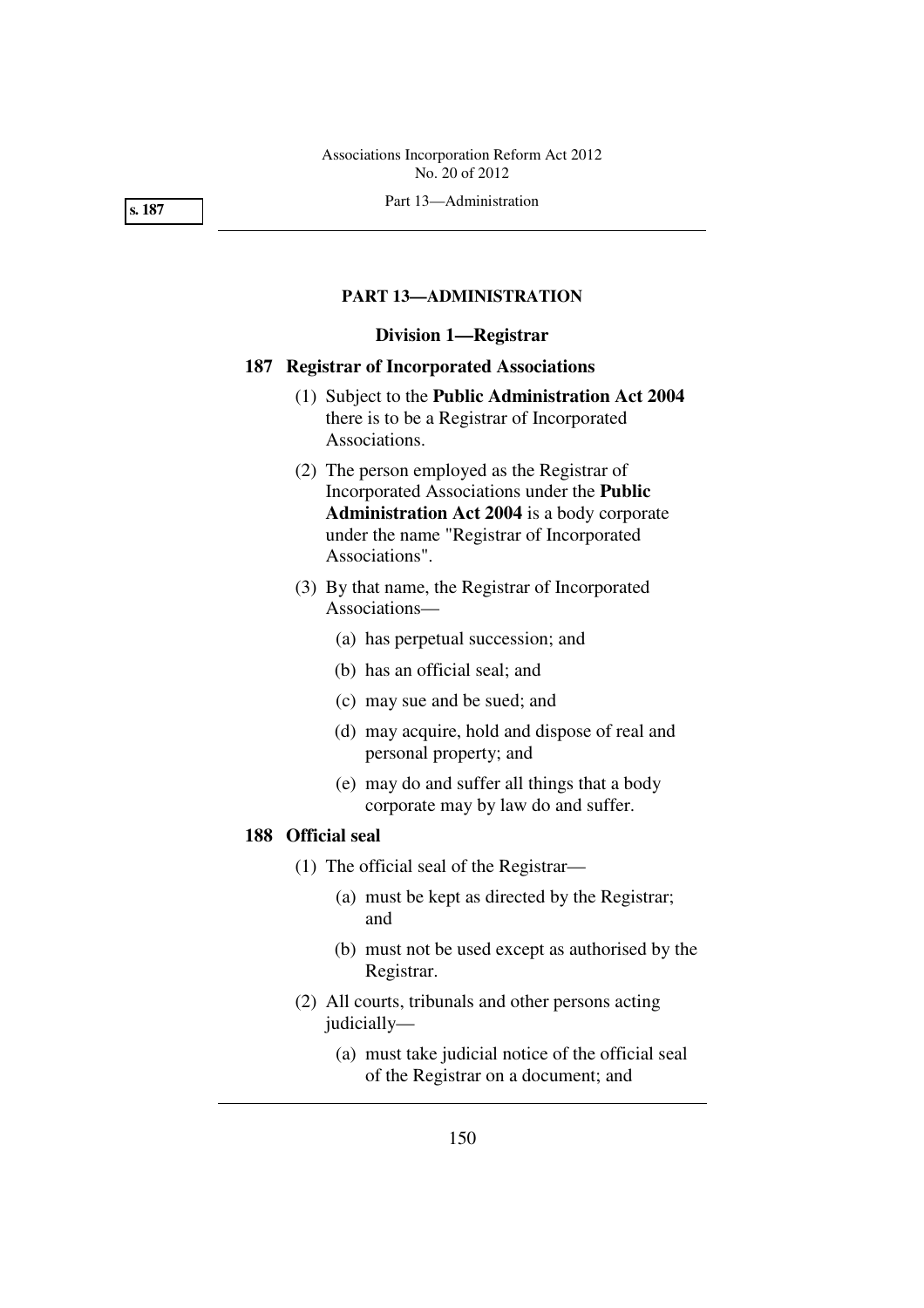#### Part 13—Administration

**s. 189** 

 (b) until the contrary is proved, must presume that it was duly affixed.

#### **189 Registrar may delegate**

The Registrar may, by instrument, delegate any of the Registrar's powers under this Act or the regulations, other than this power of delegation, to any person employed under Part 3 of the **Public Administration Act 2004**.

# **190 Agents of the Registrar**

The Registrar may enter into arrangements or agreements with any person or body to act as the agent of the Registrar in the performance of the Registrar's functions under this Act.

# **Division 2—Register and documents held by Registrar**

#### **191 Register**

- (1) The Registrar must keep a register of incorporated associations in the form determined by the Registrar.
- (2) The register must be open for public inspection.
- (3) The purpose of keeping the register is to enable members of the public to have access to—
	- (a) information about the purposes, rules, contact details and secretaries of incorporated associations in Victoria; and
	- (b) the financial statements of incorporated associations in Victoria.
- (4) The register must include the following details for each association incorporated under this Act—
	- (a) the number issued to the association by the Registrar on its incorporation;
	- (b) its name;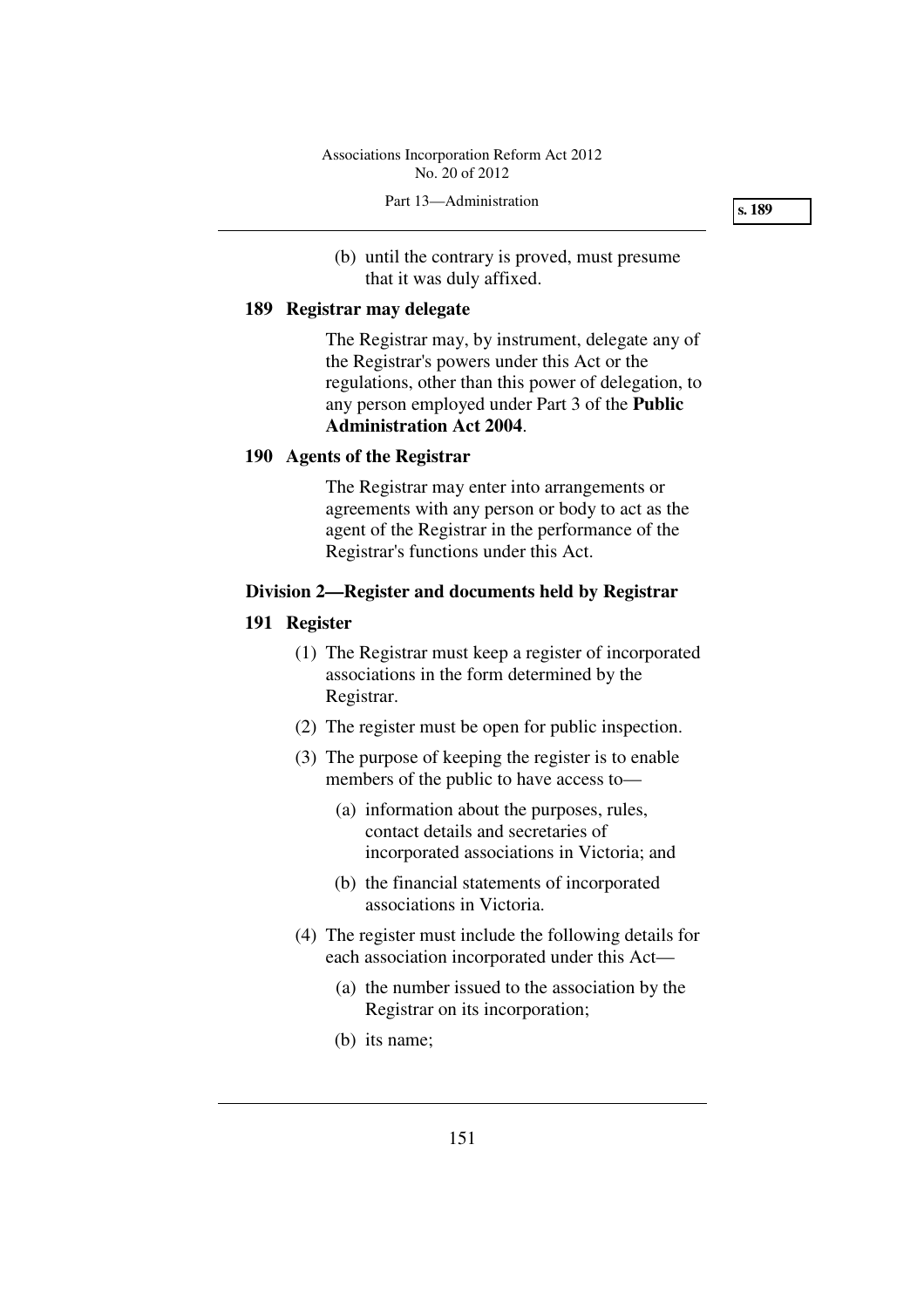| s. 191 | Part 13-Administration                                                                                                                                            |
|--------|-------------------------------------------------------------------------------------------------------------------------------------------------------------------|
|        | (c) any previous names and the dates they were<br>current;                                                                                                        |
|        | (d) its current registered address and the date<br>registered;                                                                                                    |
|        | (e) its previous registered address and the date<br>registered;                                                                                                   |
|        | (f) its current postal address;                                                                                                                                   |
|        | (g) whether or not it is currently incorporated;                                                                                                                  |
|        | (h) the date it was incorporated;                                                                                                                                 |
|        | (i) the name and date of appointment of its<br>current secretary;                                                                                                 |
|        | (j) the name and date of appointment of each<br>previous secretary and public officer;                                                                            |
|        | (k) the date on which the financial year of the<br>association ends;                                                                                              |
|        | (1) a copy of each financial statement lodged<br>and the date of lodgement;                                                                                       |
|        | (m) the date of its last annual general meeting;                                                                                                                  |
|        | (n) whether, for the purposes of the last financial<br>year, the association is a tier one association,<br>a tier two association or a tier three<br>association; |
|        | (o) a copy of its rules and the date they were<br>approved;                                                                                                       |
|        | (p) any business name that has been registered<br>by the association;                                                                                             |
|        | (q) any Australian Business Number issued to<br>the association under A New Tax System<br>(Australian Business Number) Act 1999 of<br>the Commonwealth;           |
|        | (r) any other information prescribed by the<br>regulations.                                                                                                       |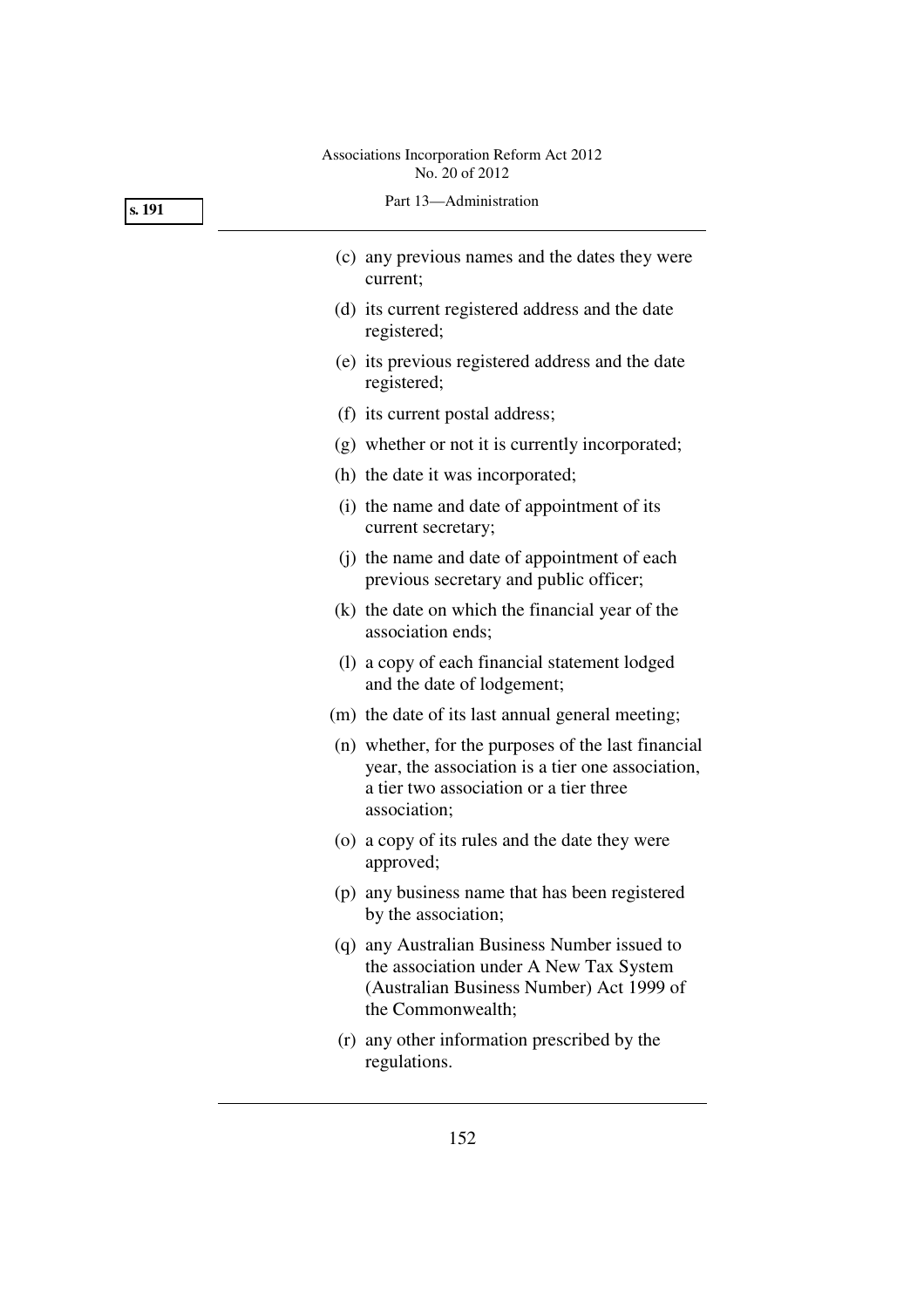#### Part 13—Administration

- (5) The register must contain the following details for each association the incorporation of which has been cancelled—
	- (a) the name of the association immediately before its incorporation was cancelled;
	- (b) the date that its incorporation was cancelled.
- (6) Subject to the **Public Records Act 1973**, the Registrar may destroy or dispose of any document contained in the register if—
	- (a) a transparency or electronic copy of the document has been incorporated in the register; and
	- (b) the Registrar considers it is no longer necessary or desirable to retain the original document.

#### **192 Corrections of register**

- (1) The Registrar may, if the Registrar decides it is necessary to do so, correct any error or omission in the register of incorporated associations.
- (2) The Registrar may correct the register by—
	- (a) inserting an entry;
	- (b) amending an entry;
	- (c) omitting an entry.
- (3) The Registrar must not omit an entry in the register unless satisfied that the whole of the entry was included in error.

#### **193 Restriction on personal information**

 (1) A person whose personal information is held on the register of incorporated associations may apply to the Registrar to restrict public access to some or all of that personal information.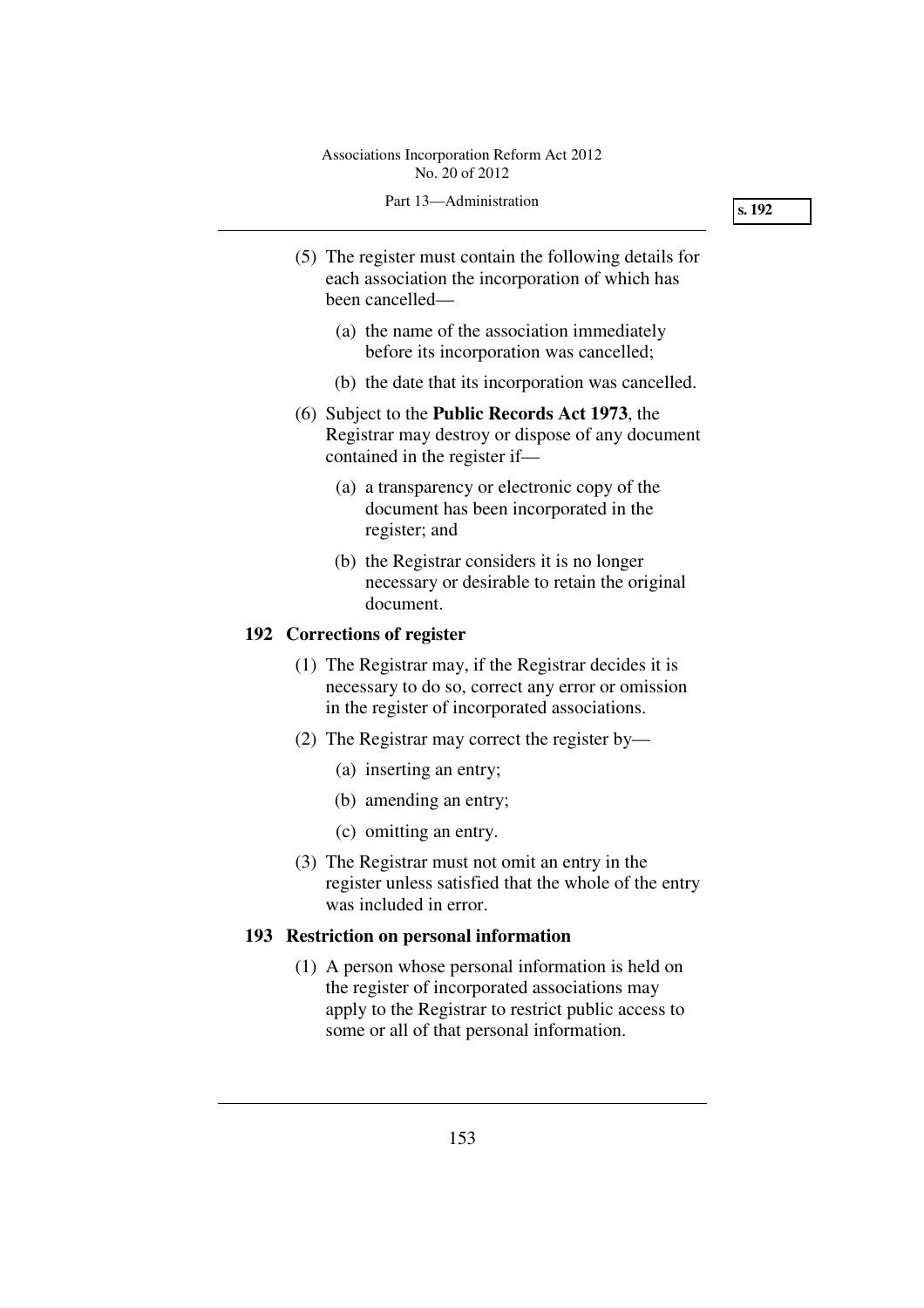#### **s. 194**

#### Part 13—Administration

- (2) If the Registrar is satisfied that there are special circumstances which justify doing so, the Registrar may restrict public access to some or all of that person's personal information.
- (3) The restriction of public access under subsection (2) may be for the period and on the conditions that the Registrar thinks fit.

# **194 Release of restricted information**

- (1) A person may apply to the Registrar for the release of personal information the access to which is otherwise restricted under section 193.
- (2) If the Registrar is satisfied that it is in the public interest to do so, the Registrar may decide to release some or all of the information to the person on any condition that the Registrar thinks fit.
- (3) If the Registrar decides to release restricted personal information, the Registrar must give written notice of the decision to the person to whom the information relates.
- (4) The Registrar must not release a person's restricted personal information without the consent of the person unless—
	- (a) at least 28 days have elapsed since the Registrar gave notice to the person under subsection (3); and
	- (b) either—
		- (i) the person has not sought a review of the decision; or
		- (ii) VCAT has upheld the Registrar's decision to release the information.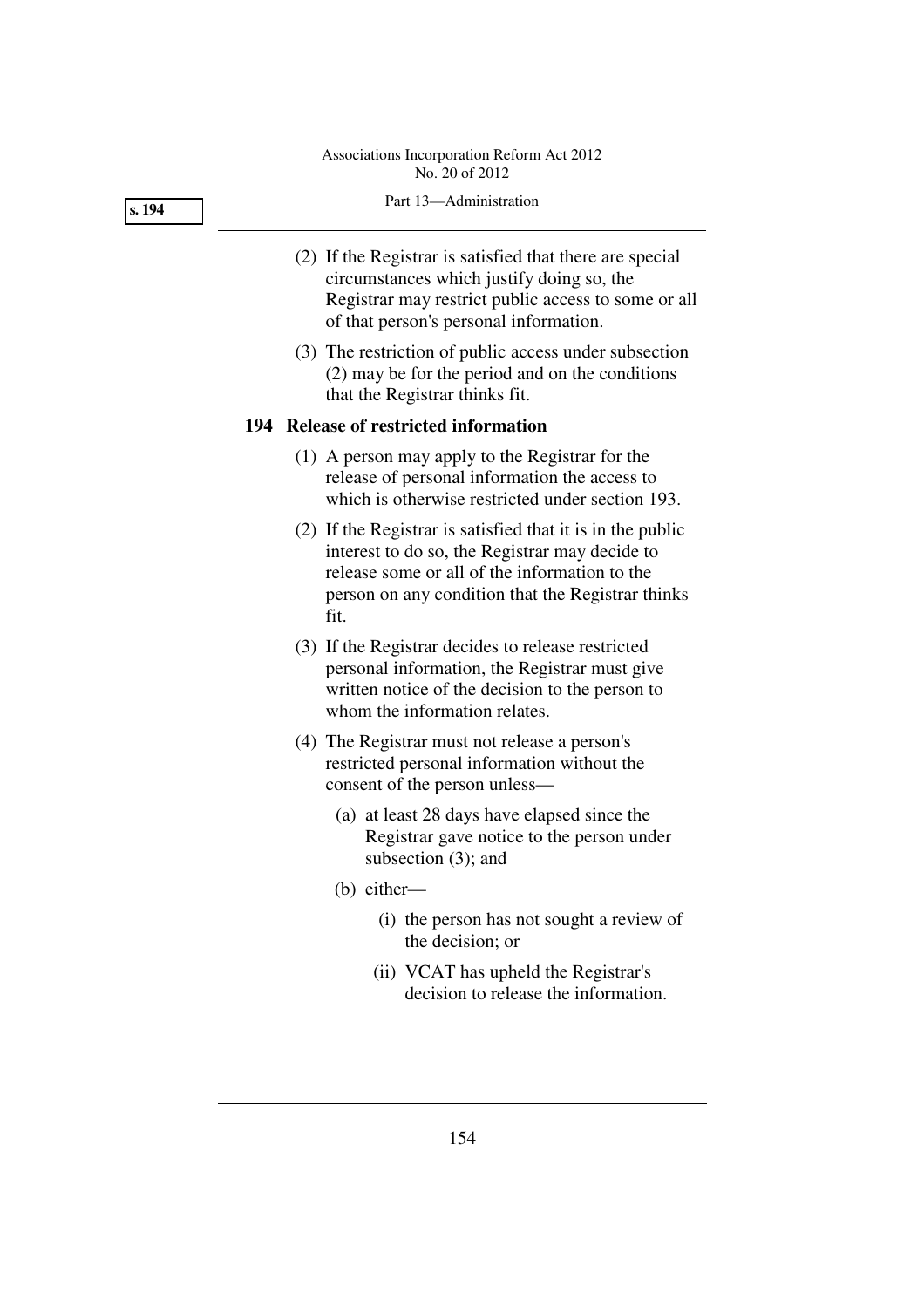#### Part 13—Administration

**s. 195** 

# **195 Rights of review**

- (1) A person whose interests are affected by a decision of the Registrar under section 193(2) or 194(2) may apply to VCAT for a review of the decision.
- (2) The application must be lodged with VCAT within 28 days after—
	- (a) notice of the decision was given; or
	- (b) if, under section 45 of the **Victorian Civil and Administrative Tribunal Act 1998**, the person requests a statement of reasons for the decision—
		- (i) the day on which the statement of reasons is given to the person; or
		- (ii) the day on which the person is informed under section 46(5) of that Act that a statement of reasons will not be given.

# **196 Inspection of register and obtaining copies of documents**

- (1) On payment of the prescribed fee (if any), a person may inspect—
	- (a) the register of incorporated associations; or
	- (b) prescribed documents or documents of a prescribed class kept by the Registrar relating to an incorporated association.
- (2) On payment of the prescribed fee (if any), a person may obtain—
	- (a) a copy of a document that the person may inspect under subsection (1)(b); or
	- (b) a certified copy of a document that the person may inspect under subsection (1)(b).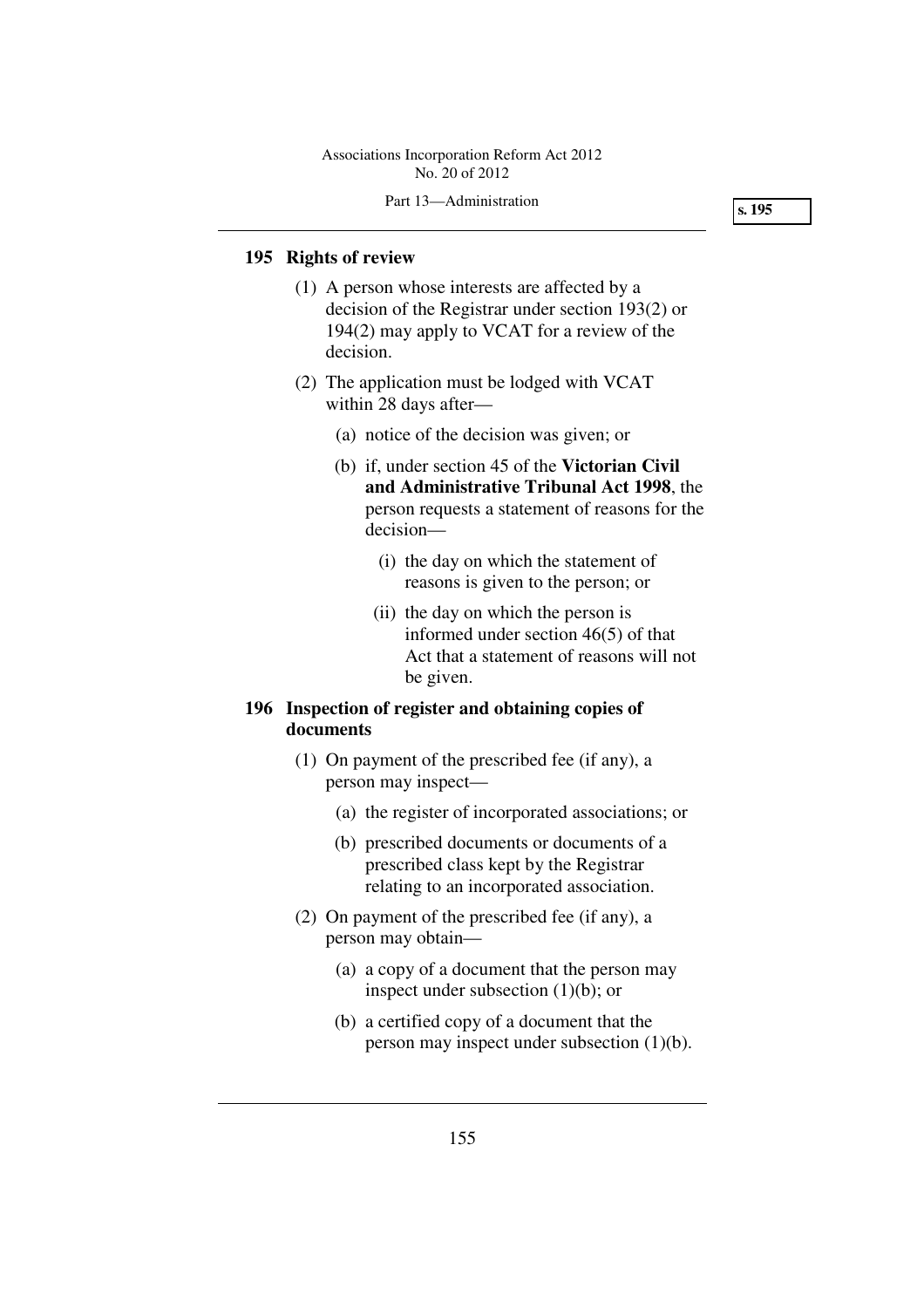#### Part 13—Administration

 (3) If a reproduction, transparency or electronic copy of a document or an extract of information contained in a document and recorded in the register is produced for inspection, a person is not entitled under subsection (1) to require the production of the original of the document.

# **197 Duplicate certificate of registration**

A person may, on payment of the prescribed fee, obtain from the Registrar a certified duplicate of a certificate of registration of an incorporated association.

# **Division 3—Lodgement of documents**

# **198 Payment of fee**

If a fee is payable to the Registrar for the lodgement of a document with the Registrar, the document is taken not to have been lodged until the fee has been paid.

# **199 Method of lodgement**

- (1) Subject to section 198, if a document is required under this Act or the regulations to be lodged with the Registrar, it is sufficient compliance with that requirement if the Registrar receives a copy of the document by facsimile or electronic transmission.
- (2) Despite subsection (1), if the Registrar receives from a person a copy of a document under subsection (1), the Registrar may, in writing, require the person to produce and lodge the original of the document.
- (3) Subsection (2) does not apply to any document—
	- (a) created by a person using software approved by the Director of Consumer Affairs Victoria and lodged on an internet site operated by the State; and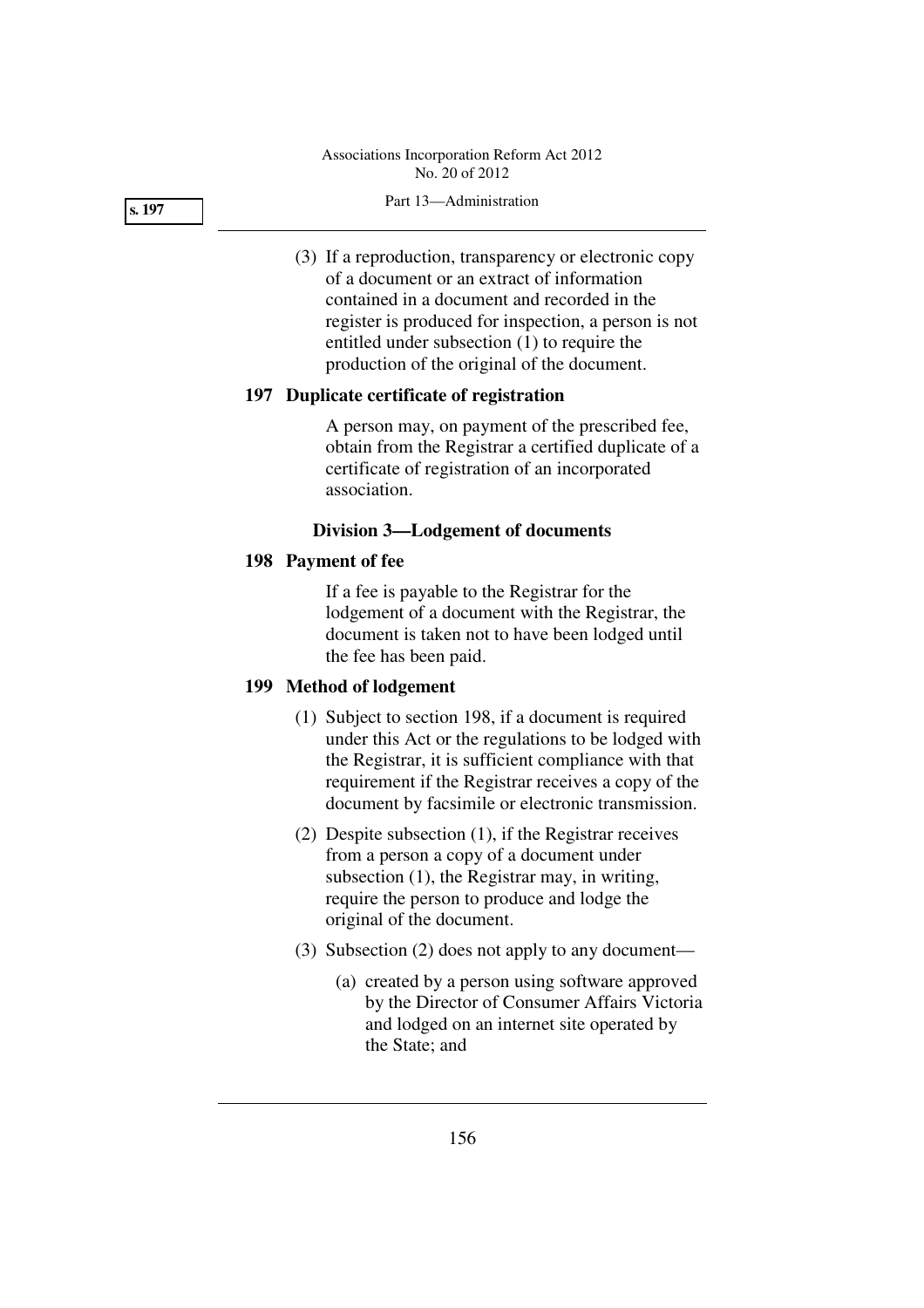- (b) forwarded by electronic transmission to the Registrar.
- (4) A person must comply with a requirement of the Registrar under subsection (2)—
	- (a) within 28 days after the person receives the request from the Registrar; or
	- (b) if the Registrar has specified a longer time for compliance—within the specified time.
- (5) If a person has not complied with a requirement of the Registrar in relation to the lodging of the document within the time required under subsection (4), the person is taken not to have lodged the document.

# **200 Special arrangements for the lodgement of documents**

- (1) The Registrar may, in writing, approve a special arrangement for the electronic transmission or lodgement of copies of documents required to be lodged under this Act.
- (2) An approval under subsection (1) may provide an exemption (or a partial exemption) from specified provisions of this Act relating to—
	- (a) the authentication or signature of documents;
	- (b) the lodgement of documents.
- (3) The Registrar may impose any condition on an approval under subsection (1).

# **201 Retention of original documents**

 (1) This section applies if a copy of a document has been lodged under section 199 or in accordance with an approval under section 200.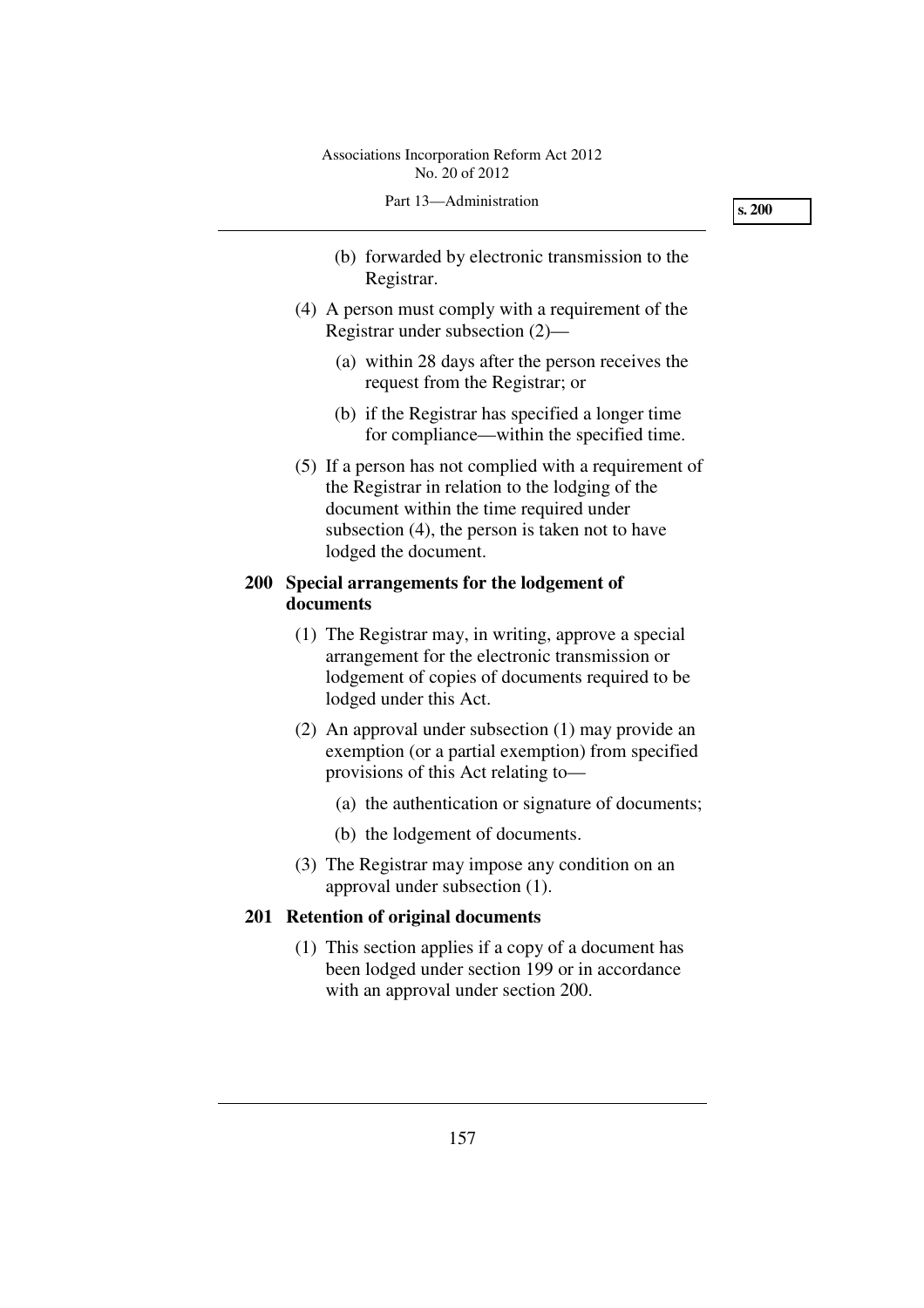# Part 13—Administration (2) The incorporated association to which the document relates must— (a) for a period of not less than 7 years after the copy of the document is lodged, retain the original document signed by any person

 (b) if requested to do so by the Registrar within that period, produce that document to the Registrar.

required to sign the document; and

Penalty: 20 penalty units.

# **202 Requirement to produce and lodge documents**

- (1) The Registrar may, in writing, require a person to produce and lodge the original of any document an incorporated association is required to keep under this Act.
- (2) Subsection (1) does not apply to—
	- (a) the register of members of the association; or
	- (b) any document—
		- (i) created by a person using software approved by the Director of Consumer Affairs Victoria and lodged on an internet site operated by the State; and
		- (ii) forwarded by electronic transmission to the Registrar.
- (3) A person must comply with a requirement of the Registrar under subsection (1)—
	- (a) within 28 days after the person receives the request from the Registrar; or
	- (b) if the Registrar has specified a longer time for compliance—within the specified time.

Penalty: 5 penalty units.

| ×<br>٠<br>٧<br>۰,<br>٠ |  |
|------------------------|--|
|------------------------|--|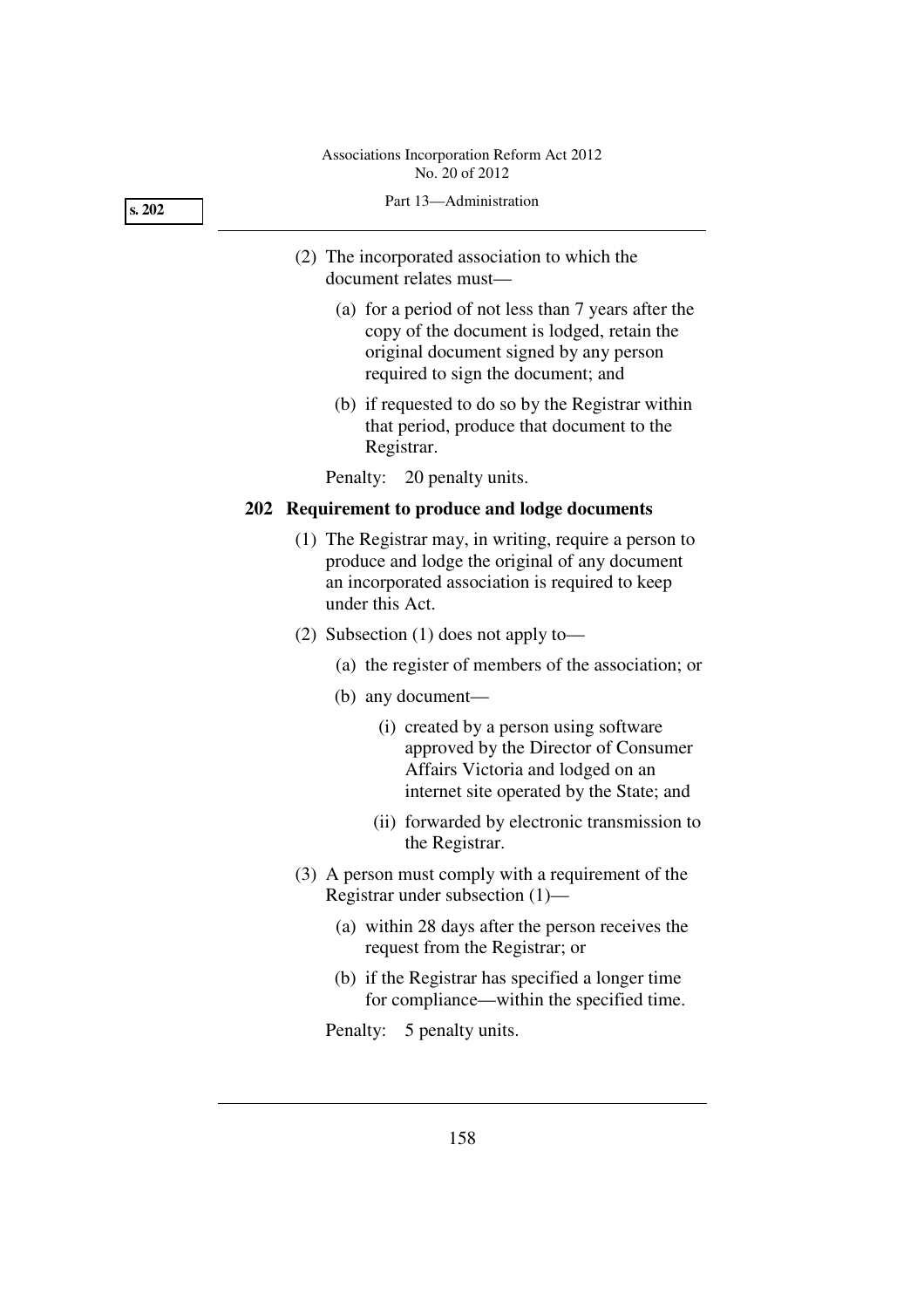### Part 13—Administration

**s. 203** 

# **203 Signatures**

- (1) Despite any other provision of this Act, if the Registrar is satisfied that it is not practicable to obtain the signature of a person required by this Act to sign a document, the Registrar may accept the document without it having been signed by the person.
- (2) The acceptance of an unsigned document by the Registrar under subsection (1) does not relieve a person required to sign the document of that requirement.
- (3) If a document is received by the Registrar for lodgement under this Act or the regulations and the document is required to be signed, it is sufficient compliance with that requirement if the original of the document is signed.

# **204 Refusal to register or receive document**

- (1) The Registrar may refuse to register or receive a document submitted for lodgement with the Registrar if the Registrar is of the opinion that the document—
	- (a) contains matter contrary to law; or
	- (b) contains matter that, in a material particular, is false or misleading in the form and context in which it is included; or
	- (c) because of an omission or misdescription, has not been duly completed; or
	- (d) is illegible in any part; or
	- (e) if submitted in electronic form—is not readily accessible by the Registrar so as to be useable by the Registrar; or
	- (f) does not comply with the requirements of this Act; or
	- (g) contains an error, alteration or erasure.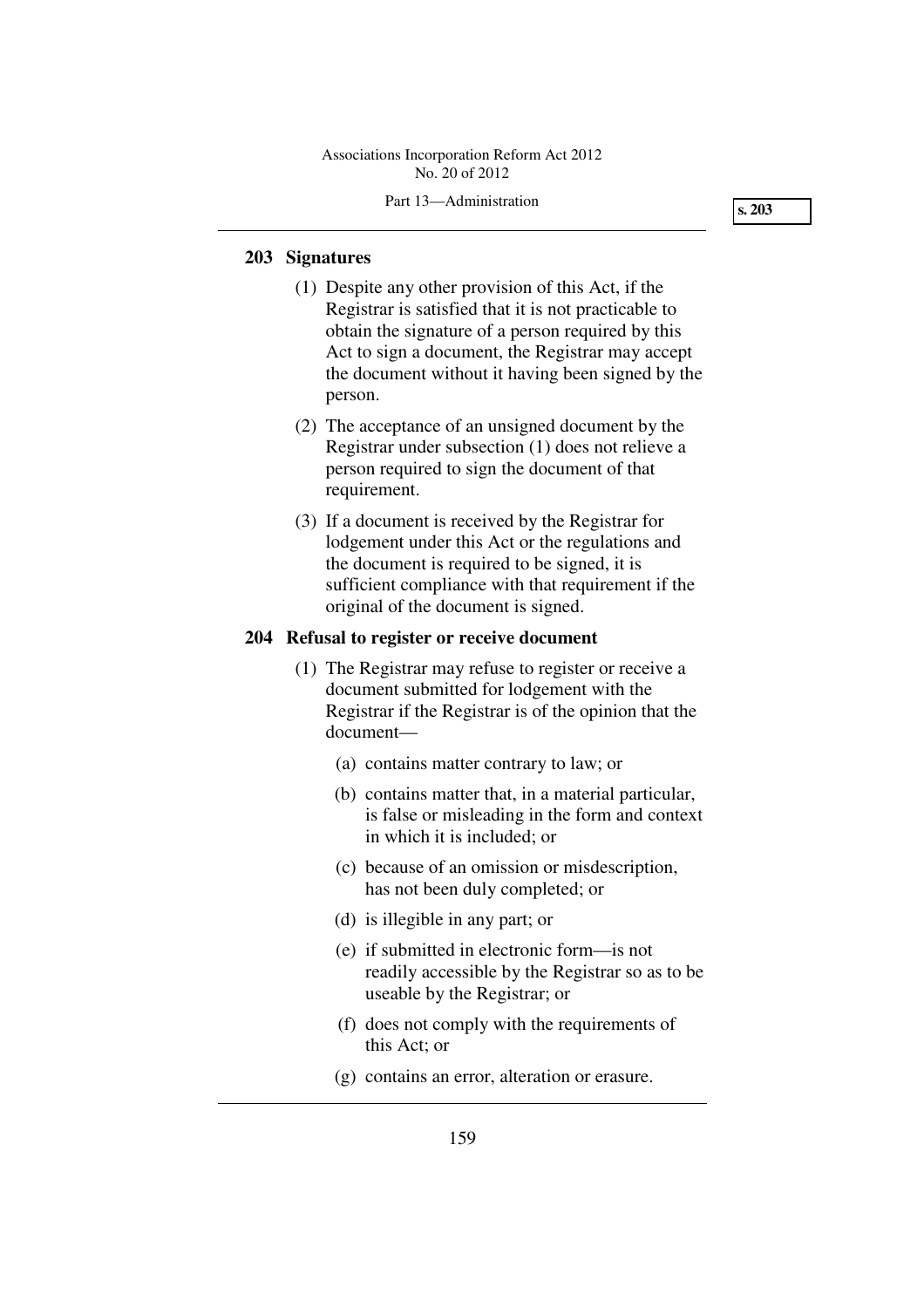# Part 13—Administration (2) If the Registrar refuses to register or receive a document under subsection (1), the Registrar may **s. 205**

request—

- (a) that the document be appropriately amended or completed and resubmitted; or
- (b) that a fresh document be submitted in its place; or
- (c) if the document has not been duly completed—that a supplementary document in the approved form be lodged.

# **205 Refusal to register or receive invalid document**

- (1) The Registrar may refuse to register or receive a document submitted for lodgement by or on behalf of an incorporated association if the Registrar is of the opinion that the document is not a valid document of the association.
- (2) If the Registrar refuses under subsection (1) to register or receive a document, the incorporated association that lodged the document or on whose behalf the document was lodged—
	- (a) may request that the Registrar reconsider the refusal; and
	- (b) may provide to the Registrar any documents in support of the request.
- (3) The Registrar must refer to the Magistrates' Court the question of whether or not a document is valid if—
	- (a) an incorporated association has requested under subsection (2) that the Registrar reconsider a refusal to register or receive the document; and
	- (b) the Registrar remains of the opinion that the document is not a valid document; and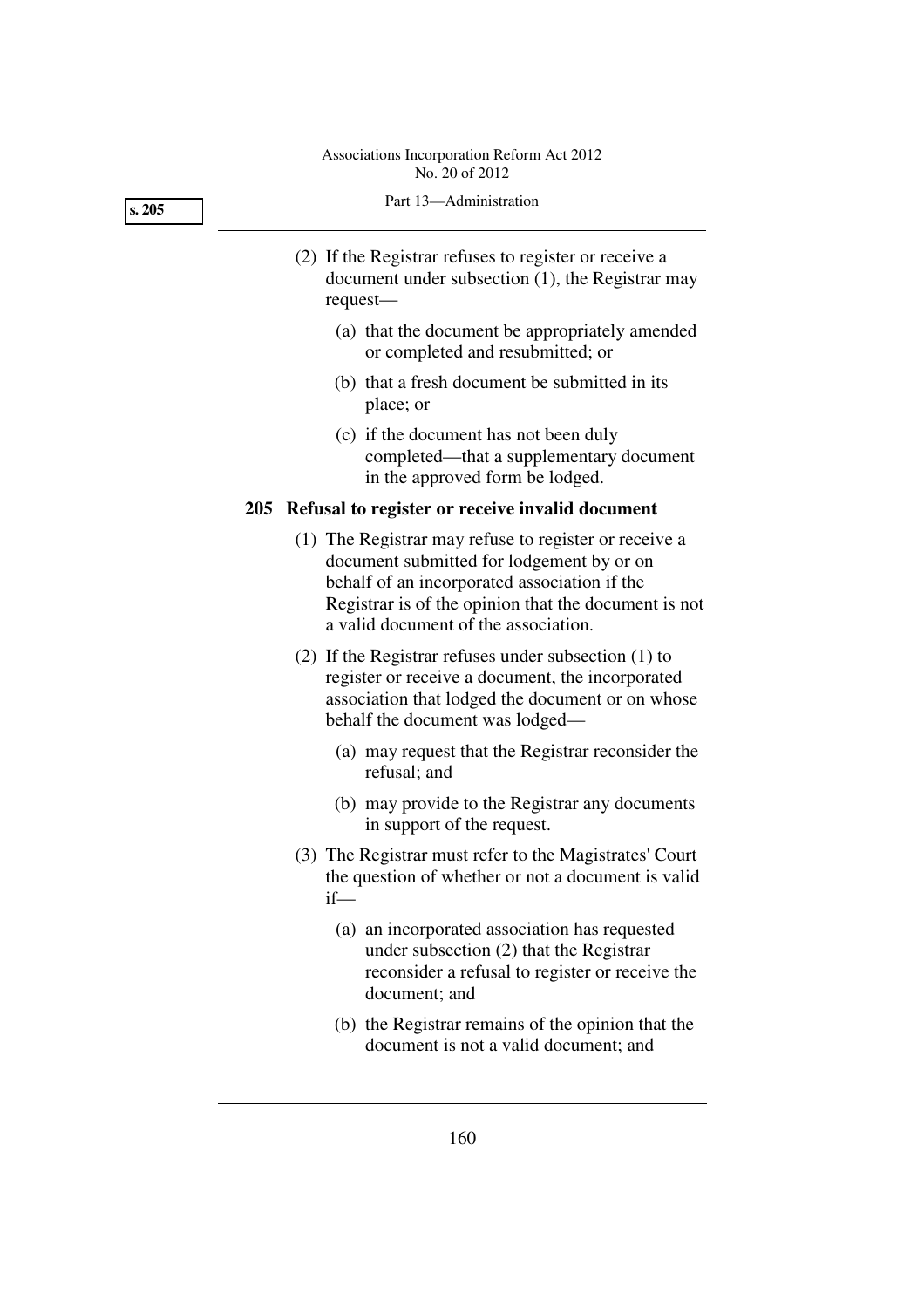#### Part 13—Administration

**s. 206** 

- (c) the incorporated association requests that the Registrar refer the matter to the Magistrates' Court.
- (4) The Magistrates' Court may—
	- (a) make an order declaring a document to be a valid document of an incorporated association; or
	- (b) make an order declaring a document not to be a valid document of an incorporated association.
- (5) If the Magistrates' Court makes an order declaring a document to be a valid document of an incorporated association, the Registrar must register the document.

# **206 Records and documents in language other than English**

- (1) The records of an incorporated association may be kept in any language.
- (2) A certified English translation of any record of an incorporated association not kept in English must be made available within a reasonable time on the request of—
	- (a) a member of the association; or
	- (b) the Registrar, or anyone else who is entitled to inspect the record.
- (3) If under this Act a person gives to or lodges with the Registrar a document not written in English, the person must at the same time give to or lodge with the Registrar a certified English translation of the document.

Penalty: 5 penalty units.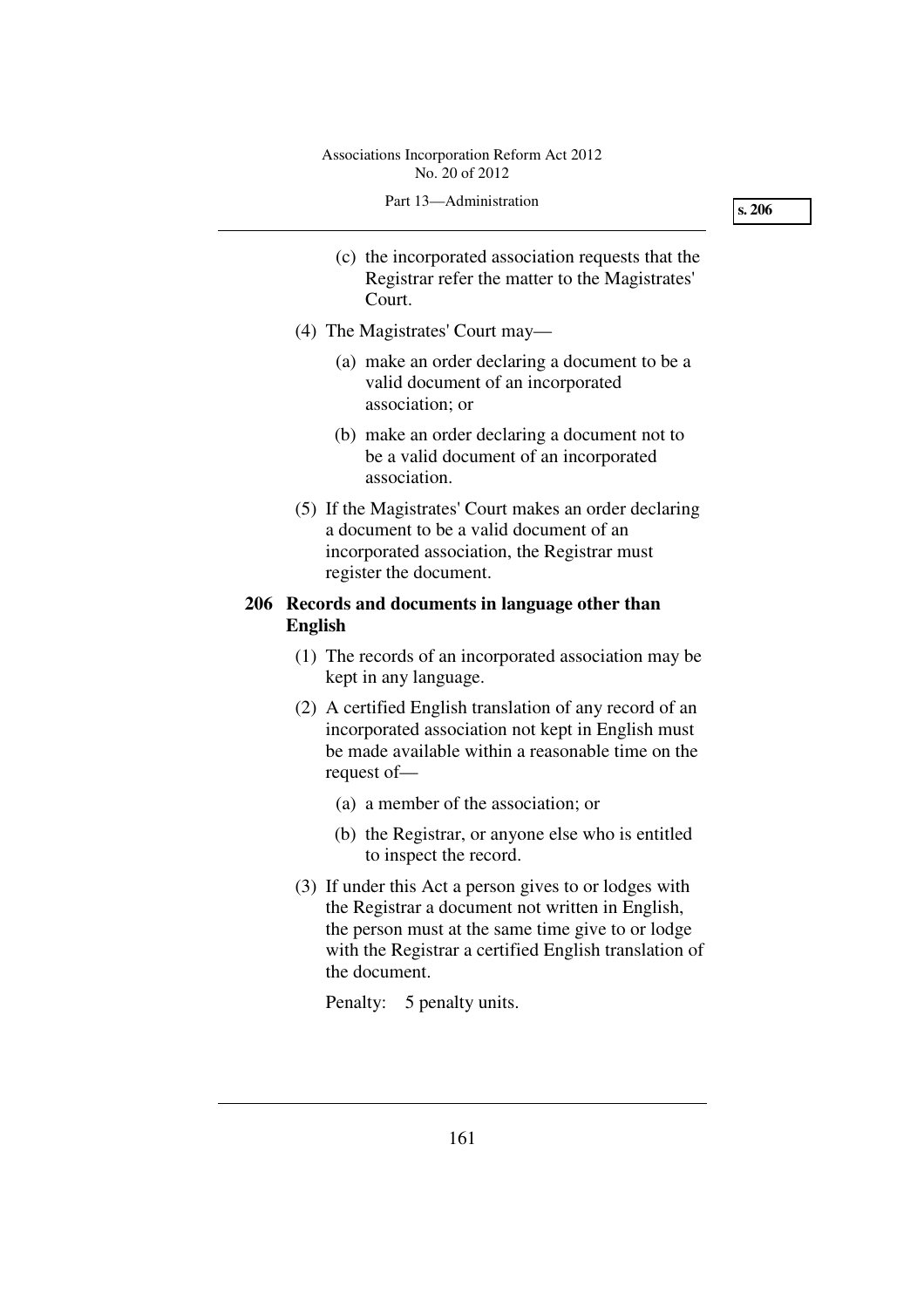Part 13—Administration

# (4) In this section—

*certified*, in relation to the translation of a record or document, means certified by a written statement given by the translator to be a correct translation of the record or document into English;

*document* means any rules, trust or other document and includes a copy of a document;

*records*, of an incorporated association, include—

- (a) the minutes of general meetings and committee meetings of the association;
- (b) the financial records of the association.

# **Division 4—Fees**

\_\_\_\_\_\_\_\_\_\_\_\_\_\_\_\_\_\_

# **207 Waiver or refund of fees**

The Registrar may, in a particular case or class of cases—

- (a) waive or reduce fees that would otherwise be payable under this Act; or
- (b) refund, in whole or in part, fees paid under this Act.

**s. 207**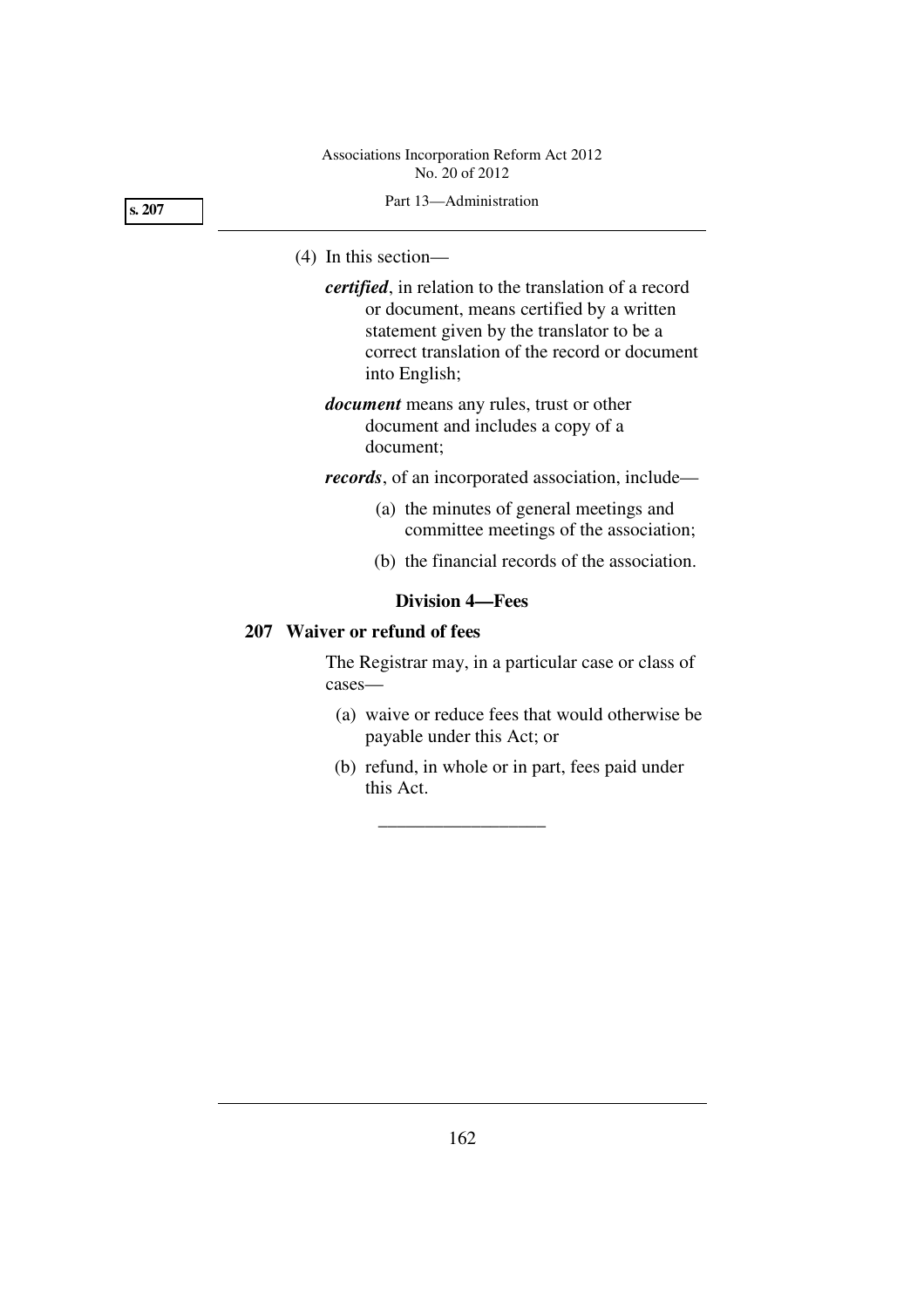Part 14—Offences and Proceedings

**s. 208** 

# **PART 14—OFFENCES AND PROCEEDINGS**

#### **Division 1—General enforcement provisions**

#### **208 False and misleading statements**

 (1) A person must not, in a document referred to in subsection (6), make or authorise the making of a statement that the person knows is false or misleading in a material particular.

Penalty: 60 penalty units.

 (2) A person must not, from a document referred to in subsection (6), omit or authorise the omission of anything knowing that the omission makes the document false or misleading in a material respect.

Penalty: 60 penalty units.

 (3) A person must not, in a document referred to in subsection (6), make or authorise the making of a statement that is false or misleading in a material particular without having taken reasonable steps to ensure that the statement was not false or misleading in a material particular.

Penalty: 30 penalty units.

 (4) A person must not, from a document referred to in subsection (6), omit or authorise the omission of anything without which the document would be misleading, without having taken reasonable steps to ensure that the document did not omit anything without which the document would be misleading.

Penalty: 30 penalty units.

 (5) For the purposes of this section, a person is taken to have authorised the making of a statement in, or the omission of a thing from, a document if at a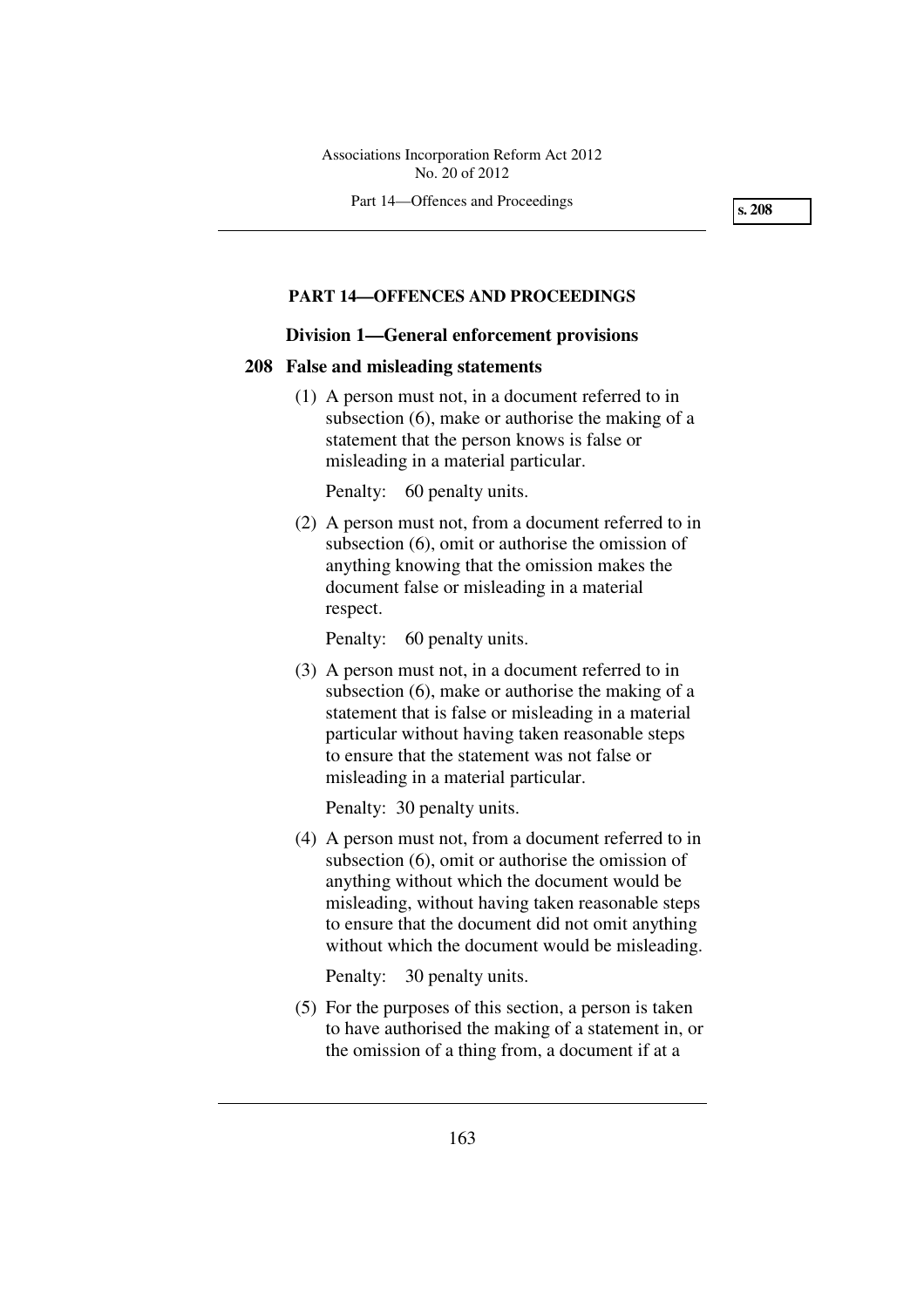Part 14—Offences and Proceedings

meeting, a person votes in favour of a resolution approving, or otherwise approves, the document.

- (6) This section applies in relation to a document that is—
	- (a) required by or for the purposes of this Act; or
	- (b) lodged with, or submitted to, the Registrar; or
	- (c) a declaration made under this Act; or
	- (d) submitted to a general meeting of members of an incorporated association.

# **209 Use of the word "Incorporated"**

 (1) A person or body must not use as the person's or the body's name or title a name or title that includes the word "Incorporated", "Inc." or "Inc".

Penalty: 10 penalty units.

- (2) Subsection (1) does not apply to a body corporate or association incorporated under this or any other Act or under an Act or law of any other place.
- (3) If a body contravenes subsection (1), each member of the body is taken to have contravened the same provision and may be held liable to the same penalty.
- (4) In this section—

*body* includes an association, society, club, institution or group of persons.

# **210 Limitation on proceedings for offence**

Despite anything to the contrary in any other Act, proceedings for an offence against this Act may not be commenced any later than 3 years after the commission of the alleged offence.

# **211 Continuing offences**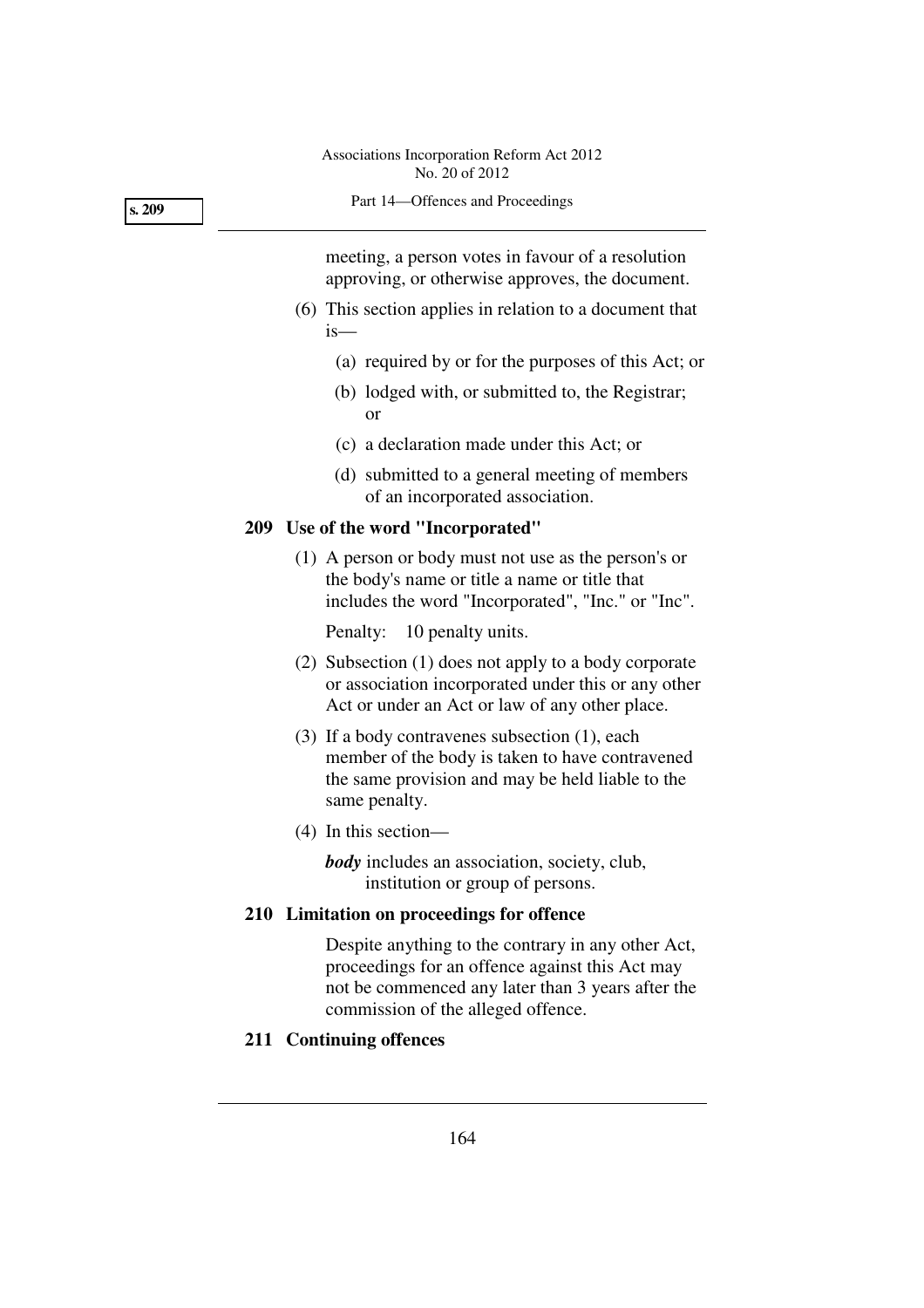- (1) If a provision of this Act requires a person to do an act, the obligation to do the act continues until the person does the act—
	- (a) even if the person has already been convicted of an offence for the failure to do the act; and
	- (b) even if the provision required the person to do the act within a particular period or before a particular time and that period has ended or that time passed.
- (2) If a person is convicted of an offence (a *primary conviction*) for a failure to do an act (whether it is the first or a second or subsequent offence in relation to the failure) and the person continues to fail to do the act after the time of the conviction, the person commits a further offence for the continuing failure.
- (3) The further offence is constituted by the person's failure to do the act during the period (the *further offence period*) that begins with the primary conviction and ends when proceedings for the further offence are commenced or the act concerned is done (whichever occurs first).
- (4) For the purpose of subsection (3), proceedings for the further offence are taken to commence on the day the charge-sheet for the further offence is filed or signed in accordance with section 6 of the **Criminal Procedure Act 2009**.
- (5) The maximum penalty for the further offence is the penalty calculated by multiplying one penalty unit by the number of days in the further offence period.

# **Division 2—Infringement notices**

# **212 Infringement notices**

 (1) An authorised officer may serve an infringement notice on any person who the officer has reason to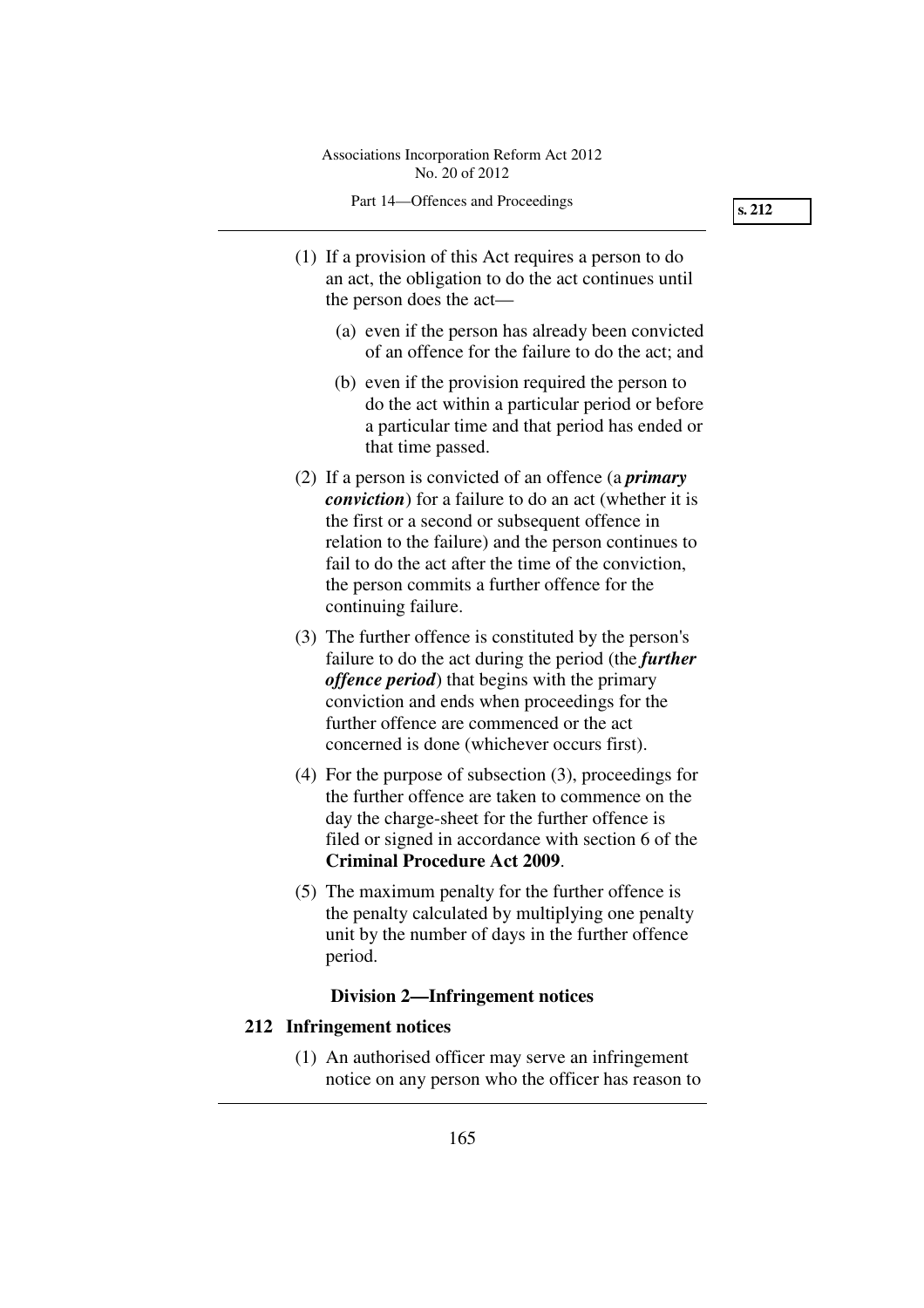| 213 | Part 14-Offences and Proceedings                                                                                                                                                                 |
|-----|--------------------------------------------------------------------------------------------------------------------------------------------------------------------------------------------------|
|     | believe has committed an offence against this Act<br>or the regulations that is prescribed for the<br>purposes of this subsection.                                                               |
|     | $(2)$ An offence referred to in subsection $(1)$ for which<br>an infringement notice may be served is an<br>infringement offence within the meaning of the<br><b>Infringements Act 2006.</b>     |
|     | $(3)$ For the purposes of subsection $(1)$ , an<br>infringement notice must—                                                                                                                     |
|     | (a) be in the form required by the<br>Infringements Act 2006; and                                                                                                                                |
|     | (b) include details of the additional steps (if any)<br>required to expiate the offence.                                                                                                         |
|     | (4) Despite anything to the contrary in the<br><b>Infringements Act 2006</b> , a notice under<br>subsection (1) may be served on an incorporated<br>association in accordance with this section. |
|     | (5) The Registrar may, in writing, authorise a person<br>to serve infringement notices under this section.                                                                                       |
|     | $(6)$ In this section-                                                                                                                                                                           |
|     | <i>authorised officer</i> means—                                                                                                                                                                 |
|     | (a) the Registrar;                                                                                                                                                                               |
|     | (b) a person authorised by the Registrar<br>under subsection $(5)$ ;                                                                                                                             |
|     | (c) an inspector;                                                                                                                                                                                |
|     | <i>person</i> includes an incorporated association.                                                                                                                                              |
|     | 213 Additional step for ongoing offence                                                                                                                                                          |
|     | (1) This section applies if a person is served with an<br>infringement notice for a prescribed offence<br>constituted by the failure of the person to do an<br>act.                              |
|     |                                                                                                                                                                                                  |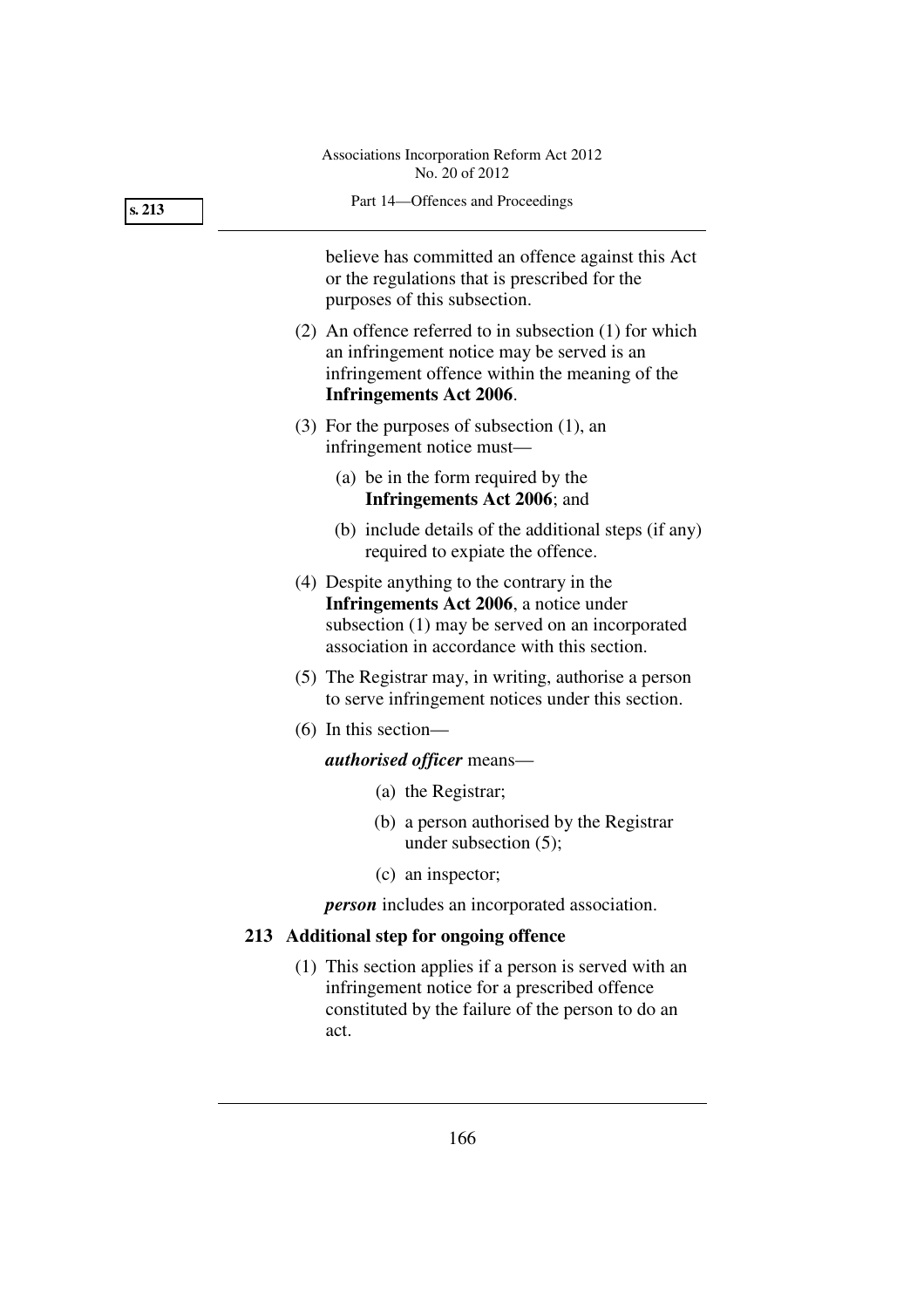- (2) The additional step required to expiate the offence is for the person to do the act.
- (3) If within the required period the person informs the Registrar that the act has been done, the Registrar must—
	- (a) without delay, ascertain whether or not the act has been done; and
	- (b) serve on the person a notice stating whether or not the act has been done.
- (4) A statement that an act has been done contained in a notice served under subsection (3)(b) is for all purposes conclusive proof of that fact.
- (5) If, at the expiration of the required period, the person has paid the prescribed penalty but has not done the act—
	- (a) no proceedings may be instituted against the person in respect of the prescribed offence; but
	- (b) the obligation to do the act continues and section 211 applies in relation to the continued failure to do the act as if, on the day on which the person paid the prescribed penalty, the person had been convicted of an offence constituted by a failure to do the act.
- (6) If, at the expiration of the required period, the person has not paid the prescribed penalty but has done the act, proceedings may be instituted, or procedures for the enforcement of infringement penalties under the **Infringements Act 2006** may be used, against the person in respect of the prescribed offence.
- (7) If, at the expiration of the required period, the person has neither paid the prescribed penalty nor done the act—
	- (a) the obligation to do the act continues; and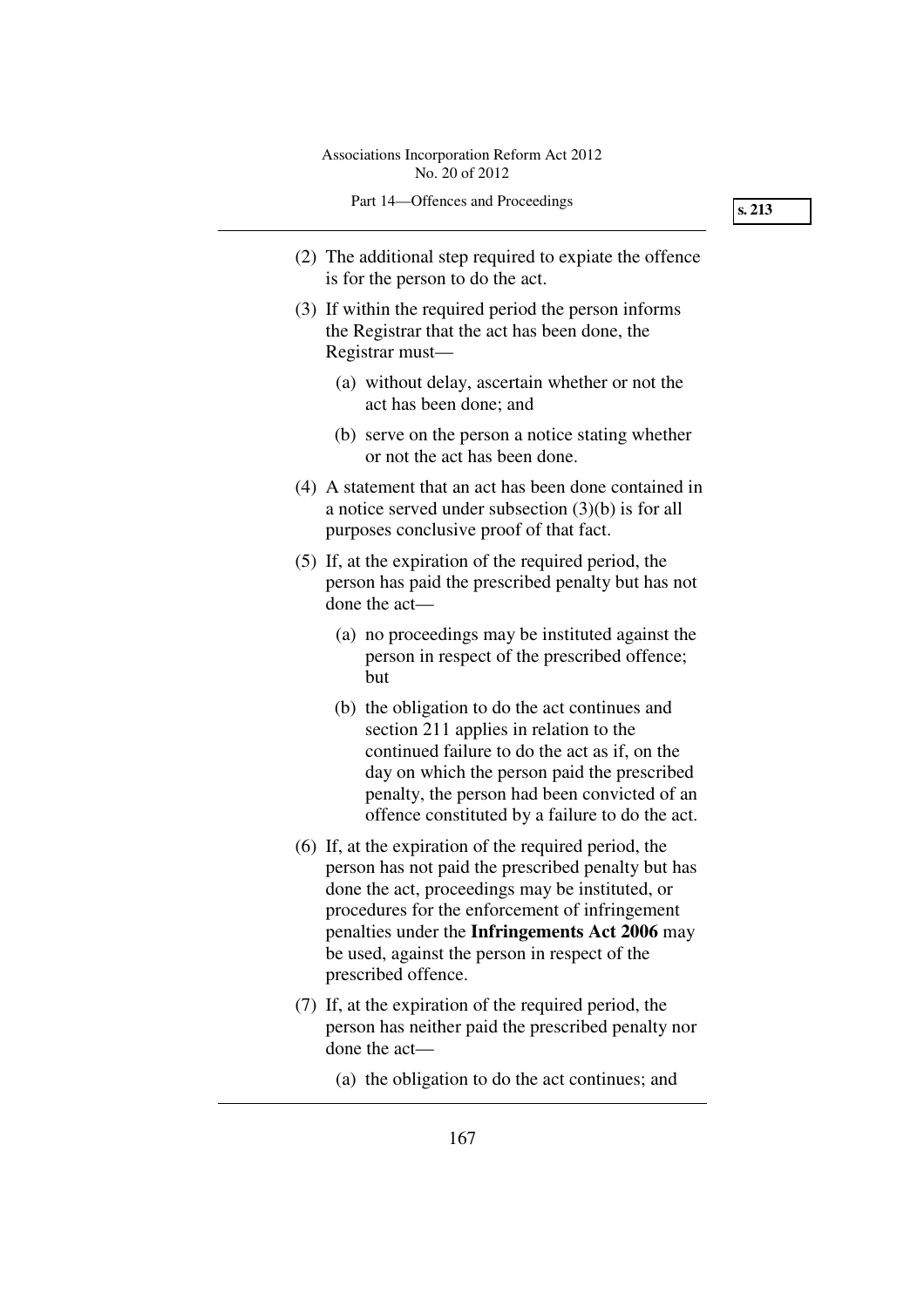#### Part 14—Offences and Proceedings

- (b) proceedings may be instituted, or procedures for the enforcement of infringement penalties under the **Infringements Act 2006** may be used, against the person in respect of the prescribed offence.
- (8) Except as provided by subsection (5), this section does not affect the operation of any provision of this or any other Act in relation to the institution of proceedings in respect of a prescribed offence.
- (9) In this section—

# *required period* means—

- (a) the period specified in the infringement notice for doing the act; or
- (b) if the Registrar allows—the period within which late payment is to be made in accordance with section 15 of the **Infringements Act 2006**.

\_\_\_\_\_\_\_\_\_\_\_\_\_\_\_\_\_\_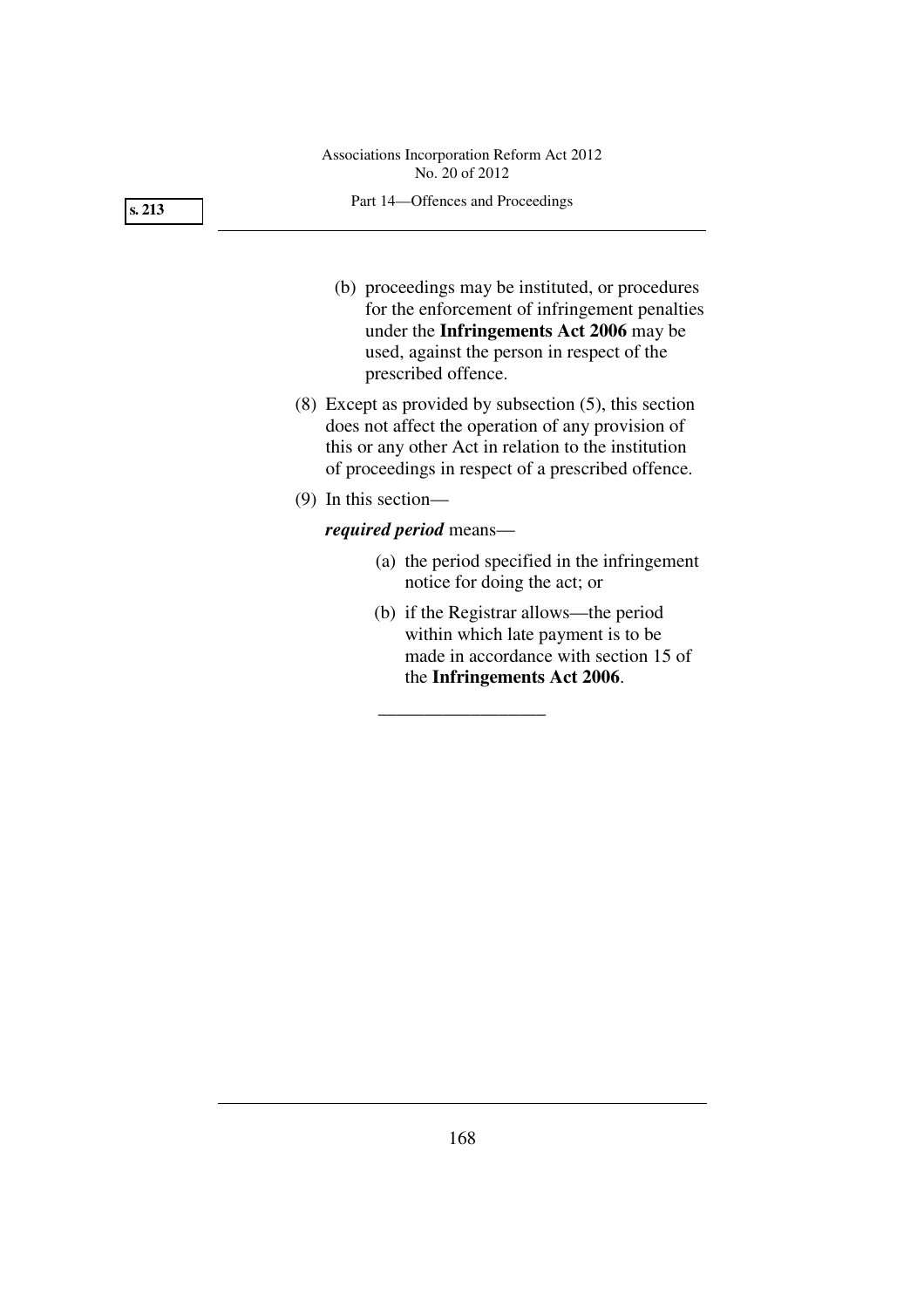Part 15—General

**s. 214** 

#### **PART 15—GENERAL**

# **214 Notice of register or document held by Registrar**

A person has notice of a fact or matter noted on the register of incorporated associations or of a document held by the Registrar and available for inspection in accordance with this Act if—

- (a) the person has actual notice of the fact, matter or document; or
- (b) the person—
	- (i) has been put upon inquiry as to the existence of the fact, matter or document; and
	- (ii) has deliberately abstained from inquiry or further inquiry when the person might reasonably have expected the inquiry or further inquiry to reveal the fact, matter or document.

# **215 Assumptions**

- (1) This section applies if a person has dealings with an incorporated association or with anyone who has acquired rights from the incorporated association.
- (2) The person may assume, in relation to those dealings, that—
	- (a) the rules of the association have been complied with; and
	- (b) the person whose name was last notified to the Registrar as the secretary or the public officer of the association is the secretary of the association.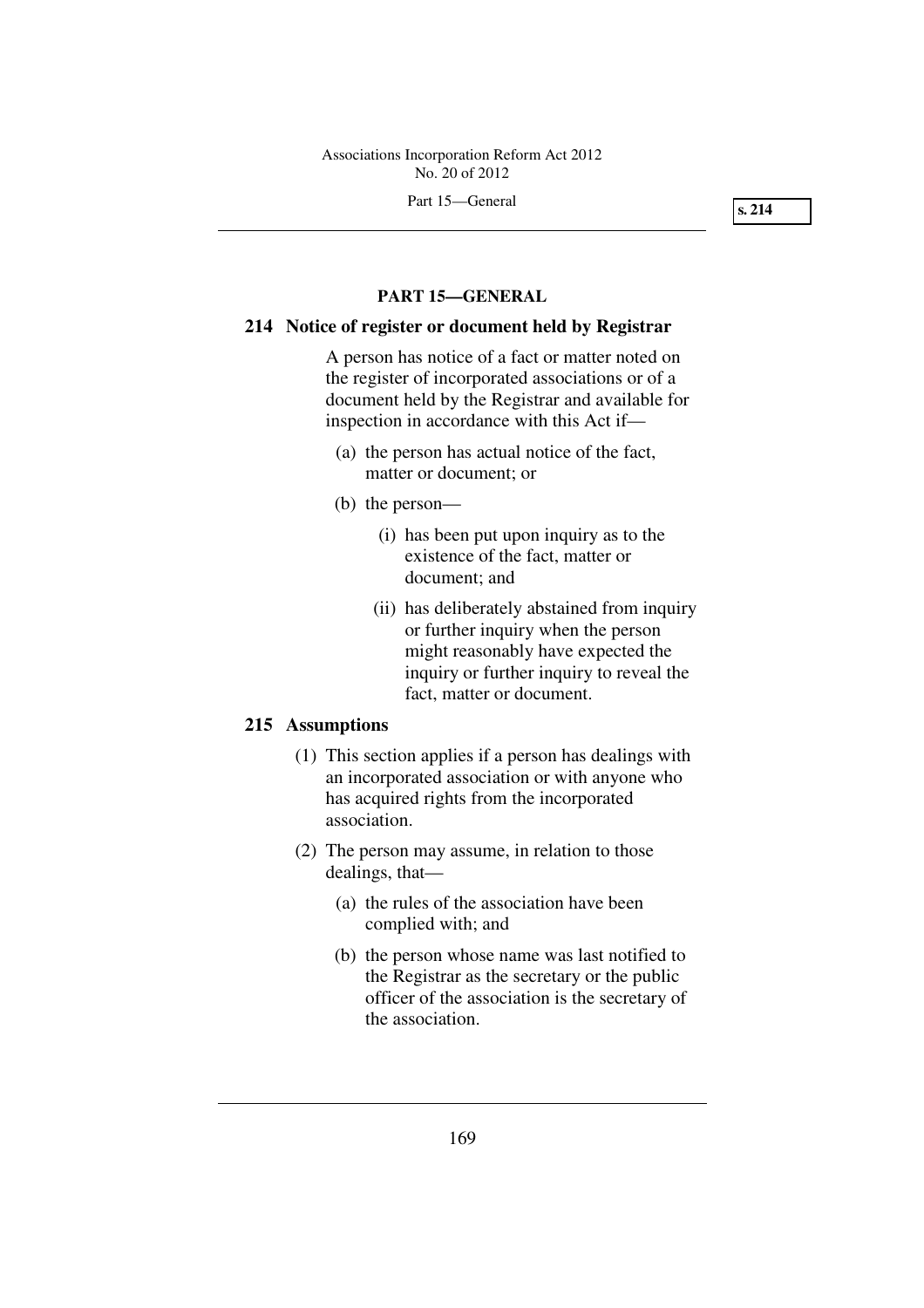**s. 216** 

- (3) In any proceeding—
	- (a) the association; or
	- (b) a guarantor of an obligation of the association; or
	- (c) anyone acquiring rights from the association—

may not assert against the person that an assumption referred to in subsection (2) is incorrect.

- (4) Subsection (3) does not apply if the person—
	- (a) has actual knowledge of the matter asserted; or
	- (b) ought to have knowledge of the matter asserted by reason of the person's connection or relationship with the association.

#### **216 Evidentiary provisions**

- (1) The Registrar may, in writing, certify—
	- (a) that, on a specified date, an association was, or was not, an incorporated association;
	- (b) that a specified requirement of this Act—
		- (i) had or had not been complied with at a specified date or within a specified period; or
		- (ii) had been complied with at a specified date but not before then;
	- (c) that, on a specified date, a specified person was or was not the secretary or public officer of a specified incorporated association;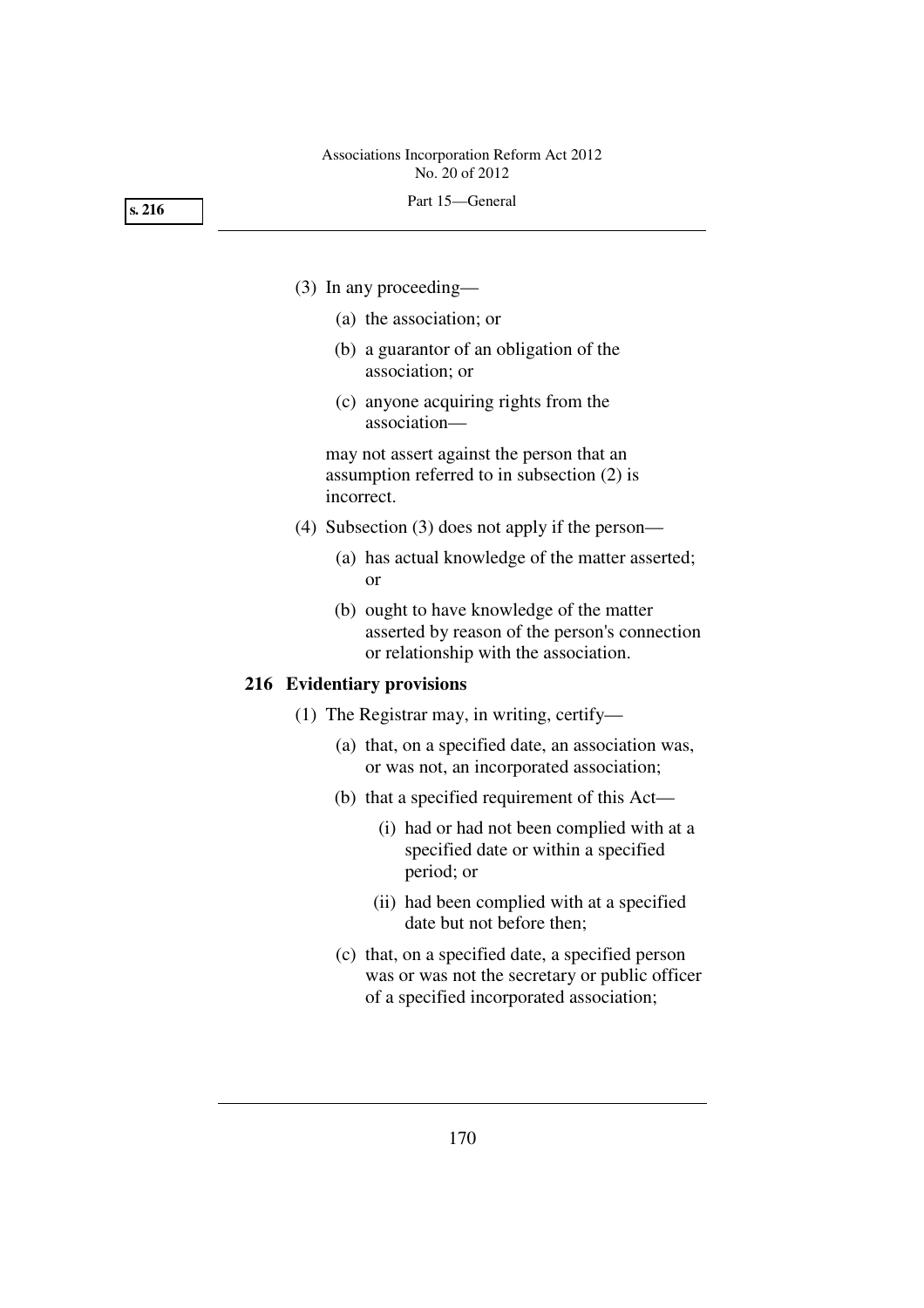- (d) that, on a specified date—
	- (i) a specified address was the registered address of a specified incorporated association last notified under this Act to the Registrar; or
	- (ii) a specified address was the address of the secretary or public officer of a specified incorporated association last notified under this Act to the Registrar;
- (e) that, as at a specified date, a copy of the rules of, or trusts relating to, an incorporated association is a true copy of the rules or trusts.
- (2) A certification of a matter made by the Registrar under subsection (1) is prima facie evidence of the matter or matters stated in the certificate.
- (3) A certificate of registration issued to an incorporated association under section 8, 14 or 20 is conclusive evidence of the incorporation of the association under this Act.
- (4) A copy of a document relating to an incorporated association that is certified by the Registrar as a true copy is admissible in evidence as if it were the original document.

## **217 Service of documents**

A document may be served on an incorporated association by addressing it to the incorporated association and leaving it at, or by sending it by post to, the registered address of the incorporated association.

## **218 Exemption from duty**

An instrument for the conveyance or transfer of real property or any estate or interest in real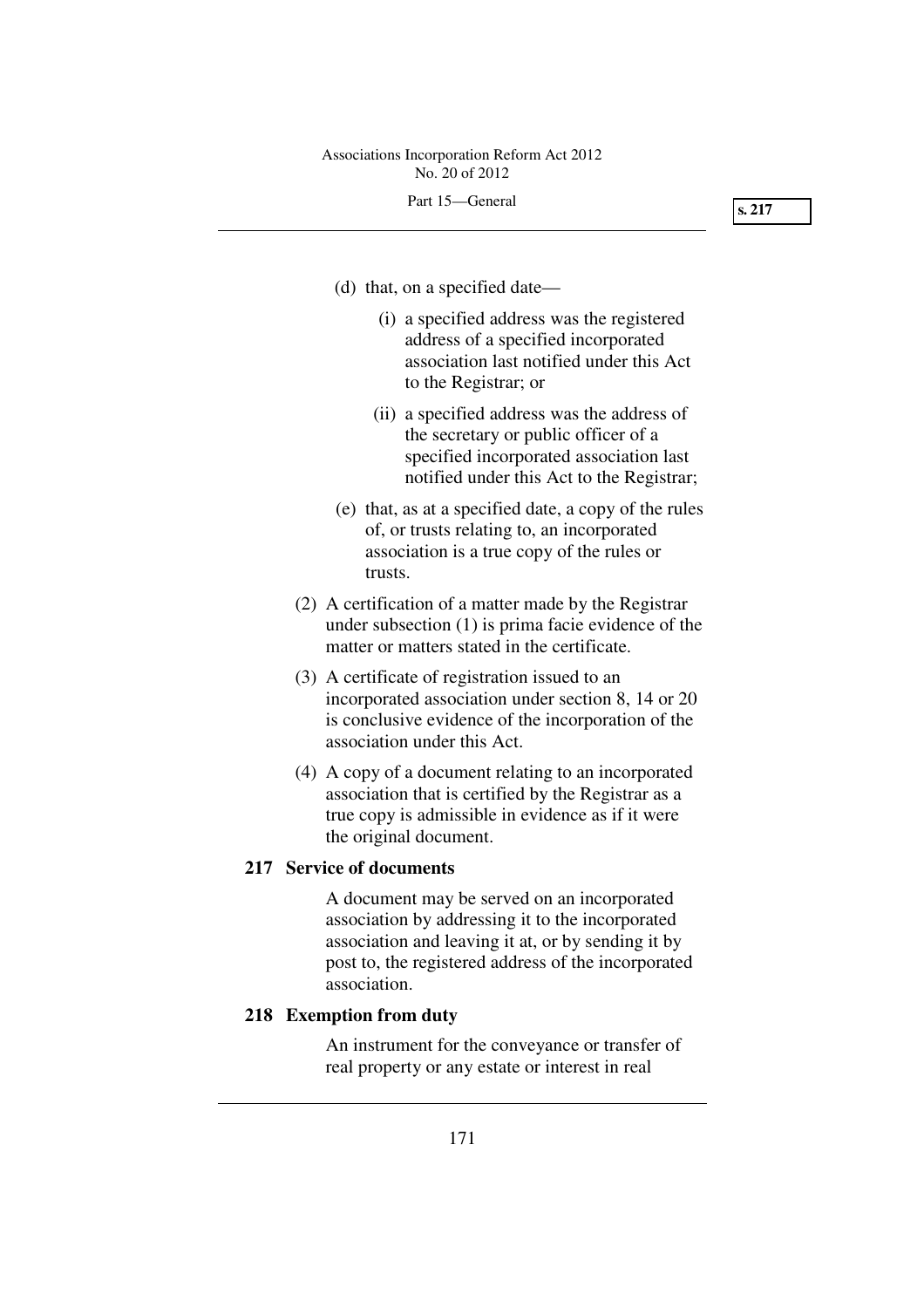property to give effect to the vesting of land in an incorporated association under section 9 or 21 is exempt from the charging of duty under the **Duties Act 2000**.

## **219 Application of Fair Trading Act 1999**

- (1) Sections 106HA, 143 and 144 and Division 2 of Part 11 (except section 155) of the **Fair Trading Act 1999** extend and apply (with the necessary modifications) to this Act as if any reference in those provisions to the **Fair Trading Act 1999** were a reference to this Act.
- (2) For the purposes of subsection (1), section 152A of the **Fair Trading Act 1999** applies as if—
	- (a) a reference in that section to any section of the **Fair Trading Act 1999** were a reference to section 106HA of that Act (as applied by subsection (1)); and
	- (b) section 152A(2) of the **Fair Trading Act 1999** did not apply.
- (3) For the purposes of subsection (1), section 153 of the **Fair Trading Act 1999** applies as if a reference in that section to Part 2A, 5B or 6 of the **Fair Trading Act 1999** were a reference to this Act.
- (4) For the purposes of subsection (1), section 154 of the **Fair Trading Act 1999** applies as if a reference to prescribed proceedings were a reference to—
	- (a) proceedings for an offence against a provision of this Act (except Part 12); or
	- (b) proceedings on an application for an injunction under section 149, 149A, 150, 151A or 151B of the **Fair Trading Act 1999** (as applied by subsection (1)) against a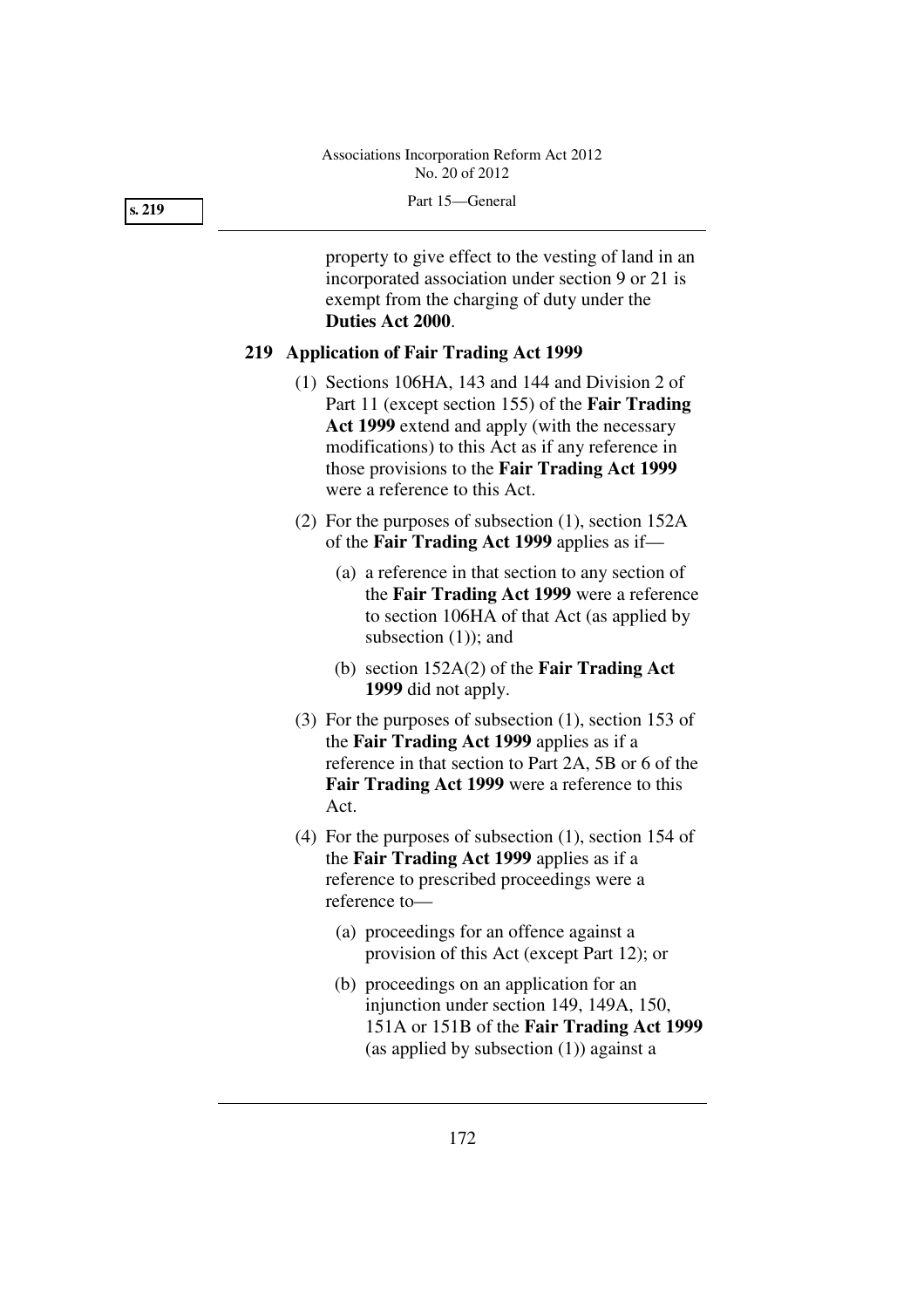**s. 220** 

person alleged to have contravened a provision of this Act (except Part 12); or

 (c) proceedings on an application for an order under section 158, or for damages under section 159, of the **Fair Trading Act 1999** (as applied by subsection (1)).

#### **Note**

The above applied provisions address 1) the power of the Director of Consumer Affairs to obtain documents and information to monitor compliance with legislation; 2) the enforcement of offence provisions and remedies against corporate entities and the officers, employees and agents of corporate entities; and 3) provide generally for remedies (e.g. injunctions, undertakings and other orders) and legal proceedings.

#### **220 Transfer of proceeding to Supreme Court**

- (1) In any proceeding under this Act, the Magistrates' Court may, on its own initiative or on application by a party to the proceeding—
	- (a) transfer the proceeding to the Supreme Court on the ground that the proceeding raises a complex question or matter of general importance; or
	- (b) reserve a question of law for determination by the Supreme Court.
- (2) If a proceeding has been transferred to the Supreme Court under subsection  $(1)(a)$ , it may be continued and completed as if steps taken in the proceeding prior to the transfer had been taken in the Supreme Court.

## **221 Qualified privilege**

 (1) A person who performs any functions or exercises any powers as the auditor or statutory manager of an incorporated association has qualified privilege in respect of a statement made by the person, whether orally or in writing, in the course of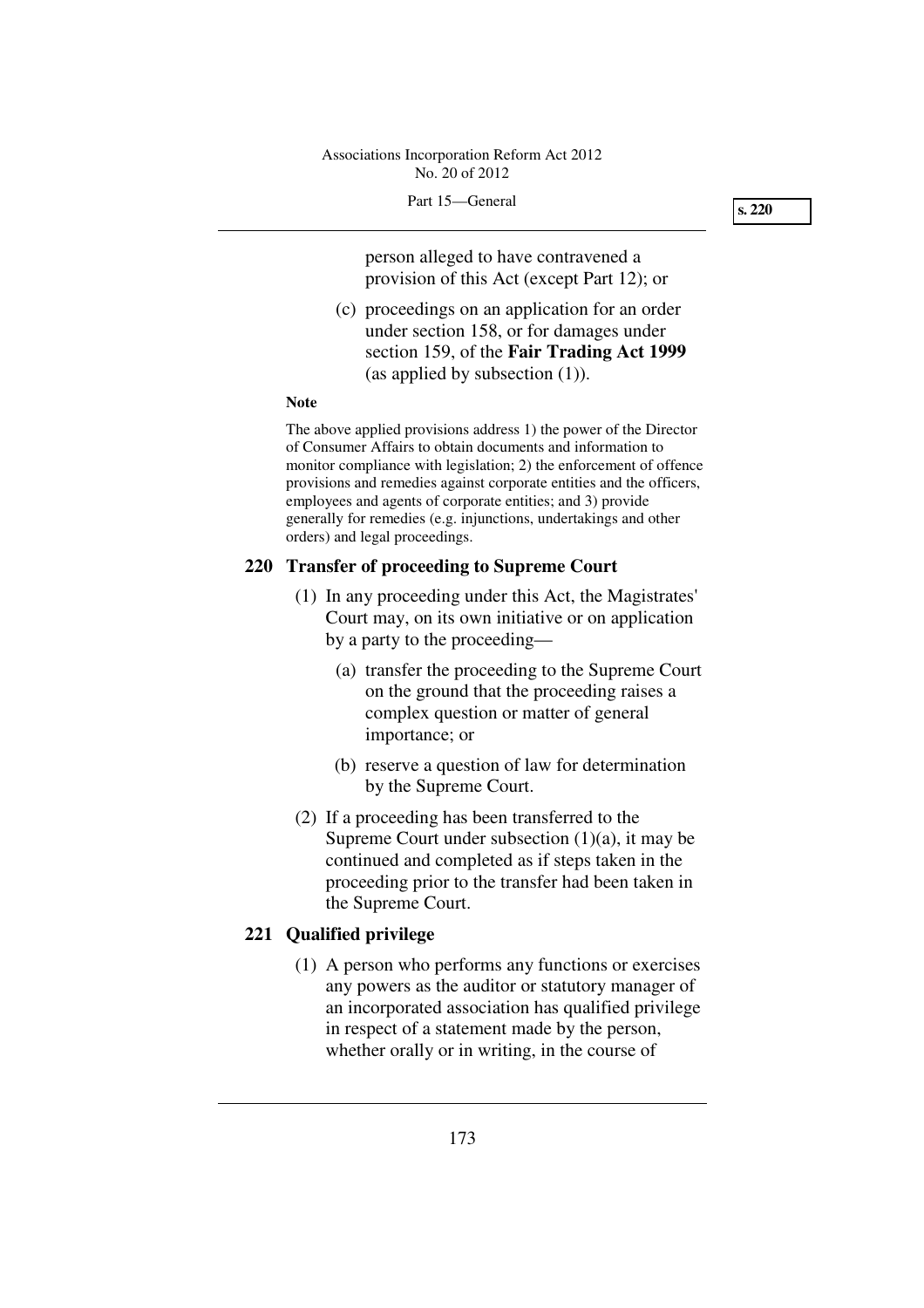#### **s. 222**

performing those functions or exercising those powers.

- (2) An independent accountant who conducts a review of the accounts of an incorporated association under section 93 or 96 has qualified privilege in respect of a statement made by the person, whether orally or in writing, in the course of conducting that review.
- (3) A person has qualified privilege in respect of publishing a document—
	- (a) prepared by an auditor for the purposes of this Act; or
	- (b) required by or under this Act to be lodged, regardless of whether or not the document has been lodged.

## **222 Regulations**

- (1) The Governor in Council may make regulations for or with respect to—
	- (a) the particulars to be included in—
		- (i) applications or notifications to the Registrar;
		- (ii) certificates of registration issued by the Registrar;
	- (b) prescribing forms for the purposes of this Act;
	- (c) the fees payable to the Registrar in relation to—
		- (i) applications and notifications;
		- (ii) lodgement of documents;
		- (iii) inspection of the register of incorporated associations;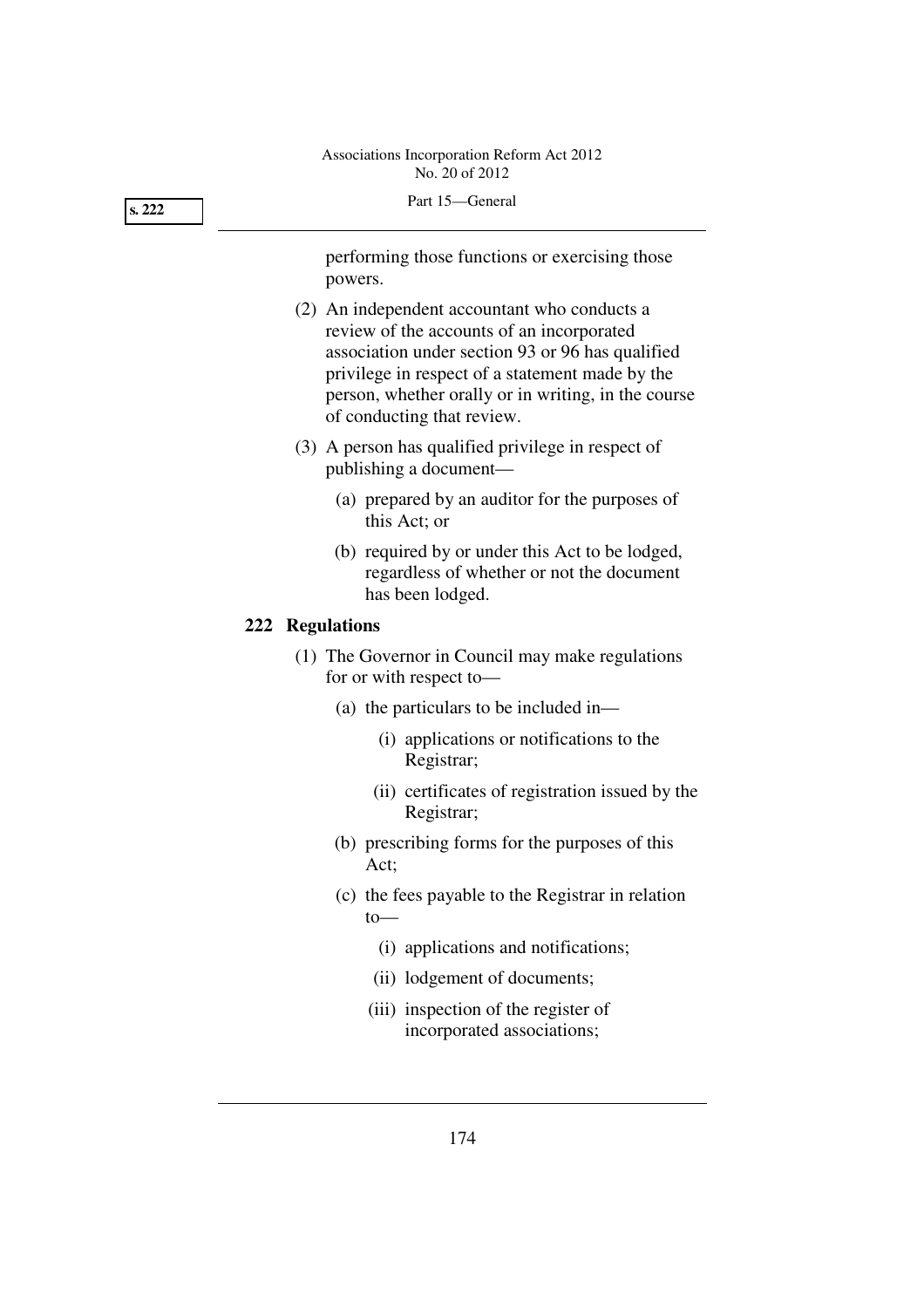|  | Part 15—General |
|--|-----------------|
|  |                 |

| (iv) the production of copies of documents<br>or duplicate certificates of<br>incorporation;                                                                                                                  |
|---------------------------------------------------------------------------------------------------------------------------------------------------------------------------------------------------------------|
| (d) the reasons for which the Registrar may<br>refuse to incorporate an association or other<br>body or decide that the continued<br>incorporation of an association is<br>inappropriate;                     |
| (e) prescribing rules to be model rules, being<br>rules that make provision for each matter<br>specified in Schedule 1 and any prescribed<br>matter, whether or not they make provision<br>for other matters; |
| (f) any other matters (in addition to the matters<br>specified in Schedule 1) that the model rules<br>must provide for;                                                                                       |
| (g) matters which the financial statements of an<br>incorporated association must deal with;                                                                                                                  |
| (h) prescribing a class of documents to be a class<br>of business documents;                                                                                                                                  |
| (i) prescribing a body corporate to be a<br>prescribed body corporate for the purposes<br>of Part 8;                                                                                                          |
| $(i)$ modifications to —                                                                                                                                                                                      |
| (i) the Auditing Standards on Review<br>Engagements, the Australian<br>Accounting Standards and the<br>Australian Auditing Standards as they<br>apply for the purposes of this Act;                           |
| (ii) the provisions of the Corporations Act<br>in relation to which a matter is declared<br>to be an applied Corporations matter;                                                                             |
| (k) additional information to be included in the<br>register of incorporated associations;                                                                                                                    |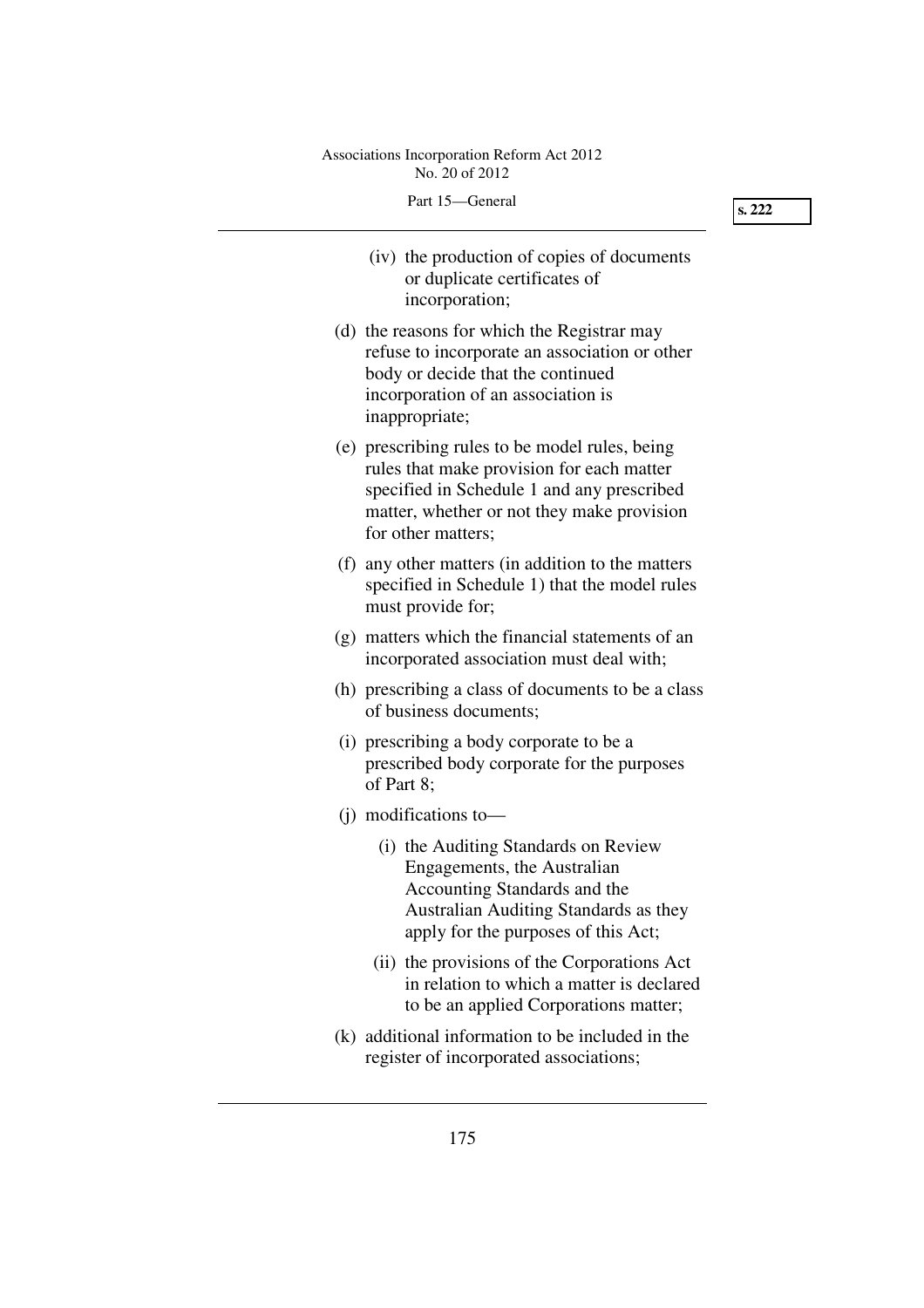| s. 222 | Part 15-General                                                                                                                                                           |
|--------|---------------------------------------------------------------------------------------------------------------------------------------------------------------------------|
|        | (1) the documents contained in the register of<br>incorporated associations that a person may<br>inspect;                                                                 |
|        | (m) prescribing the amount of total revenue of an<br>incorporated association-                                                                                            |
|        | (i) below which the association is a tier<br>one association;                                                                                                             |
|        | (ii) above which the association is a tier<br>three association;                                                                                                          |
|        | (n) the security the liquidator of an incorporated<br>association must give;                                                                                              |
|        | (o) the value of the gross assets of an<br>incorporated association below which the<br>association may apply to the Registrar to<br>cancel its incorporation;             |
|        | (p) the fees an incorporated association may<br>charge a member for the inspection or the<br>copying of its rules and minutes;                                            |
|        | (q) prescribing fines, not exceeding 5 penalty<br>units, that the committee of an incorporated<br>association may impose on a member who<br>breaches its rules;           |
|        | (r) prescribing offences against this Act or the<br>regulations to be infringement offences;                                                                              |
|        | (s) in relation to each infringement offence,<br>prescribing the penalty that is payable to<br>expiate the offence;                                                       |
|        | (t) generally prescribing any other matter or<br>thing required or permitted by this Act to be<br>prescribed or necessary to be prescribed to<br>give effect to this Act. |
|        | $(2)$ The regulations may—                                                                                                                                                |
|        | (a) be of general or limited application;                                                                                                                                 |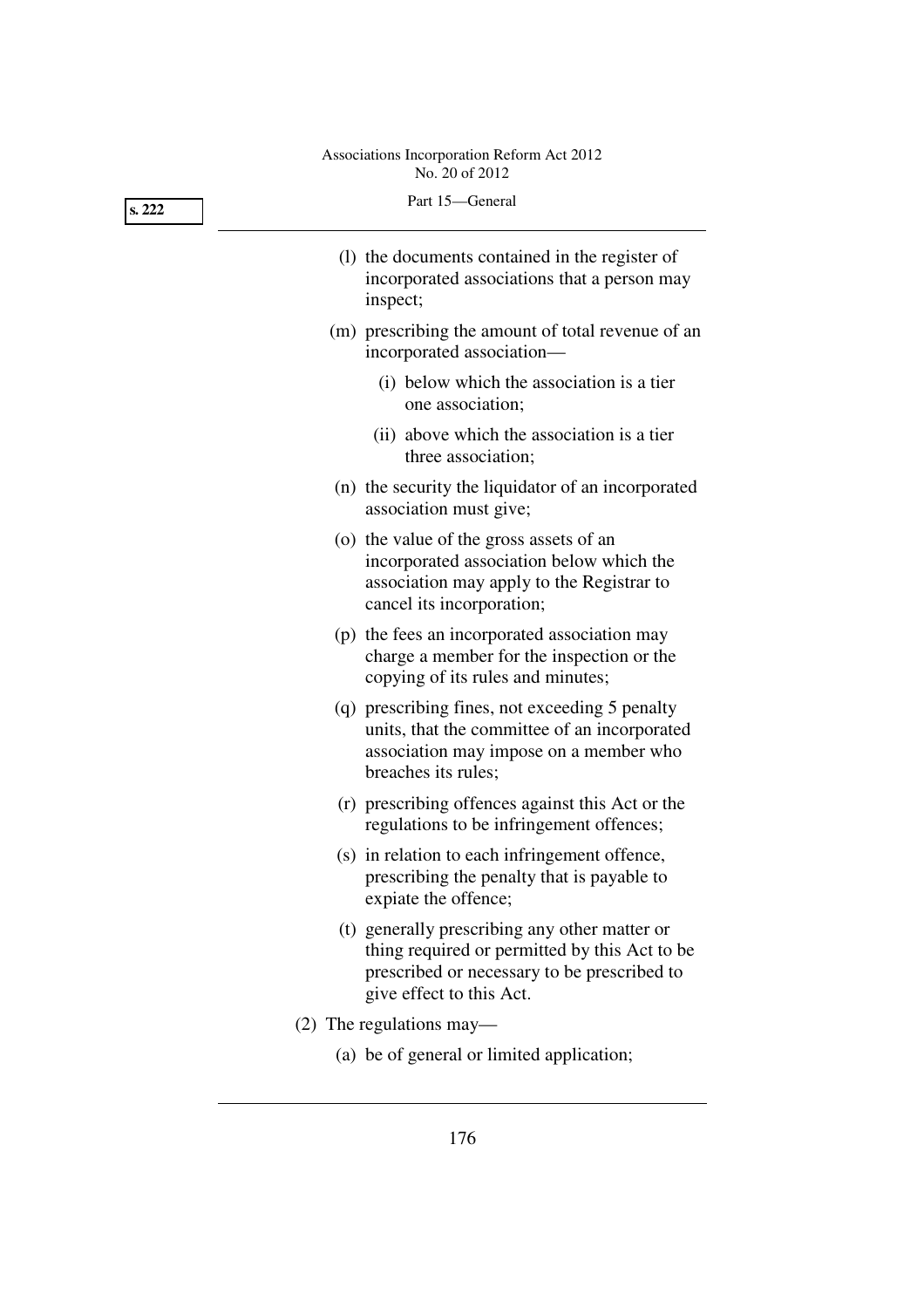| Part 15—General |                                                                                                 |  |
|-----------------|-------------------------------------------------------------------------------------------------|--|
|                 | (b) differ according to differences in time, place<br>or circumstances;                         |  |
|                 | (c) apply, adopt or incorporate any matter<br>contained in any document whether—                |  |
|                 | (i) wholly or partially or as amended by<br>the regulations; or                                 |  |
|                 | (ii) as in force at the time the regulations<br>are made or at any time before then; or         |  |
|                 | (iii) as published or amended from time to<br>time;                                             |  |
|                 | (d) impose penalties, not exceeding 5 penalty<br>units, for a contravention of the regulations. |  |

\_\_\_\_\_\_\_\_\_\_\_\_\_\_\_\_\_\_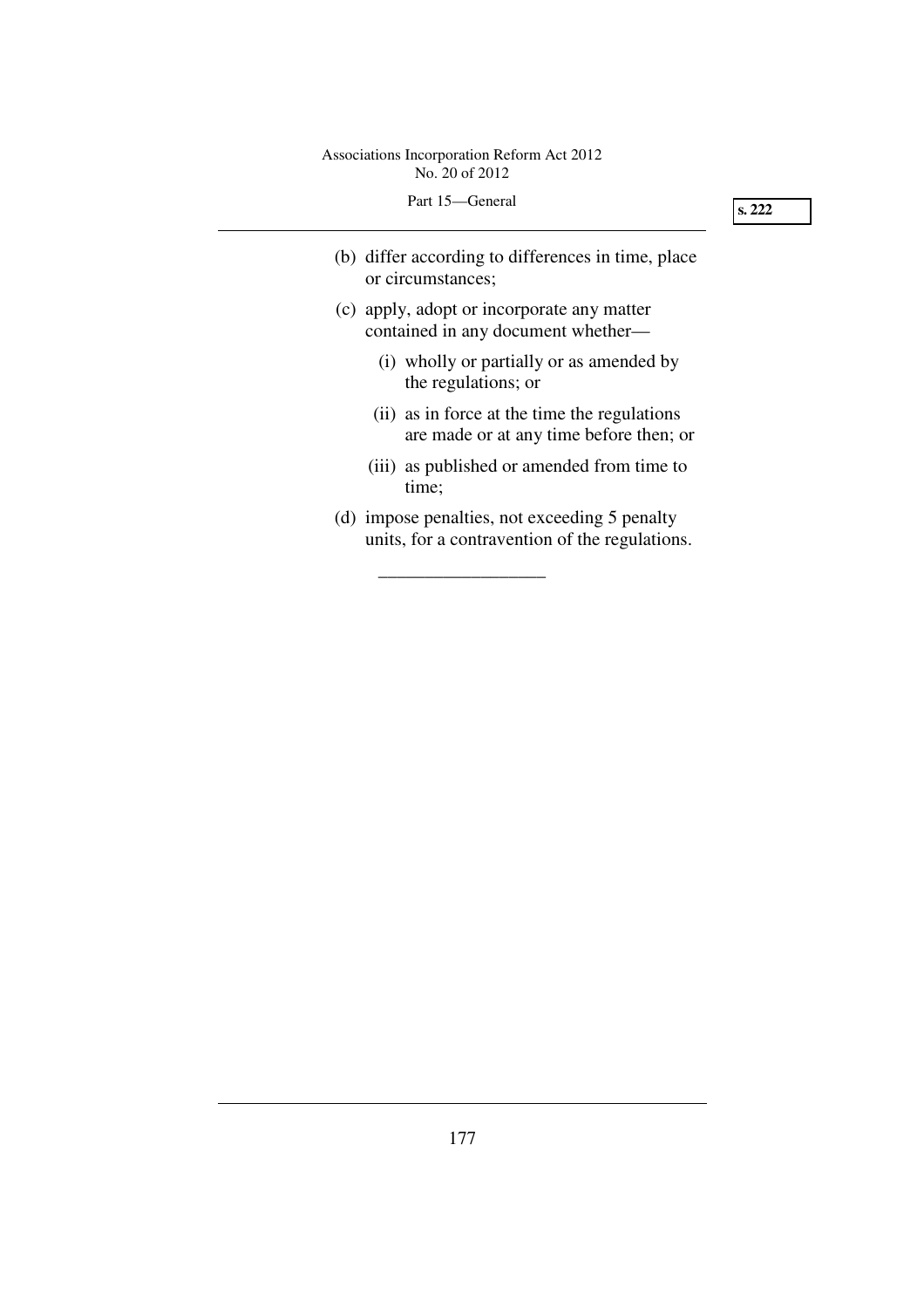**s. 223** 

Part 16—Transitional Provisions, Consequential Amendments and Repeals

## **PART 16—TRANSITIONAL PROVISIONS, CONSEQUENTIAL AMENDMENTS AND REPEALS**

#### **Division 1—Transitional provisions**

#### **223 Transitional provisions**

Schedule 4 has effect.

#### **Division 2—Consequential amendments**

## **224 Amendment of Associations Incorporation Amendment Act 2009**

- (1) In section 2(4) of the **Associations Incorporation Amendment Act 2009** for "1 July 2012" **substitute** "1 December 2012".
- (2) Section 36 of the **Associations Incorporation Amendment Act 2009** is **repealed**.

## **225 Amendment of Associations Incorporation Amendment Act 2010**

- (1) In section 2(2) of the **Associations Incorporation Amendment Act 2010** for "1 July 2012" **substitute** "1 December 2012".
- (2) Section 53 of the **Associations Incorporation Amendment Act 2010** is **repealed**.

## **226 Consequential amendments of other Acts**

An Act specified in the heading to an item in Schedule 5 is amended as set out in that item.

#### **Division 3—Repeals**

## **227 Repeal of Associations Incorporation Act 1981**

The **Associations Incorporation Act 1981** is **repealed**.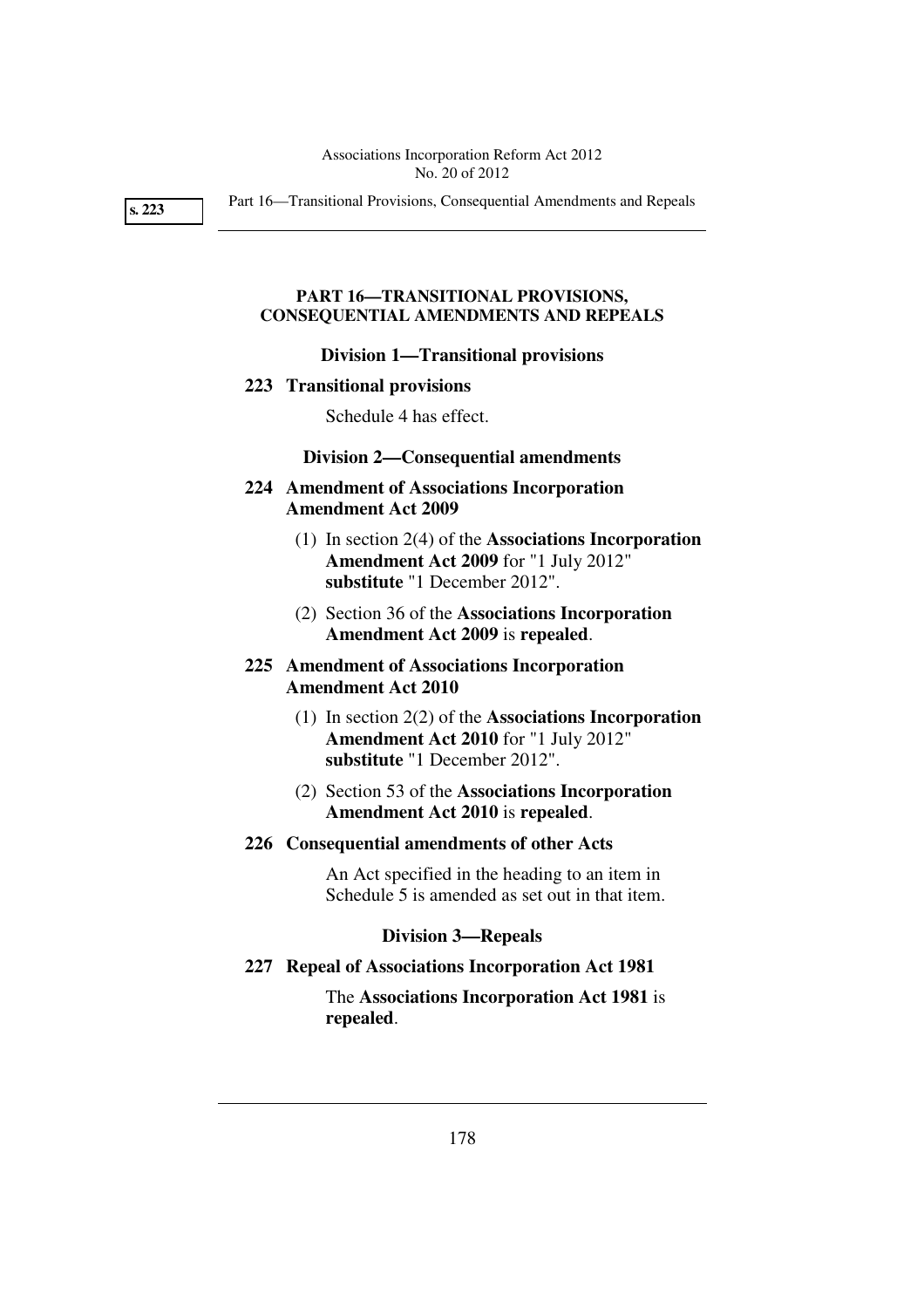Part 16—Transitional Provisions, Consequential Amendments and Repeals

**s. 228** 

## **228 Repeal of other Acts**

The following Acts are **repealed**—

- (a) the **Associations Incorporation Amendment Act 2009**;
- (b) the **Associations Incorporation Amendment Act 2010**.

\_\_\_\_\_\_\_\_\_\_\_\_\_\_\_\_\_\_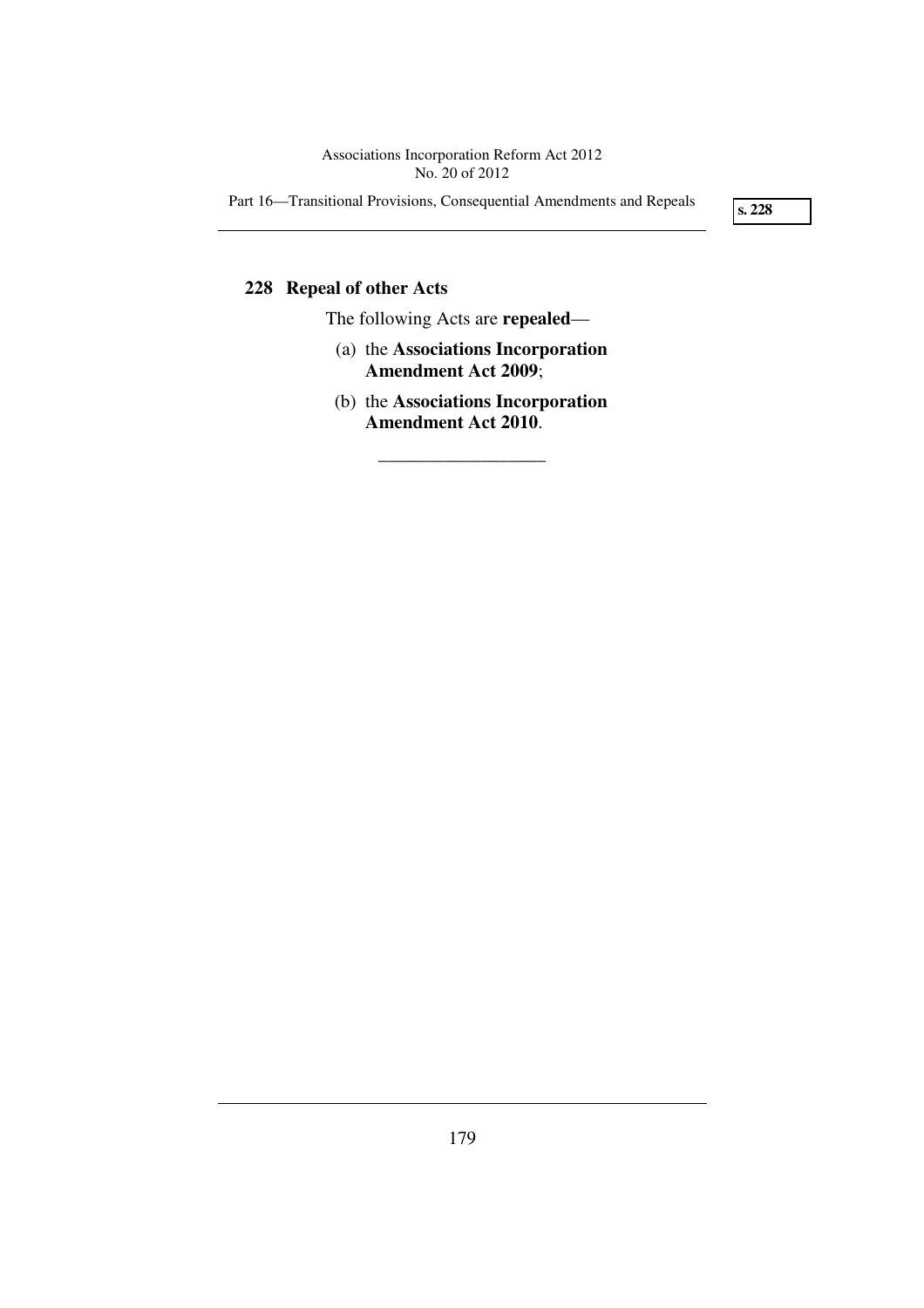**Sch. 1** 

## **SCHEDULES**

### **SCHEDULE 1**

Sections 47 and 222

#### **MATTERS TO BE PROVIDED FOR IN THE RULES OF AN INCORPORATED ASSOCIATION**

#### **Note**

Under section 48(4), a rule or purpose of an incorporated association that is inconsistent with this Act or contrary to law is of no effect. Under section 50(6) the Registrar may refuse an alteration to the rules of an incorporated association if satisfied that the alteration is contrary to this Act or the regulations.

#### **The Association**

- 1 The name of the incorporated association.
- 2 The purposes of the incorporated association.

#### **Membership**

- 3 The qualifications (if any) for membership of the incorporated association.
- 4 The entrance fees, subscriptions and other amounts (if any) to be paid by members of the incorporated association.
- 5 The rights, obligations and liabilities of members.
- 6 Provisions for the resignation of a member or cessation of membership.
- 7 The procedure (if any) for the disciplining of members and the mechanism (if any) for appearances by members in respect of disciplinary action taken against them.
- 8 The grievance procedures for settling disputes under the rules between the incorporated association and any of its members or between a member and any other member.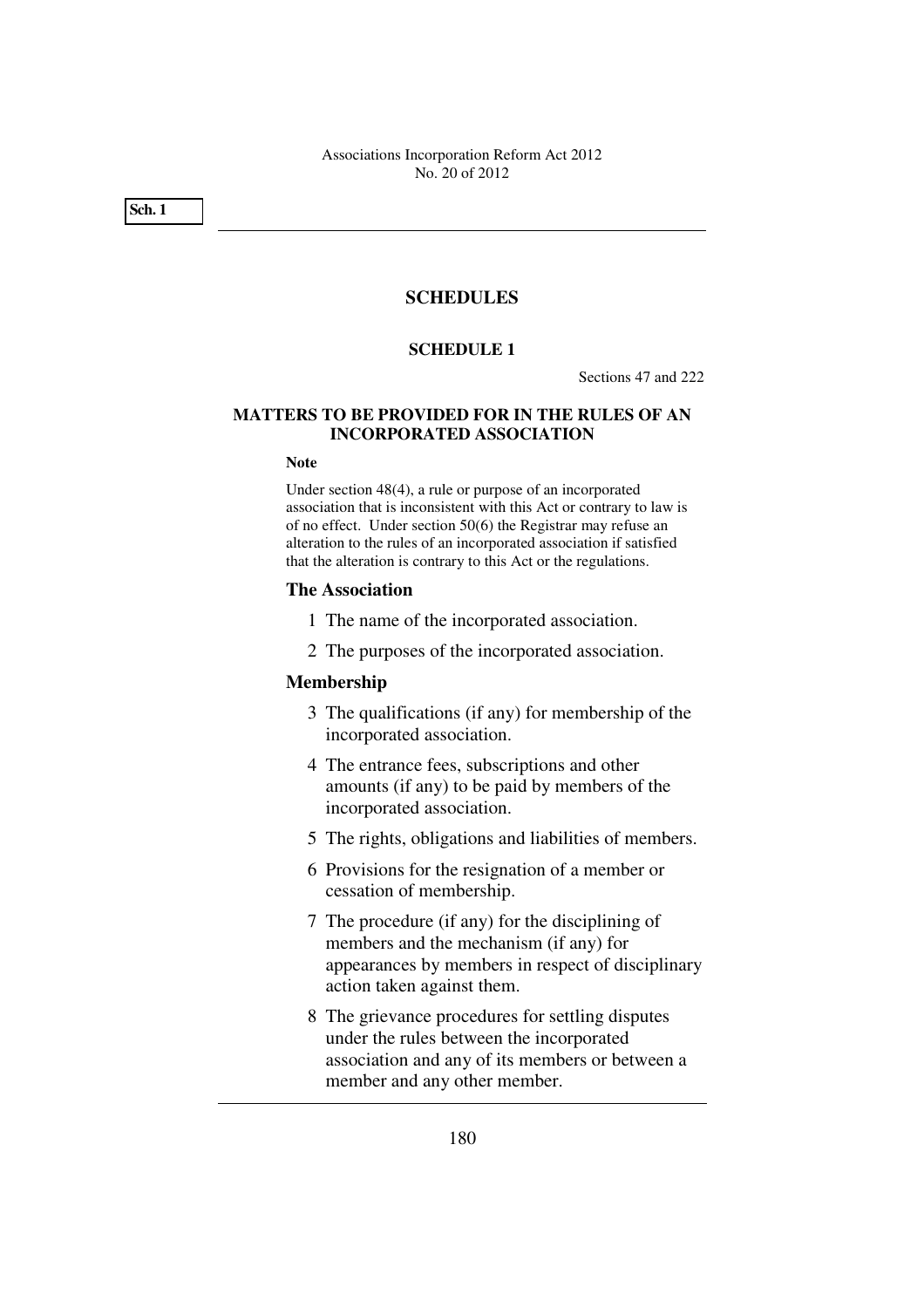## **Management and record keeping**

- 9 The name, membership and powers of the committee or other body having the management of the incorporated association (in this paragraph referred to as the committee) and—
	- (a) the election or appointment of members of the committee;
	- (b) the terms of office of members of the committee;
	- (c) the grounds on which, or reasons for which, the office of a member of the committee becomes vacant;
	- (d) the filling of casual vacancies occurring within the committee;
	- (e) the quorum and procedure at meetings of the committee.
- 10 The procedures for the appointment and removal of the secretary of the incorporated association.
- 11 The custody of records, securities and other relevant documents of the incorporated association.
- 12 Provisions for the custody and use of the common seal (if any) of the incorporated association.
- 13 Provision for members to have access to, and to be able to obtain copies of, the records, securities and other relevant documents of the incorporated association.
- 14 The preparation and retention of accurate minutes of—
	- (a) general meetings of the incorporated association; and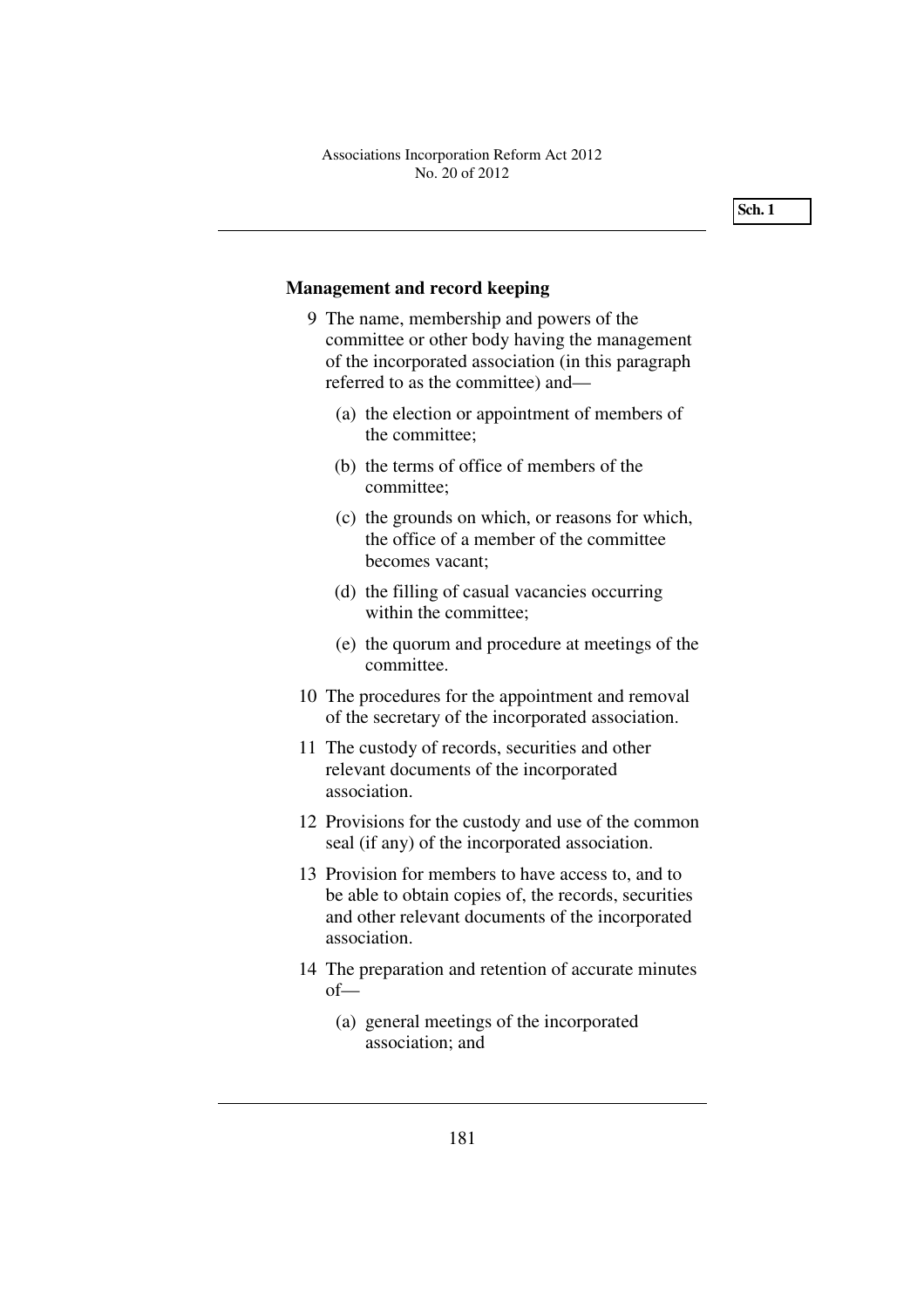|              | (b) meetings of the committee or other body<br>having the management of the incorporated<br>association.                                                                                                                |
|--------------|-------------------------------------------------------------------------------------------------------------------------------------------------------------------------------------------------------------------------|
|              | 15 Provision for members to have access to, and to<br>be able to obtain copies of, minutes of general<br>meetings of the incorporated association,<br>including financial statements submitted at a<br>general meeting. |
|              | 16 Right of access (if any) by members to minutes of<br>meetings of the committee, including any terms<br>and conditions subject to which access may be<br>granted.                                                     |
|              | <b>Meetings</b>                                                                                                                                                                                                         |
|              | 17 The intervals between general meetings of<br>members of the incorporated association and the<br>manner of calling general meetings.                                                                                  |
|              | 18 The quorum and procedure at general meetings<br>and whether members are entitled to vote by<br>proxy at general meetings.                                                                                            |
|              | 19 The time within which, and the manner in which,<br>notices of general meetings and notices of motion<br>must be given, published or circulated.                                                                      |
| <b>Funds</b> |                                                                                                                                                                                                                         |
|              | 20 The sources from which the funds of the<br>incorporated association are to be or may be<br>derived.                                                                                                                  |
|              | 21 The manner in which the funds of the<br>incorporated association must be managed and, in<br>particular, the mode of drawing and signing<br>cheques on behalf of the incorporated association.                        |
|              | <b>Alteration of rules</b>                                                                                                                                                                                              |
|              | 22 The manner of altering and rescinding the rules of<br>the incorporated association and of making<br>additional rules.                                                                                                |
|              | 182                                                                                                                                                                                                                     |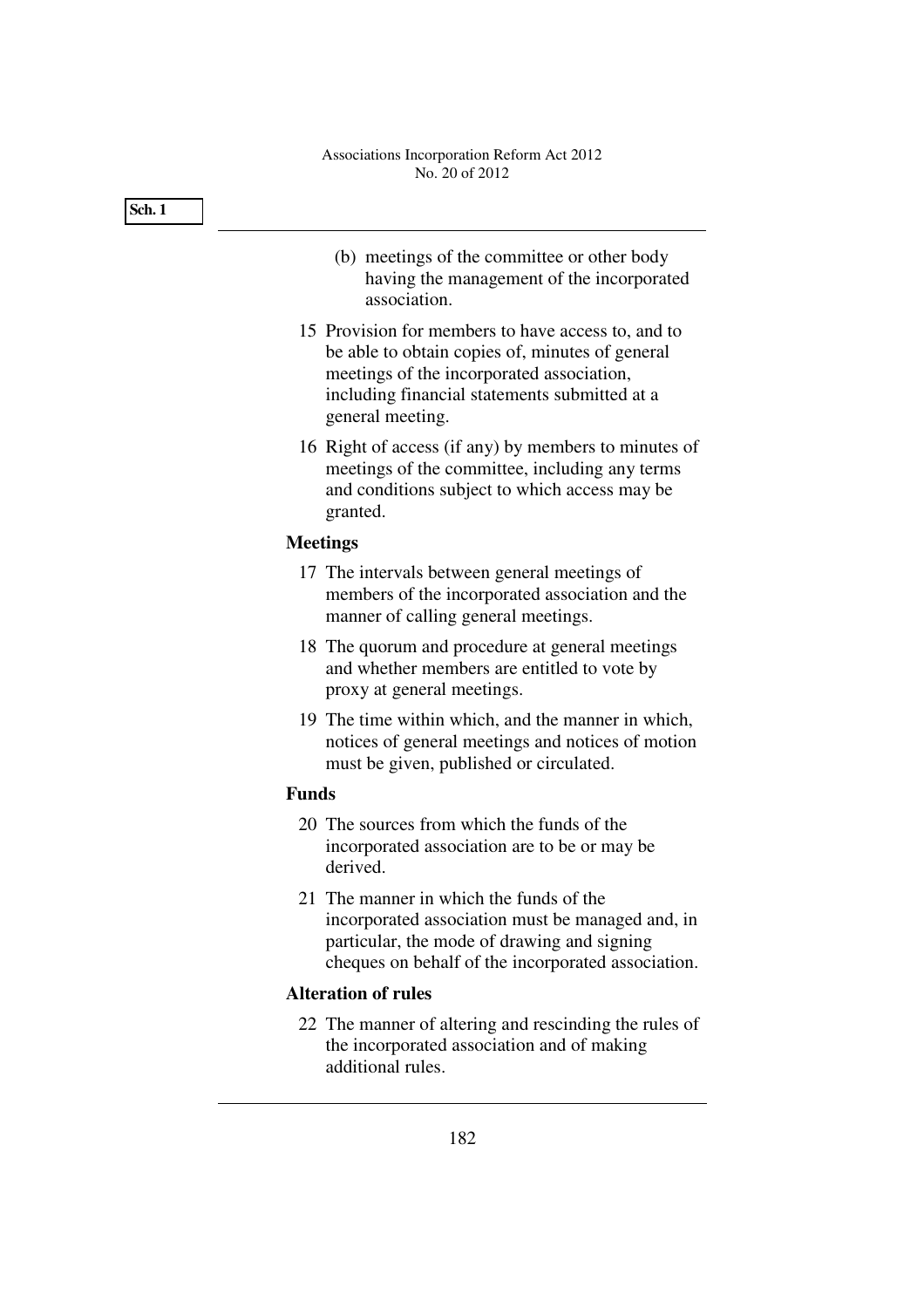# **Winding up and dissolution**

 23 The disposition of any surplus assets on the winding up or dissolution of the incorporated association.

\_\_\_\_\_\_\_\_\_\_\_\_\_\_\_\_\_\_

#### **Note**

The rules of an incorporated association may not make provision for the distribution of its surplus assets on the winding up or dissolution of the incorporated association except as may be permitted by this Act.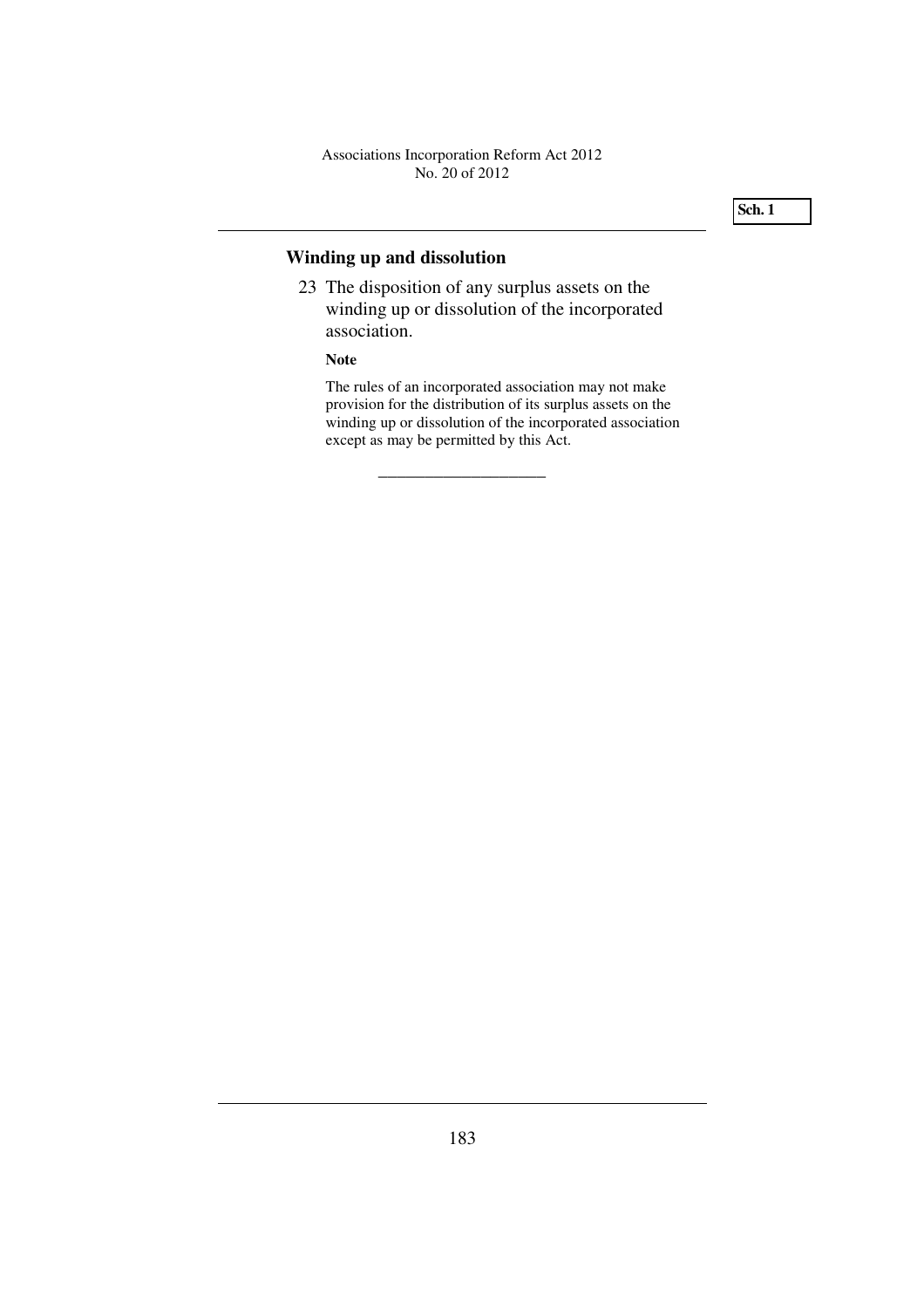**Sch. 2** 

#### **SCHEDULE 2**

Section 154(1)

## **MODIFICATION OF APPLIED OFFENCE PROVISIONS OF CORPORATIONS ACT**

| Column 1       | Column <sub>2</sub>              | Column 3                                 |
|----------------|----------------------------------|------------------------------------------|
| <i>Item</i>    | Provision of<br>Corporations Act | Modification to<br>applied provision     |
| $\mathbf{1}$   | 428                              | Subsection (3) is deleted                |
| 2              | 437C                             | Subsection (1B) is deleted               |
| 3              | 438B                             | Subsection $(5)$ is deleted              |
| $\overline{4}$ | 438C                             | Subsection (7) is deleted                |
| 5              | 446C                             | Subsection (10) is deleted               |
| 6              | 448B                             | Subsection (3) is deleted                |
| 7              | 448C                             | Subsection (1A) is deleted               |
| 8              | 450E                             | Subsection (3) is deleted                |
| 9              | 471A                             | Subsection (2B) is deleted               |
| 10             | 475                              | Subsection (10) is deleted               |
| 11             | 497                              | Subsection (7A) is deleted               |
| 12             | 530A                             | Subsection (6A) is deleted               |
| 13             | 530 <sub>B</sub>                 | Subsection (6B) is deleted               |
| 14             | 532                              | Subsection (10) is deleted               |
| 15             | 541                              | Subsection (2) is deleted                |
| 16             | 588G                             | Subsections (3A) and (3B) are<br>deleted |
| 17             | 590                              | Subsection $(2)$ is deleted              |
| 18             | 592                              | Subsections (1A) and (6A) are<br>deleted |
| 19             | 595                              | Subsection (2) is deleted                |
| 20             | 596                              | Subsection (2) is deleted                |

\_\_\_\_\_\_\_\_\_\_\_\_\_\_\_\_\_\_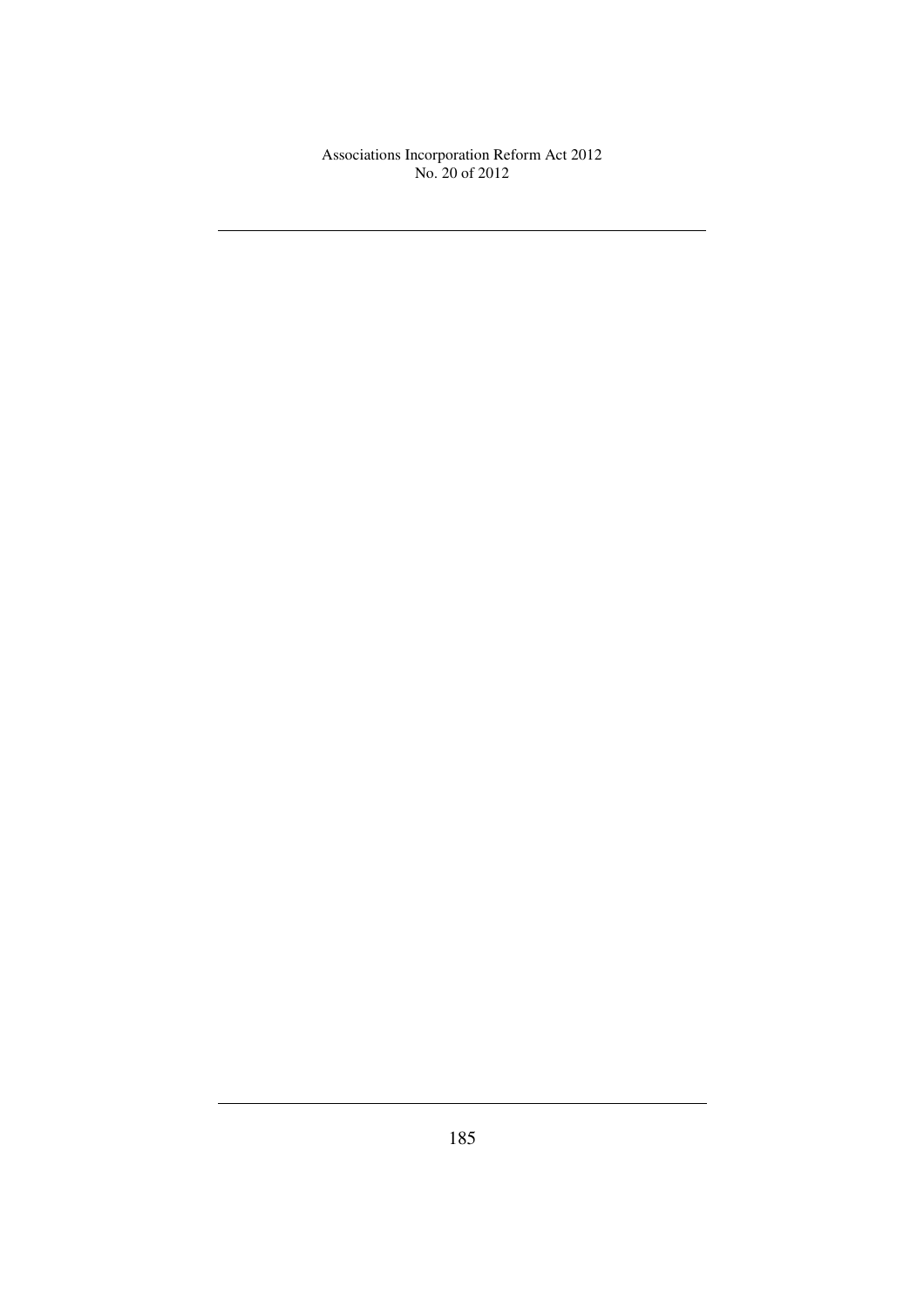**Sch. 3** 

## **SCHEDULE 3**

Section 154(2)

| Column 1       | Column <sub>2</sub>           | Column 3                                                   |
|----------------|-------------------------------|------------------------------------------------------------|
| <i>Item</i>    | Provision of Corporations Act | Penalty                                                    |
| 1              | 428(1)                        | 10 penalty units                                           |
| $\overline{2}$ | 428(2)                        | 10 penalty units                                           |
| 3              | 437C(1)                       | 20 penalty units                                           |
| $\overline{4}$ | 437D(5)                       | 20 penalty units                                           |
| 5              | 438B(4)                       | 60 penalty units                                           |
| 6              | 438C(5)                       | 60 penalty units                                           |
| 7              | 446C(4)                       | 20 penalty units                                           |
| 8              | 448B(1)                       | 20 penalty units                                           |
| 9              | 448C(1)                       | 20 penalty units                                           |
| 10             | 448D                          | 20 penalty units                                           |
| 11             | 450E(1)                       | 10 penalty units                                           |
| 12             | 450E(2)                       | 10 penalty units                                           |
| 13             | 471A                          | 20 penalty units                                           |
| 14             | 475                           | 20 penalty units                                           |
| 15             | 486A(8)                       | 120 penalty units or<br>imprisonment for 1 year<br>or both |
| 16             | 494                           | 60 penalty units                                           |
| 17             | 497                           | 10 penalty units                                           |
| 18             | 530A(6)                       | 60 penalty units                                           |
| 19             | 530B(3)                       | 60 penalty units                                           |
| 20             | 530B(6)                       | 60 penalty units                                           |
| 21             | 532                           | 10 penalty units                                           |
| 22             | 541(1)                        | 10 penalty units                                           |
|                |                               |                                                            |

## **PENALTIES FOR OFFENCES UNDER APPLIED PROVISIONS OF CORPORATIONS ACT**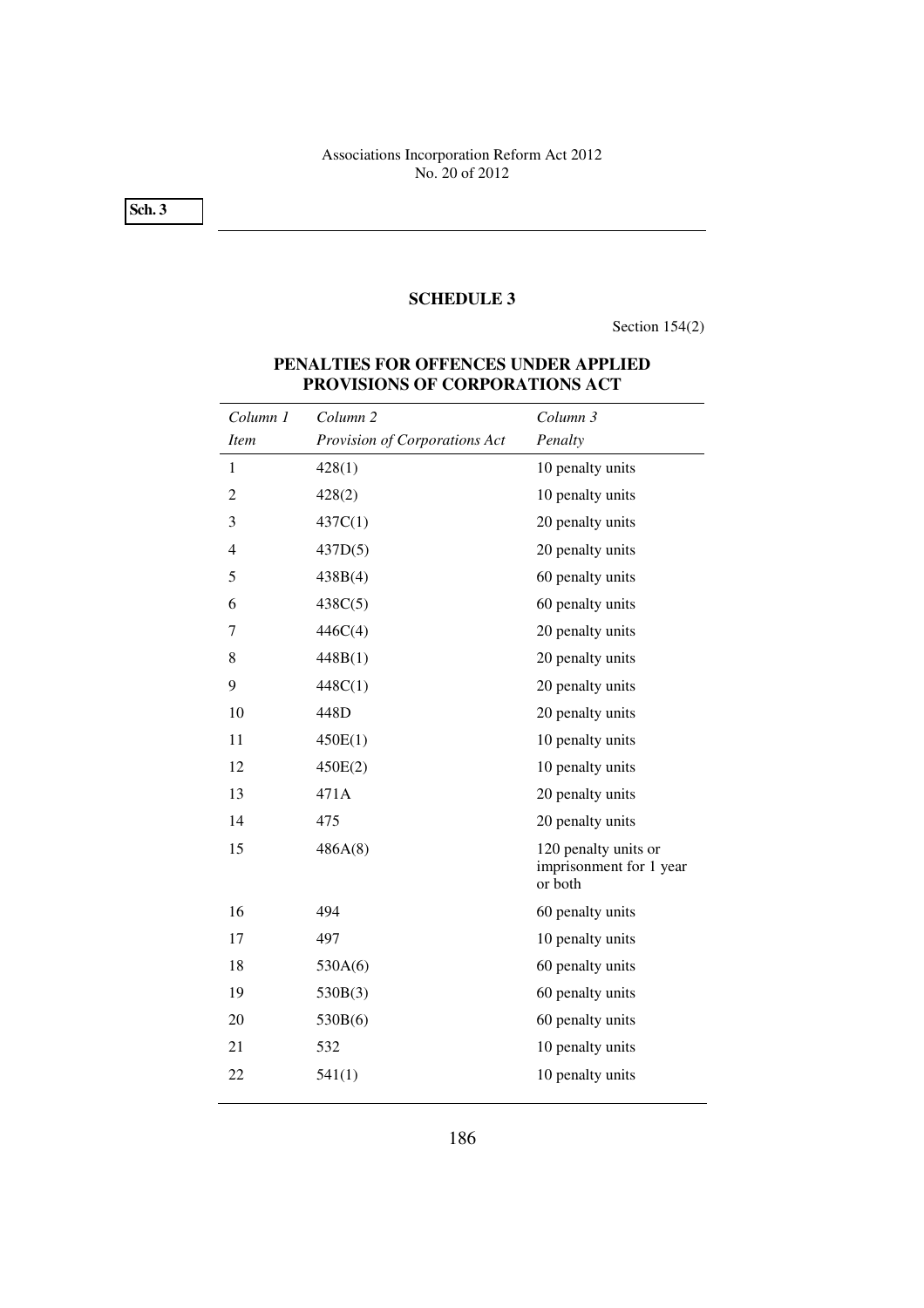**Sch. 3** 

| Column 1<br><i>Item</i> | Column <sub>2</sub>           | Column 3                                                   |
|-------------------------|-------------------------------|------------------------------------------------------------|
|                         | Provision of Corporations Act | Penalty                                                    |
| 23                      | 588G(3)                       | 240 penalty units                                          |
| 24                      | 590(1)                        | 60 penalty units                                           |
| 25                      | 590(5)                        | 120 penalty units                                          |
| 26                      | 592(1)                        | 60 penalty units                                           |
| 27                      | 592(6)                        | 120 penalty units                                          |
| 28                      | 595(1)                        | 10 penalty units                                           |
| 29                      | 596(1)                        | 120 penalty units or<br>imprisonment for 1 year<br>or both |
| 30                      | 596AB(1)                      | 240 penalty units or<br>imprisonment for 2 years           |
| 31                      | 596F(3)                       | 60 penalty units                                           |
| 32                      | 597(6)                        | 120 penalty units or<br>imprisonment for 1 year<br>or both |
| 33                      | 597(7)                        | 120 penalty units                                          |
| 34                      | 597(10A)                      | 120 penalty units                                          |
| 35                      | 597(13)                       | 60 penalty units                                           |
| 36                      | 597A(3)                       | 120 penalty units or<br>imprisonment for 1 year<br>or both |

\_\_\_\_\_\_\_\_\_\_\_\_\_\_\_\_\_\_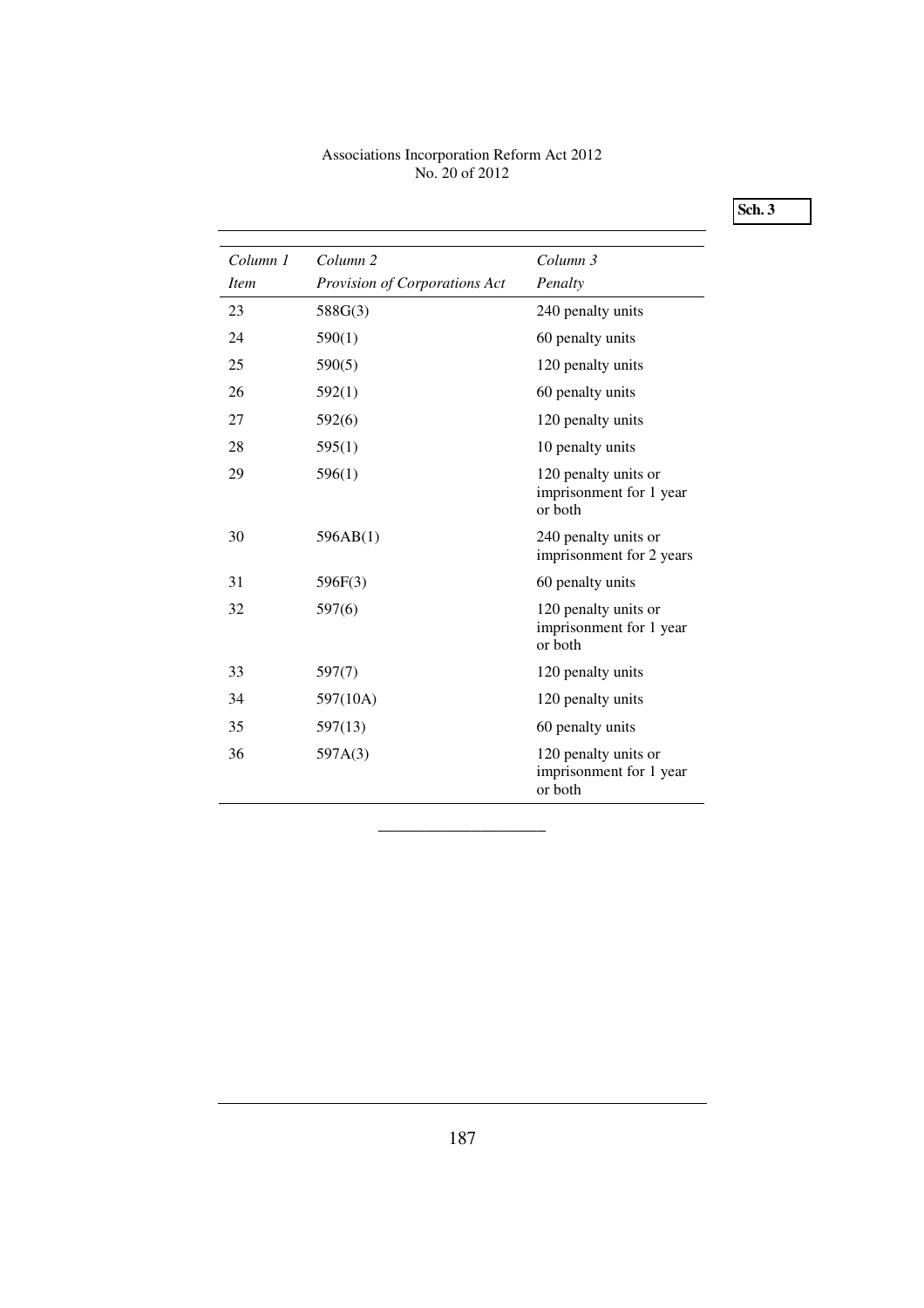**Sch. 4** 

#### **SCHEDULE 4**

Section 223

## **TRANSITIONAL PROVISIONS**

## **1 Definitions**

(1) In this Schedule—

*commencement day* means the day on which section 224 comes into operation;

- *corresponding provision* means a provision of this Act that re-enacts (with or without modification) a provision of the **Associations Incorporation Act 1981**;
- *old model rules* means the model rules made under the **Associations Incorporation Act 1981**;

*old rules*, of an incorporated association, has the meaning given in clause 7(1).

- (2) For the purposes of the definition of *corresponding provision* in subclause (1), in determining whether a provision is a corresponding provision—
	- (a) regard must be had to the substance of the provision; and
	- (b) if the provision appears to have expressed the same idea in a different form of words for the purposes of using a clearer style—the difference must be disregarded.
- **2 Re-enactment of Associations Incorporation Act 1981**

This Act re-enacts the **Associations Incorporation Act 1981** with certain modifications.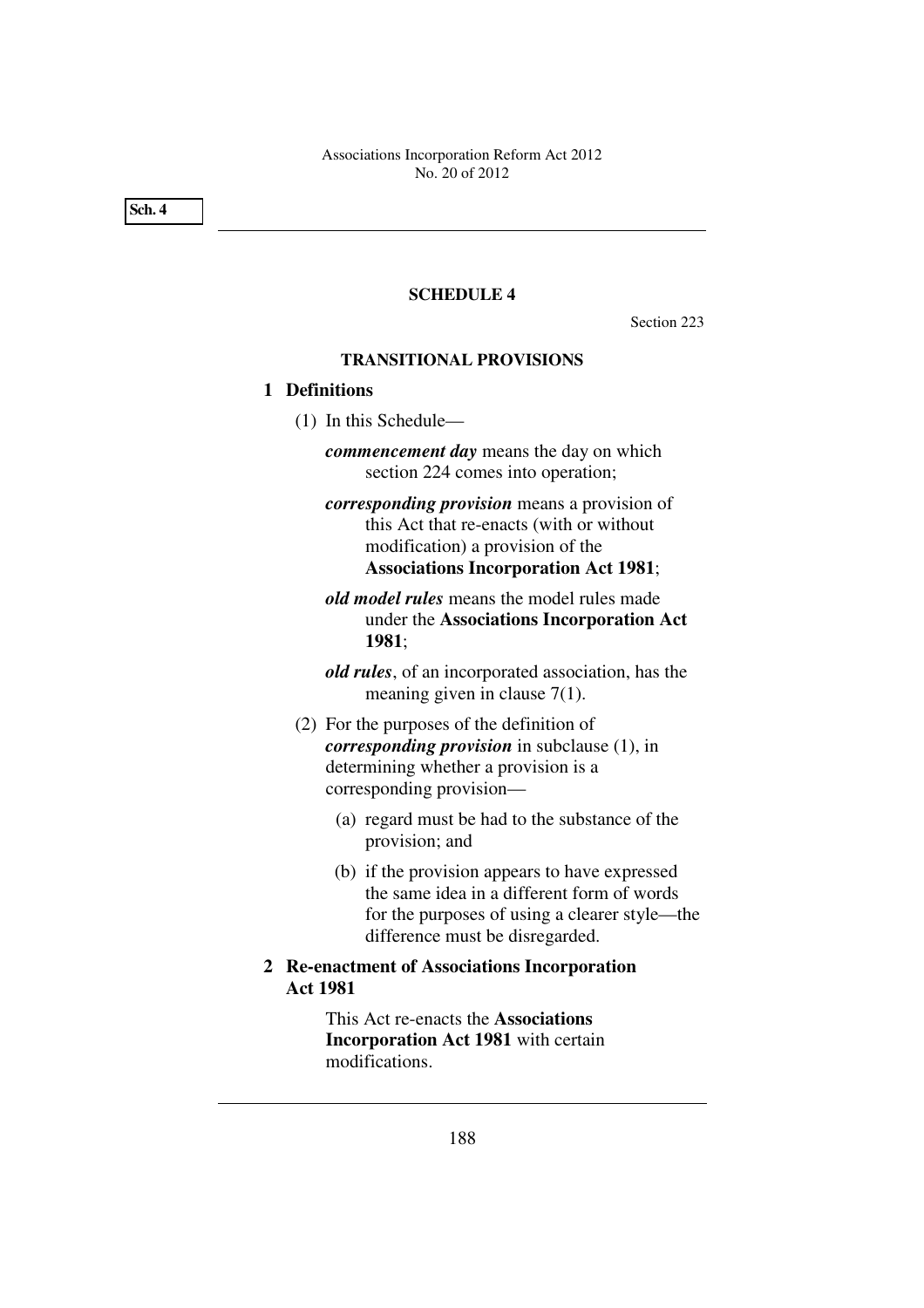## **3 General transitional provisions**

- (1) This Schedule does not affect or take away from the **Interpretation of Legislation Act 1984**.
- (2) Without limiting subclause (1), in declaring that this Act re-enacts with certain modifications the **Associations Incorporation Act 1981**, this Schedule must not be taken to—
	- (a) limit the operation of any provision of the **Interpretation of Legislation Act 1984**; or
	- (b) be an exhaustive list of the provisions of the **Associations Incorporation Act 1981** re-enacted by this Act.
- (3) This Schedule applies despite anything to the contrary in any other provision of this Act.

#### **4 Incorporated associations**

- (1) An association that, immediately before the commencement day, was incorporated under the **Associations Incorporation Act 1981** is, on that day, taken to be incorporated under this Act.
- (2) Subclause (1) does not affect the date of incorporation of an incorporated association referred to in subclause (1) which continues to be the date the association became incorporated under the **Associations Incorporation Act 1981**.
- (3) On and from the commencement day, a certificate of incorporation issued under the **Associations Incorporation Act 1981** to an incorporated association referred to in subclause (1) is taken to have been issued under this Act.

#### **5 Registrar of Incorporated Associations**

On and from the commencement day, the Registrar of Incorporated Associations established under section 38 of the **Associations**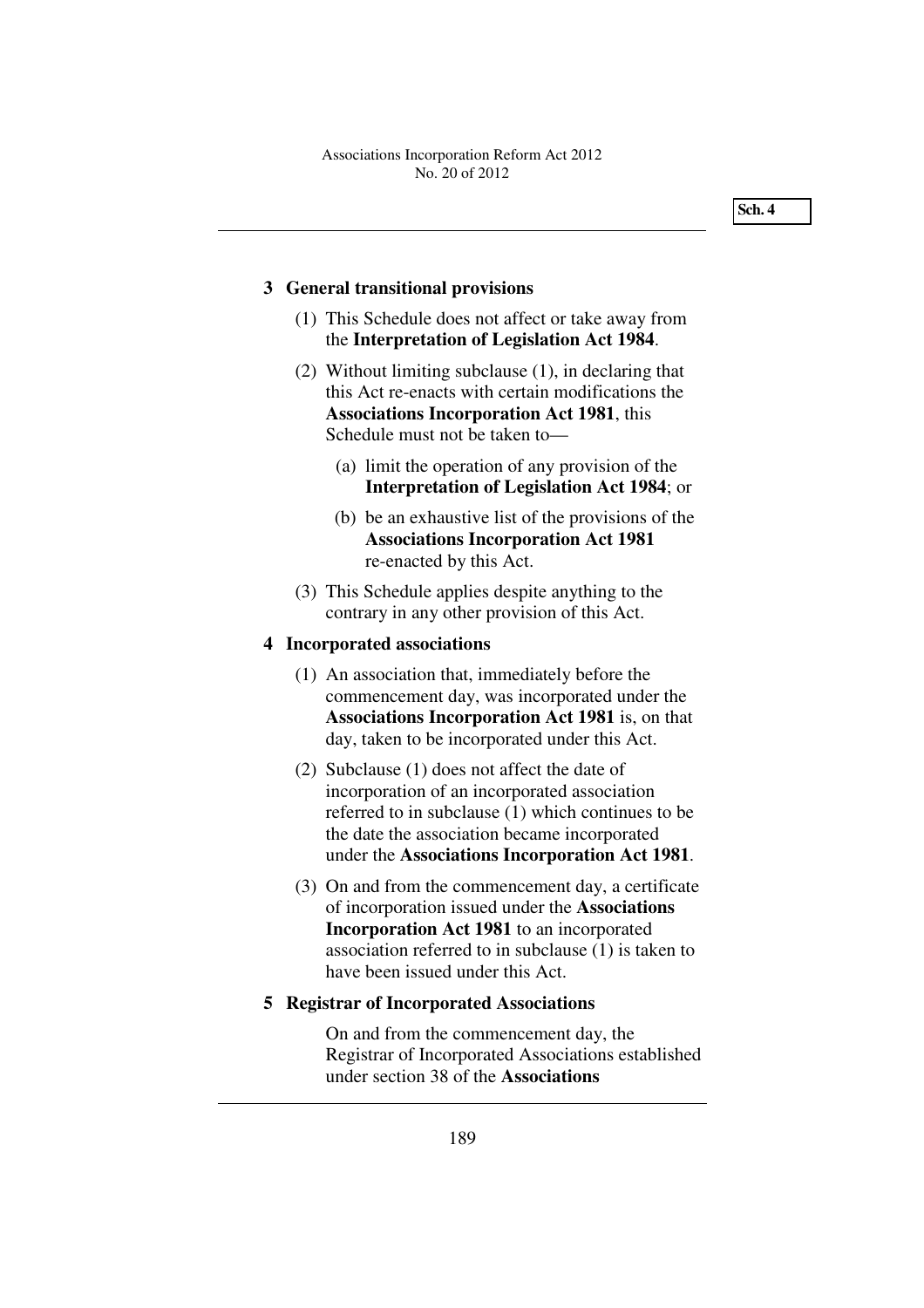**Incorporation Act 1981** (as in force immediately before the commencement day) continues in existence under this Act.

## **6 Register of incorporated associations**

On and from the commencement day, the register of incorporated associations kept under section 39 of the **Associations Incorporation Act 1981** is taken to be the register of incorporated associations kept under this Act.

# **7 Incorporated association may operate under old rules**

- (1) Subject to subclauses (2) and (3), an incorporated association may continue to operate under the rules of the association as in force immediately before the commencement day (the *old rules*) until the rules are altered in accordance with clause 8.
- (2) While an incorporated association is operating under its old rules, if there is an inconsistency between those rules and any provision of this Act, the provision of this Act prevails except as provided in this Schedule.
- (3) If the old rules of an incorporated association are the old model rules, the association may only operate under those rules for 12 months after the commencement date or until the rules are altered in accordance with clause 8.
- (4) If, after the expiry of the period of 12 months commencing on the commencement date, an incorporated association operating under the old model rules has not taken either action referred to in clause 8(2), it is taken to have adopted the model rules under this Act and its old rules are of no effect.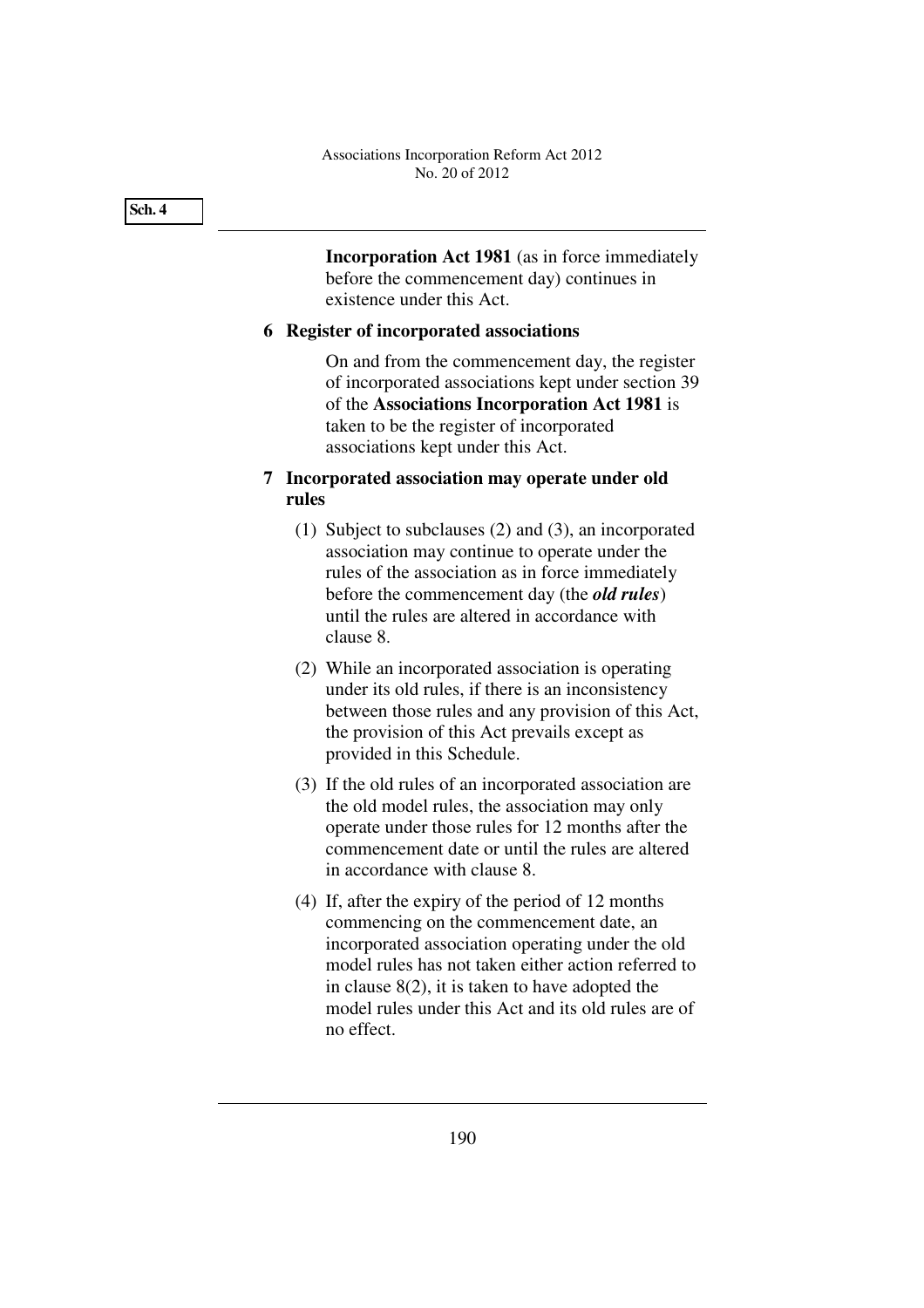- $(5)$  If—
	- (a) an incorporated association is operating under its old rules by virtue of subclause (1); and
	- (b) under those old rules there is an office holder of the association, separate to the office of public officer, who has the title of secretary—

any reference in this Act to the secretary of an incorporated association is not to be taken as a reference to that office holder.

 (6) The Registrar may, in writing, approve changes to the composition of the office holders of an incorporated association that would otherwise be contrary to the rules of the association if satisfied those changes are necessary to facilitate the transition of the association from its old rules to rules that comply with this Act.

## **8 Alteration of old rules**

- (1) For the purposes of this clause, the rules of an incorporated association operating under its old rules are altered when—
	- (a) the association has notified the Registrar in accordance with section 49(7) that it has approved the adoption of the model rules under this Act as its own rules; or
	- (b) the Registrar, subject to subclause (3), has approved the alteration of the association's rules under section 50.
- (2) Within 12 months after the commencement day, an incorporated association operating under the old model rules must—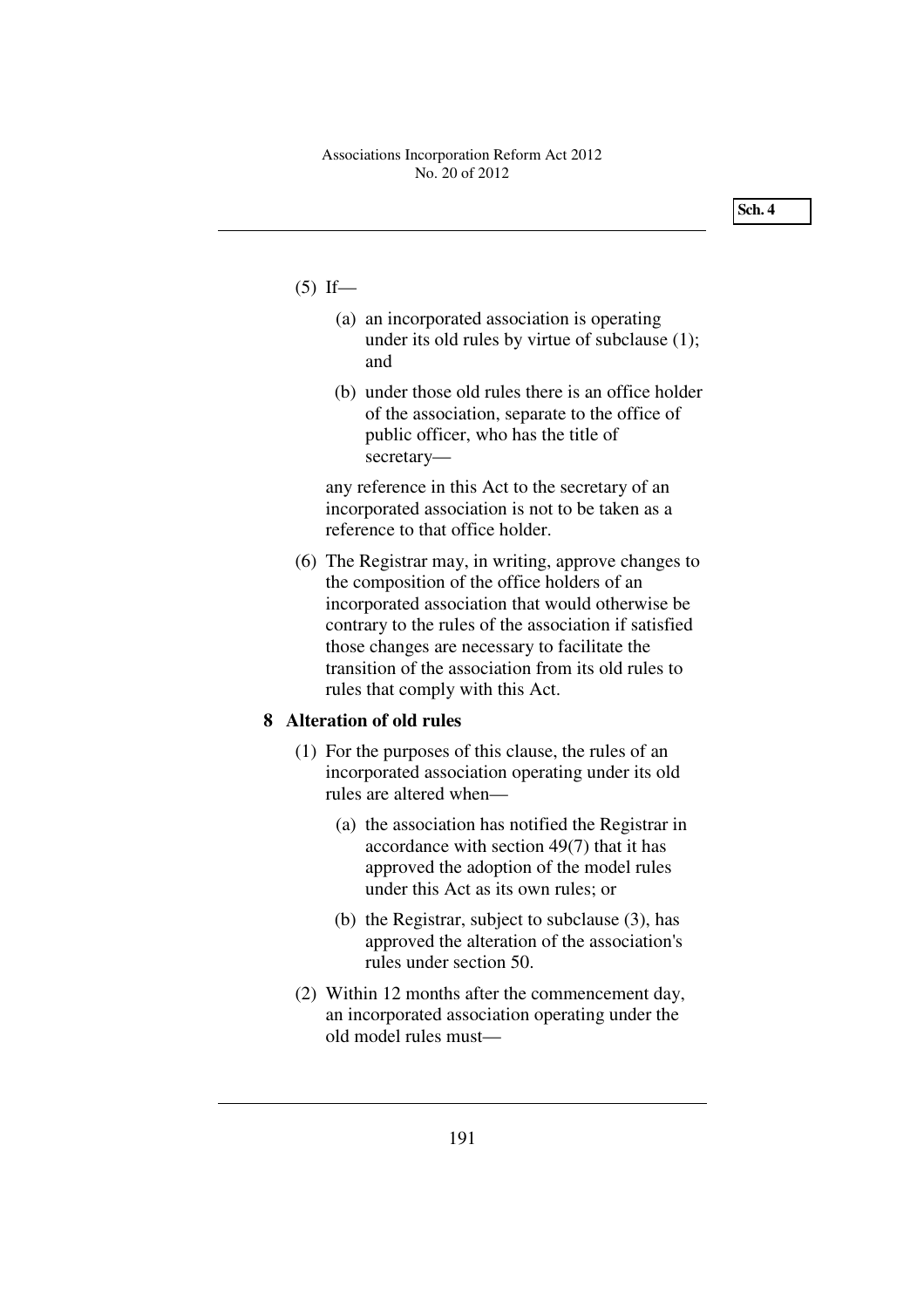# (a) notify the Registrar in accordance with section 49(7) that it has approved the **Sch. 4**

- adoption of the model rules under this Act as its own rules; or
- (b) apply in accordance with section 50 for the approval of the alteration of its rules.
- (3) The Registrar must not approve the alteration of the old rules of an incorporated association unless satisfied that all the rules as altered comply with this Act.

## **Example**

The Registrar must be satisfied that the rules make provision for each of the matters specified in Schedule 1 and any other prescribed matter and that any references in the rules to the public officer of the association have been changed to a reference to the secretary.

 (4) For the purposes of this clause, an alteration, of the rules of an incorporated association, includes the substitution of its old rules with new rules.

# **9 Public officer of an incorporated association**

 (1) While an incorporated association is operating under its old rules as provided for in clause 7, a person appointed as the public officer of the association under those rules is taken to be the secretary of the association but only for the purposes of this Act.

## **Note**

If under those old rules there is an office holder of the association, separate to the public officer, who has the title of secretary, subclause (1) does not operate to deem the public officer to be that office holder.

 (2) Section 35(3)(b) only applies in relation to a secretary (other than a person who is taken to be the secretary under subclause (1)) of an incorporated association appointed after the commencement day.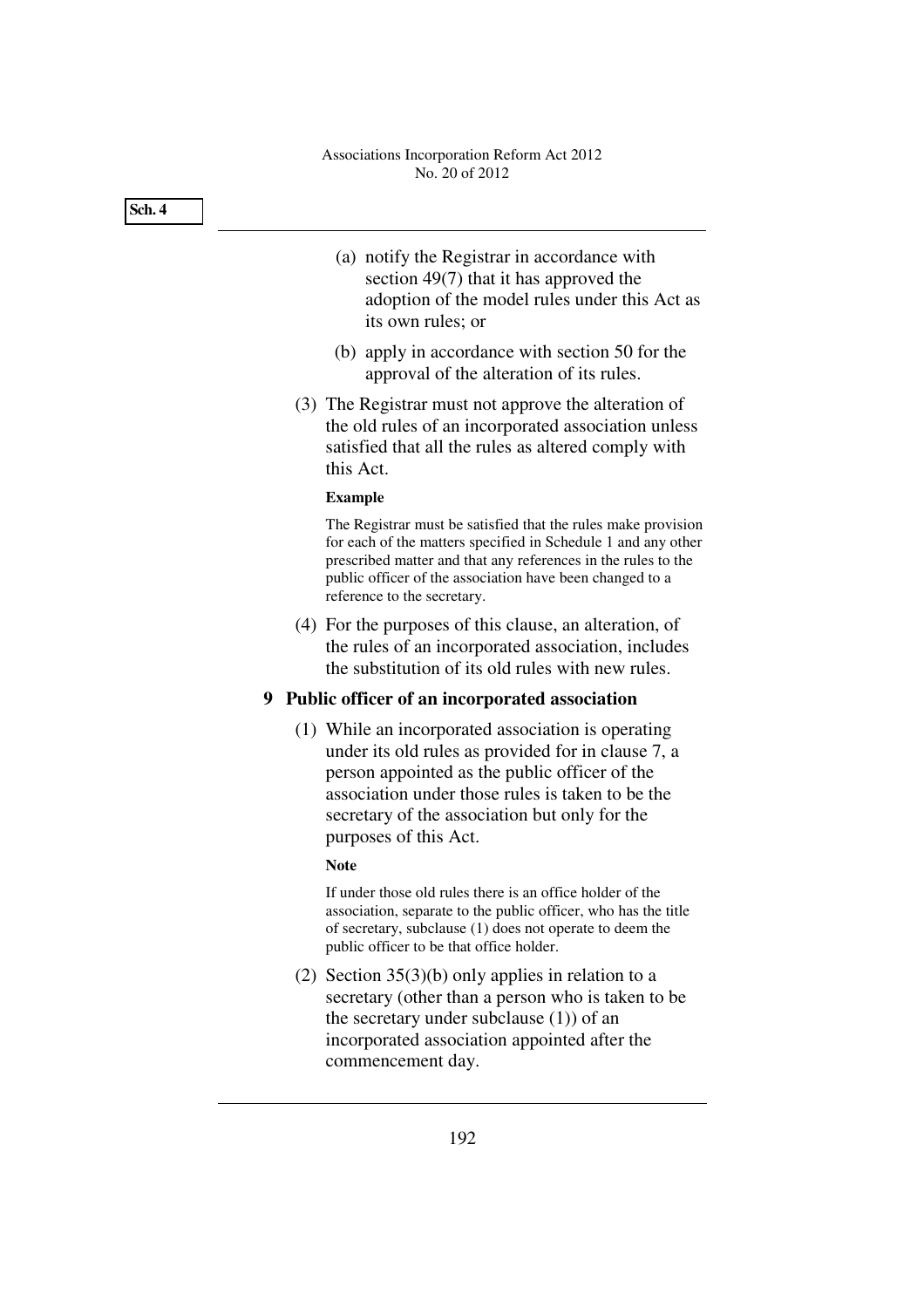- (3) The authenticity of a document authenticated by the public officer of an incorporated association under section 19(6) of the **Associations Incorporation Act 1981** is not affected.
- (4) On and from the commencement day, the secretary of an incorporated association (other than the office holder referred to in clause 7(5)(b)) may continue and complete any continuing act or thing commenced by or against the public officer of the association.

## **10 Statement of purposes**

The statement of purposes of an incorporated association that, immediately before the commencement day, is included in the register of incorporated associations as the current statement of purposes of the association, is on the commencement day taken to be part of the rules of the association until such time as an alteration of those rules is approved by the Registrar.

#### **11 Financial reporting**

Despite anything to the contrary in this Act, an incorporated association to which clause 4(1) applies may elect to comply with Part VI of the **Associations Incorporation Act 1981** in relation to the submission to its members of its financial statement for the last financial year of the association ending prior to 30 June 2013 and the giving of that statement to the Registrar.

## **12 Corresponding provisions**

To avoid doubt and unless the context demands otherwise, on the commencement day—

 (a) any application made under a provision of the **Associations Incorporation Act 1981** that, immediately before the commencement day, had not been determined is taken to have been made under the corresponding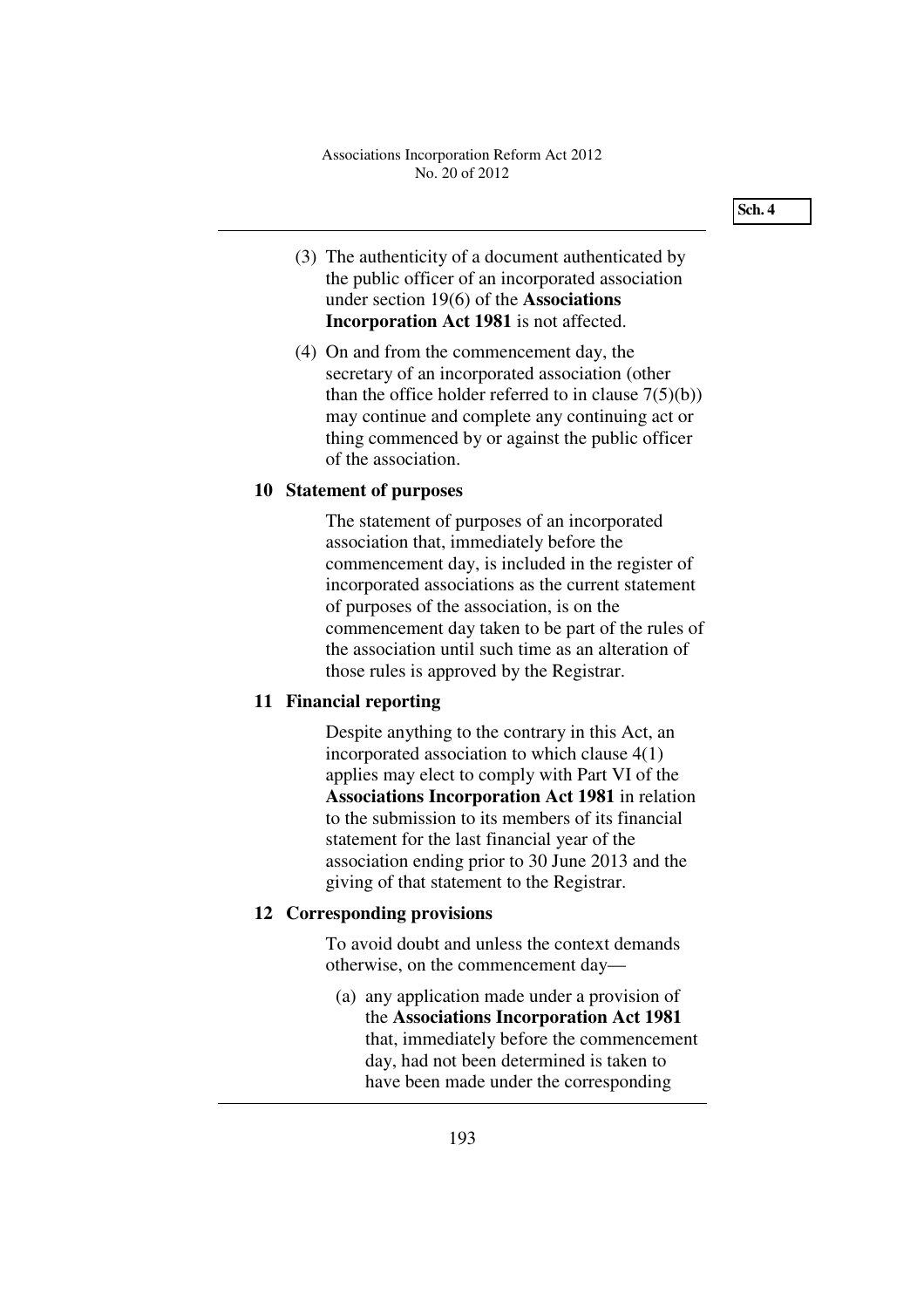| Sch. 4 |                                                                                                                                                                                                                                                                                                                                                                                    |
|--------|------------------------------------------------------------------------------------------------------------------------------------------------------------------------------------------------------------------------------------------------------------------------------------------------------------------------------------------------------------------------------------|
|        | provision of this Act and may be determined<br>accordingly;                                                                                                                                                                                                                                                                                                                        |
|        | (b) any resolution, appointment, notice or<br>anything else made, given or done (however<br>described) by an incorporated association<br>under a provision of the Associations<br><b>Incorporation Act 1981</b> and that is in effect<br>immediately before the commencement day<br>is taken to have been made, given or done<br>under the corresponding provision of this<br>Act; |
|        | (c) any instrument made, given, issued or served<br>(however described) by the Registrar under a<br>provision of the Associations Incorporation<br>Act 1981 and that is in force immediately<br>before the commencement day is taken to<br>have been made, given, issued or served by<br>the Registrar under the corresponding<br>provision of this Act.                           |

\_\_\_\_\_\_\_\_\_\_\_\_\_\_\_\_\_\_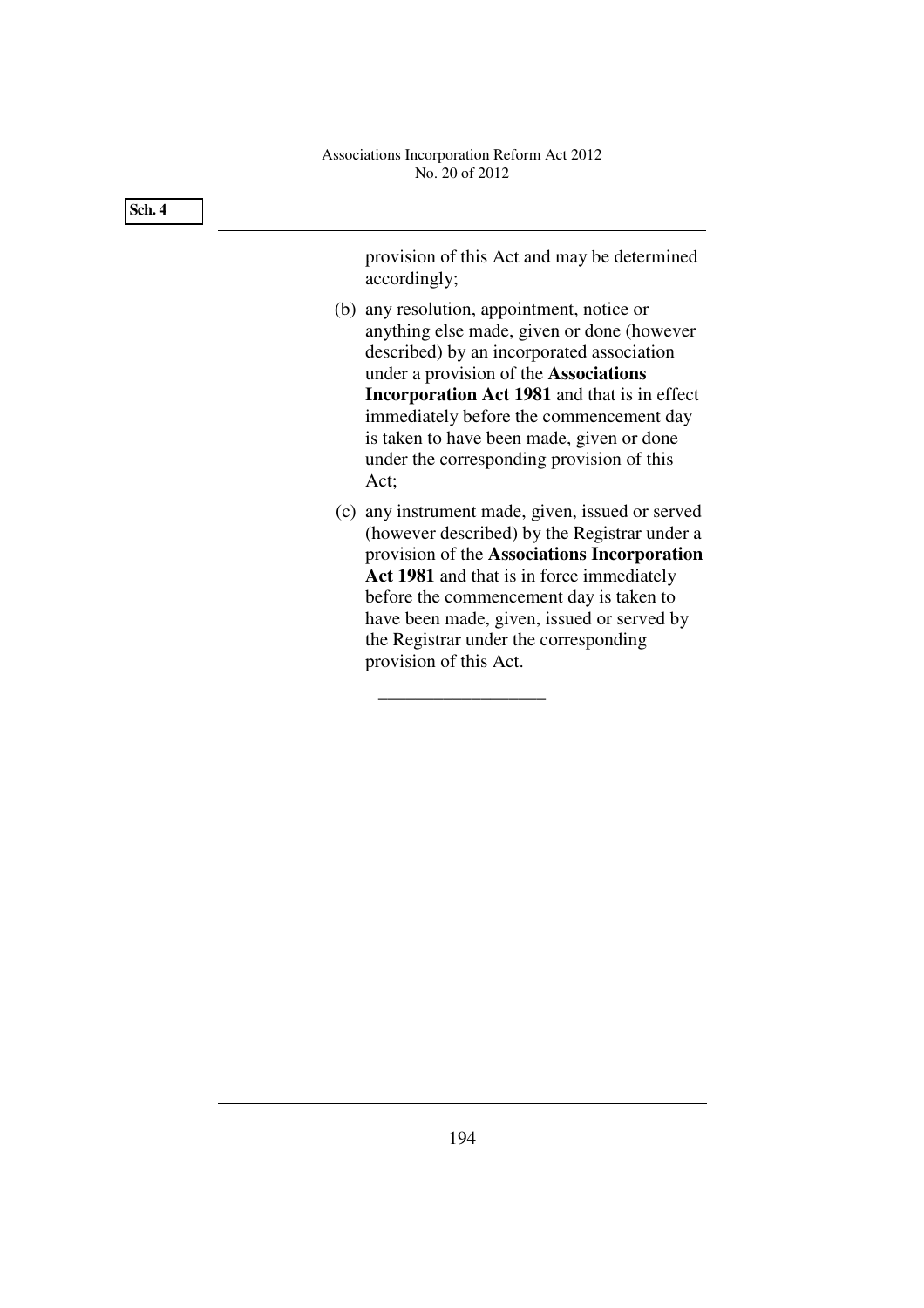**Sch. 5** 

#### **SCHEDULE 5**

Section 226

#### **CONSEQUENTIAL AMENDMENTS**

## **1 Aboriginal Land (Northcote Land) Act 1989**

In section 5(1) for "**Associations Incorporation Act 1981**" **substitute** "**Associations Incorporation Reform Act 2012**".

## **2 Bus Safety Act 2009**

In section 3(1), in the definition of *officer* (as it applies in relation to an incorporated association)—

- (a) in paragraph (a) **omit** "public officer or";
- (b) in paragraphs (a) and (b) for "**Associations Incorporation Act 1981**" **substitute** "**Associations Incorporation Reform Act 2012**".

#### **3 Children, Youth and Families Act 2005**

In section 66(2) for "**Associations Incorporation Act 1981**" **substitute** "**Associations Incorporation Reform Act 2012**".

#### **4 Co-operatives Act 1996**

In section 306(b) for "**Associations Incorporation Act 1981**" **substitute** "**Associations Incorporation Reform Act 2012**".

## **5 Confiscation Act 1997**

In section 137(1)(c) for "**Associations Incorporation Act 1981**, in accordance with section 48 of that Act" **substitute** "**Associations Incorporation Reform Act 2012**, in accordance with section 217 of that Act".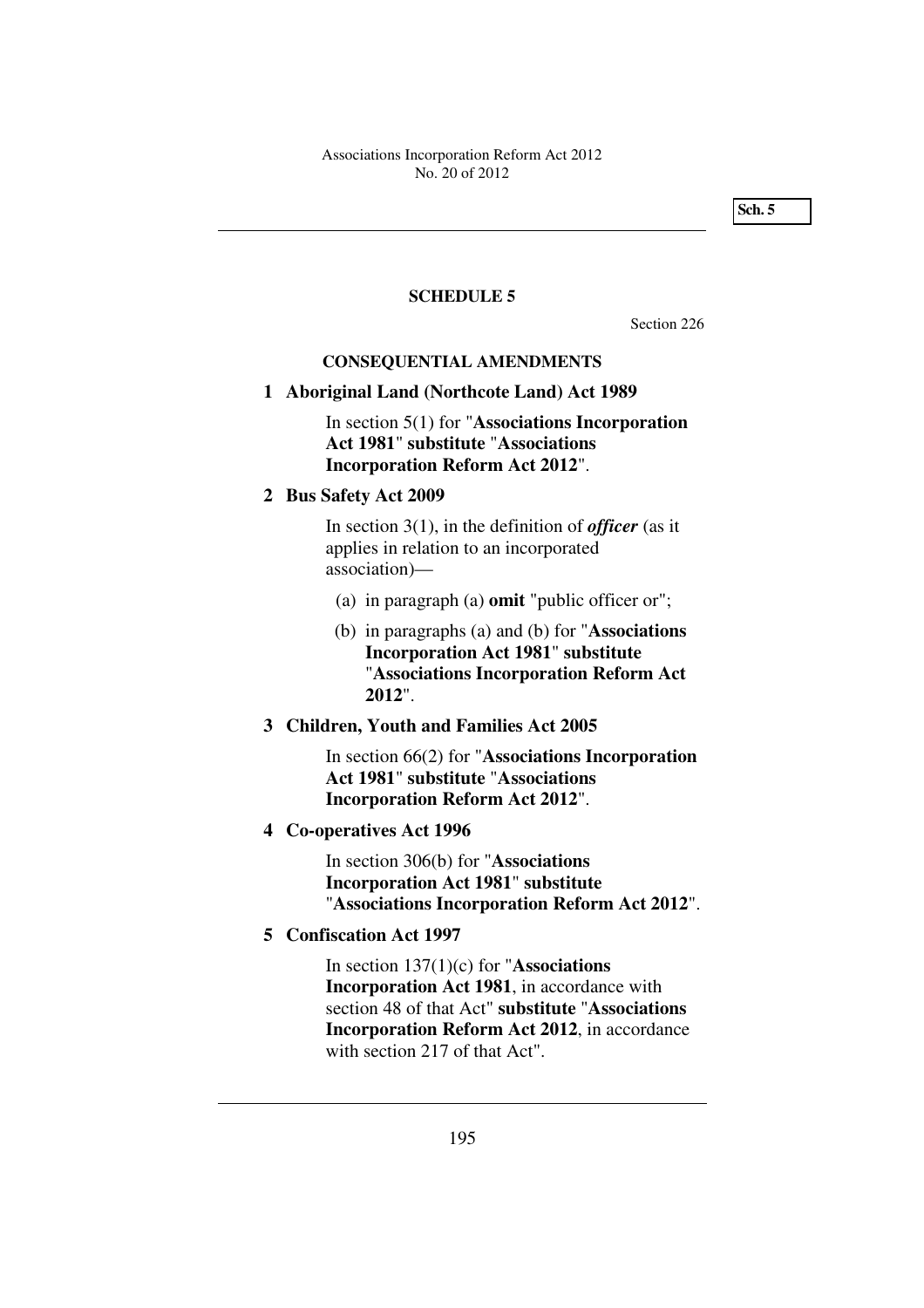**6 Coptic Orthodox Church (Victoria) Property Trust Act 2006** 

> In section 3, in the definition of *Church association* for "**Associations Incorporation Act 1981**" **substitute** "**Associations Incorporation Reform Act 2012**".

 **7 Corporations (Victoria) Act 1990** 

In section 93(a) for "**Associations Incorporation Act 1981**" **substitute** "**Associations Incorporation Reform Act 2012**".

## **8 Council of Law Reporting in Victoria Act 1967**

In section 5(1)(d) for "**Associations Incorporation Act 1981**" **substitute** "**Associations Incorporation Reform Act 2012**".

 **9 Country Fire Authority Act 1958** 

In section 100(6) for "**Associations Incorporation Act 1981**" **substitute** "**Associations Incorporation Reform Act 2012**".

#### **10 Criminal Procedure Act 2009**

In section  $393(3)$ —

- (a) for "**Associations Incorporation Act 1981**" **substitute** "**Associations Incorporation Reform Act 2012**";
- (b) for "section 48" **substitute** "section 217".
- **11 Disability Act 2006**

In section 101(2) for "**Associations Incorporation Act 1981**" **substitute** "**Associations Incorporation Reform Act 2012**".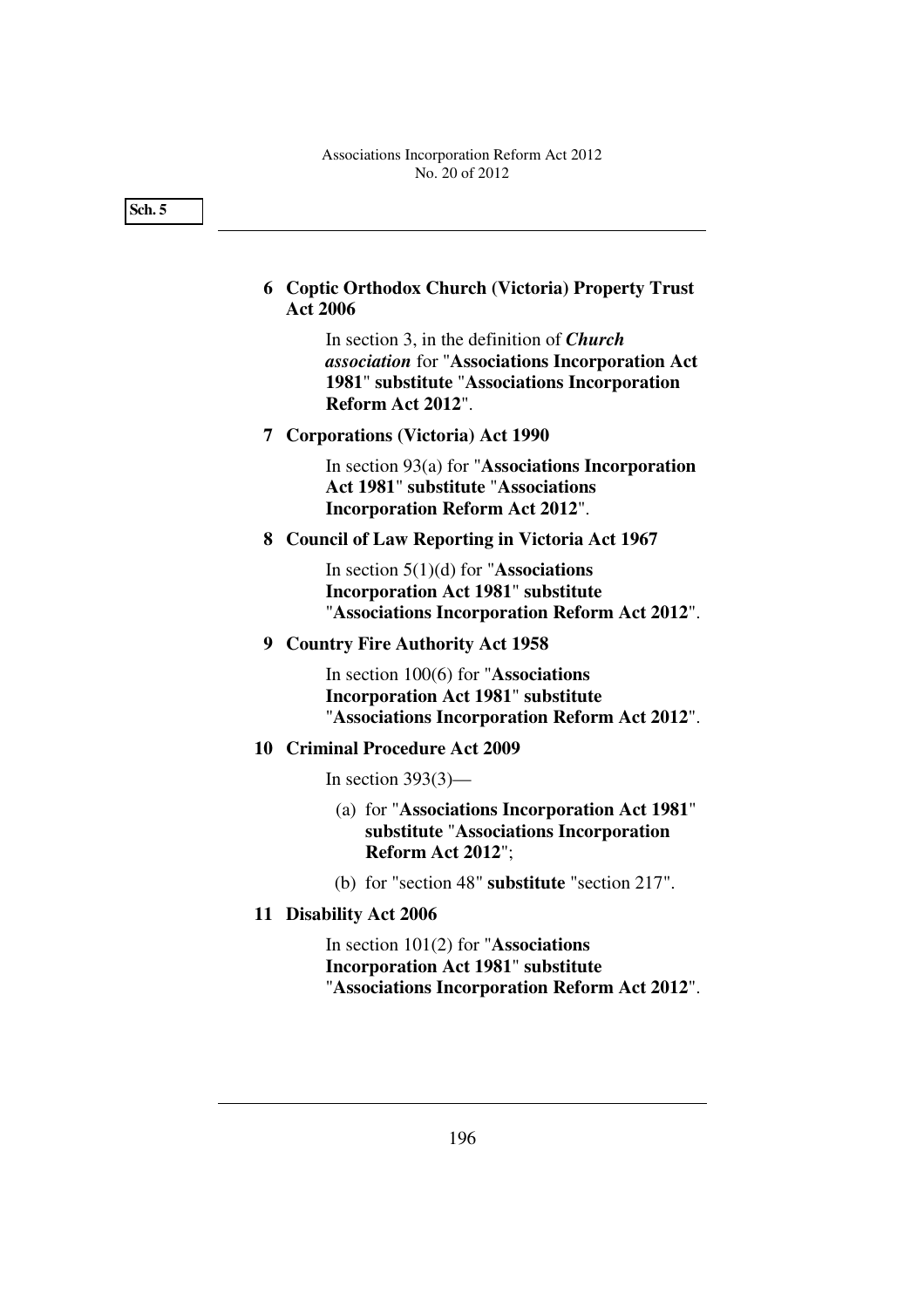## **12 Education and Training Reform Act 2006**

In sections  $2.4.30(4)(b)$  and  $3.1.27(1)(b)$  for "**Associations Incorporation Act 1981**" **substitute** "**Associations Incorporation Reform Act 2012**".

#### **13 Firearms Act 1996**

In sections  $123A(1)(b)$  and  $123H(1)(b)$  for "**Associations Incorporation Act 1981**" **substitute** "**Associations Incorporation Reform Act 2012**".

## **14 Gambling Regulation Act 2003**

In section  $1.3(1)$ —

- (a) in paragraph (c) of the definition of *authorising officer*—
	- (i) for "**Associations Incorporation Act 1981**" **substitute** "**Associations Incorporation Reform Act 2012**";
	- (ii) **omit** "public officer or";
- (b) in paragraph (c) of the definition of *constituting document* for "**Associations Incorporation Act 1981**" **substitute** "**Associations Incorporation Reform Act 2012**".

## **15 Health Services Act 1988**

- (1) In section 62(3) for "**Associations Incorporation Act 1981**" **substitute** "**Associations Incorporation Reform Act 2012**".
- (2) In section  $62(6)(a)$  for "Part VIII of the **Associations Incorporation Act 1981**" **substitute** "Part 10 of the **Associations Incorporation Reform Act 2012**".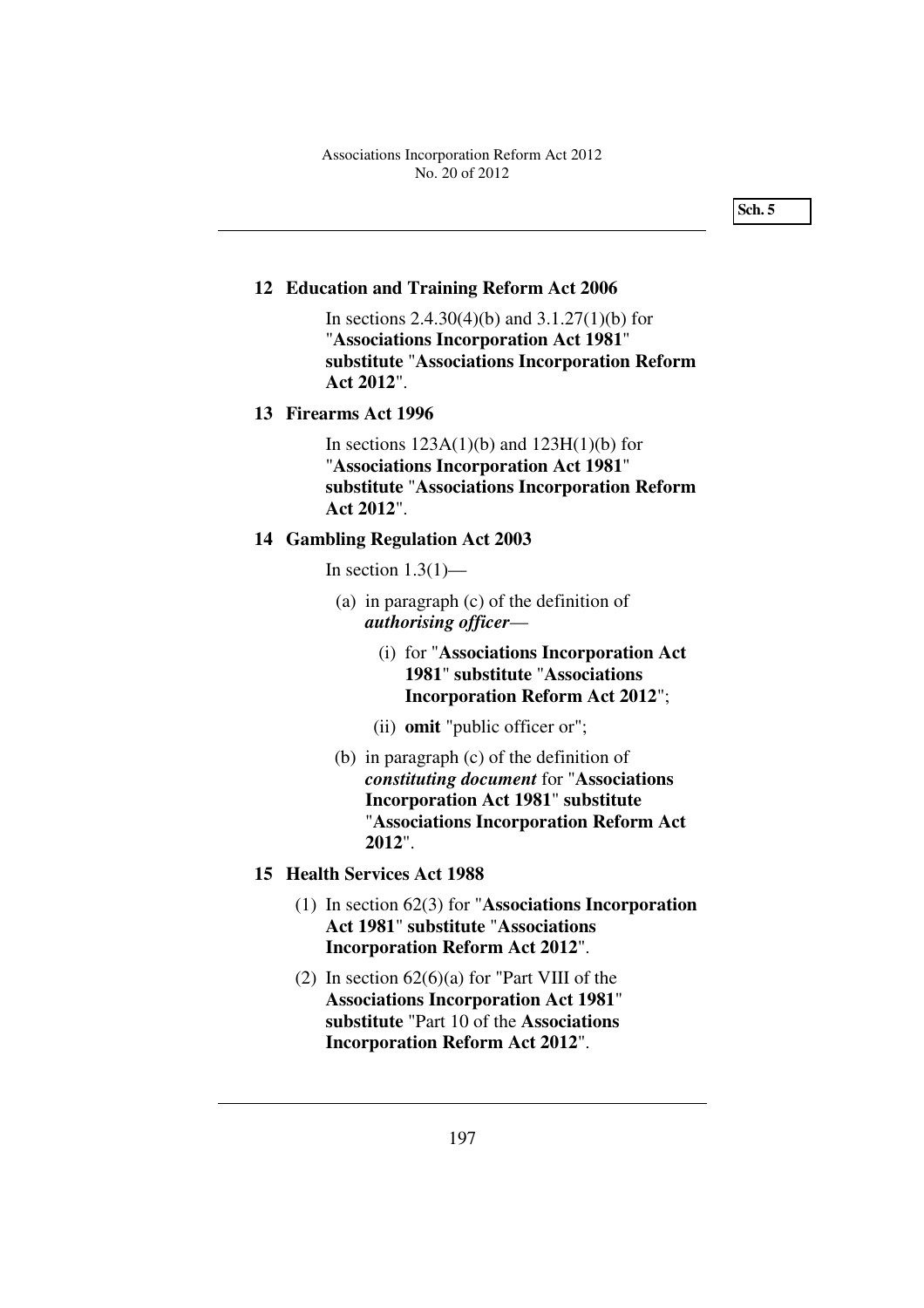- (3) In section 64(3)(c) for "**Associations Incorporation Act 1981**" **substitute** "**Associations Incorporation Reform Act 2012**".
- (4) For section 65(2)(b)(ii) **substitute**
	- "(ii) it had been registered as an incorporated association under the **Associations Incorporation Reform Act 2012**; or".
- (5) For section 115U(2)(b)(ii) **substitute**
	- "(ii) in the case of an incorporated association, it had been registered as an incorporated association under the **Associations Incorporation Reform Act 2012**; and".

## **16 Housing Act 1983**

- (1) In section 4(1), in the definition of *incorporated association* for "**Associations Incorporation Act 1981**" **substitute** "**Associations Incorporation Reform Act 2012**".
- (2) In section 129(2) for "**Associations Incorporation Act 1981**" **substitute** "**Associations Incorporation Reform Act 2012**".
- (3) In section  $132(12)$ , in paragraph (a) of the definition of *relevant regulatory body* for "**Associations Incorporation Act 1981**" **substitute** "**Associations Incorporation Reform Act 2012**".
- (4) In Part 1 of Schedule 8, in items 1(6), 1(10) and 1(11) for "**Associations Incorporation Act 1981**" **substitute** "**Associations Incorporation Reform Act 2012**".

#### **17 Legal Profession Act 2004**

 (1) In section 1.2.1(1), in the definition of *Victorian Bar* for "**Associations Incorporation Act 1981**" **substitute** "**Associations Incorporation Reform Act 2012**".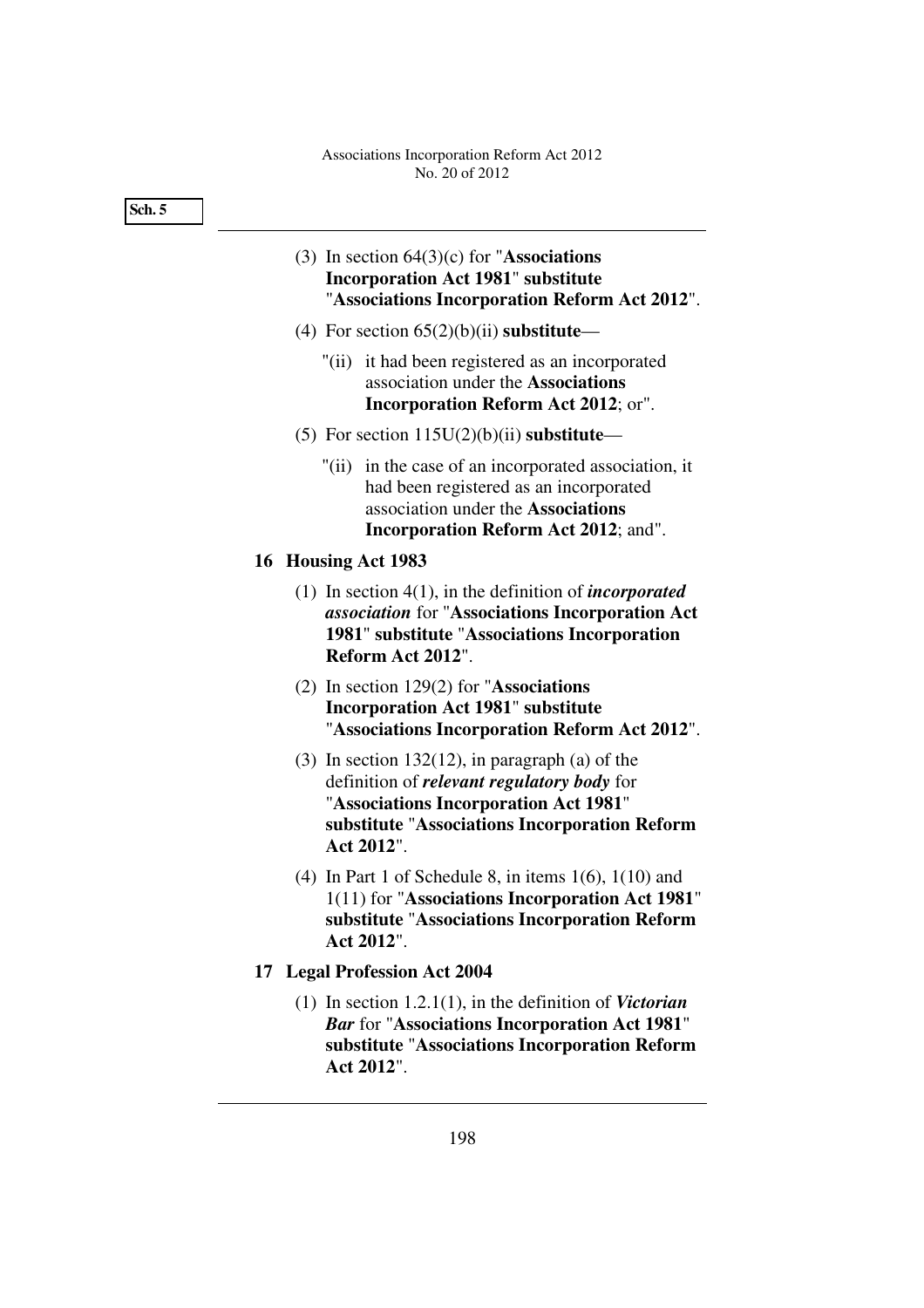## (2) In section 3.5.2(9) for "**Associations Incorporation Act 1981**" **substitute** "**Associations Incorporation Reform Act 2012**".

 (3) In section 7.2.3(c) for "**Associations Incorporation Act 1981**, in accordance with section 48 of that Act" **substitute** "**Associations Incorporation Reform Act 2012**, in accordance with section 217 of that Act".

## **18 Liquor Control Reform Act 1998**

- (1) In section 55 for "**Associations Incorporation Act 1981**" **substitute** "**Associations Incorporation Reform Act 2012**".
- (2) In section 67(1) for "Part VII of the **Associations Incorporation Act 1981**" **substitute** "Part 2, Division 3 of **Associations Incorporation Reform Act 2012**".

#### **19 Local Government Act 1989**

In section 3(1), in the definition of *corporation* for "**Associations Incorporation Act 1981**" **substitute** "**Associations Incorporation Reform Act 2012**".

# **20 Parliamentary Administration Act 2005**

In section 28(4)(b) for "**Associations Incorporation Act 1981**" **substitute** "**Associations Incorporation Reform Act 2012**".

#### **21 Public Administration Act 2004**

In section 32(4)(b) for "**Associations Incorporation Act 1981**" **substitute** "**Associations Incorporation Reform Act 2012**".

## **22 Scotch College Common Funds Act 2001**

In section 3, in the definition of *Scotch College Foundation* for "**Associations Incorporation Act 1981**" **substitute** "**Associations Incorporation Reform Act 2012**".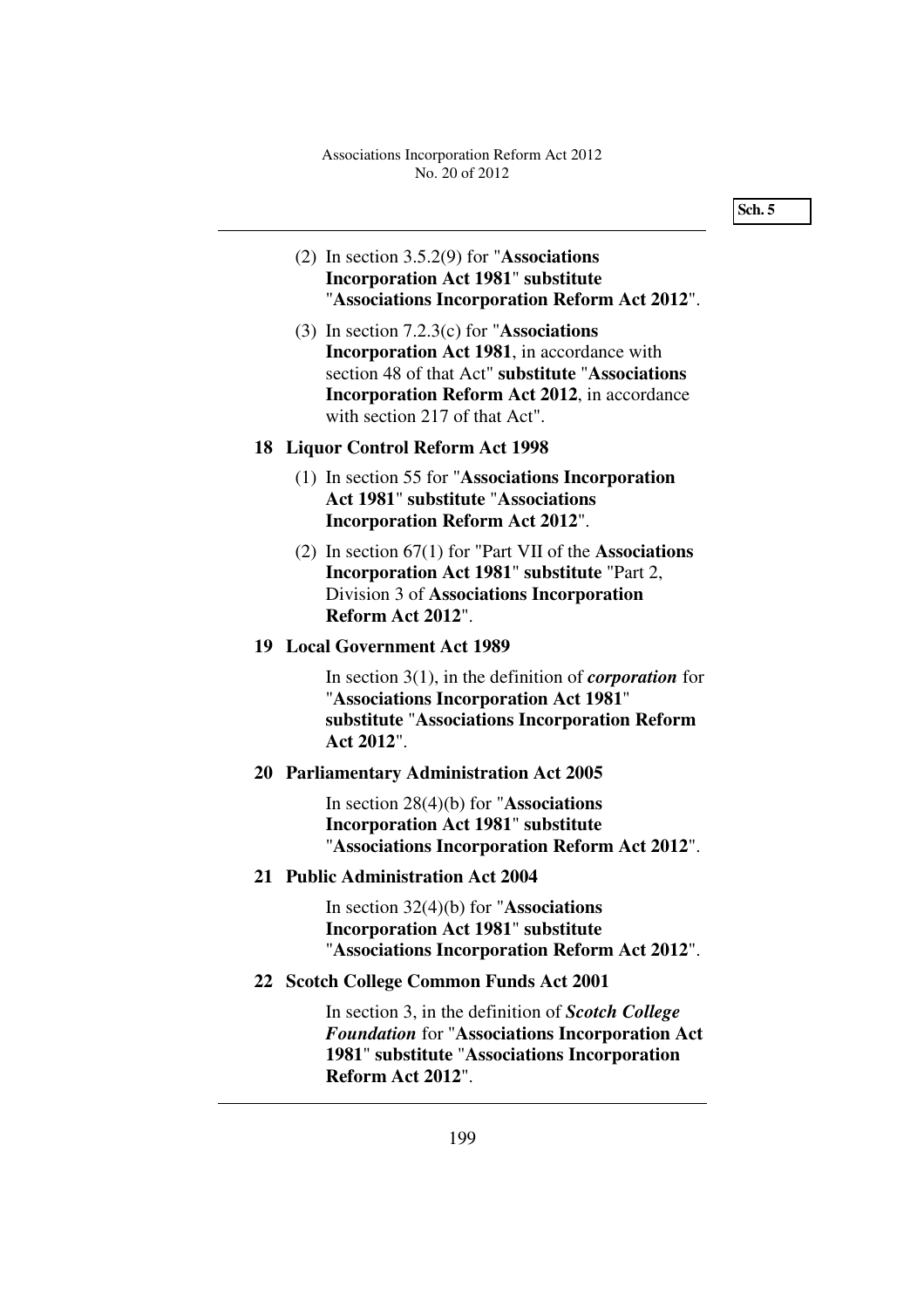## **23 Transport (Compliance and Miscellaneous) Act 1983**

In section  $130A(1)$ —

- (a) in the definition of *incorporated association* for "**Associations Incorporation Act 1981**" **substitute** "**Associations Incorporation Reform Act 2012**";
- (b) in the definition of *officer* (as it applies in relation to an incorporated association)—
	- (i) in paragraph (a) for "public officer (within the meaning of the **Associations Incorporation Act 1981**)" **substitute** "secretary (within the meaning of the **Associations Incorporation Reform Act 2012**)";
	- (ii) in paragraph (b) for "**Associations Incorporation Act 1981**" **substitute** "**Associations Incorporation Reform Act 2012**".

## **24 Victoria Law Foundation Act 2009**

In section 3, in the definition of *Victorian Bar* for "**Associations Incorporation Act 1981**" **substitute** "**Associations Incorporation Reform Act 2012**".

## **25 Victorian Civil and Administrative Tribunal Act 1998**

In section 140(1)(c) for "**Associations Incorporation Act 1981**, in accordance with section 48 of that Act" **substitute** "**Associations Incorporation Reform Act 2012**, in accordance with section 217 of that Act".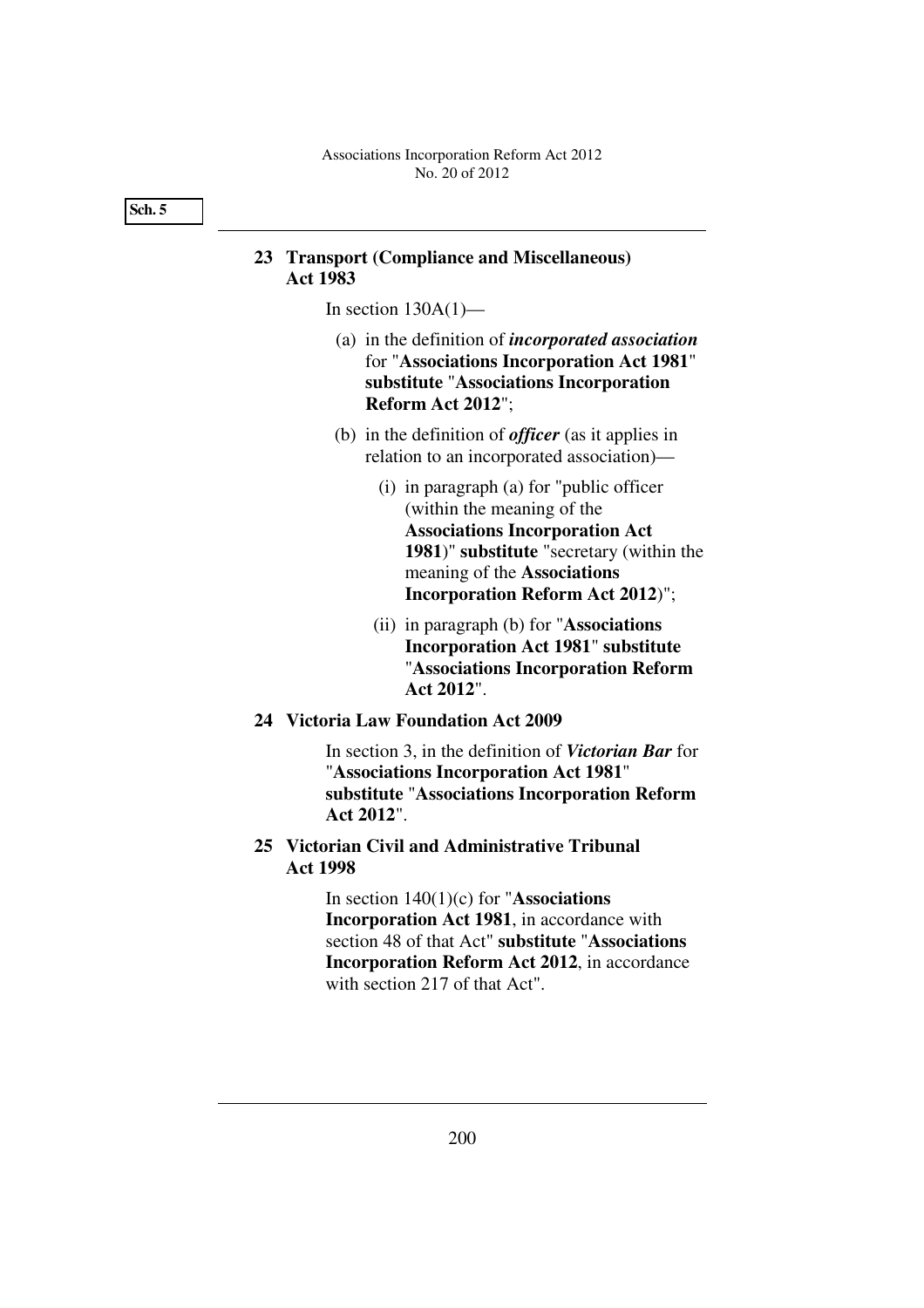**Sch. 5** 

# **26 Water Act 1989**

In section 329(1)(b) for "**Associations Incorporation Act 1981**" **substitute** "**Associations Incorporation Reform Act 2012**".

## **27 Wrongs Act 1958**

In section 34, in paragraph (a) of the definition of *community organisation* for "**Associations Incorporation Act 1981**" **substitute** "**Associations Incorporation Reform Act 2012**".

═════════════════════════════